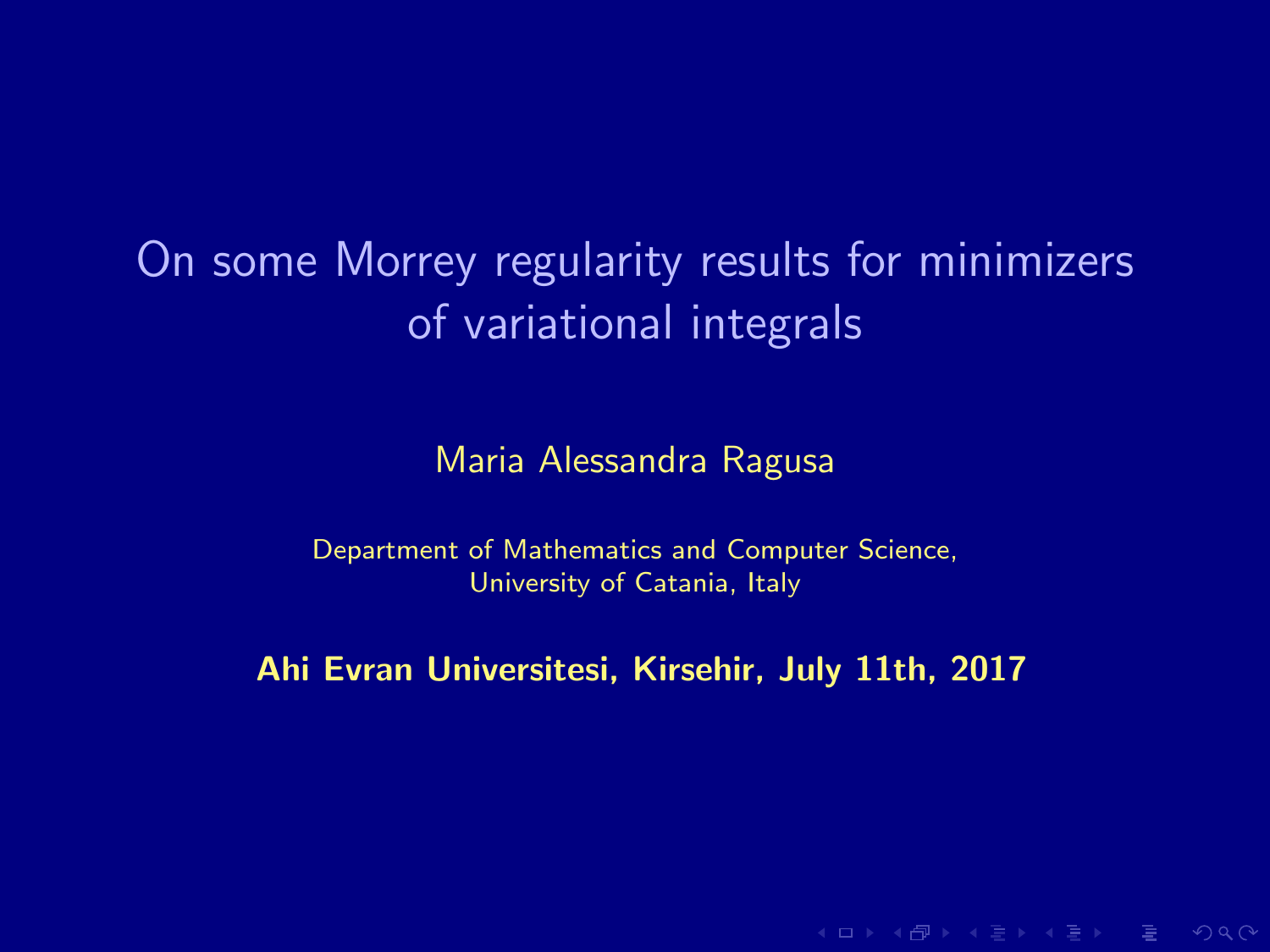$u(x): \Omega \subset R^m \to R^n$ 

K ロ → K @ → K 로 → K 로 → E → K Q Q Q →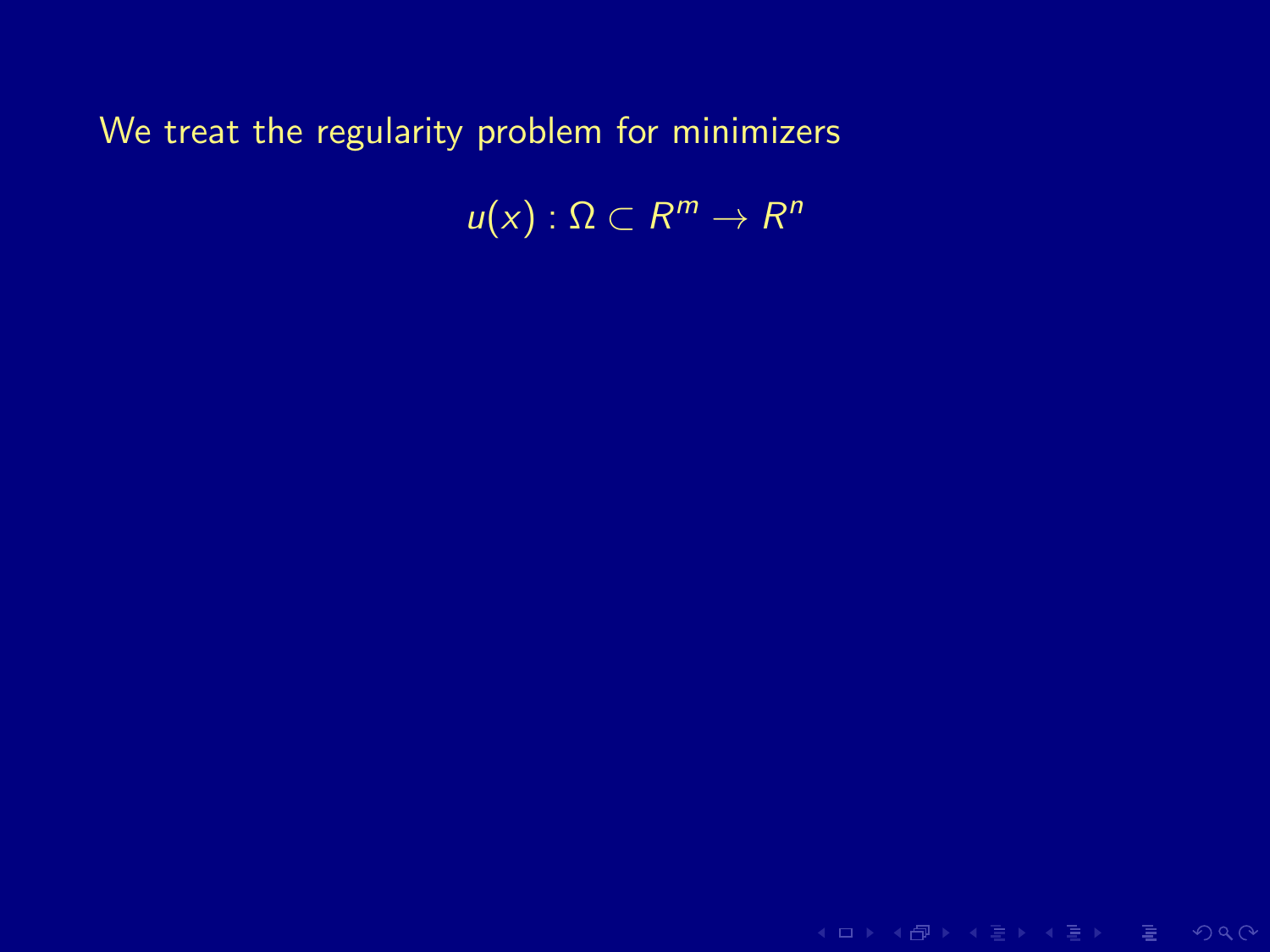$u(x): \Omega \subset R^m \to R^n$ 

of quadratic growth functional

$$
\int_{\Omega} A(x, u, Du) dx,
$$

where  $\Omega \subset \mathbb{R}^m$  is a bounded open set and

 $A: \Omega \times \mathbb{R}^n \times \mathbb{R}^{mn} \to \mathbb{R}$ .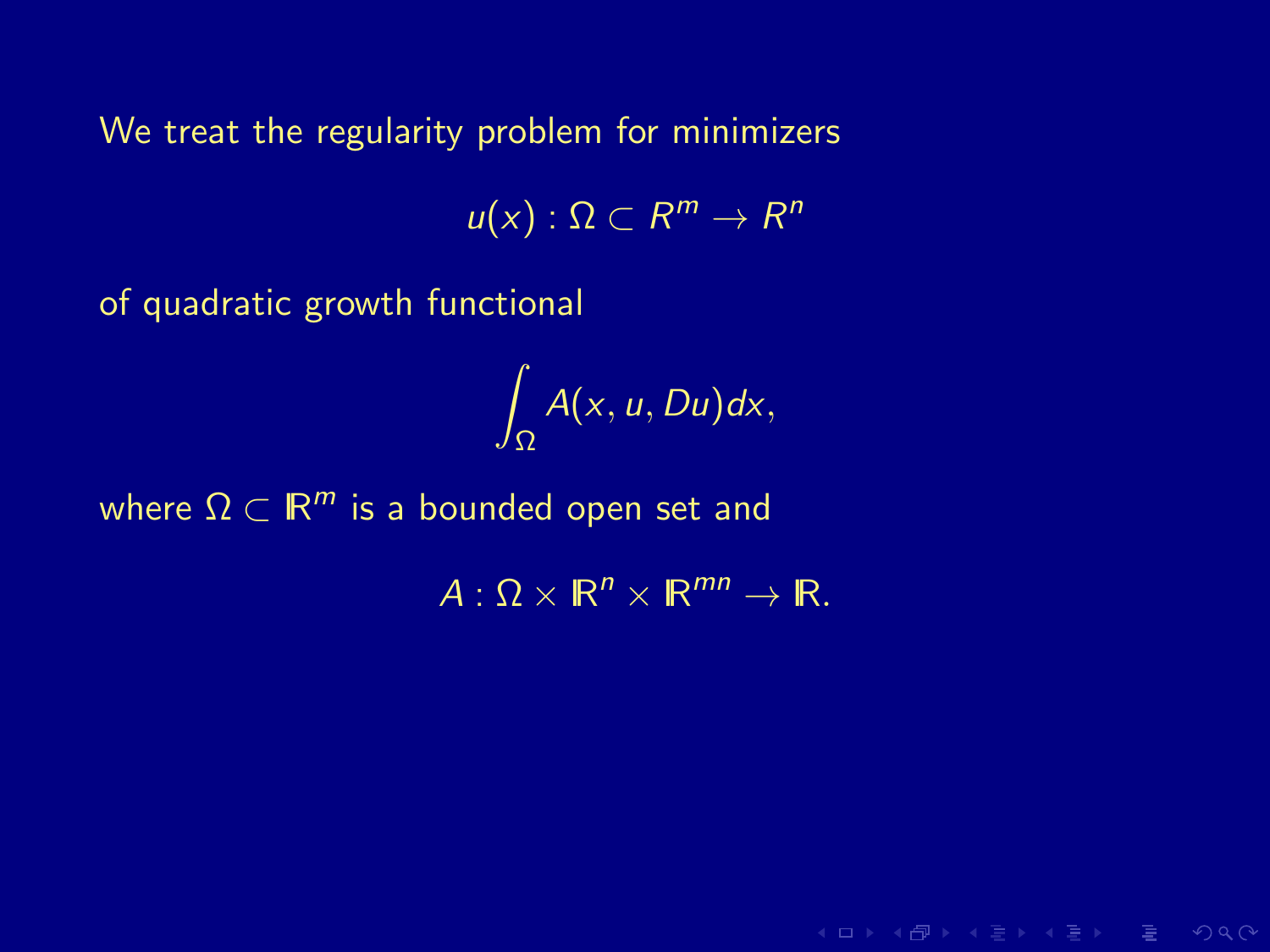$u(x): \Omega \subset R^m \to R^n$ 

of quadratic growth functional

$$
\int_{\Omega} A(x, u, Du) dx,
$$

where  $\Omega \subset \mathbb{R}^m$  is a bounded open set and

 $A: \Omega \times \mathbb{R}^n \times \mathbb{R}^{mn} \to \mathbb{R}$ .

**KORKAR KERKER E MAG** 

 $A(\cdot, u, p)$  is in the class VMO,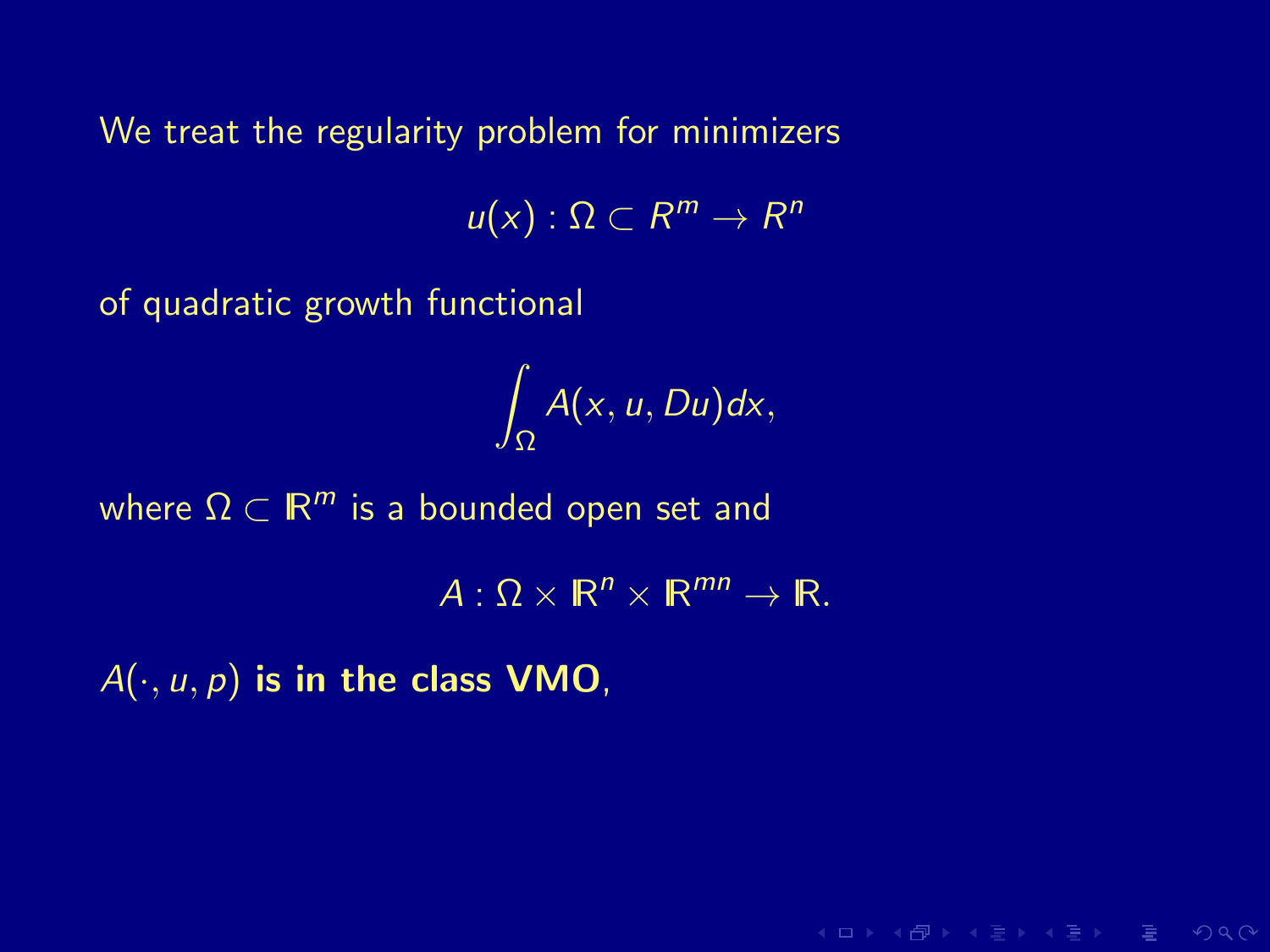$u(x): \Omega \subset R^m \to R^n$ 

of quadratic growth functional

$$
\int_{\Omega} A(x, u, Du) dx,
$$

where  $\Omega \subset \mathbb{R}^m$  is a bounded open set and

 $A: \Omega \times \mathbb{R}^n \times \mathbb{R}^{mn} \to \mathbb{R}$ .

**KORKAR KERKER E MAG** 

 $A(\cdot, u, p)$  is in the class VMO, namely, is not assumed the continuity of  $A(x, u, p)$  with respect to x.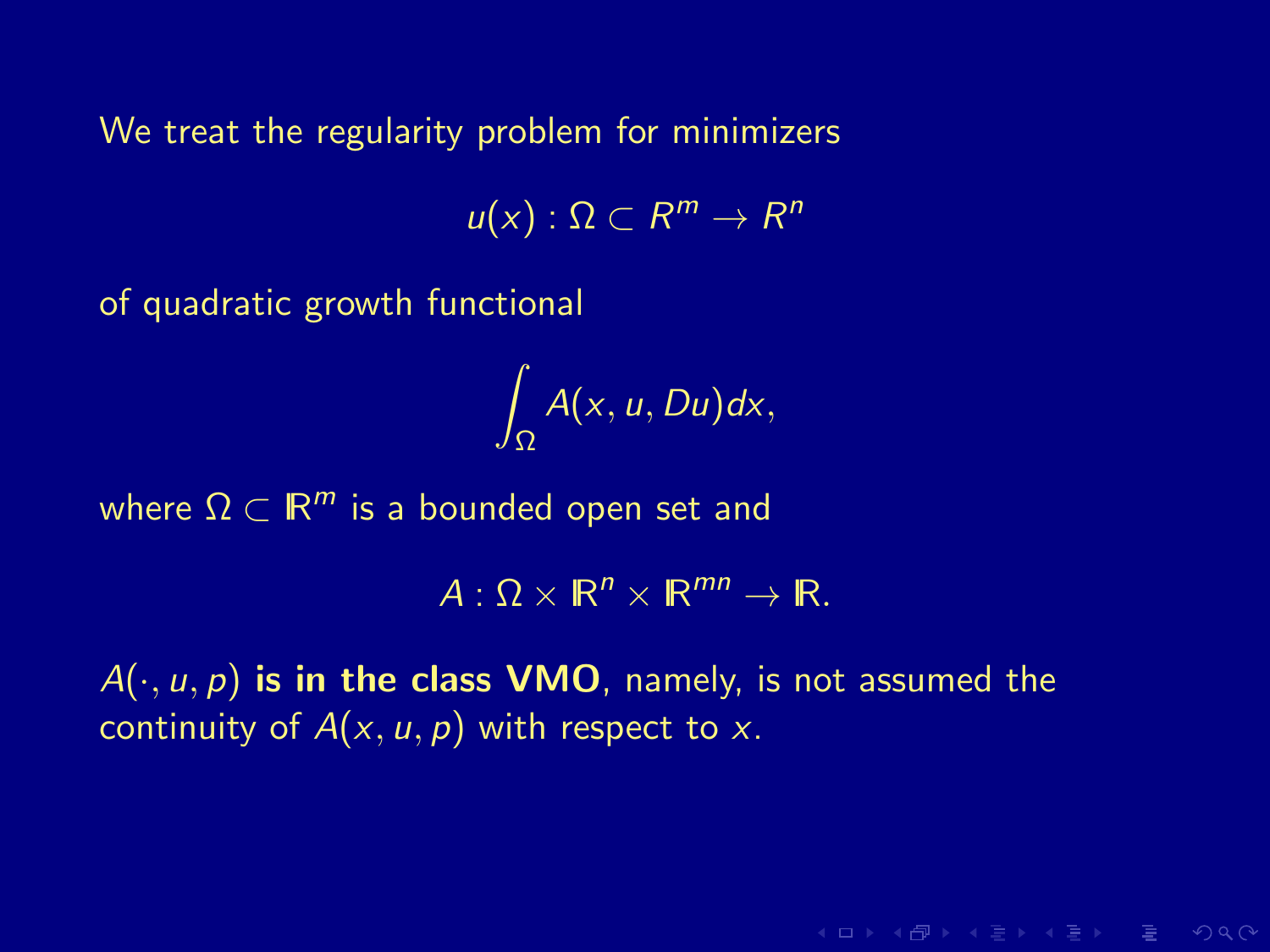$u(x): \Omega \subset R^m \to R^n$ 

of quadratic growth functional

$$
\int_{\Omega} A(x, u, Du) dx,
$$

where  $\Omega \subset \mathbb{R}^m$  is a bounded open set and

 $A: \Omega \times \mathbb{R}^n \times \mathbb{R}^{mn} \to \mathbb{R}$ .

 $A(\cdot, u, p)$  is in the class VMO, namely, is not assumed the continuity of  $A(x, u, p)$  with respect to x. Both **partial** and **global** regularity of the minimizer  $\mu$  are studied.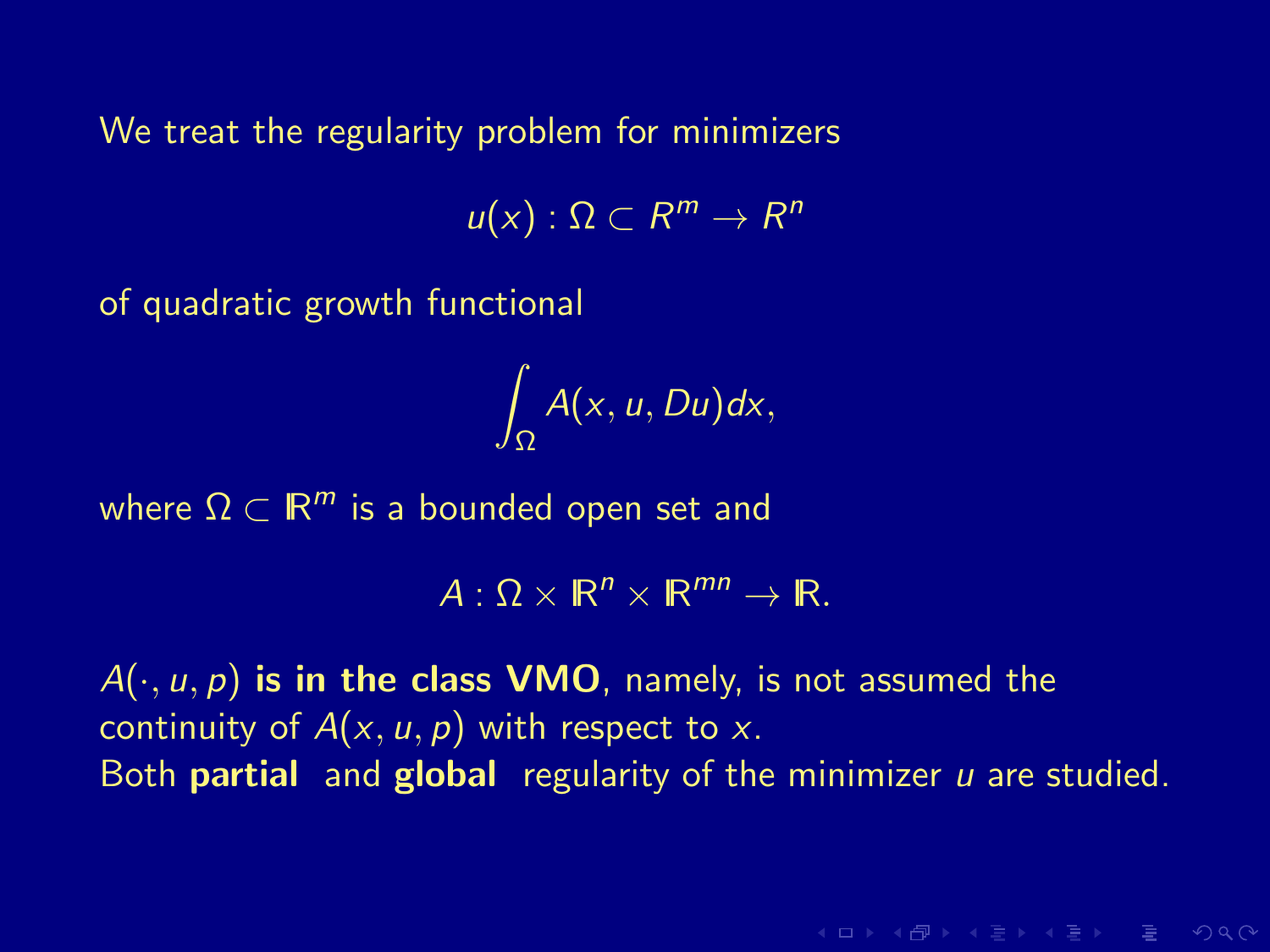**Definition** Let  $1 < p < \infty, 0 < \lambda < m$ .

K ロ > K 레 > K 로 > K 로 > - 로 - K 9 Q Q +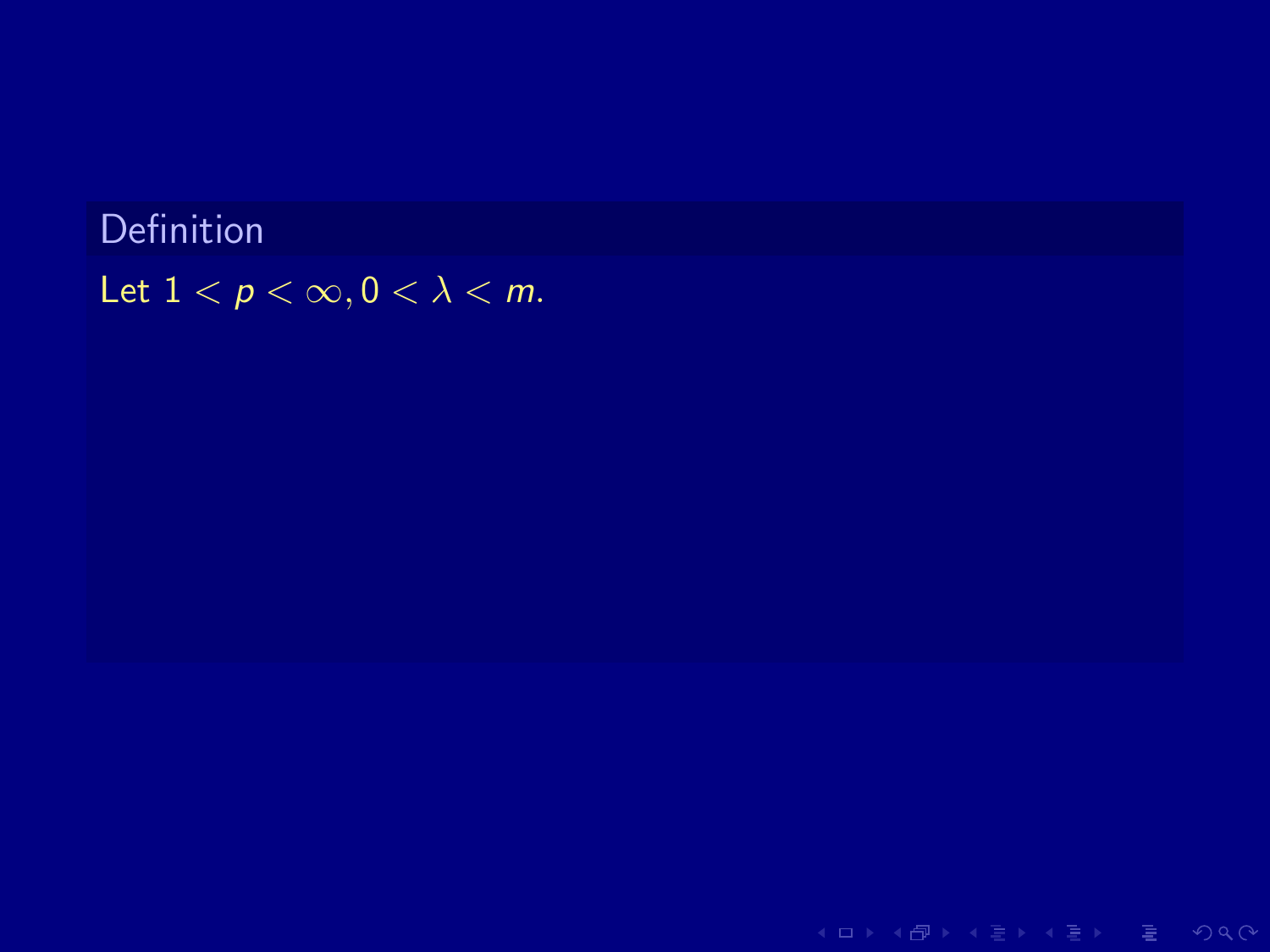## Definition

Let  $1 < p < \infty, 0 < \lambda < m.$  A measurable function  $f \in L^1_{\mathrm{loc}}(\Omega)$  is in the Morrey class  $L^{p,\lambda}(\Omega)$  if the following norm is finite

 $A \cup B \cup A \cup B \cup A \subseteq B \cup A \subseteq B \cup B \cup B \cup B \cup A$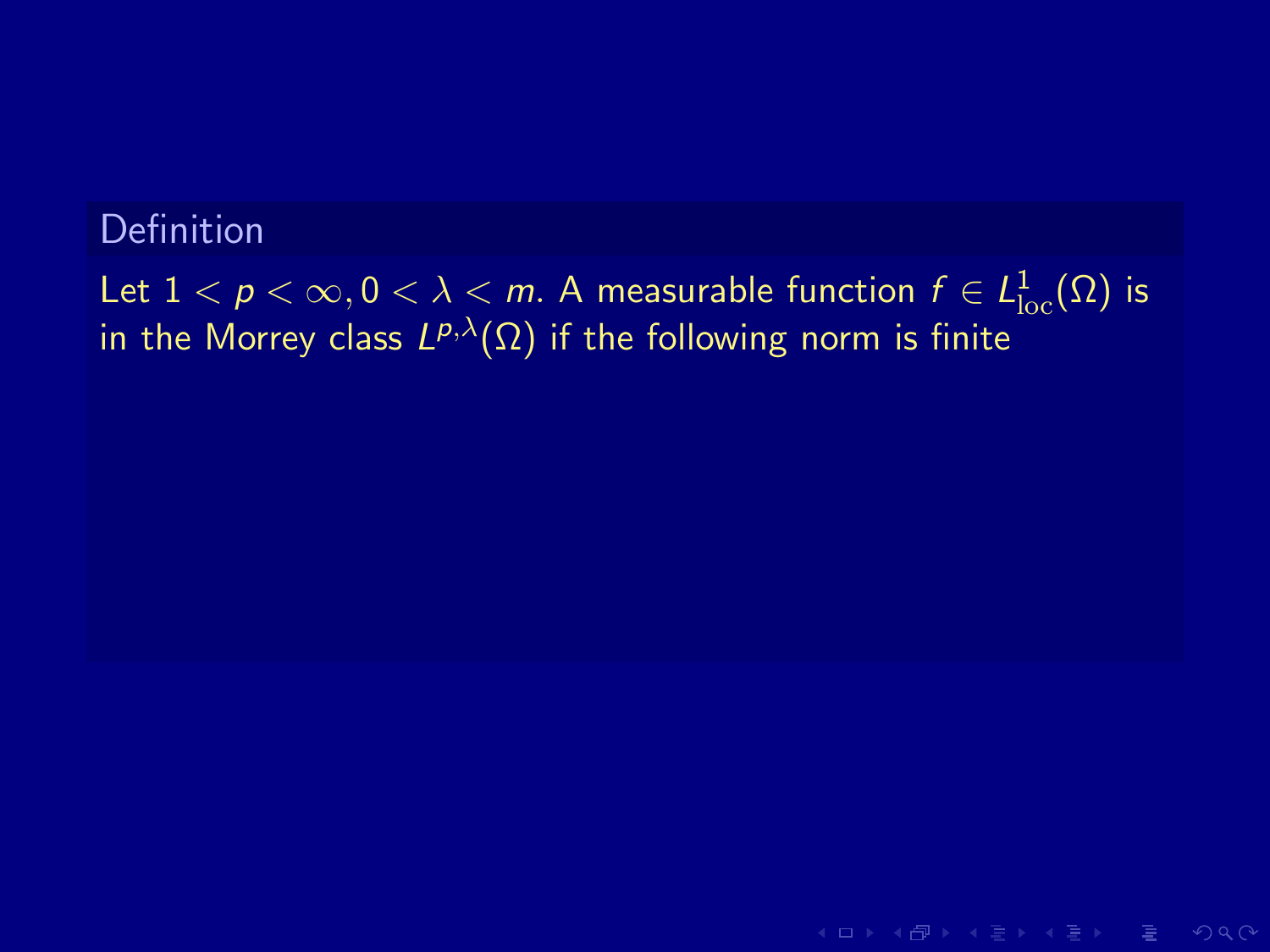## Definition

Let  $1 < p < \infty, 0 < \lambda < m.$  A measurable function  $f \in L^1_{\mathrm{loc}}(\Omega)$  is in the Morrey class  $L^{p,\lambda}(\Omega)$  if the following norm is finite

$$
||f||_{L^{p,\lambda}(\Omega)}=\sup_{\substack{x\in\Omega\\0<\rho<\operatorname{diam}\Omega}}\frac{1}{\rho^{\lambda}}\int\limits_{\Omega\cap B(x,\rho)}|f(y)|^p dy,
$$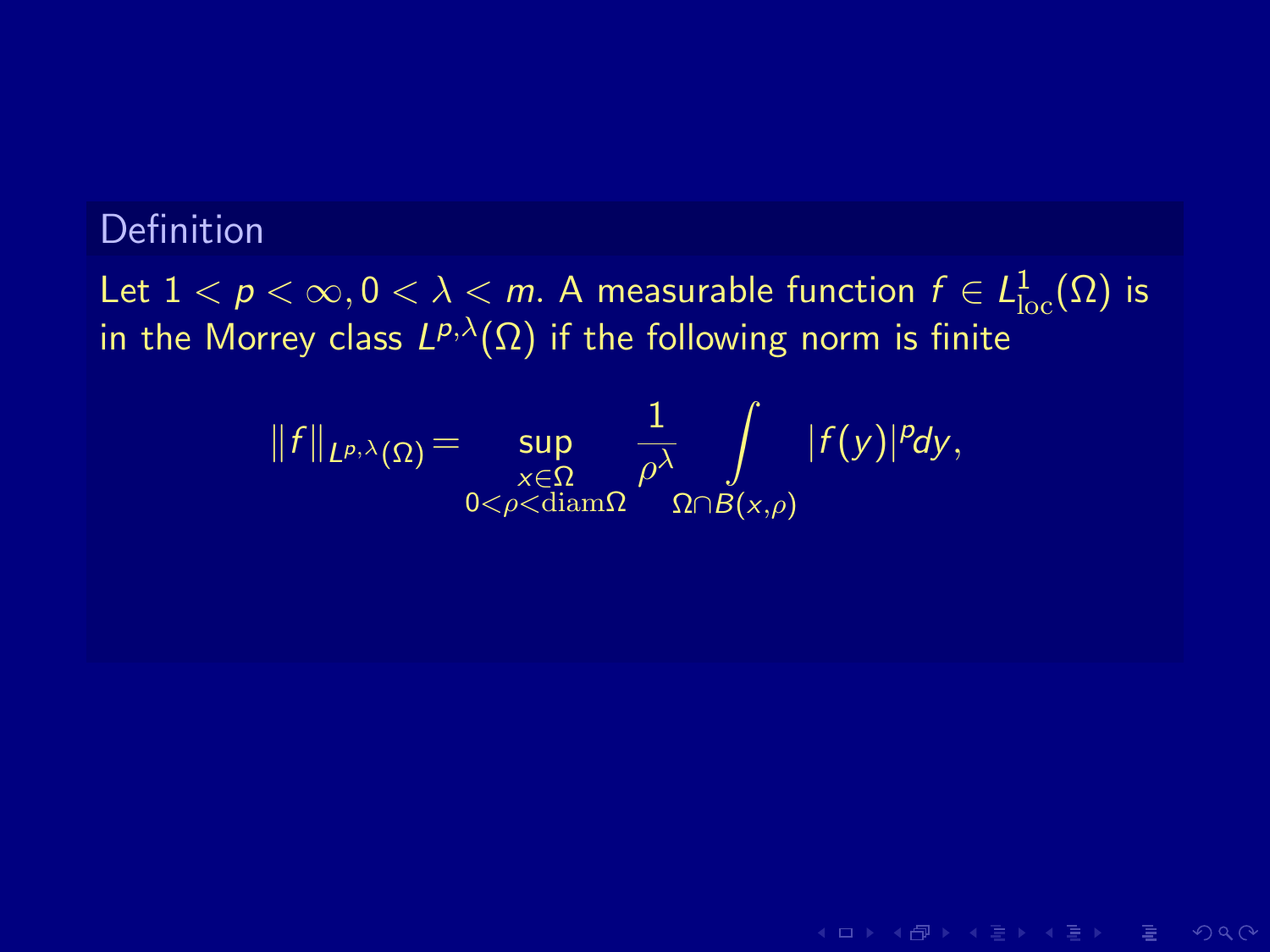## **Definition**

Let  $1 < p < \infty, 0 < \lambda < m.$  A measurable function  $f \in L^1_{\mathrm{loc}}(\Omega)$  is in the Morrey class  $L^{p,\lambda}(\Omega)$  if the following norm is finite

$$
||f||_{L^{p,\lambda}(\Omega)}=\sup_{\substack{x\in\Omega\\0<\rho<\operatorname{diam}\Omega}}\frac{1}{\rho^\lambda}\int\limits_{\Omega\cap B(x,\rho)}|f(y)|^p dy,
$$

where  $B(x, \rho)$  ranges in the class of the balls centered in x with radius  $\rho$ .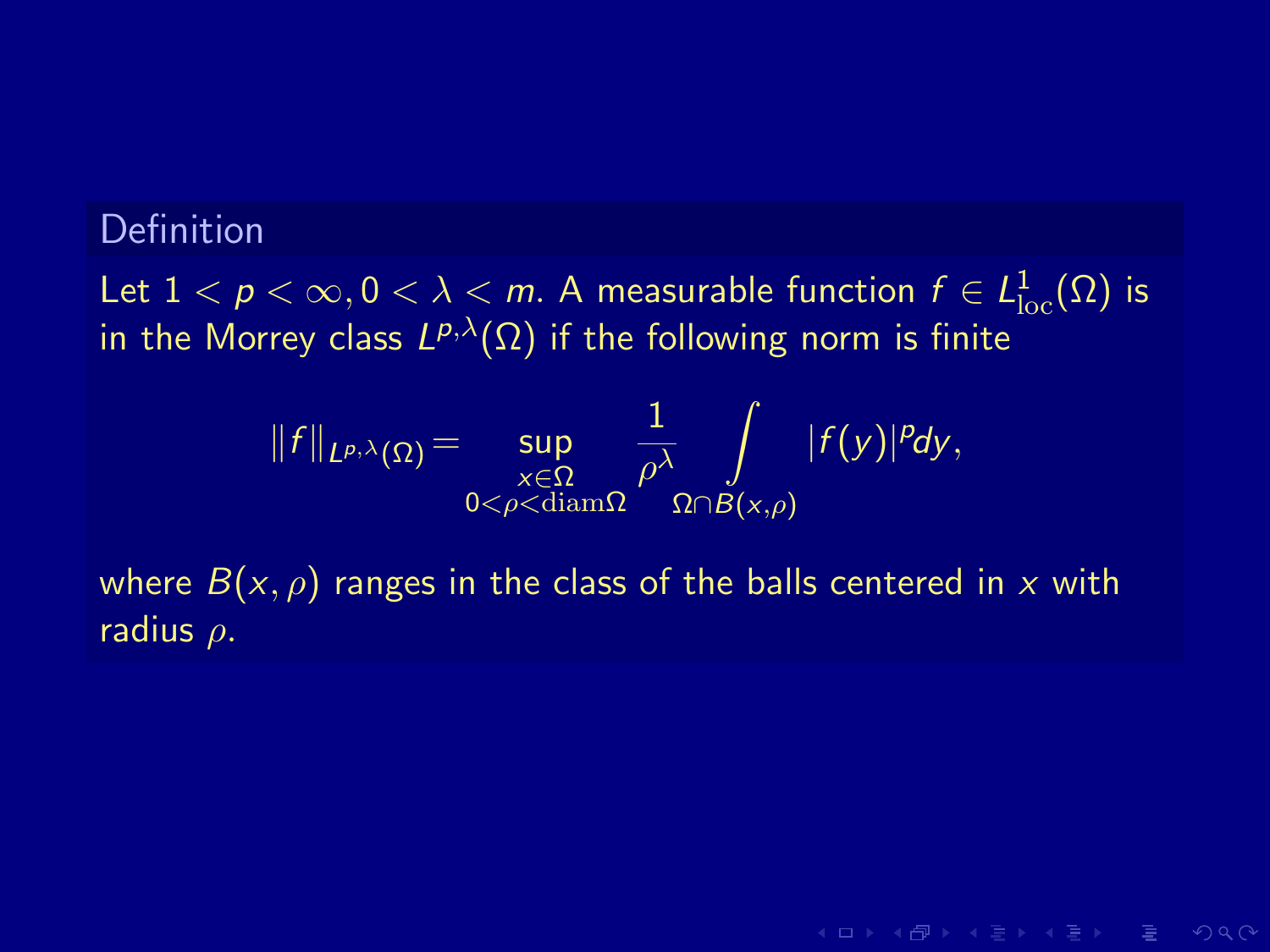# Definition Let  $f\in L^1(\Omega)$  we set the integral mean  $f_{\varkappa,R}$  by

$$
f_{x,R} = \int_{\Omega \cap B(x,R)} f(y) dy = \frac{1}{|\Omega \cap B(x,R)|} \int_{\Omega \cap B(x,R)} f(y) dy
$$

K ロ > K 레 > K 로 > K 로 > - 로 - K 9 Q Q +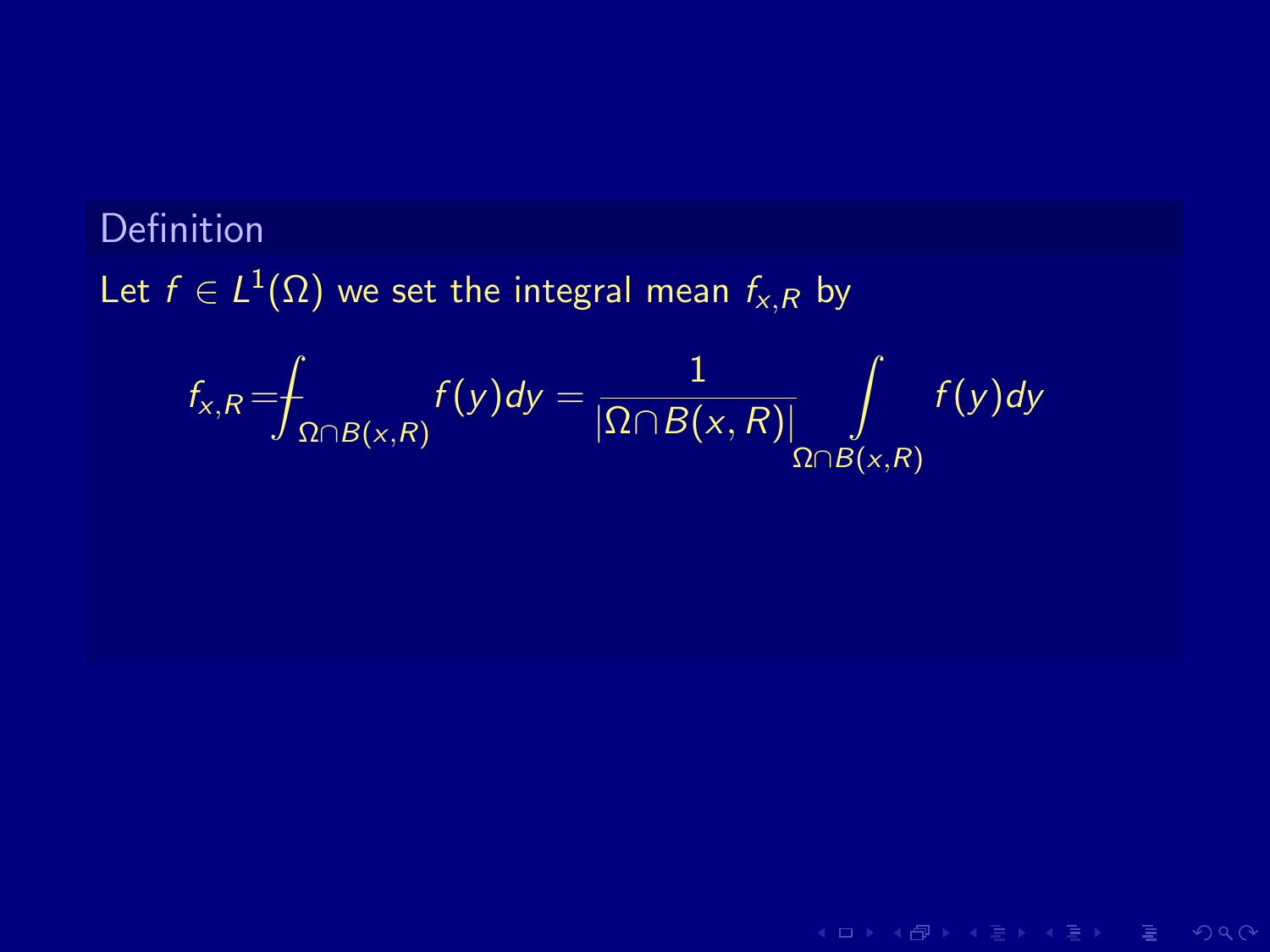# Definition Let  $f\in L^1(\Omega)$  we set the integral mean  $f_{\varkappa,R}$  by

$$
f_{x,R} = \int_{\Omega \cap B(x,R)} f(y) dy = \frac{1}{|\Omega \cap B(x,R)|} \int_{\Omega \cap B(x,R)} f(y) dy
$$

**KORKAR KERKER E MAG** 

where  $|\Omega \cap B(x, R)|$  is the Lebesgue measure of  $\Omega \cap B(x, R)$ .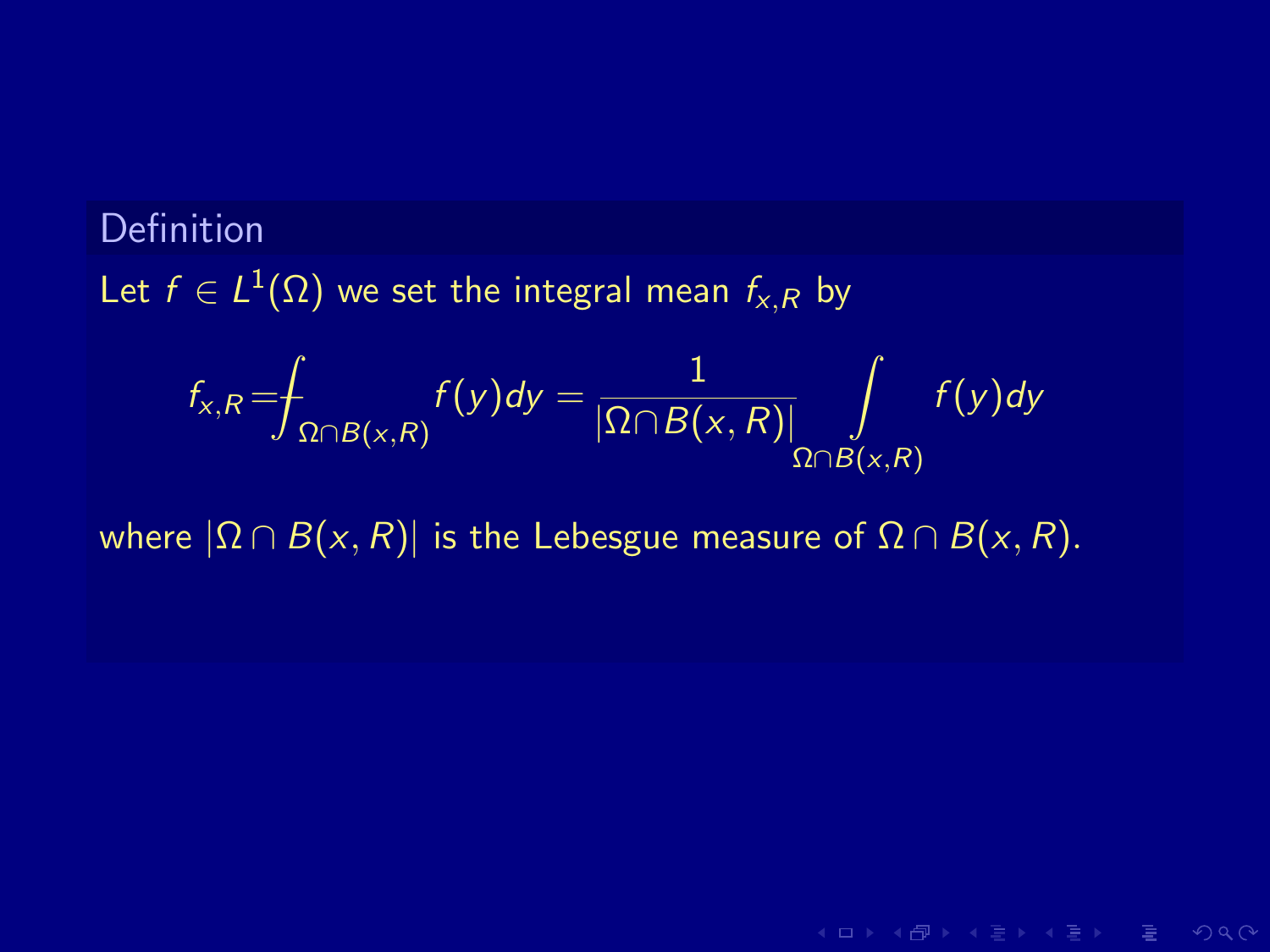# Definition Let  $f\in L^1(\Omega)$  we set the integral mean  $f_{\varkappa,R}$  by

$$
f_{x,R} = \int_{\Omega \cap B(x,R)} f(y) dy = \frac{1}{|\Omega \cap B(x,R)|} \int_{\Omega \cap B(x,R)} f(y) dy
$$

where  $|\Omega \cap B(x,R)|$  is the Lebesgue measure of  $\Omega \cap B(x,R)$ . If we are not interested in specifying which the center is, we only set  $f_R$ .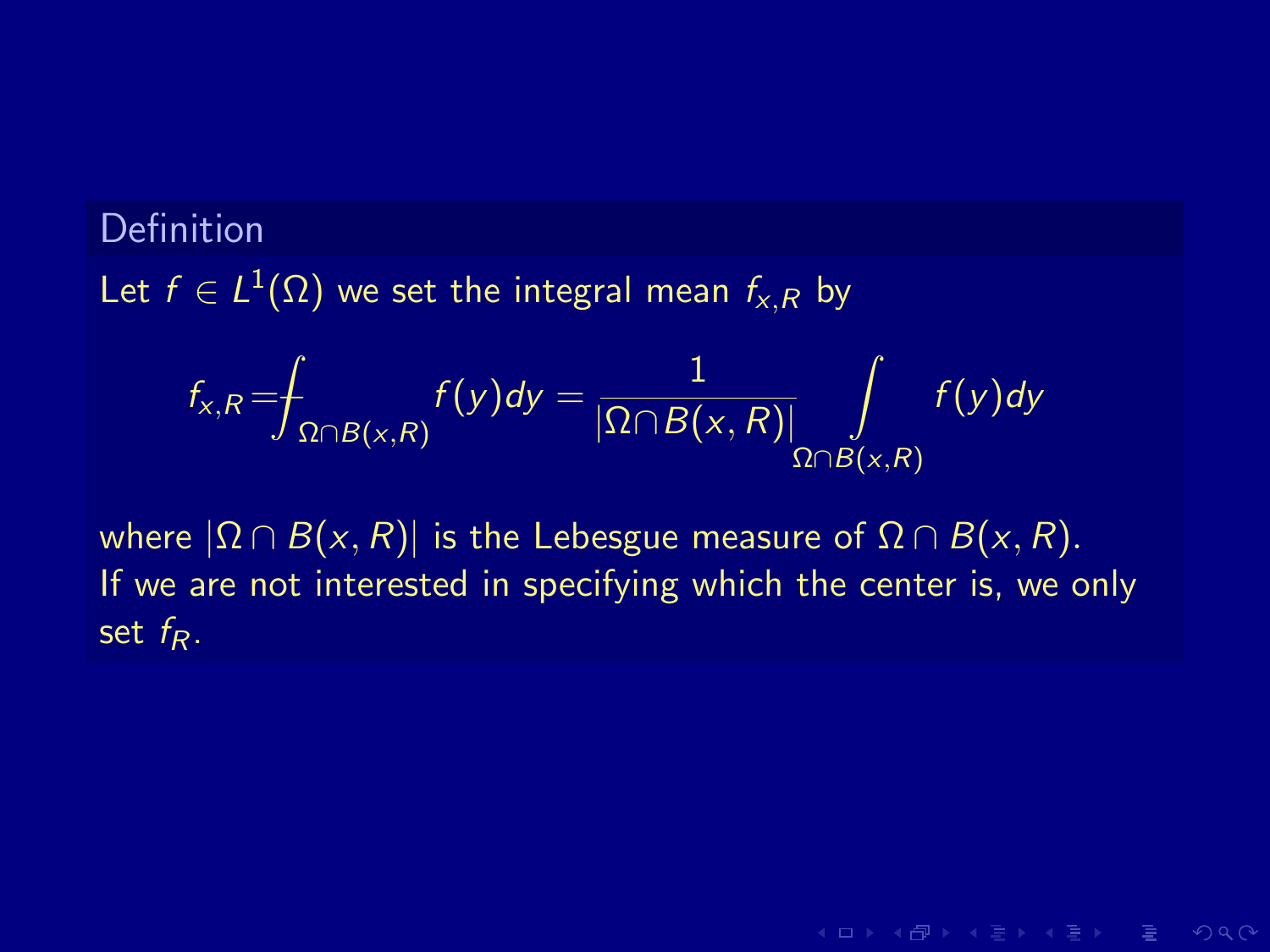K ロ > K 레 > K 로 > K 로 > 트로 → 9 Q Q +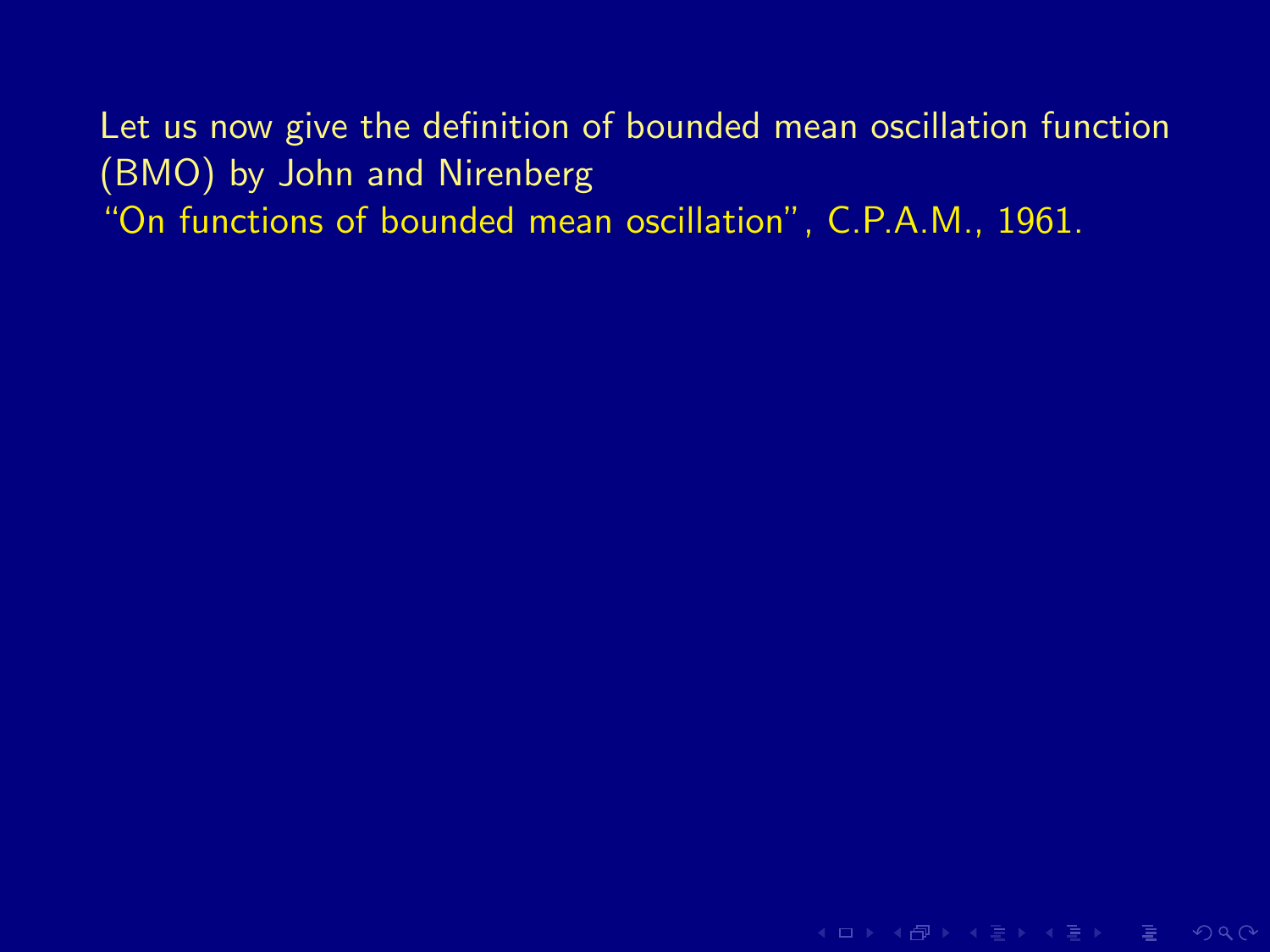Definition

A function  $f\in L^1_{\rm loc}({\mathbb R}^m)$  belongs to  $BMO({\mathbb R}^m)$  if the seminorm

 $A \cup B \cup A \cup B \cup A \subseteq B \cup A \subseteq B \cup B \cup B \cup B \cup A$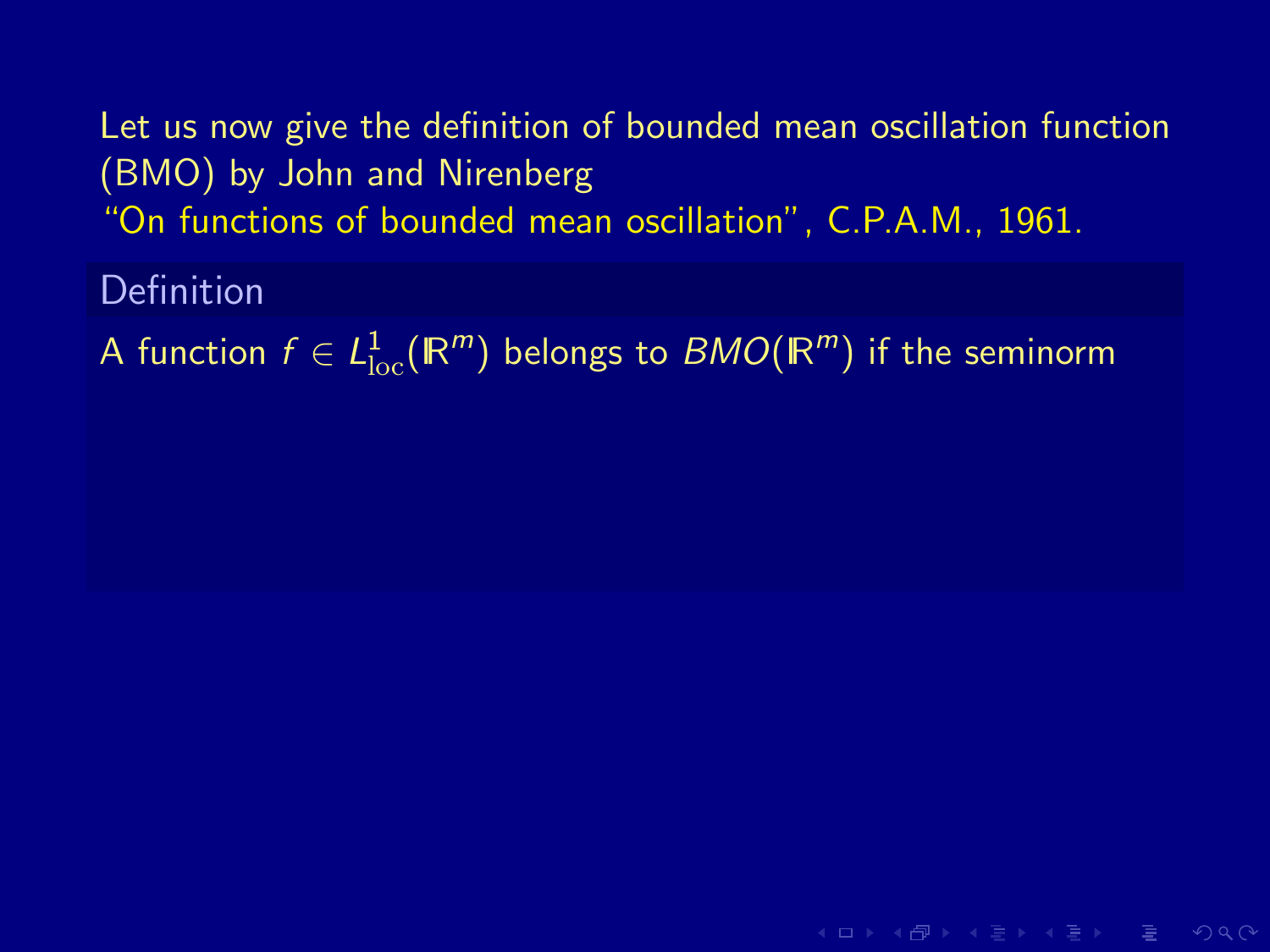## Definition

A function  $f\in L^1_{\rm loc}({\mathbb R}^m)$  belongs to  $BMO({\mathbb R}^m)$  if the seminorm

$$
||f||_* \equiv \sup_{B(x,R)} \frac{1}{|B(x,R)|} \int\limits_{B(x,R)} |f(y) - f_{x,R}| dy < \infty.
$$

 $A \cup B \cup A \cup B \cup A \subseteq B \cup A \subseteq B \cup B \cup B \cup B \cup A$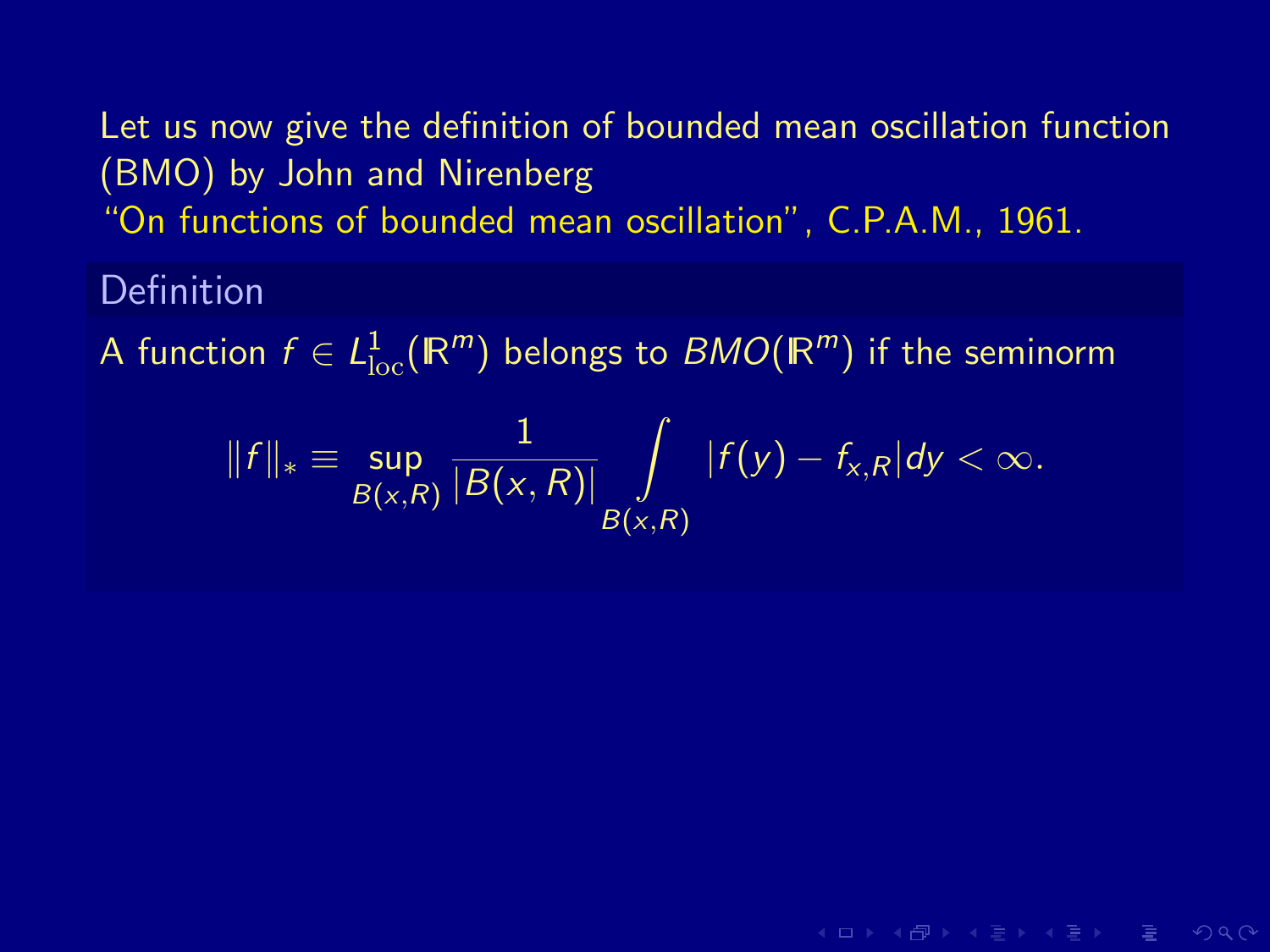## Definition

A function  $f\in L^1_{\rm loc}({\mathbb R}^m)$  belongs to  $BMO({\mathbb R}^m)$  if the seminorm

$$
||f||_* \equiv \sup_{B(x,R)} \frac{1}{|B(x,R)|} \int\limits_{B(x,R)} |f(y) - f_{x,R}| dy < \infty.
$$

Let us recall the definition of the space of Vanishing Mean Oscillation functions, by Sarason in

"On functions of vanishing mean oscillation", T.A.M.S., 1975.

**KORKAR KERKER E VAN**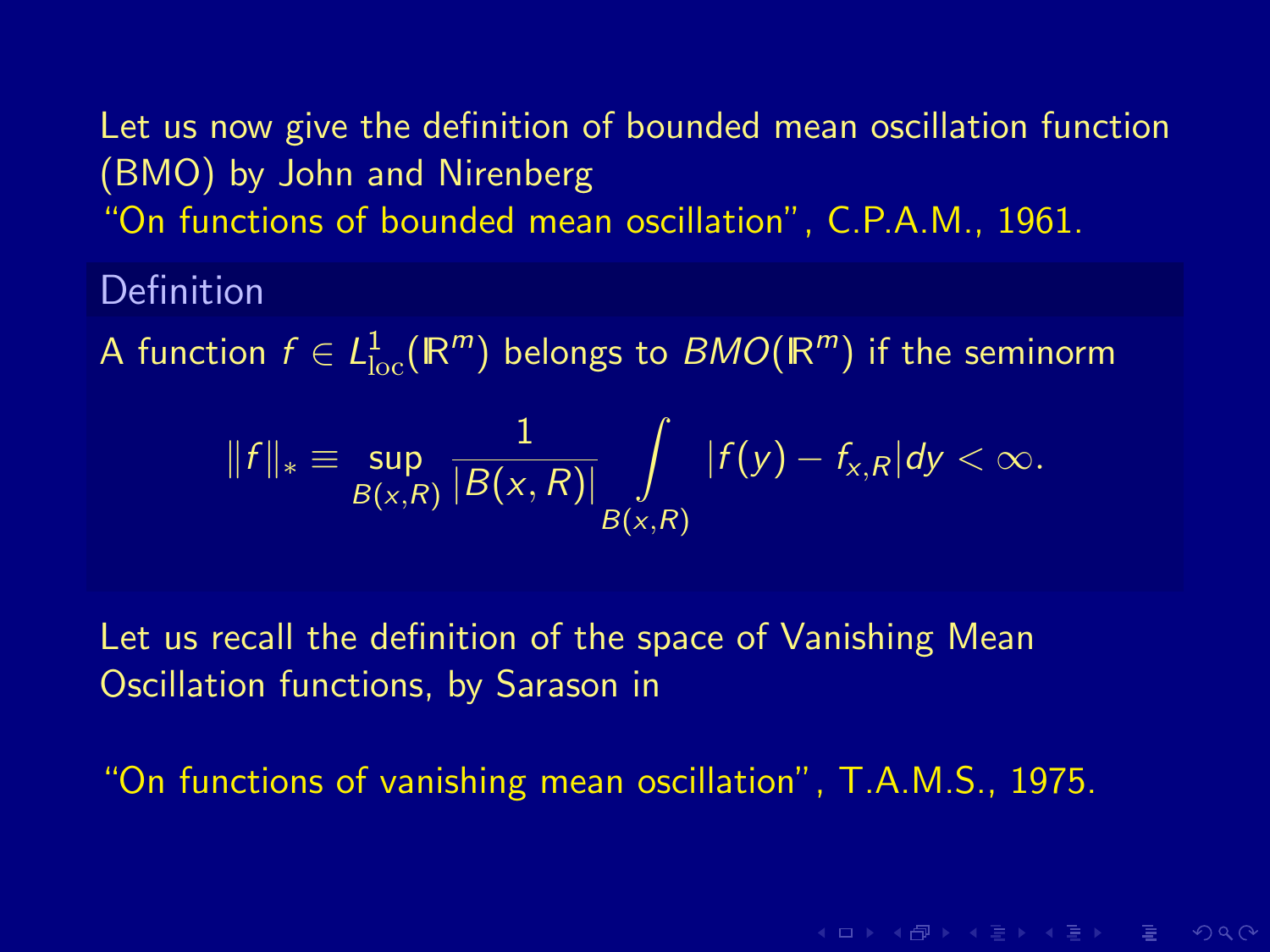# **Definition** Let  $f \in BMO(\mathbb{R}^m)$  and

$$
\eta(f,R) = \sup_{\rho \le R} \frac{1}{|B_\rho|} \int\limits_{B_\rho} |f(y) - f_\rho| dy
$$

K ロ → K 個 → K 星 → K 星 → 三星 → の Q Q →

where  $B\rho$  ranges over the class of the balls of  $\mathbb{R}^m$  of radius  $\rho$ .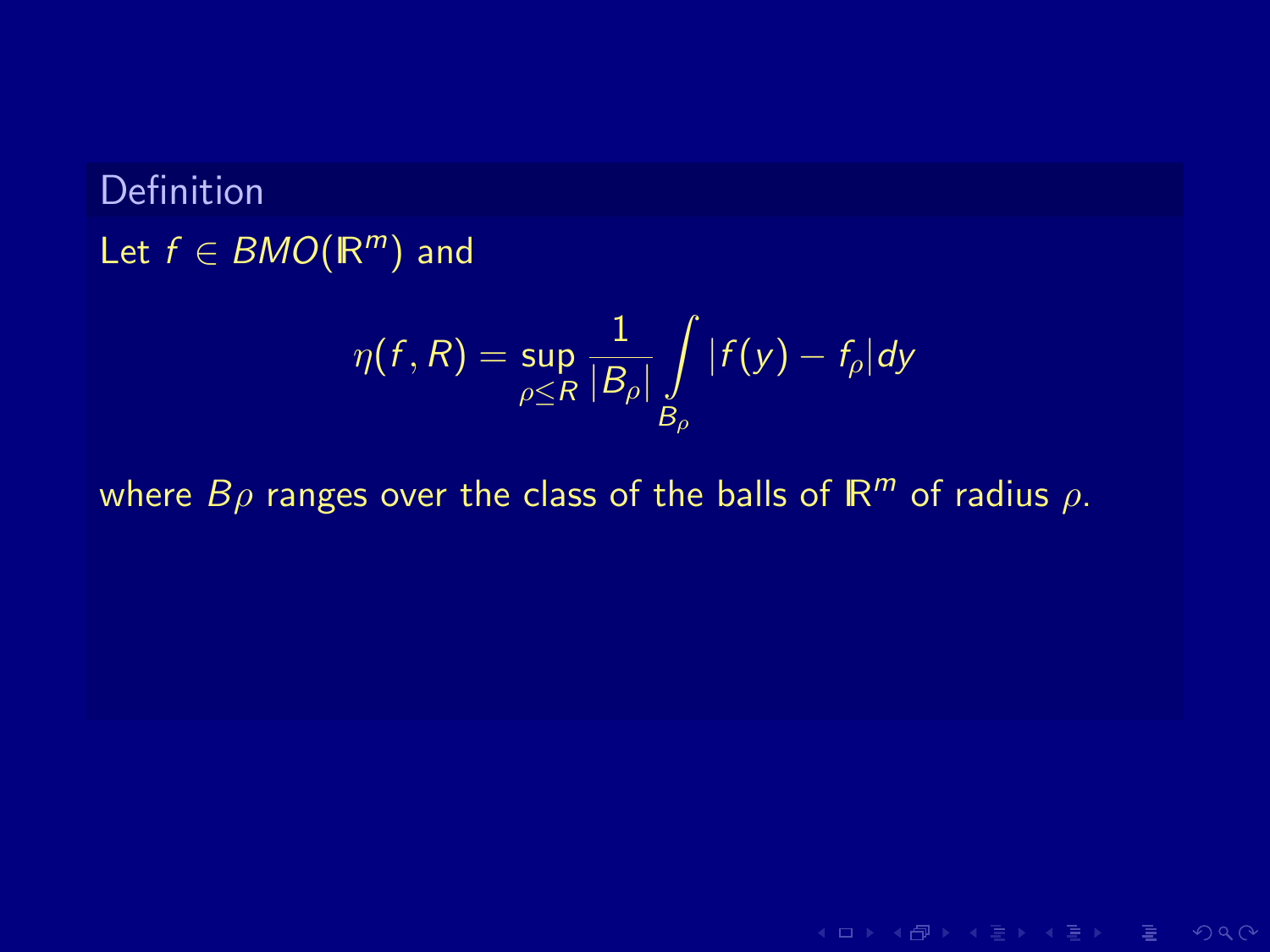## Definition Let  $f \in BMO(\mathbb{R}^m)$  and

$$
\eta(f,R) = \sup_{\rho \le R} \frac{1}{|B_\rho|} \int\limits_{B_\rho} |f(y) - f_\rho| dy
$$

where  $B\rho$  ranges over the class of the balls of  $\mathbb{R}^m$  of radius  $\rho$ . A function  $f \in VMO(\mathbb{R}^n)$  if

 $\lim_{R\to 0} \eta(f,R) = 0.$ 

 $A \cup B \cup A \cup B \cup A \subseteq B \cup A \subseteq B \cup B \cup B \cup B \cup A$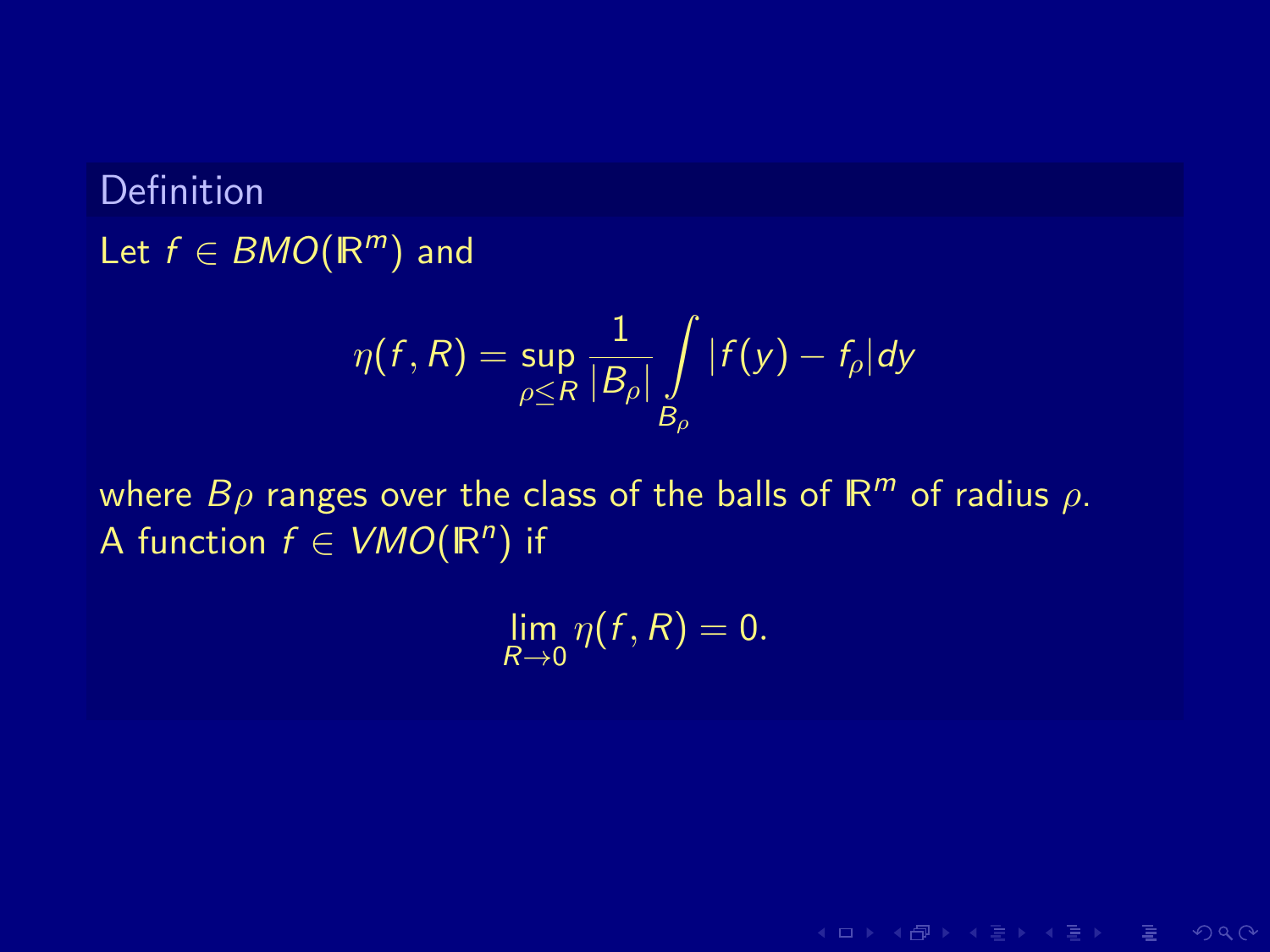Let us make some remarks on VMO class.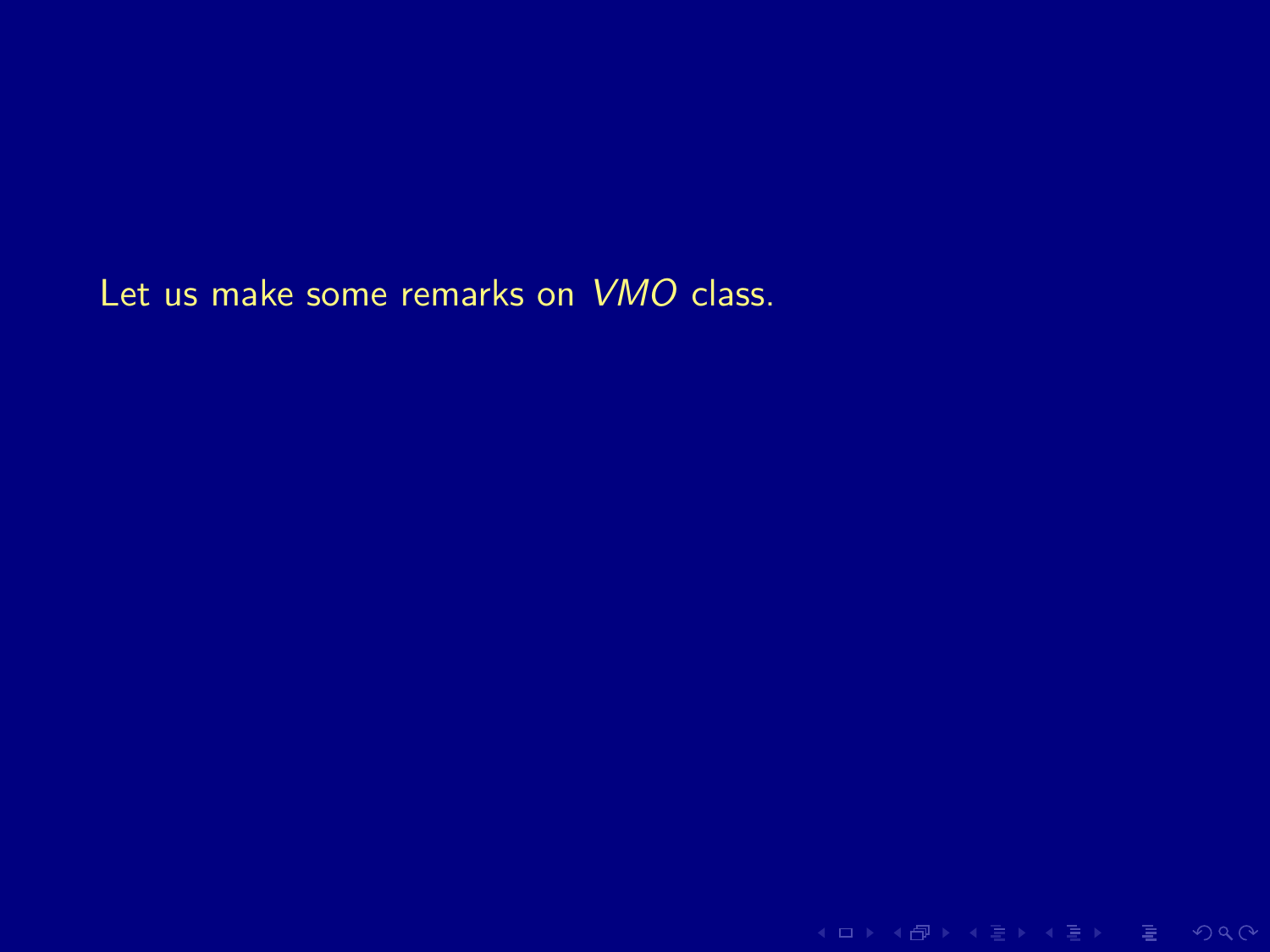Let us make some remarks on VMO class. Defined by Sarason in 1975,

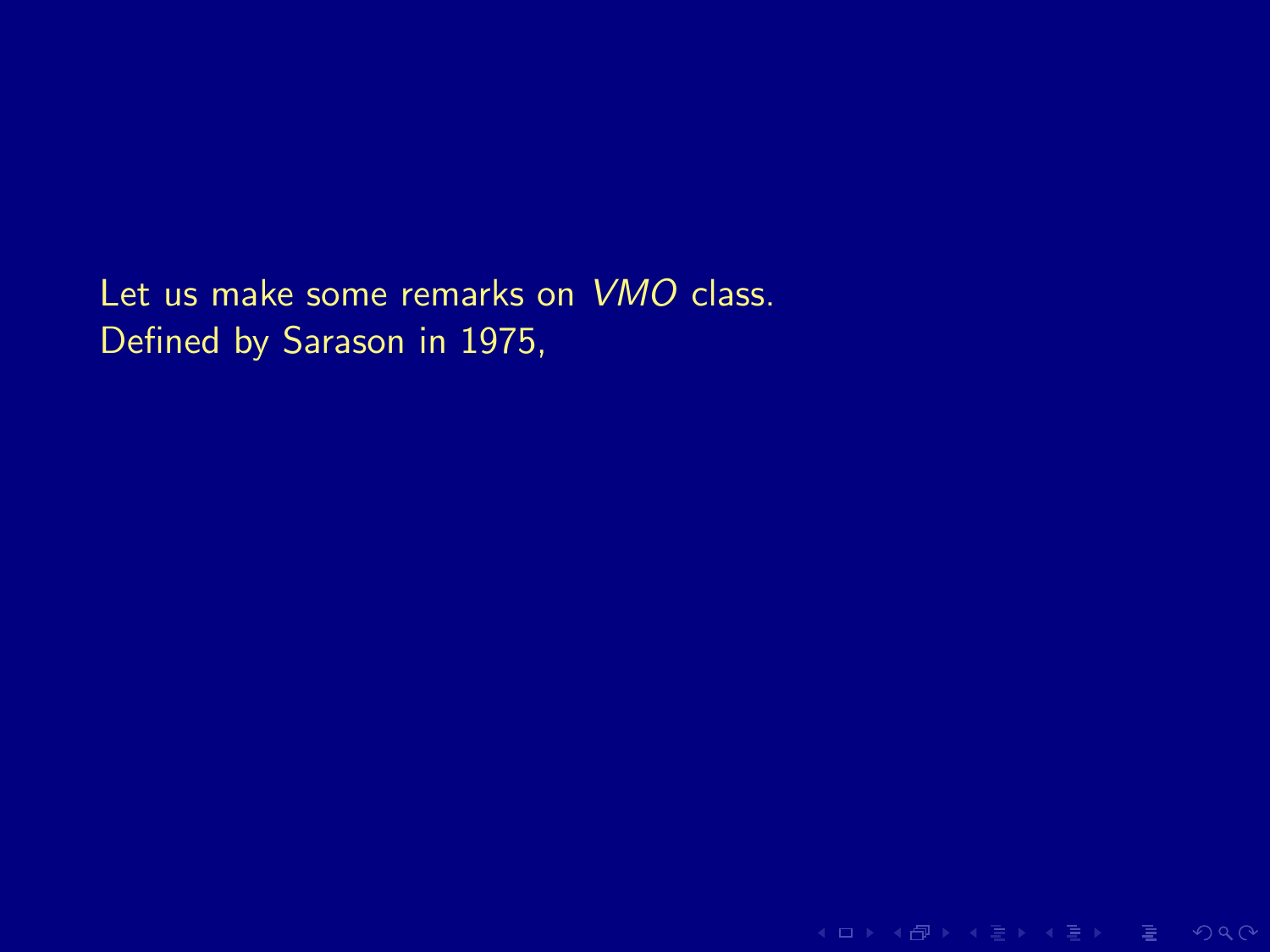Let us make some remarks on VMO class. Defined by Sarason in 1975, later considered by many others e.g. Chiarenza, Frasca and Longo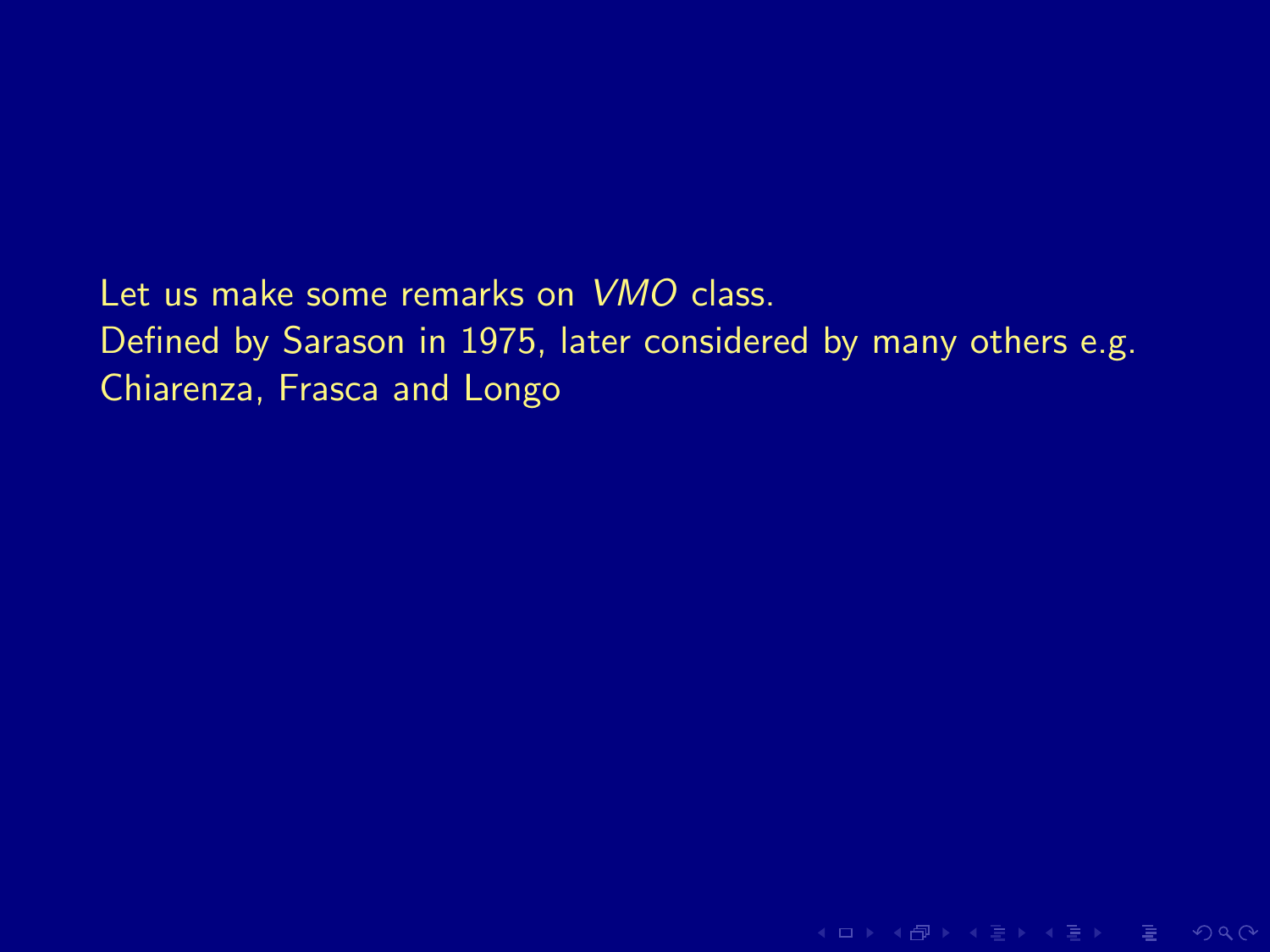Let us make some remarks on VMO class. Defined by Sarason in 1975, later considered by many others e.g. Chiarenza, Frasca and Longo that answer a question raised thirty years before by Miranda in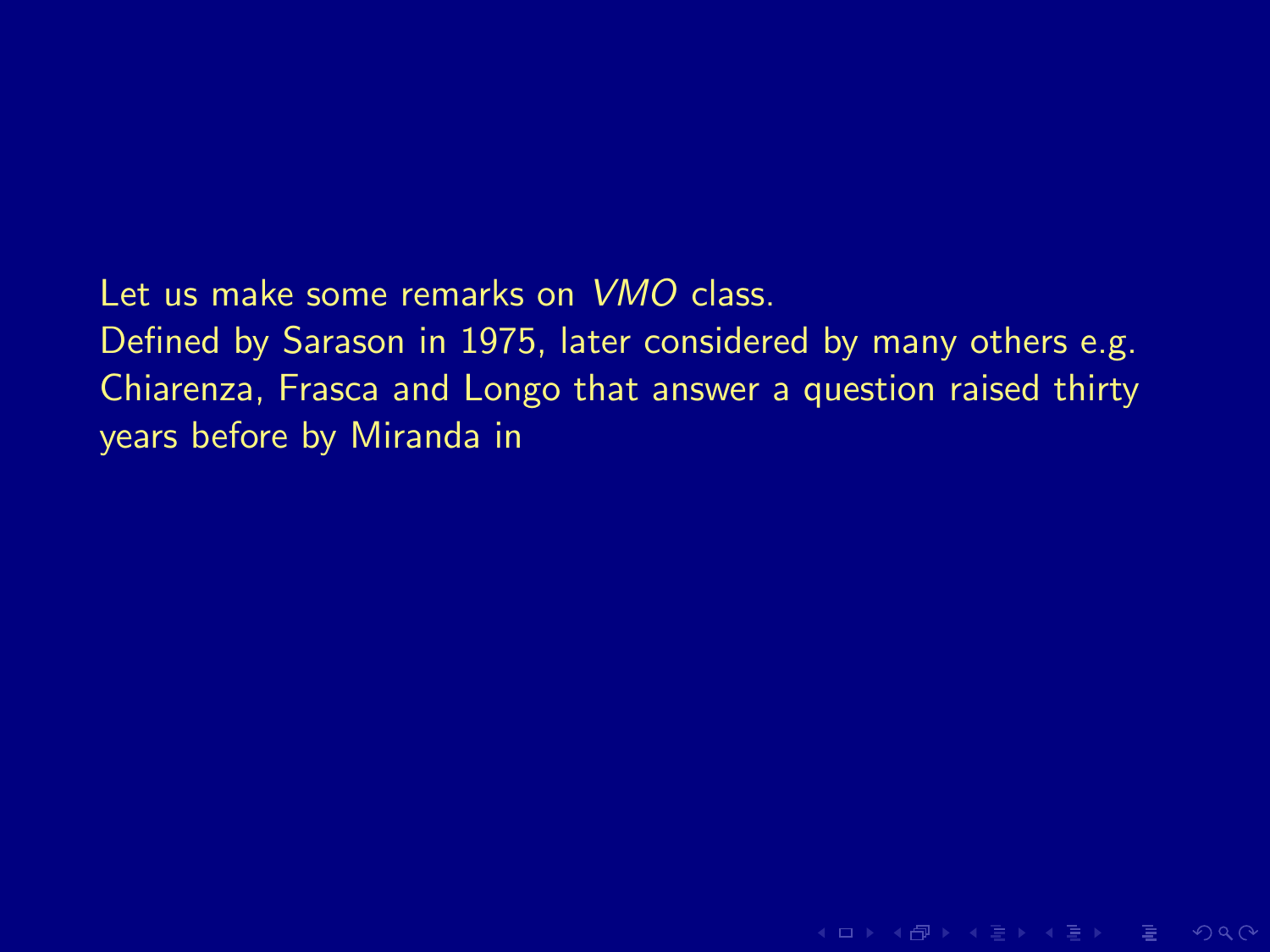Let us make some remarks on VMO class.

Defined by Sarason in 1975, later considered by many others e.g. Chiarenza, Frasca and Longo that answer a question raised thirty years before by Miranda in

"Sulle equazioni ellittiche del secondo ordine a coefficienti discontinui", Ann. Mat. Pura Appl., 1963.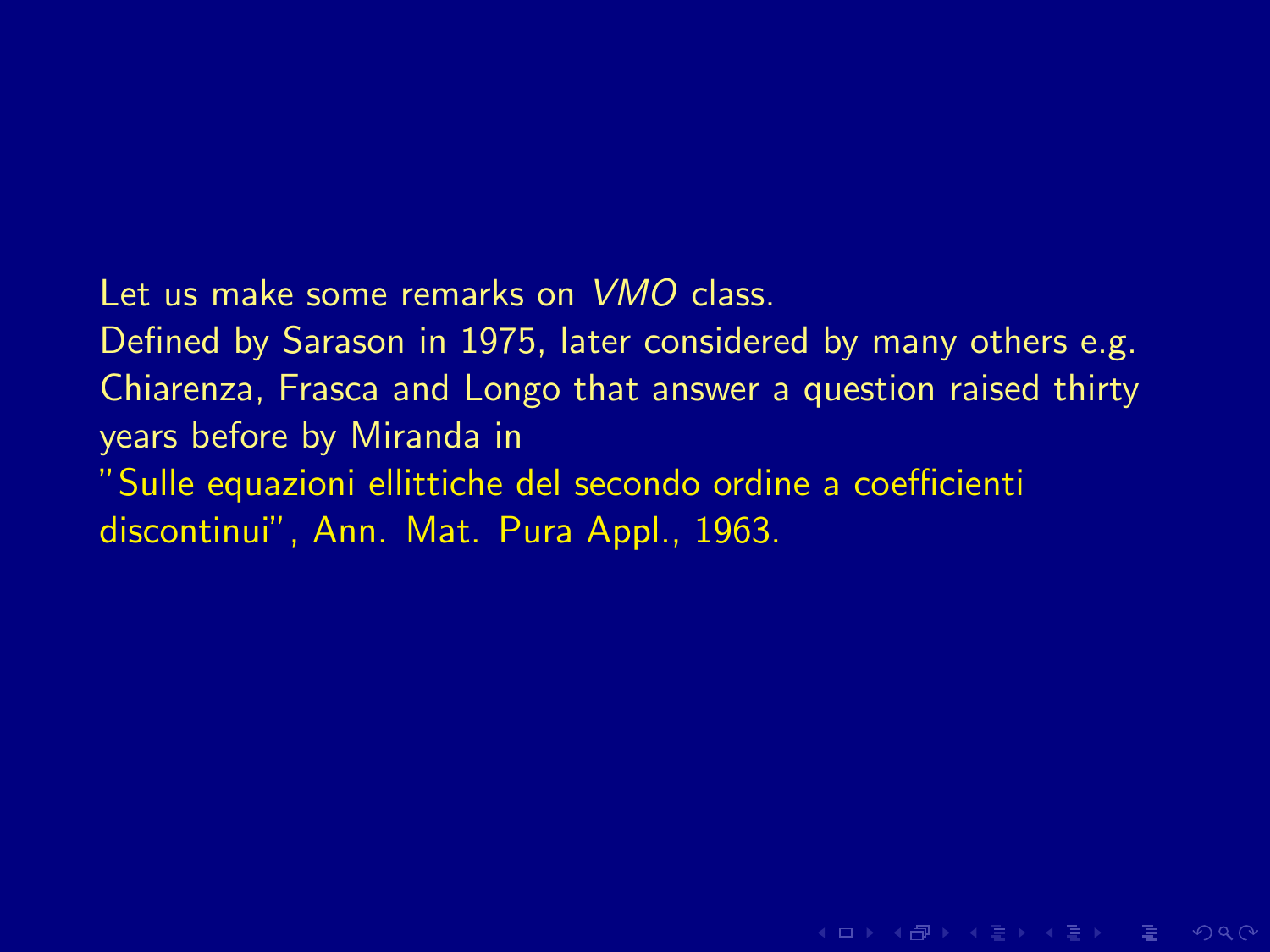Miranda considers a linear elliptic equation where the coefficients  $a_{ii} \in W^{1,m}(\Omega)$  and asks whether the gradient of the solution is bounded, if  $p > m$ .

K ロ → K @ → K 로 → K 로 → E → K Q Q Q →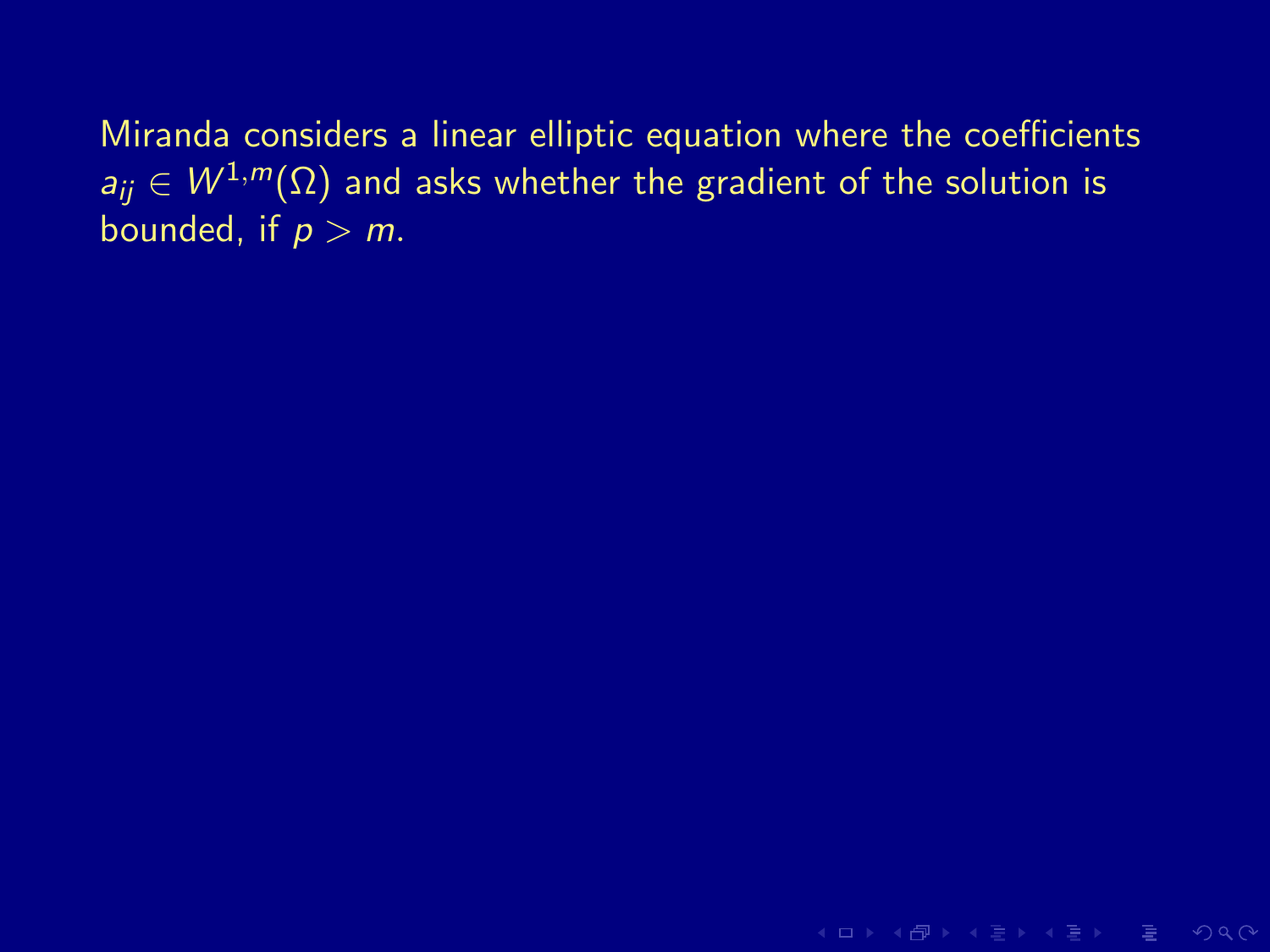Miranda considers a linear elliptic equation where the coefficients  $a_{ii} \in W^{1,m}(\Omega)$  and asks whether the gradient of the solution is bounded, if  $p \geq m$ . Chiarenza, Frasca and Longo suppose  $a_{ii} \in VMO$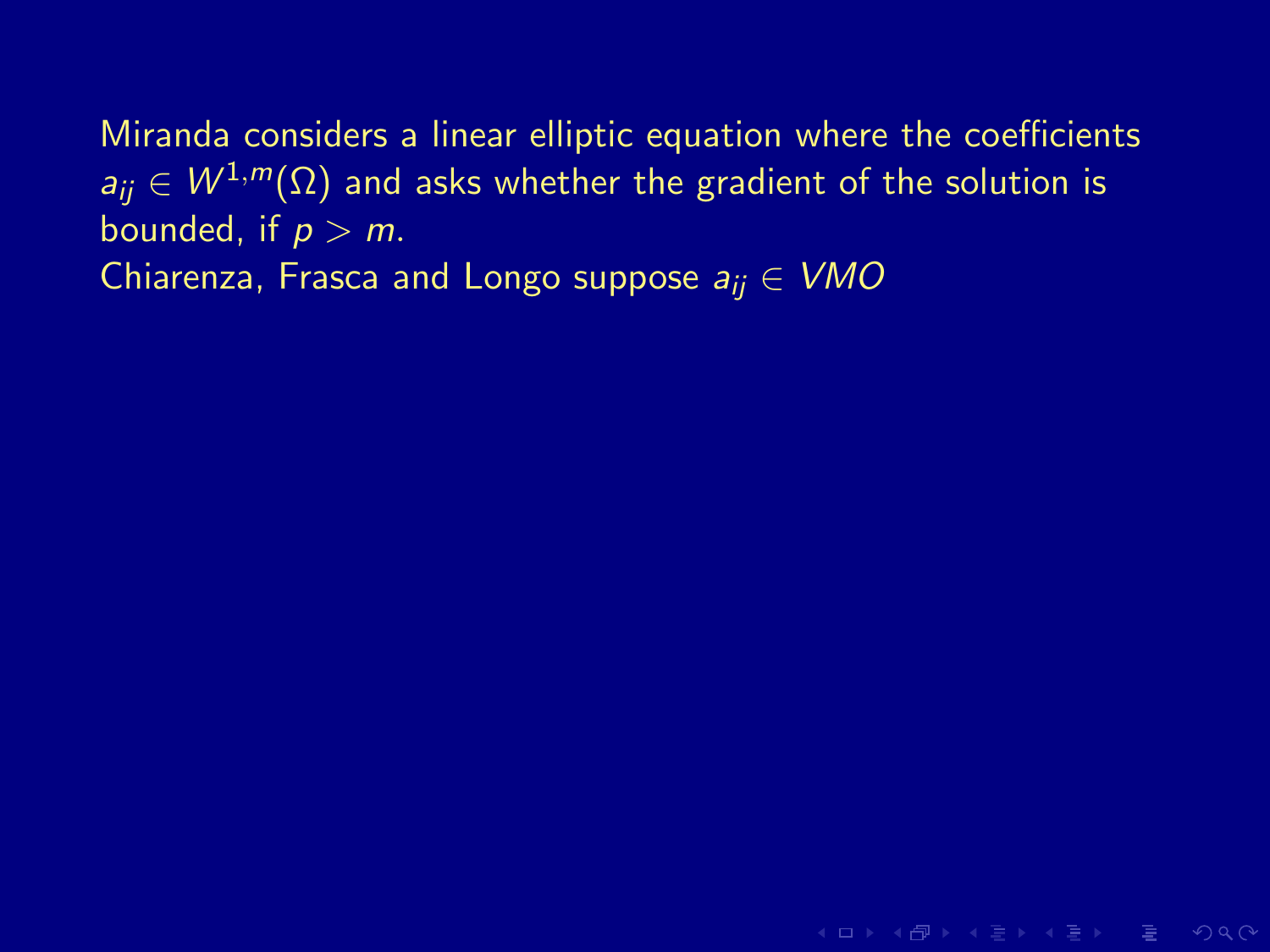Miranda considers a linear elliptic equation where the coefficients  $a_{ii} \in W^{1,m}(\Omega)$  and asks whether the gradient of the solution is bounded, if  $p > m$ .

Chiarenza, Frasca and Longo suppose  $a_{ij} \in VMO$  and prove that Du is hölder continuous for all  $p \in ]1, +\infty[$ .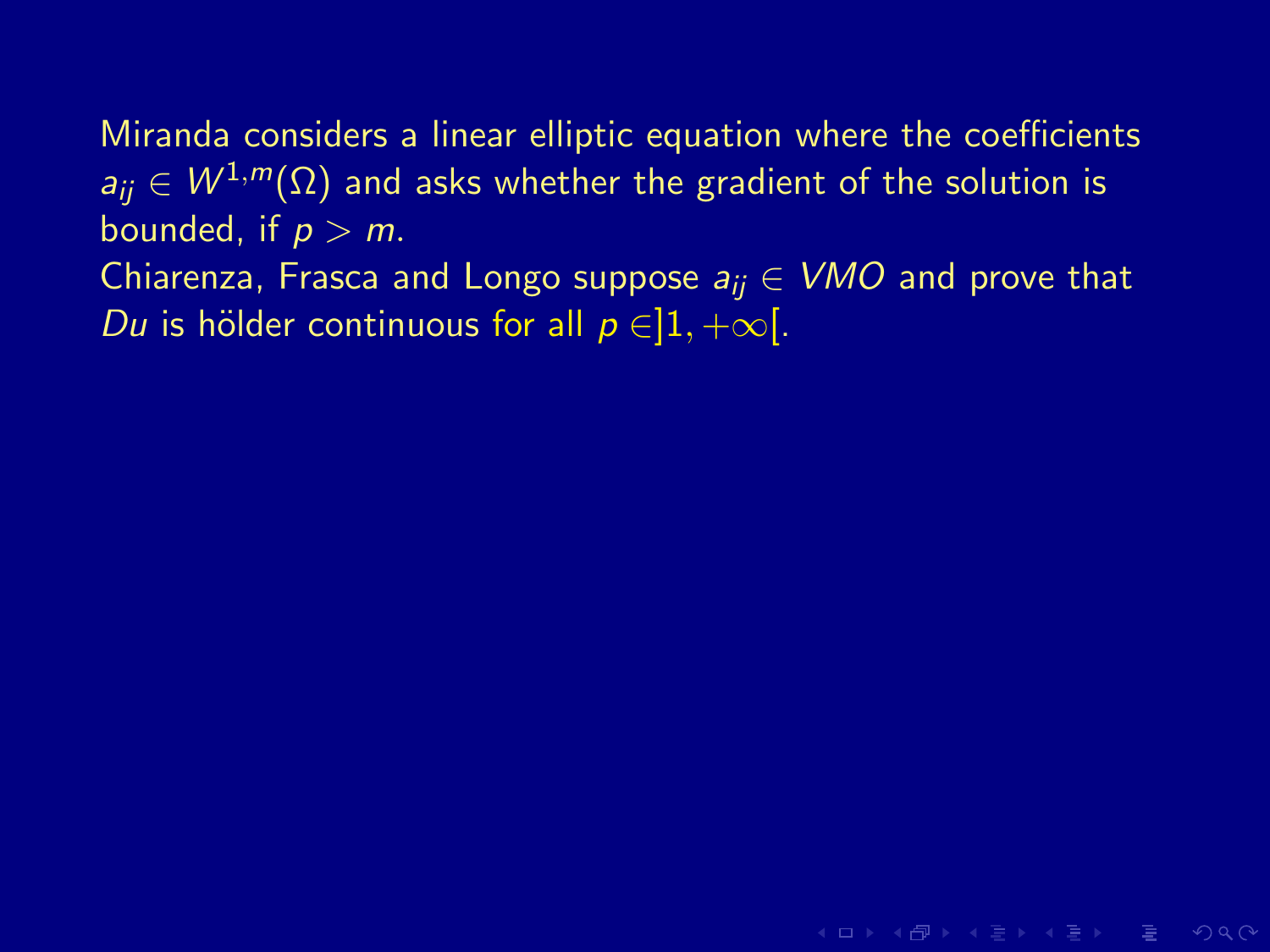Miranda considers a linear elliptic equation where the coefficients  $a_{ii} \in W^{1,m}(\Omega)$  and asks whether the gradient of the solution is bounded, if  $p > m$ .

Chiarenza, Frasca and Longo suppose  $a_{ij} \in VMO$  and prove that Du is hölder continuous for all  $p \in ]1, +\infty[$ .

 $W^{1,m} \subset VMO$ .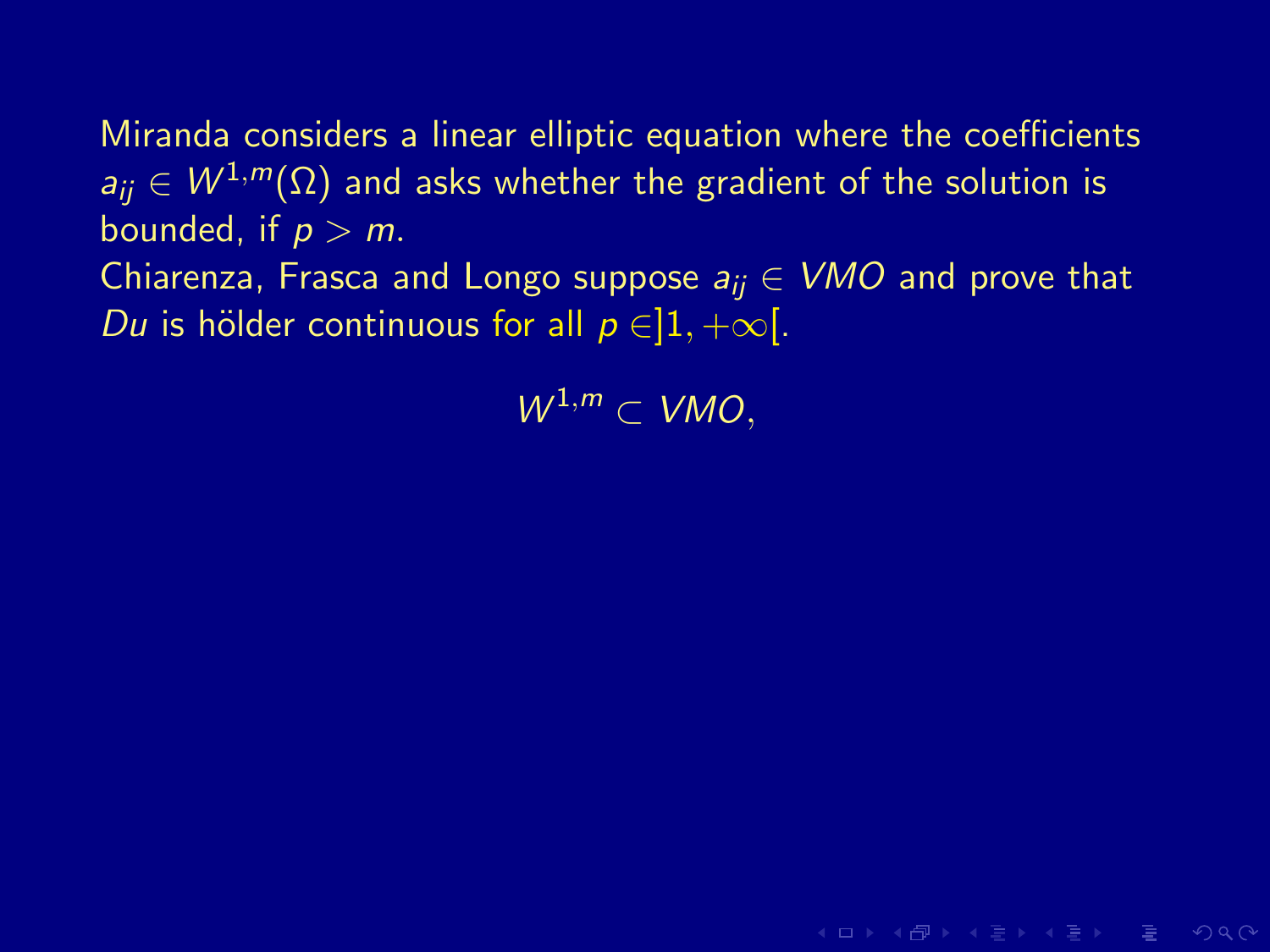Miranda considers a linear elliptic equation where the coefficients  $a_{ii} \in W^{1,m}(\Omega)$  and asks whether the gradient of the solution is bounded, if  $p > m$ . Chiarenza, Frasca and Longo suppose  $a_{ii} \in VMO$  and prove that Du is hölder continuous for all  $p \in ]1, +\infty[$ .

 $W^{1,m} \subset VMO$ .

Poincare's inequality: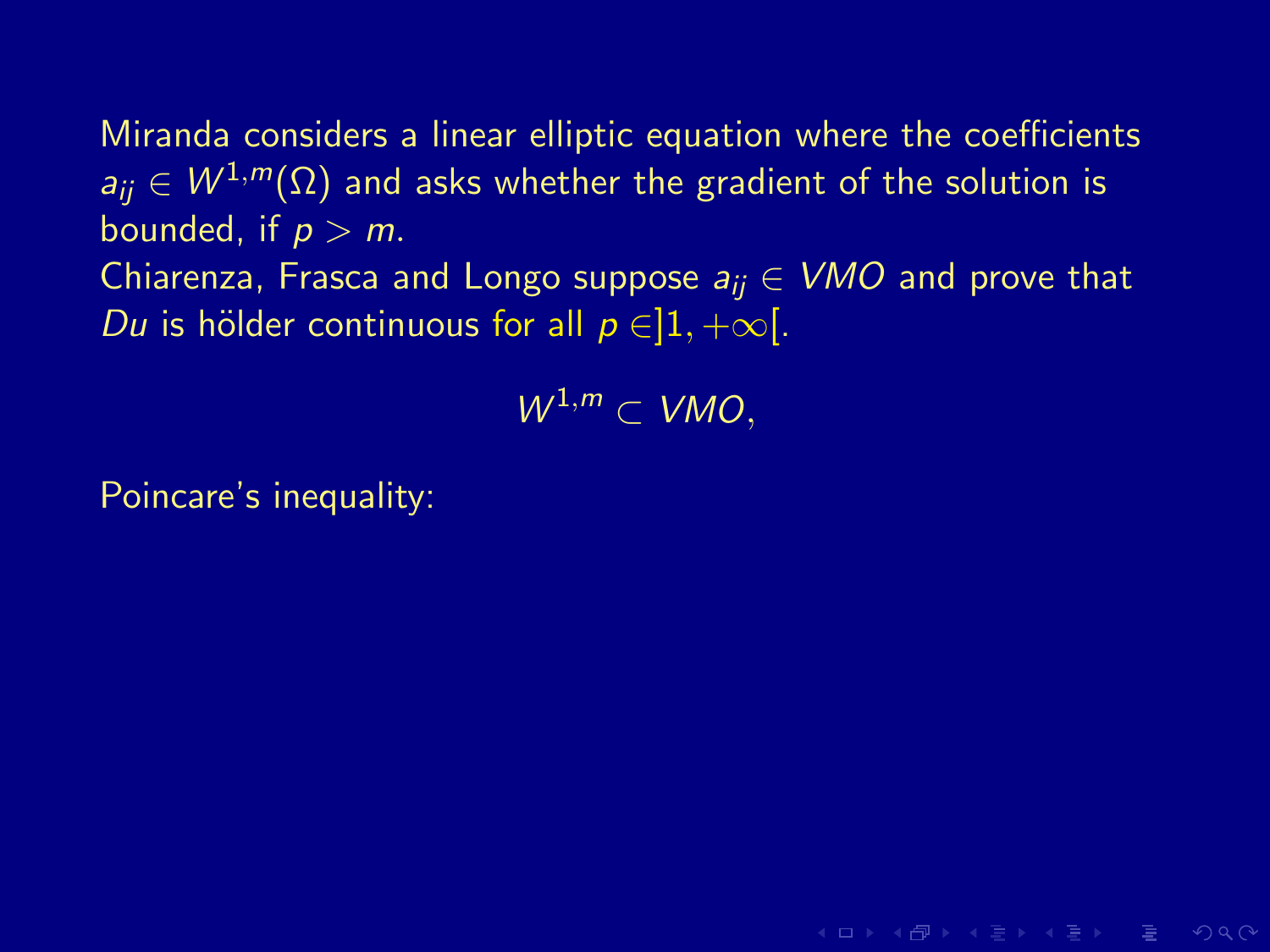Miranda considers a linear elliptic equation where the coefficients  $a_{ii} \in W^{1,m}(\Omega)$  and asks whether the gradient of the solution is bounded, if  $p > m$ . Chiarenza, Frasca and Longo suppose  $a_{ii} \in VMO$  and prove that Du is hölder continuous for all  $p \in ]1, +\infty[$ .

 $W^{1,m} \subset VMO$ .

Poincare's inequality:

$$
\int_B |f(x)-f_B|\leq c(m)\left(\int_B |\nabla u|dx\right)^{\frac{1}{m}}
$$

and observing that the term on the right-hand side tends to zero as  $|B| \to 0$ .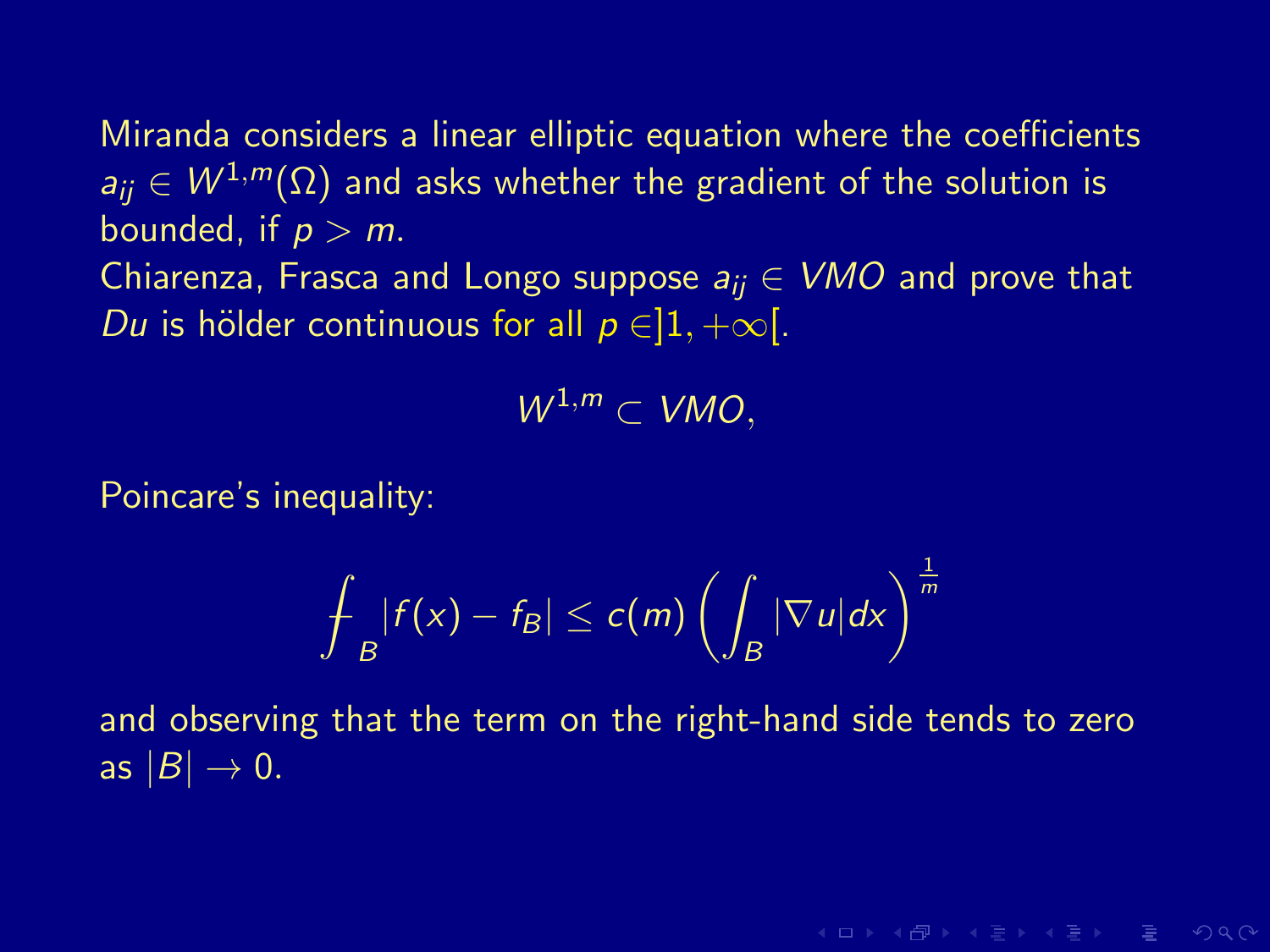Interior estimates obtained by Chiarenza, Frasca and Longo were extended to boundary estimates.

K ロ > K @ > K 로 > K 로 > E = Y Q Q O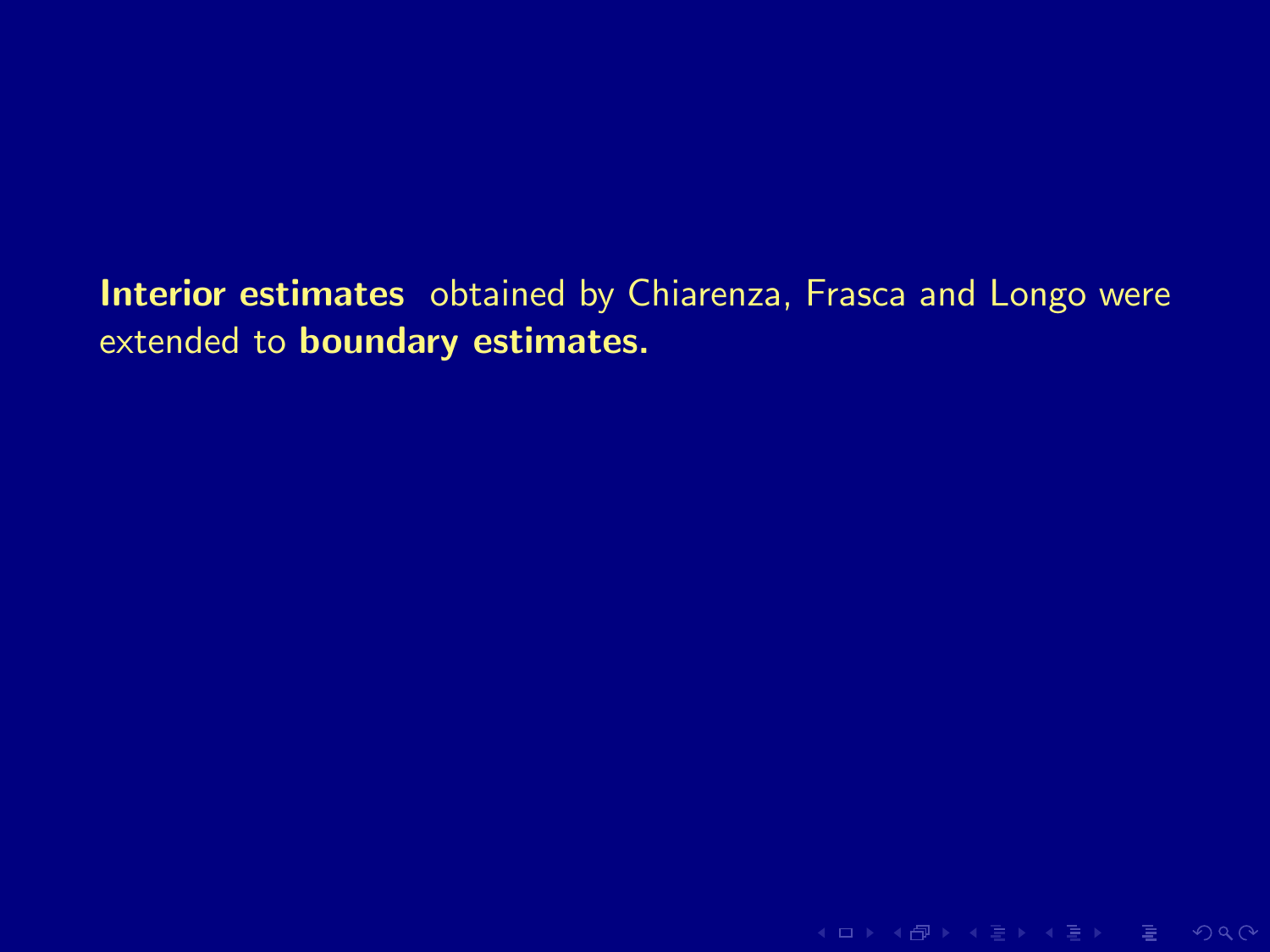Interior estimates obtained by Chiarenza, Frasca and Longo were extended to **boundary estimates.** Later, many authors have used this space VMO to obtain regularity results for **P.D.E. and** systems with discontinuous coefficients.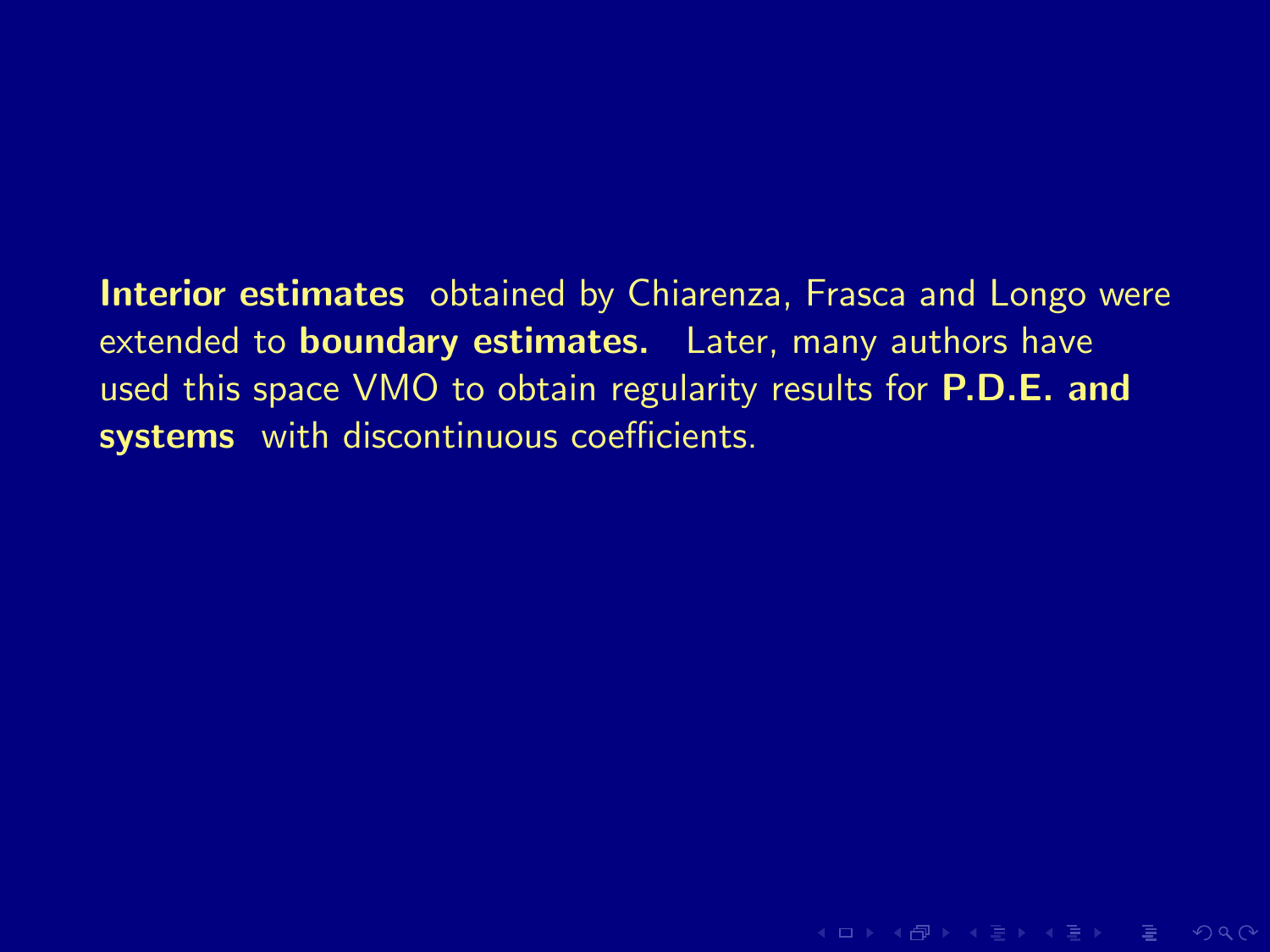Interior estimates obtained by Chiarenza, Frasca and Longo were extended to **boundary estimates.** Later, many authors have used this space VMO to obtain regularity results for **P.D.E. and** systems with discontinuous coefficients. With this useful VMO assumption we investigate the regularity of the minimizers for quadratic functionals.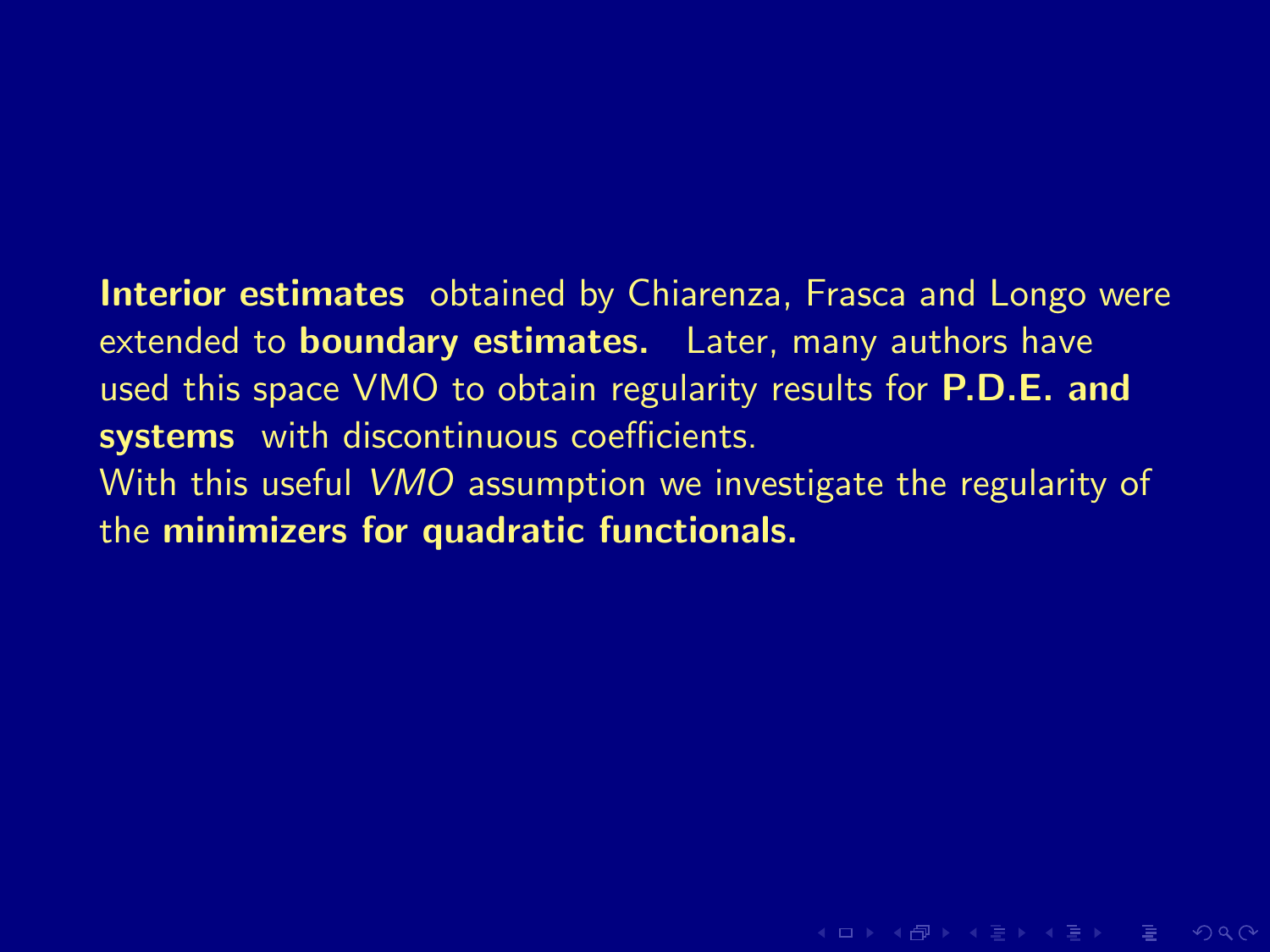At first, let us talk about some **estimates in Morrey Spaces** for the derivatives of "local minimizers" of variational integrals of the form

$$
\mathcal{A}(u,\Omega) = \int_{\Omega} F(x,u,Du) dx
$$

where  $\Omega$  is a domain in  $\mathbb{R}^m$  and the integrand has the following form

$$
F(x, u, Du) = A(x, u, g(x) h(u) Du Du).
$$

**KO KARA KE KE KE KARA**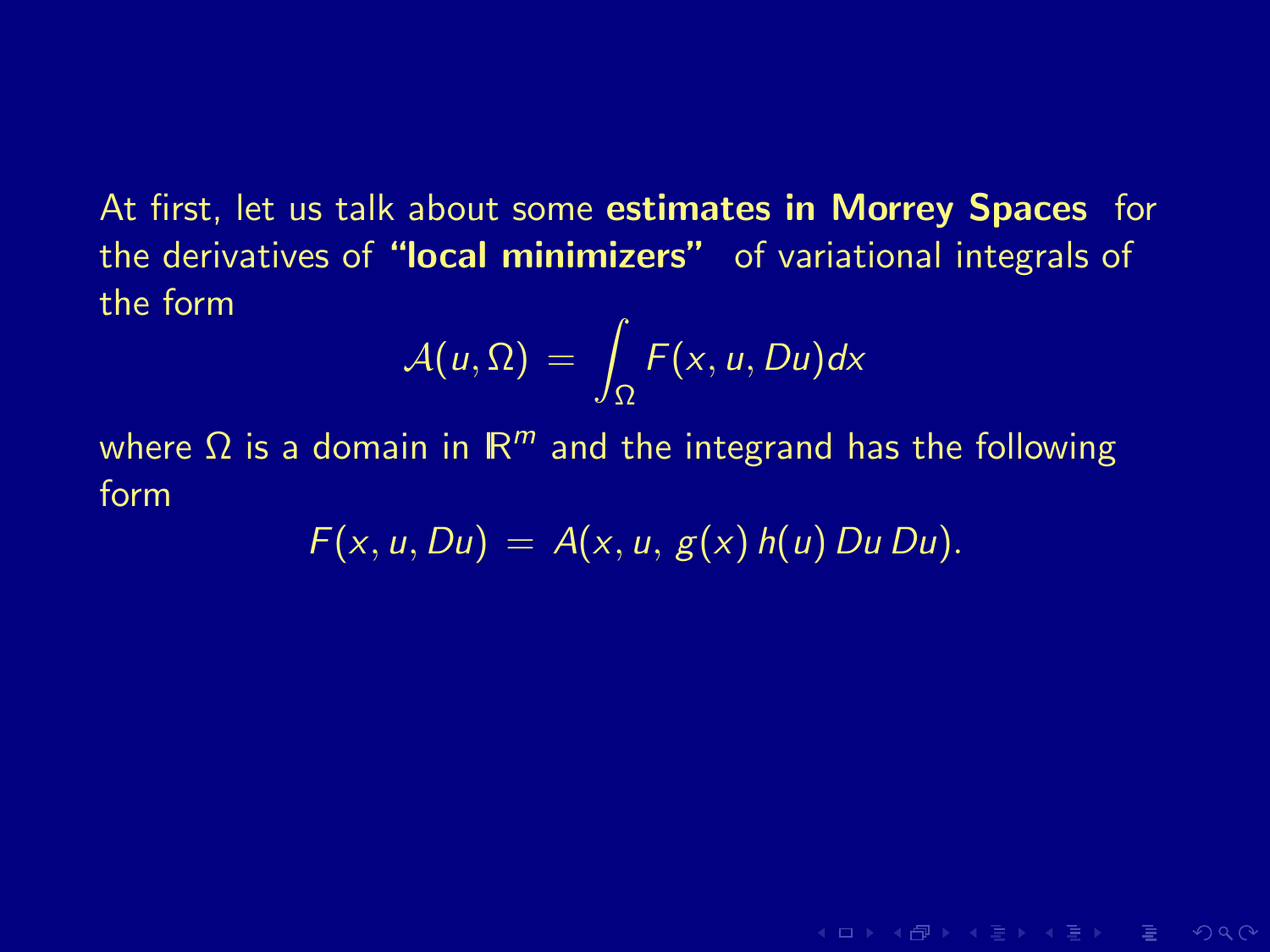At first, let us talk about some **estimates in Morrey Spaces** for the derivatives of "local minimizers" of variational integrals of the form

$$
\mathcal{A}(u,\Omega) = \int_{\Omega} F(x,u,Du) dx
$$

where  $\Omega$  is a domain in  $\mathbb{R}^m$  and the integrand has the following form

$$
F(x, u, Du) = A(x, u, g(x) h(u) Du Du).
$$

We are **not assuming the continuity** of A and g with respect to x.

 $A \cup B \cup A \cup B \cup A \subseteq B \cup A \subseteq B \cup B \cup B \cup B \cup A$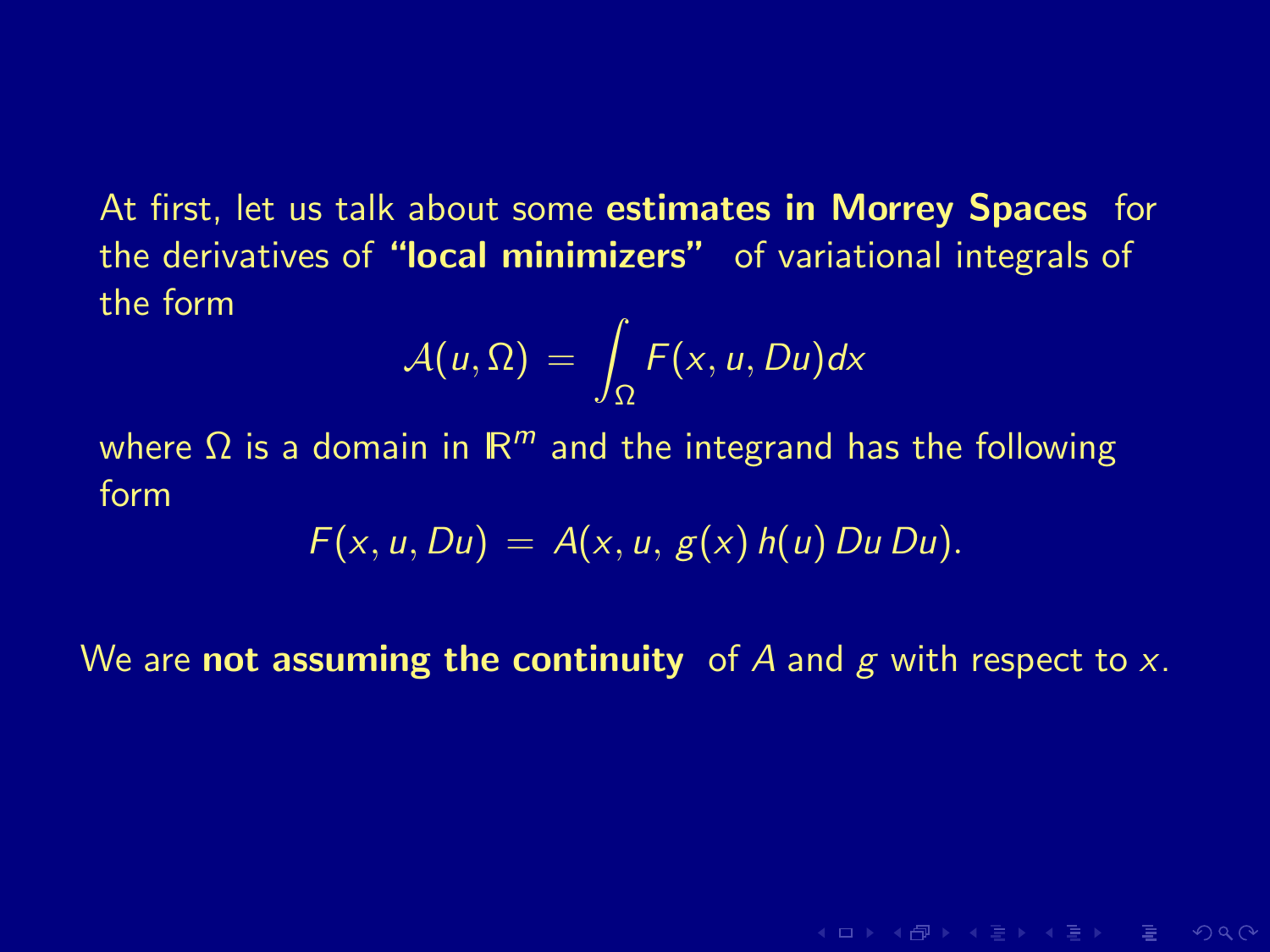A "local minimizer" of the functional  $\overline{A}$  is a function  $u \in W^{1,p}_{loc}(\Omega,\mathbb{R}^n)$  which satisfies

 $A(u; \operatorname{supp} \varphi) \leq A(u + \varphi; \operatorname{supp} \varphi)$ 

K ロ > K 레 > K 로 > K 로 > 트로 → 9 Q Q +

for every  $\varphi\in\mathcal{W}_{0}^{1,p}$  $\eta_0^{1,p}(\Omega,\mathbb{R}^n)$ .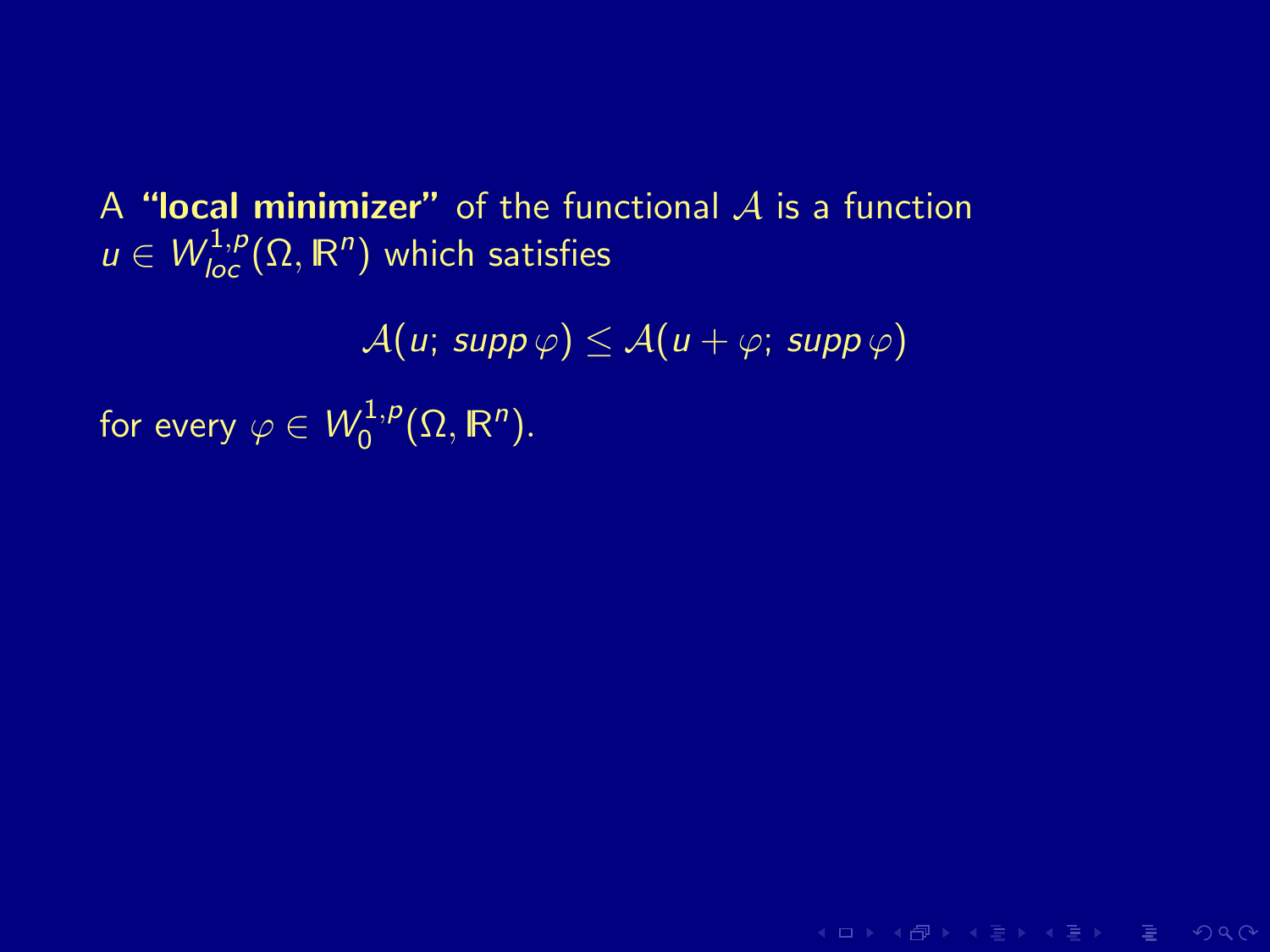A "local minimizer" of the functional  $\overline{A}$  is a function  $u \in W^{1,p}_{loc}(\Omega,\mathbb{R}^n)$  which satisfies

 $A(u; supp \varphi) \leq A(u + \varphi; supp \varphi)$ 

for every  $\varphi\in\mathcal{W}_{0}^{1,p}$  $\eta_0^{1,p}(\Omega,\mathbb{R}^n)$ .

Partial regularity for solutions of nonlinear elliptic systems has been studied by Morrey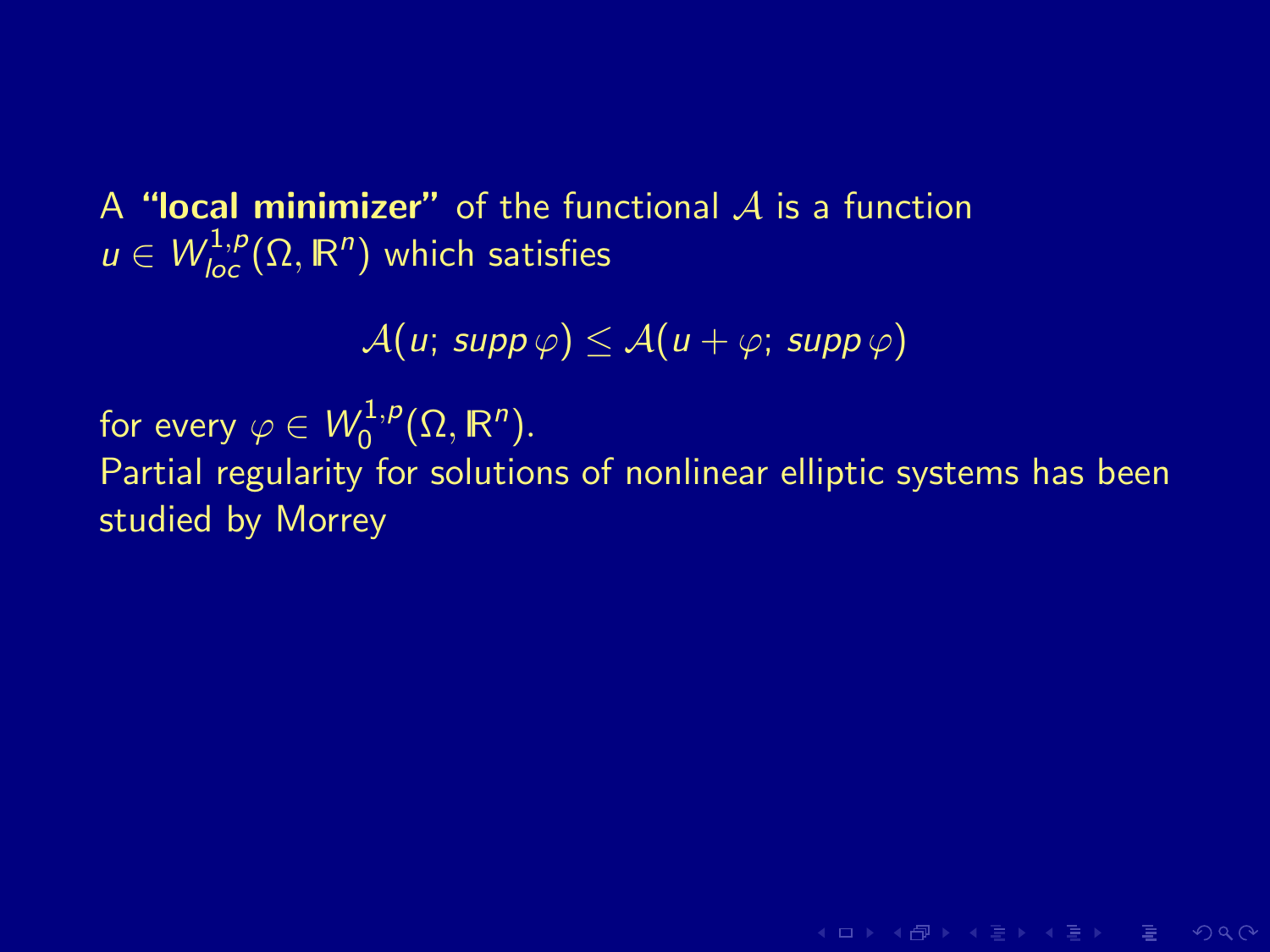A "local minimizer" of the functional  $\overline{A}$  is a function  $u \in W^{1,p}_{loc}(\Omega,\mathbb{R}^n)$  which satisfies

 $\mathcal{A}(u; \operatorname{supp} \varphi) \leq \mathcal{A}(u + \varphi; \operatorname{supp} \varphi)$ 

for every  $\varphi\in\mathcal{W}_{0}^{1,p}$  $\eta_0^{1,p}(\Omega,\mathbb{R}^n)$ .

Partial regularity for solutions of nonlinear elliptic systems has been studied by Morrey

"Partial regularity results for nonlinear elliptic systems", J. Math. and Mech., 1969;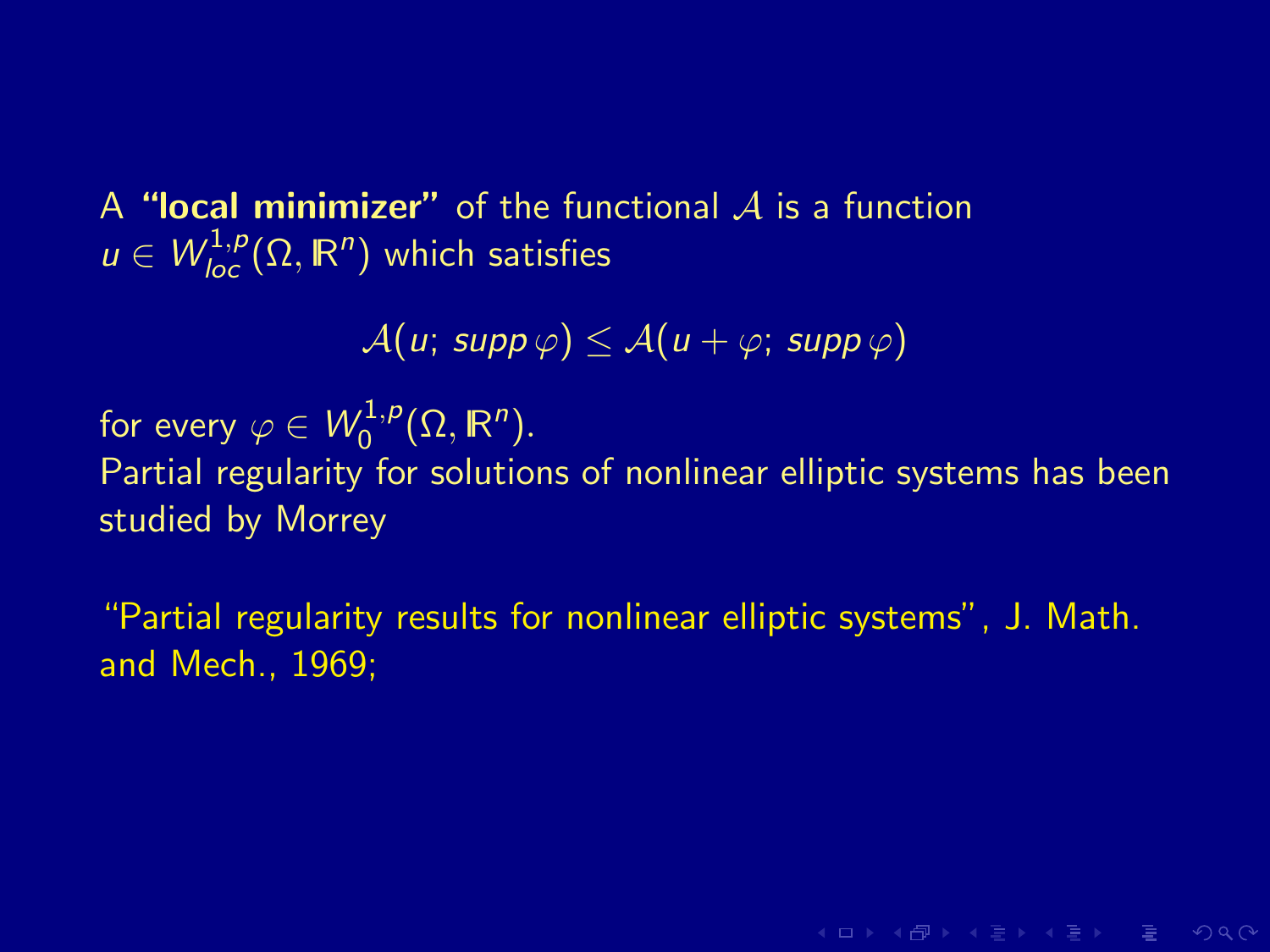"Regolarità parziale delle soluzioni di sistemi ellittici quasi lineari di ordine arbitrario", Ann. Sc. Norm. Sup. Pisa, 1969;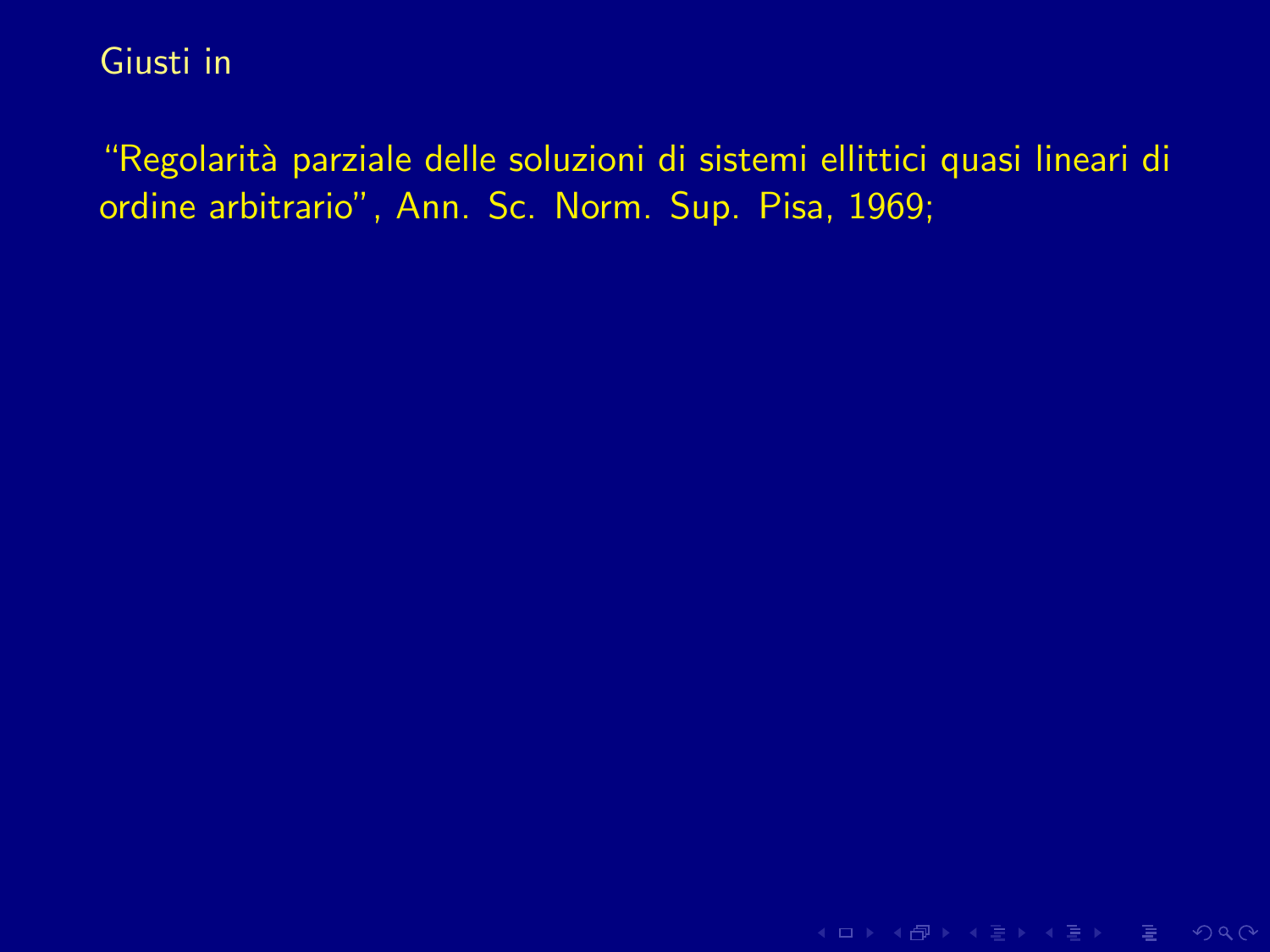"Regolarit`a parziale delle soluzioni di sistemi ellittici quasi lineari di ordine arbitrario", Ann. Sc. Norm. Sup. Pisa, 1969;

Giusti and Miranda in

"Sulla regolarità delle soluzioni di una classe di sistemi ellittici quasilineari", Arch. Rat. Mech. Anal., 1968;

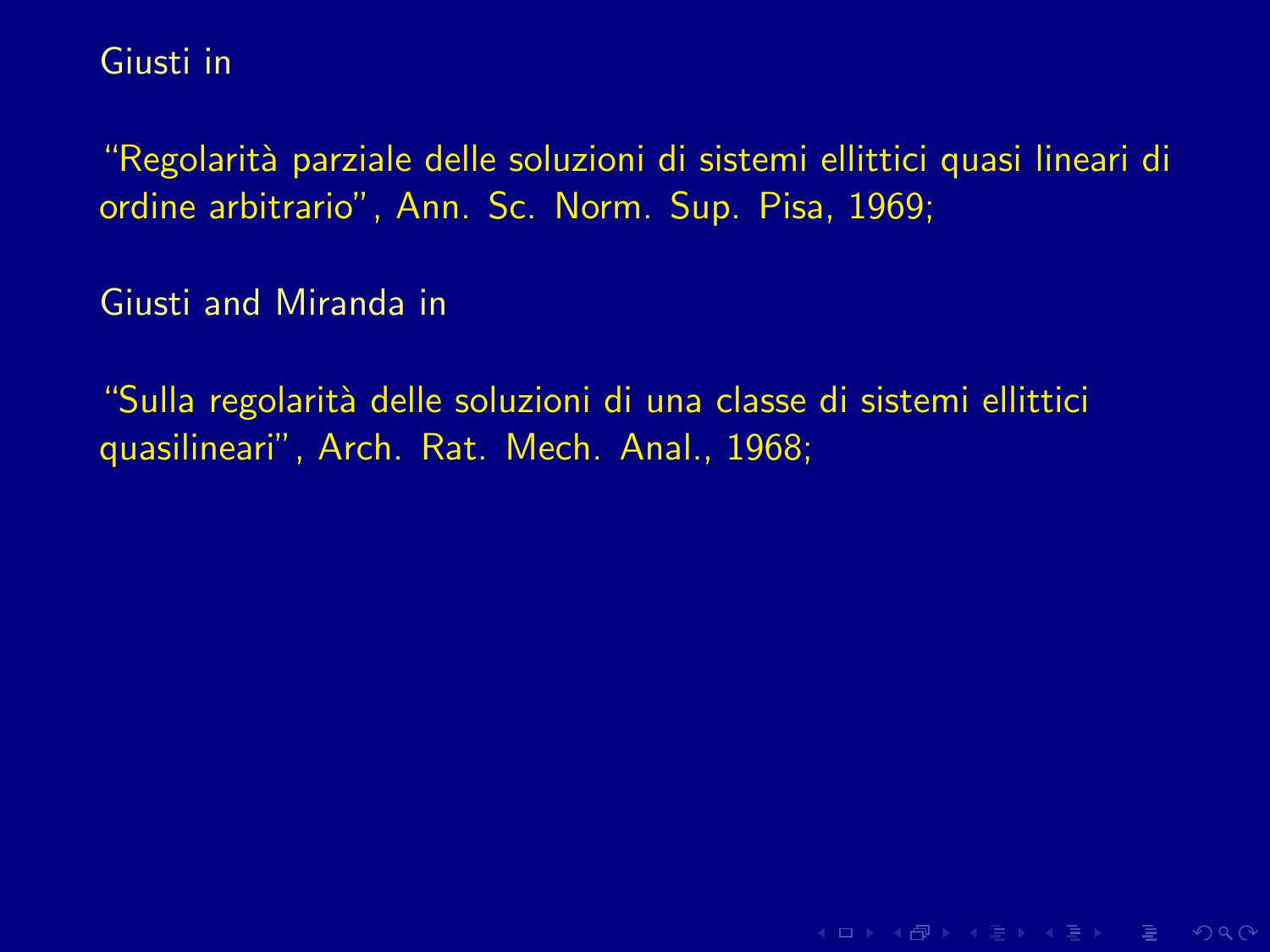"Regolarit`a parziale delle soluzioni di sistemi ellittici quasi lineari di ordine arbitrario", Ann. Sc. Norm. Sup. Pisa, 1969;

Giusti and Miranda in

"Sulla regolarità delle soluzioni di una classe di sistemi ellittici quasilineari", Arch. Rat. Mech. Anal., 1968;

using an indirect argument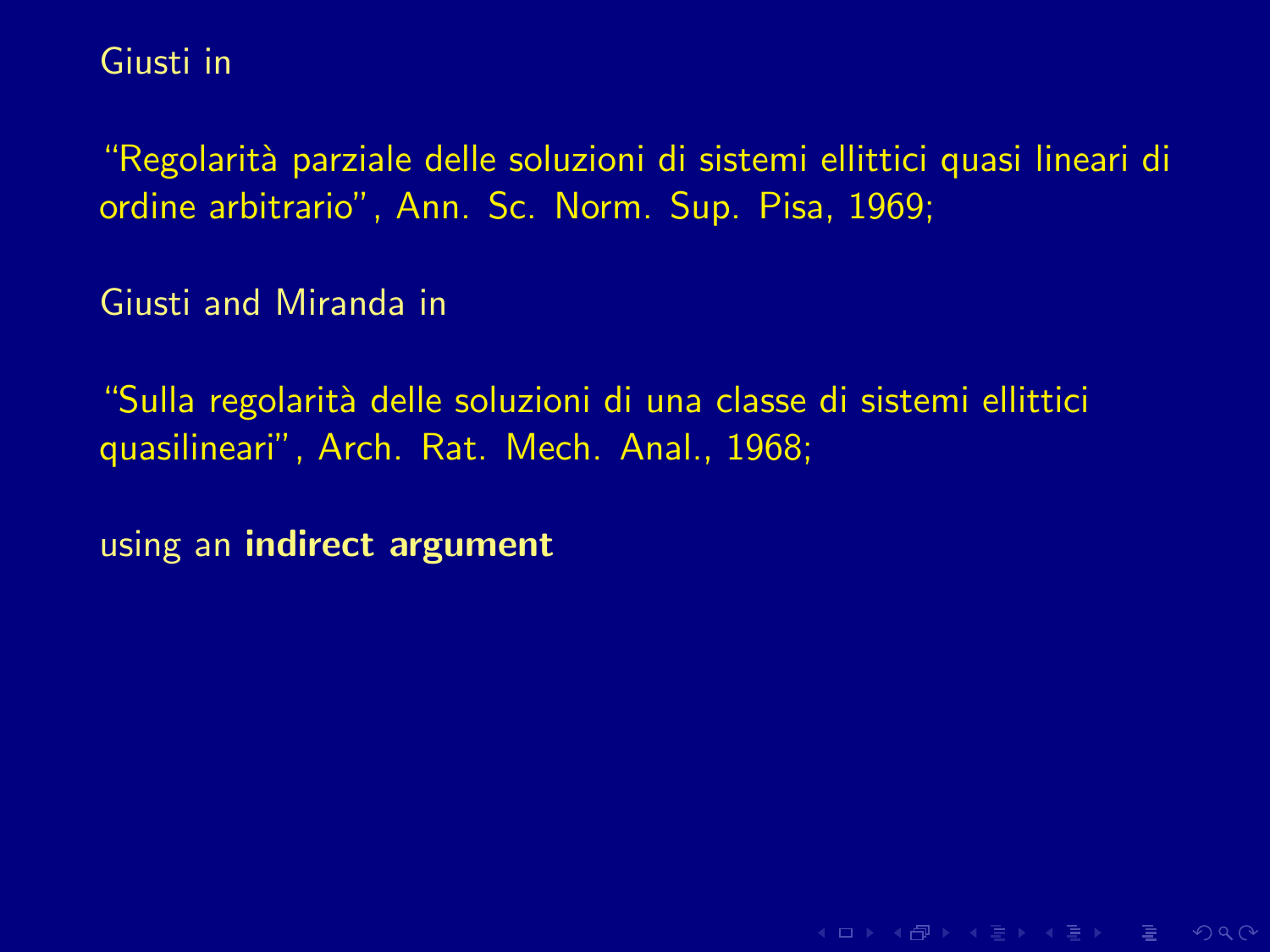"Regolarit`a parziale delle soluzioni di sistemi ellittici quasi lineari di ordine arbitrario", Ann. Sc. Norm. Sup. Pisa, 1969;

Giusti and Miranda in

"Sulla regolarità delle soluzioni di una classe di sistemi ellittici quasilineari", Arch. Rat. Mech. Anal., 1968;

using an **indirect argument** similar to that one introduced by De Giorgi and Almgren in the regularity theory of parametrix minimal surfaces.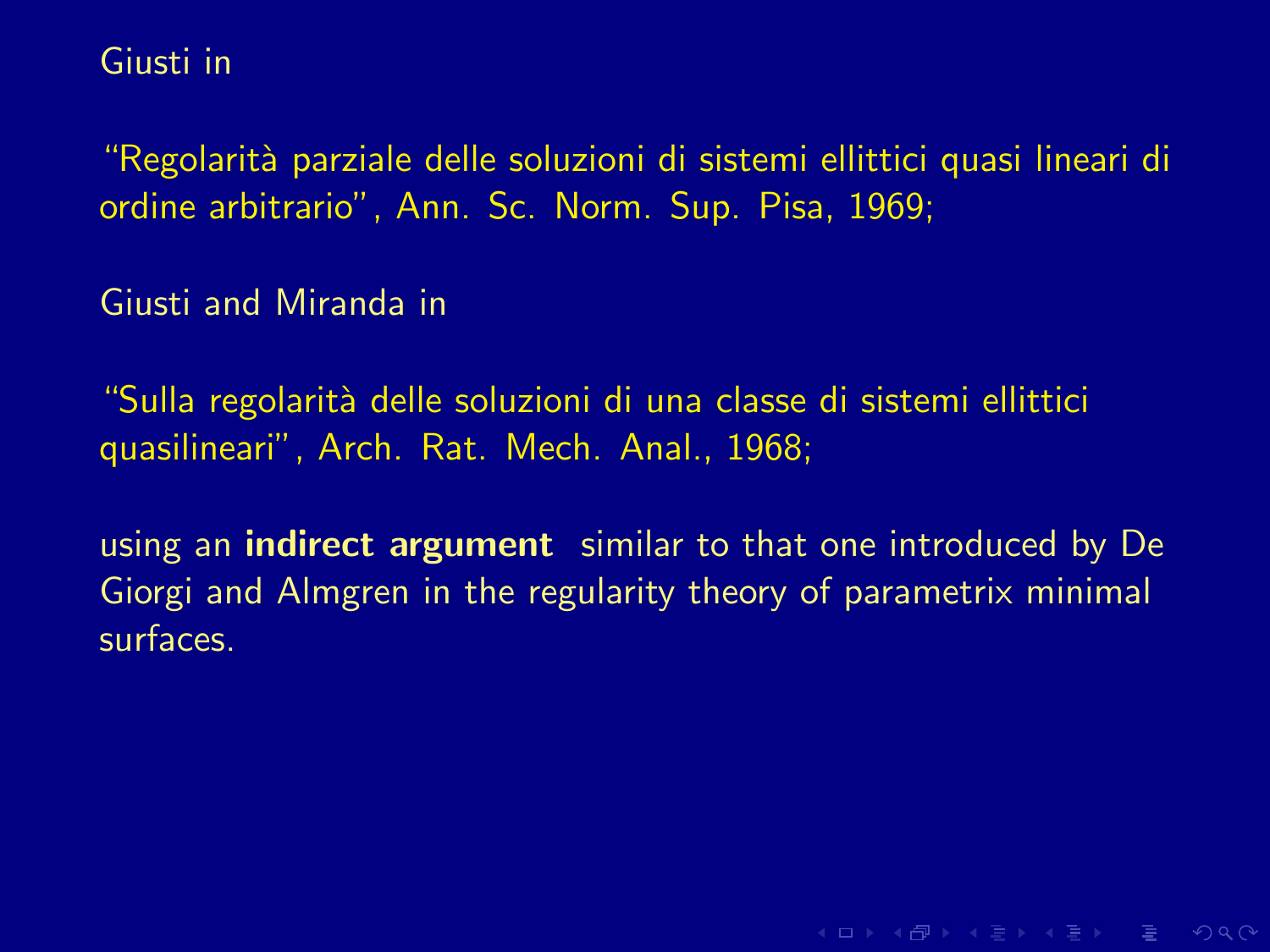"Regolarit`a parziale delle soluzioni di sistemi ellittici quasi lineari di ordine arbitrario", Ann. Sc. Norm. Sup. Pisa, 1969;

Giusti and Miranda in

"Sulla regolarità delle soluzioni di una classe di sistemi ellittici quasilineari", Arch. Rat. Mech. Anal., 1968;

using an **indirect argument** similar to that one introduced by De Giorgi and Almgren in the regularity theory of parametrix minimal surfaces.

**KORKAR KERKER E MAG** 

New perturbation arguments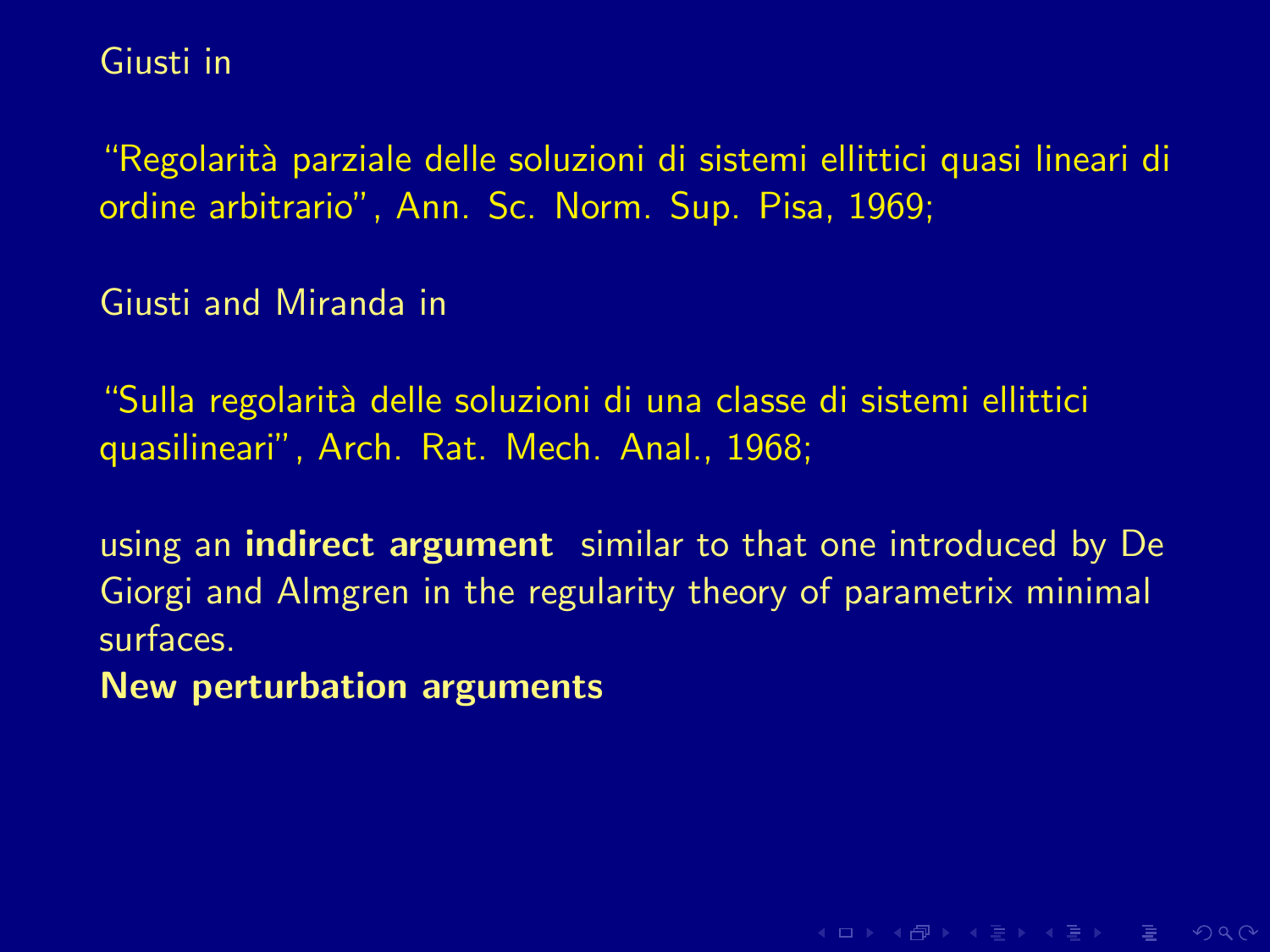"Regolarit`a parziale delle soluzioni di sistemi ellittici quasi lineari di ordine arbitrario", Ann. Sc. Norm. Sup. Pisa, 1969;

Giusti and Miranda in

"Sulla regolarità delle soluzioni di una classe di sistemi ellittici quasilineari", Arch. Rat. Mech. Anal., 1968;

using an **indirect argument** similar to that one introduced by De Giorgi and Almgren in the regularity theory of parametrix minimal surfaces.

New perturbation arguments are later considered by Giaquinta and Giusti in

"Partial regularity for the solution to nonlinear parabolic systems", Ann. Mat. Pura Appl. 1973;

K ロ → K @ → K 로 → K 로 → E → K Q Q Q →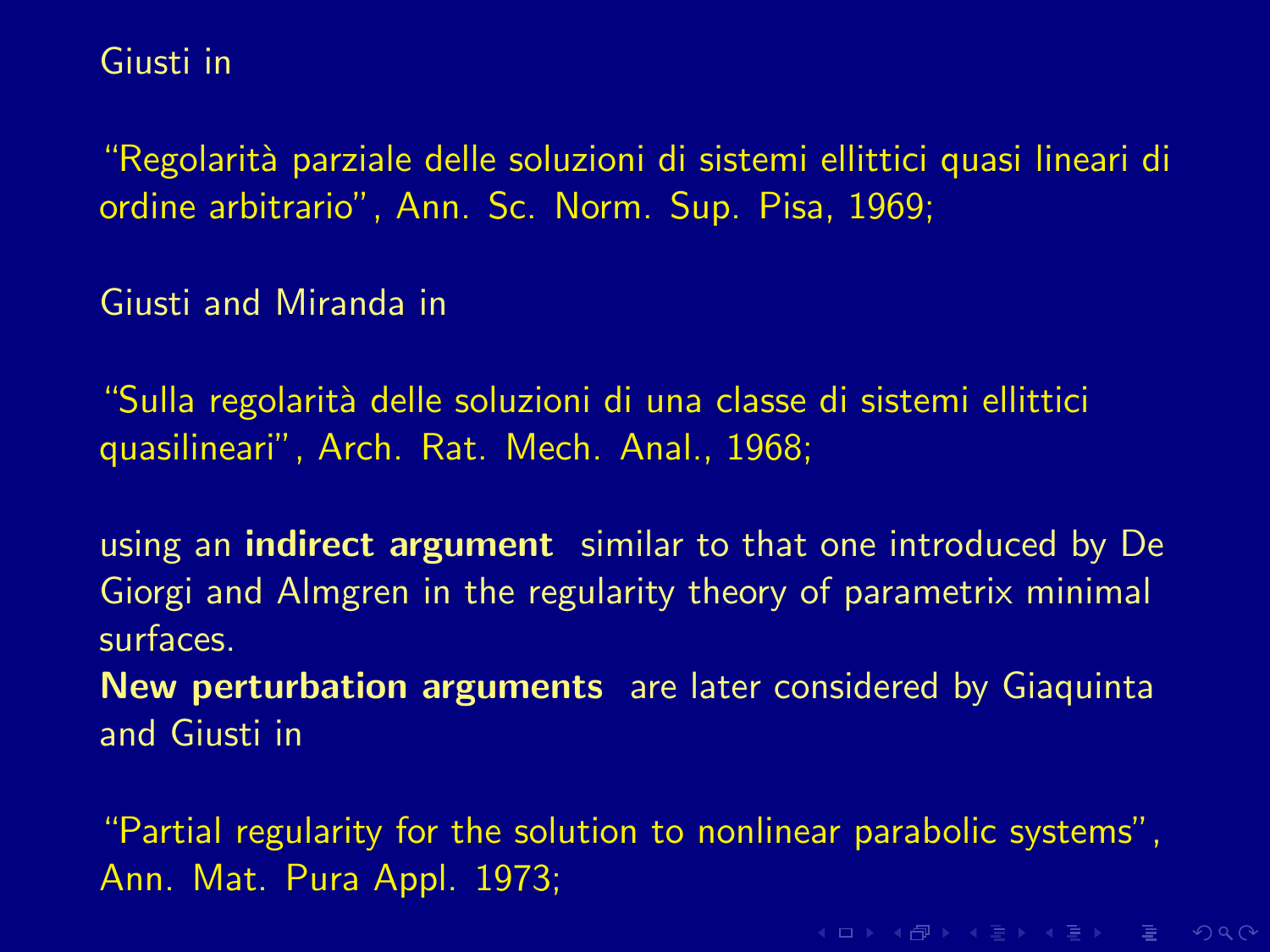"Regularity results for some classes of higher order non linear elliptic systems", J. Reine Angew. Math., 1979;

to study higher integrability of the gradient of the solutions.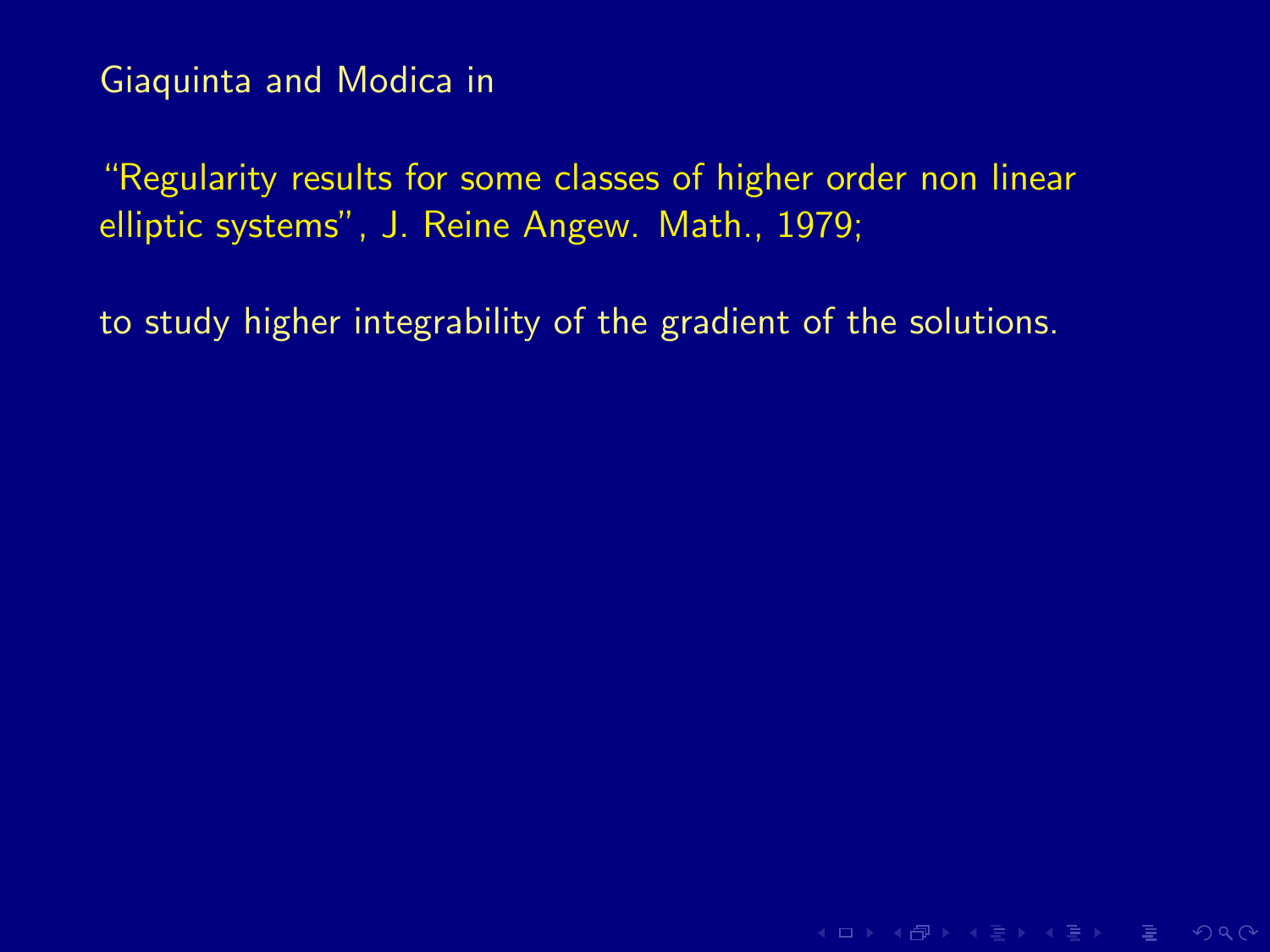"Regularity results for some classes of higher order non linear elliptic systems", J. Reine Angew. Math., 1979;

to study higher integrability of the gradient of the solutions. Using a perturbation method, or direct argument, A. Tachikawa and R.

**KORKAR KERKER E VOQO**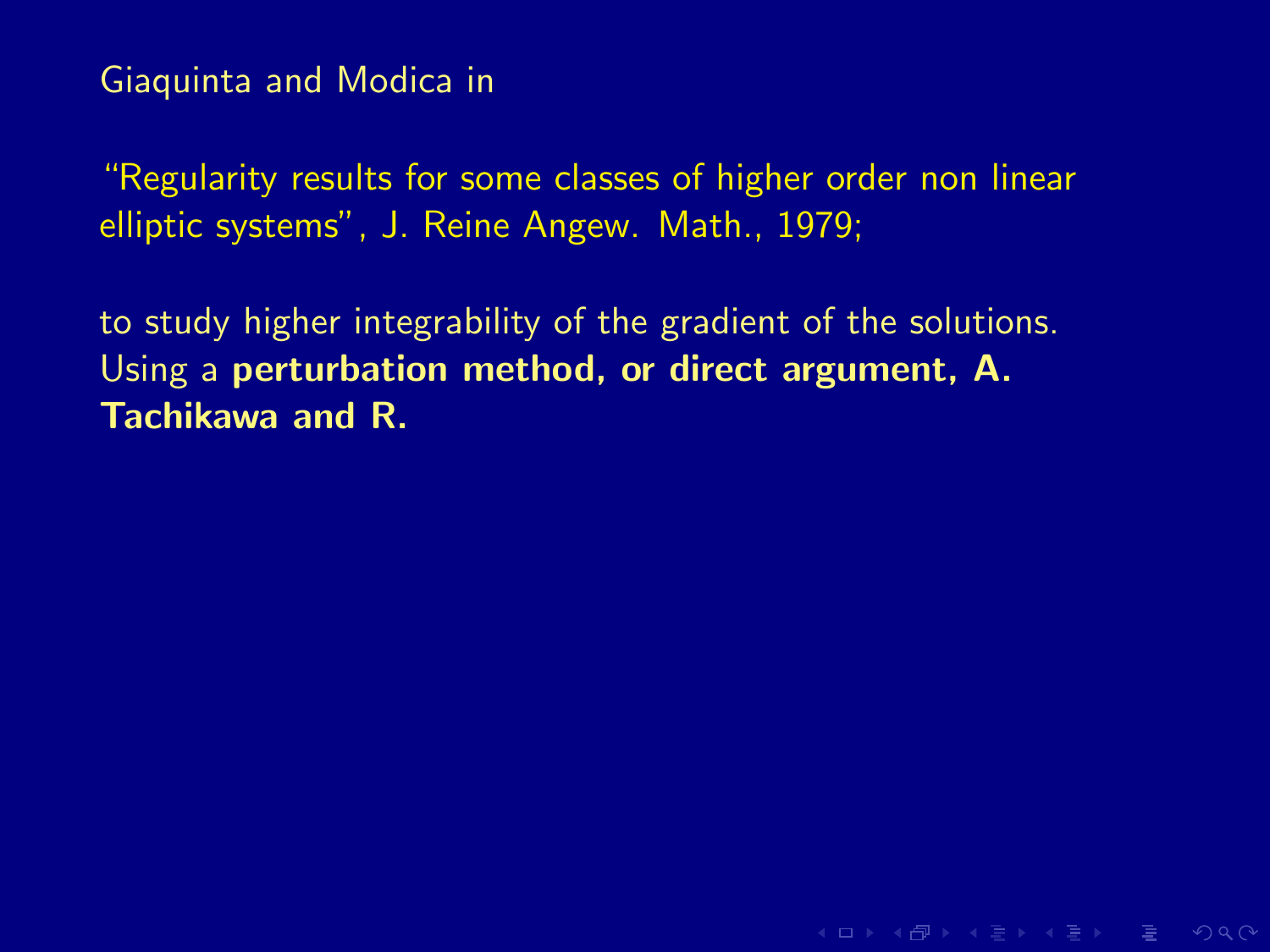"Regularity results for some classes of higher order non linear elliptic systems", J. Reine Angew. Math., 1979;

to study higher integrability of the gradient of the solutions. Using a perturbation method, or direct argument, A. **Tachikawa and R.** prove partial regularity for minimizers of the following variational integrals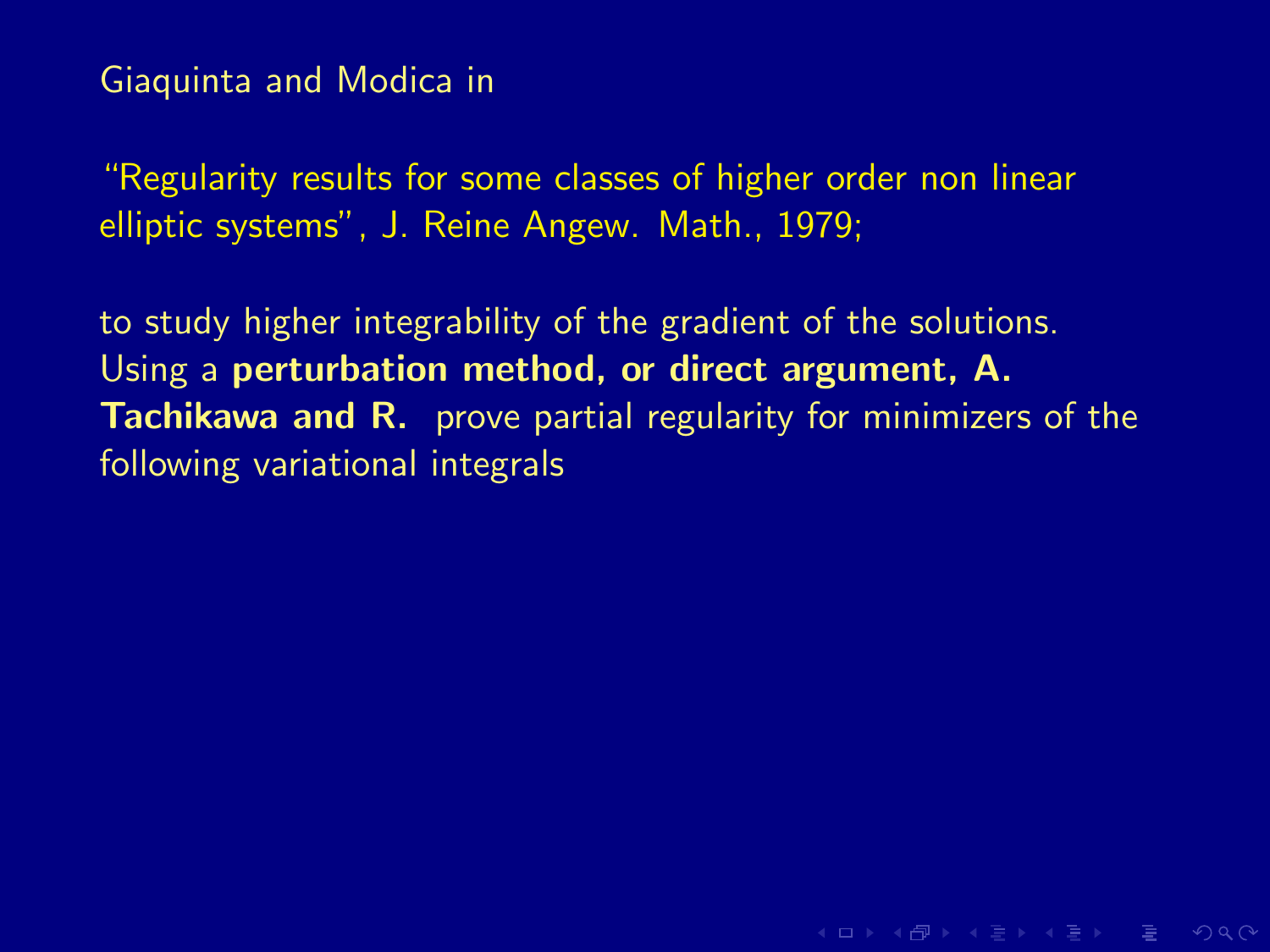"Regularity results for some classes of higher order non linear elliptic systems", J. Reine Angew. Math., 1979;

to study higher integrability of the gradient of the solutions. Using a perturbation method, or direct argument, A. Tachikawa and R. prove partial regularity for minimizers of the following variational integrals

$$
\mathcal{A}(u;\Omega):=\int_{\Omega}F(x,u,Du)dx
$$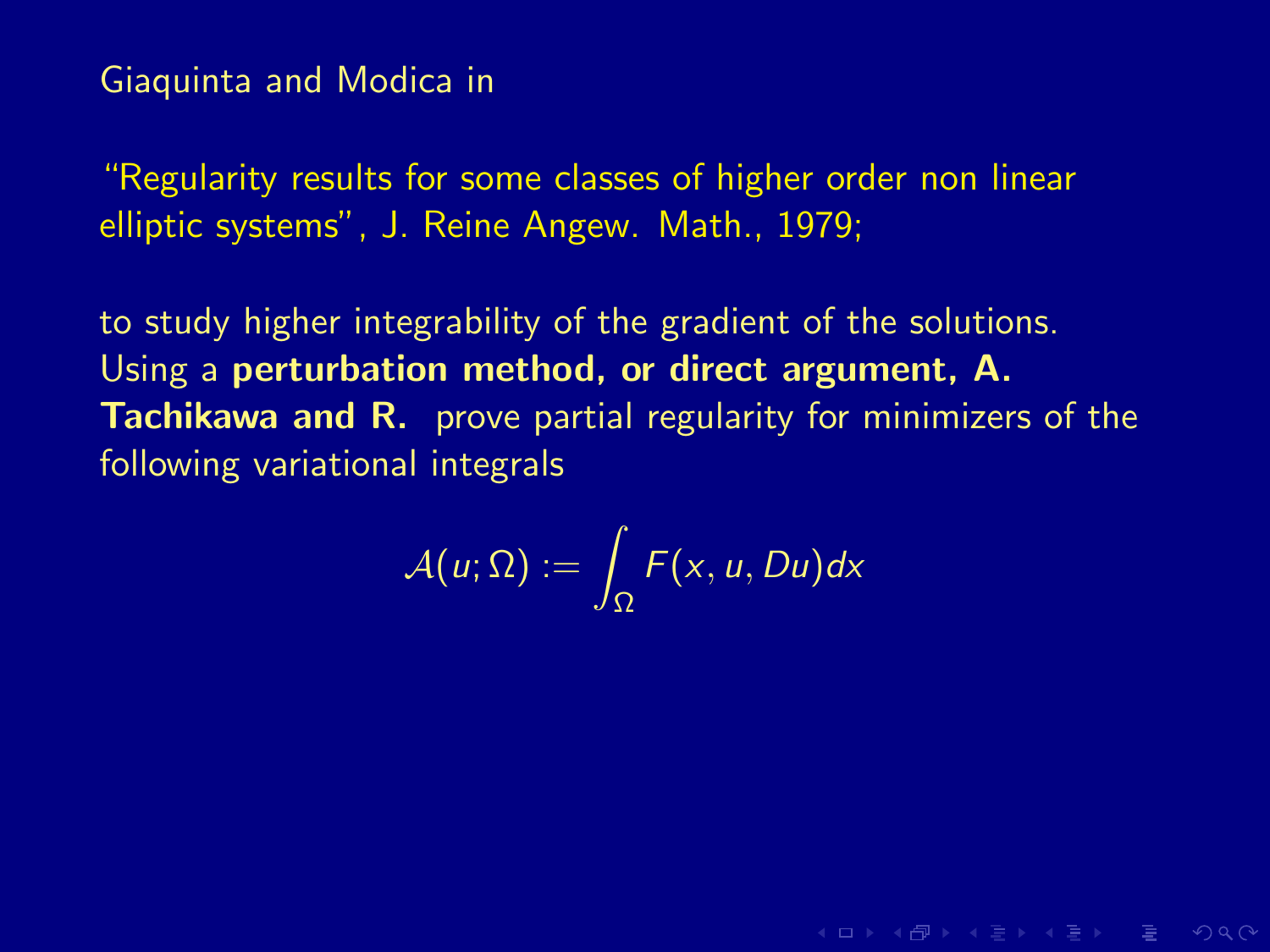"Regularity results for some classes of higher order non linear elliptic systems", J. Reine Angew. Math., 1979;

to study higher integrability of the gradient of the solutions. Using a perturbation method, or direct argument, A. Tachikawa and R. prove partial regularity for minimizers of the following variational integrals

$$
\mathcal{A}(u;\Omega):=\int_\Omega F(x,u,Du)dx
$$

**KORKAR KERKER E MAG** 

where  $u:\Omega\to\mathbb{R}^n,\,\,Du=(D_\alpha u^i),\,(\alpha=1,\ldots,m,\,\,i=1,\ldots,n)$ and the integrand has the following special form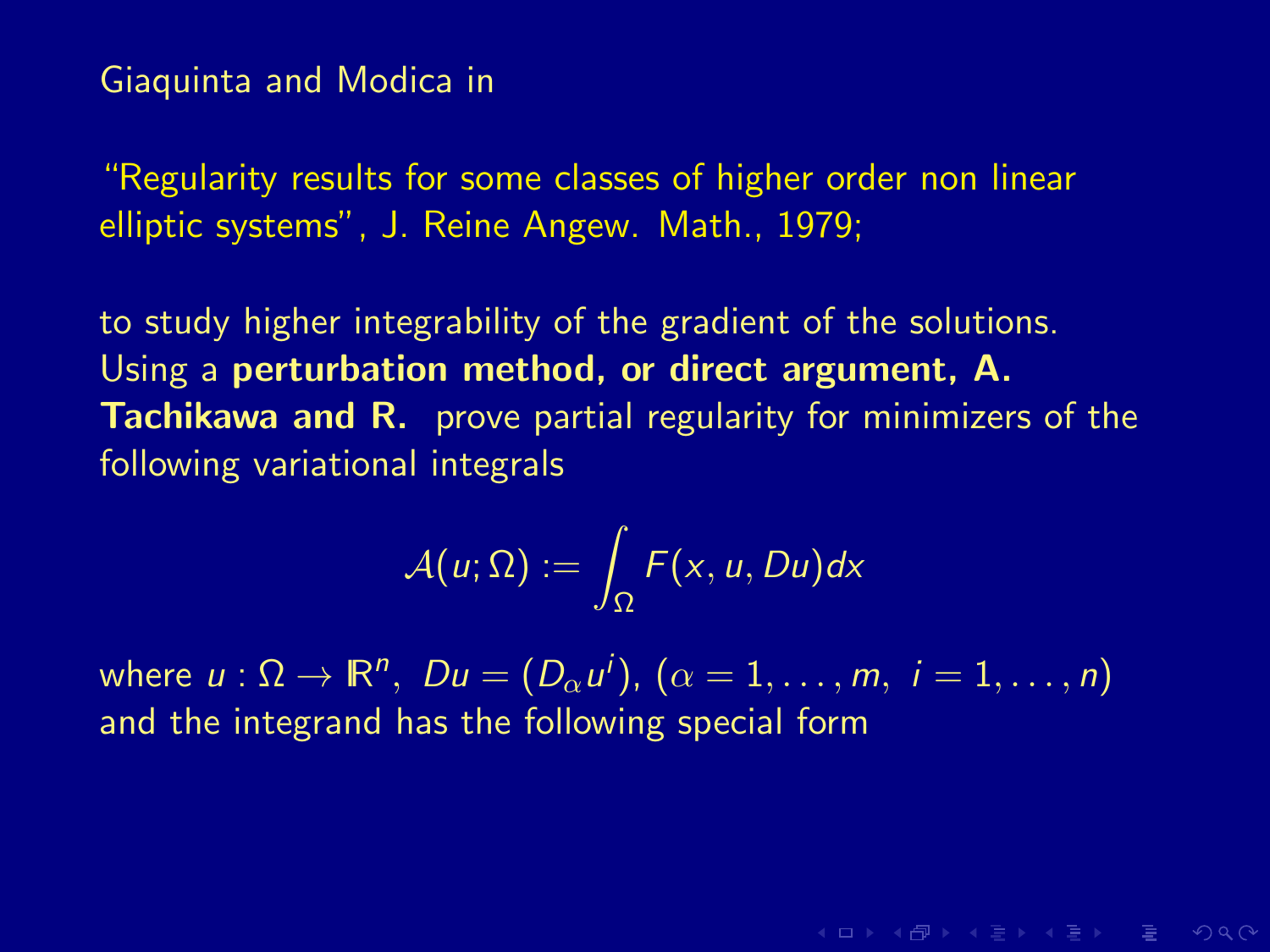"Regularity results for some classes of higher order non linear elliptic systems", J. Reine Angew. Math., 1979;

to study higher integrability of the gradient of the solutions. Using a perturbation method, or direct argument, A. Tachikawa and R. prove partial regularity for minimizers of the following variational integrals

$$
\mathcal{A}(u;\Omega):=\int_\Omega F(x,u,Du)dx
$$

where  $u:\Omega\to\mathbb{R}^n,\,\,Du=(D_\alpha u^i),\,(\alpha=1,\ldots,m,\,\,i=1,\ldots,n)$ and the integrand has the following special form

$$
F(x, u, Du) = A(x, u, g^{\alpha\beta}(x)h_{ij}(u)D_{\alpha}u^{i}D_{\beta}u^{j}).
$$

**KORKAR KERKER E VAN**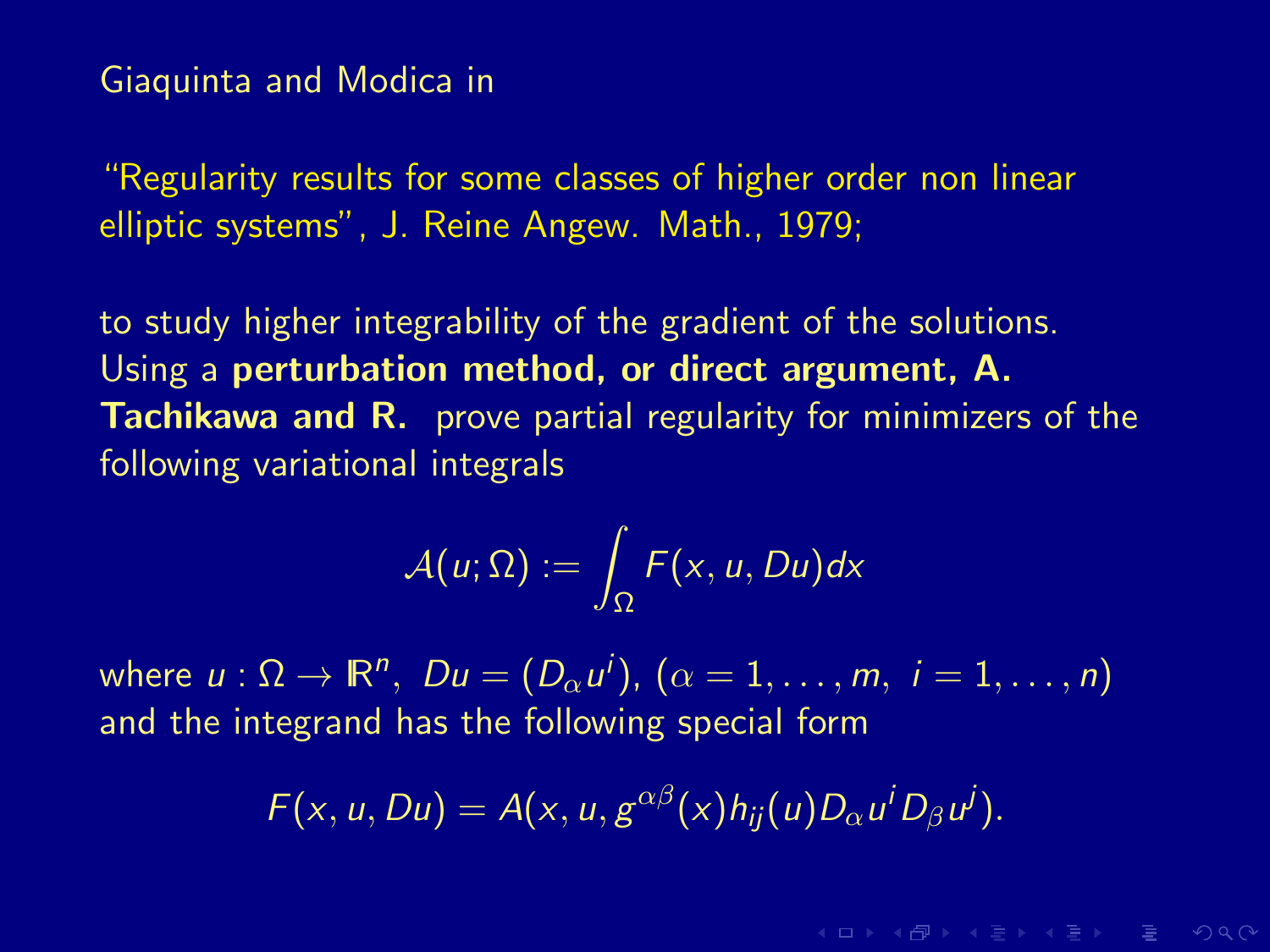This kind of functionals arises as p−energy of maps between Riemannian manifolds. From this point of view, the geometric interest may occur on the above functionals.

K ロ > K 레 > K 로 > K 로 > 다로 > O Q @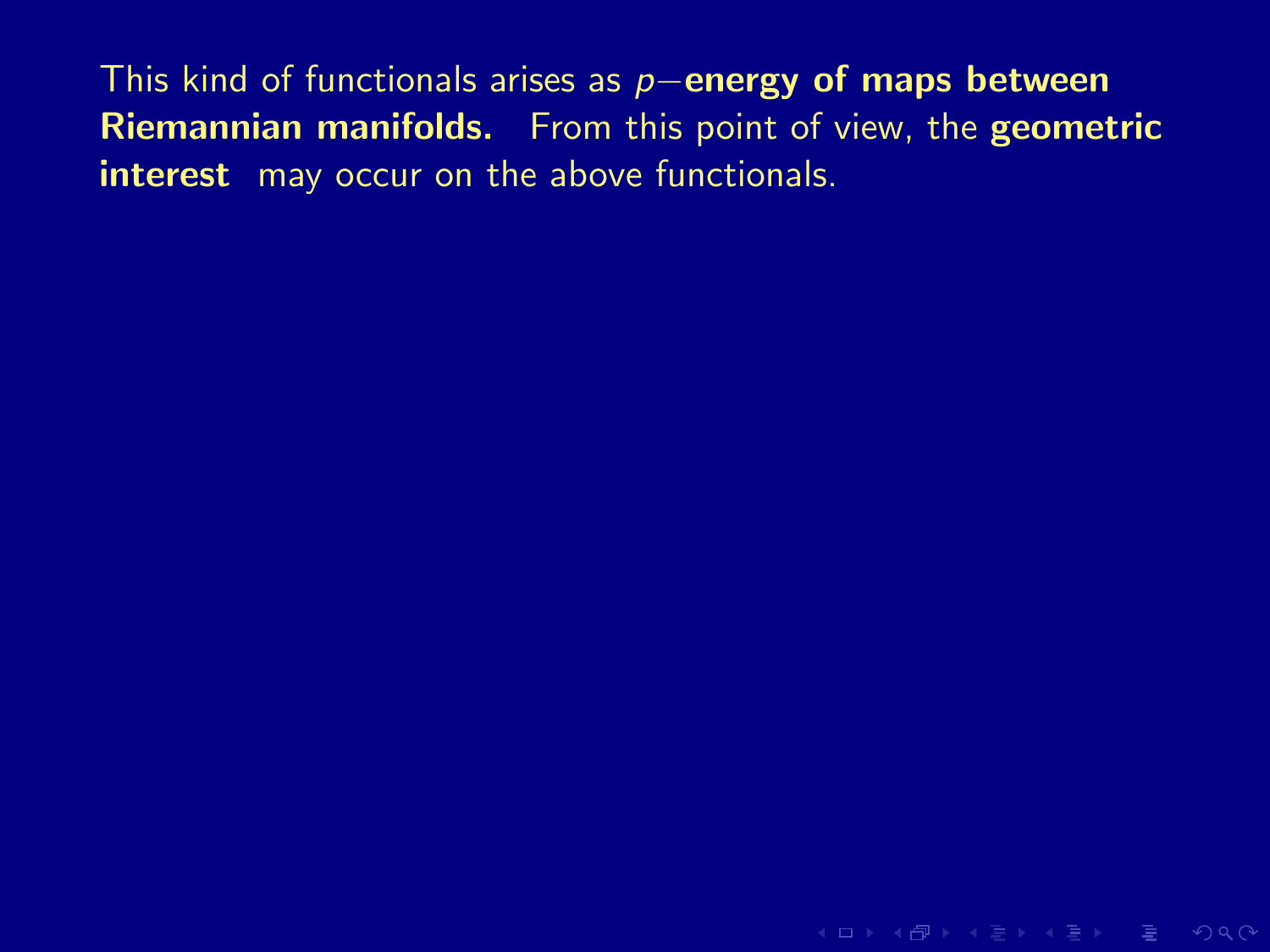This kind of functionals arises as p−energy of maps between Riemannian manifolds. From this point of view, the geometric interest may occur on the above functionals. Moreover, some **methods of proofs** of regularity for nonlinear elliptic systems can be applied to the equations of nonlinear Hodge theory,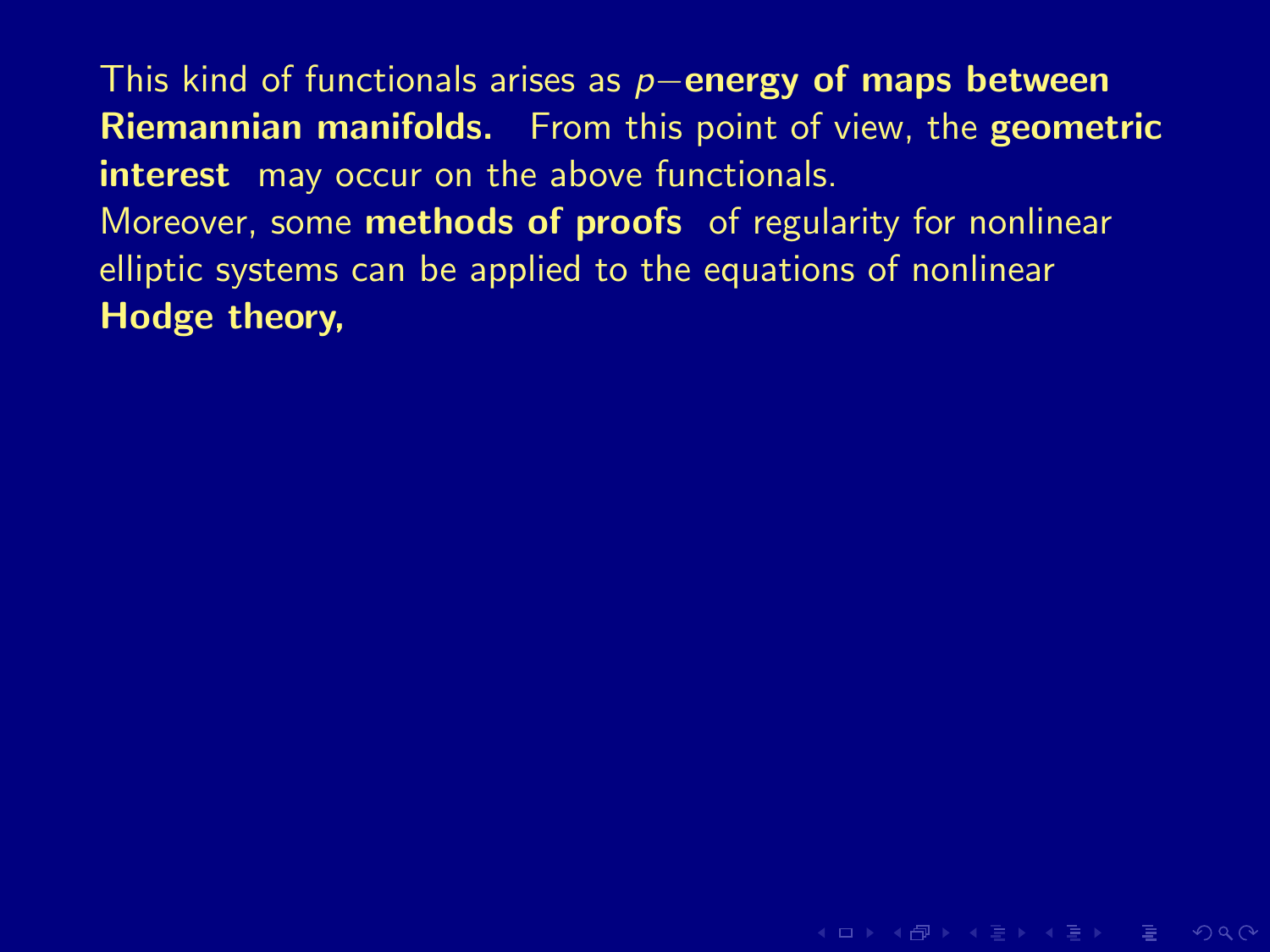This kind of functionals arises as  $p$ −energy of maps between Riemannian manifolds. From this point of view, the geometric interest may occur on the above functionals.

Moreover, some **methods of proofs** of regularity for nonlinear elliptic systems can be applied to the equations of nonlinear Hodge theory,

studied e.g. by L. M. Sibner and R. B. Sibner in

"A non-linear Hodge de Rham theorem", Acta Math., 1970.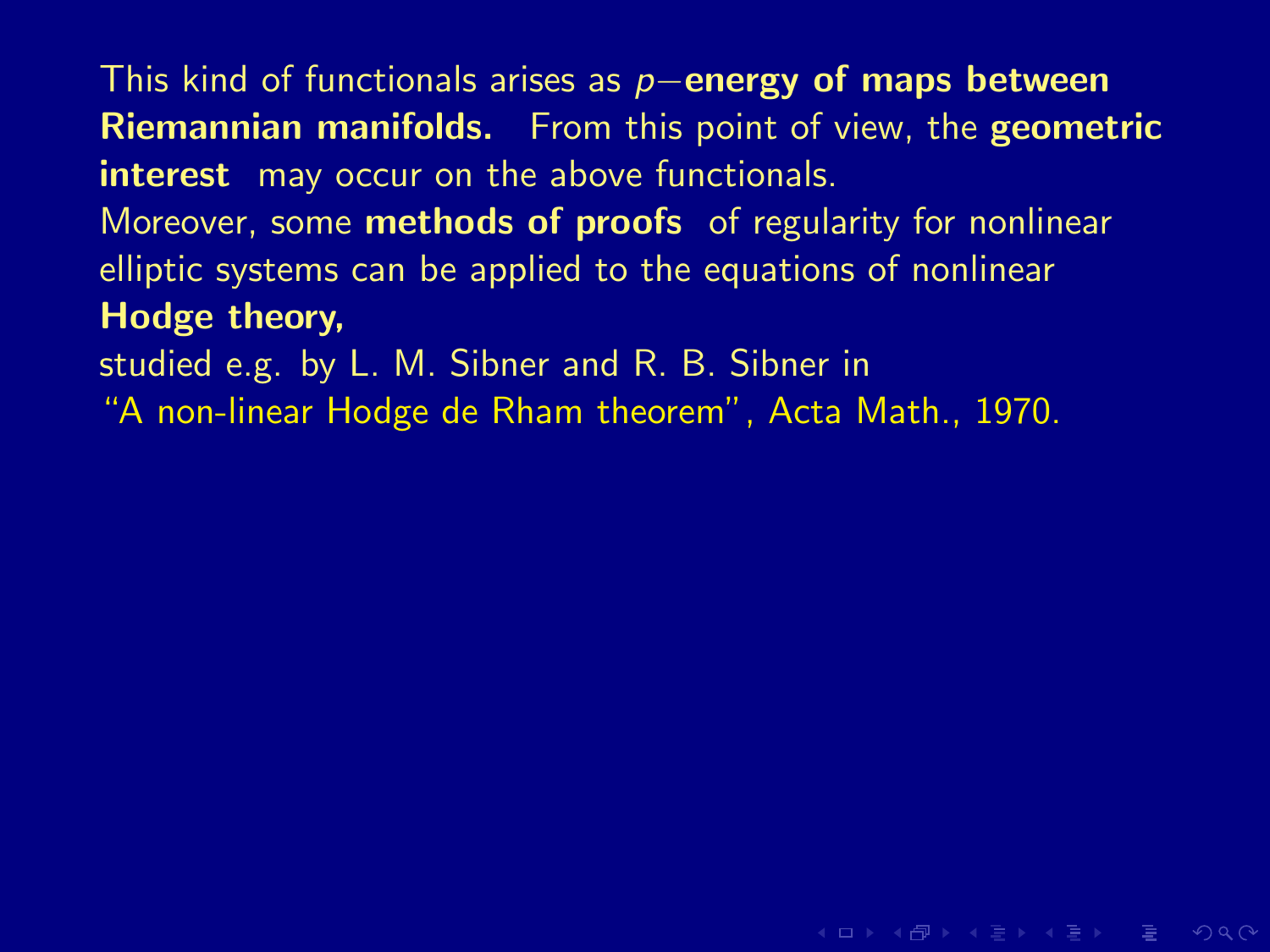This kind of functionals arises as  $p-$ energy of maps between Riemannian manifolds. From this point of view, the geometric interest may occur on the above functionals.

Moreover, some **methods of proofs** of regularity for nonlinear elliptic systems can be applied to the equations of nonlinear Hodge theory,

studied e.g. by L. M. Sibner and R. B. Sibner in

"A non-linear Hodge de Rham theorem", Acta Math., 1970.

Also, Giaquinta and Giusti in

"The singular set of the minima of certain quadratic functionals", Ann. Sc. Norm. Sup. Pisa, 1984,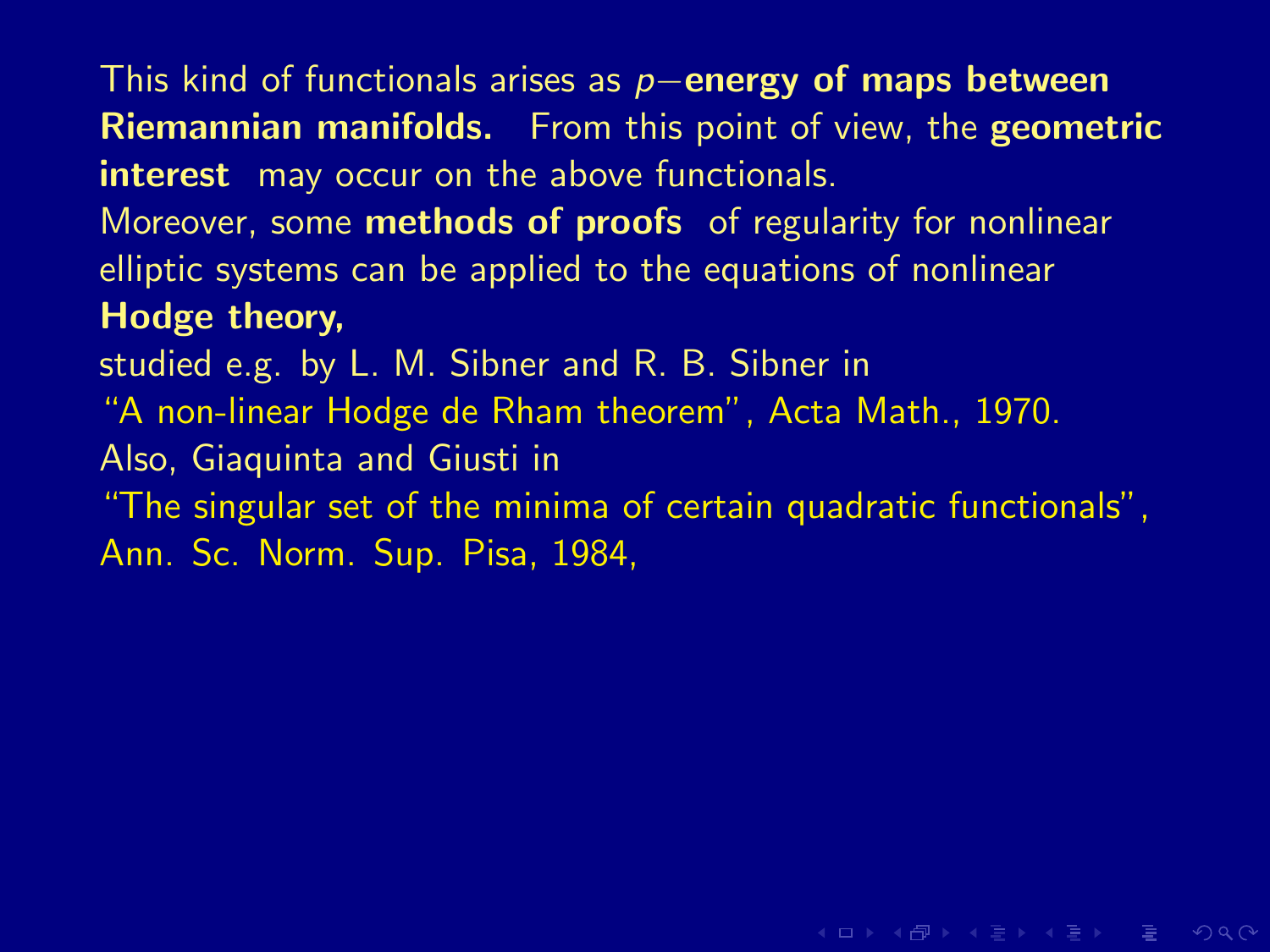This kind of functionals arises as  $p-$ energy of maps between Riemannian manifolds. From this point of view, the geometric interest may occur on the above functionals.

Moreover, some **methods of proofs** of regularity for nonlinear elliptic systems can be applied to the equations of nonlinear Hodge theory,

studied e.g. by L. M. Sibner and R. B. Sibner in

"A non-linear Hodge de Rham theorem", Acta Math., 1970.

Also, Giaquinta and Giusti in

"The singular set of the minima of certain quadratic functionals", Ann. Sc. Norm. Sup. Pisa, 1984, consider the quadratic functionals

> Z Ω  $g^{\alpha\,\beta}(x)$  h $_{ij}(u)$   $D_{\alpha}\,u^i$   $D_{\beta}\,u^j$  dx

where  $g^{\alpha\,\beta}$  and  $h_{ij}$  are symmetric positive definite matrices having smooth coefficients.

**KORKAR KERKER E VOQO**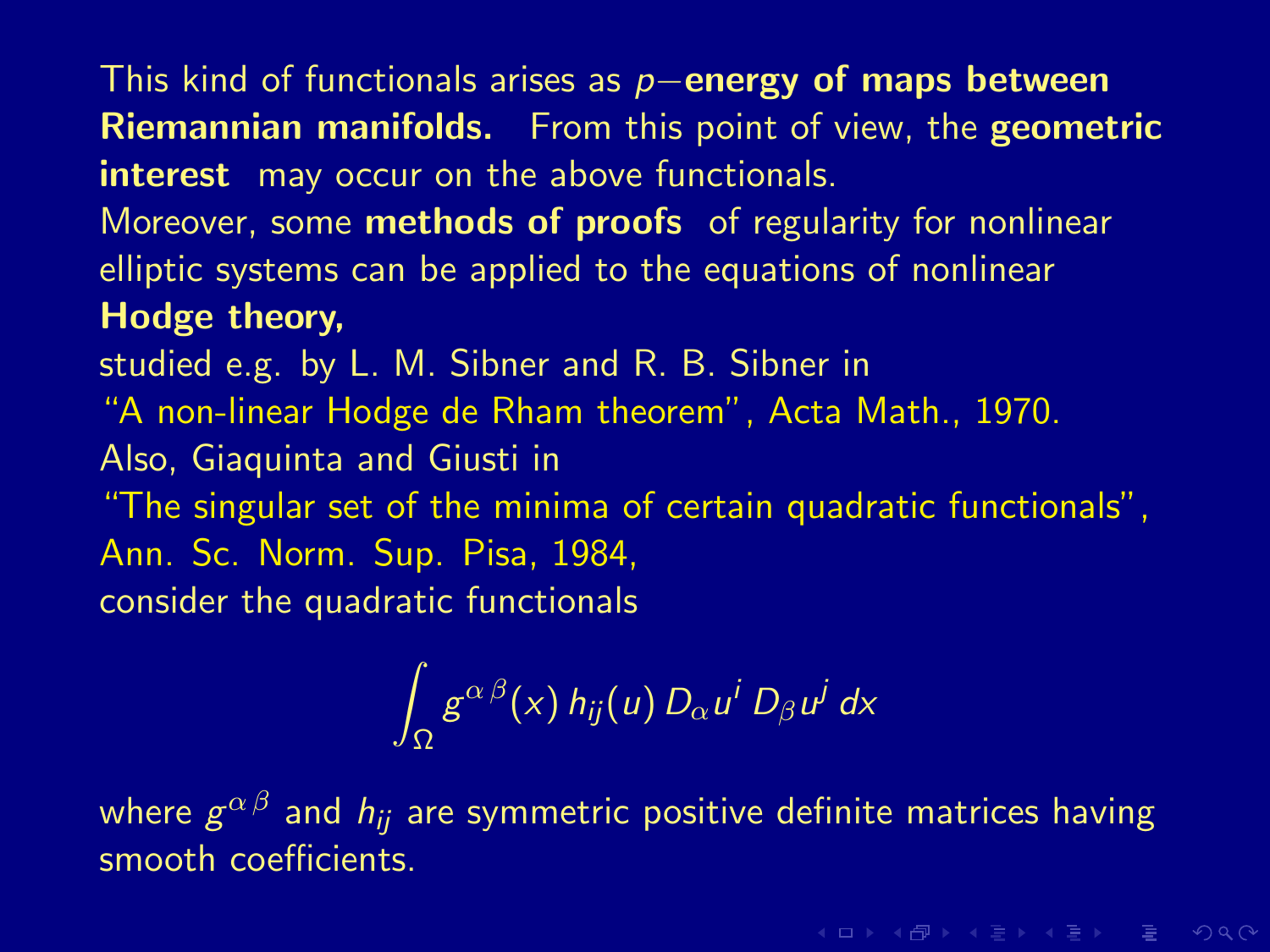# A geometrically useful example is the following

$$
\int_{B_1(0)} \frac{|Du|^2}{(1+|u|^2)} dx
$$

K ロ > K 레 > K 로 > K 로 > 트로 → 9 Q Q +

that is, in local coordinates, the energy of a map.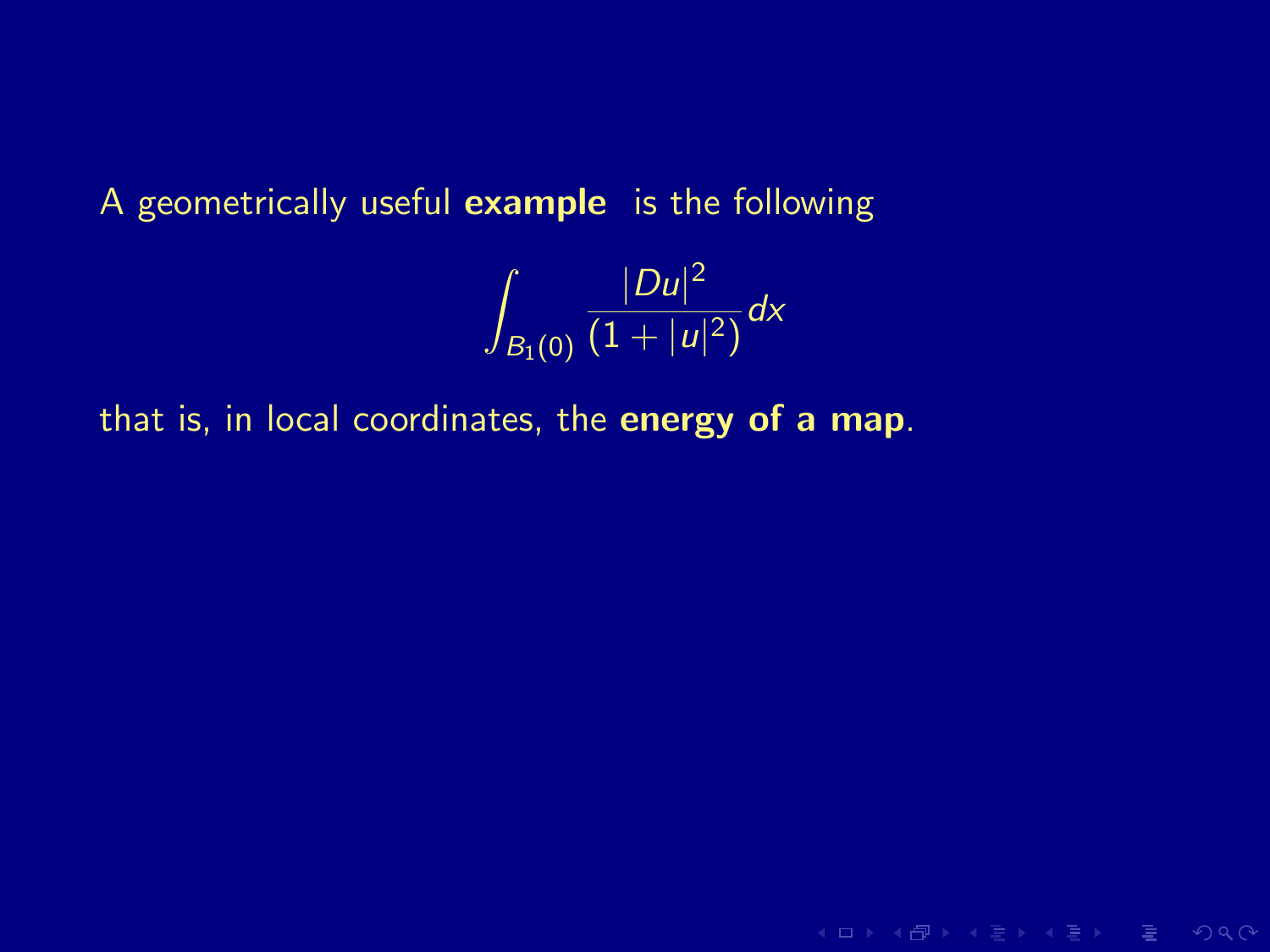A geometrically useful example is the following

$$
\int_{B_1(0)}\frac{|Du|^2}{(1+|u|^2)}dx
$$

that is, in local coordinates, the **energy of a map**. Under similar assumptions to that in the previous paper is proved by

Giaquinta and G. Modica in "Partial regularity of minimizers of quasiconvex integrals", Ann. Inst. H. Poincar´e 1986,

**KO KARA KE KE KE YA KA**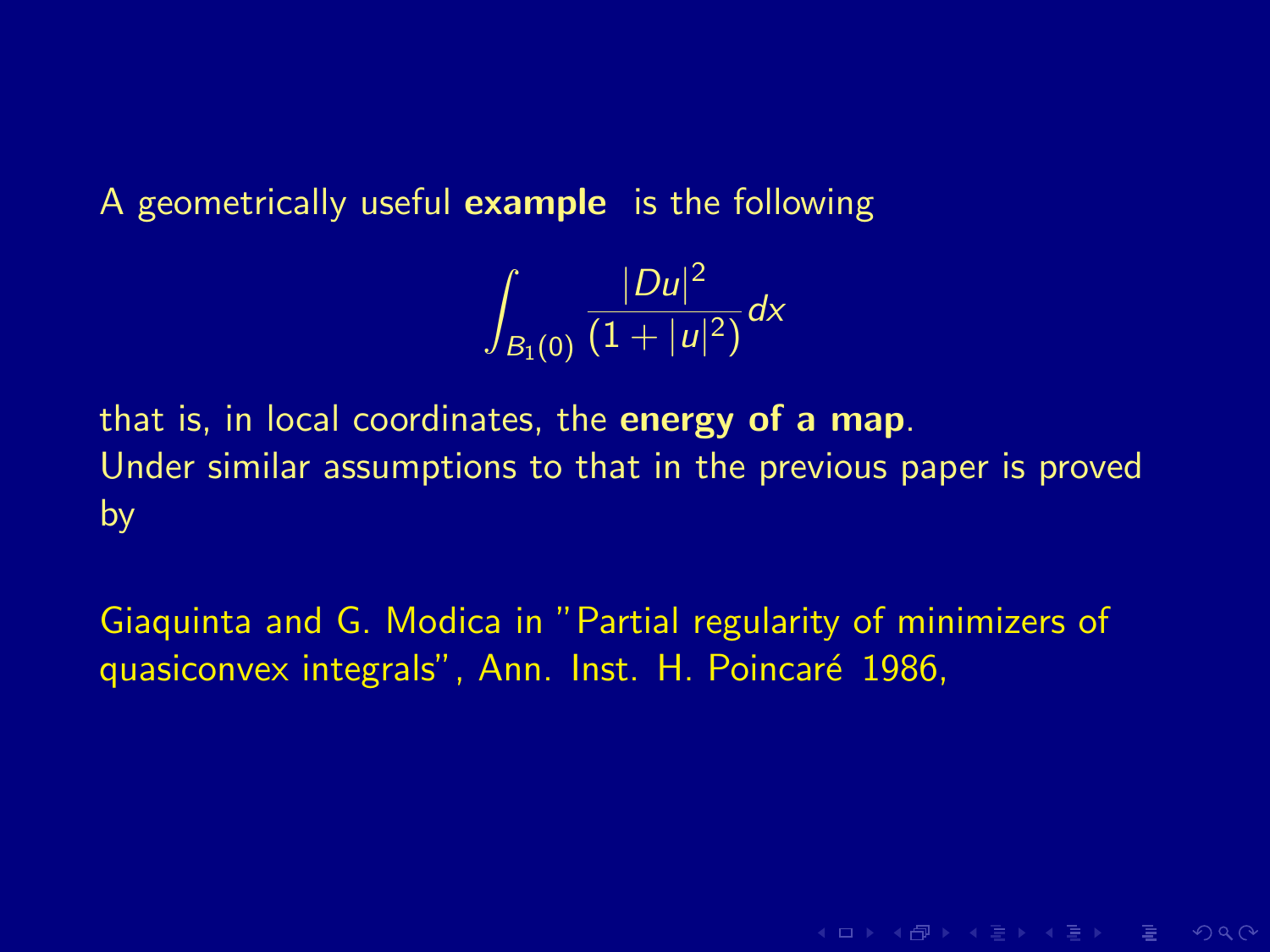$\Omega_0 \subset \Omega$  : meas $(\Omega \backslash \Omega_0) = 0$ .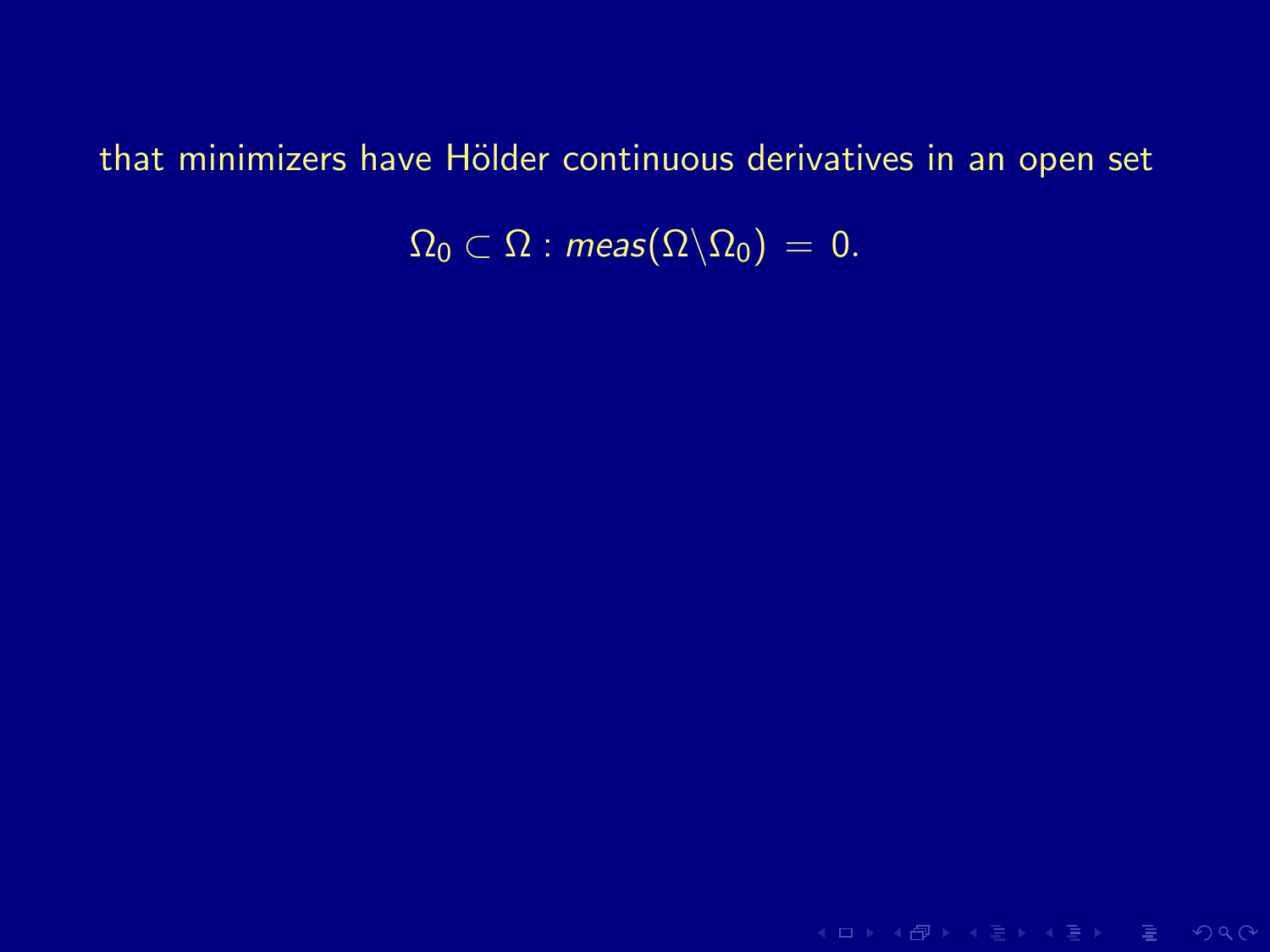$\Omega_0 \subset \Omega$  : meas $(\Omega \backslash \Omega_0) = 0$ .

The hypothesis we consider in this talk has been inspired by Campanato, see

"A maximum principle for non-linear elliptic systems: Boundary fundamental estimates", Adv. Math., 1987,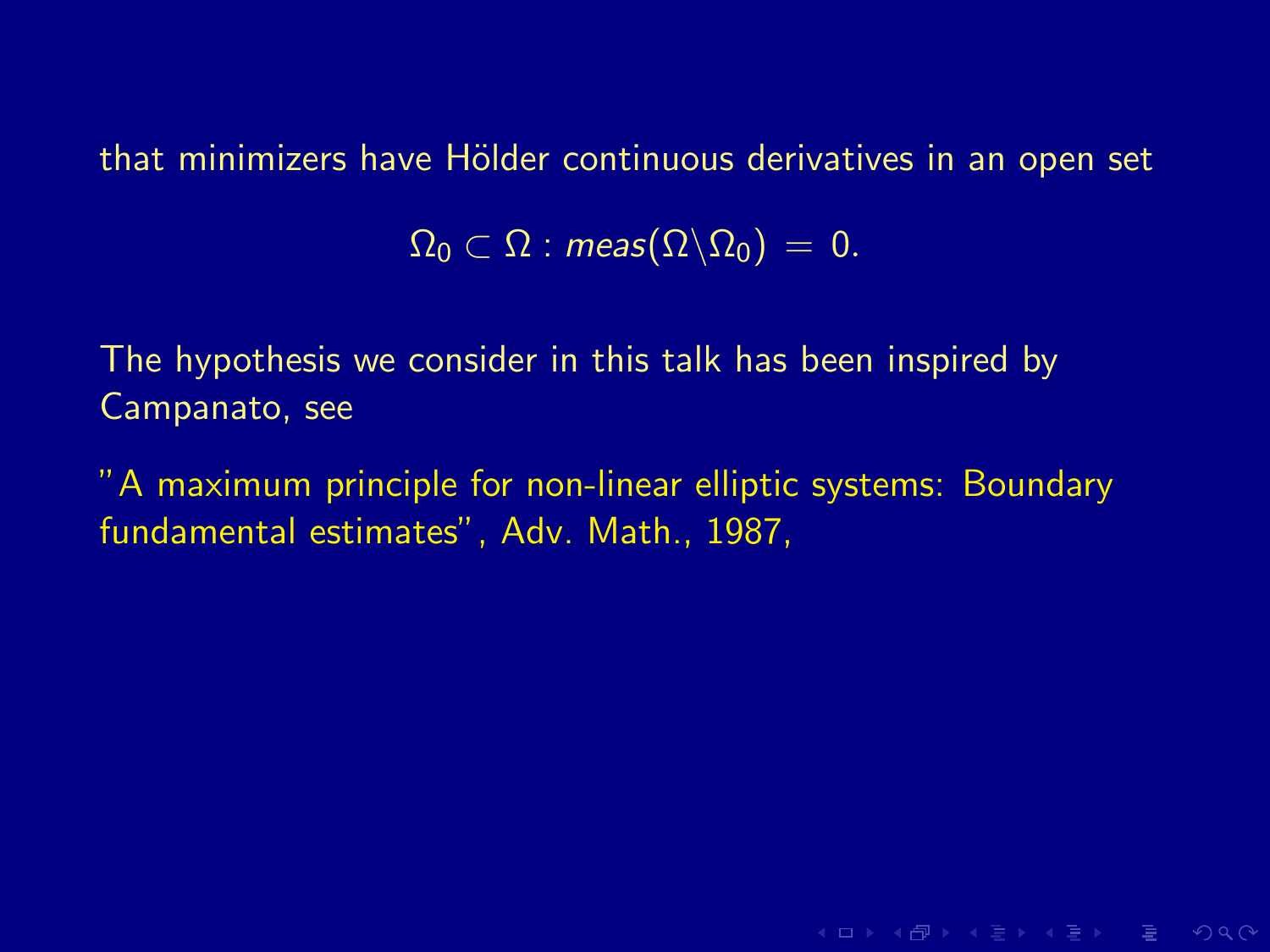$\Omega_0 \subset \Omega$  : meas $(\Omega \backslash \Omega_0) = 0$ .

The hypothesis we consider in this talk has been inspired by Campanato, see

"A maximum principle for non-linear elliptic systems: Boundary fundamental estimates", Adv. Math., 1987,

where are obtained deep <code>Hölder regularity</code> results in  $\mathcal{L}^{p,\lambda}$  spaces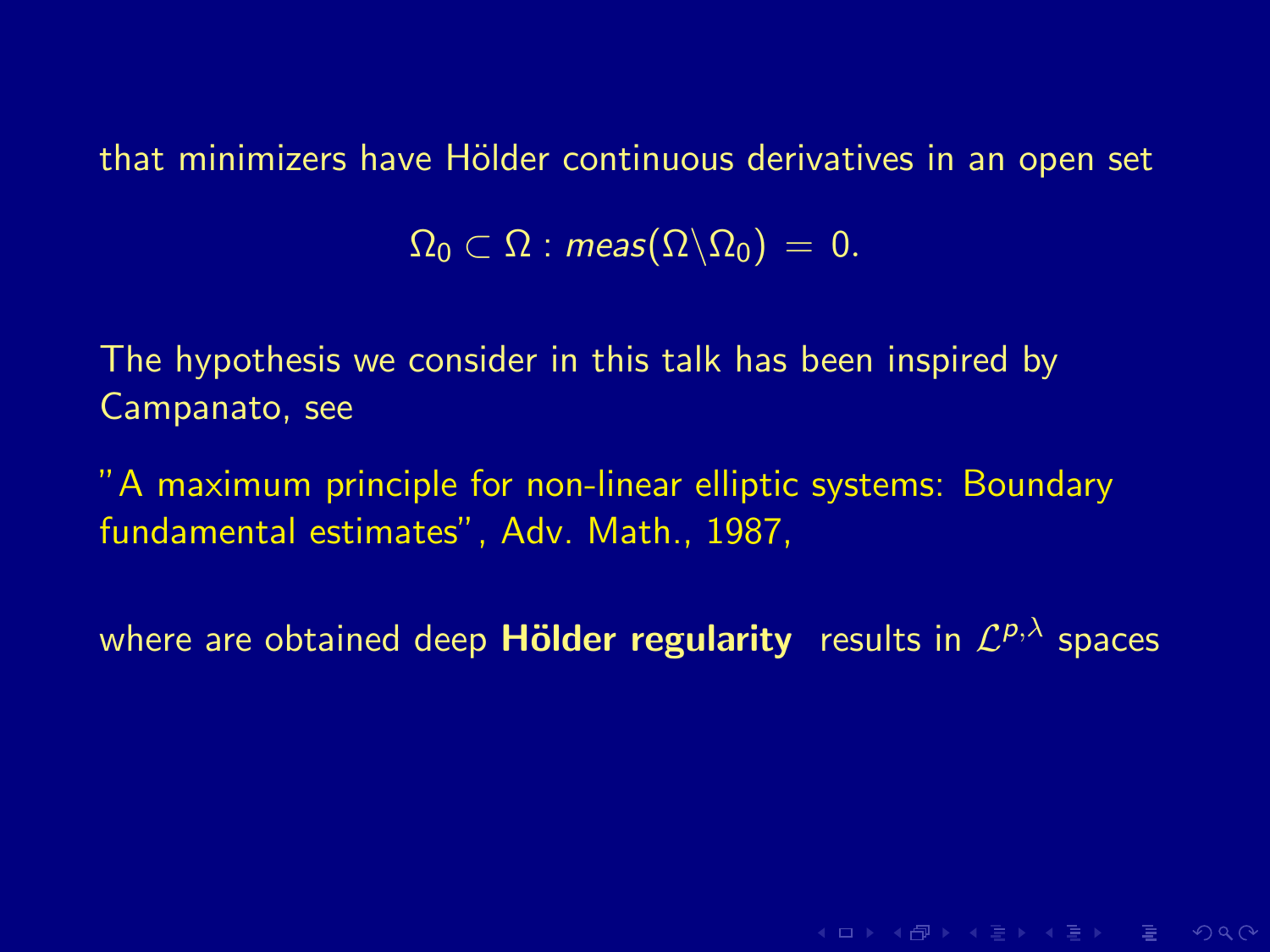$\Omega_0 \subset \Omega$  : meas $(\Omega \backslash \Omega_0) = 0$ .

The hypothesis we consider in this talk has been inspired by Campanato, see

"A maximum principle for non-linear elliptic systems: Boundary fundamental estimates", Adv. Math., 1987,

where are obtained deep <code>Hölder regularity</code> results in  $\mathcal{L}^{p,\lambda}$  spaces for solutions of elliptic systems having nonlinearity greater or equal to 2.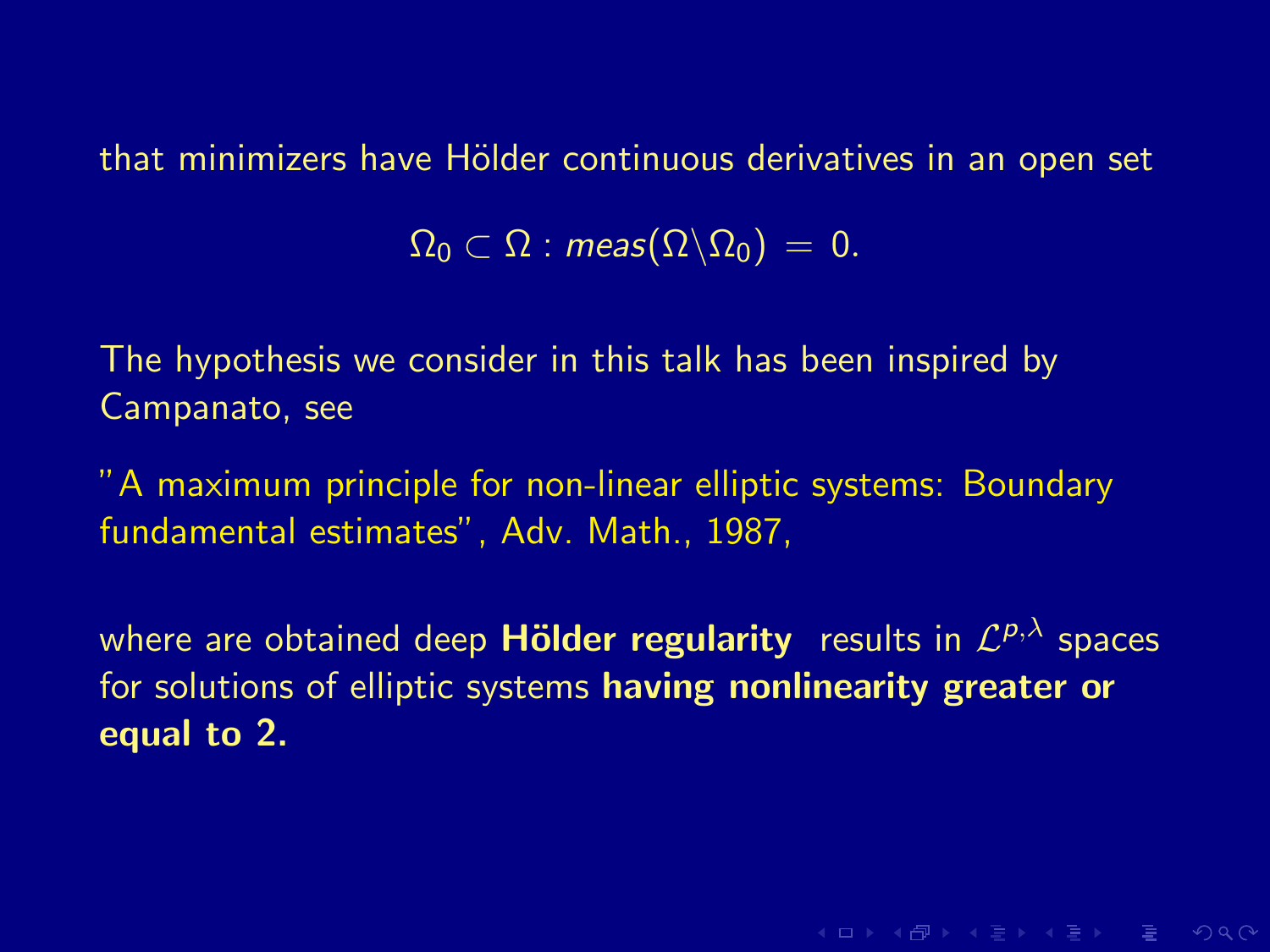In the previous note the coefficients of the second order elliptic differential operators are supposed continuous,

K ロ > K @ > K 로 > K 로 > E = Y Q Q O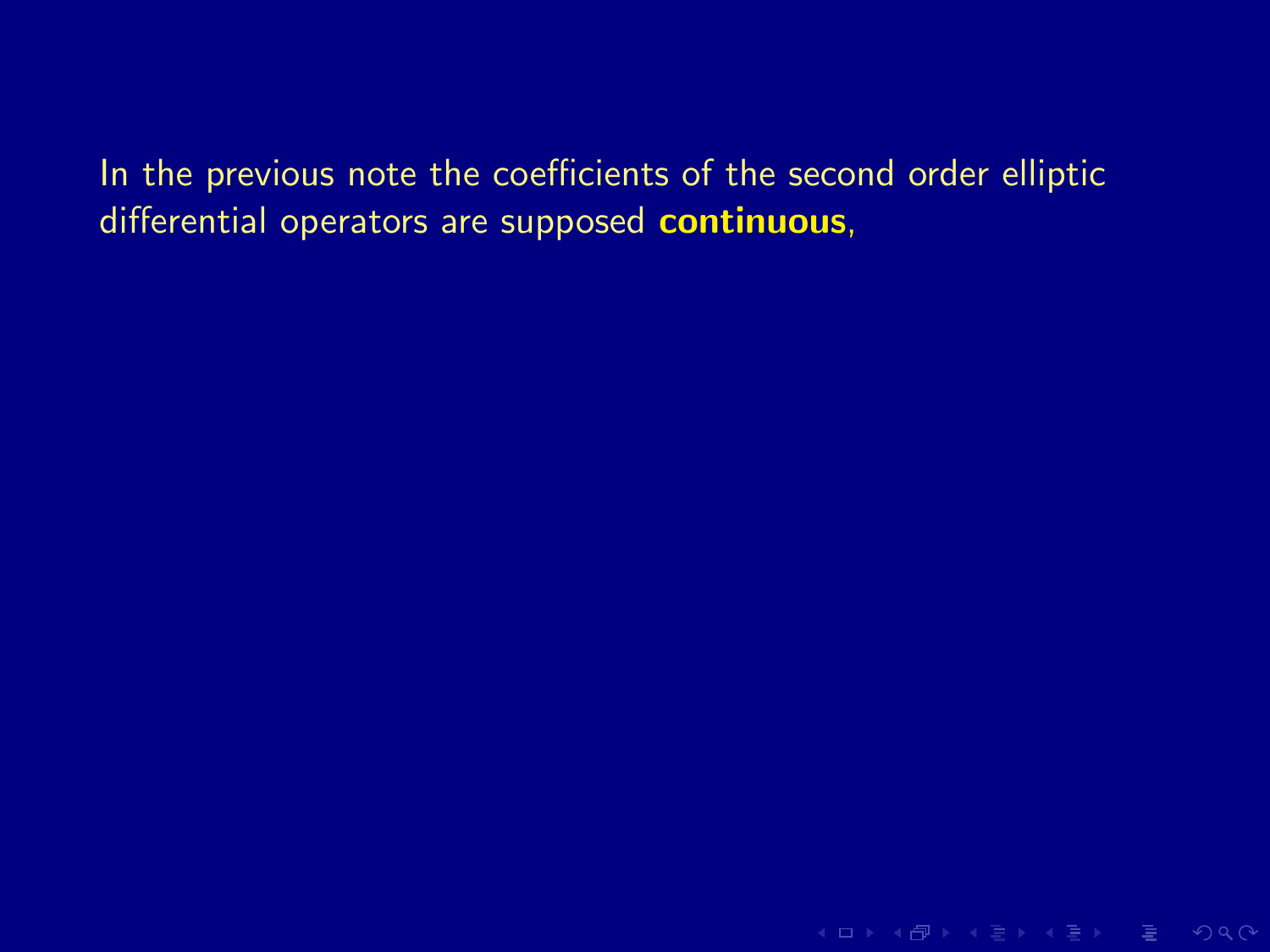K ロ > K 레 > K 로 > K 로 > - 로 - K 9 Q Q +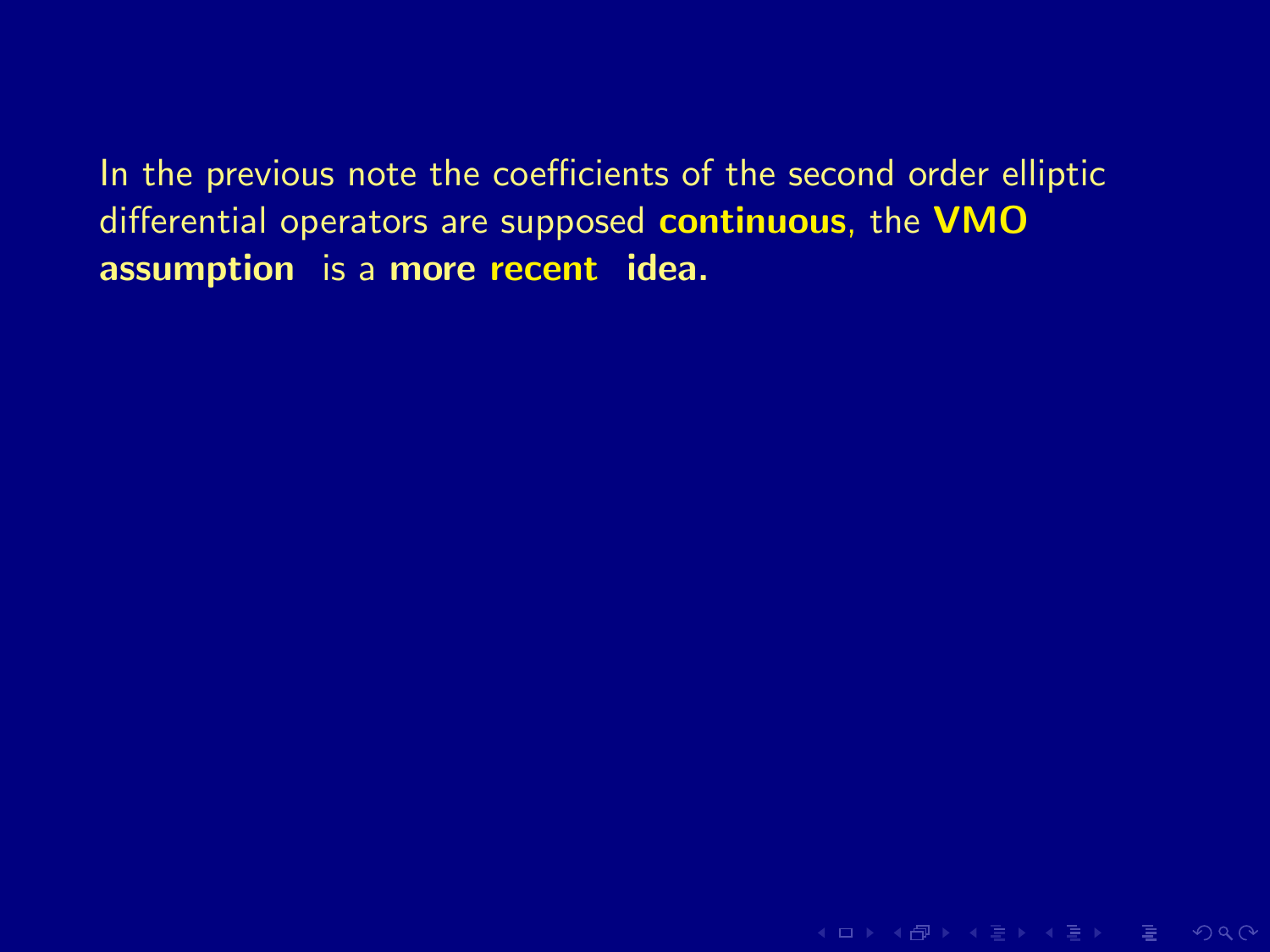In the previous note the coefficients of the second order elliptic differential operators are supposed continuous, the VMO assumption is a more recent idea. A. Tachikawa and R., Journal of London Math. Society, 2005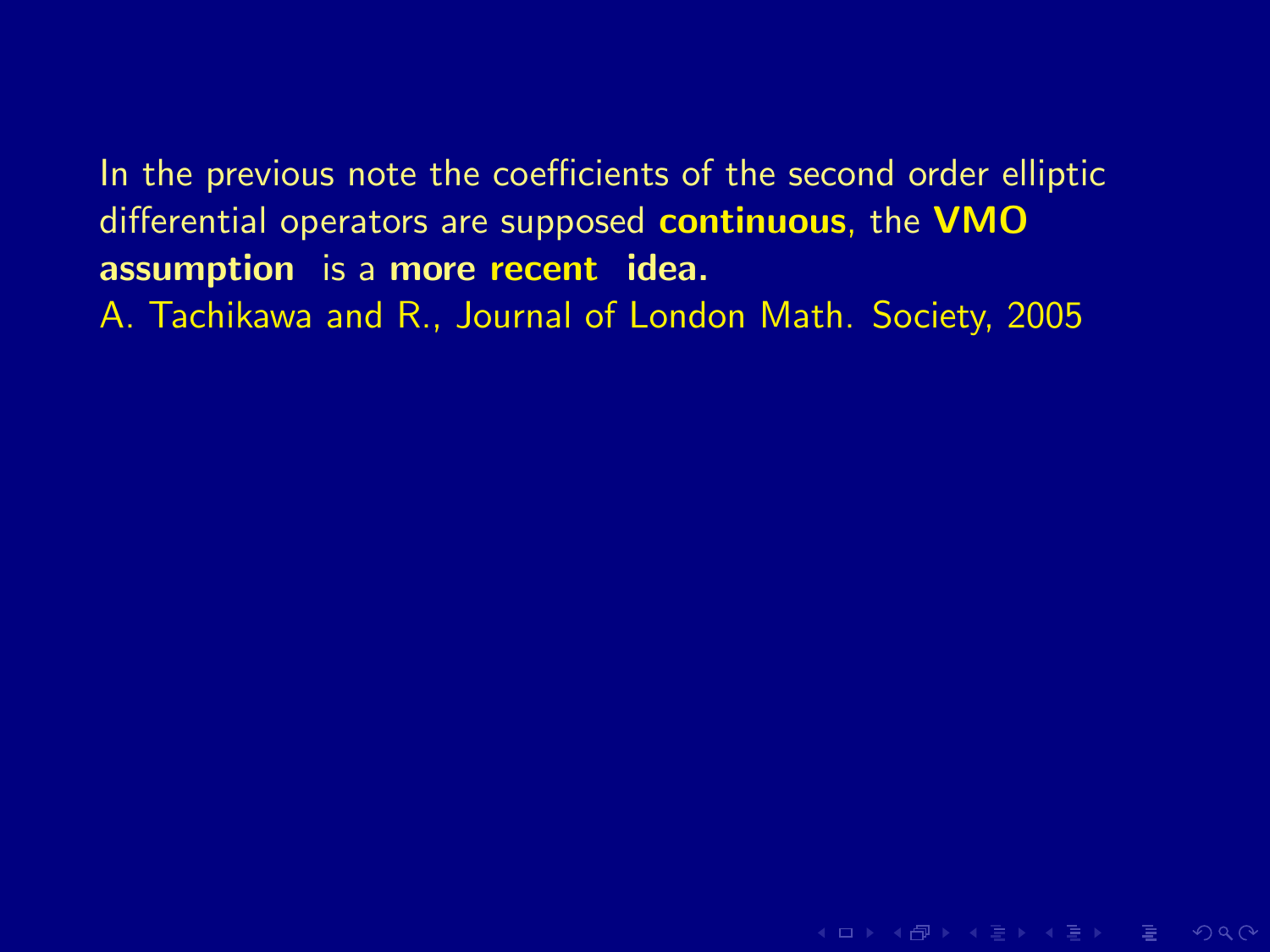A. Tachikawa and R., Journal of London Math. Society, 2005 investigate the partial regularity of the minimizers of quadratic functionals, whose integrands have VMO coefficients,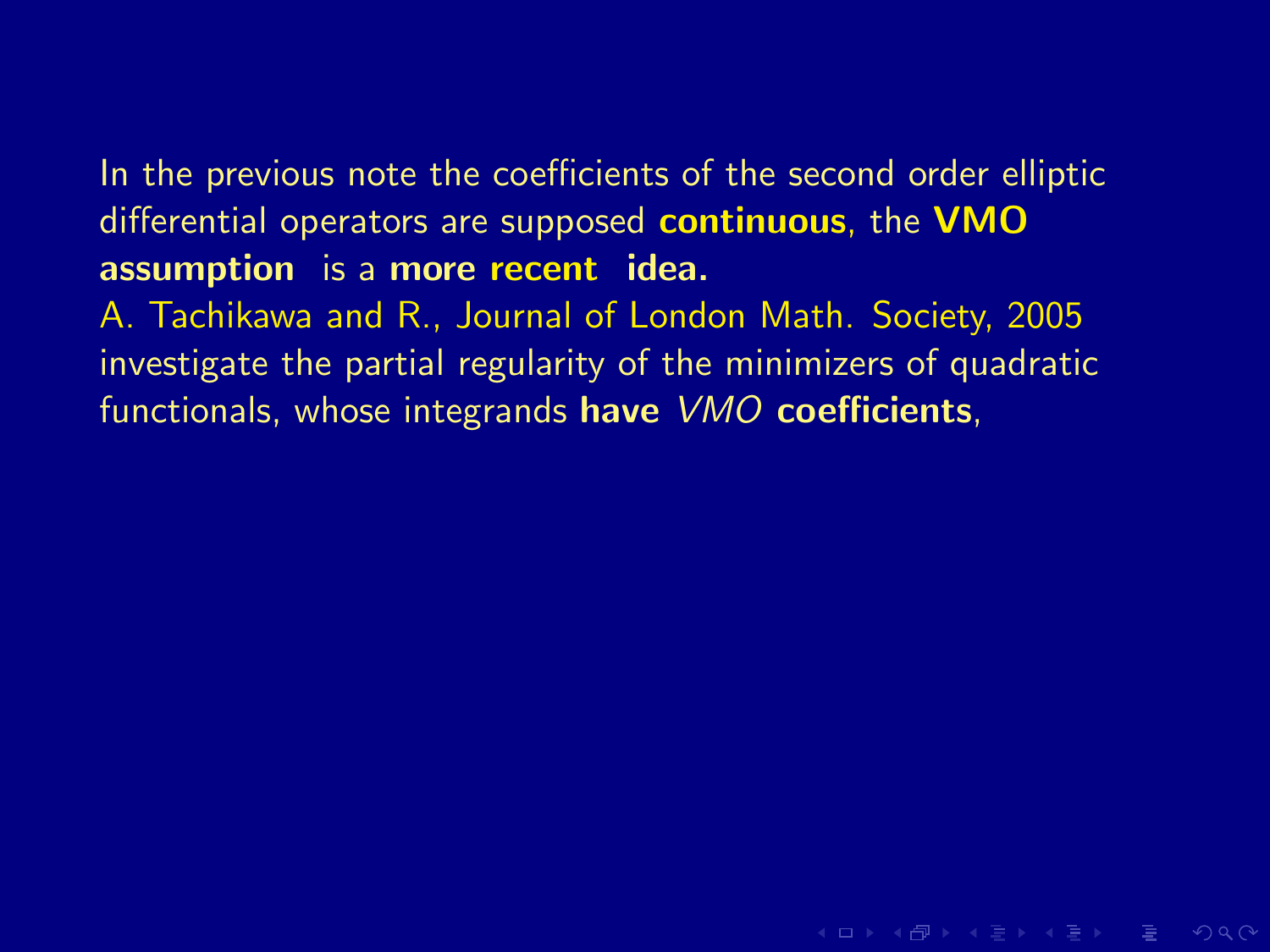A. Tachikawa and R., Journal of London Math. Society, 2005 investigate the partial regularity of the minimizers of quadratic functionals, whose integrands have *VMO* coefficients, using some majorizations for the functionals, rather than the well known Euler's equation associated to it.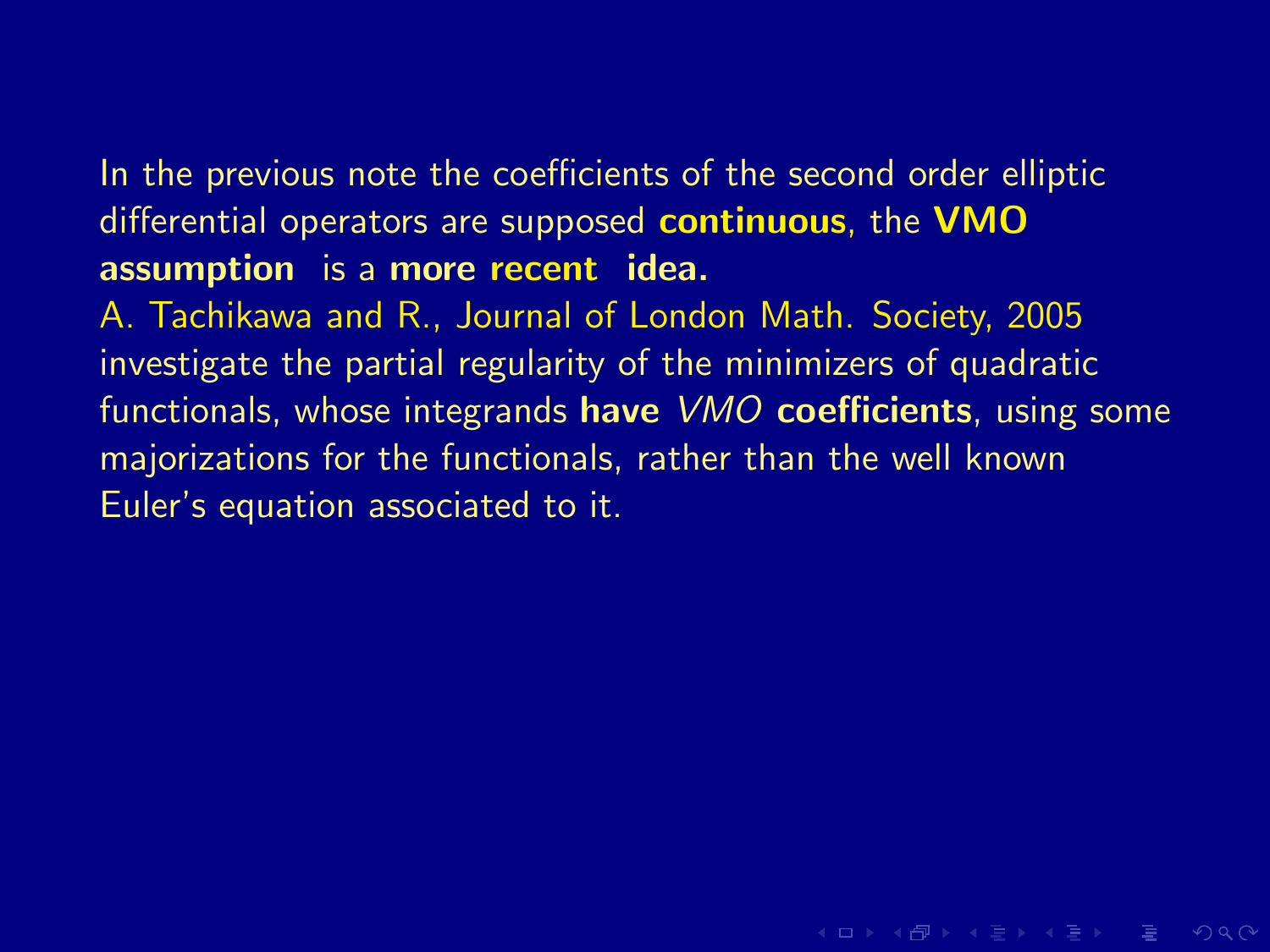A. Tachikawa and R., Journal of London Math. Society, 2005 investigate the partial regularity of the minimizers of quadratic functionals, whose integrands have *VMO* coefficients, using some majorizations for the functionals, rather than the well known Euler's equation associated to it. The functional is

$$
\int_{\Omega}\left\{A_{ij}^{\alpha\beta}(x,u)D_{\alpha}u^{i}D_{\beta}u^{j}+g(x,u,Du)\right\}dx,
$$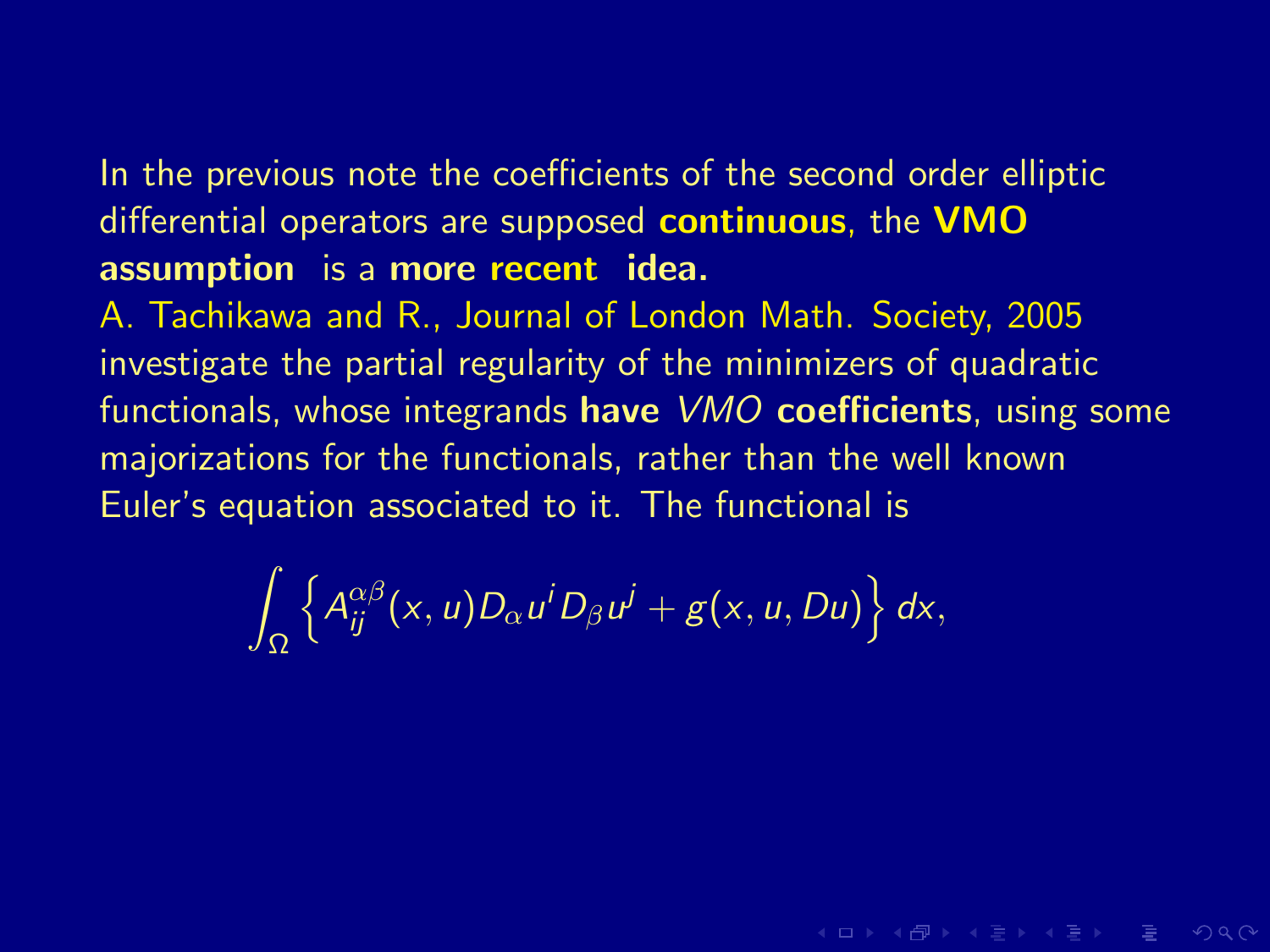A. Tachikawa and R., Journal of London Math. Society, 2005 investigate the partial regularity of the minimizers of quadratic functionals, whose integrands have *VMO* coefficients, using some majorizations for the functionals, rather than the well known Euler's equation associated to it. The functional is

$$
\int_{\Omega}\left\{A_{ij}^{\alpha\beta}(x,u)D_{\alpha}u^{i}D_{\beta}u^{j}+g(x,u,Du)\right\}dx,
$$

where  $\Omega \subset \mathbb{R}^m$ ,  $m \geq 3$ , is a bounded open set,  $u \colon \Omega \to \mathbb{R}^n$ ,  $n > 1$ ,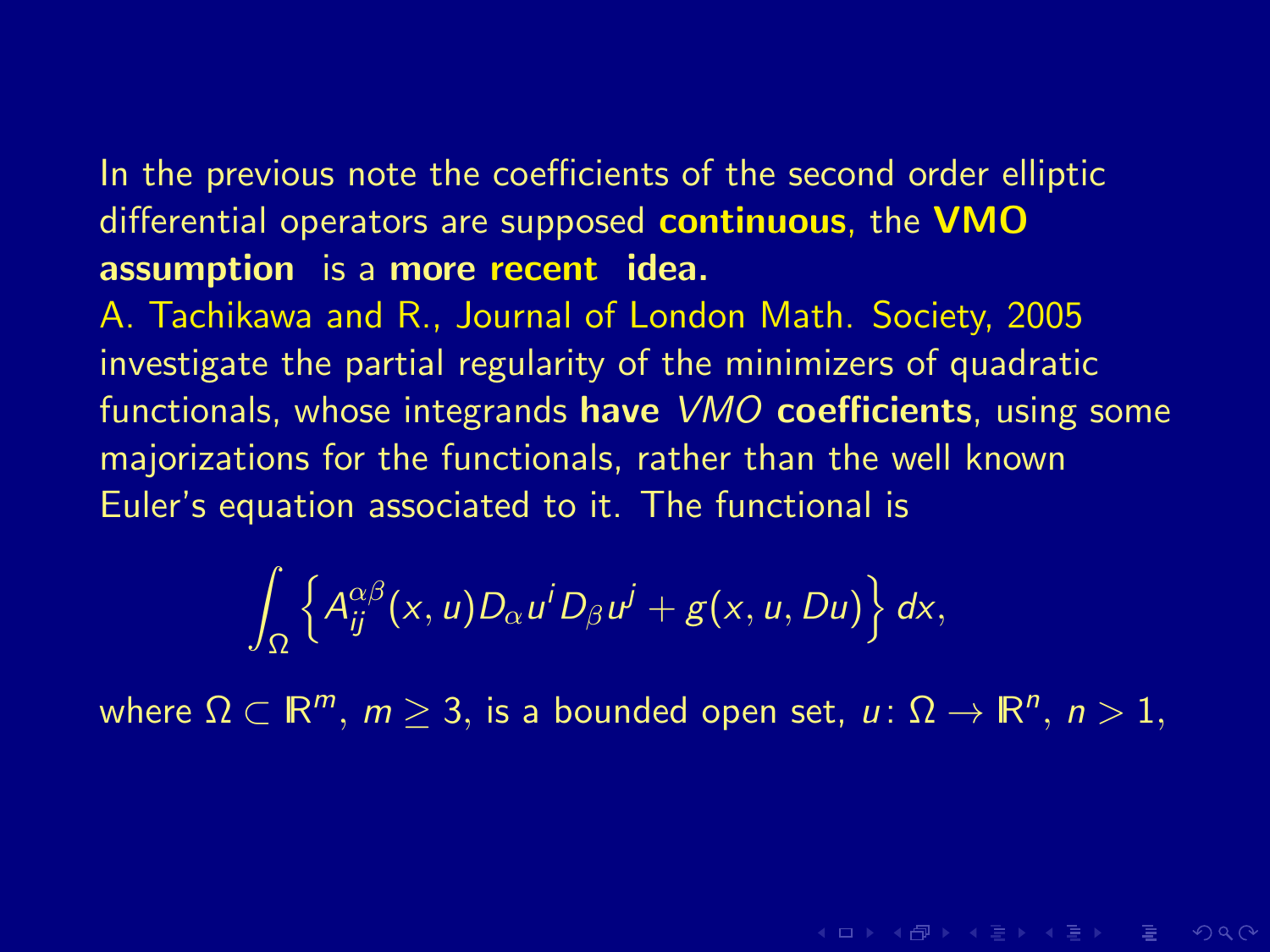1.  $A_{ii}^{\alpha\beta}$  $\frac{\alpha\beta}{ij} = A_{ji}^{\beta\alpha}$ .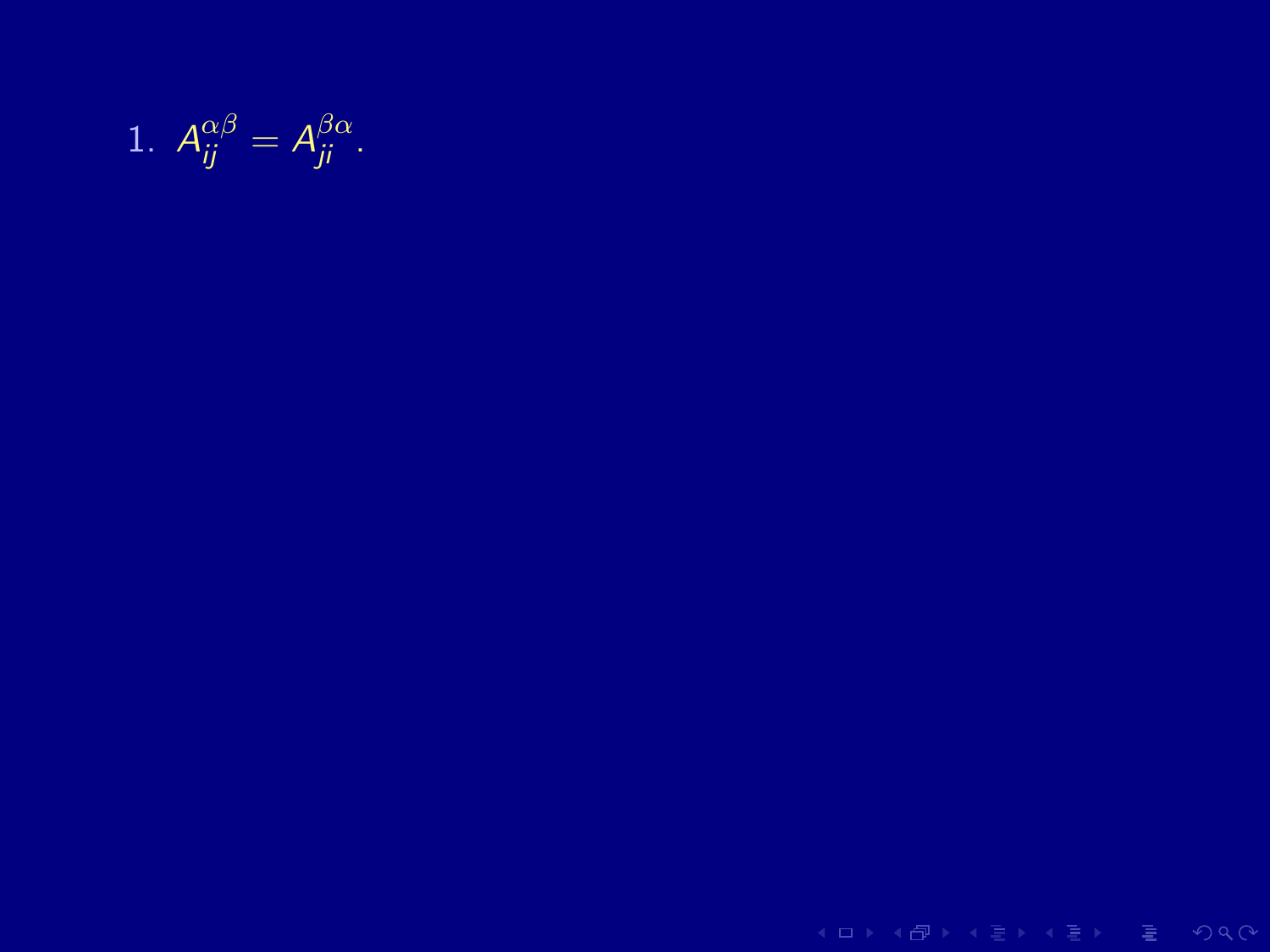1. 
$$
A_{ij}^{\alpha\beta} = A_{ji}^{\beta\alpha}
$$
.  
2. For every  $u \in \mathbb{R}^n$ ,  $A_{ij}^{\alpha\beta}(\cdot, u) \in VMO(\Omega)$ .

We should mention that since  $C^0$  is a **proper subset** of  $VMO$ , the **continuity of**  $A_{ij}^{\alpha\beta}(\mathsf{x},\mathsf{u})$  with respect to  $\mathsf{x}$  is **not assumed.**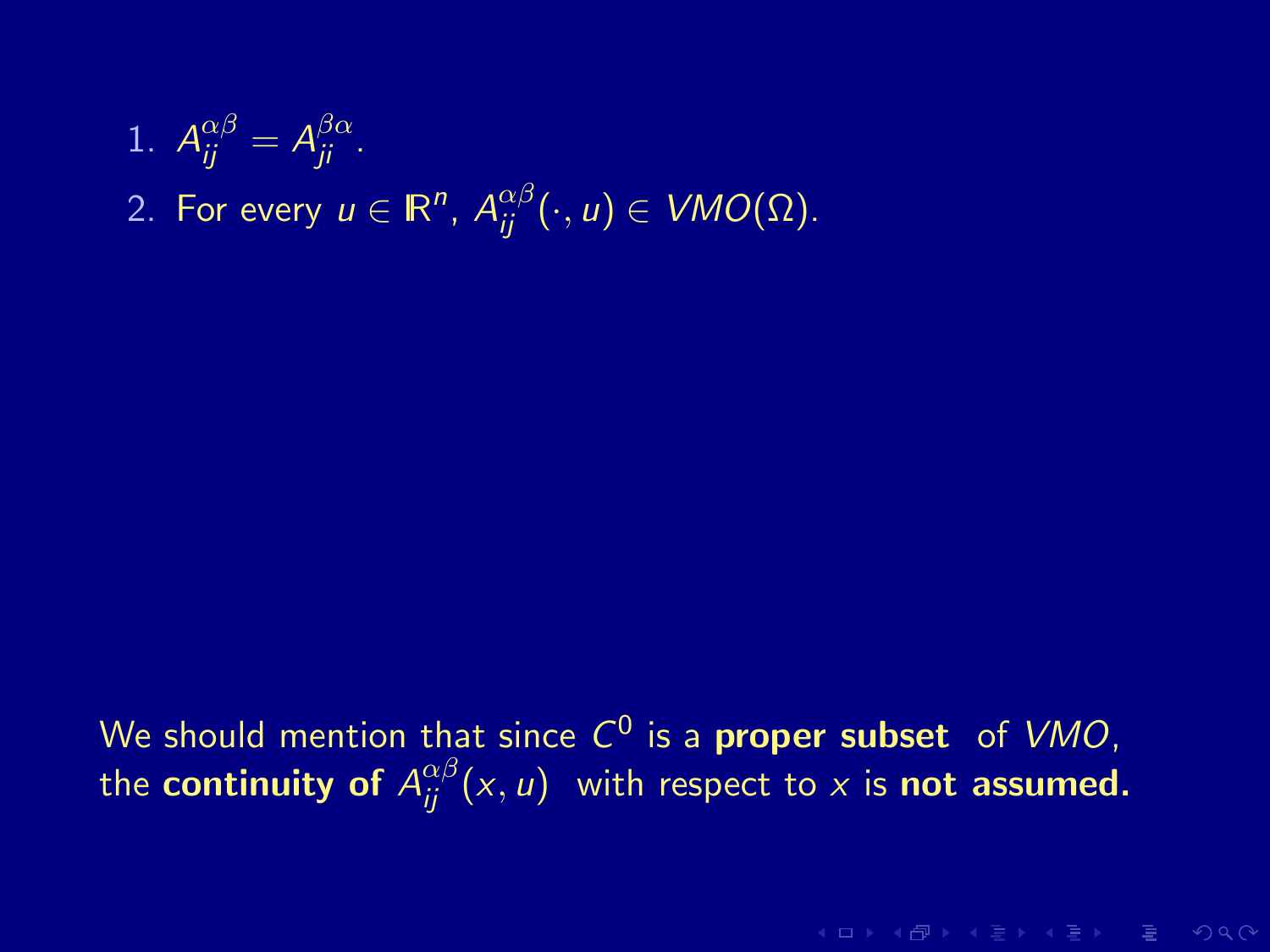\n- 1. 
$$
A_{ij}^{\alpha\beta} = A_{ji}^{\beta\alpha}
$$
.
\n- 2. For every  $u \in \mathbb{R}^n$ ,  $A_{ij}^{\alpha\beta}(\cdot, u) \in VMO(\Omega)$ .
\n- 3. For every  $x \in \Omega$  and  $u, v \in \mathbb{R}^n$ ,
\n

$$
\left|A_{ij}^{\alpha\beta}(x,u)-A_{ij}^{\alpha\beta}(x,v)\right|\leq \omega(|u-v|^2)
$$

for some monotone increasing concave function  $\omega : \omega(0) = 0$ .

We should mention that since  $C^0$  is a **proper subset** of  $VMO$ , the **continuity of**  $A_{ij}^{\alpha\beta}(\mathsf{x},\mathsf{u})$  with respect to  $\mathsf{x}$  is **not assumed.**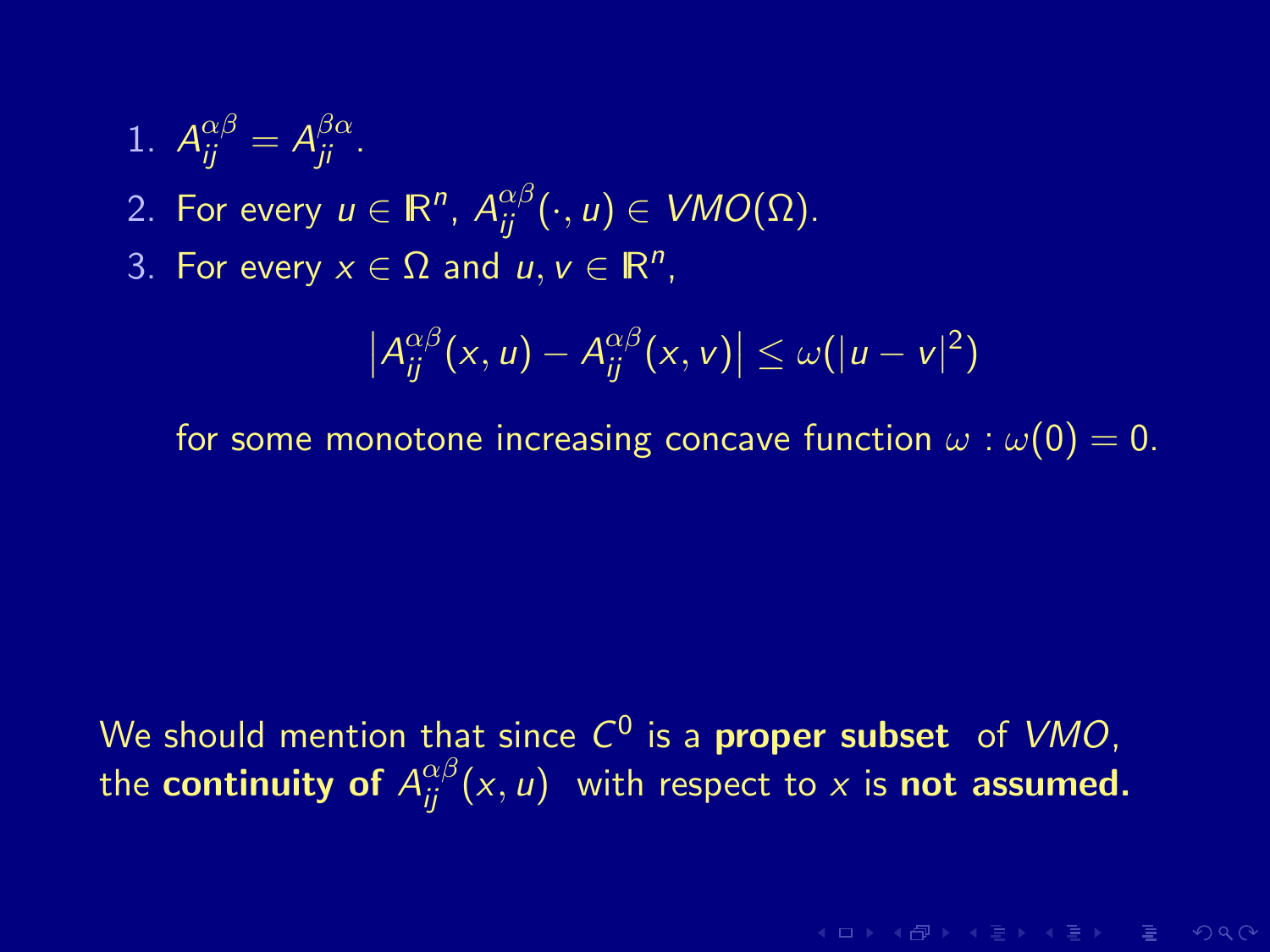\n- 1. 
$$
A_{ij}^{\alpha\beta} = A_{ji}^{\beta\alpha}
$$
.
\n- 2. For every  $u \in \mathbb{R}^n$ ,  $A_{ij}^{\alpha\beta}(\cdot, u) \in VMO(\Omega)$ .
\n- 3. For every  $x \in \Omega$  and  $u, v \in \mathbb{R}^n$ ,
\n

$$
\left|A_{ij}^{\alpha\beta}(x,u)-A_{ij}^{\alpha\beta}(x,v)\right|\leq \omega(|u-v|^2)
$$

for some monotone increasing concave function  $\omega : \omega(0) = 0$ . 4. There exists  $\nu > 0$ :

$$
|\nu|\xi|^2 \le A_{ij}^{\alpha\beta}(x,u)\xi_\alpha^i\xi_\beta^j
$$

for a.e.  $x \in \Omega$ , for all  $u \in \mathbb{R}^n$  and  $\xi \in \mathbb{R}^{mn}$ .

We should mention that since  $C^0$  is a **proper subset** of  $VMO$ , the **continuity of**  $A_{ij}^{\alpha\beta}(\mathsf{x},\mathsf{u})$  with respect to  $\mathsf{x}$  is **not assumed.**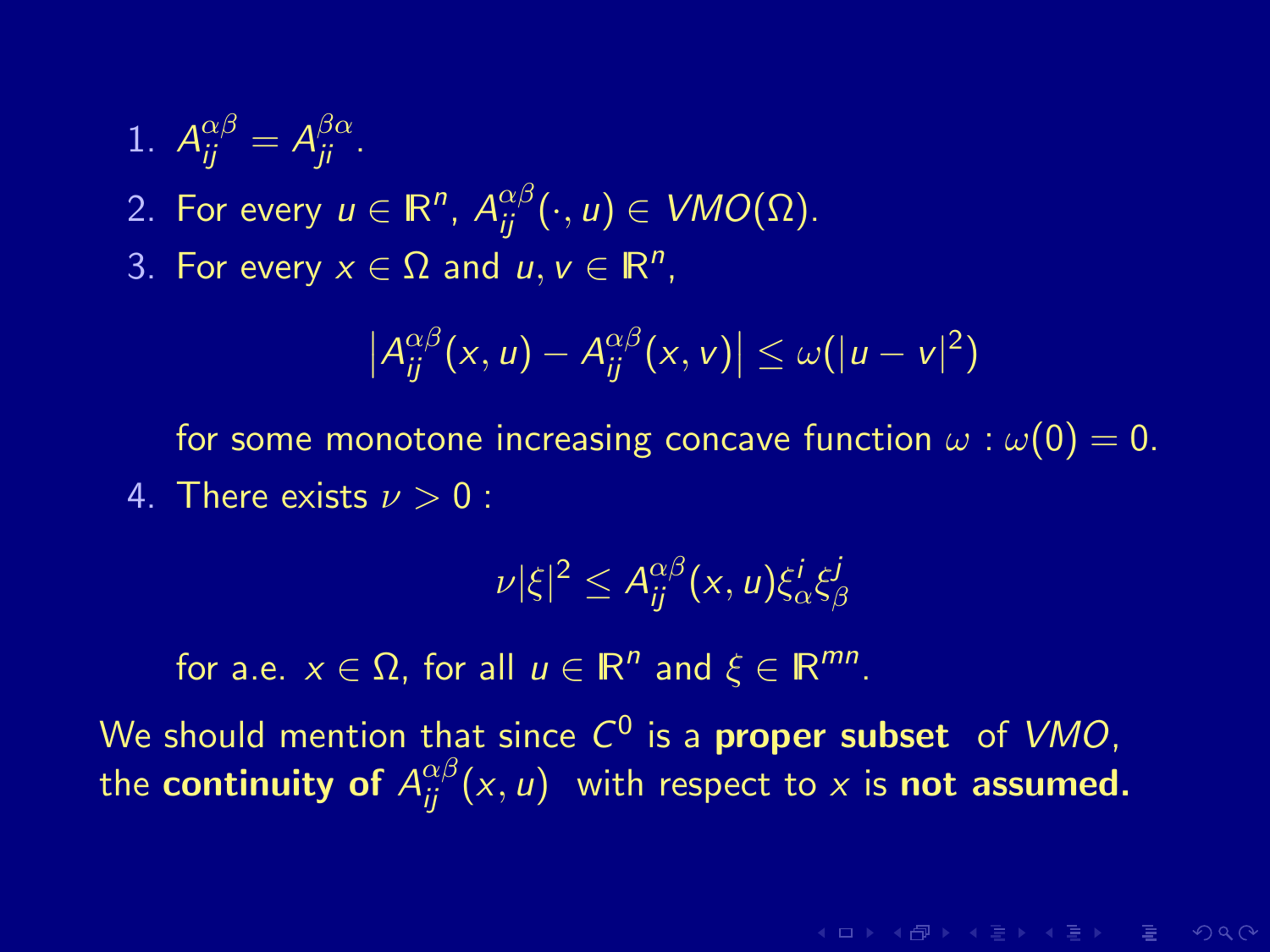We suppose that the function  $g$  is a Charathéodory function and has growth less than quadratic:

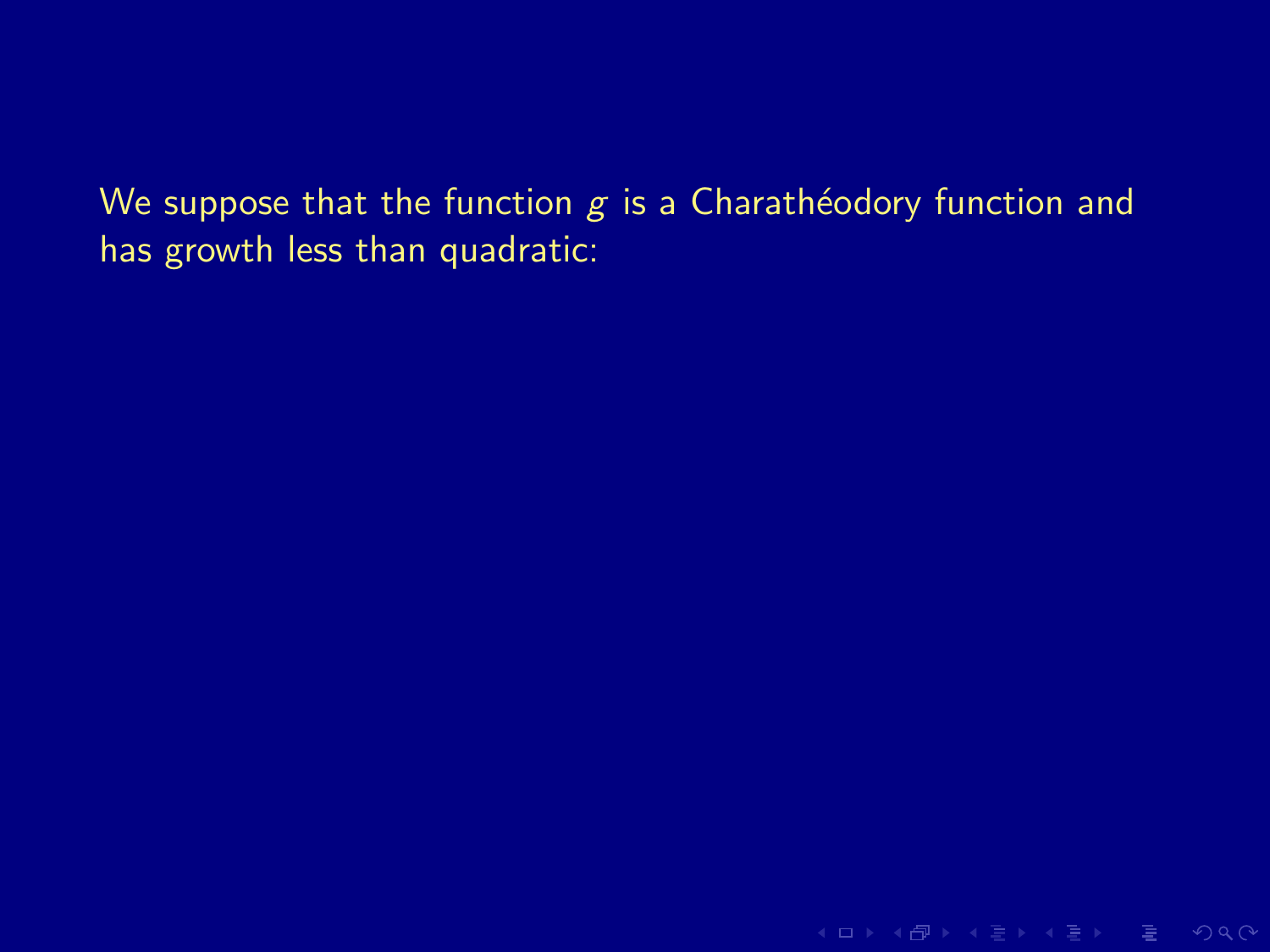We suppose that the function  $g$  is a Charathéodory function and has growth less than quadratic:

KERK (FRACT) A BAR DE VOQO

(g1)  $g(\cdot, u, Du)$  is measurable in  $x \forall u \in \mathbb{R}^N, \forall z \in \mathbb{R}^{nN}$ ;

(g2)  $g(x, \cdot, \cdot)$  is continuous in  $(u, z)$  a. e.  $x \in \Omega$ .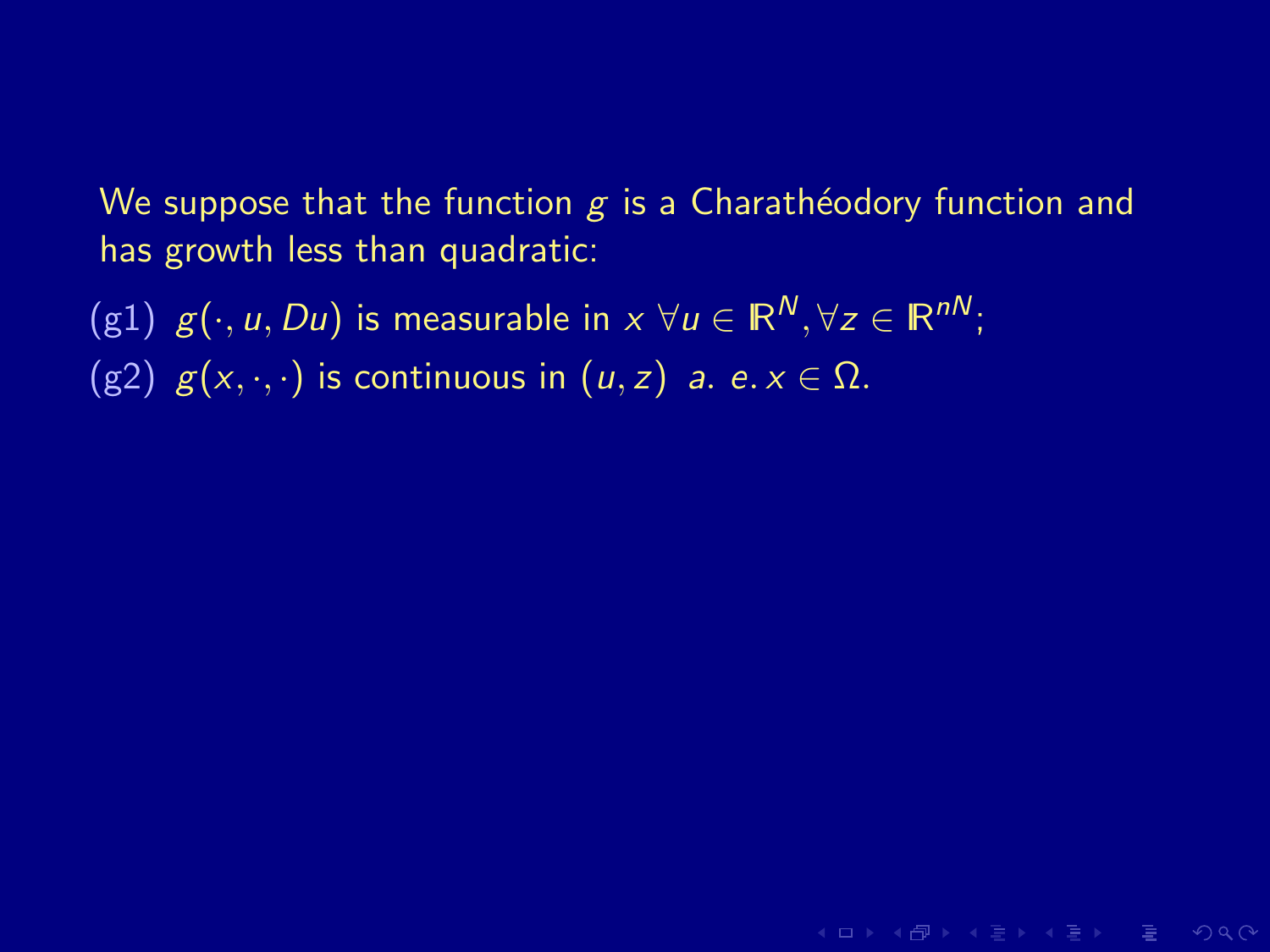We suppose that the function  $g$  is a Charathéodory function and has growth less than quadratic:

(g1)  $g(\cdot, u, Du)$  is measurable in  $x \forall u \in \mathbb{R}^N$ ,  $\forall z \in \mathbb{R}^{nN}$ ; (g2)  $g(x, \cdot, \cdot)$  is continuous in  $(u, z)$  a. e.  $x \in \Omega$ . Moreover,  $g$  satisfies the condition:

(g3)

 $|g(x, u, z)| \leq g_1(x) + H|z|^{\gamma},$  $g_1\geq 0$  a. e. in  $\Omega,\,g_1\in L^p(\Omega),\,\,2< p\leq\infty,\,H\geq 0,$  $0 \leq \gamma < 2$ .

**KORKAR KERKER E MAN**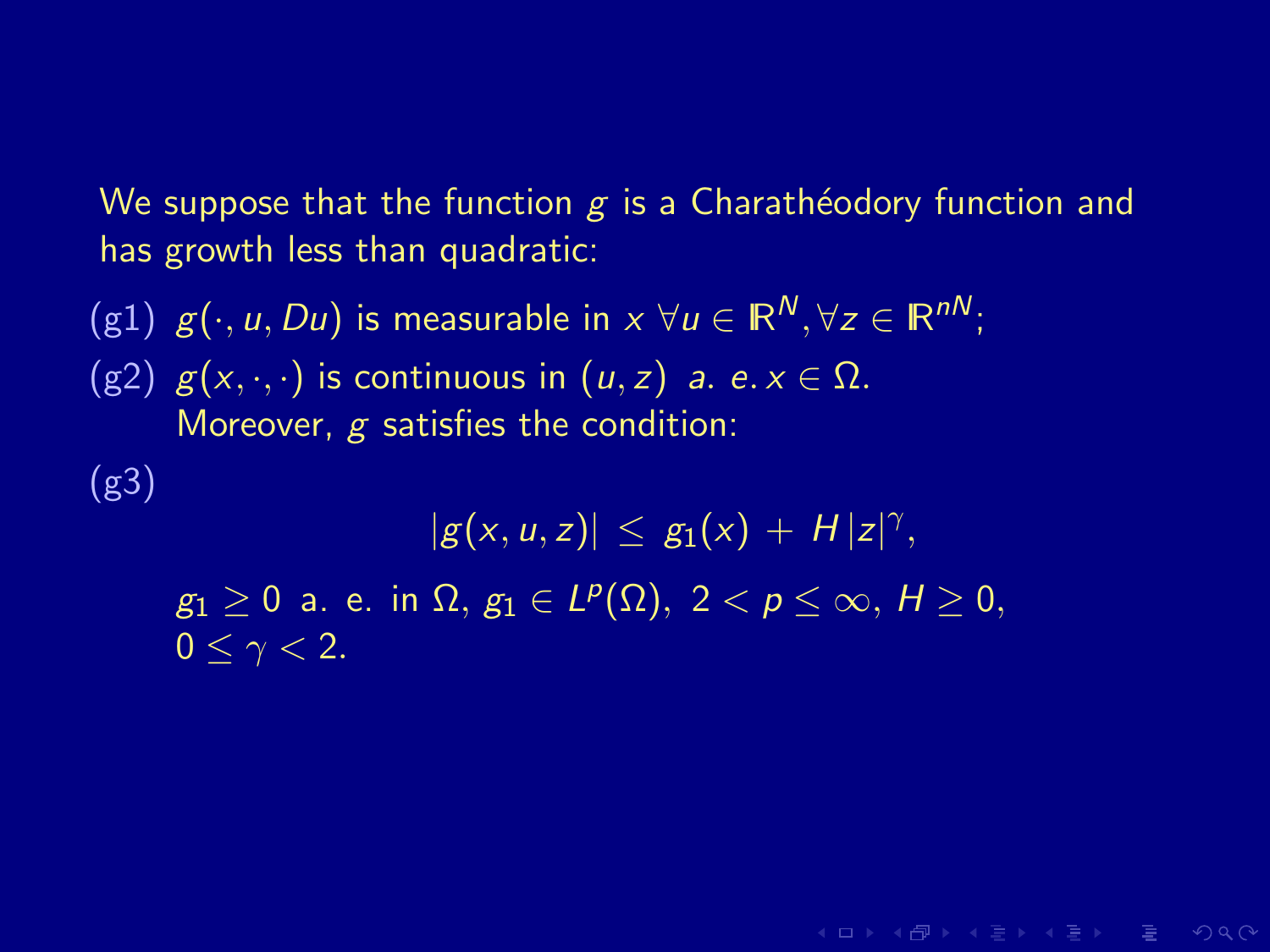Let  $\Omega \subset \mathbb{R}^m$ ,  $m \geq 3$ , bounded open set,  $u \in W^{1,2}(\Omega,\mathbb{R}^n)$  be a minimum of the functional above defined. Suppose that assumptions on  $A_{ij}^{\alpha\beta}(\mathsf{x},\mathsf{u})$  and  $g(\mathsf{x},\mathsf{u},D\mathsf{u})$  are satisfied.

**KORKAR KERKER E VAN**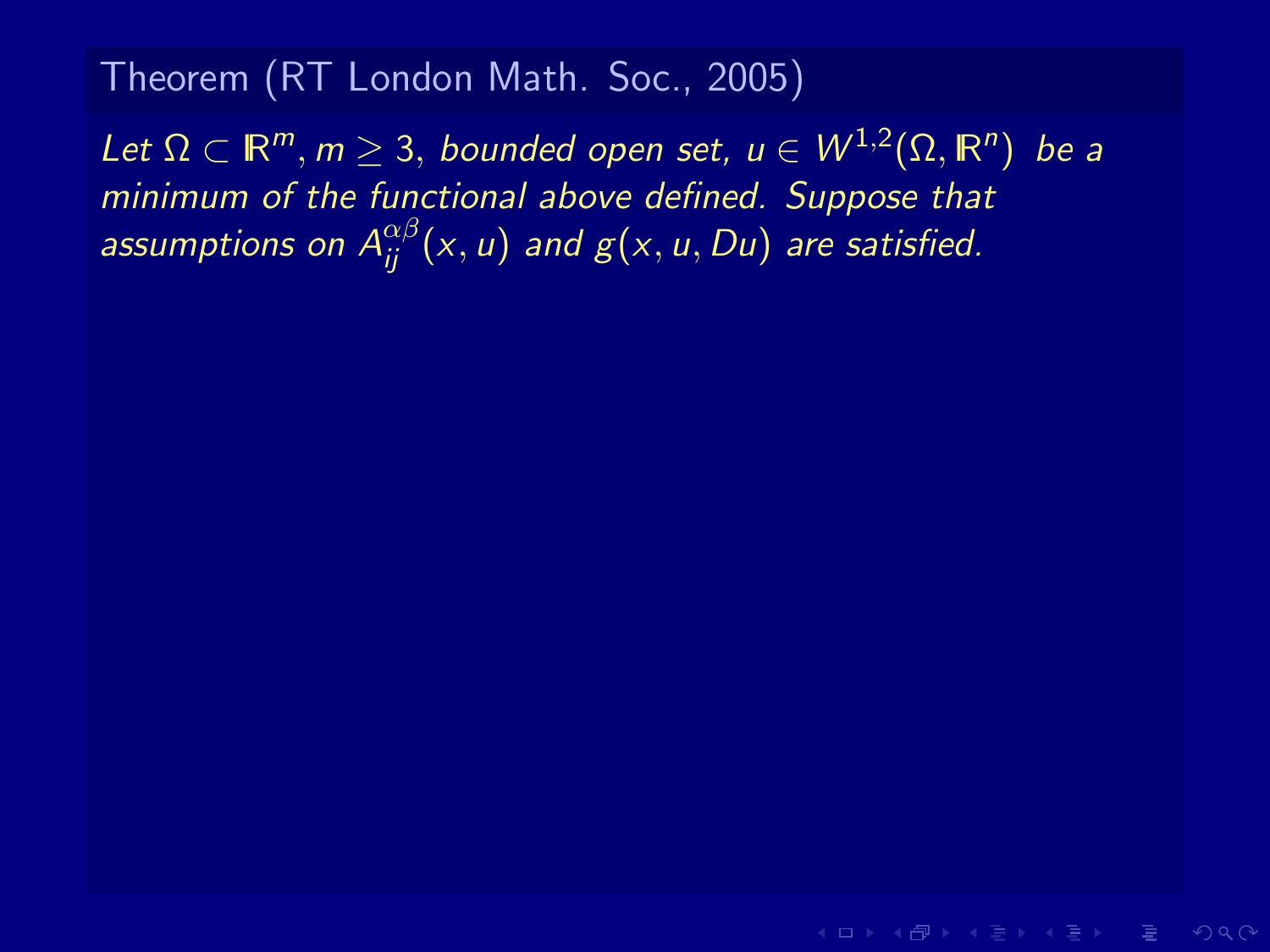Let  $\Omega \subset \mathbb{R}^m$ ,  $m \geq 3$ , bounded open set,  $u \in W^{1,2}(\Omega,\mathbb{R}^n)$  be a minimum of the functional above defined. Suppose that assumptions on  $A_{ij}^{\alpha\beta}(\mathsf{x},\mathsf{u})$  and  $g(\mathsf{x},\mathsf{u},D\mathsf{u})$  are satisfied. Then, for  $\lambda = m(1 - \frac{2}{n})$  $\frac{2}{p}$ ), we have

 $D u \in L^{2,\lambda}_{\rm loc}(\Omega_0)$ 

**KORKAR KERKER E VAN**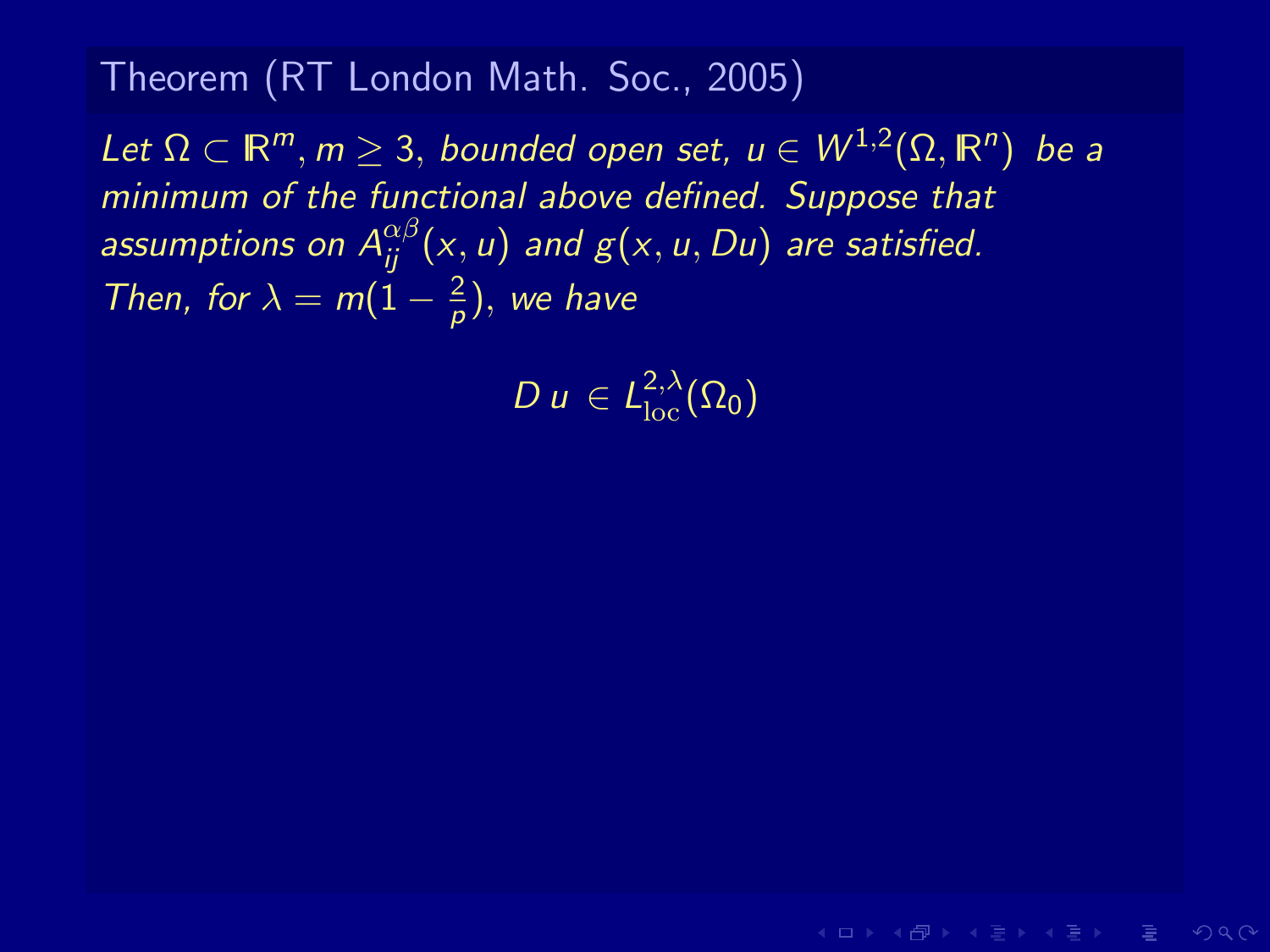Let  $\Omega \subset \mathbb{R}^m$ ,  $m \geq 3$ , bounded open set,  $u \in W^{1,2}(\Omega,\mathbb{R}^n)$  be a minimum of the functional above defined. Suppose that assumptions on  $A_{ij}^{\alpha\beta}(\mathsf{x},\mathsf{u})$  and  $g(\mathsf{x},\mathsf{u},D\mathsf{u})$  are satisfied. Then, for  $\lambda = m(1 - \frac{2}{n})$  $\frac{2}{p}$ ), we have

 $D u \in L^{2,\lambda}_{\rm loc}(\Omega_0)$ 

where

$$
\Omega_0 = \{x \in \Omega \colon \liminf_{R \to 0} \frac{1}{R^{m-2}} \int_{B(x,R)} |Du(y)|^2 dy = 0\}.
$$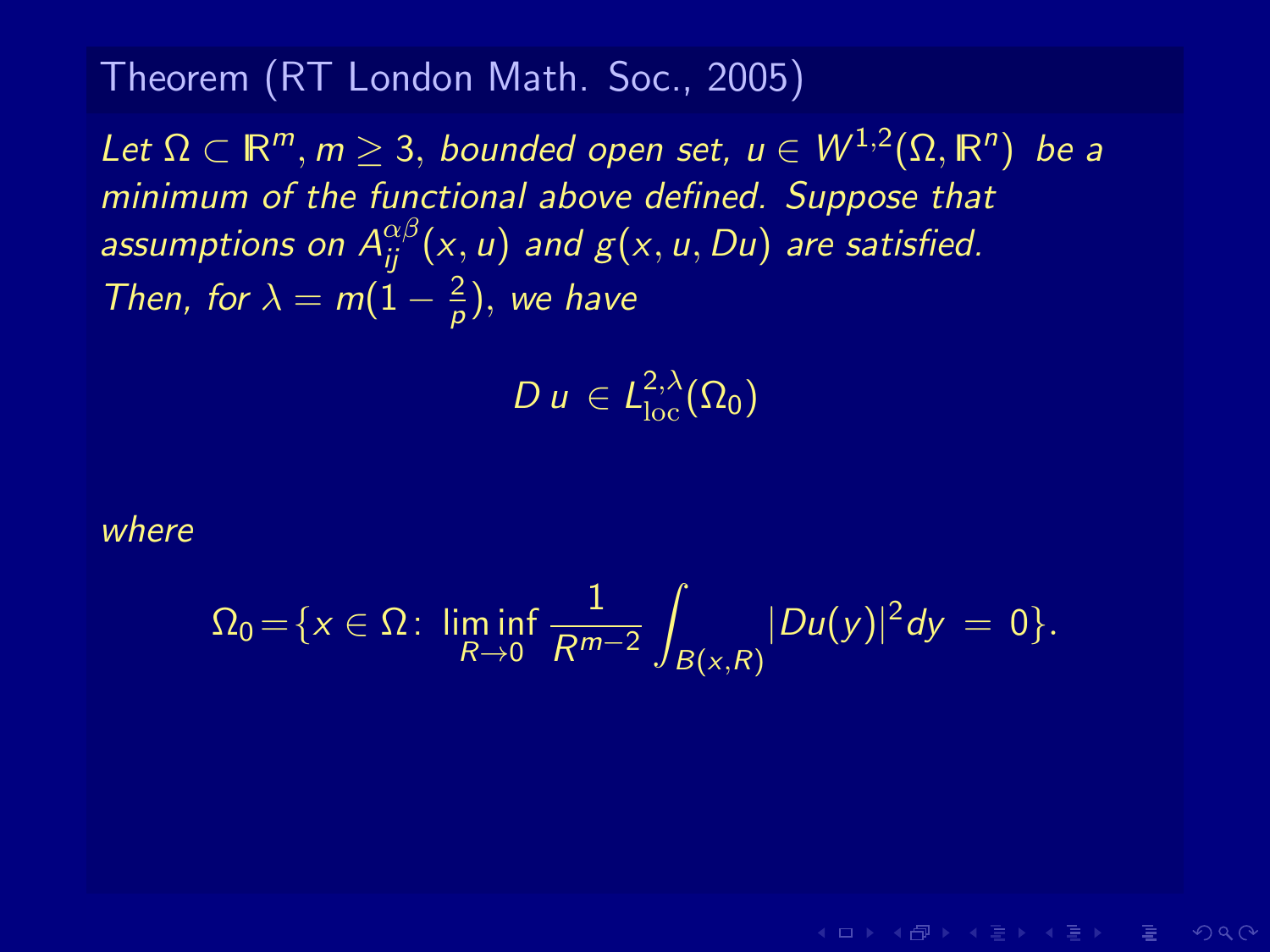Let  $\Omega \subset \mathbb{R}^m$ ,  $m \geq 3$ , bounded open set,  $u \in W^{1,2}(\Omega,\mathbb{R}^n)$  be a minimum of the functional above defined. Suppose that assumptions on  $A_{ij}^{\alpha\beta}(\mathsf{x},\mathsf{u})$  and  $g(\mathsf{x},\mathsf{u},D\mathsf{u})$  are satisfied. Then, for  $\lambda = m(1 - \frac{2}{n})$  $\frac{2}{p}$ ), we have

 $D u \in L^{2,\lambda}_{\rm loc}(\Omega_0)$ 

where

$$
\Omega_0 = \{x \in \Omega: \liminf_{R \to 0} \frac{1}{R^{m-2}} \int_{B(x,R)} |Du(y)|^2 dy = 0\}.
$$

As a consequence, for  $\alpha \in (0,1)$ ,

 $u \in C^{0,\alpha}(\Omega_0).$ 

**KORKAR KERKER E VAN**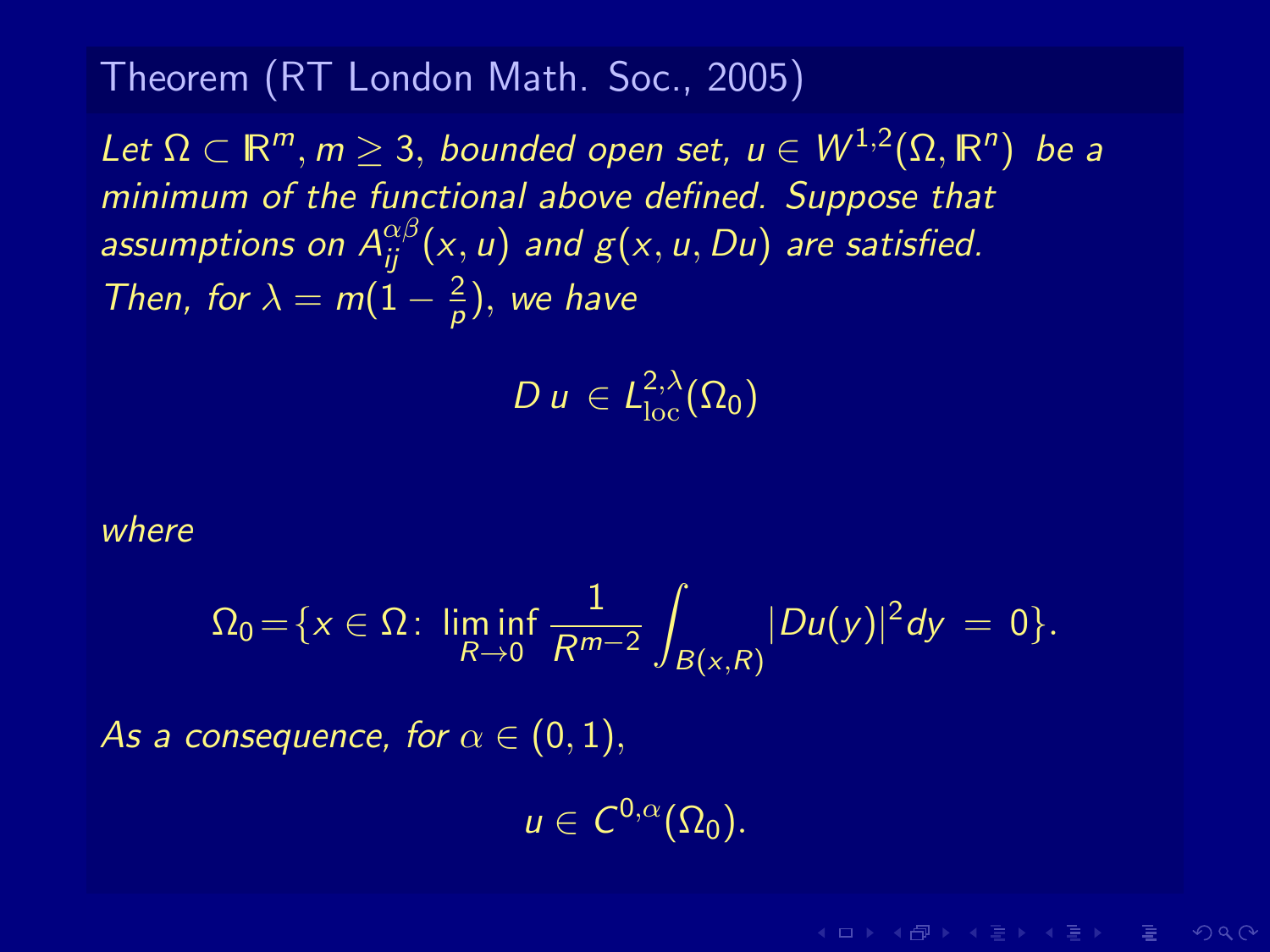In a subsequent note A. Tachikawa and R., R.I.M.S., Kyoto, 2004

extend the above regularity results because we consider the more general class Campanato spaces.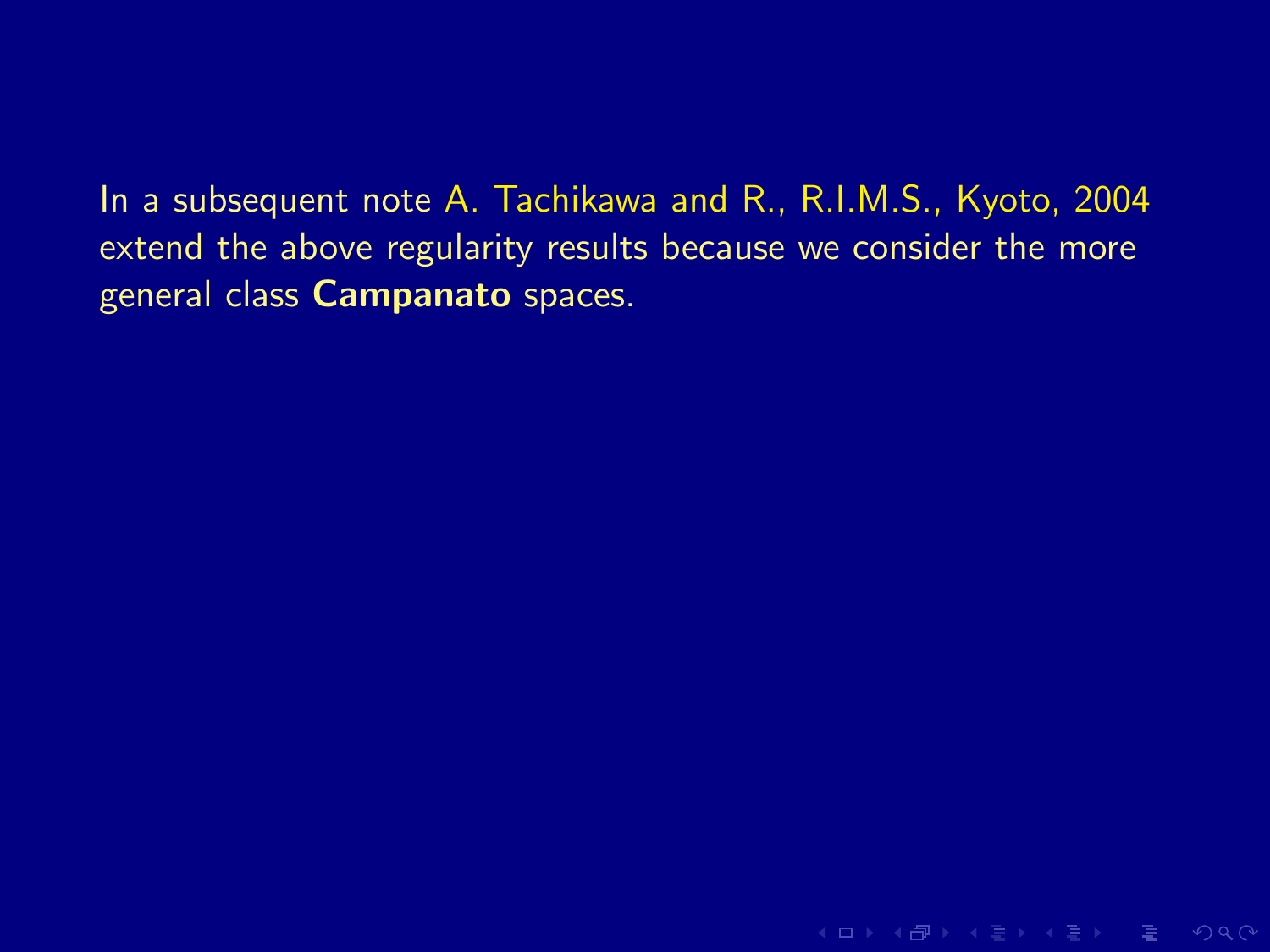In a subsequent note A. Tachikawa and R., R.I.M.S., Kyoto, 2004 extend the above regularity results because we consider the more general class Campanato spaces.

Let  $1 \leq p \leq \infty$  and  $\lambda > 0$ .

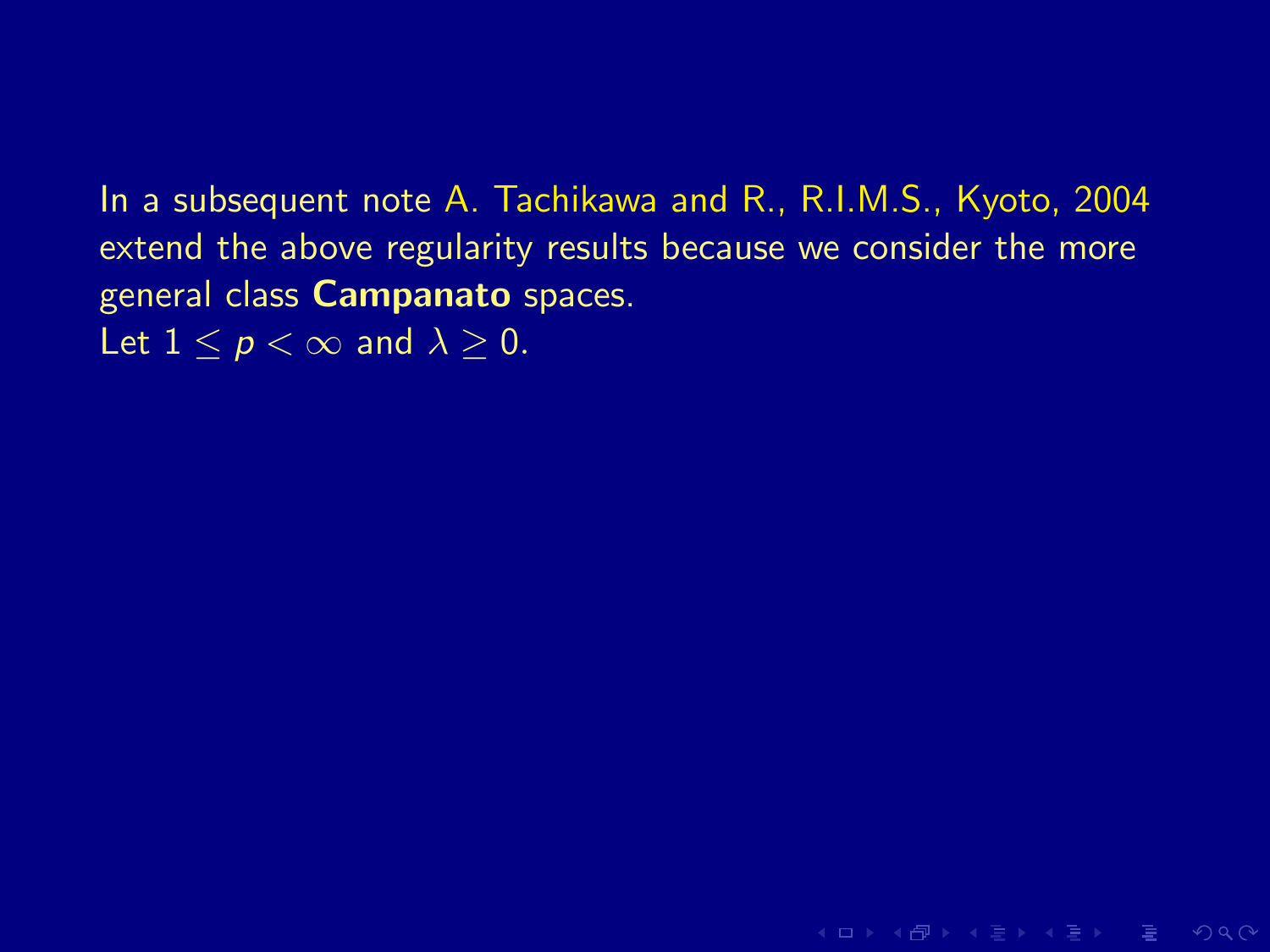In a subsequent note A. Tachikawa and R., R.I.M.S., Kyoto, 2004 extend the above regularity results because we consider the more general class Campanato spaces. Let  $1 \leq p \leq \infty$  and  $\lambda \geq 0$ .

By Campanato spaces  $\mathcal{L}^{p,\lambda}(\Omega)$  we denote the linear space of functions  $u \in L^p(\Omega)$ :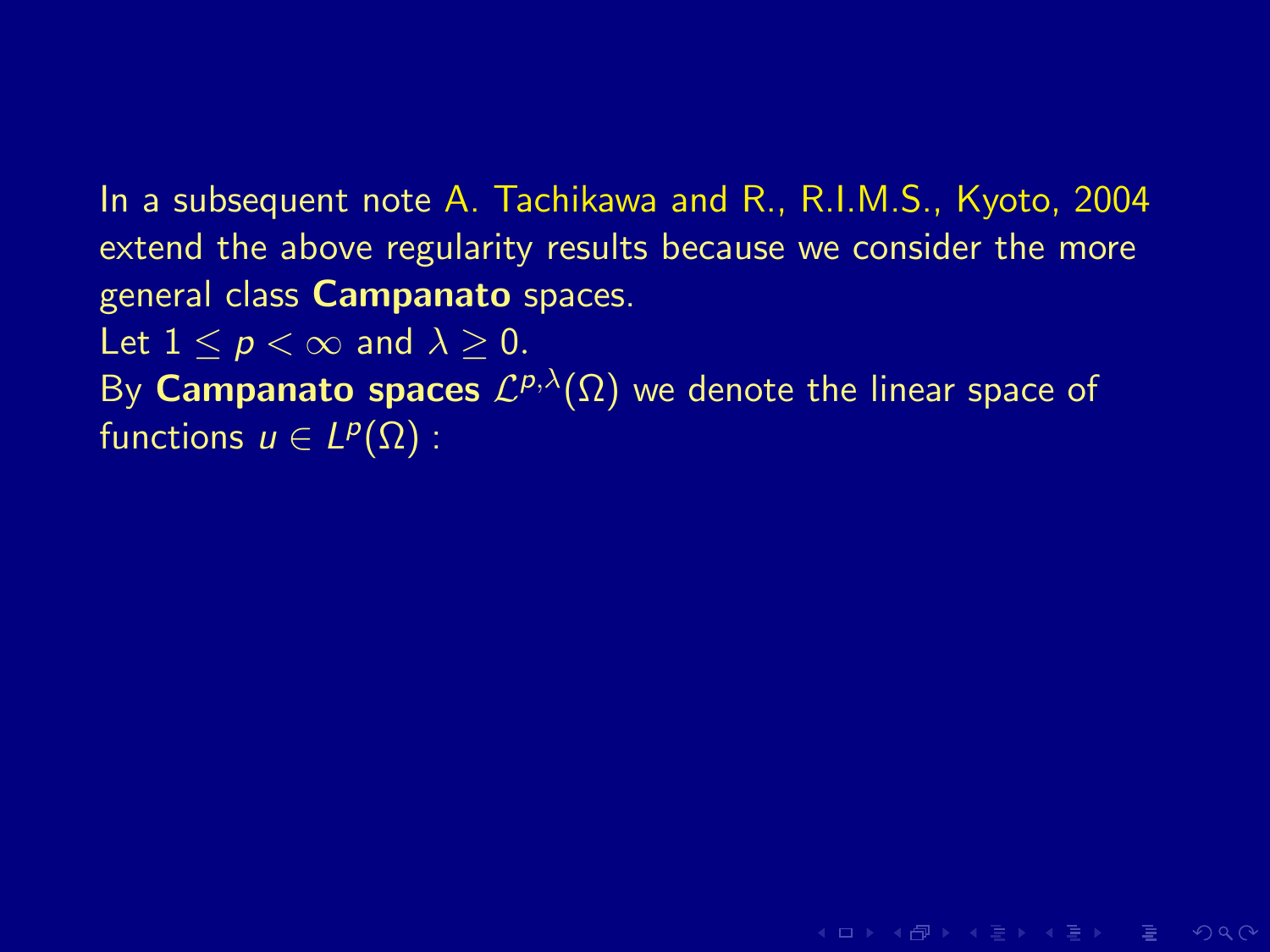In a subsequent note A. Tachikawa and R., R.I.M.S., Kyoto, 2004 extend the above regularity results because we consider the more general class Campanato spaces.

Let  $1 \leq p \leq \infty$  and  $\lambda \geq 0$ . By Campanato spaces  $\mathcal{L}^{p,\lambda}(\Omega)$  we denote the linear space of functions  $u \in L^p(\Omega)$ :

$$
[f]_{p,\lambda} = \left\{ \sup_{\substack{x \in \Omega \\ 0 < \rho < \text{diam}\Omega}} \rho^{-\lambda} \int\limits_{\Omega \cap B(x,\rho)} |f(y) - f_{\rho}|^p dy \right\}^{\frac{1}{p}} < +\infty.
$$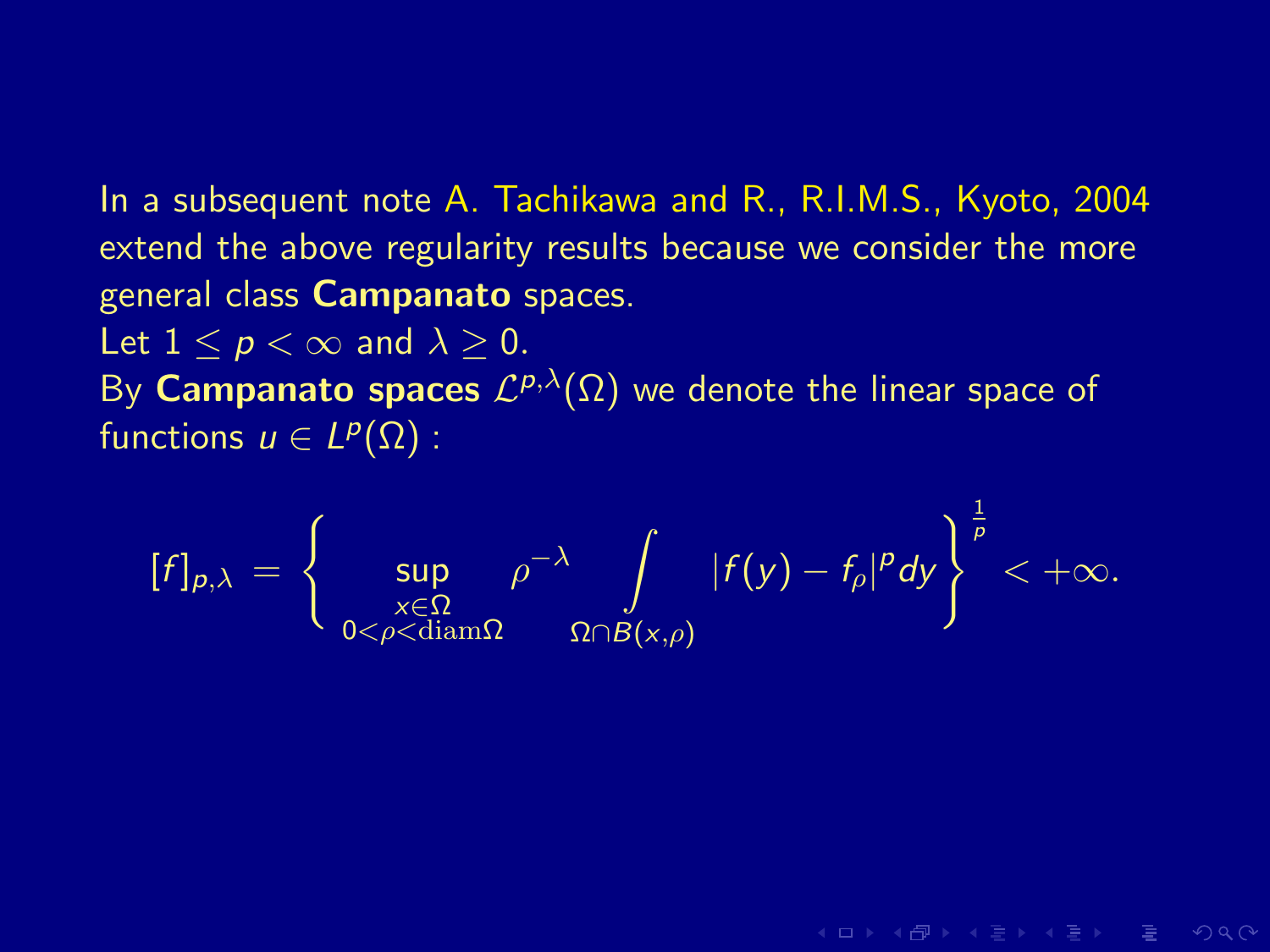$||f||_{\mathcal{L}^{p,\lambda}(\Omega)} = ||f||_{L^p(\Omega)} + [f]_{p,\lambda}.$ 

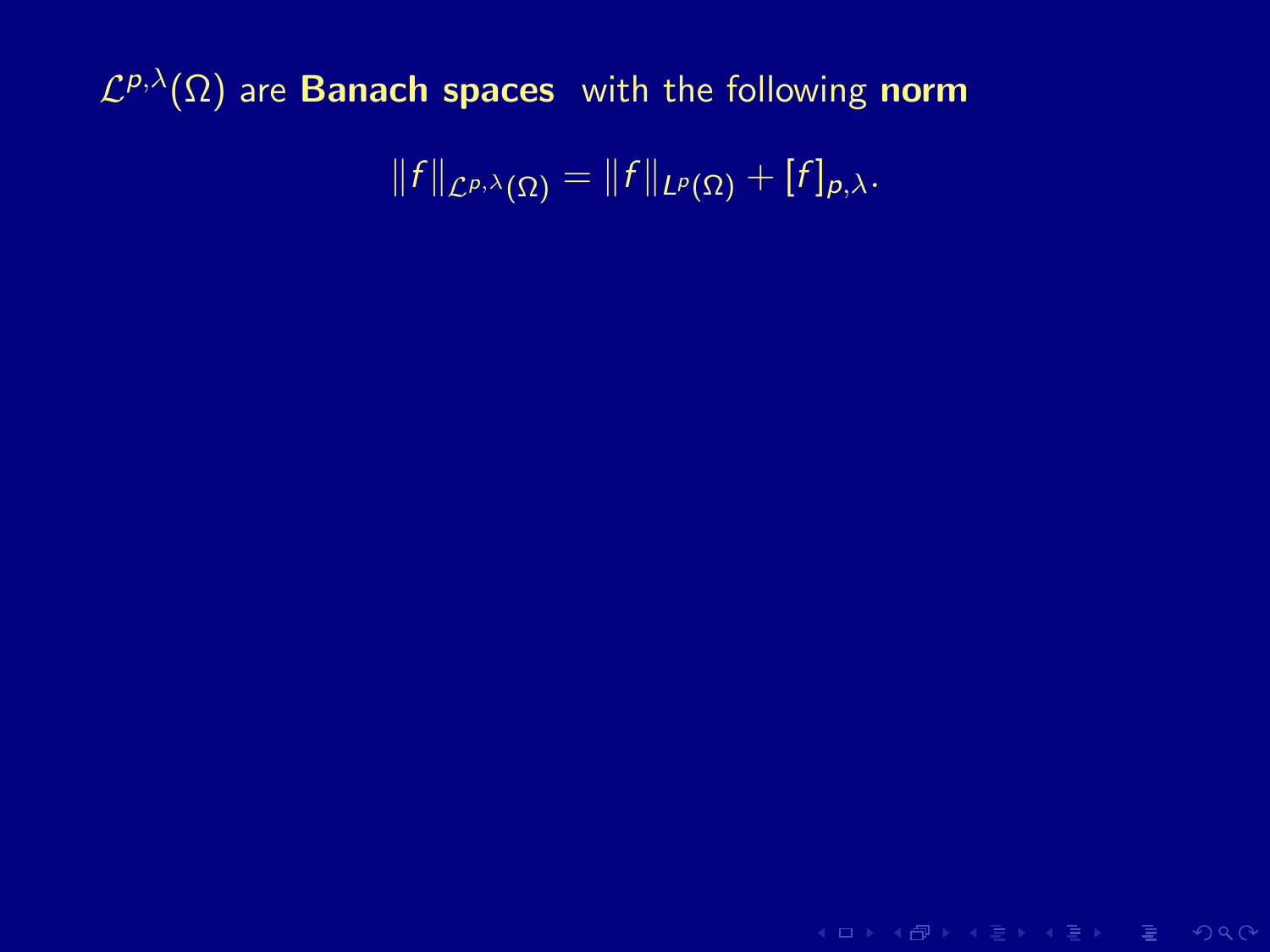$$
||f||_{\mathcal{L}^{p,\lambda}(\Omega)}=||f||_{L^p(\Omega)}+[f]_{p,\lambda}.
$$

A function

$$
u \in \mathcal{L}^{p,\lambda}(\Omega)
$$
  

$$
\Downarrow
$$
  

$$
\sup_{x \in \Omega, 0 < \rho < \text{diam }\Omega} \rho^{-\lambda} \inf_{c \in \mathbb{R}} \int_{\Omega \cap B(x,\rho)} |f - c|^p dy < \infty.
$$

K ロ > K 레 > K 로 > K 로 > 트 로 → K Q Q Q +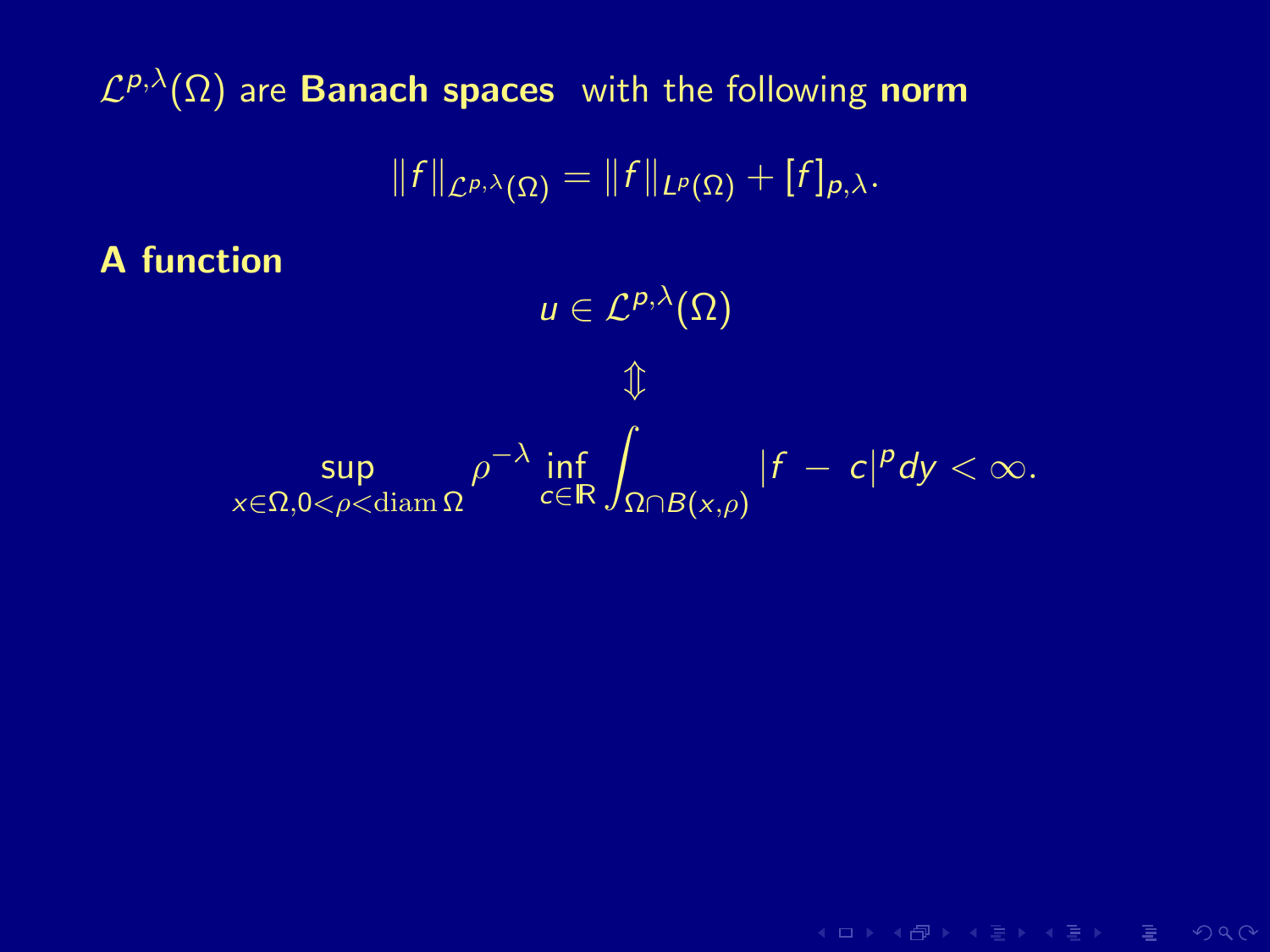$$
||f||_{\mathcal{L}^{p,\lambda}(\Omega)}=||f||_{L^p(\Omega)}+[f]_{p,\lambda}.
$$

A function

 $u \in \mathcal{L}^{p,\lambda}(\Omega)$  $\hat{\mathbb{I}}$ sup x∈Ω,0<ρ<diam Ω  $\rho^{-\lambda}$  inf  $\int_{\Omega \cap B(x,\rho)}$  $|f - c|^p dy < \infty$ .

Using Hölder inequality :

 ${\cal L}^{p_1,\lambda_1}(\Omega)\subset{\cal L}^{p,\lambda}(\Omega)$ 

**KORKAR KERKER E MAG**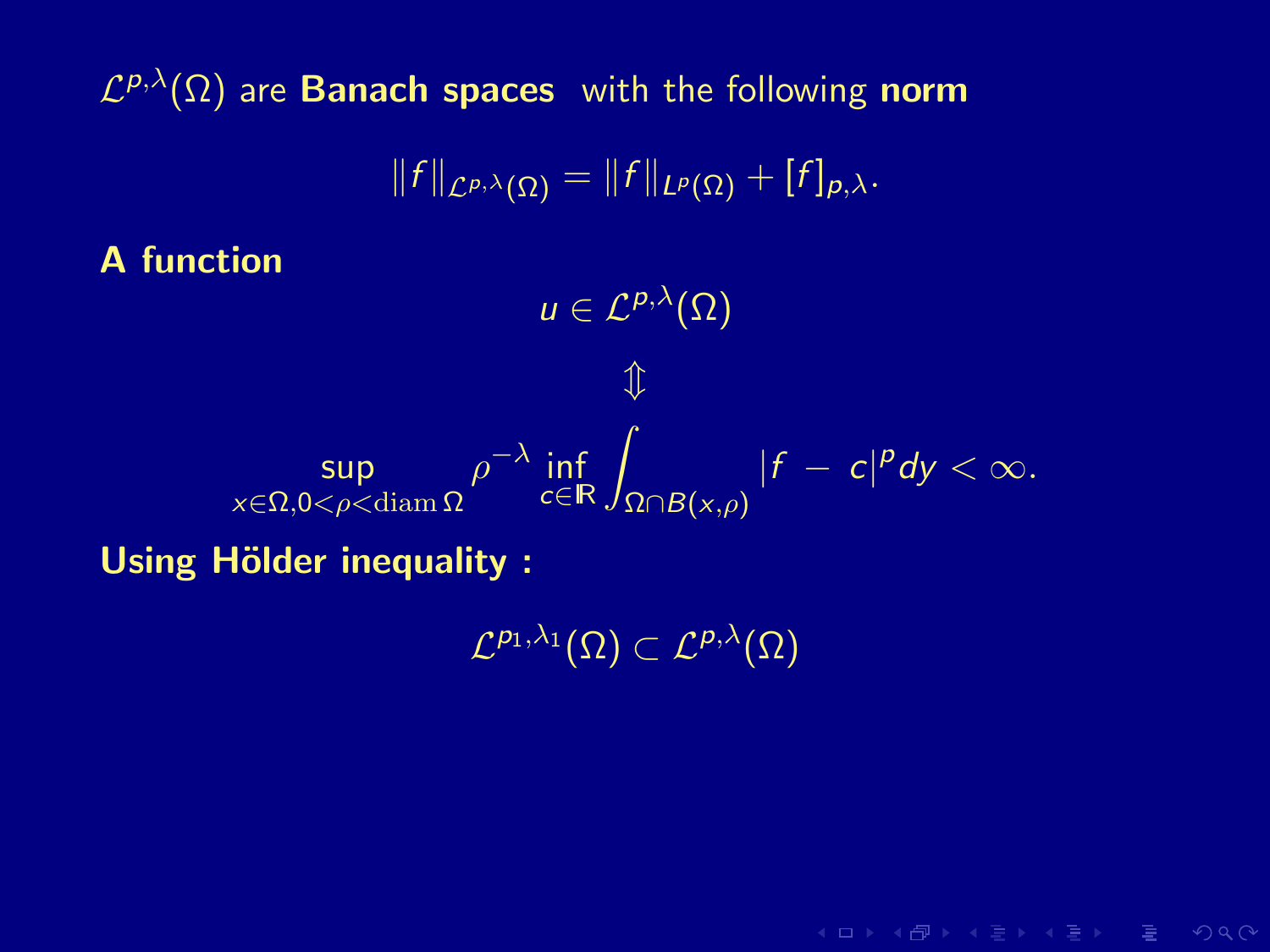$$
||f||_{\mathcal{L}^{p,\lambda}(\Omega)}=||f||_{L^p(\Omega)}+[f]_{p,\lambda}.
$$

A function

$$
\Downarrow
$$
\n
$$
\Downarrow
$$
\n
$$
\Downarrow
$$
\n
$$
\Downarrow
$$
\n
$$
\Downarrow
$$
\n
$$
\Downarrow
$$
\n
$$
\Downarrow
$$
\n
$$
\Downarrow
$$
\n
$$
\Downarrow
$$
\n
$$
\Downarrow
$$
\n
$$
\Downarrow
$$
\n
$$
\Downarrow
$$
\n
$$
\Downarrow
$$
\n
$$
\Downarrow
$$
\n
$$
\Downarrow
$$
\n
$$
\Downarrow
$$
\n
$$
\Downarrow
$$
\n
$$
\Downarrow
$$
\n
$$
\Downarrow
$$
\n
$$
\Downarrow
$$
\n
$$
\Downarrow
$$
\n
$$
\Downarrow
$$
\n
$$
\Downarrow
$$
\n
$$
\Downarrow
$$
\n
$$
\Downarrow
$$
\n
$$
\Downarrow
$$
\n
$$
\Downarrow
$$
\n
$$
\Downarrow
$$
\n
$$
\Downarrow
$$
\n
$$
\Downarrow
$$
\n
$$
\Downarrow
$$
\n
$$
\Downarrow
$$
\n
$$
\Downarrow
$$
\n
$$
\Downarrow
$$
\n
$$
\Downarrow
$$
\n
$$
\Downarrow
$$
\n
$$
\Downarrow
$$
\n
$$
\Downarrow
$$
\n
$$
\Downarrow
$$
\n
$$
\Downarrow
$$
\n
$$
\Downarrow
$$
\n
$$
\Downarrow
$$
\n
$$
\Downarrow
$$
\n
$$
\Downarrow
$$
\n
$$
\Downarrow
$$
\n
$$
\Downarrow
$$
\n
$$
\Downarrow
$$
\n
$$
\Downarrow
$$
\n
$$
\Downarrow
$$
\n
$$
\Downarrow
$$
\n
$$
\Downarrow
$$
\n
$$
\Downarrow
$$
\n
$$
\Downarrow
$$
\n
$$
\Downarrow
$$
\n
$$
\Downarrow
$$
\n
$$
\Downarrow
$$
\n
$$
\Downarrow
$$
\n
$$
\Downarrow
$$
\n
$$
\Downarrow
$$
\n
$$
\Downarrow
$$
\n
$$
\Downarrow
$$
\n
$$
\Downarrow
$$
\n
$$
\Downarrow
$$
\n
$$
\Downarrow
$$

 $u \in \mathcal{L}^{p,\lambda}(\Omega)$ 

Using Hölder inequality :

 ${\cal L}^{p_1,\lambda_1}(\Omega)\subset{\cal L}^{p,\lambda}(\Omega)$ 

where

$$
p \leq p_1, \qquad \frac{n-\lambda}{p} \geq \frac{n-\lambda_1}{p_1}.
$$

**KORKAR KERKER E MAG**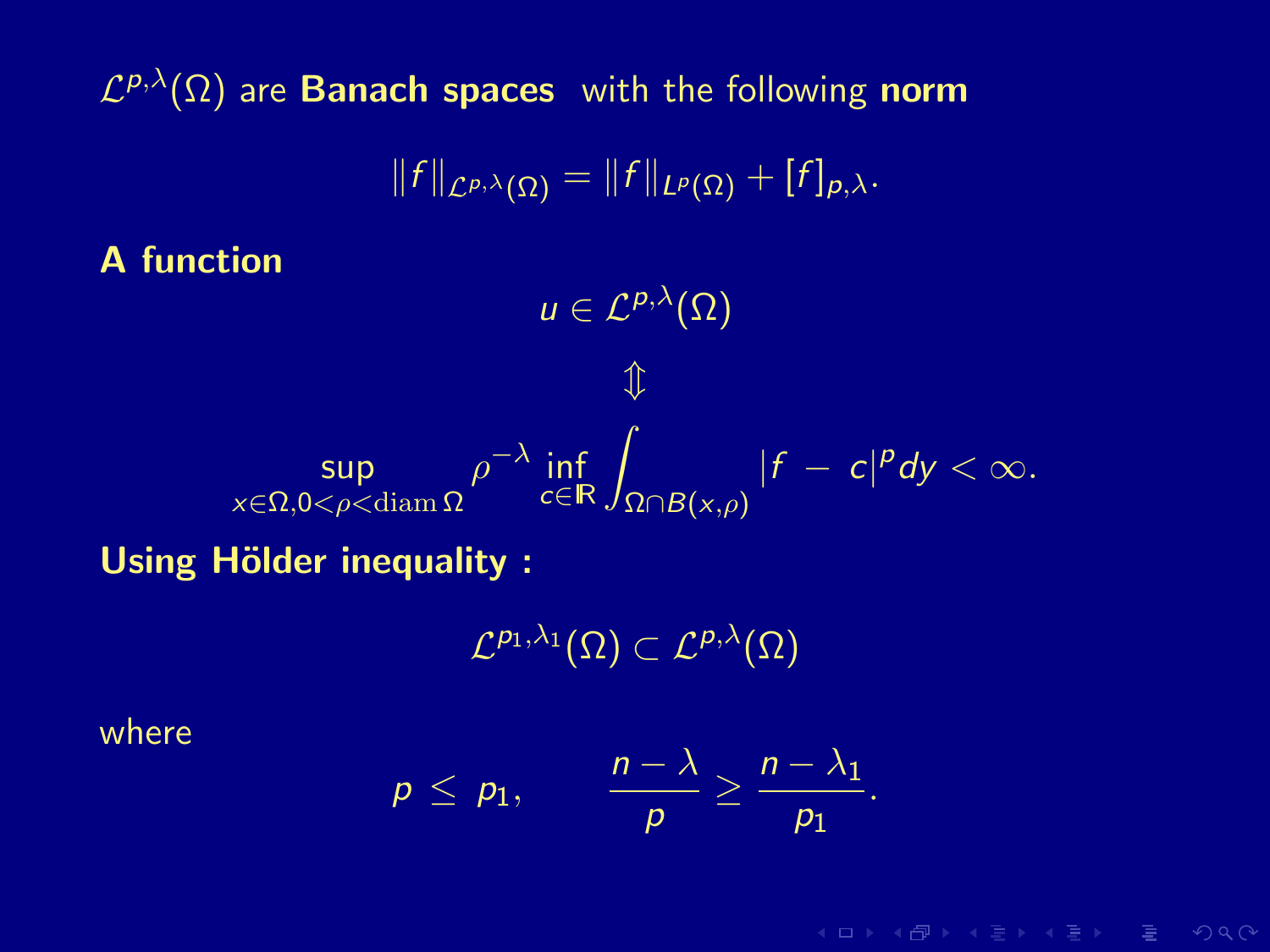## For  $0 \leq \lambda < m$

 $[f]_{p,\lambda} \leq C ||f||_{L^{p,\lambda}(\Omega)}$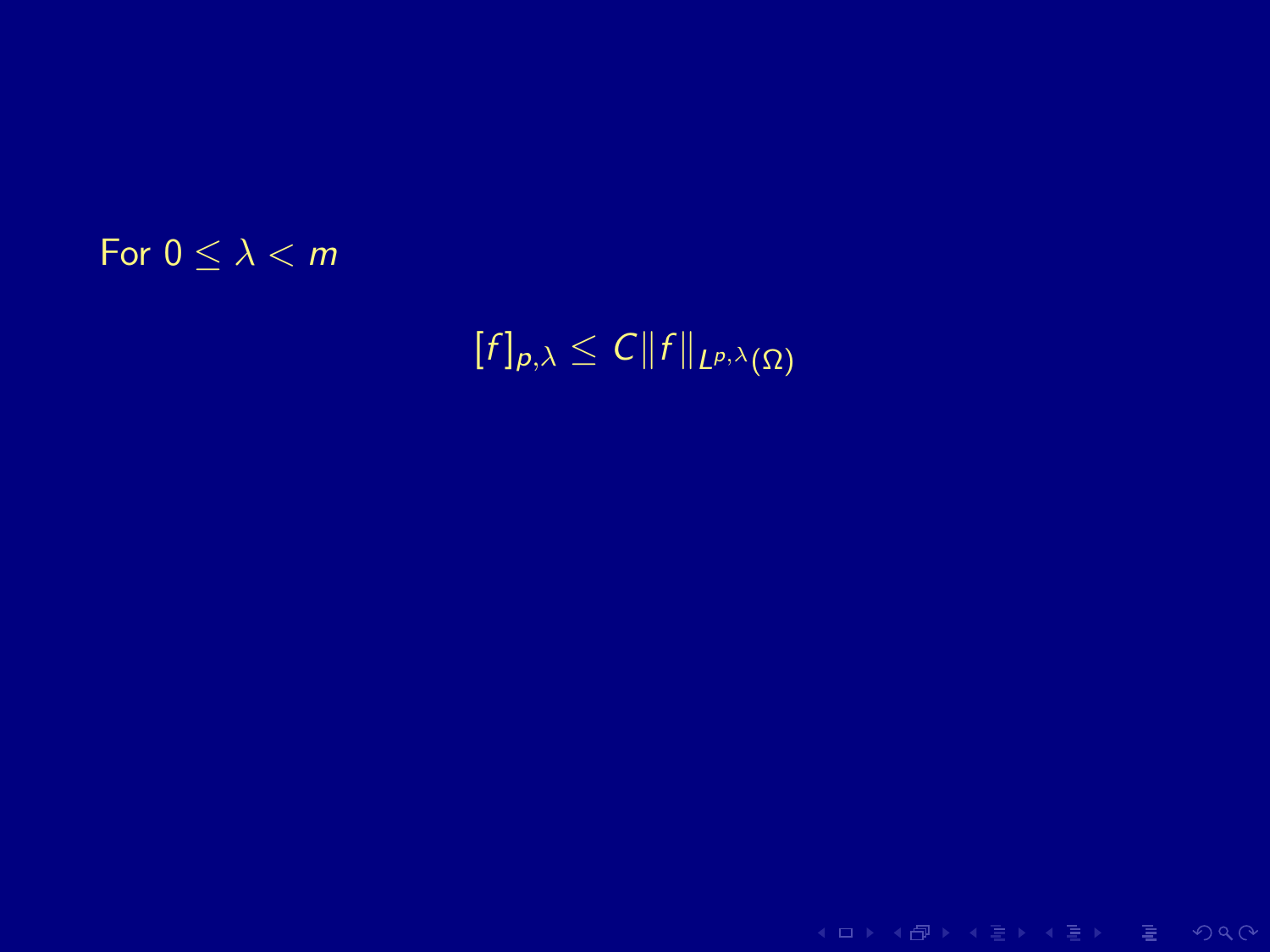## For  $0 \leq \lambda < m$

$$
[f]_{p,\lambda}\leq C\|f\|_{L^{p,\lambda}(\Omega)}
$$

K ロ > K @ > K 로 > K 로 > E = Y Q Q O

## relation between Morrey and Campanato spaces  $L^{p,\lambda}(\Omega) \subset \mathcal{L}^{p,\lambda}(\Omega).$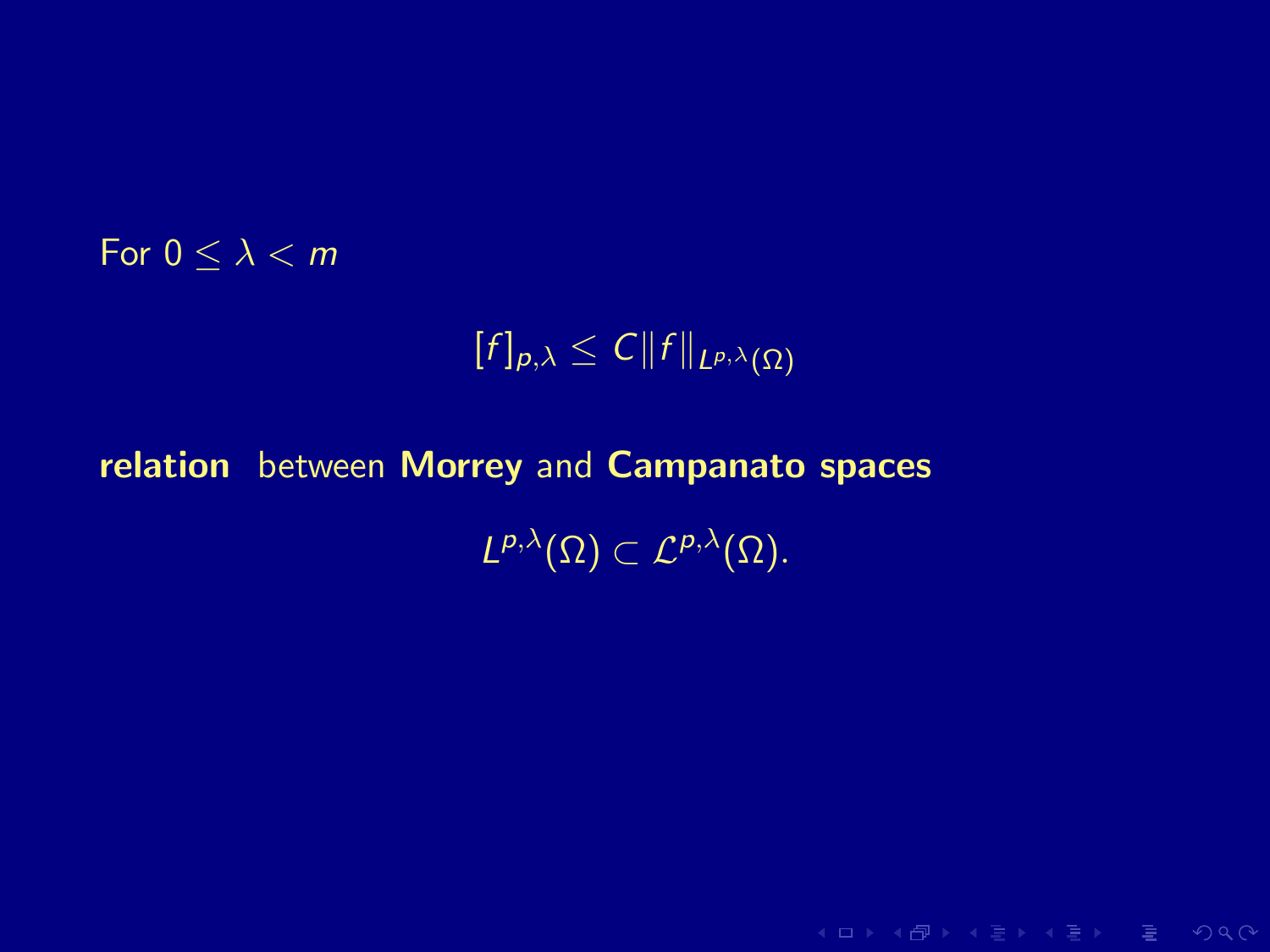## Theorem (RT R.I.M.S., 2004)

Let  $\Omega \subset \mathbb{R}^m$ ,  $m \geq 3, 1 < q \leq 2, u \in W^{1,2}(\Omega, \mathbb{R}^N)$  be a minimum of  $A(u, \Omega)$  defined above, satisfying the same assumptions.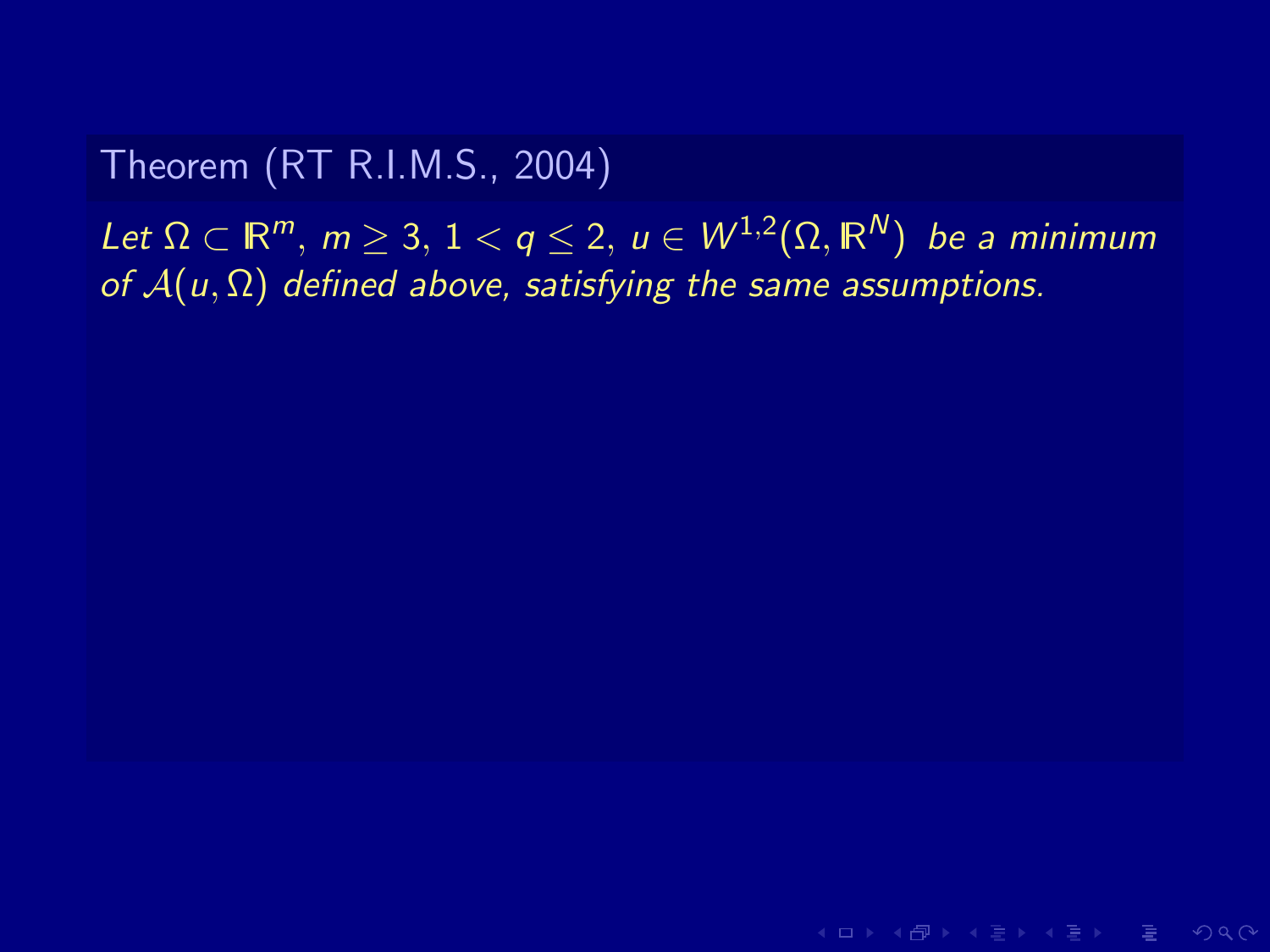## Theorem (RT R.I.M.S., 2004)

Let  $\Omega \subset \mathbb{R}^m$ ,  $m \geq 3, 1 < q \leq 2, u \in W^{1,2}(\Omega, \mathbb{R}^N)$  be a minimum of  $A(u, \Omega)$  defined above, satisfying the same assumptions. Then, for  $\lambda = m(1 - \frac{q}{p})$  $\frac{q}{\rho})$  we have

 $D u \in \mathcal{L}_{\text{loc}}^{q,\lambda}(\Omega_0,\mathbb{R}^{nN})$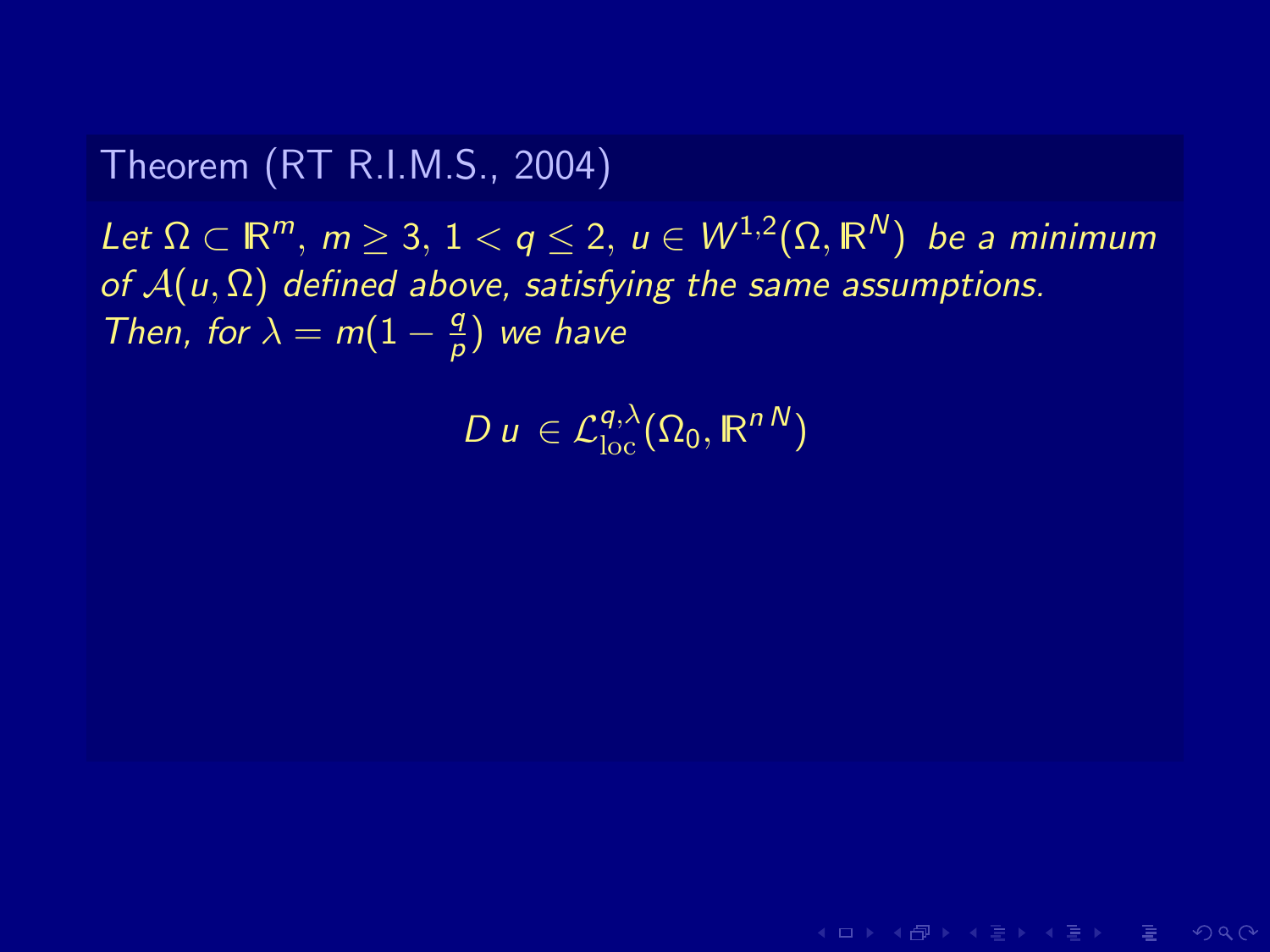## Theorem (RT R.I.M.S., 2004)

Let  $\Omega \subset \mathbb{R}^m$ ,  $m \geq 3, 1 < q \leq 2, u \in W^{1,2}(\Omega, \mathbb{R}^N)$  be a minimum of  $A(u, \Omega)$  defined above, satisfying the same assumptions. Then, for  $\lambda = m(1 - \frac{q}{p})$  $\frac{q}{\rho})$  we have

 $D u \in \mathcal{L}_{\text{loc}}^{q,\lambda}(\Omega_0,\mathbb{R}^{nN})$ 

## where

$$
\Omega_0=\{x\in\Omega\colon \liminf_{R\to 0}\frac{1}{R^{m-2}}\int_{B(x,R)}\!\!\!|Du(y)|^2dy=0\,\}.
$$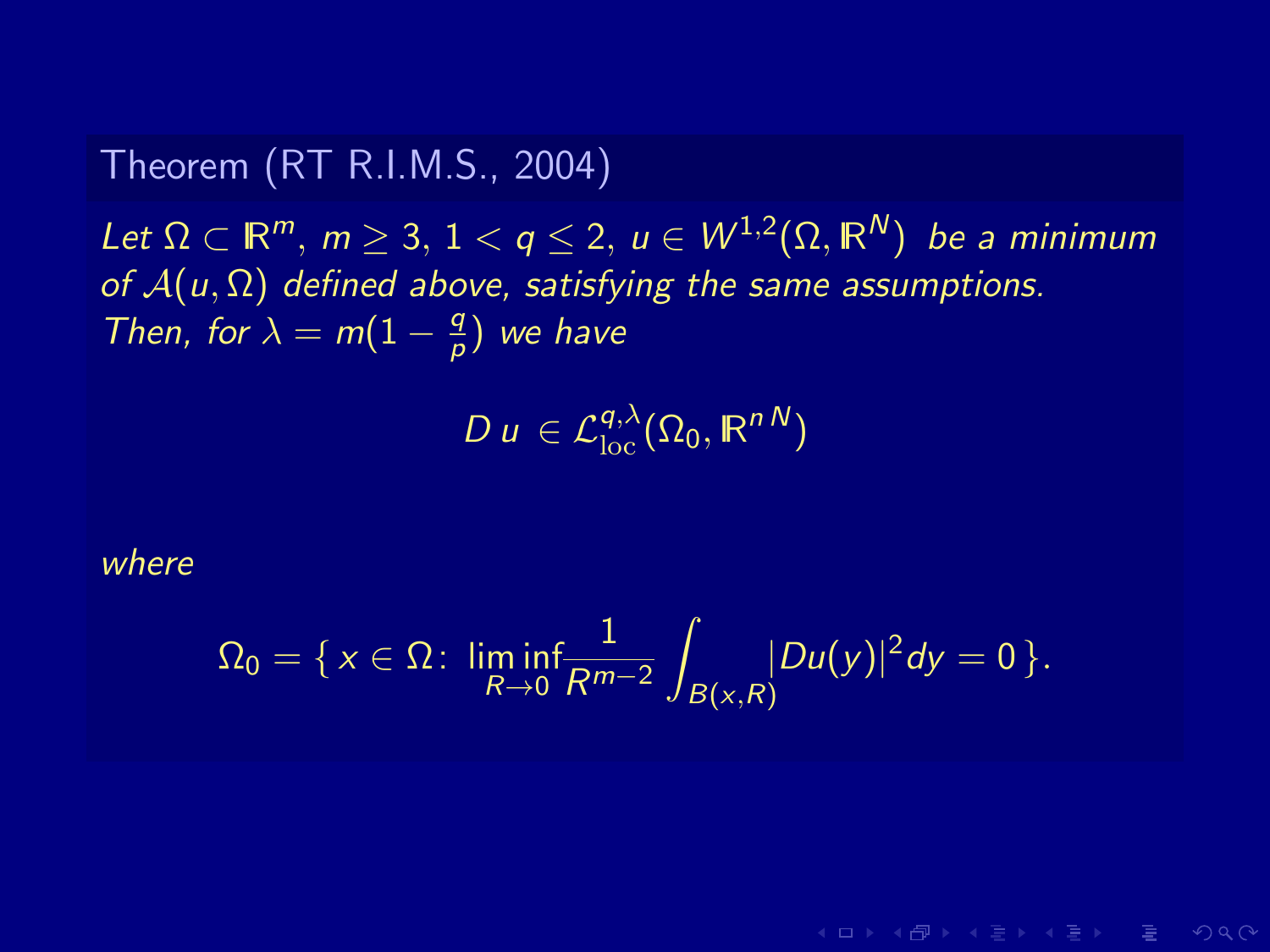## In both two Theorems we point out the existence of  $\Omega_0$ .

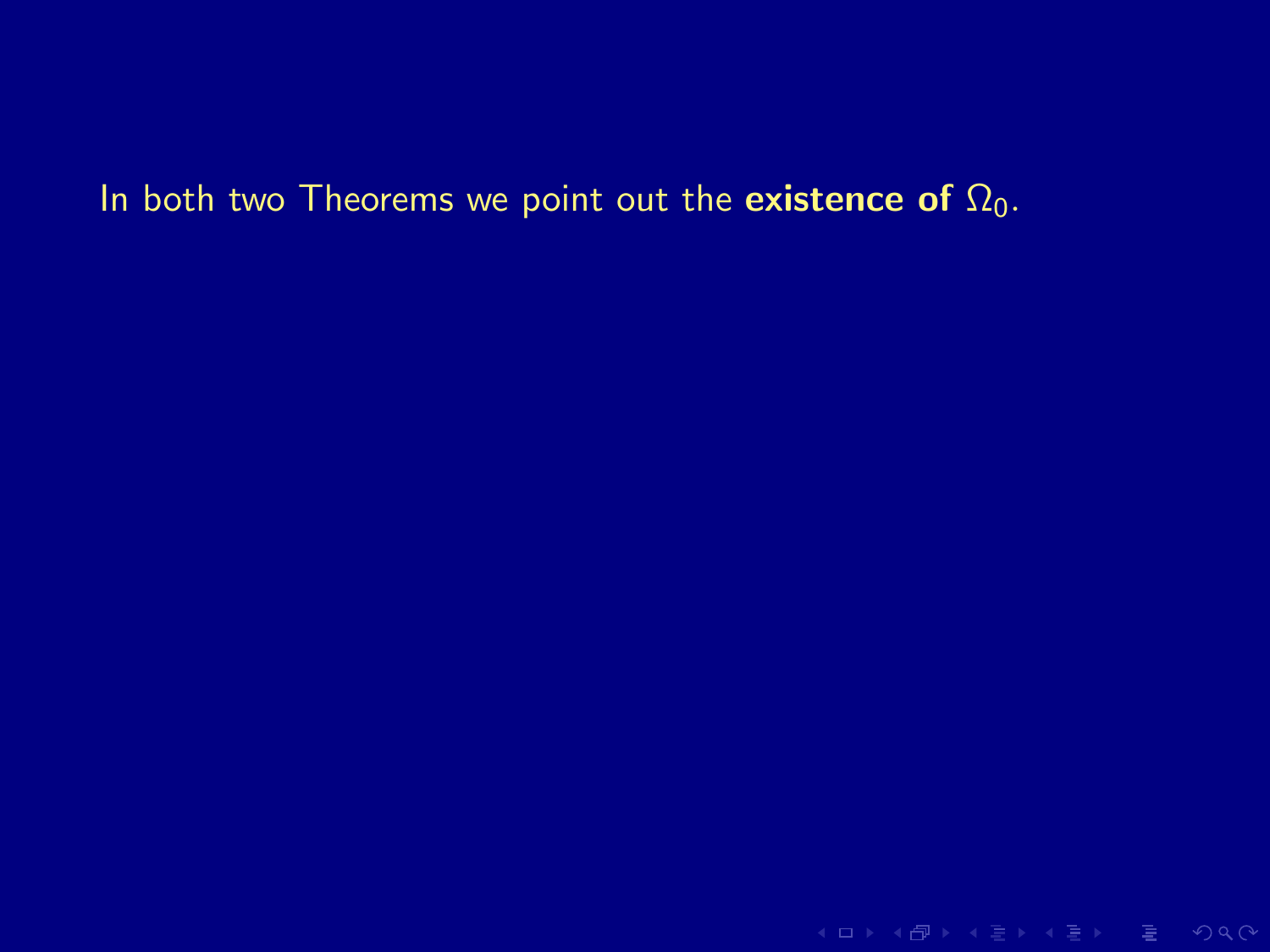In both two Theorems we point out the existence of  $\Omega_0$ . The set  $\Omega_0$  is obligatory,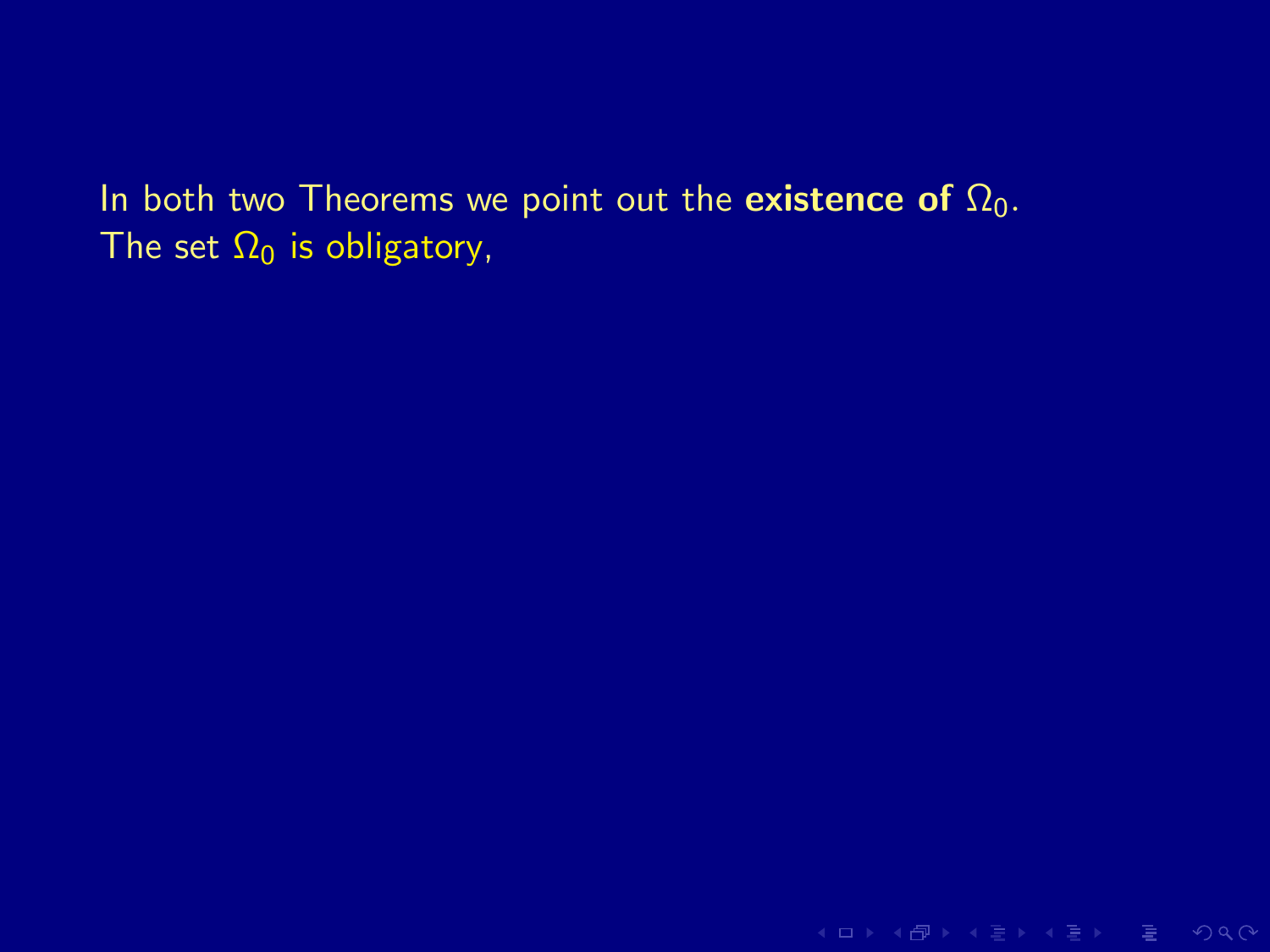# In both two Theorems we point out the existence of  $\Omega_0$ . The set  $\Omega_0$  is obligatory, in fact when we pass from the regularity

theory for scalar minimizers of solutions of elliptic equations

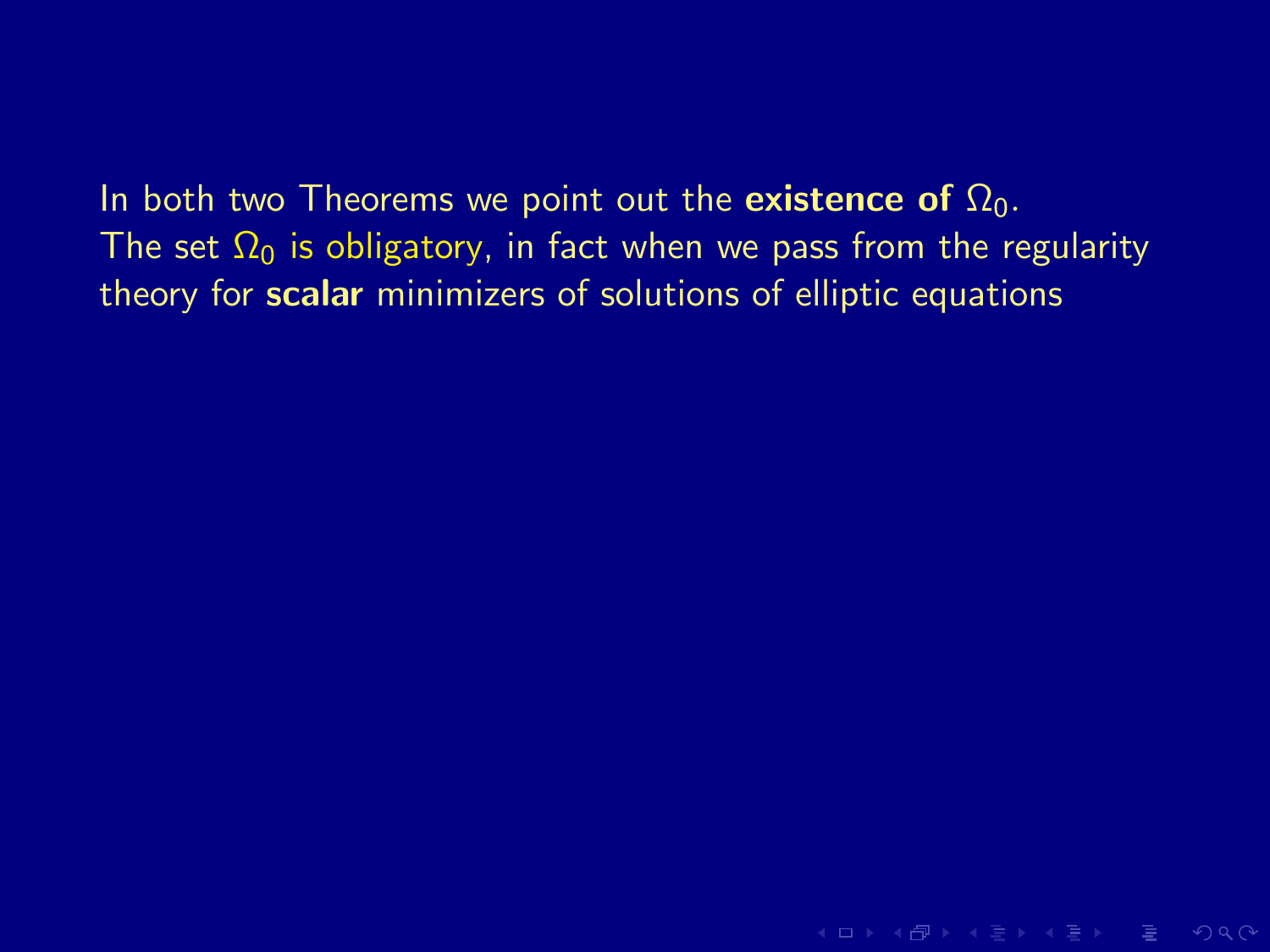In both two Theorems we point out the existence of  $\Omega_0$ . The set  $\Omega_0$  is obligatory, in fact when we pass from the regularity theory for **scalar** minimizers of solutions of elliptic equations to the regularity theory for **vector-valued** minimizers of solutions of elliptic systems, the situation changes completely: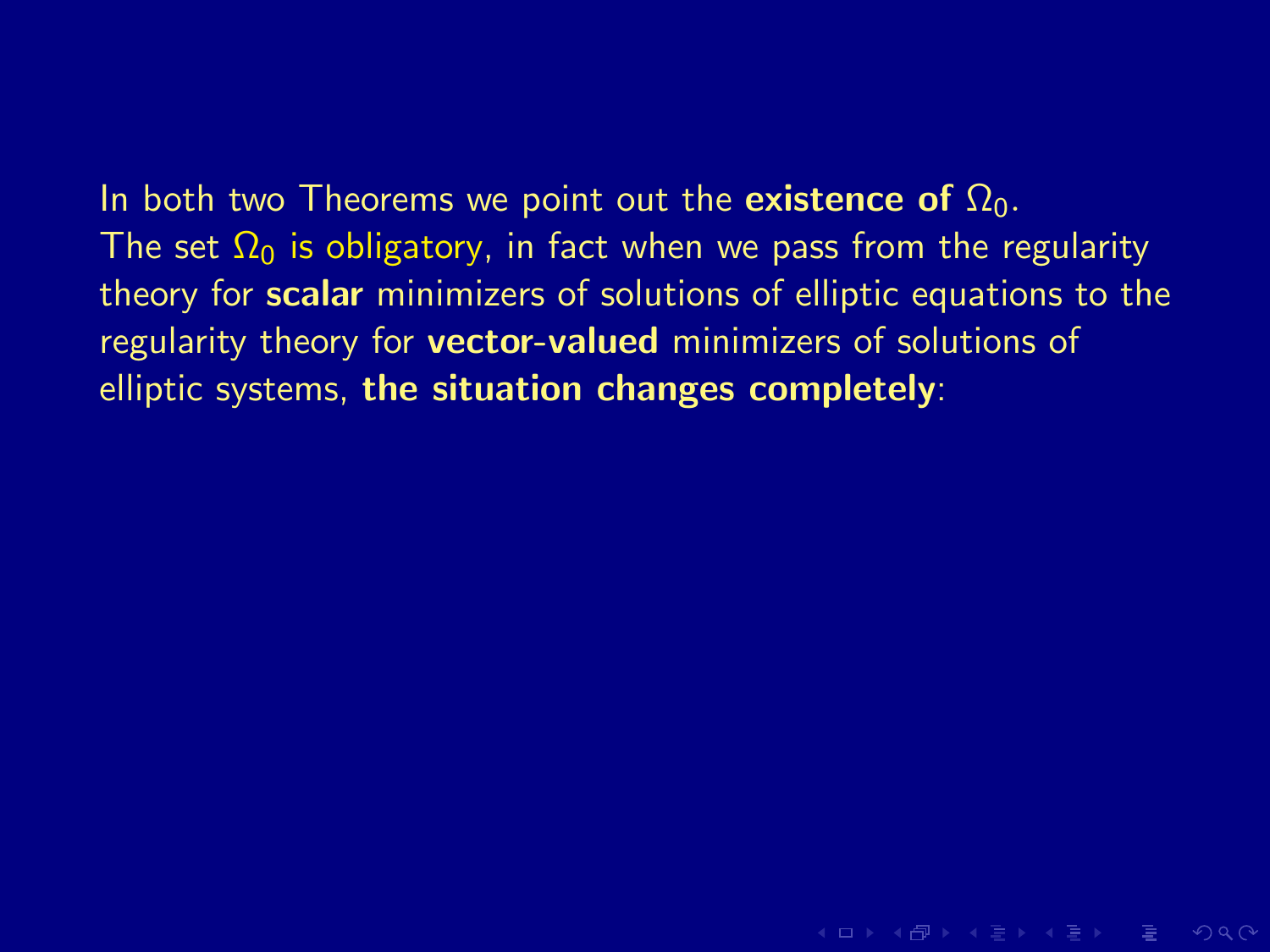In both two Theorems we point out the existence of  $\Omega_0$ . The set  $\Omega_0$  is obligatory, in fact when we pass from the regularity theory for **scalar** minimizers of solutions of elliptic equations to the regularity theory for **vector-valued** minimizers of solutions of elliptic systems, the situation changes completely: regularity is an **exceptional occurence everywhere**, excluding the two dimensional case.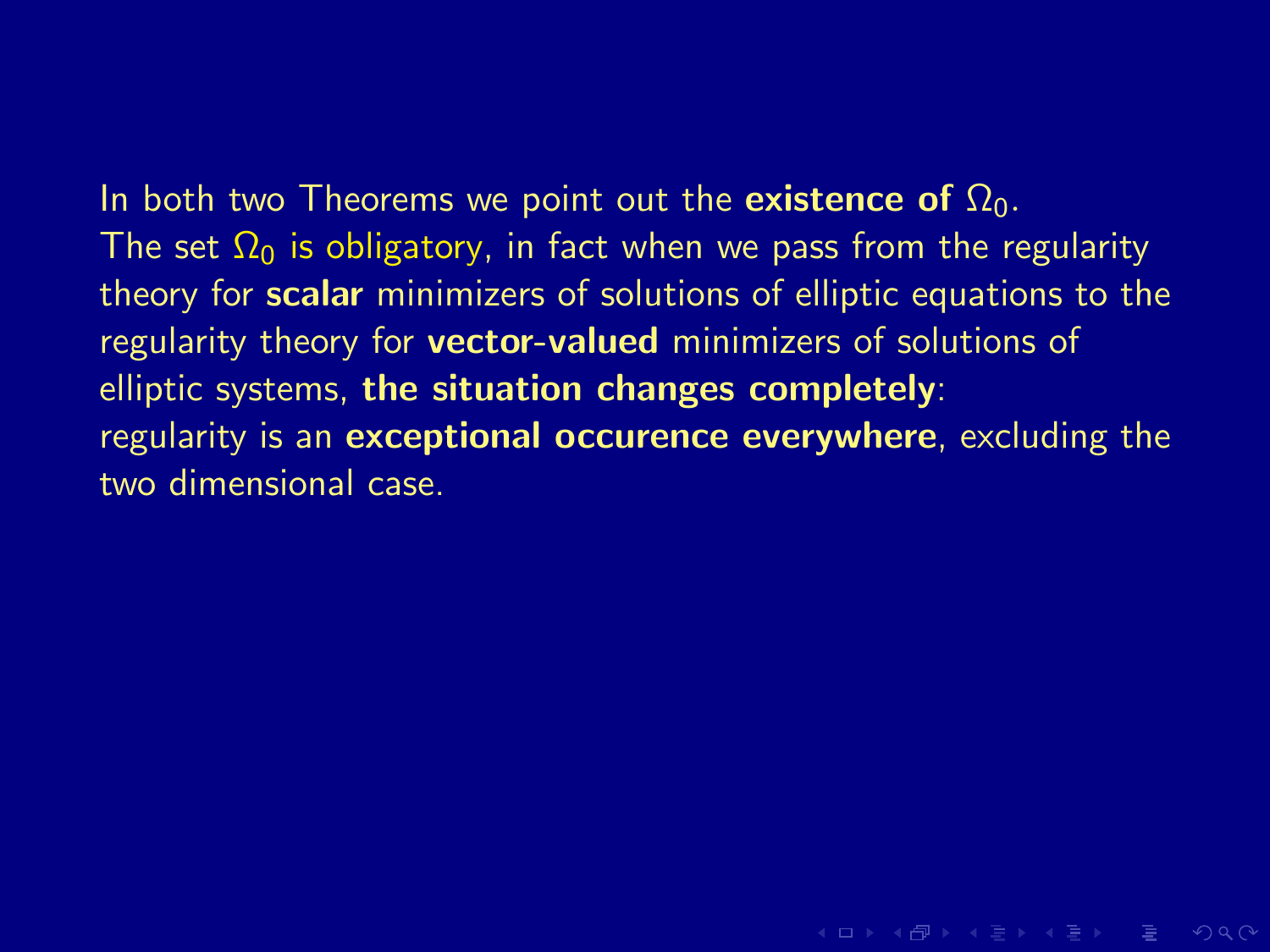In both two Theorems we point out the existence of  $\Omega_0$ . The set  $\Omega_0$  is obligatory, in fact when we pass from the regularity theory for **scalar** minimizers of solutions of elliptic equations to the regularity theory for **vector-valued** minimizers of solutions of elliptic systems, the situation changes completely: regularity is an **exceptional occurence everywhere**, excluding the two dimensional case. In 1968 De Giorgi showed that his regularity result for solutions of second order elliptic equations with measurable bounded

coefficients cannot be extended to solutions of elliptic systems.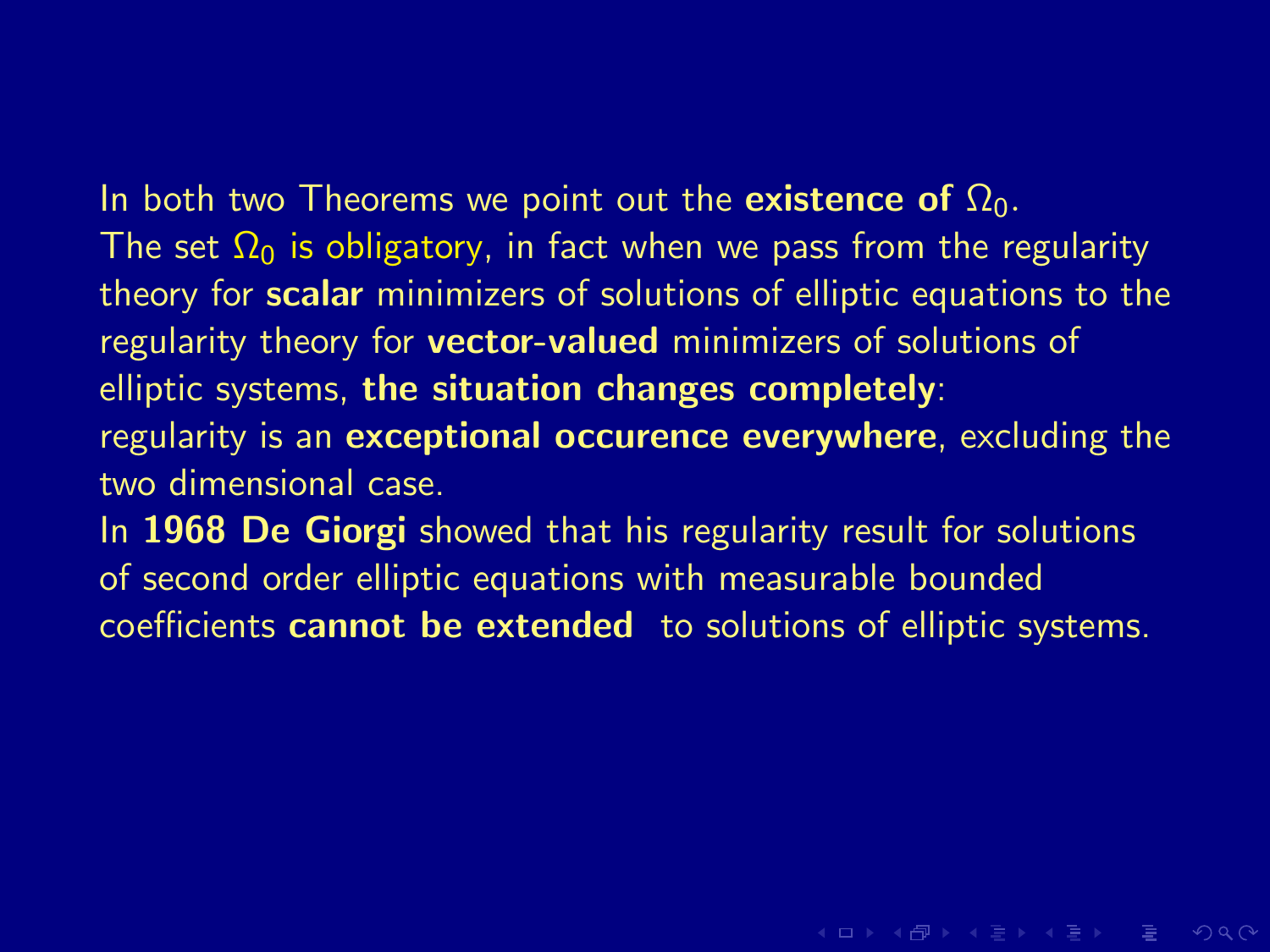In both two Theorems we point out the existence of  $\Omega_0$ . The set  $\Omega_0$  is obligatory, in fact when we pass from the regularity theory for **scalar** minimizers of solutions of elliptic equations to the regularity theory for **vector-valued** minimizers of solutions of elliptic systems, the situation changes completely: regularity is an **exceptional occurence everywhere**, excluding the two dimensional case.

In 1968 De Giorgi showed that his regularity result for solutions of second order elliptic equations with measurable bounded coefficients cannot be extended to solutions of elliptic systems. He presented the quadratic functional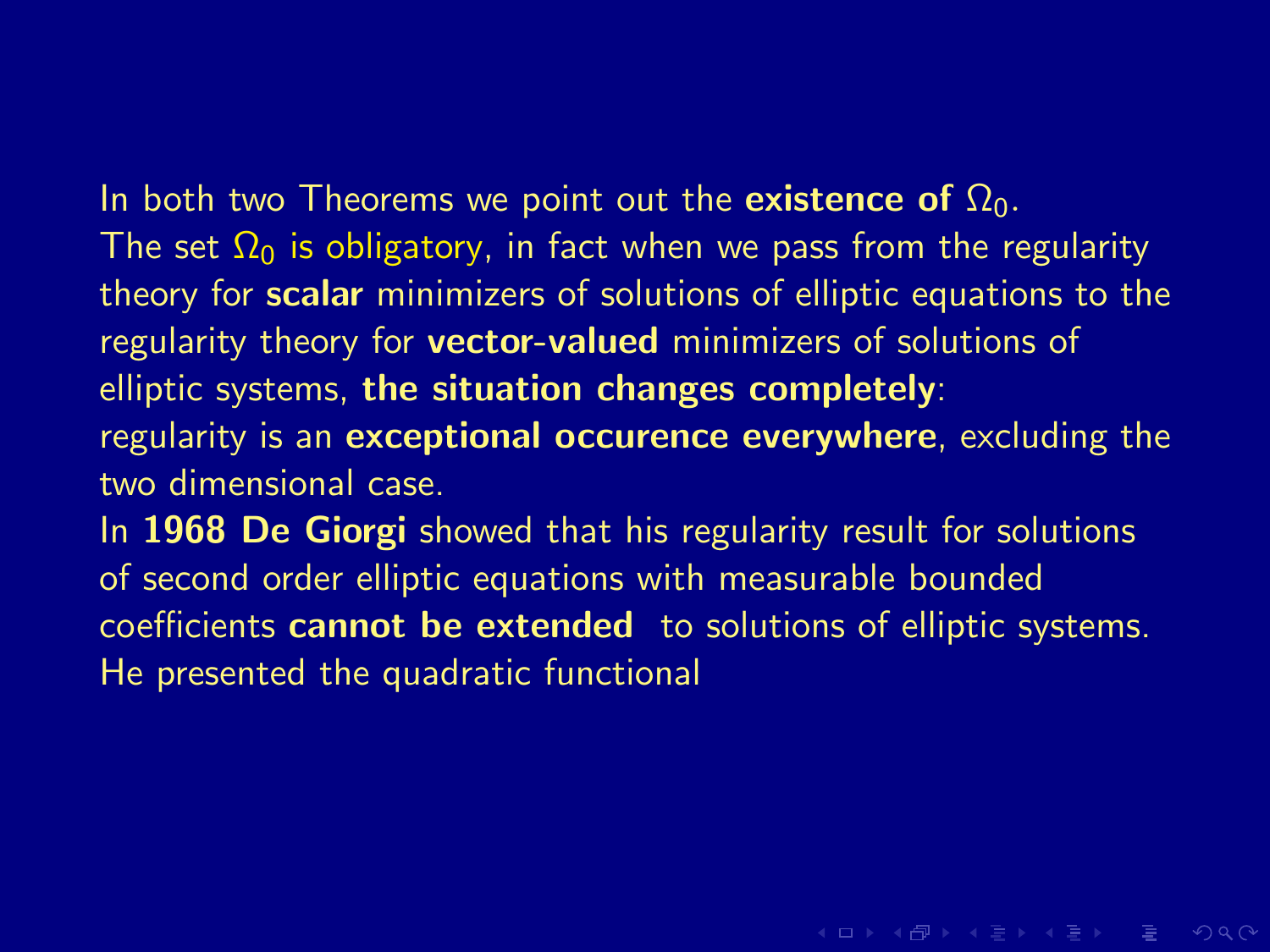$$
\mathcal{S} \,=\, \int_{\Omega} A^{\alpha\beta}_{ij}(x) D_{\alpha} u^i D_{\beta} u^j dx
$$

with  $A_{ij}^{\alpha\beta}\in L^{\infty}(\Omega),$  such that

$$
\exists \nu > 0 \colon A_{ij}^{\alpha\beta} \chi^i_{\alpha} \chi^j_{\beta} \ge \nu |\chi|^2 \text{a.e.} x \in \Omega, \forall \chi \in \mathbb{R}^{nN}
$$

De Giorgi proves that  $S$  has a minimizer that is a function having a point of discontinuity in the origin.

**KORKAR KERKER E MAN**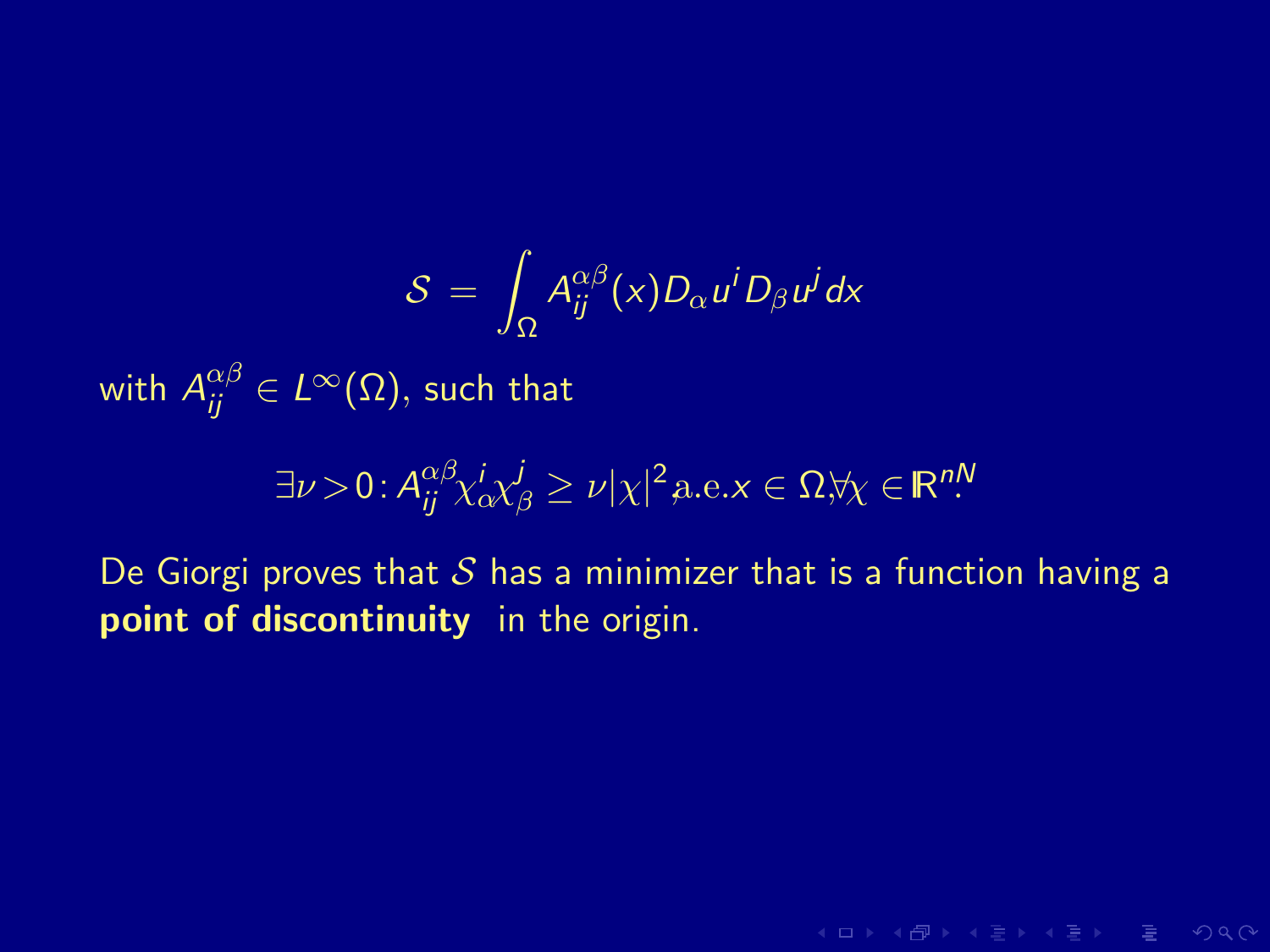Later, Souček in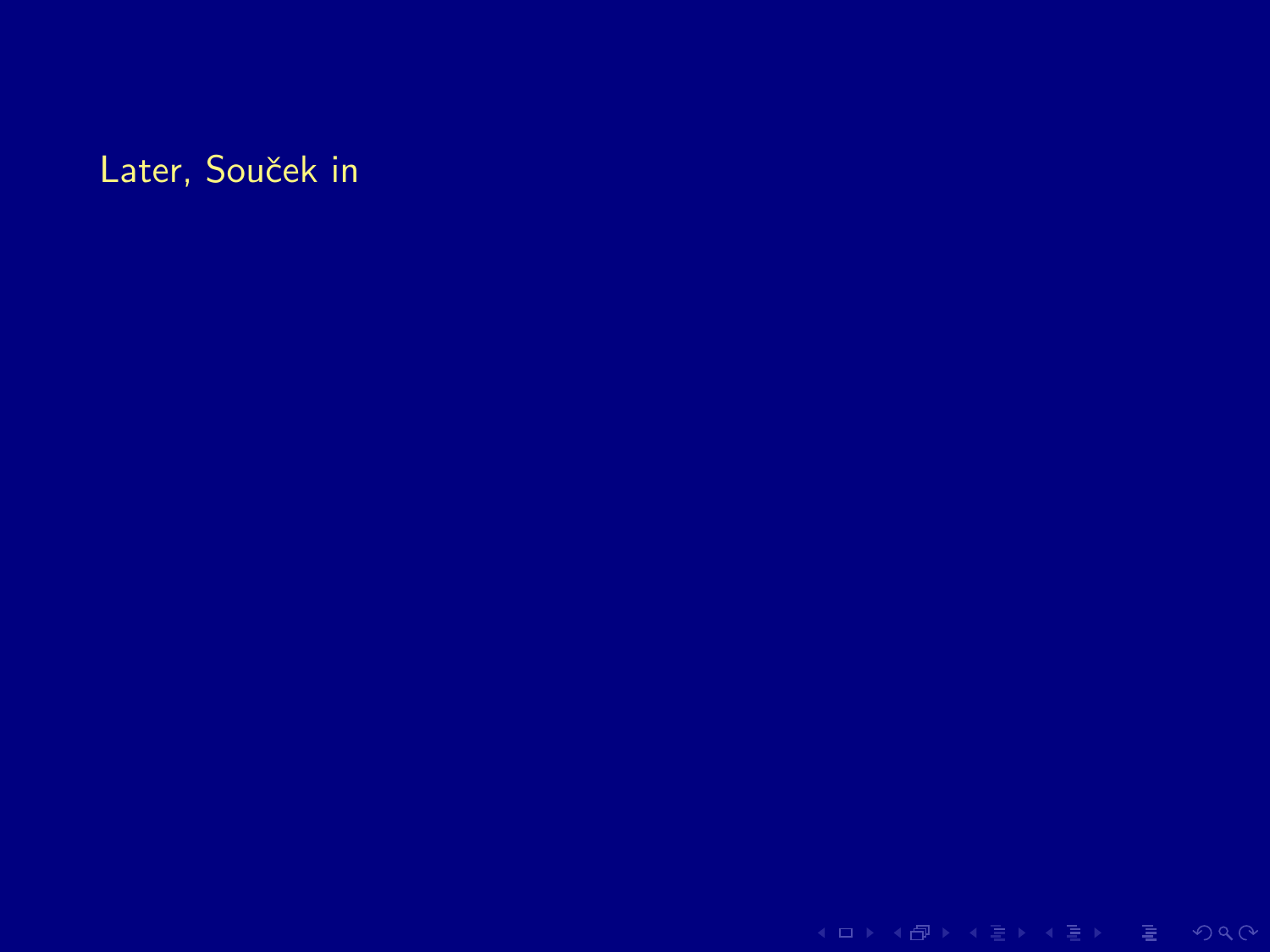## Later, Souček in "Singular solutions to linear elliptic systems", Comment. Math. Univ. Carolinae, 1984

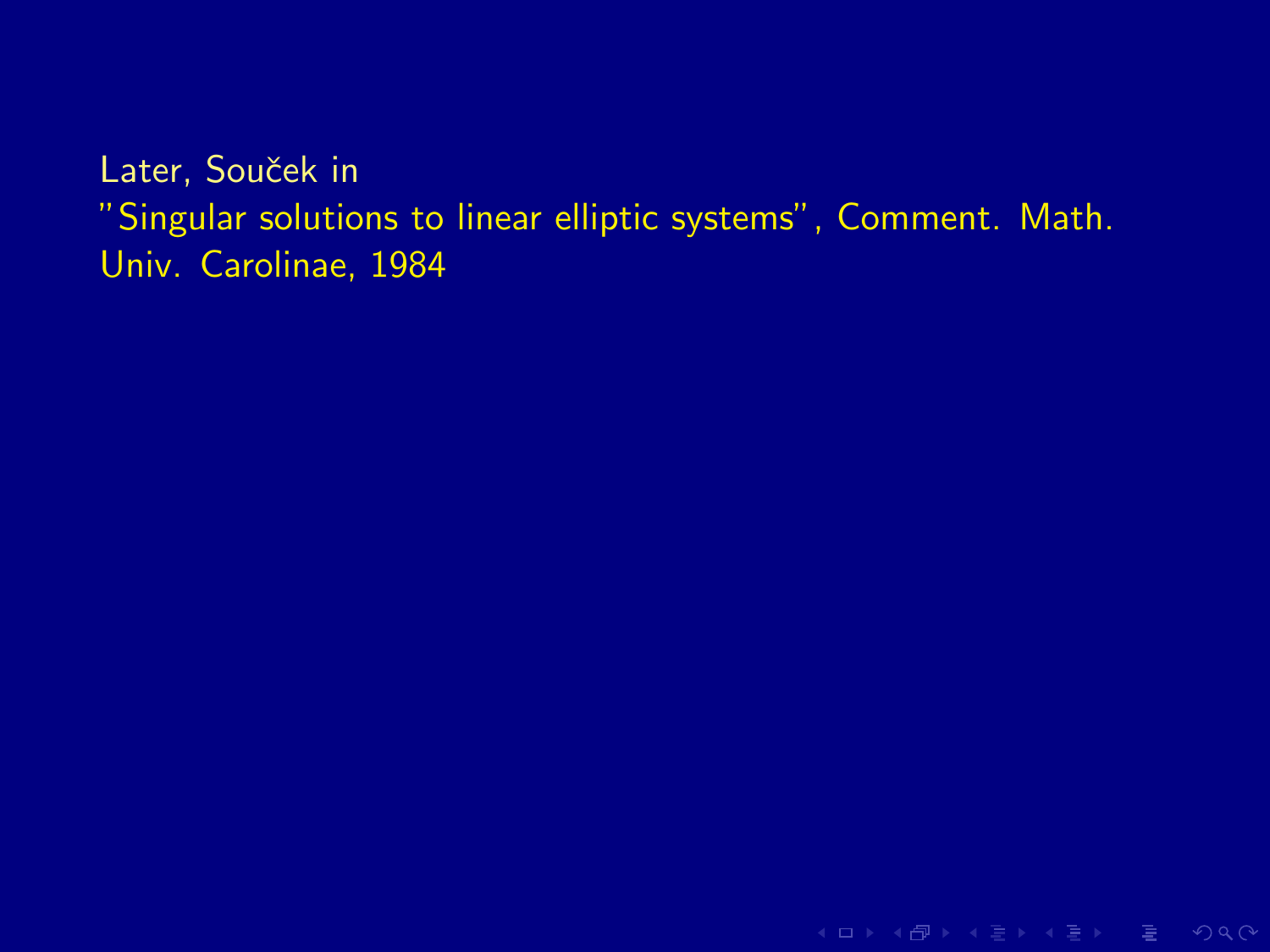Later, Souček in "Singular solutions to linear elliptic systems", Comment. Math. Univ. Carolinae, 1984 showed that minimizers of functionals of  $S$  type can be discontinuous, not only in a point, but on a dense subset of  $\Omega$ .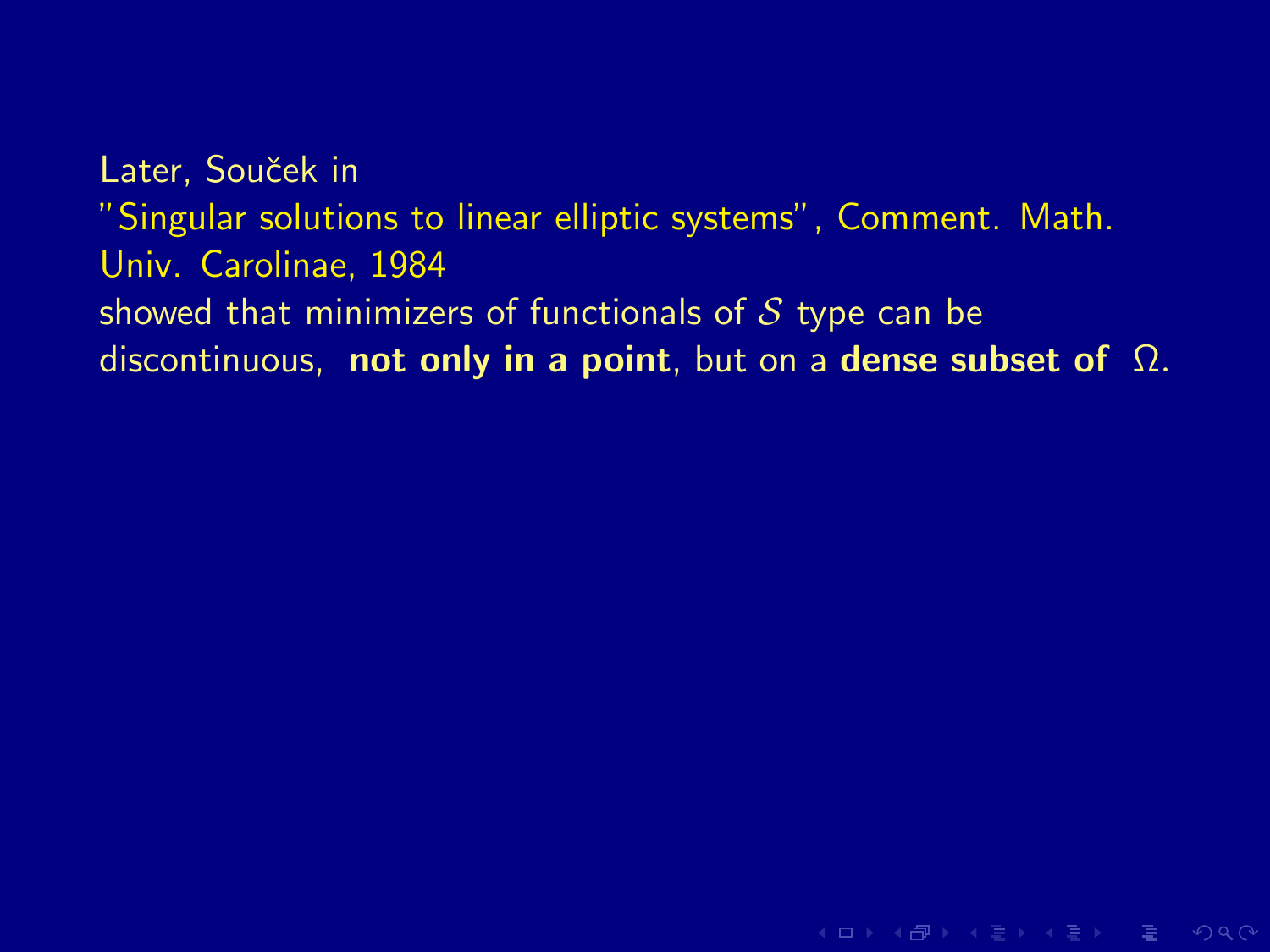Later, Souček in "Singular solutions to linear elliptic systems", Comment. Math. Univ. Carolinae, 1984 showed that minimizers of functionals of  $S$  type can be discontinuous, not only in a point, but on a dense subset of  $\Omega$ . Modifying De Giorgi's example, Giusti and Miranda in 1968 showed that solutions of the quasilinear elliptic systems

$$
\int_{\Omega} A_{ij}^{\alpha\beta}(u) D_{\alpha} u^i D_{\beta} \varphi^j d\mathsf{x} \,=\, 0, \forall \varphi \in \mathcal{C}_0^{\infty}(\Omega, \mathbb{R}^N)
$$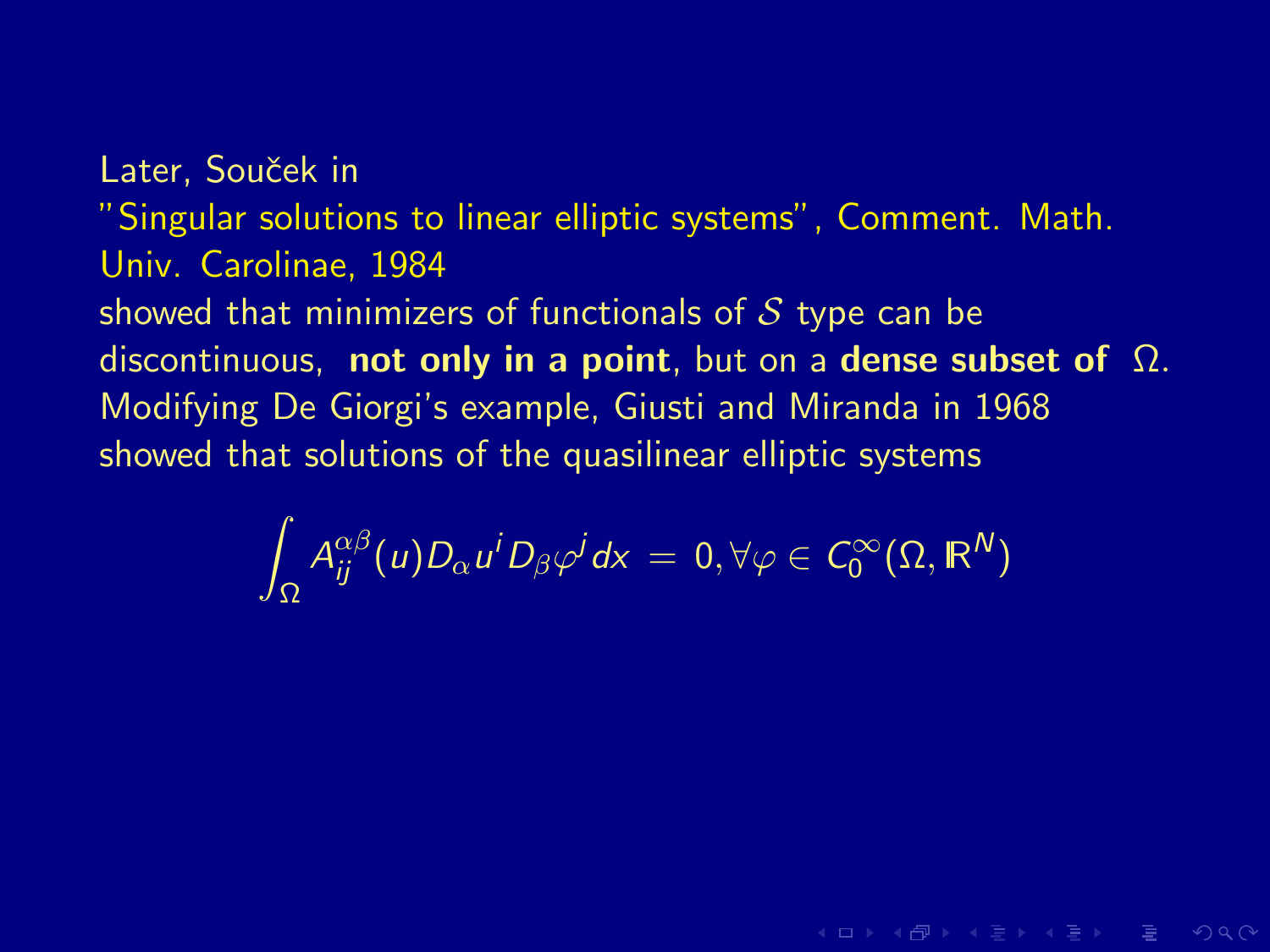Later, Souček in "Singular solutions to linear elliptic systems", Comment. Math. Univ. Carolinae, 1984 showed that minimizers of functionals of  $S$  type can be discontinuous, not only in a point, but on a dense subset of  $\Omega$ . Modifying De Giorgi's example, Giusti and Miranda in 1968 showed that solutions of the quasilinear elliptic systems

$$
\int_{\Omega} A_{ij}^{\alpha\beta}(u) D_{\alpha} u^i D_{\beta} \varphi^j d\mathsf{x} = 0, \forall \varphi \in \mathcal{C}_0^{\infty}(\Omega, \mathbb{R}^N)
$$

**KORKAR KERKER E VAN** 

with analytic elliptic coefficients  $A_{ij}^{\alpha\beta}$ , have **singularities in** dimension  $m > 3$ .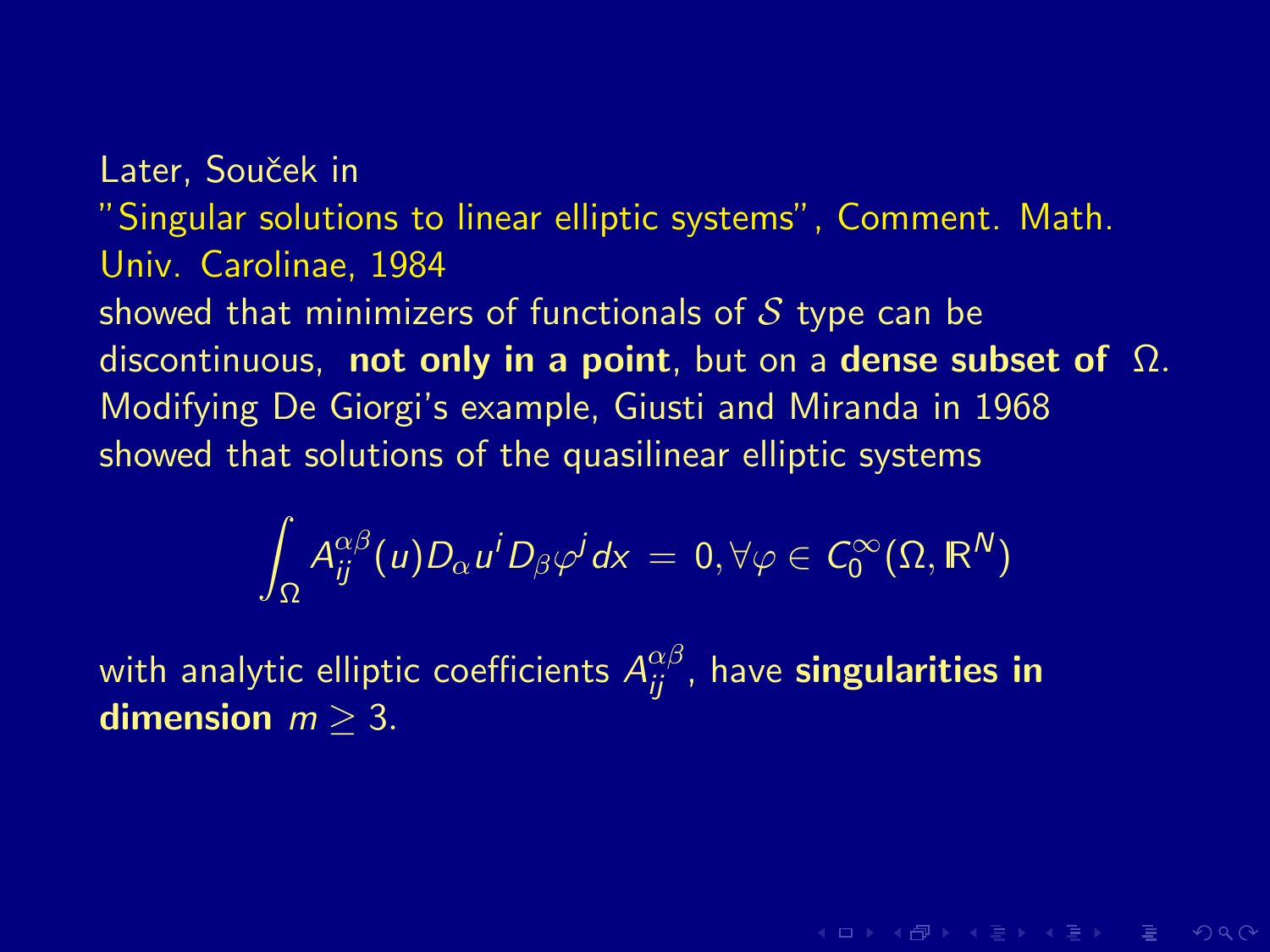## Similar examples were presented in the meantime independently by Maz'ya.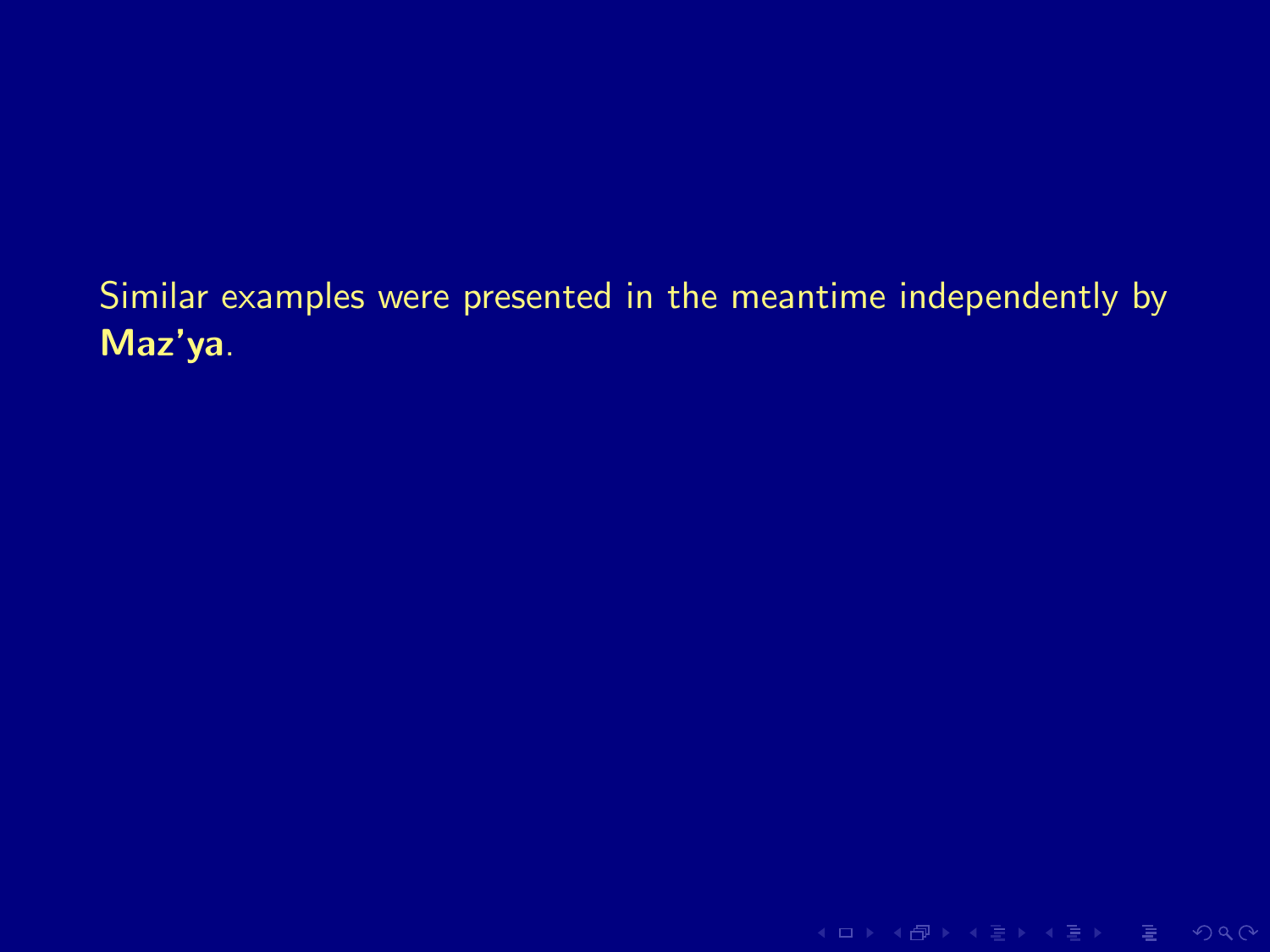## Similar examples were presented in the meantime independently by Maz'ya. Giaquinta,

**KID X 伊 X X ミ X X ミ X ミ X D X Q Q V**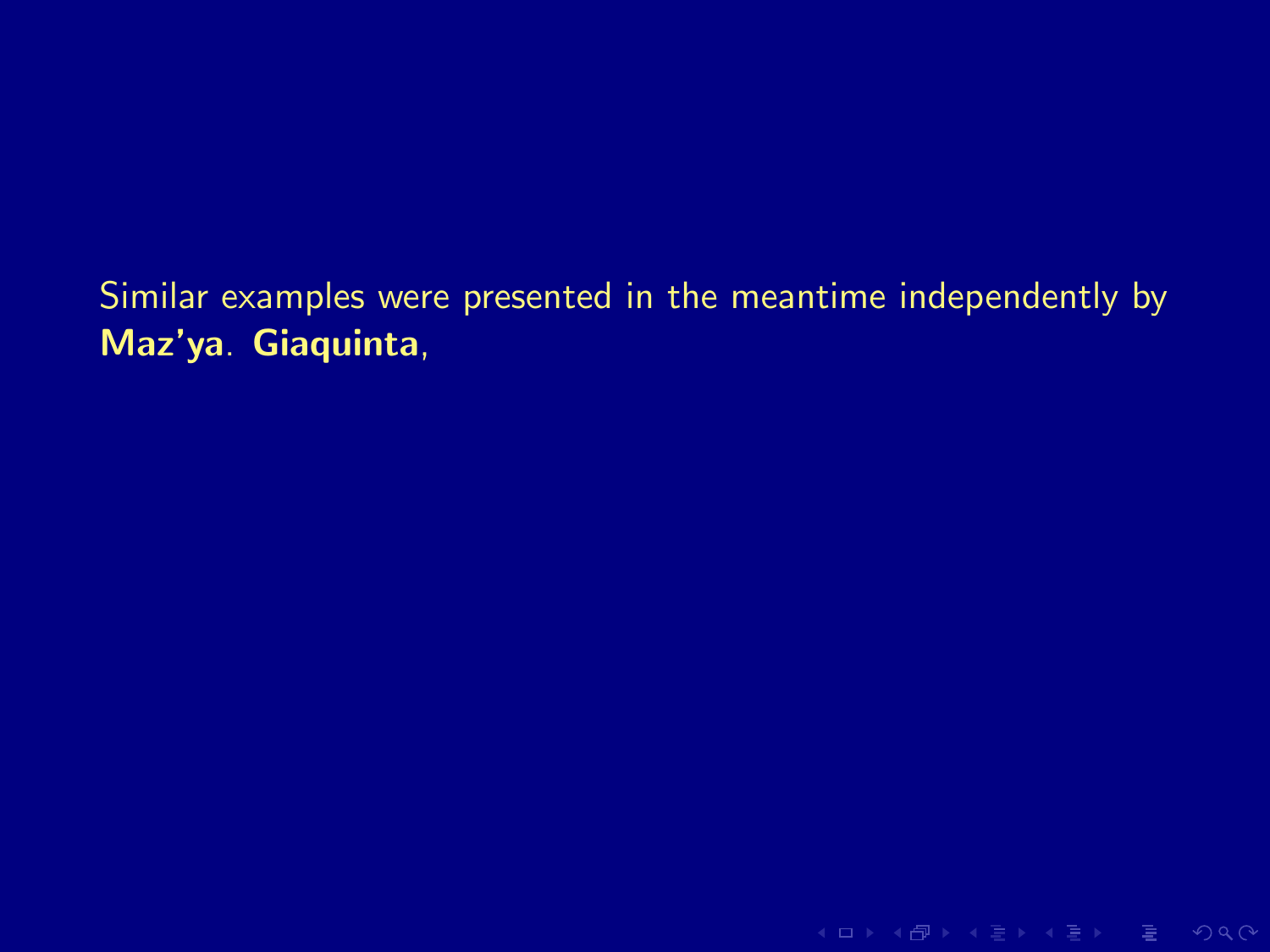Similar examples were presented in the meantime independently by Maz'ya. Giaquinta, Morrey and others

K ロ > K @ > K 로 > K 로 > E = Y Q Q O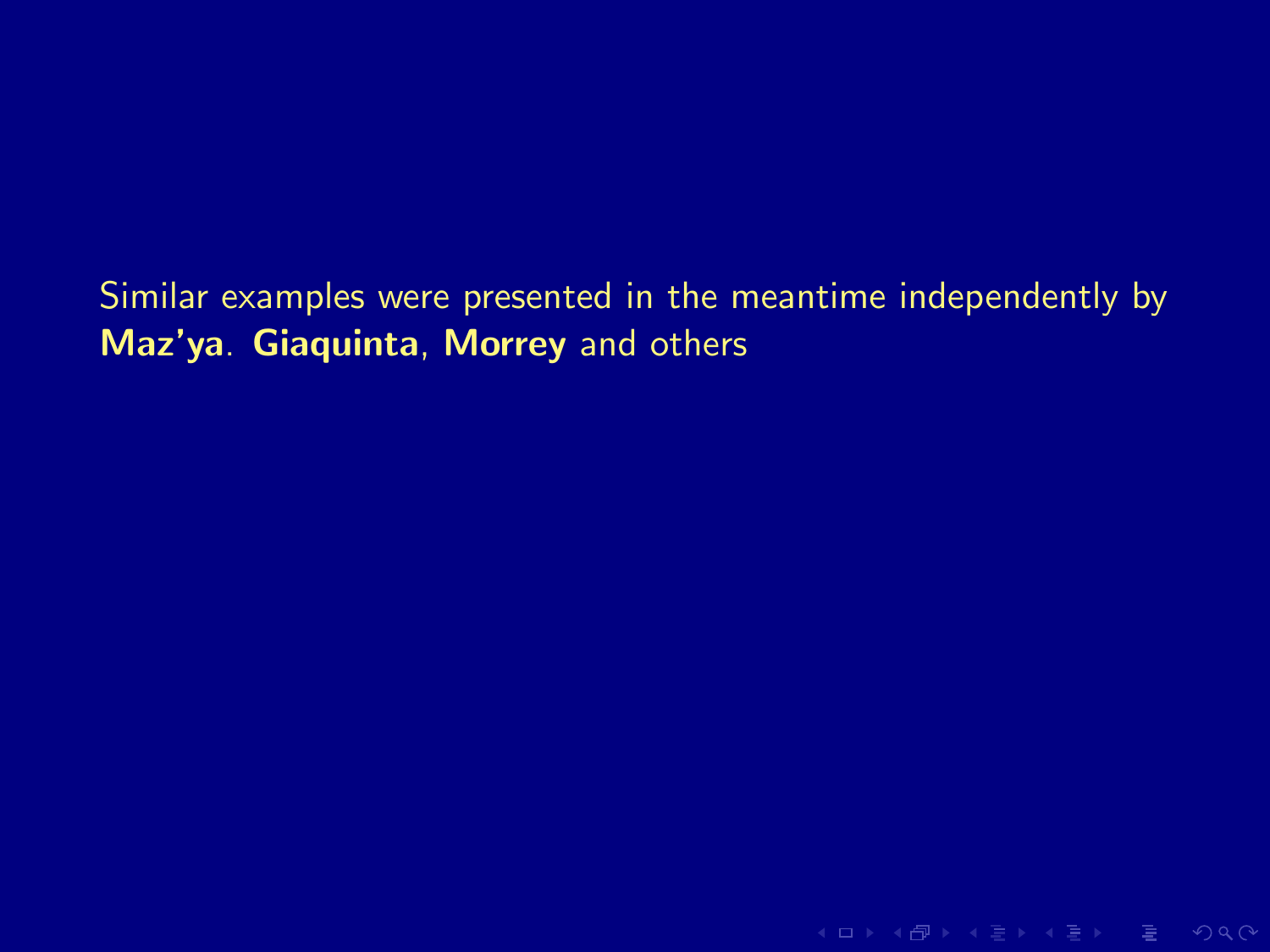Similar examples were presented in the meantime independently by Maz'ya. Giaquinta, Morrey and others were interested in these problems of solutions of elliptic systems in general non regular.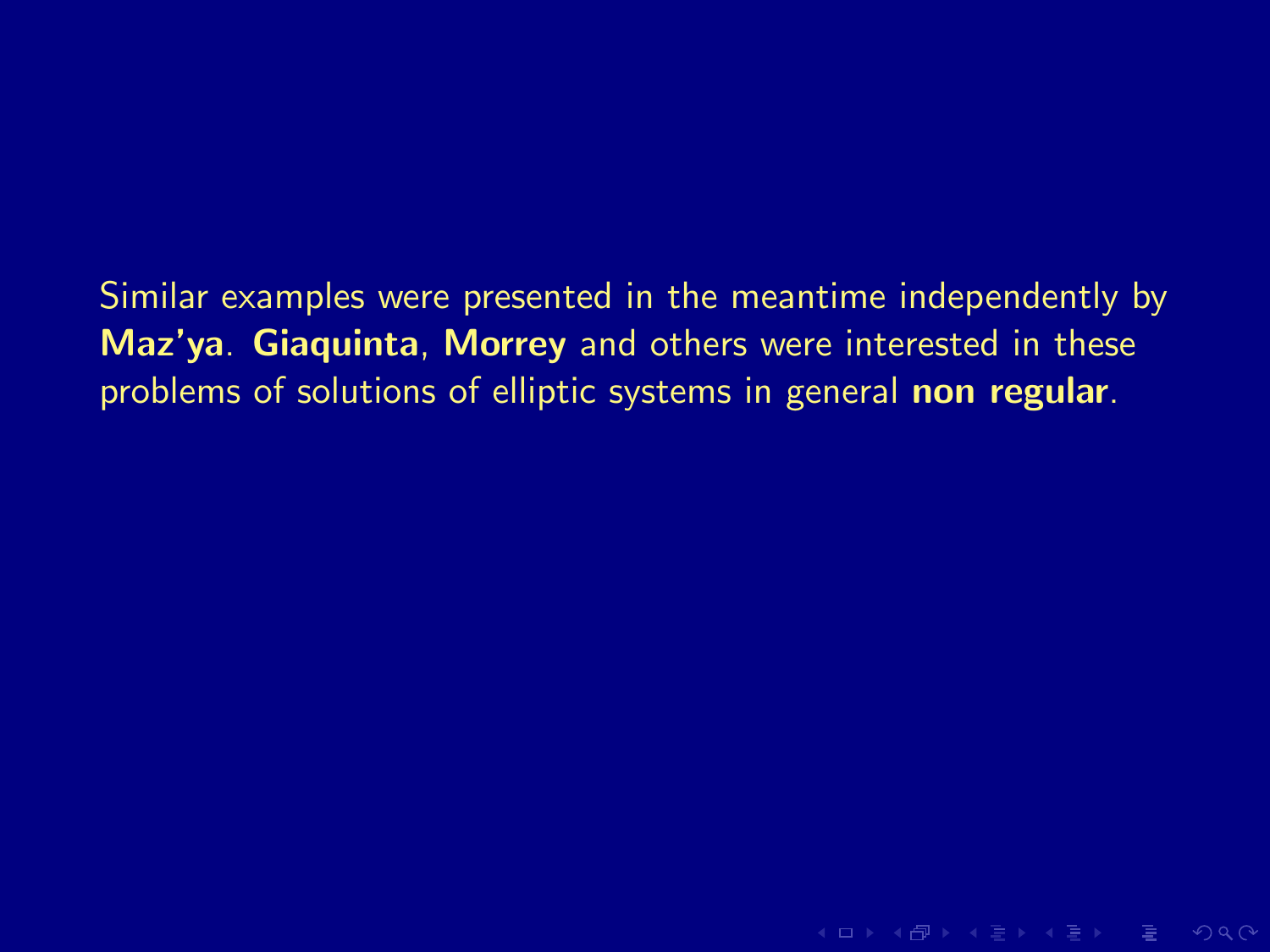Similar examples were presented in the meantime independently by Maz'ya. Giaquinta, Morrey and others were interested in these problems of solutions of elliptic systems in general non regular. Then, we can prove regularity **except on a set**,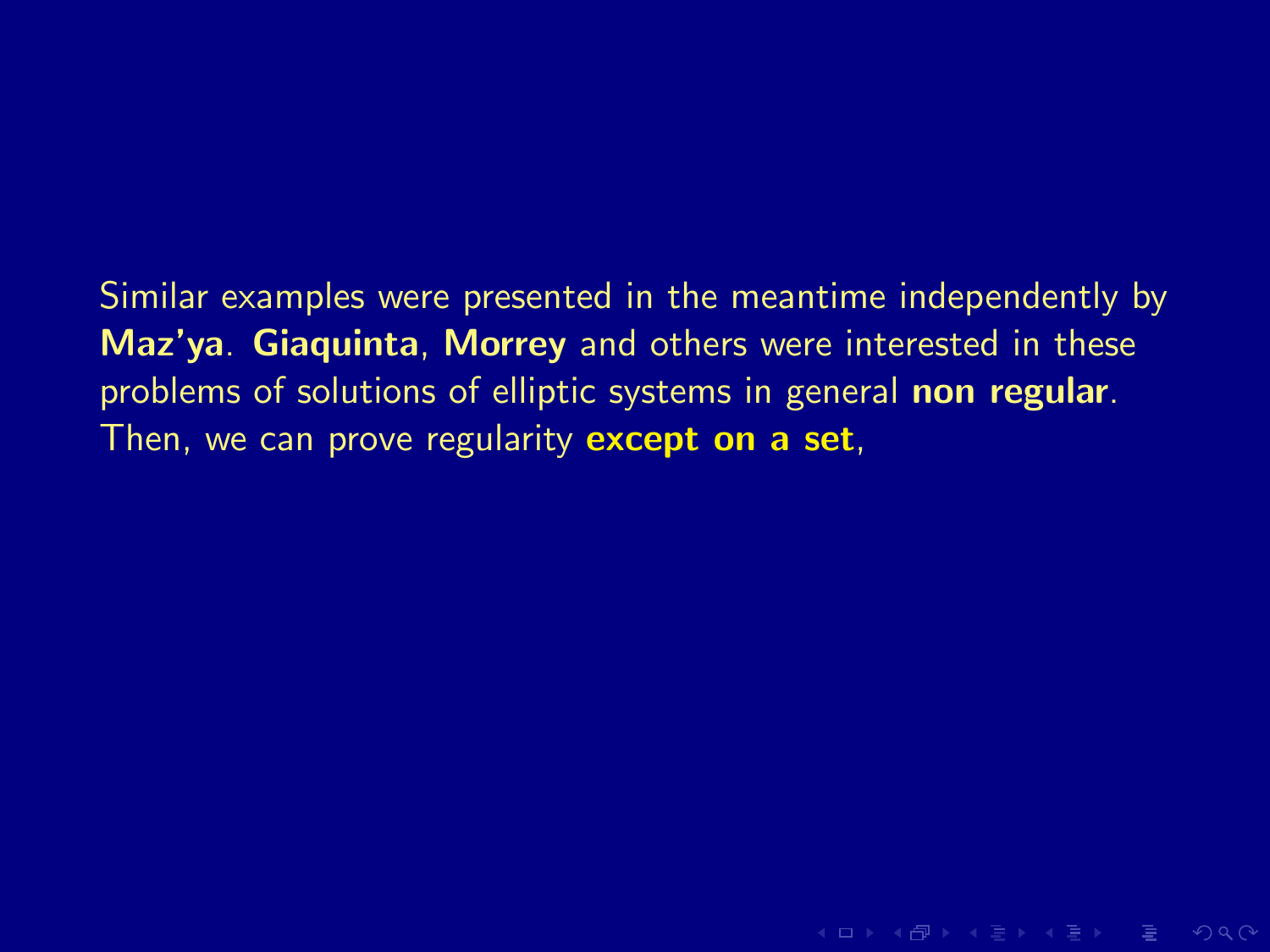Similar examples were presented in the meantime independently by Maz'ya. Giaquinta, Morrey and others were interested in these problems of solutions of elliptic systems in general non regular. Then, we can prove regularity **except on a set**, hopefully

not too large.

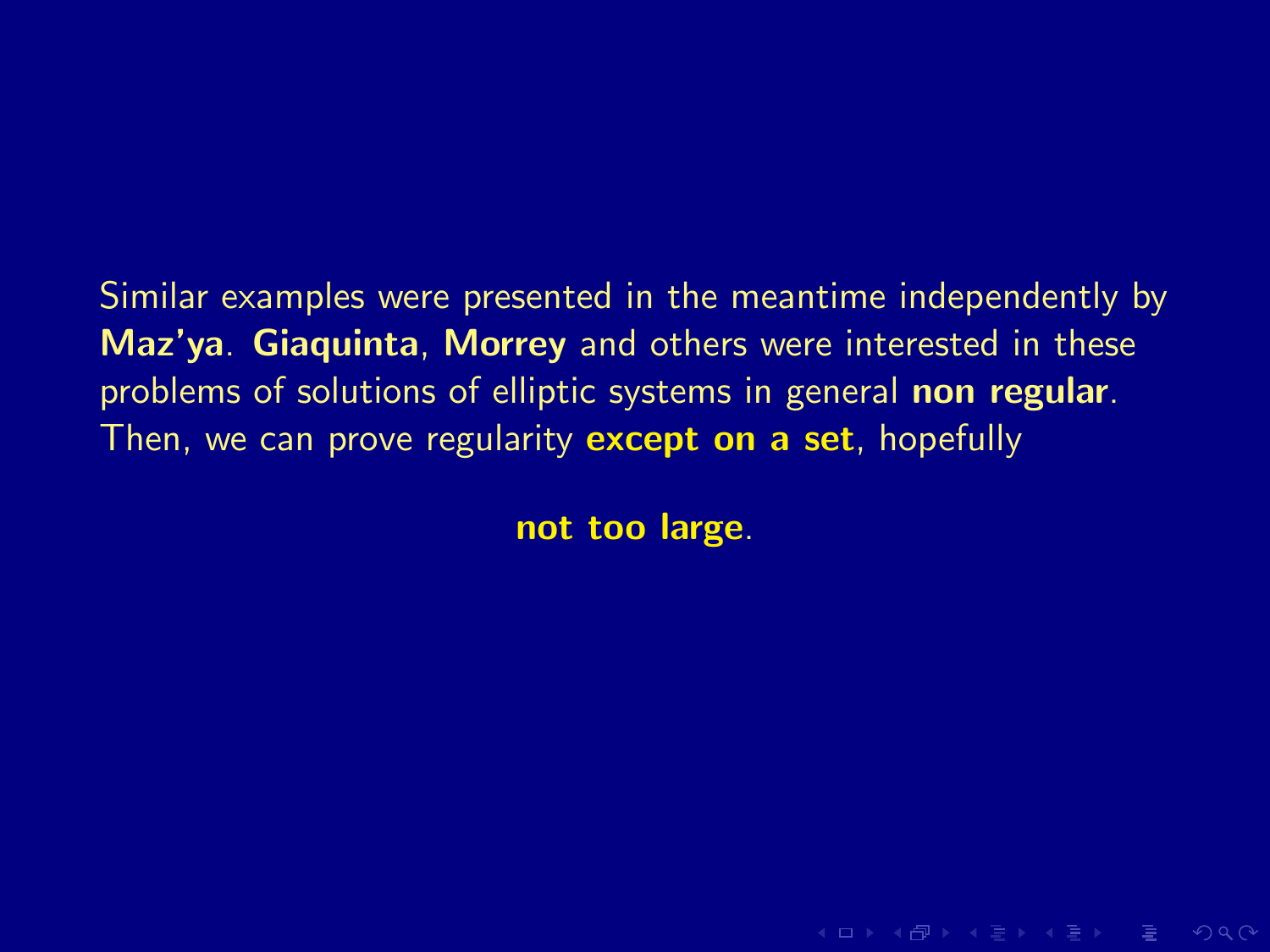We recall that, for linear systems, regularity results assuming  $A^{\alpha\beta}_{ii}$ ij  $\mathsf{constants}$  or in  $\mathsf{C}^0(\overline{\Omega}),$  have been obtained by  $\mathsf{Campanato}$  in Quaderni S.N.S. Pisa, 1980.

K ロ X K ④ X X B X X B X X B → O Q Q O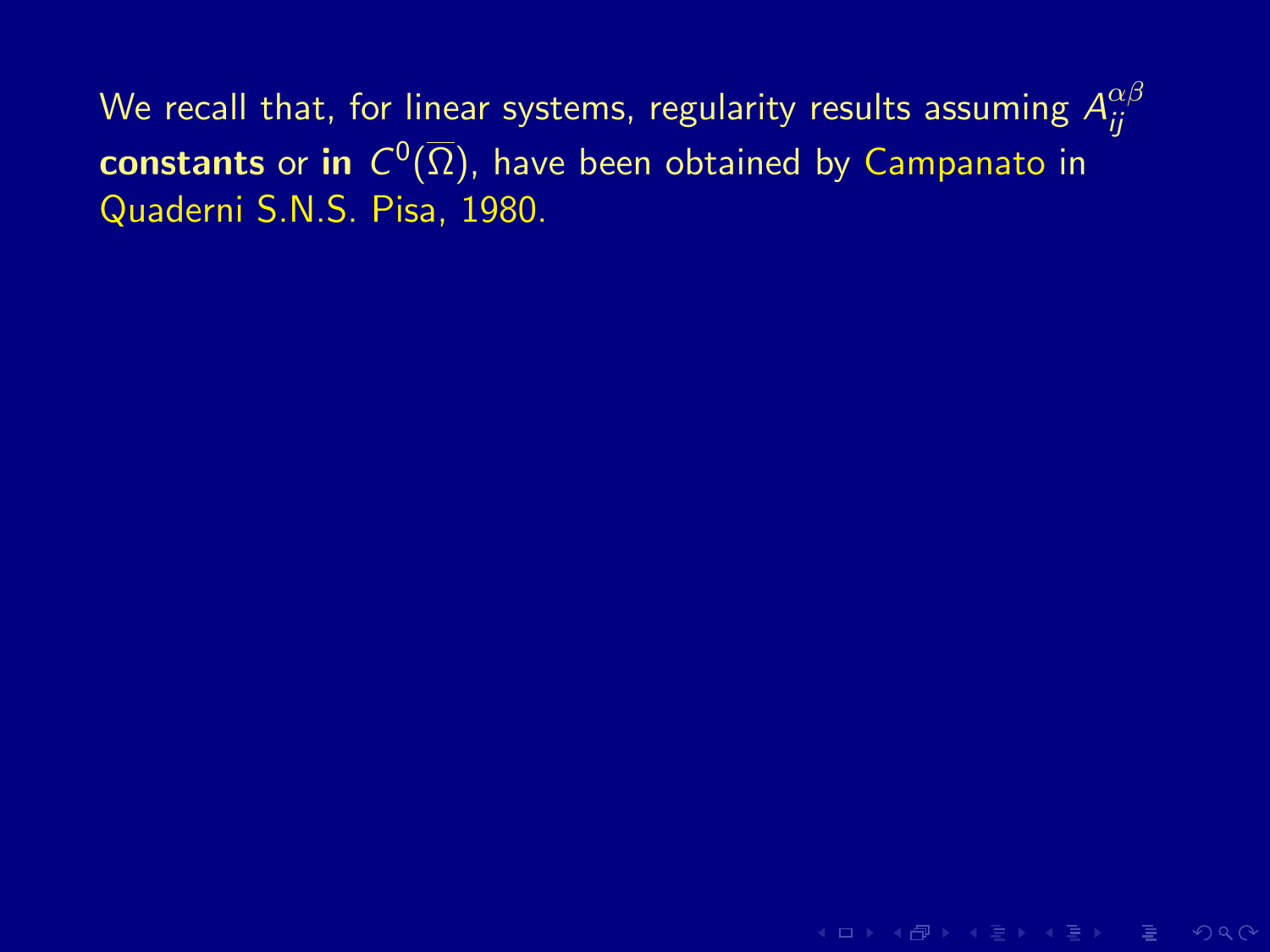K ロ X K ④ X X B X X B X X B → O Q Q O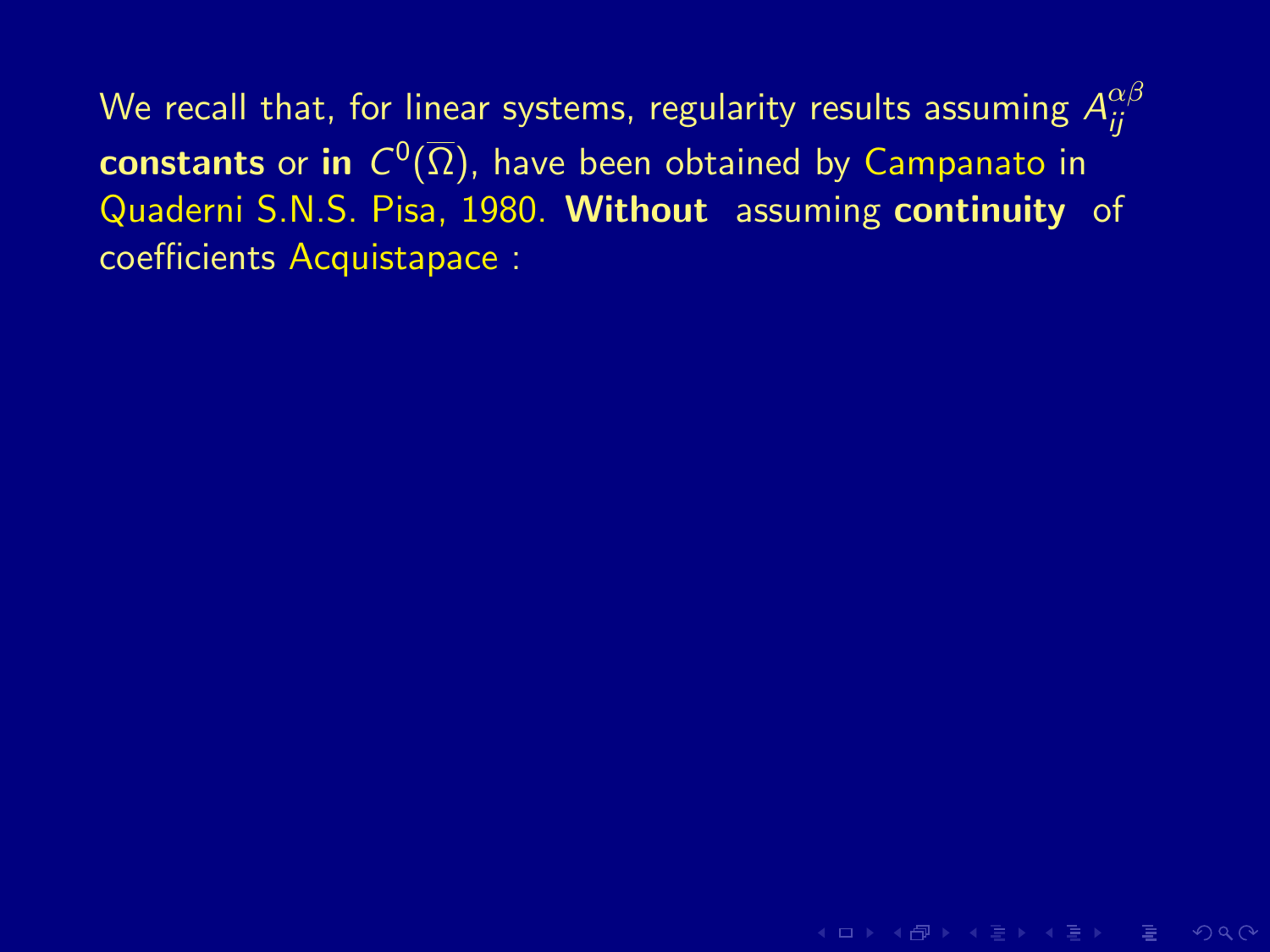"On BMO regularity for linear elliptic systems", Annali di Matematica 1992,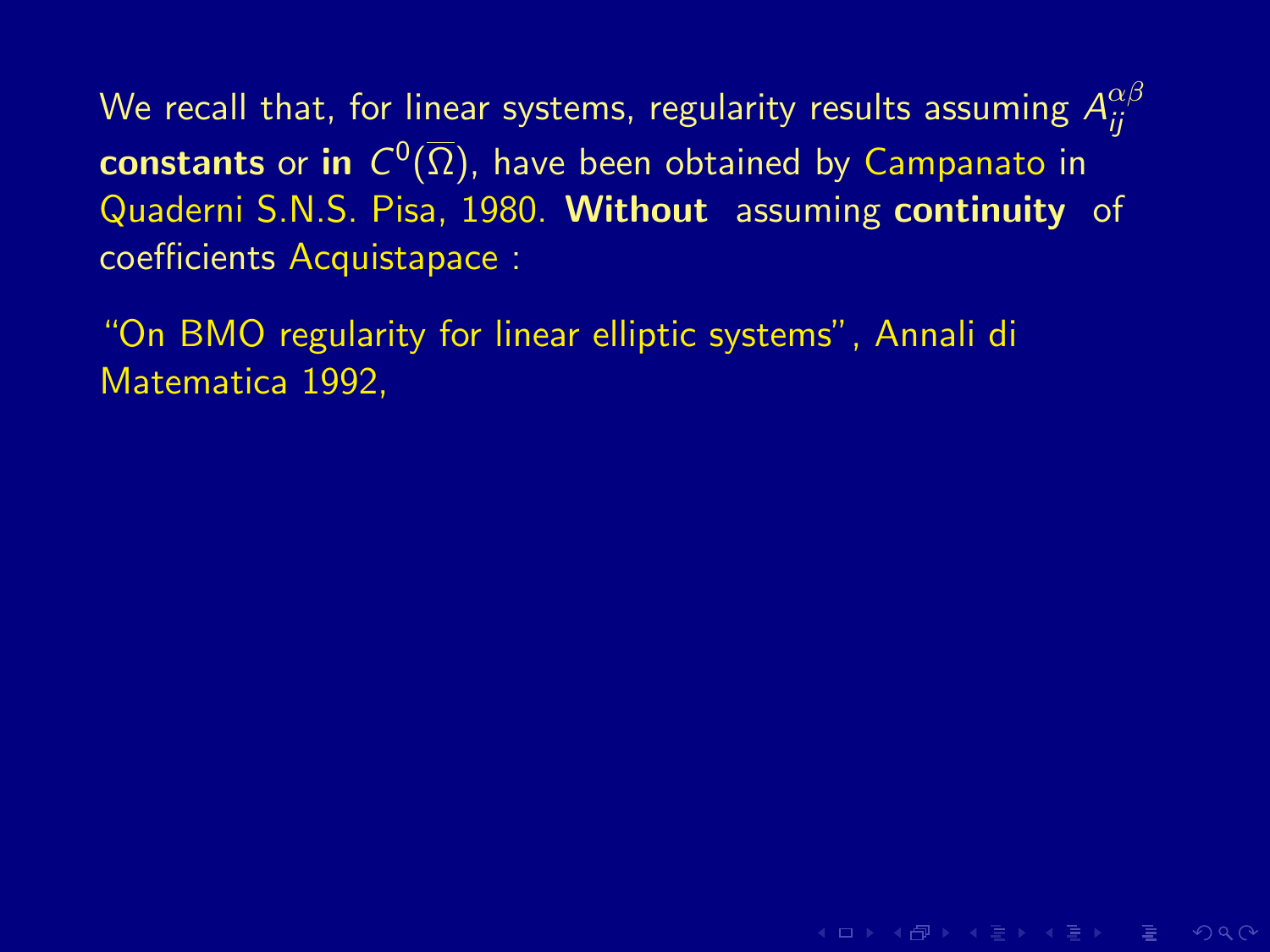"On BMO regularity for linear elliptic systems", Annali di Matematica 1992,

refines Campanato's results considering that coefficients  $A^{\alpha\beta}_{ii}$ ij belong to a class neither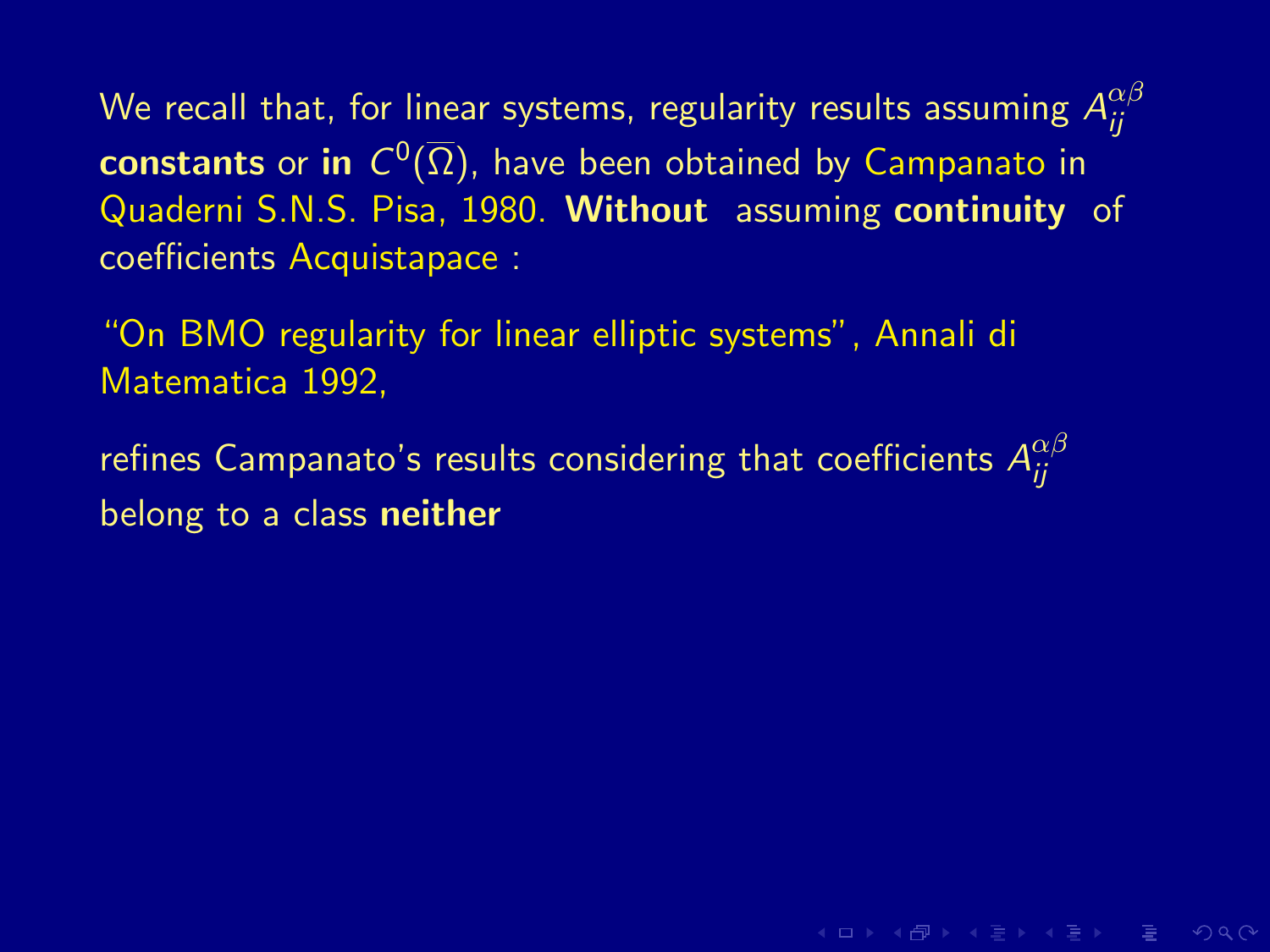"On BMO regularity for linear elliptic systems", Annali di Matematica 1992,

refines Campanato's results considering that coefficients  $A^{\alpha\beta}_{ii}$ ij belong to a class neither containing nor contained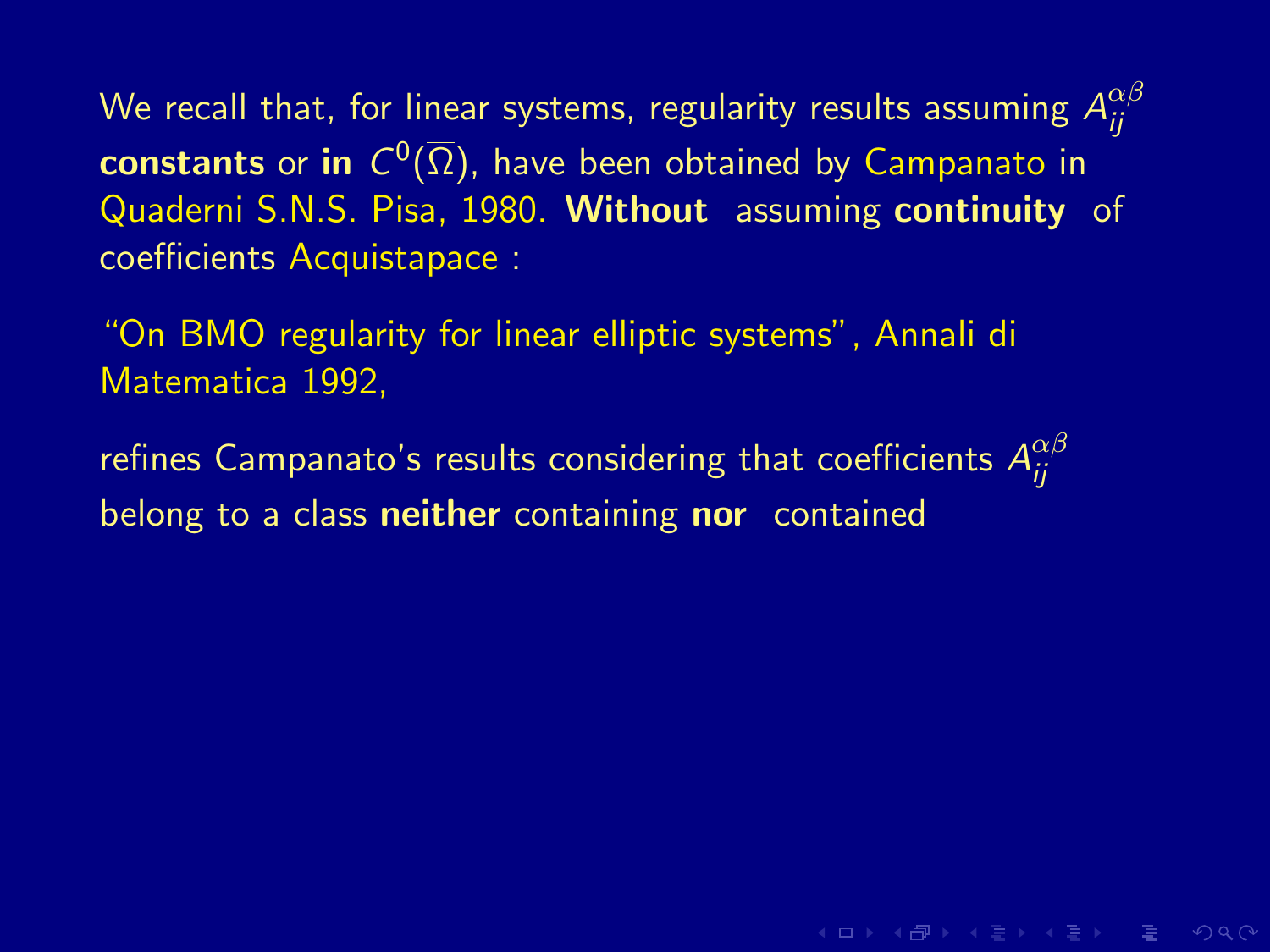"On BMO regularity for linear elliptic systems", Annali di Matematica 1992,

refines Campanato's results considering that coefficients  $A^{\alpha\beta}_{ii}$ ij belong to a class **neither** containing **nor** contained in  $C^0(\overline{\Omega}),$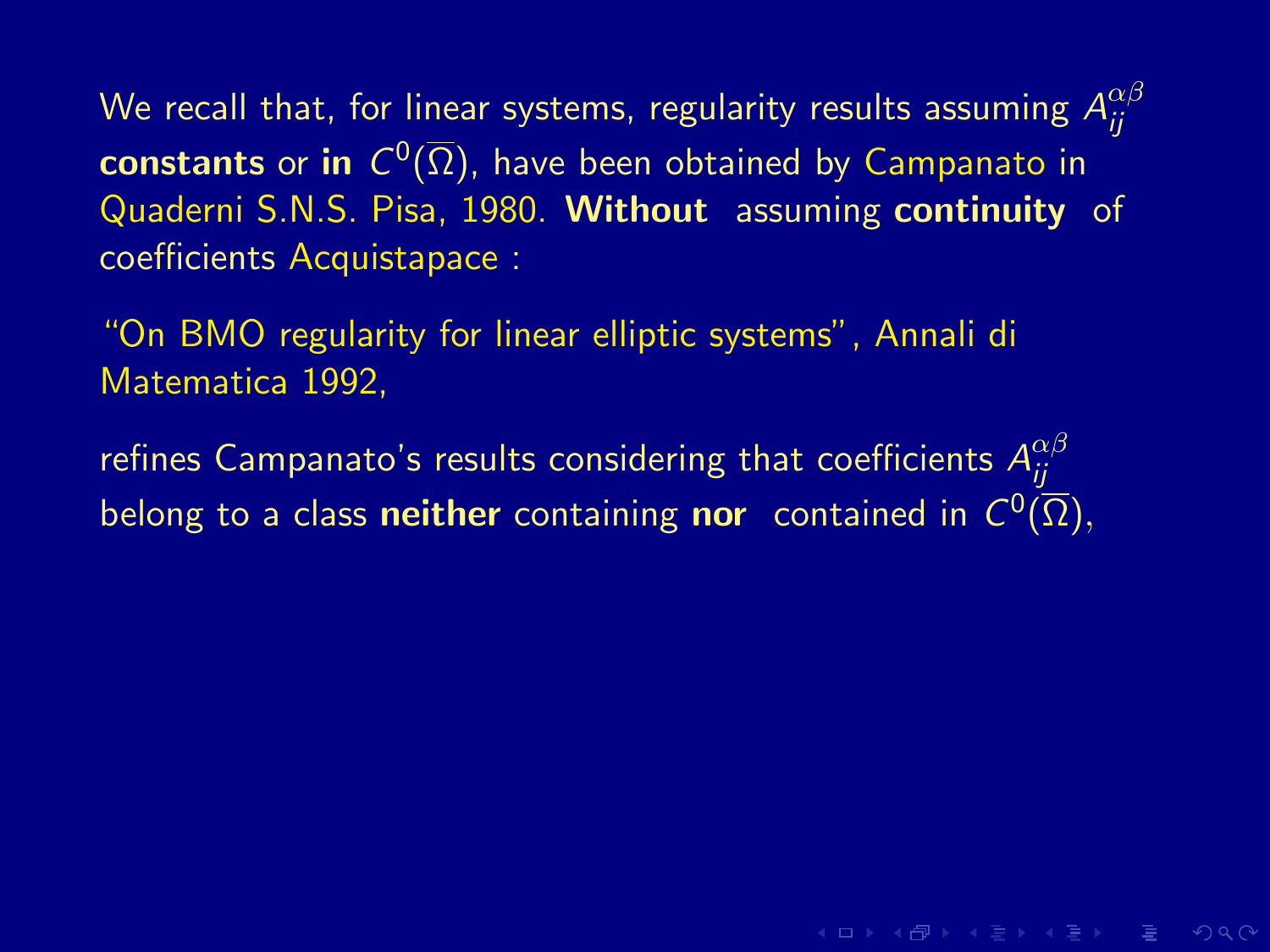"On BMO regularity for linear elliptic systems", Annali di Matematica 1992,

refines Campanato's results considering that coefficients  $A^{\alpha\beta}_{ii}$ ij belong to a class **neither** containing **nor** contained in  $C^0(\overline{\Omega}),$ hence in general **discontinuous**.

**KED KAD KED KED E VOQO**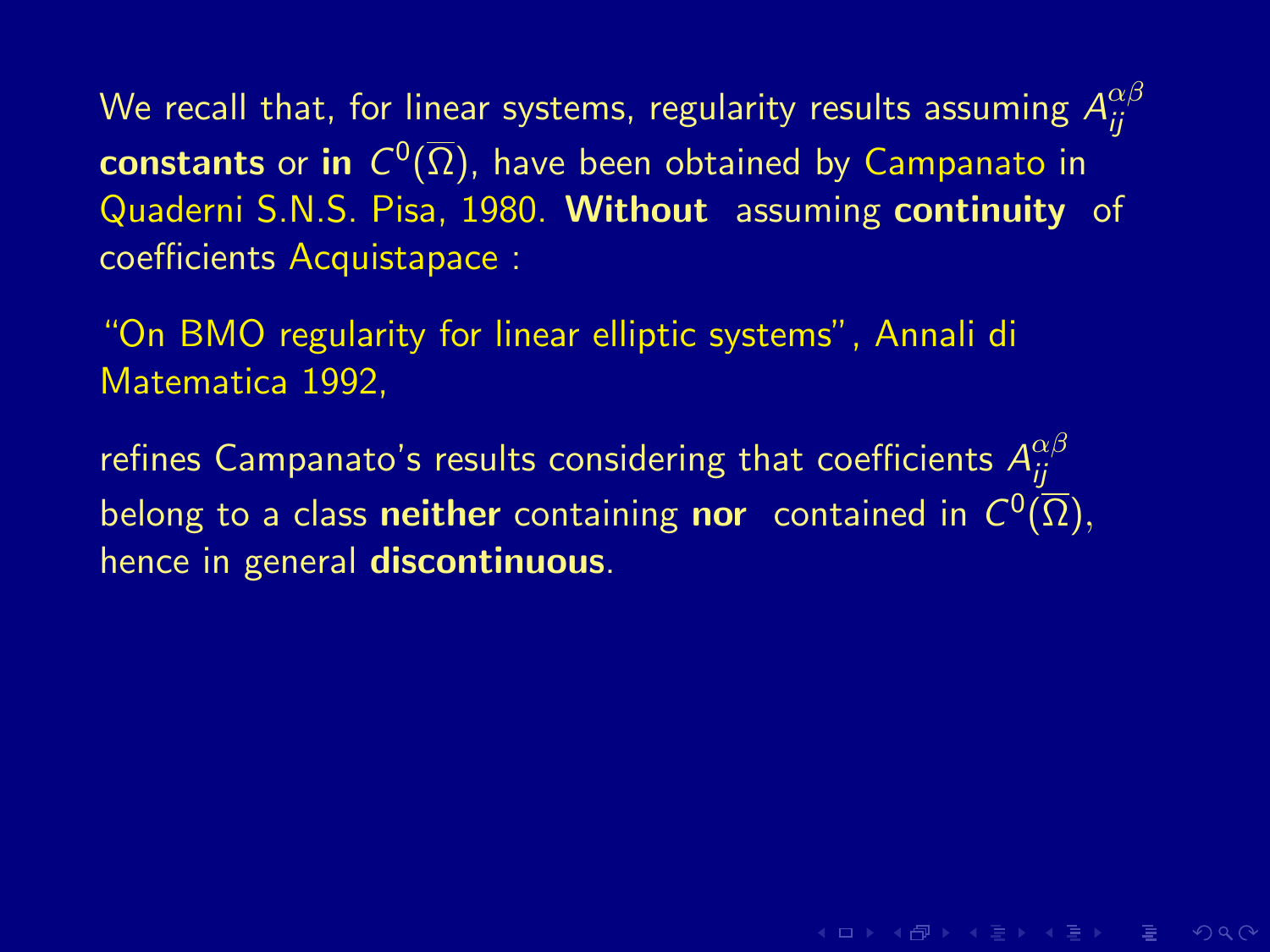"On BMO regularity for linear elliptic systems", Annali di Matematica 1992,

refines Campanato's results considering that coefficients  $A^{\alpha\beta}_{ii}$ ij belong to a class **neither** containing **nor** contained in  $C^0(\overline{\Omega}),$ hence in general **discontinuous**. Moreover, Huang :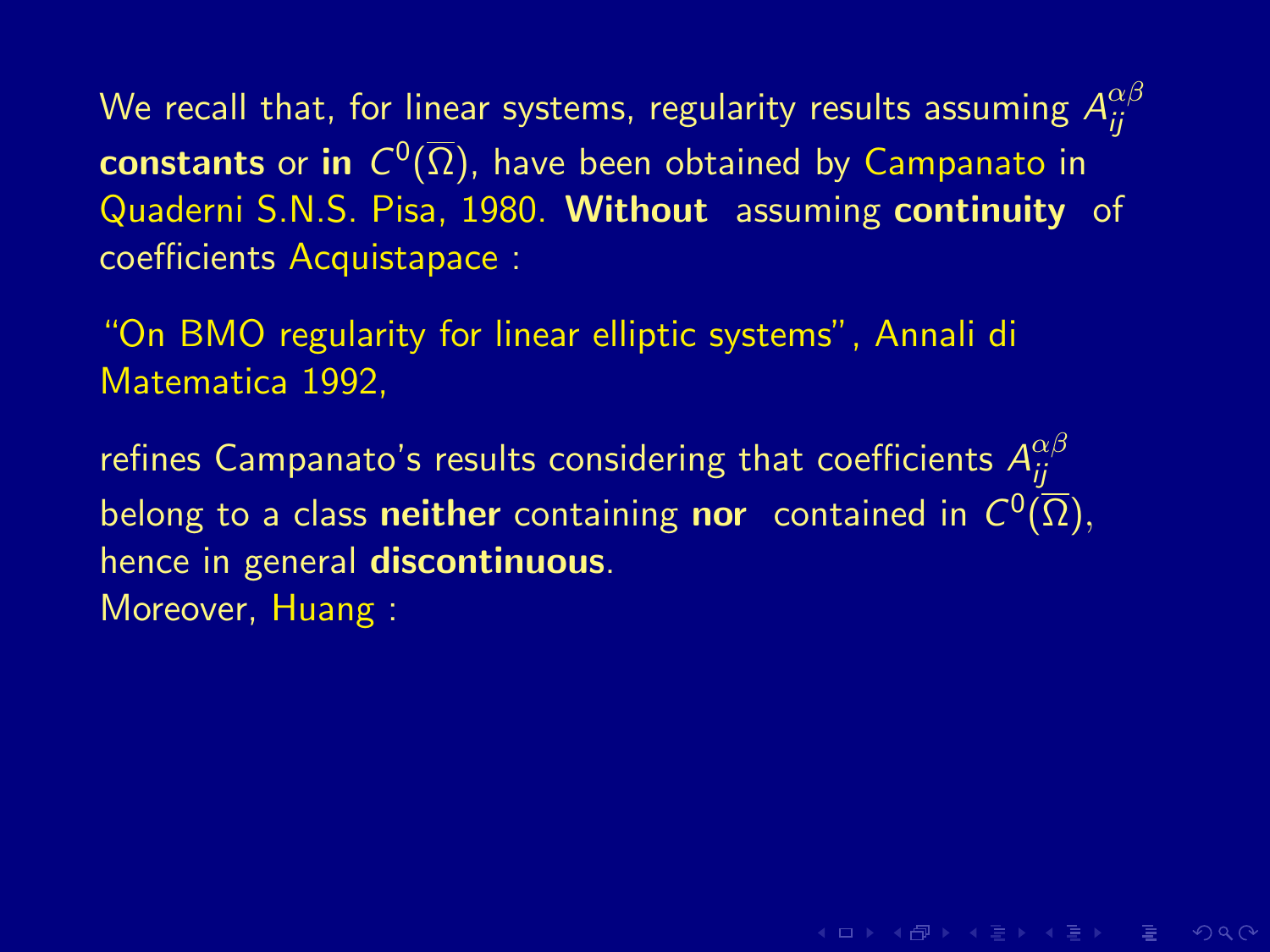"On BMO regularity for linear elliptic systems", Annali di Matematica 1992,

refines Campanato's results considering that coefficients  $A^{\alpha\beta}_{ii}$ ij belong to a class **neither** containing **nor** contained in  $C^0(\overline{\Omega}),$ hence in general discontinuous. Moreover, Huang :

"Estimates on the generalized Morrey spaces  $L^{2,\lambda}_{\phi}$  $_{\phi}^{2,\lambda}$  and  ${\rm BMO}_{\psi}$  for linear elliptic systems", Indiana U. M. J., 1996

linear elliptic systems with coefficients in the class VMO.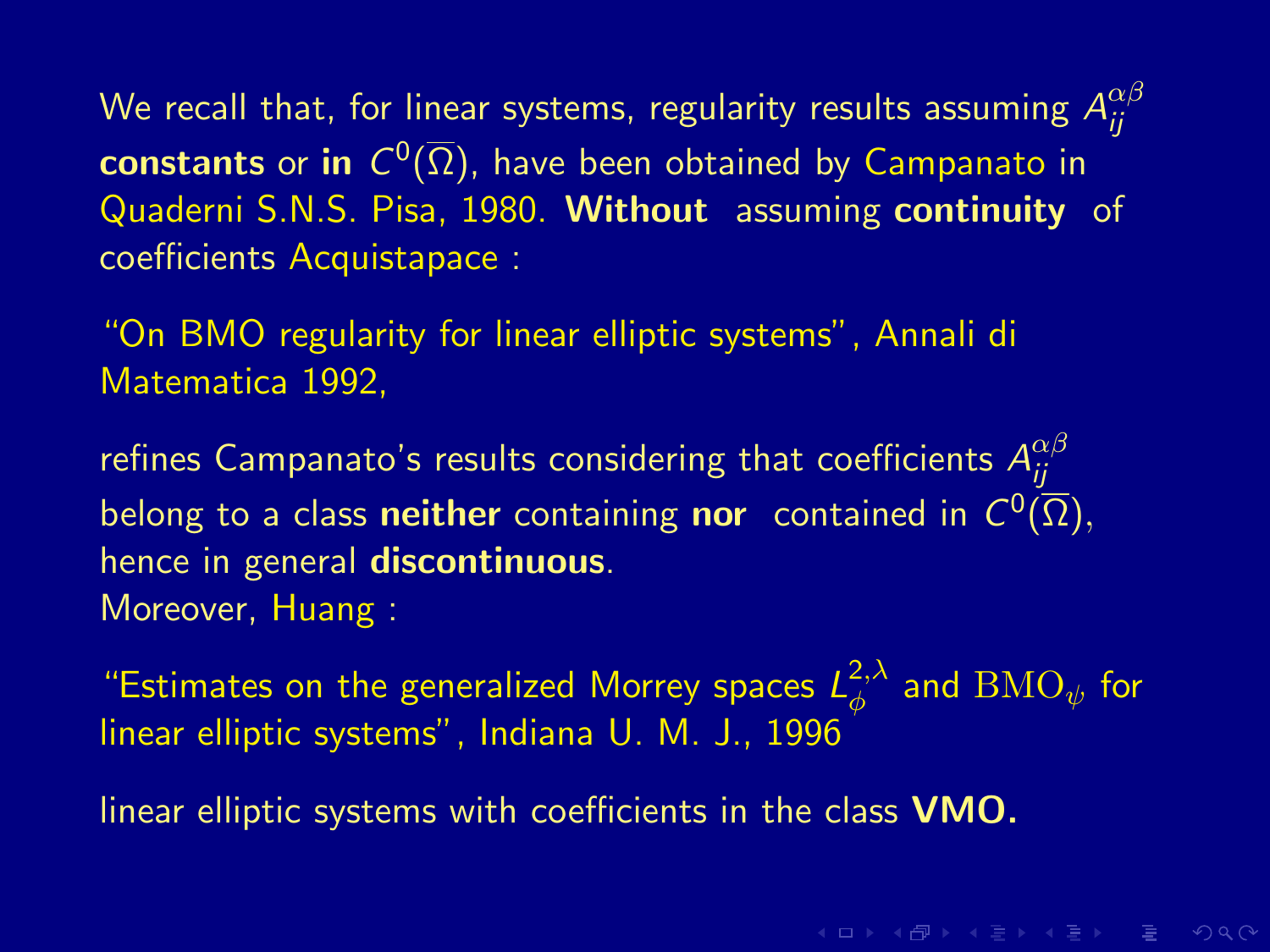K ロ > K 레 > K 로 > K 로 > H 로 → K Q Q Q ·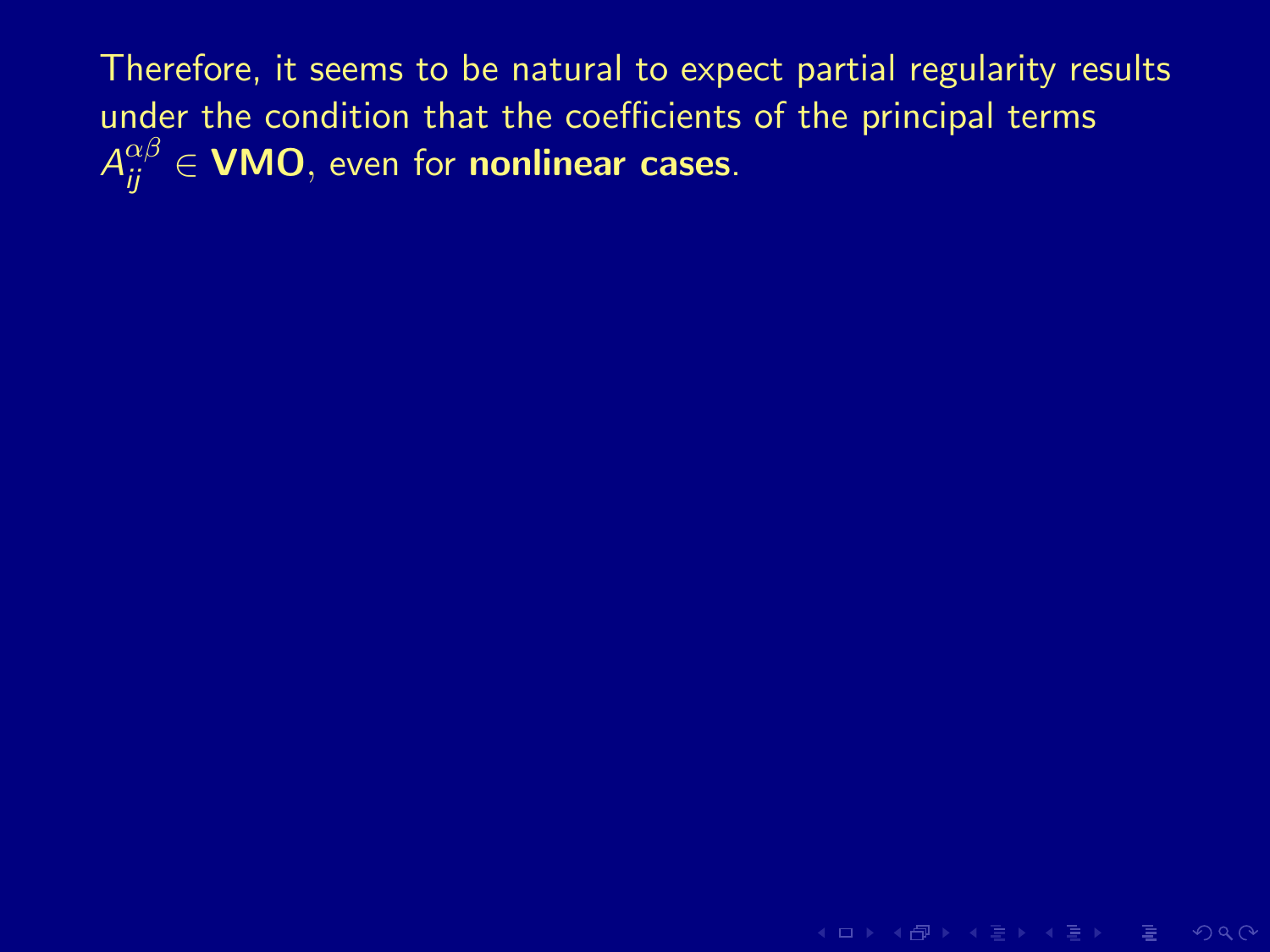**KID KINK WE KINK WE YOUR**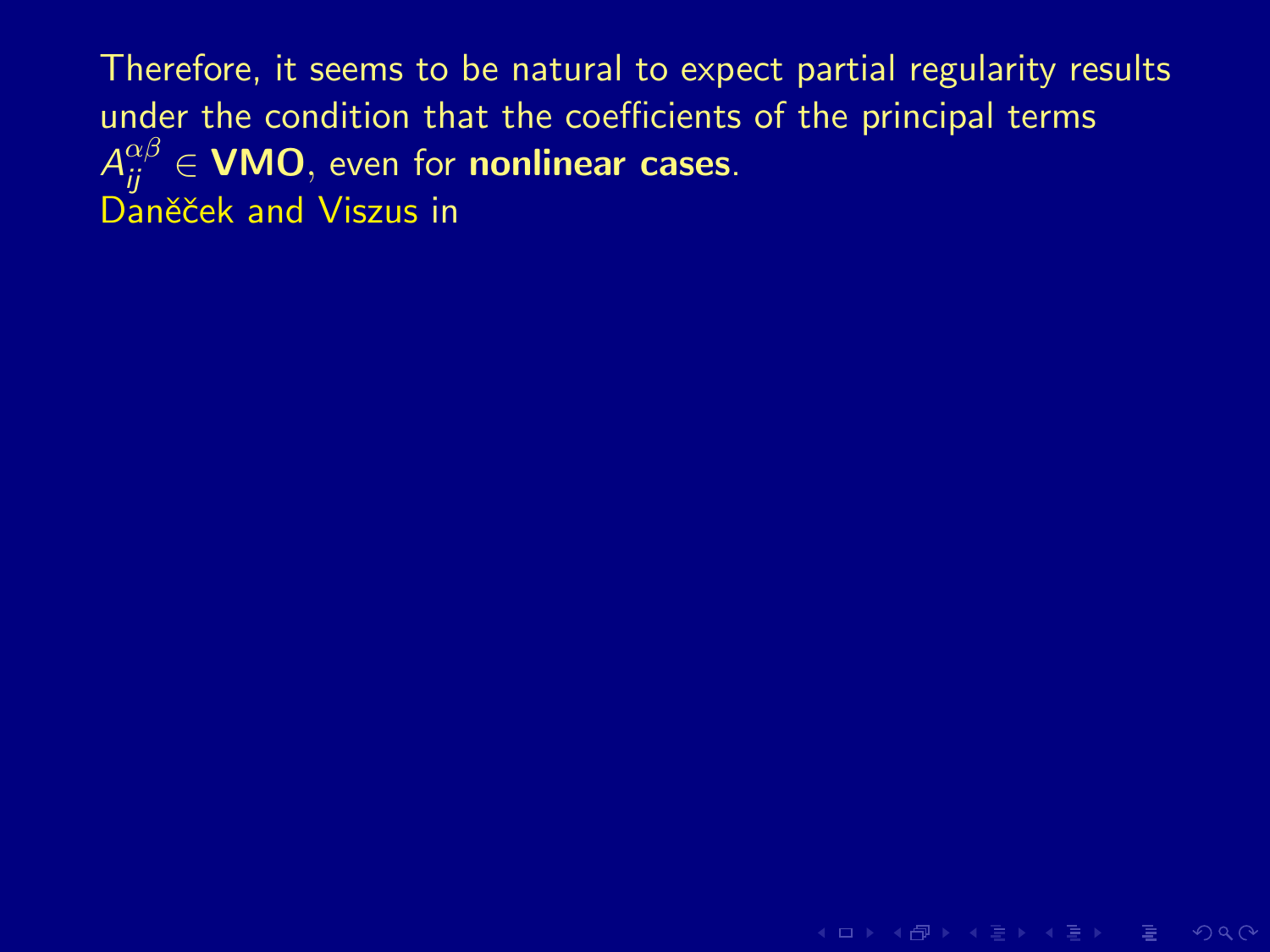" $L^{2,\lambda}$ -regularity for minima of variational integrals", Boll. Un. Mat. Ital., 2003,

treated the regularity of minimizer for the functional

$$
\int_{\Omega}\left\{A_{ij}^{\alpha\beta}(\mathbf{x})D_{\alpha}u^{i}D_{\beta}u^{j}+g(x,u,Du)\right\}dx,
$$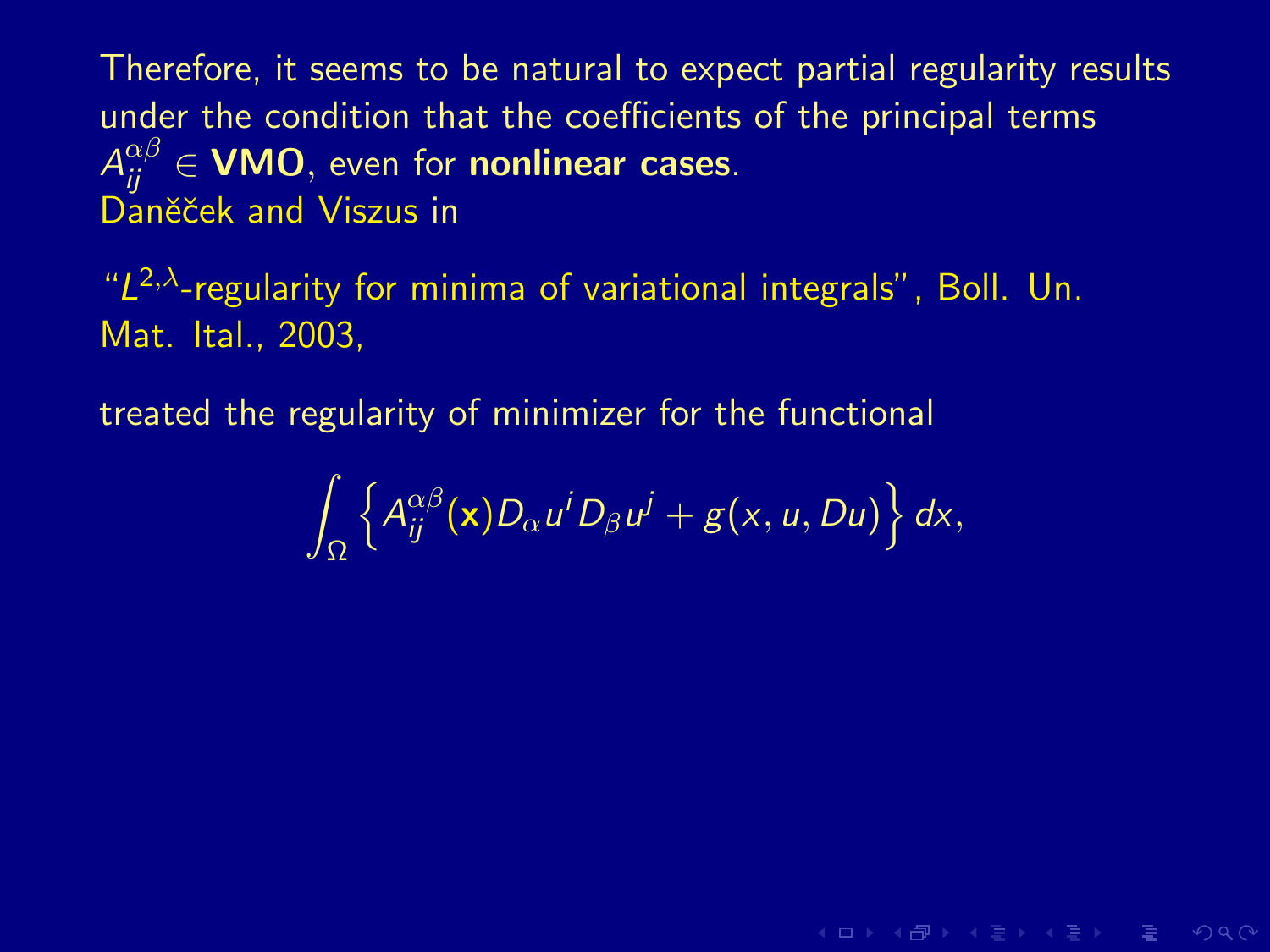" $L^{2,\lambda}$ -regularity for minima of variational integrals", Boll. Un. Mat. Ital., 2003,

treated the regularity of minimizer for the functional

$$
\int_{\Omega}\left\{A_{ij}^{\alpha\beta}(\mathbf{x})D_{\alpha}u^{i}D_{\beta}u^{j}+g(x,u,Du)\right\}dx,
$$

where  $g(x, u, Du)$  is a lower order term which satisfies

 $|g(x, u, z)| \leq f(x) + L|z|^{\gamma},$ 

**KORKAR KERKER DE VOQO**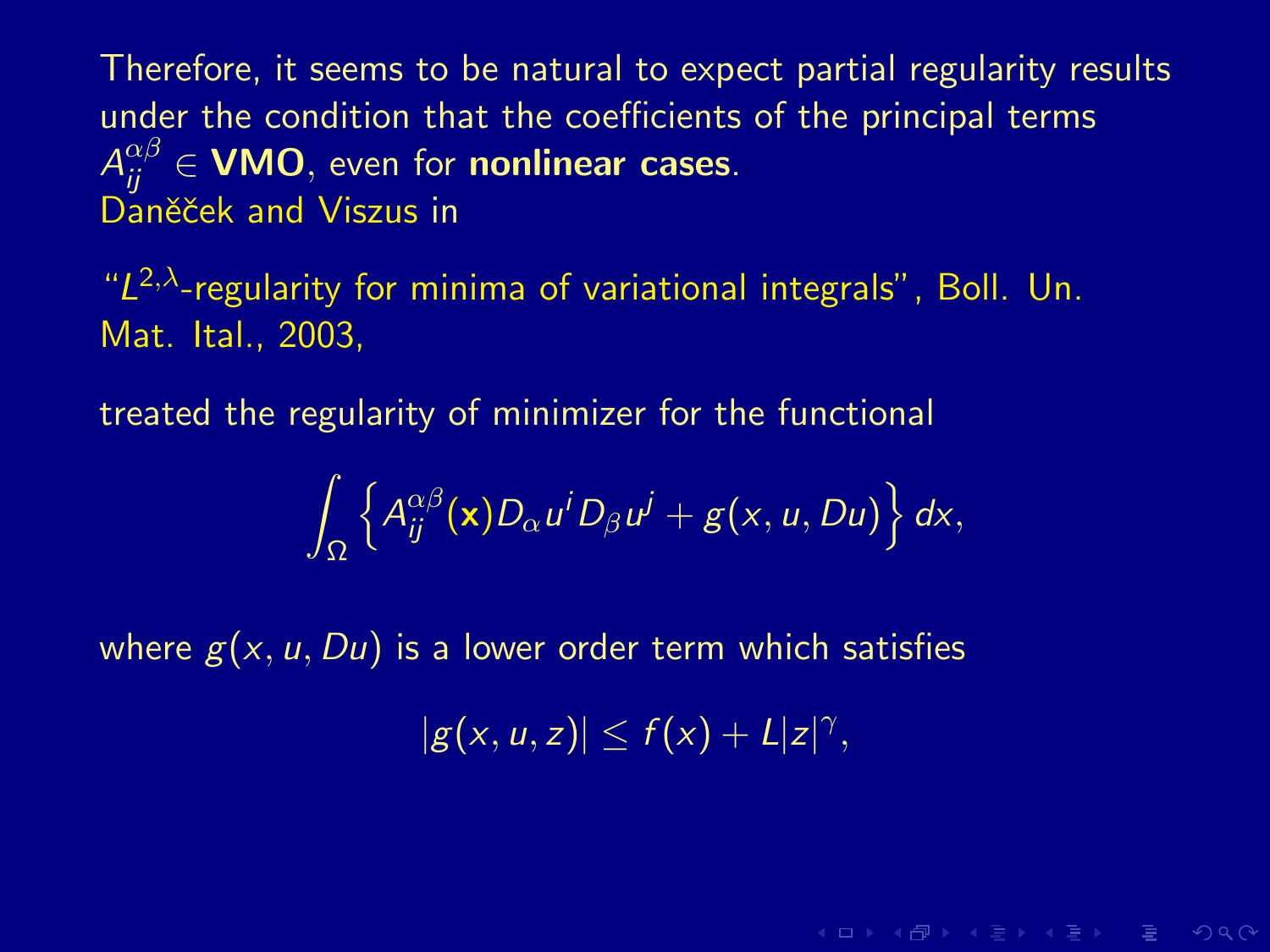" $L^{2,\lambda}$ -regularity for minima of variational integrals", Boll. Un. Mat. Ital., 2003,

treated the regularity of minimizer for the functional

$$
\int_{\Omega}\left\{A_{ij}^{\alpha\beta}(\mathbf{x})D_{\alpha}u^{i}D_{\beta}u^{j}+g(x,u,Du)\right\}dx,
$$

where  $g(x, u, Du)$  is a lower order term which satisfies

 $|g(x, u, z)| \leq f(x) + L|z|^{\gamma},$ 

being  $f \in L^p(\Omega), 2 < p \le \infty$ ,  $f \ge 0$  a.e. on  $\Omega, L \ge 0, 0 \le \gamma < 2$ .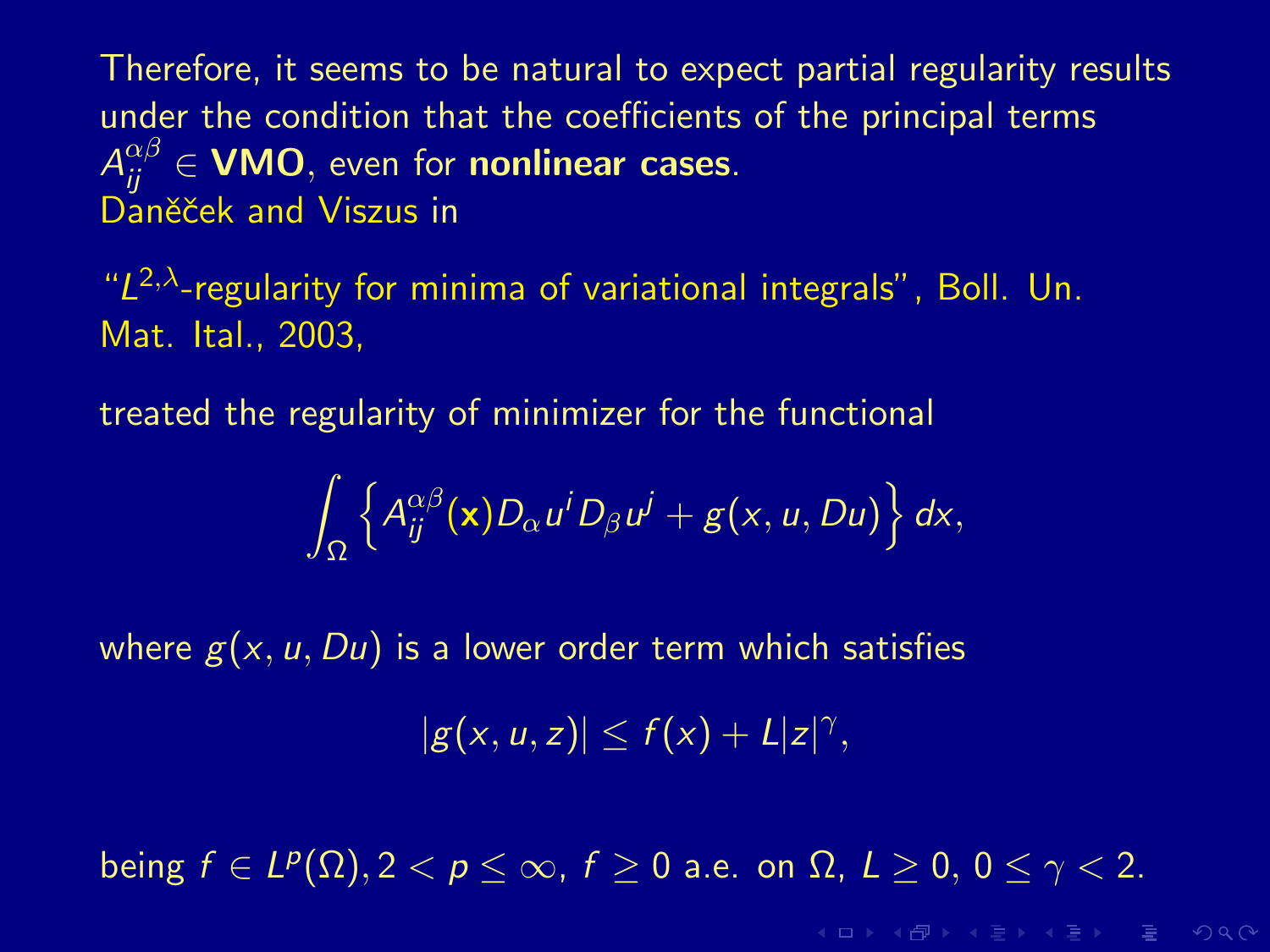They obtain hölder regularity of minimizer assuming that  $A_{ij}^{\alpha\beta}(x)\in VMO$ .

**KID X 伊 X X ミ X X ミ X ミ X D X Q Q V**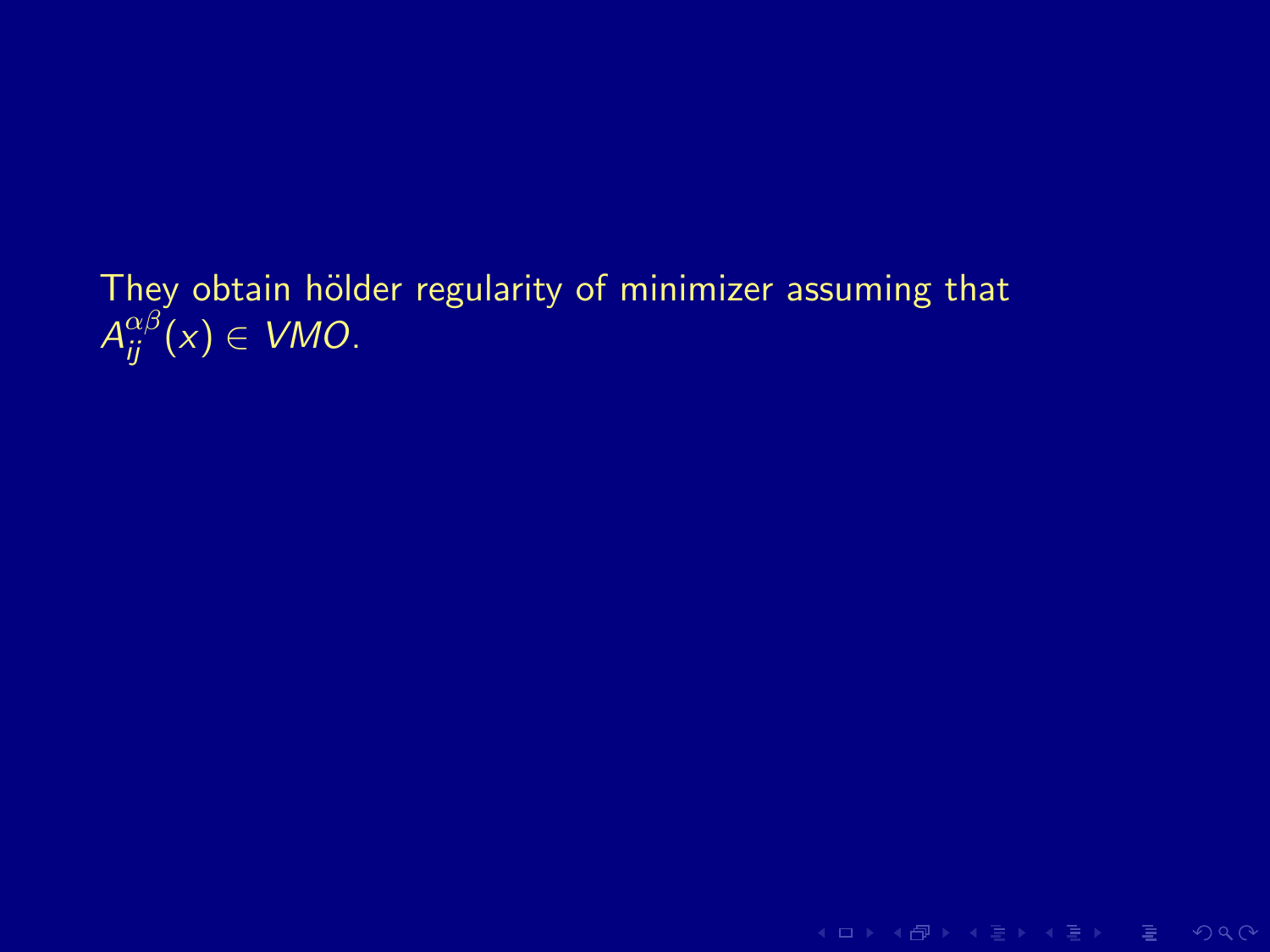They obtain hölder regularity of minimizer assuming that  $A_{ij}^{\alpha\beta}(x)\in VMO$ . A. Tachikawa and R. in [London Math Soc, 2005] have extended both the results by Huang and Daněček and Viszus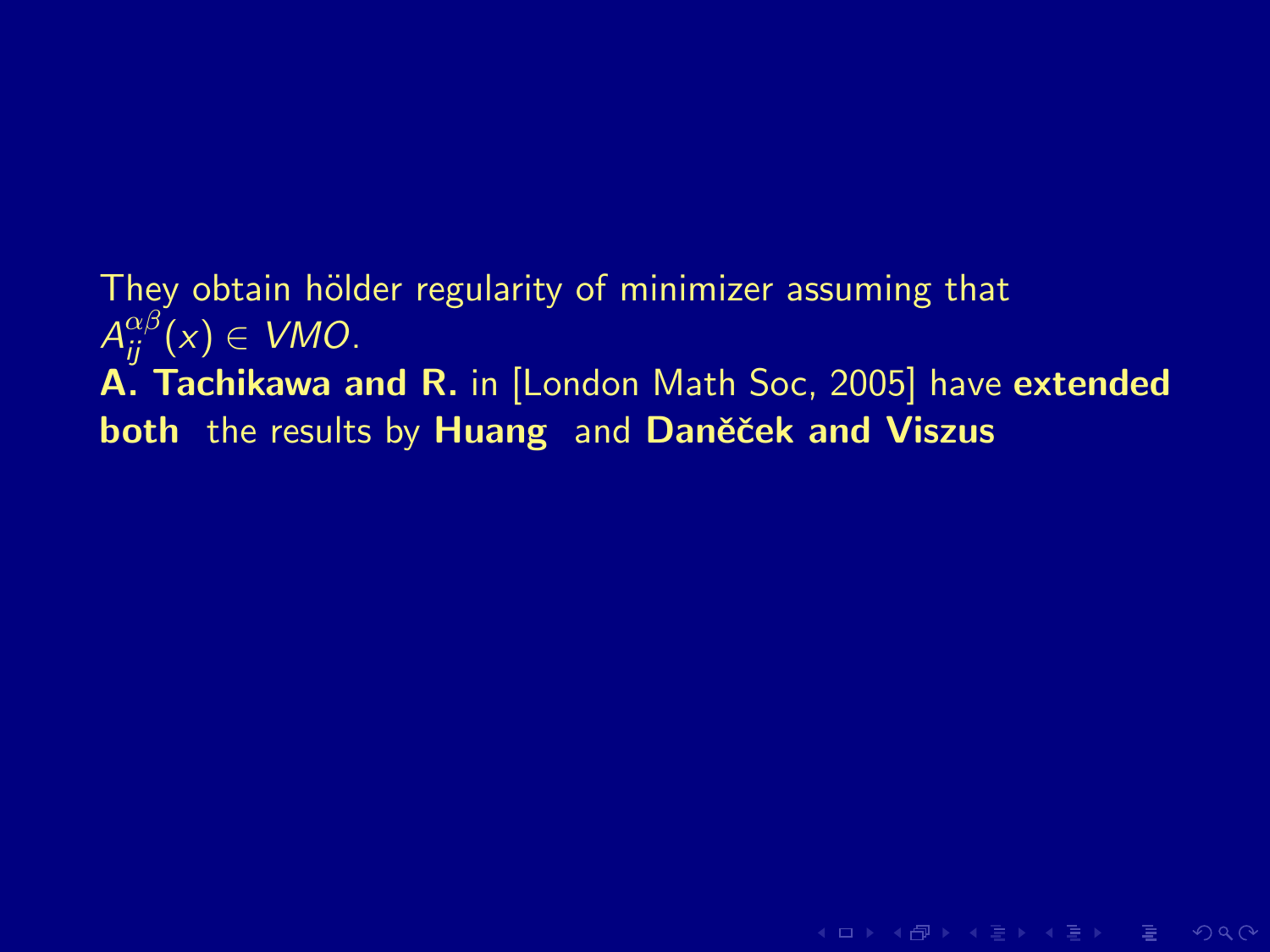They obtain hölder regularity of minimizer assuming that  $A_{ij}^{\alpha\beta}(x)\in VMO$ .

A. Tachikawa and R. in [London Math Soc, 2005] have extended both the results by Huang and Daněček and Viszus because they treat the functional whose integrand contains  $g(x, u, Du)$  and has coefficients  $A_{ij}^{\alpha\beta}$  dependent not only on  $x$  but also on  $u.$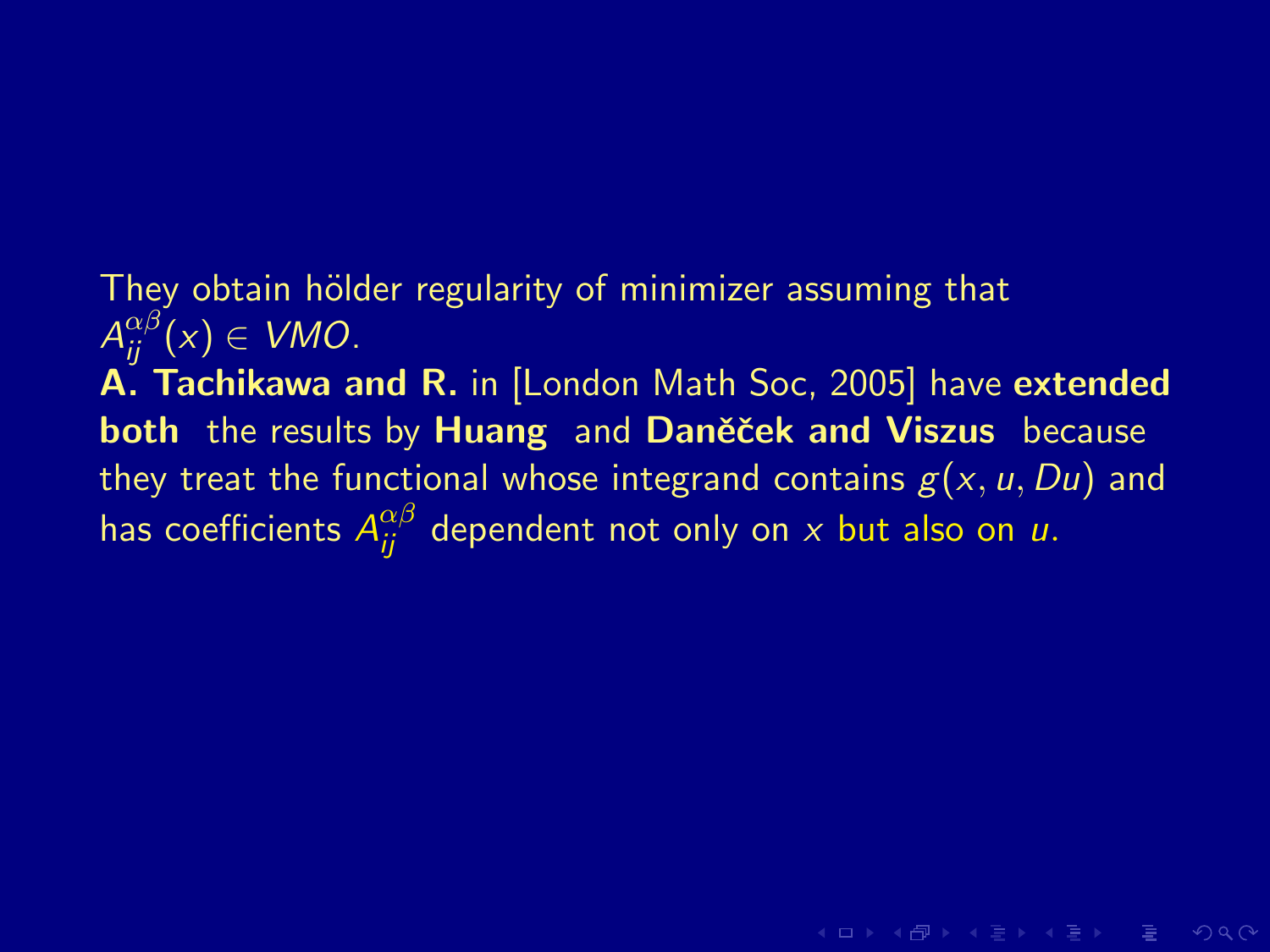Another step in the walk with A. Tachikawa is the generalization of ([RT London Math. Soc., 2005] )

K ロ > K 레 > K 로 > K 로 > 트 로 → K Q Q Q +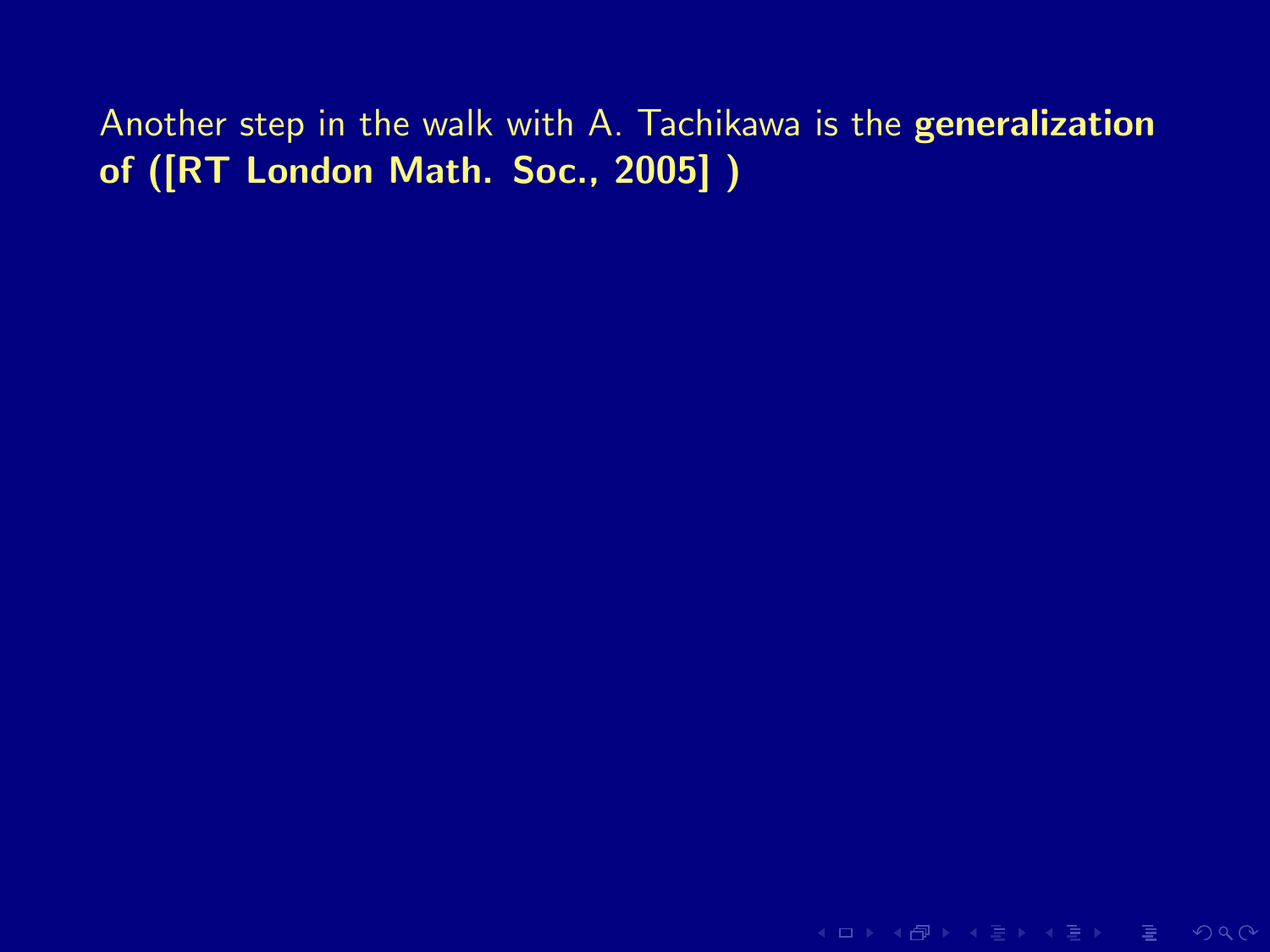Another step in the walk with A. Tachikawa is the generalization of ([RT London Math. Soc., 2005]) proving  $L^{2,\lambda}$  - regularity of minimizers for quadratic functionals whose integrand has a more generalized form depending on  $x, u, Du$ , in the case

 $m < 4$ .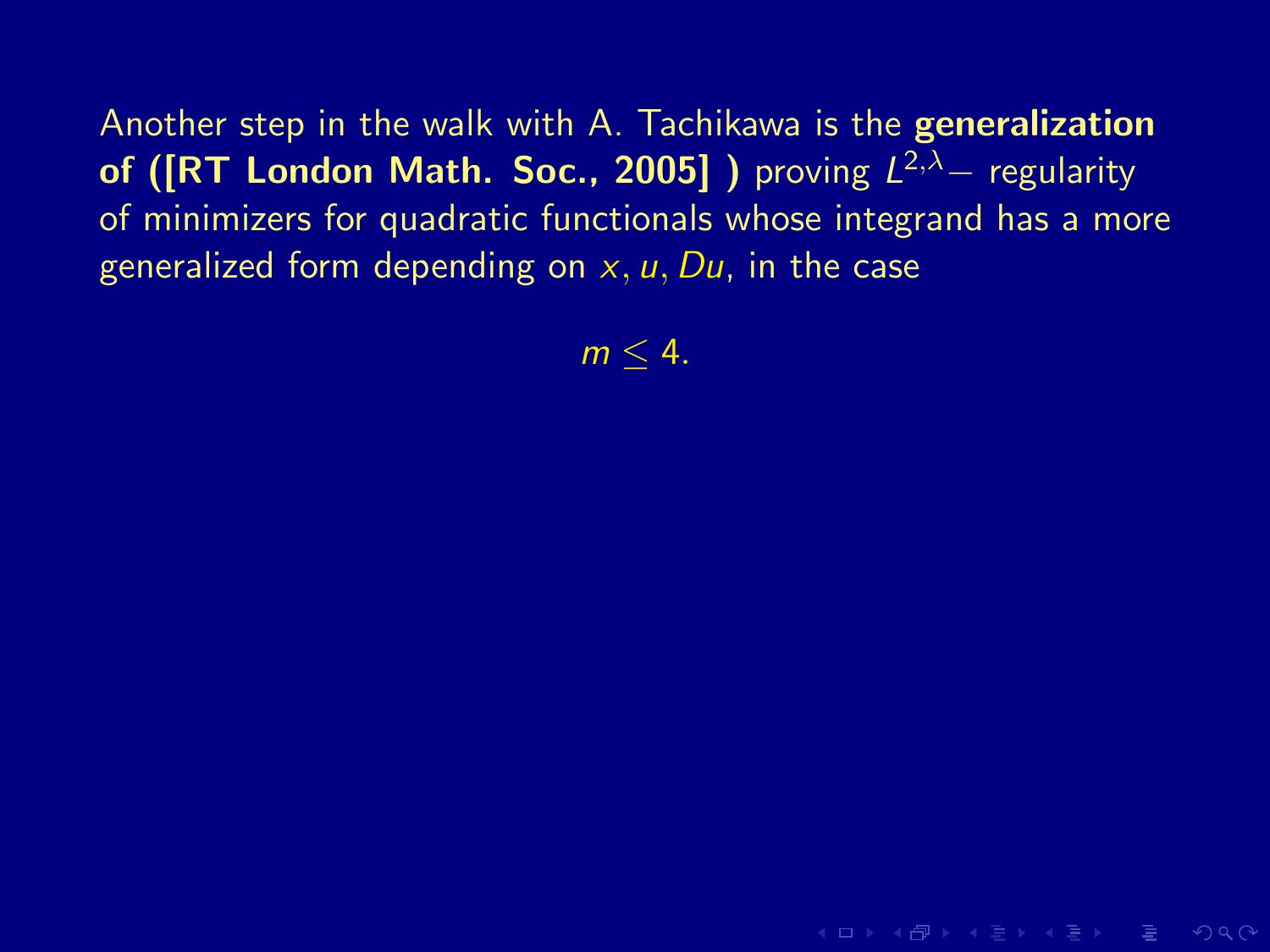Another step in the walk with A. Tachikawa is the generalization of ([RT London Math. Soc., 2005]) proving  $L^{2,\lambda}$  - regularity of minimizers for quadratic functionals whose integrand has a more generalized form depending on  $x, u, Du$ , in the case

$$
m\leq 4.
$$

These results are contained in the paper A. Tachikawa and R. J. Math. Soc. Japan, 2005 where, we set  $\Omega \subset \mathbb{R}^m$  a domain,

$$
\mathcal{A}(u,\Omega)=\int_{\Omega}A(x,u,Du)dx,
$$

**KORKAR KERKER E VAN** 

being  $A(x, u, p)$  such hat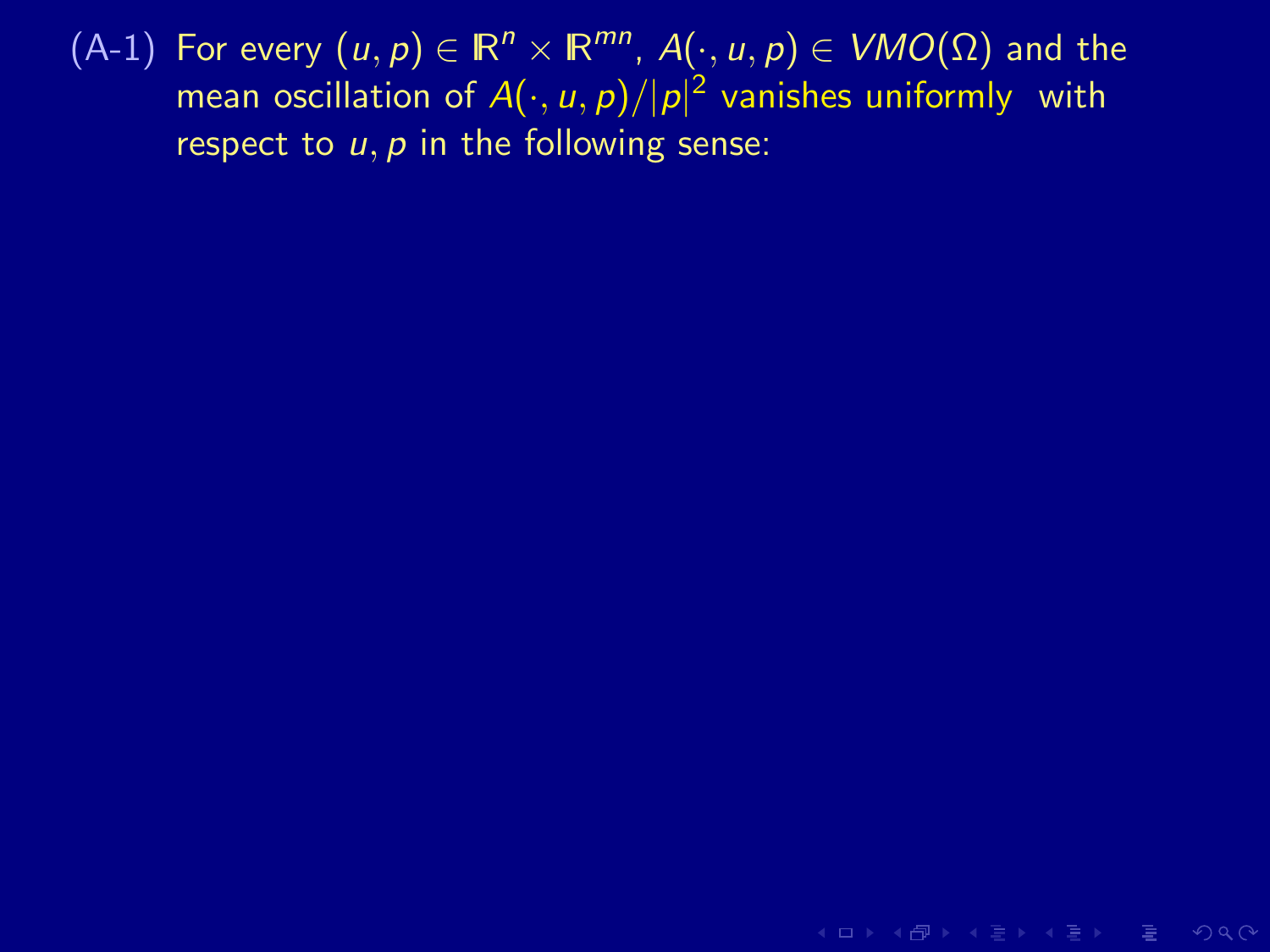$$
\lim_{R\to 0}\sup_{\rho
$$

 $A \cup B \cup A \cup B \cup A \subseteq B \cup A \subseteq B \cup B \cup B \cup B \cup A$ 

 $A(\cdot, u, p)$  satisfies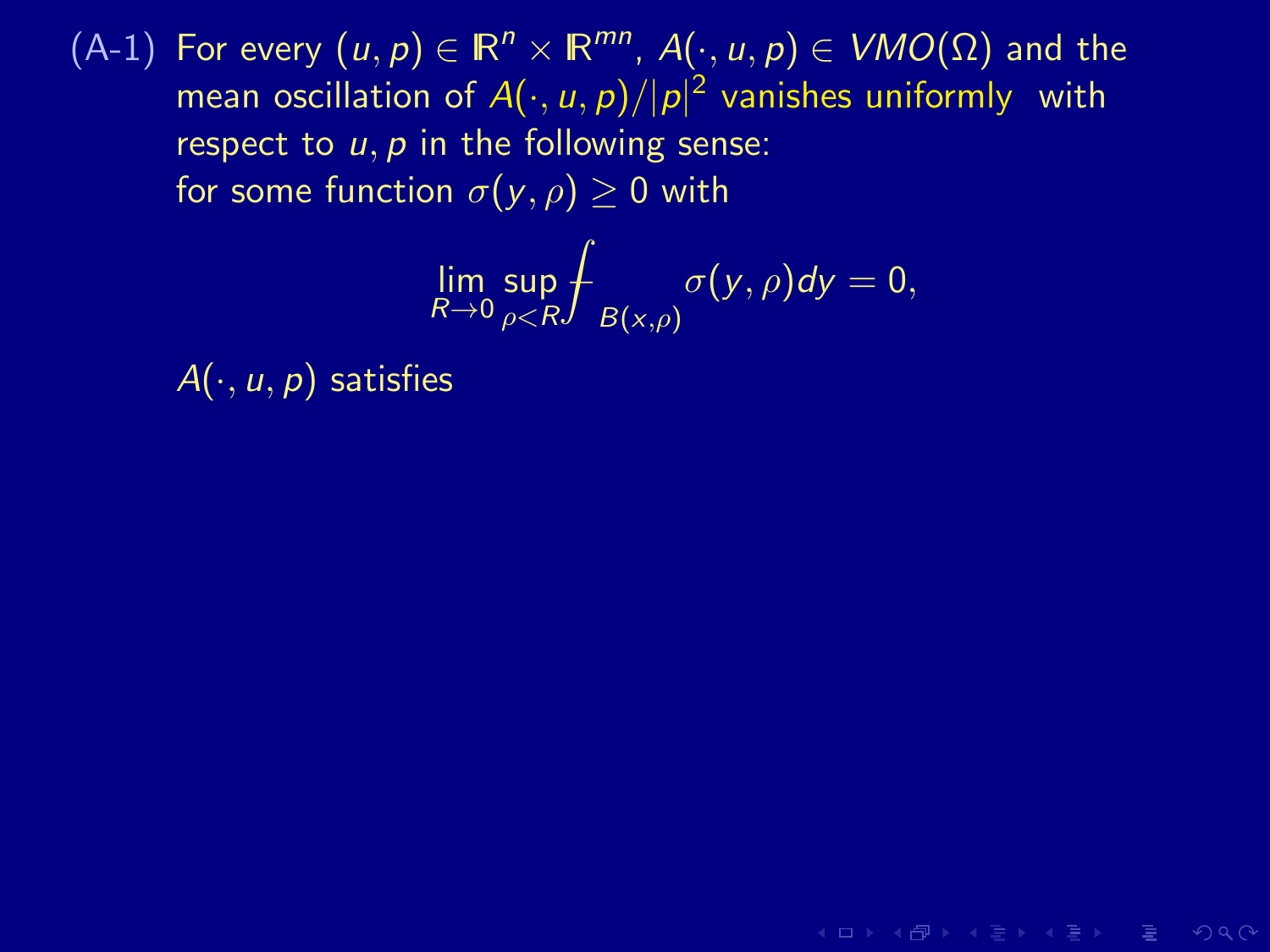$$
\lim_{R\to 0}\sup_{\rho
$$

 $A(\cdot, u, p)$  satisfies

 $|A(y, u, p) - A_{x, \rho}(u, p)| \le \sigma(y, \rho) |p|^2$ ,  $\forall (u, p) \in \mathbb{R}^n \times \mathbb{R}^{mn}$ 

**KOD KARD KED KED E YORA**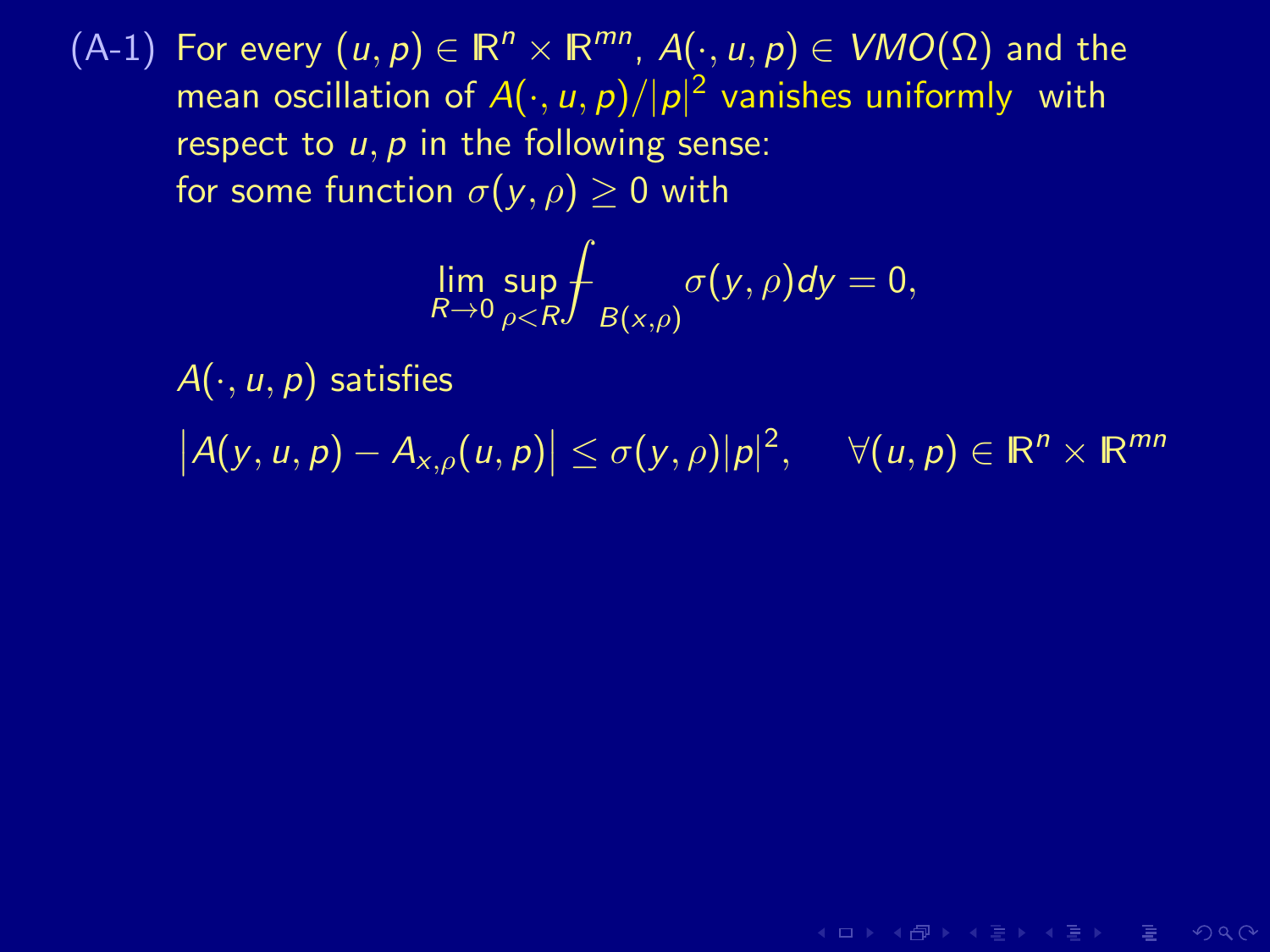$$
\lim_{R\to 0}\sup_{\rho
$$

 $A(\cdot, u, p)$  satisfies

 $|A(y, u, p) - A_{x, \rho}(u, p)| \le \sigma(y, \rho) |p|^2$ ,  $\forall (u, p) \in \mathbb{R}^n \times \mathbb{R}^{mn}$ 

 $(A-2)$  For every  $x \in \Omega$ ,  $p \in \mathbb{R}^{mn}$  and  $u, v \in \mathbb{R}^n$ ,

$$
|A(x,u,p)-A(x,v,p)|\leq \omega(|u-v|^2)|p|^2
$$

**KOD KARD KED KED E YORA**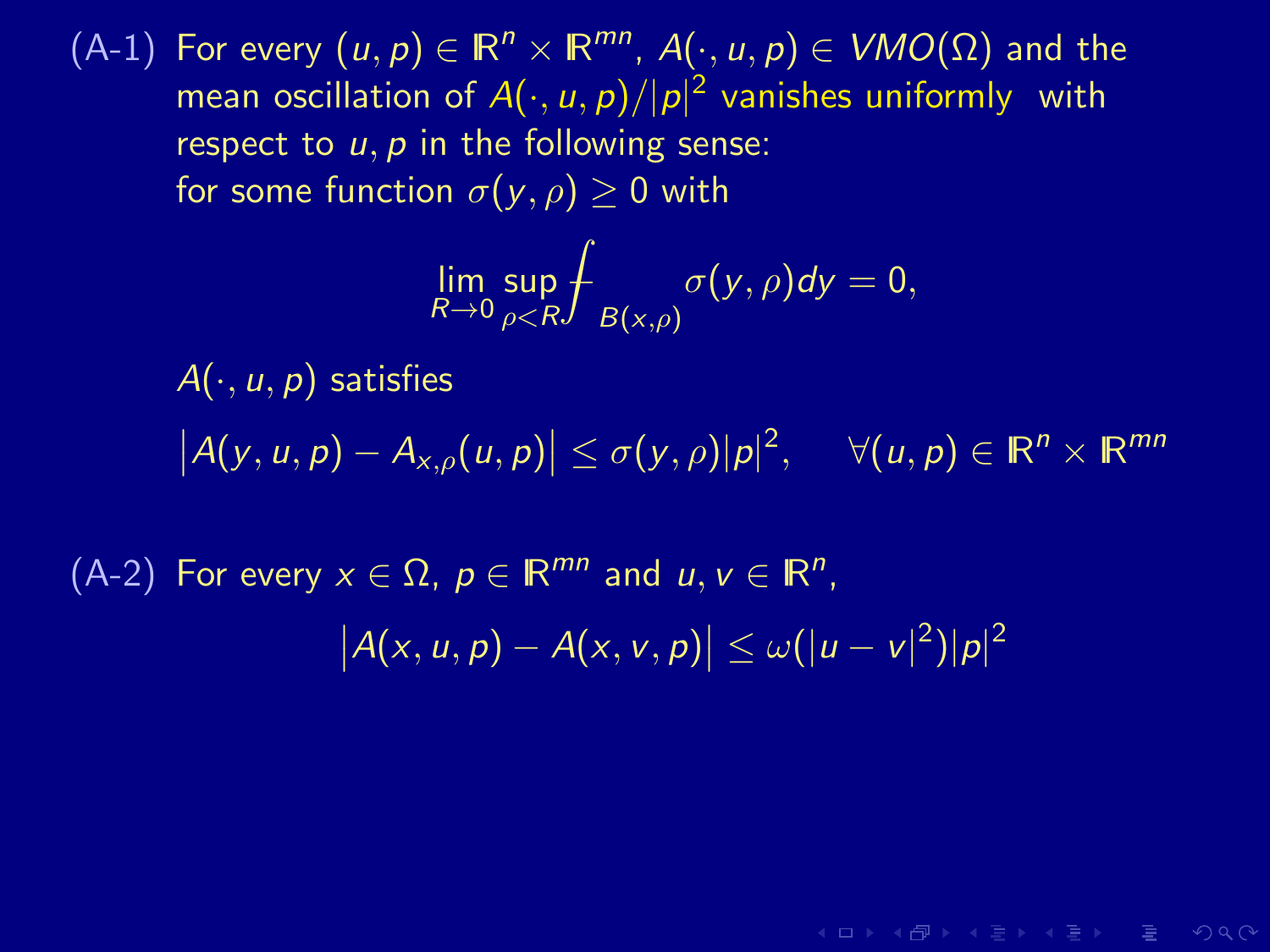$$
\lim_{R\to 0}\sup_{\rho
$$

 $A(\cdot, u, p)$  satisfies  $|A(y, u, p) - A_{x, \rho}(u, p)| \le \sigma(y, \rho) |p|^2$ ,  $\forall (u, p) \in \mathbb{R}^n \times \mathbb{R}^{mn}$ 

 $(A-2)$  For every  $x \in \Omega$ ,  $p \in \mathbb{R}^{mn}$  and  $u, v \in \mathbb{R}^n$ ,

$$
|A(x,u,p)-A(x,v,p)|\leq \omega(|u-v|^2)|p|^2
$$

for some monotone increasing concave function  $\omega$  :  $\omega(0) = 0$ . (A-3) For almost all  $x \in \Omega$ ,  $\forall u \in \mathbb{R}^n$ ,  $A(x, u, \cdot) \in C^2(\mathbb{R}^{mn})$ .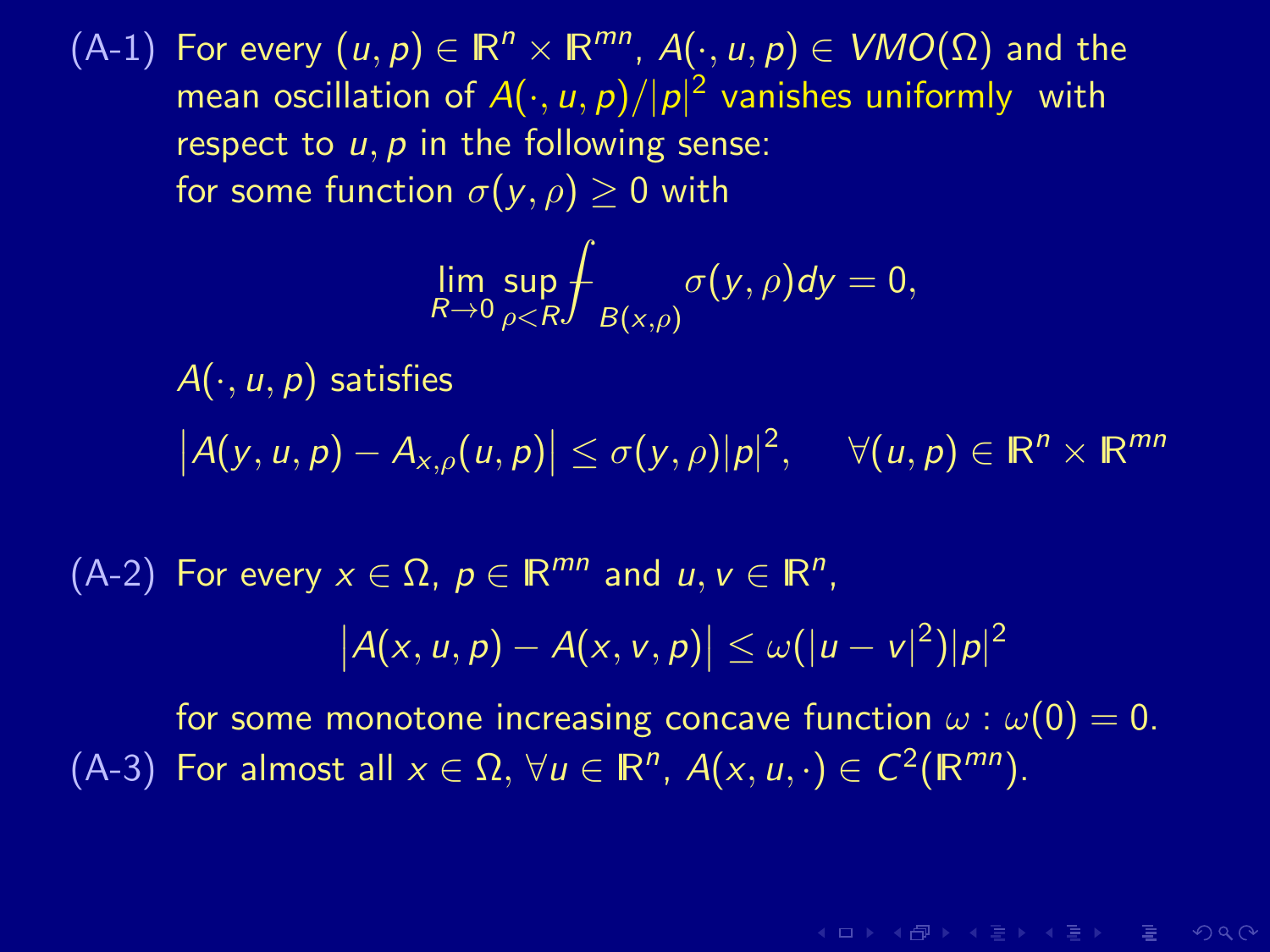$$
\lim_{R\to 0}\sup_{\rho
$$

 $A(\cdot, u, p)$  satisfies  $|A(y, u, p) - A_{x, \rho}(u, p)| \le \sigma(y, \rho) |p|^2$ ,  $\forall (u, p) \in \mathbb{R}^n \times \mathbb{R}^{mn}$ 

 $(A-2)$  For every  $x \in \Omega$ ,  $p \in \mathbb{R}^{mn}$  and  $u, v \in \mathbb{R}^n$ ,

$$
|A(x,u,p)-A(x,v,p)|\leq \omega(|u-v|^2)|p|^2
$$

for some monotone increasing concave function  $\omega$  :  $\omega(0) = 0$ . (A-3) For almost all  $x \in \Omega$ ,  $\forall u \in \mathbb{R}^n$ ,  $A(x, u, \cdot) \in C^2(\mathbb{R}^{mn})$ . (A-4) There exist  $\mu_1 \geq \mu_0 > 0$ :

> $\mu_0 |\boldsymbol{p}|^2 \leq A(\mathsf{x},\mathsf{u},\boldsymbol{p}) \leq \mu_1 |\boldsymbol{p}|^2$  $, \quad \forall (x, u, p) \in \Omega \times \mathbb{R}^n \times \mathbb{R}^{mn}.$ **YO A HEAR EN SHOP**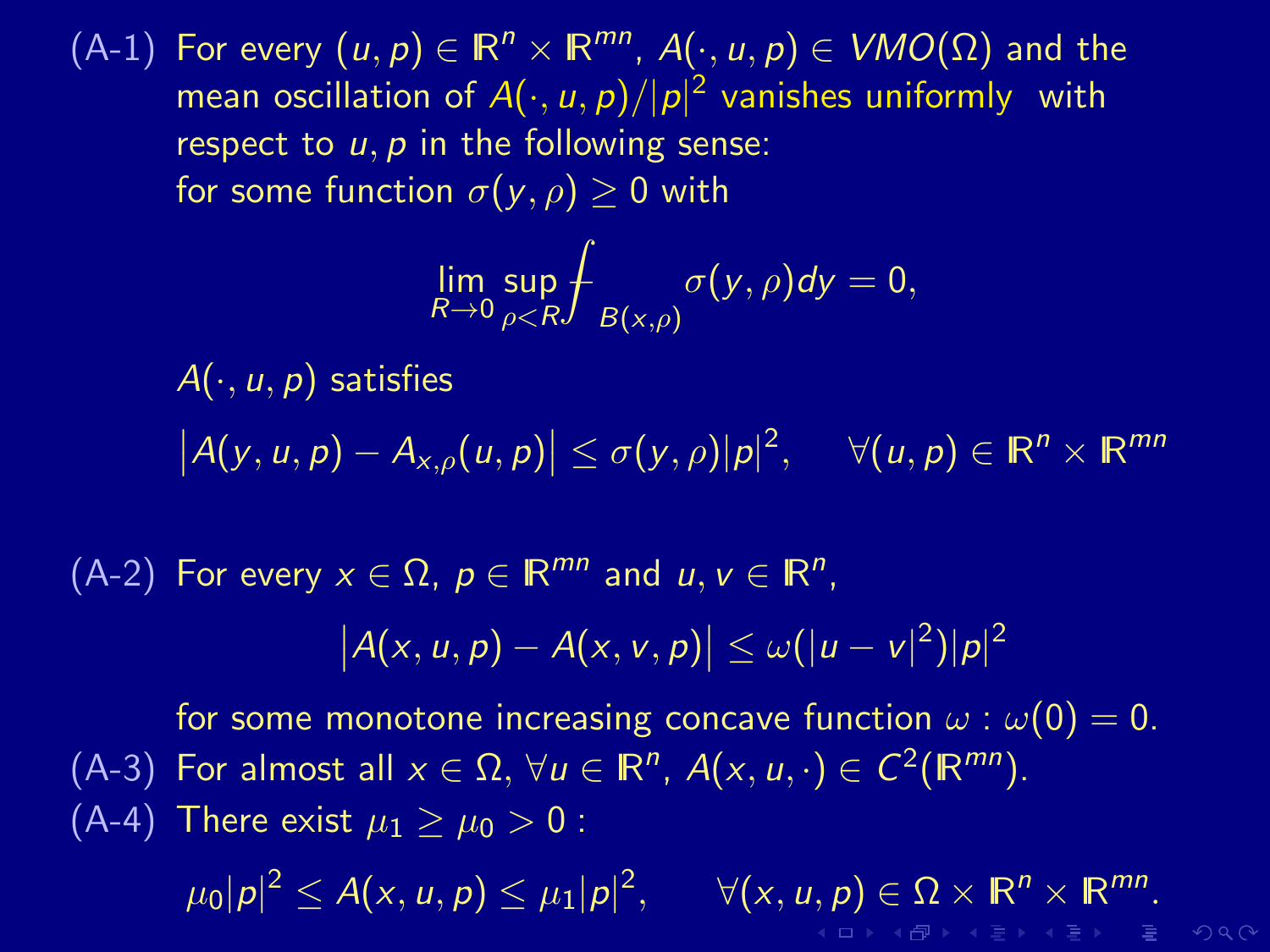Let  $u \in W^{1,2}(\Omega,\mathbb{R}^n)$  be a local minimizer of the functional  $A(u, \Omega)$ . Suppose  $(A-1)-(A-4)$  be true. Then, for every  $0 < \lambda < \min\{2 + \varepsilon, m\}$ , for some  $\varepsilon > 0$ ,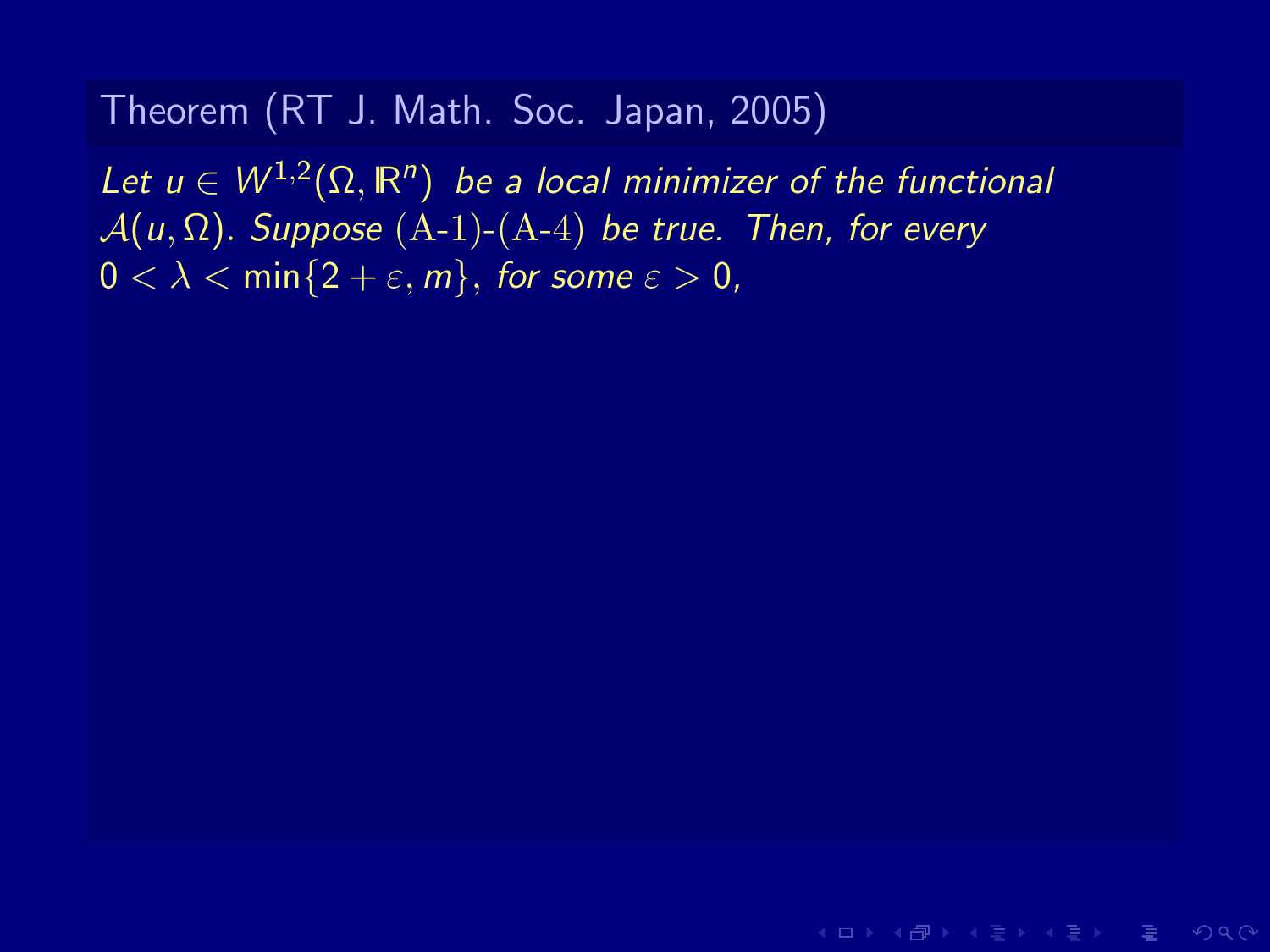Let  $u \in W^{1,2}(\Omega,\mathbb{R}^n)$  be a local minimizer of the functional  $\mathcal{A}(u,\Omega)$ . Suppose  $(A-1)-(A-4)$  be true. Then, for every  $0 < \lambda < \min\{2 + \varepsilon, m\}$ , for some  $\varepsilon > 0$ ,

 $D u \in L^{2,\lambda}_{\text{loc}}(\Omega_0,\mathbb{R}^{mn})$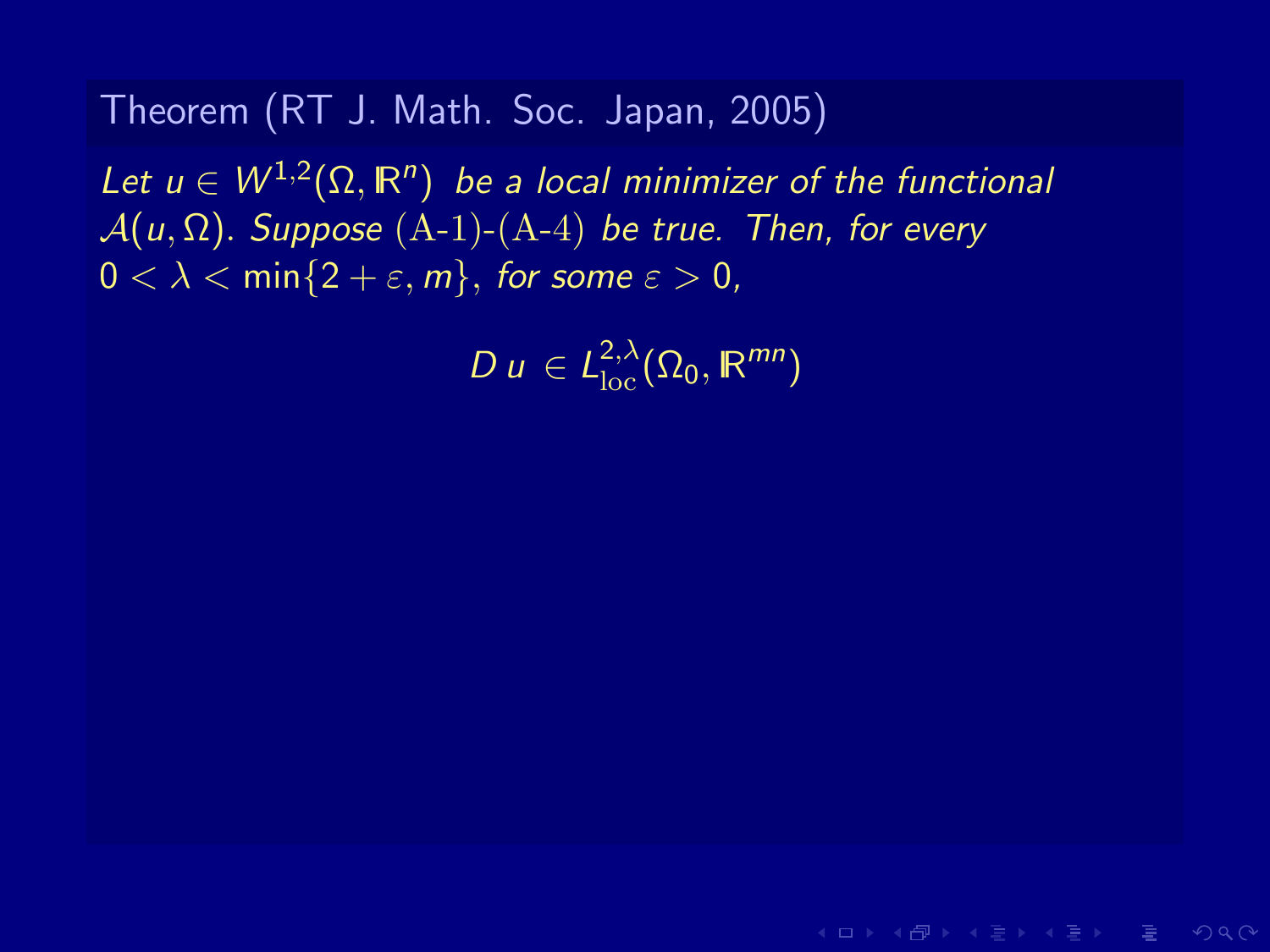Let  $u \in W^{1,2}(\Omega,\mathbb{R}^n)$  be a local minimizer of the functional  $A(u, \Omega)$ . Suppose  $(A-1)-(A-4)$  be true. Then, for every  $0 < \lambda < \min\{2 + \varepsilon, m\}$ , for some  $\varepsilon > 0$ ,

$$
D u \in L^{2,\lambda}_{\rm loc}(\Omega_0, \mathbb R^{mn})
$$

where

$$
\Omega_0 = \{x \in \Omega: \liminf_{R \to 0} \frac{1}{R^{m-2}} \int_{B(x,R)} |Du(y)|^2 dy = 0\}.
$$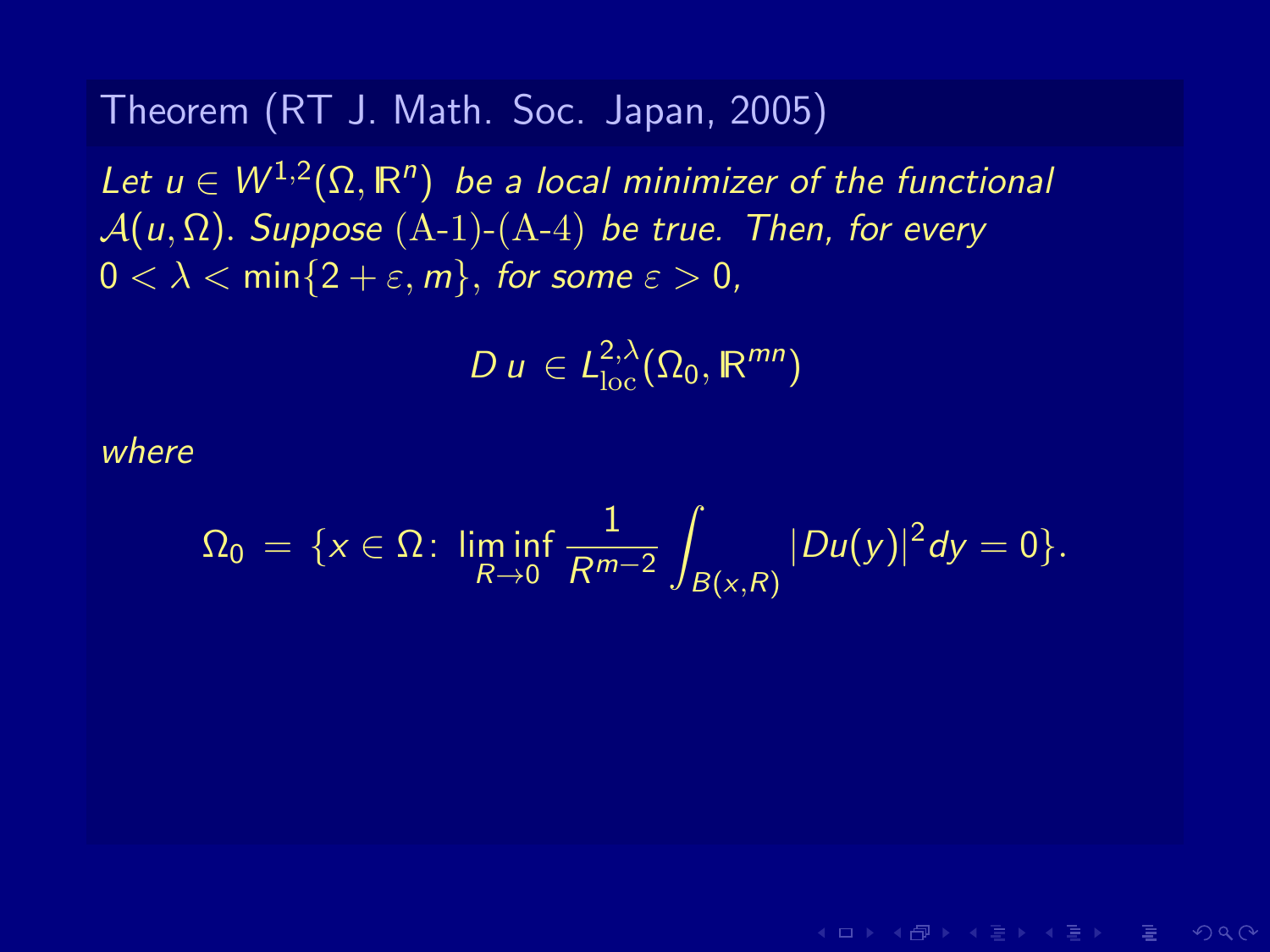Let  $u \in W^{1,2}(\Omega,\mathbb{R}^n)$  be a local minimizer of the functional  $A(u, \Omega)$ . Suppose  $(A-1)-(A-4)$  be true. Then, for every  $0 < \lambda < \min\{2 + \varepsilon, m\}$ , for some  $\varepsilon > 0$ ,

$$
D u \in L^{2,\lambda}_{\rm loc}(\Omega_0, \mathbb R^{mn})
$$

where

$$
\Omega_0 = \{x \in \Omega: \liminf_{R \to 0} \frac{1}{R^{m-2}} \int_{B(x,R)} |Du(y)|^2 dy = 0\}.
$$

**KORKAR KERKER E MAG** 

Moreover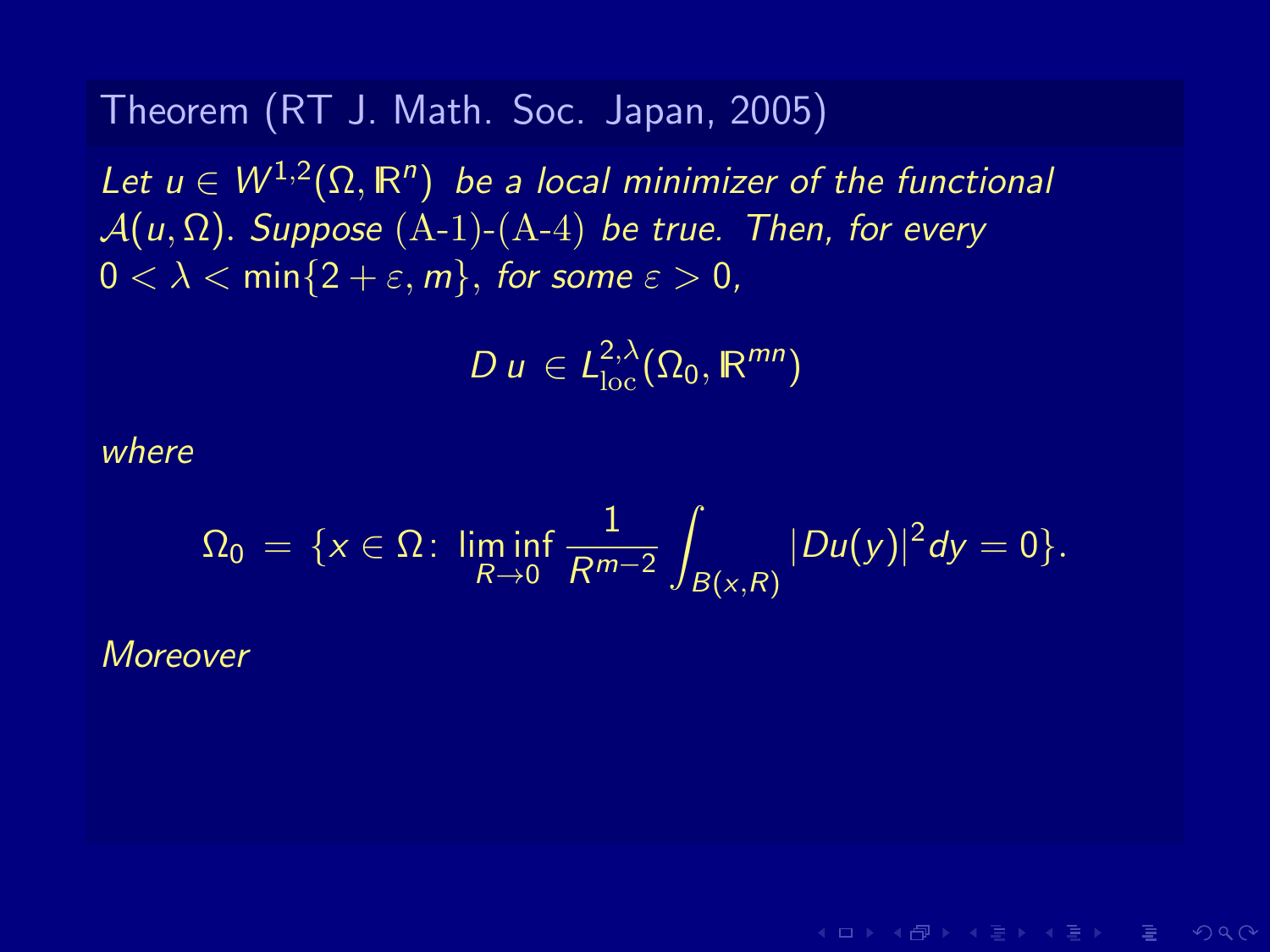Let  $u \in W^{1,2}(\Omega,\mathbb{R}^n)$  be a local minimizer of the functional  $A(u, \Omega)$ . Suppose  $(A-1)-(A-4)$  be true. Then, for every  $0 < \lambda < \min\{2 + \varepsilon, m\}$ , for some  $\varepsilon > 0$ ,

$$
D u \in L^{2,\lambda}_{\rm loc}(\Omega_0, \mathbb R^{mn})
$$

where

$$
\Omega_0 = \{x \in \Omega: \liminf_{R \to 0} \frac{1}{R^{m-2}} \int_{B(x,R)} |Du(y)|^2 dy = 0\}.
$$

Moreover

$$
\mathcal{H}^{m-2-\delta}(\Omega\setminus\Omega_0)=0
$$

for some  $\delta > 0$ , where  $\mathcal{H}^r$  denotes the r-dimensional Hausdorff measure.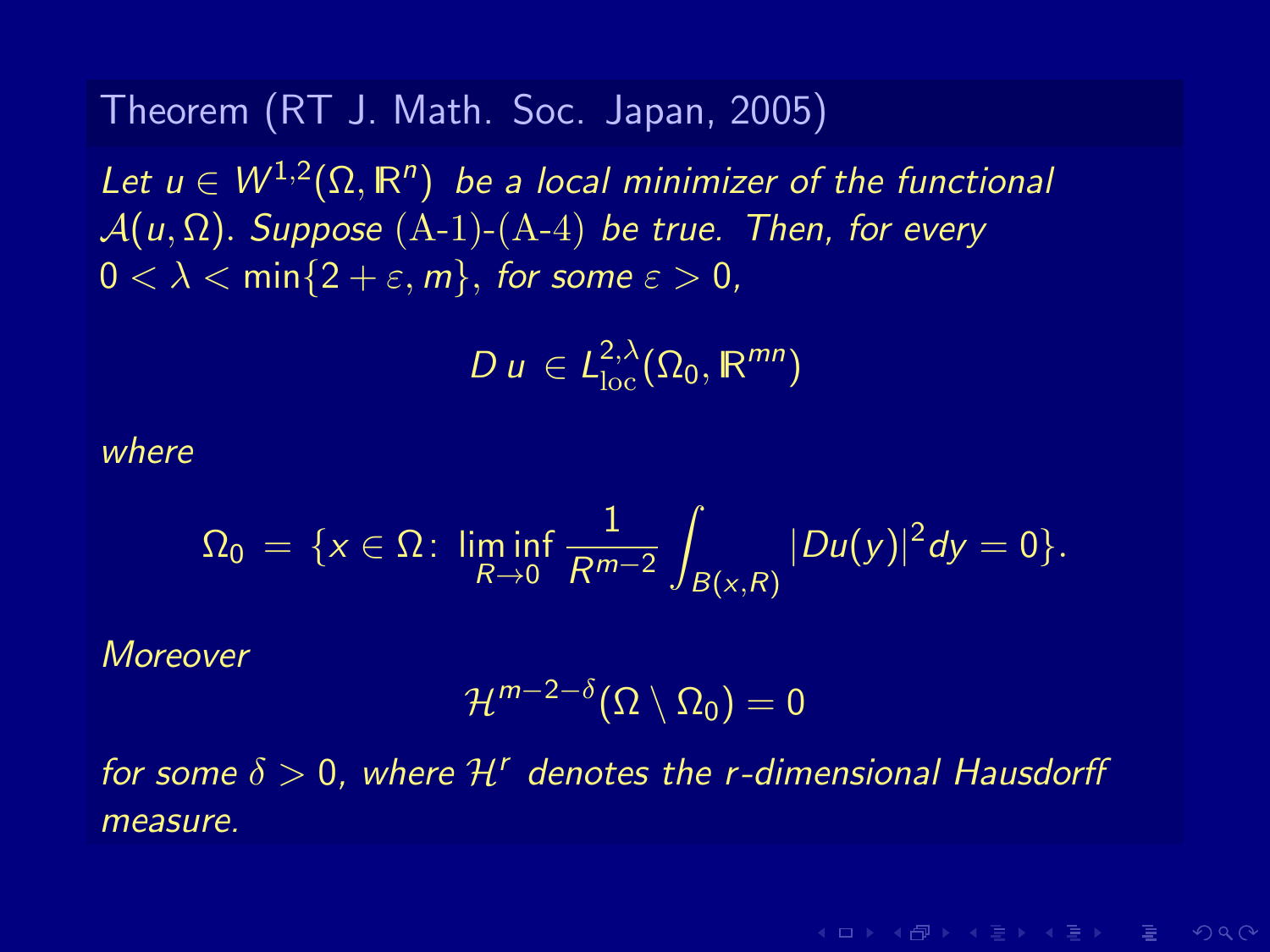The fruitful cooperation with A. Tachikawa allows to obtain some improvements.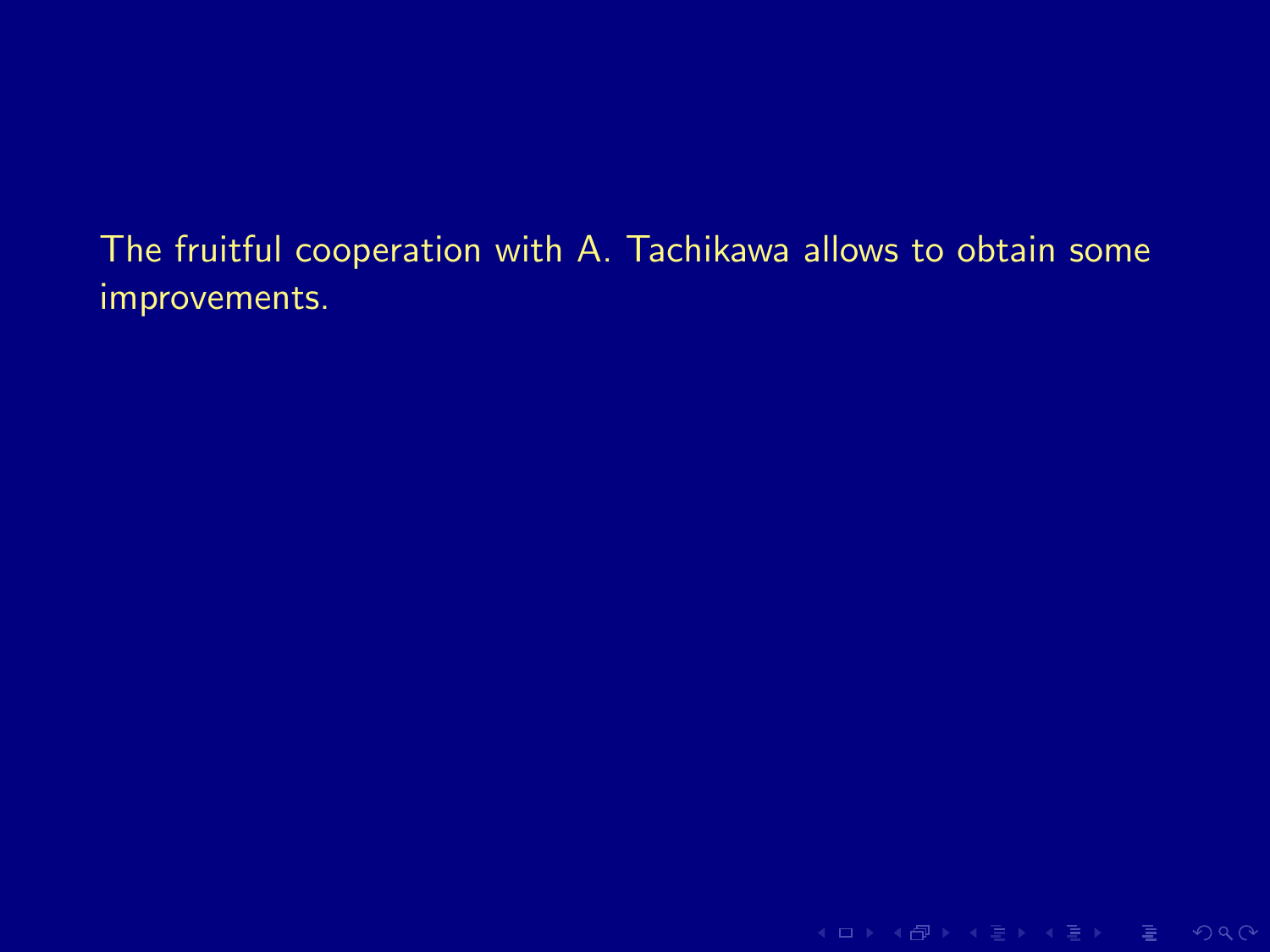The fruitful cooperation with A. Tachikawa allows to obtain some improvements. Precisely, using the perturbation, or direct, argument in [RT, ZAA, 2008] and [RT DCDS, 2011],

**KO KARA KE KE KE KARA**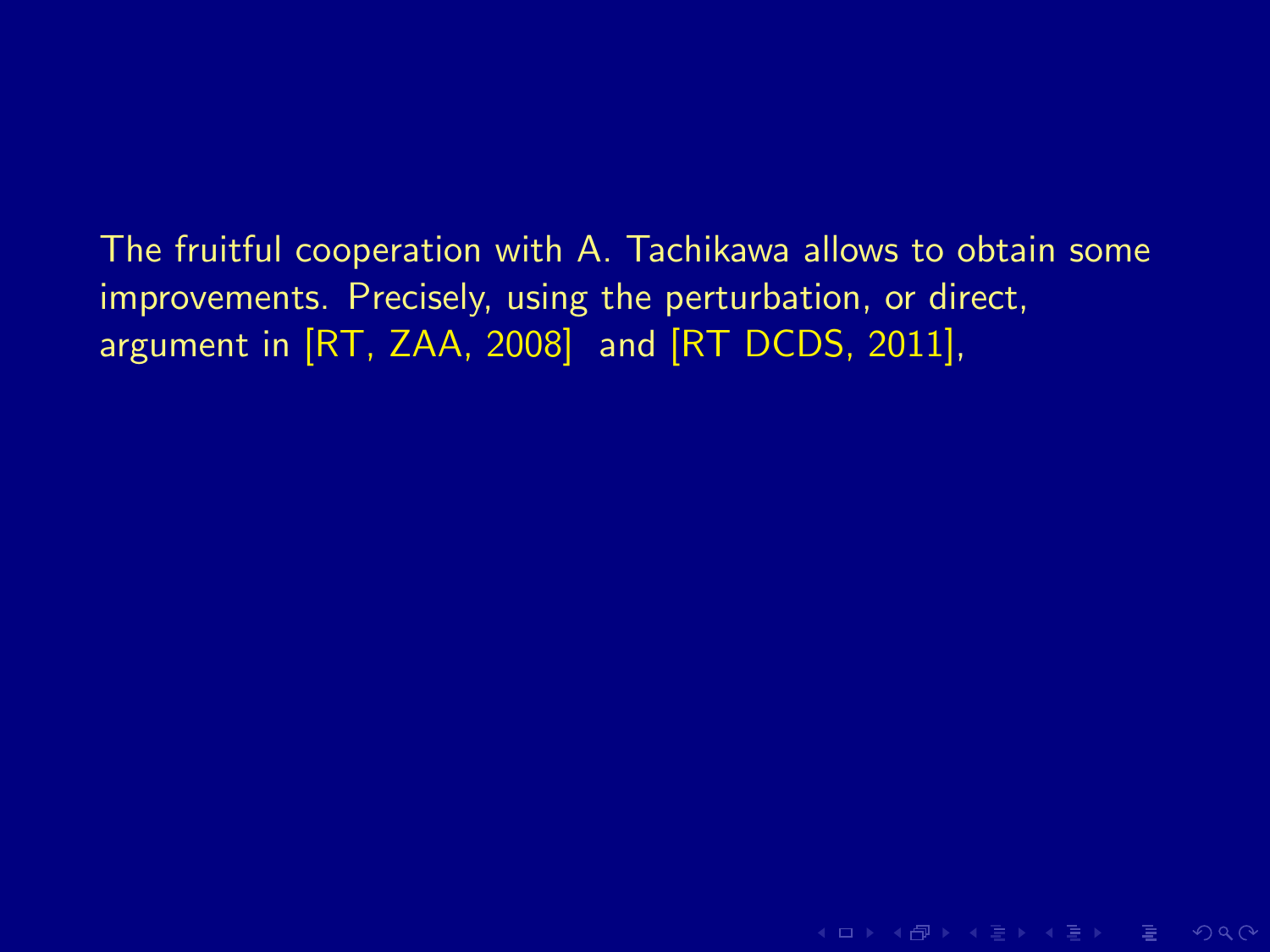The fruitful cooperation with A. Tachikawa allows to obtain some improvements. Precisely, using the perturbation, or direct, argument in [RT, ZAA, 2008] and [RT DCDS, 2011], we study partial regularity for minimizers of the following variational integrals

$$
\mathcal{A}(u;\Omega):=\int_{\Omega}F(x,u,Du)dx
$$

**KORKAR KERKER E VAN** 

where  $\Omega$  is a domain of  $\mathbb{R}^m$  and the integrand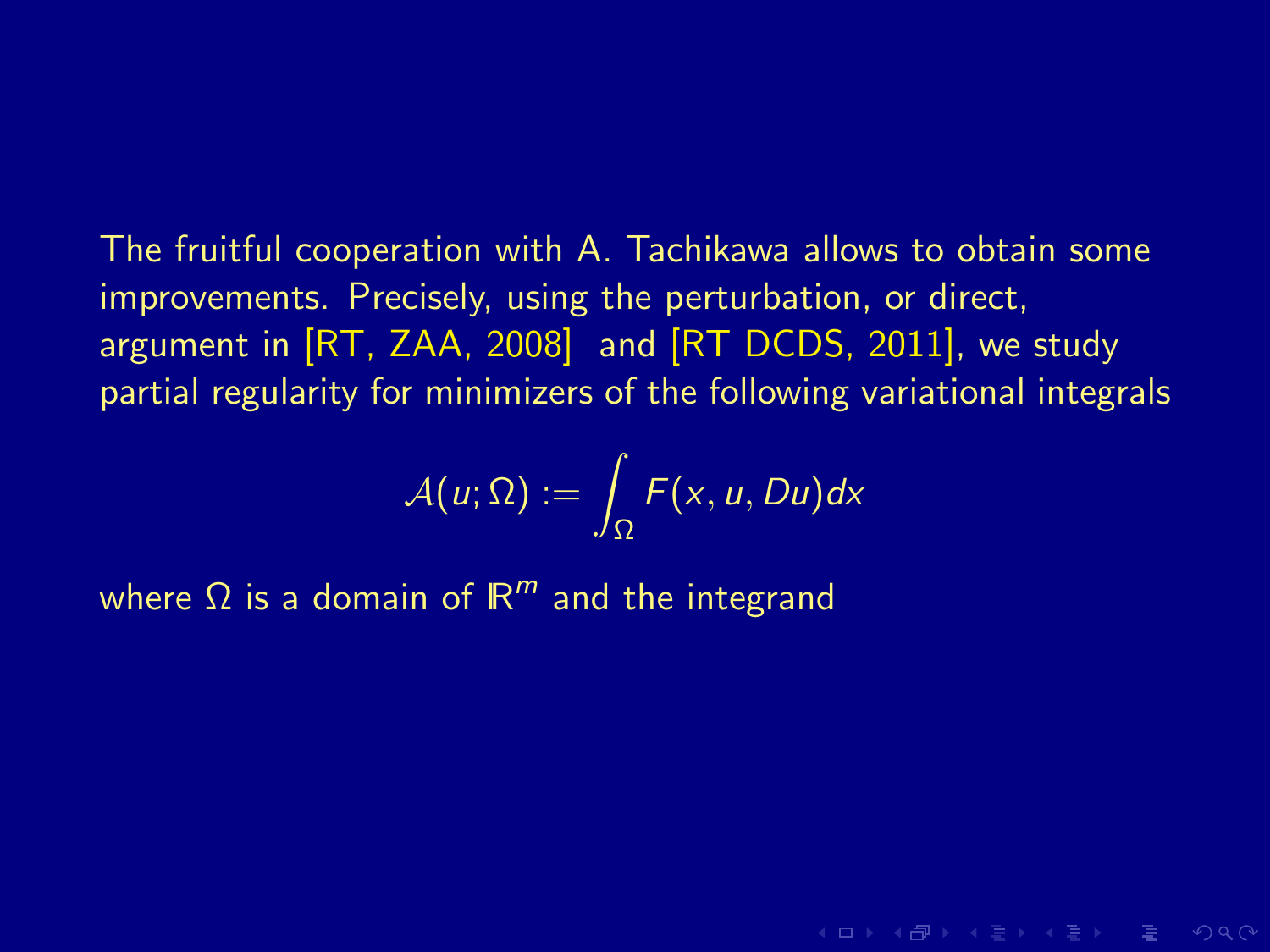$F(x, u, \xi): \Omega \times \mathbb{R}^n \times \mathbb{R}^{mn}$  is *p-growth*,  $p \ge 2$ , namely, for some  $0 < \lambda_0 < \Lambda_0$  and  $\mu \in \mathbb{R}$ , F satisfies

 $\lambda_0(\mu^2+|\xi|^2)^{p/2}\leq F(x,u,\xi)\leq \Lambda_0(\mu^2+|\xi|^2)^{p/2}$ 

for all  $(x, u, \xi) \in \Omega \times \mathbb{R}^n \times \mathbb{R}^{mn}$ .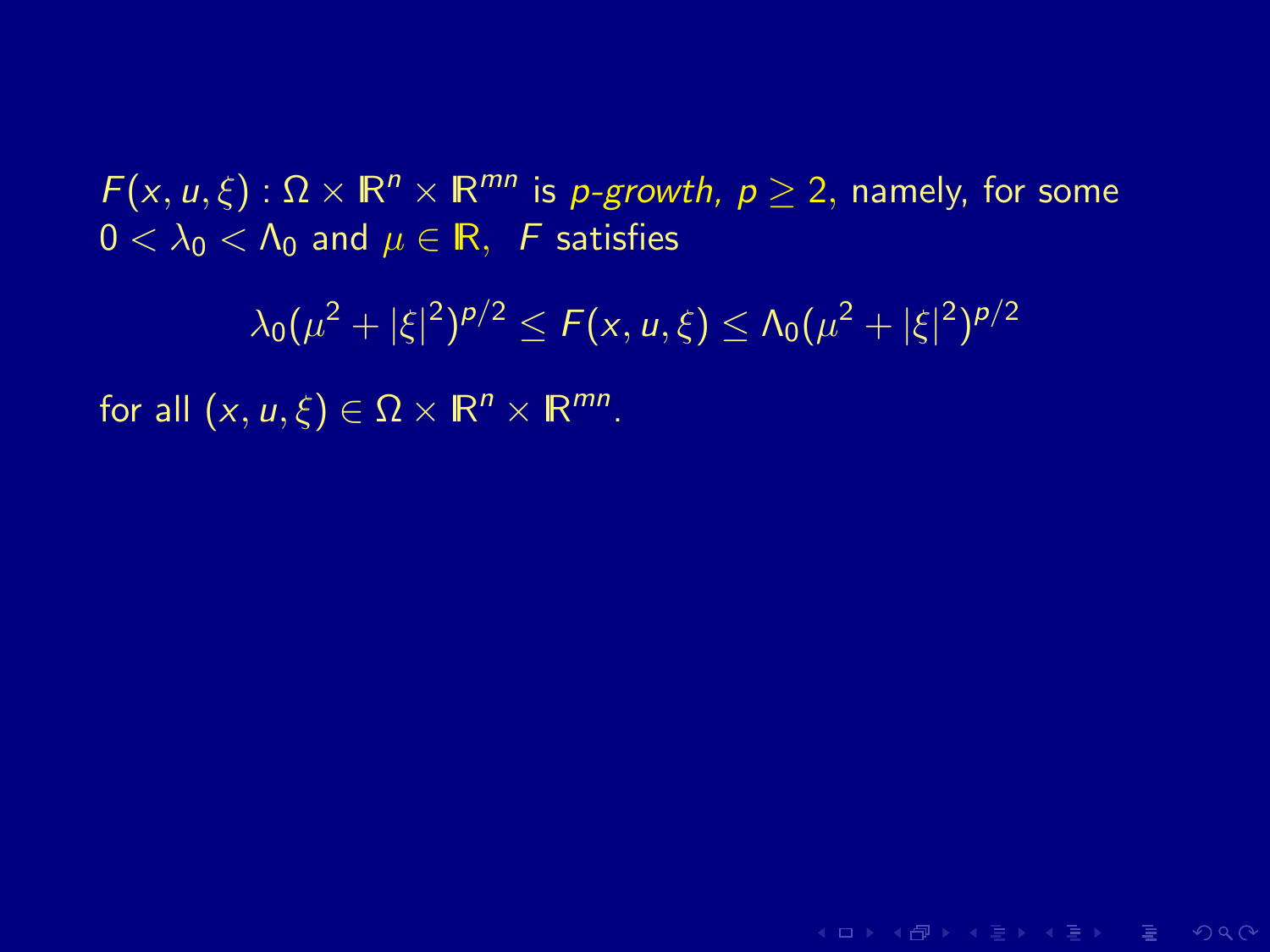$F(x, u, \xi): \Omega \times \mathbb{R}^n \times \mathbb{R}^{mn}$  is *p-growth*,  $p \ge 2$ , namely, for some  $0 < \lambda_0 < \Lambda_0$  and  $\mu \in \mathbb{R}$ , F satisfies

$$
\lambda_0(\mu^2+|\xi|^2)^{p/2} \leq F(x, u, \xi) \leq \Lambda_0(\mu^2+|\xi|^2)^{p/2}
$$

for all  $(x, u, \xi) \in \Omega \times \mathbb{R}^n \times \mathbb{R}^{mn}$ . Moreover,

$$
\lambda_0(\mu^2+|\xi|^2)^{p/2}|\eta|^2 \leq \frac{\partial^2 F(x, u, \xi)}{\partial \xi_{\beta}^j \partial \xi_{\alpha}^i} \eta_{\alpha}^j \eta_{\beta}^j \leq \Lambda_1(\mu^2+|\xi|^2)^{p/2}|\eta|^2
$$

**KORKAR KERKER E MAG** 

for all  $(x, u, \xi, \eta) \in \Omega \times \mathbb{R}^n \times \mathbb{R}^{mn} \times \mathbb{R}^{mn}$ .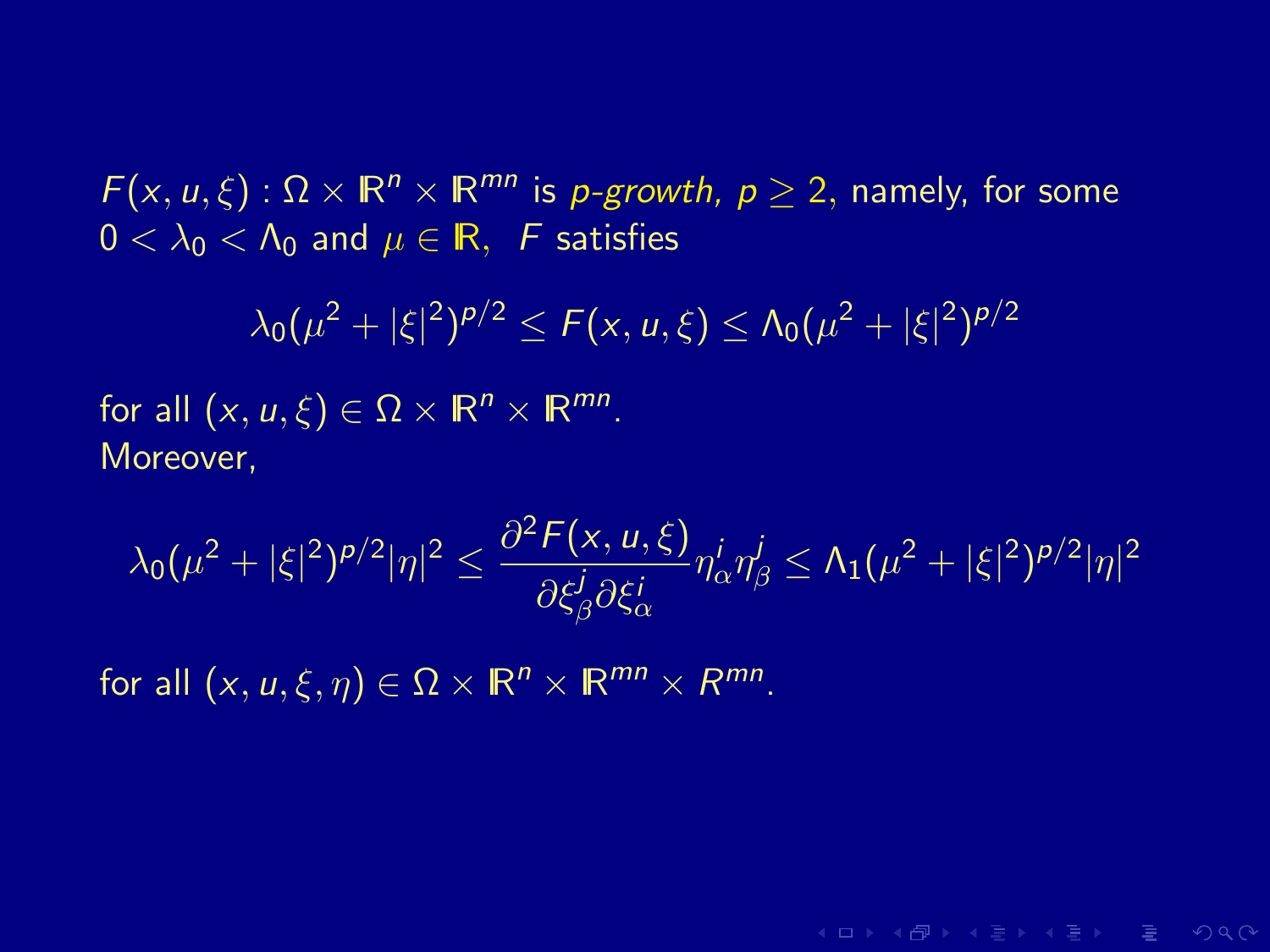If  $\mu = 0$  the variational feature of the functional is very different from one for  $\mu \neq 0$ .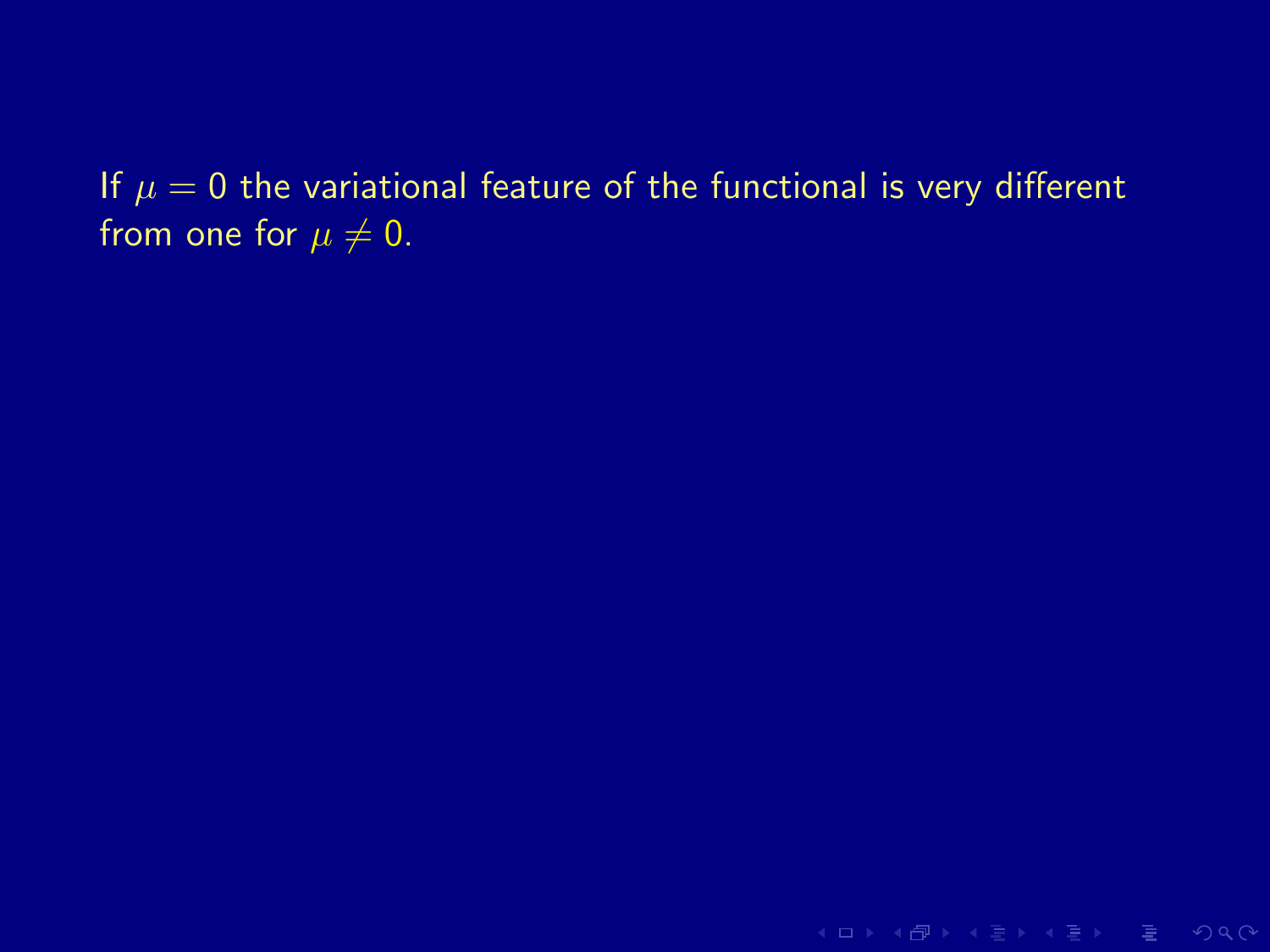If  $\mu = 0$  the variational feature of the functional is very different from one for  $\mu \neq 0$ . If  $\mu = 0$ , the Euler-Lagrange equation of the functional is degenerate at a point  $x \in \Omega$  where  $Du(x) = 0$ .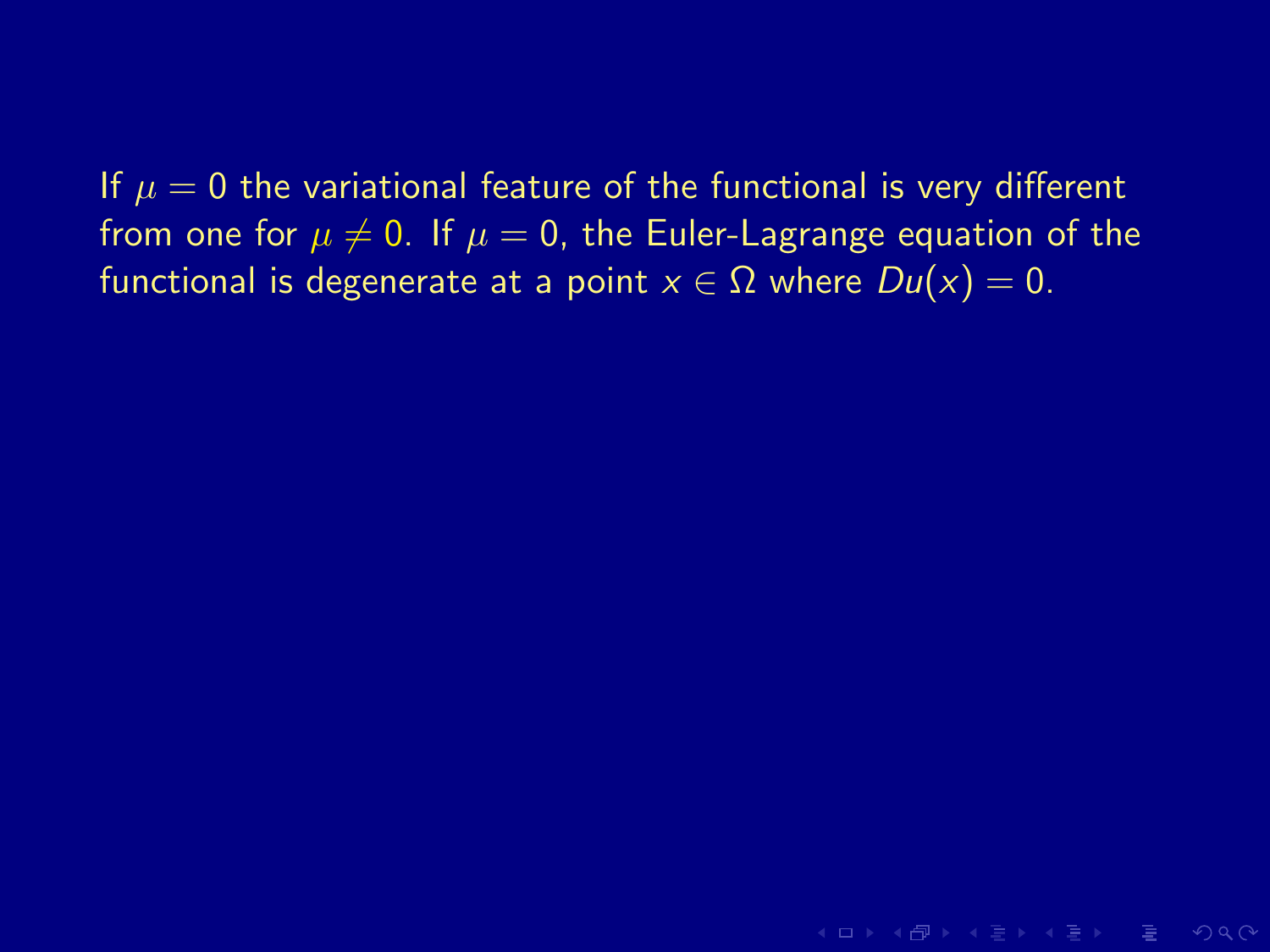If  $\mu = 0$  the variational feature of the functional is very different from one for  $\mu \neq 0$ . If  $\mu = 0$ , the Euler-Lagrange equation of the functional is degenerate at a point  $x \in \Omega$  where  $Du(x) = 0$ . In [RT, ZAA, 2008], the authors proved partial regularity results for the case that  $\mu \neq 0$ ,

**KORKAR KERKER E VOQO**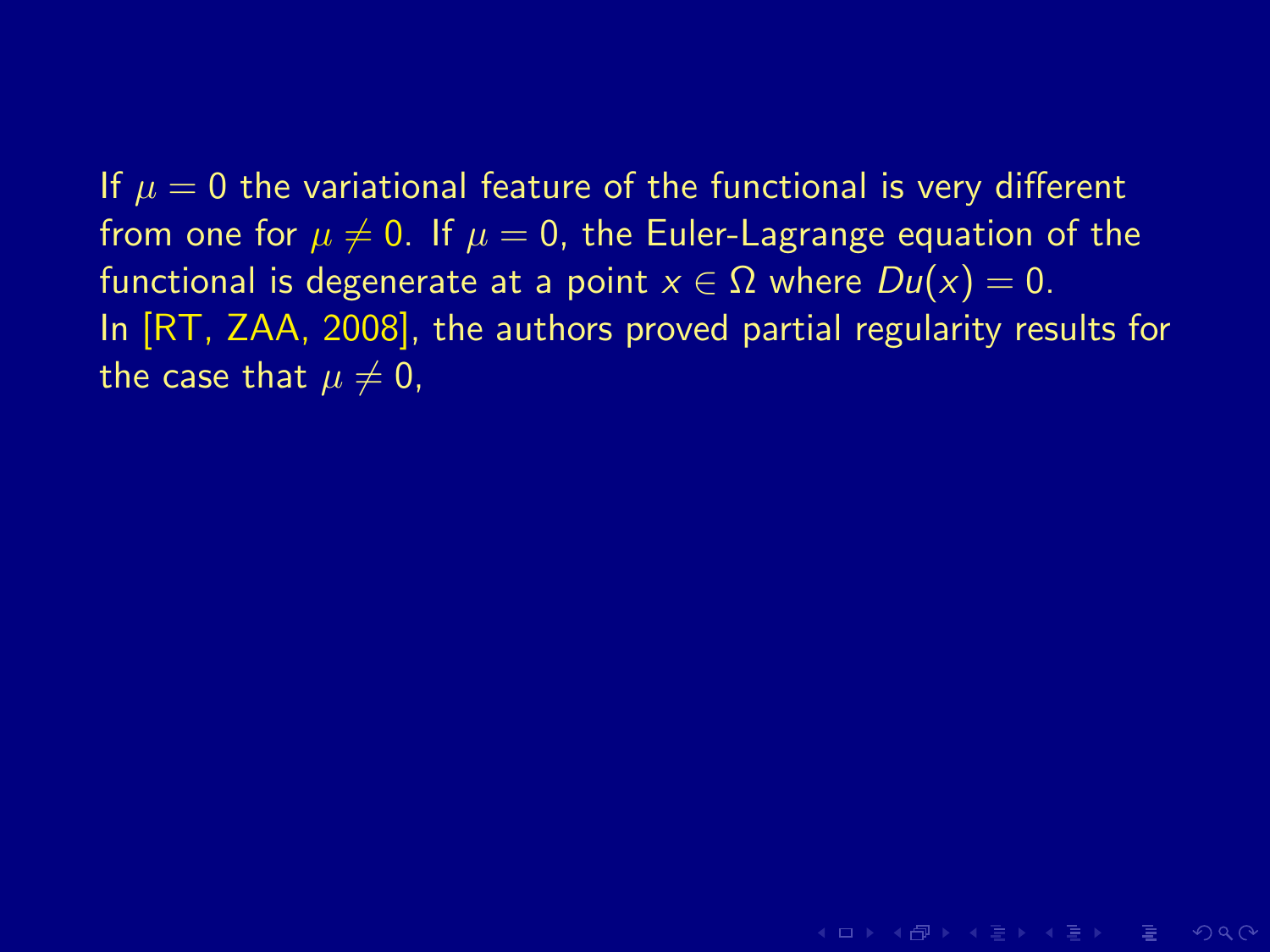**KORKAR KERKER E VOQO**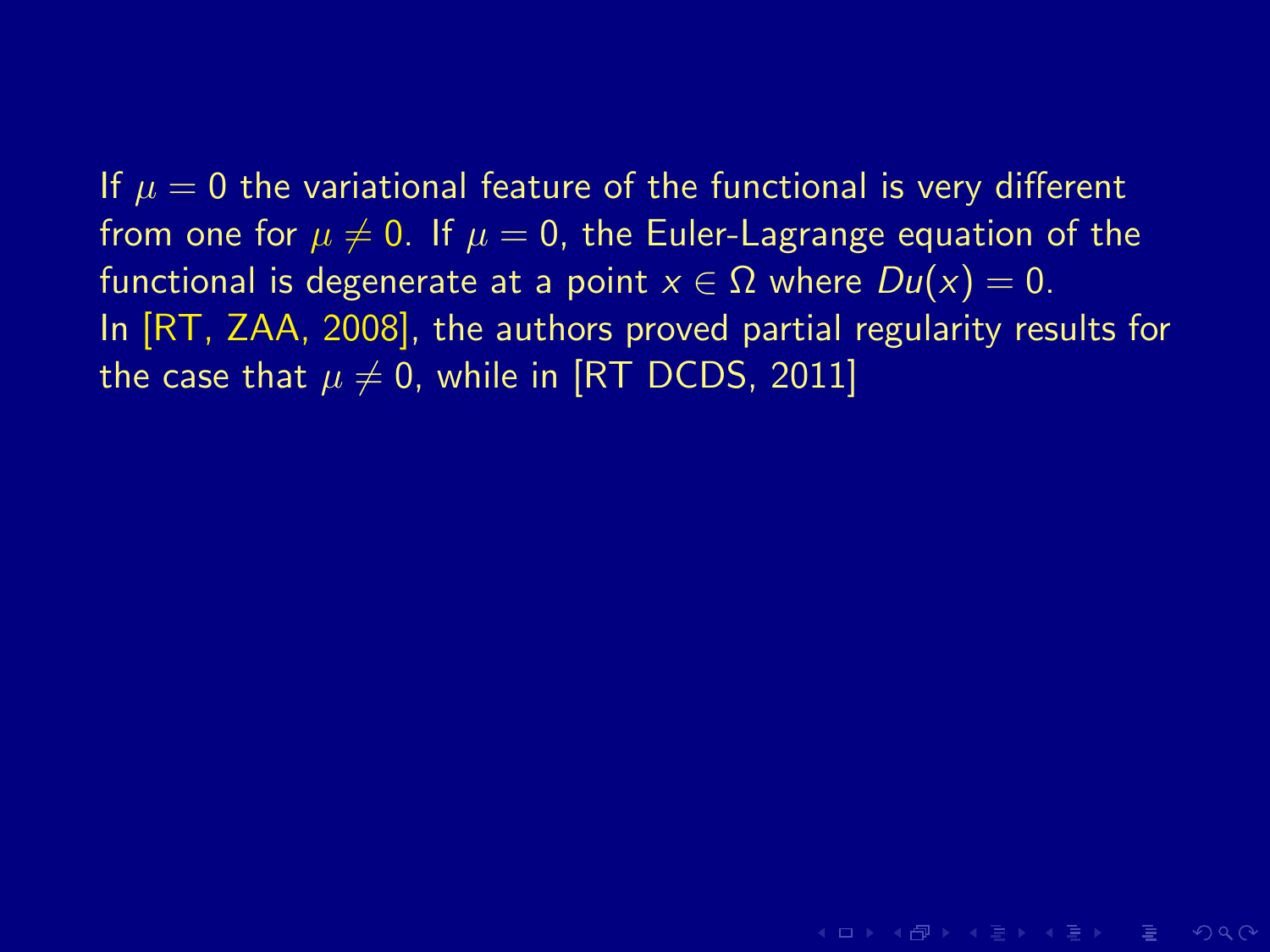**KORKAR KERKER E MAG**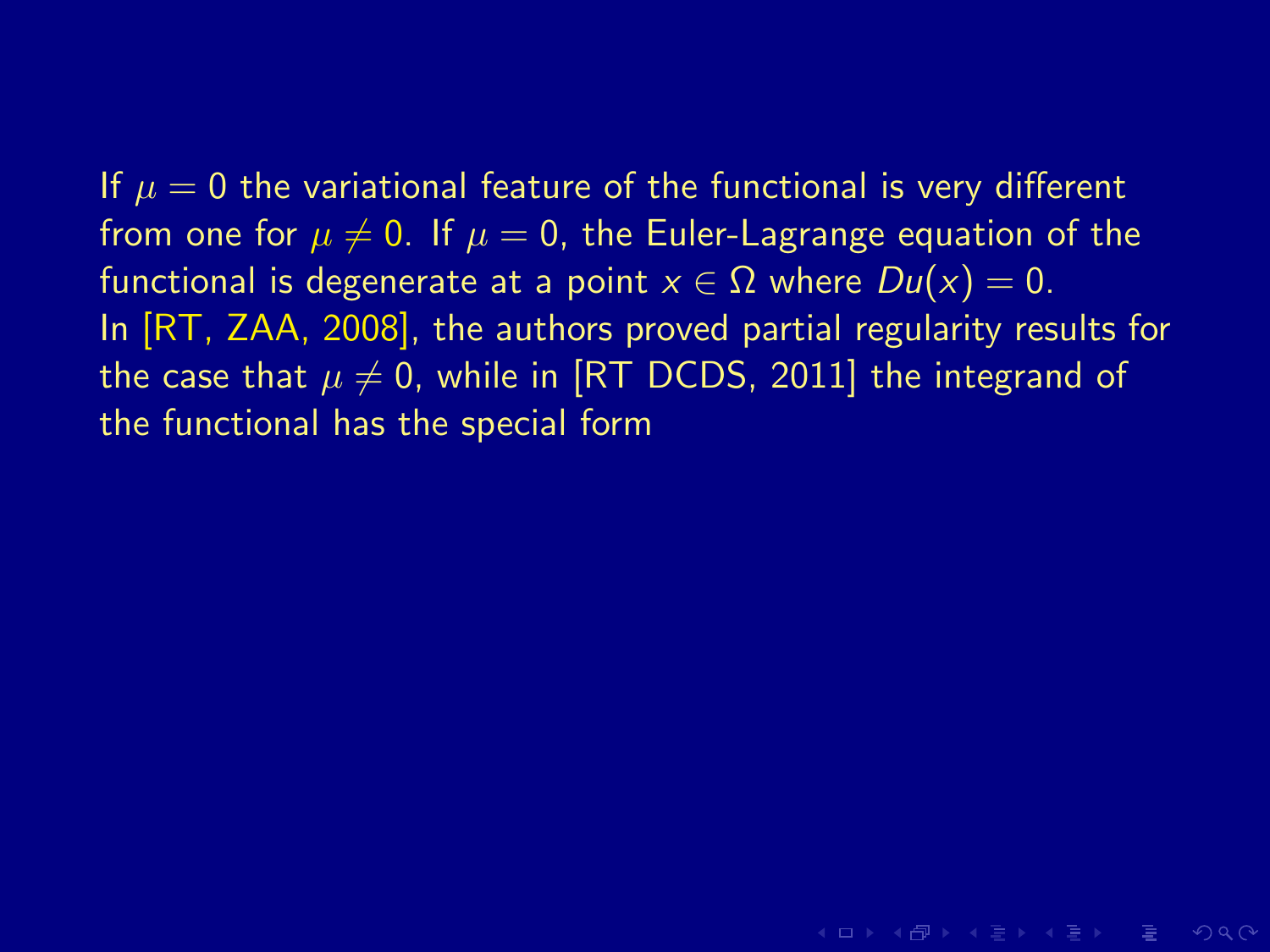$F(x, u, Du) = A(x, u, g^{\alpha\beta}(x)h_{ij}(u)D_{\alpha}u^{i}D_{\beta}u^{j}),$ 

**KORKAR KERKER E MAG**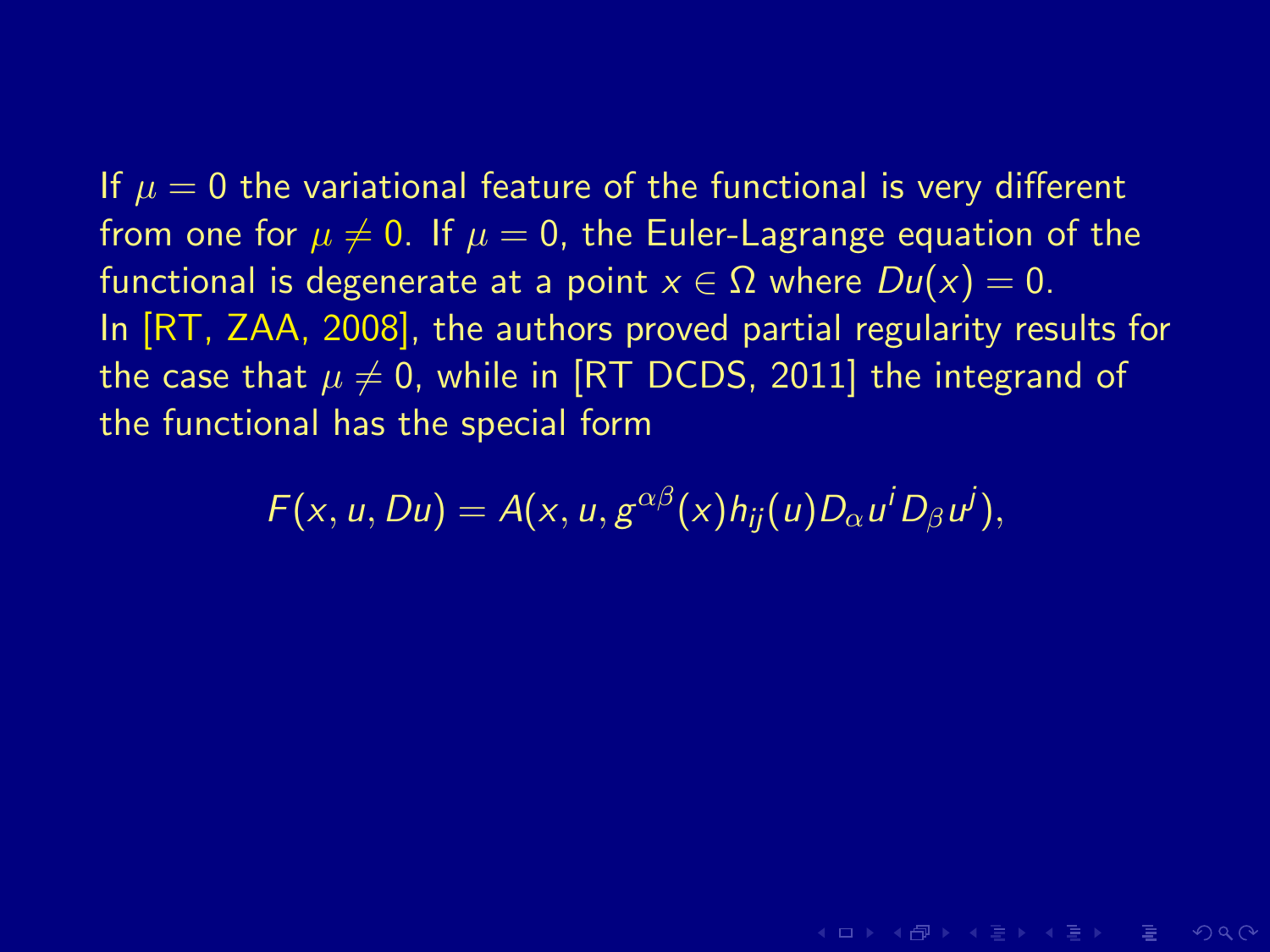$$
F(x, u, Du) = A(x, u, g^{\alpha\beta}(x)h_{ij}(u)D_{\alpha}u^{i}D_{\beta}u^{j}),
$$

and is showed a partial regularity result which holds even if  $\mu = 0$ .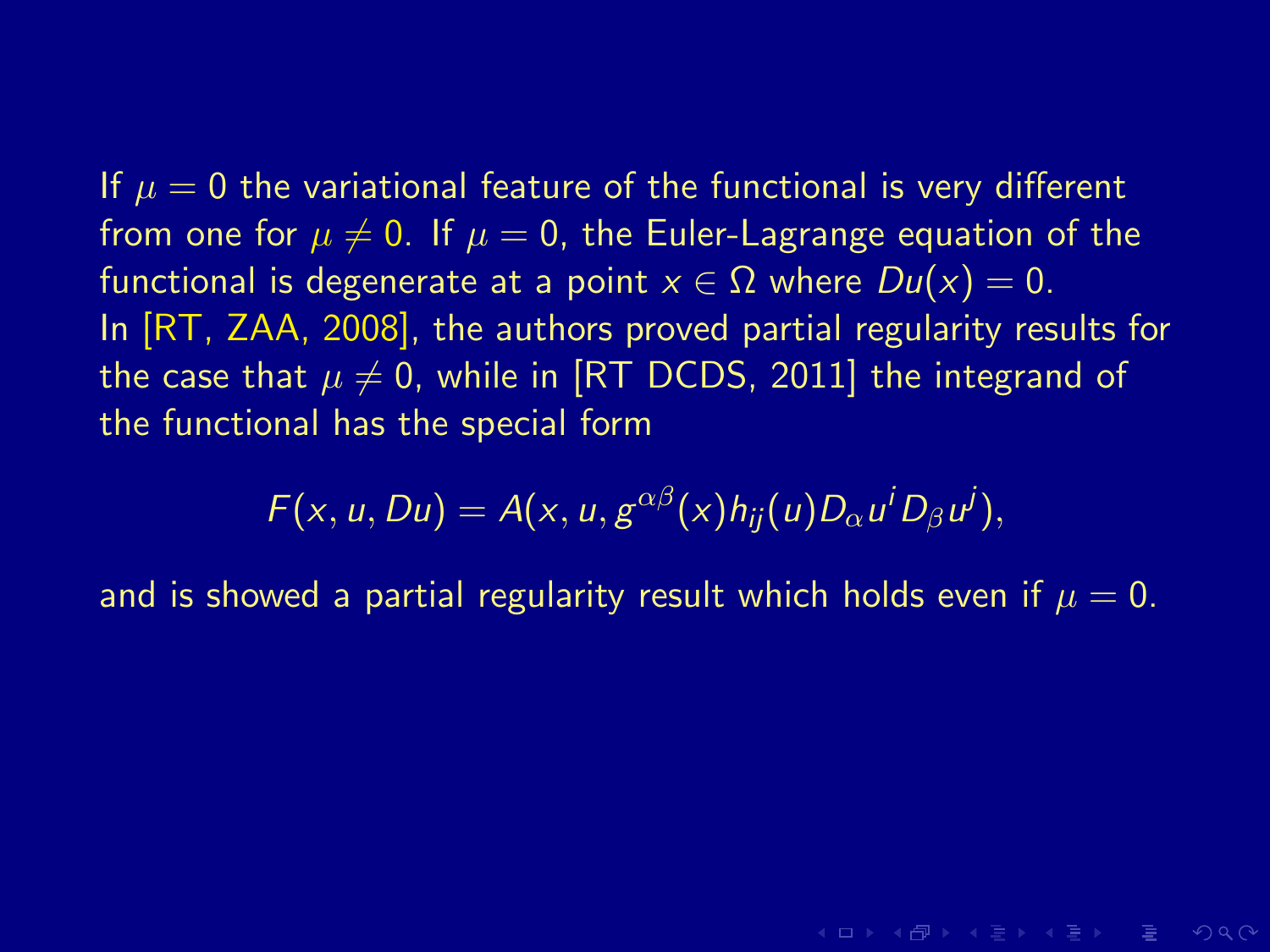$$
F(x, u, Du) = A(x, u, g^{\alpha\beta}(x)h_{ij}(u)D_{\alpha}u^{i}D_{\beta}u^{j}),
$$

and is showed a partial regularity result which holds even if  $\mu = 0$ . Let us now state both the results and give an idea of the proof only for the second case  $\mu = 0$  ([RT DCDS, 2011]).

**KORKAR KERKER E MAG**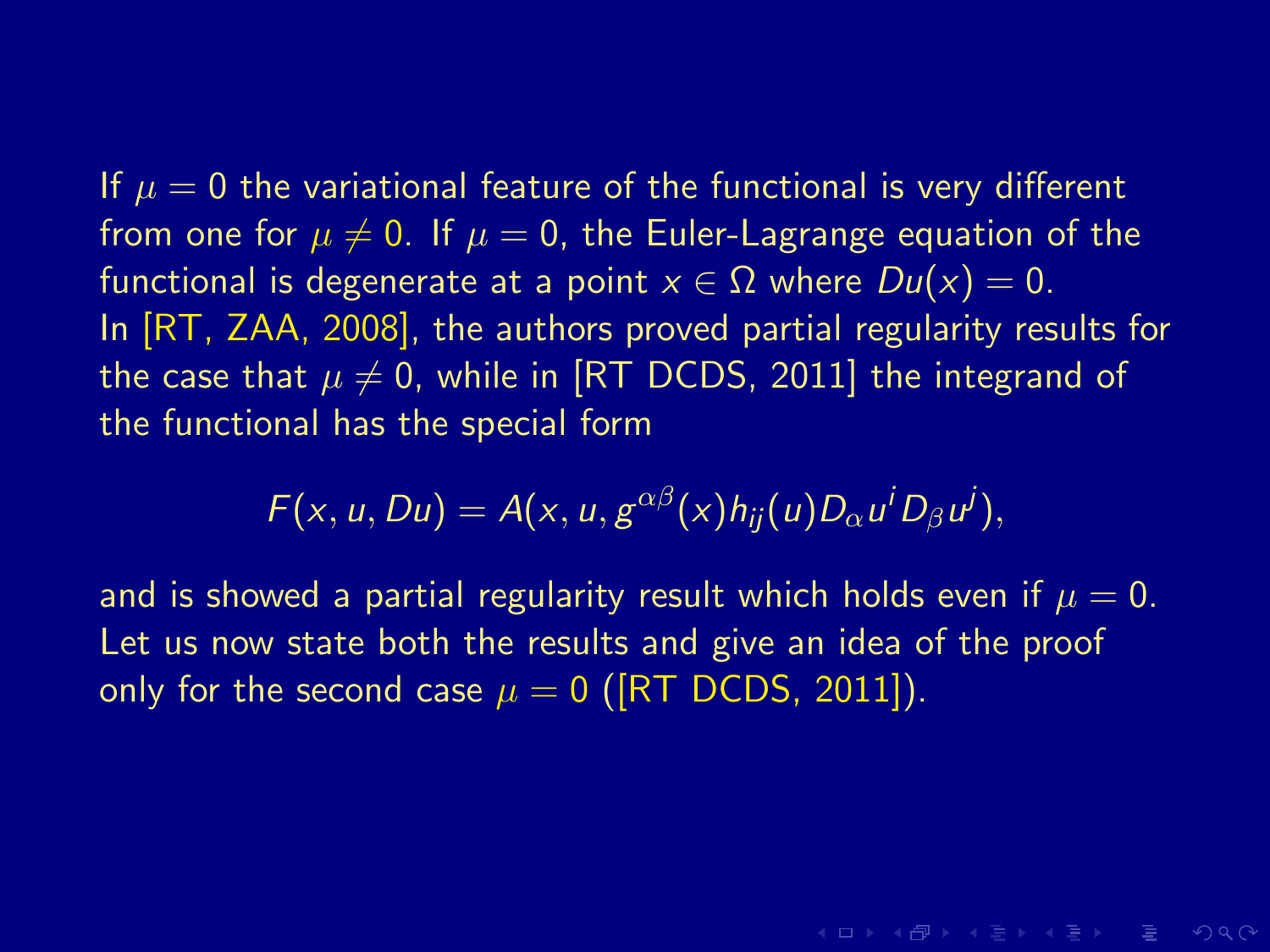K ロ > K 레 > K 로 > K 로 > E = X O Q O ·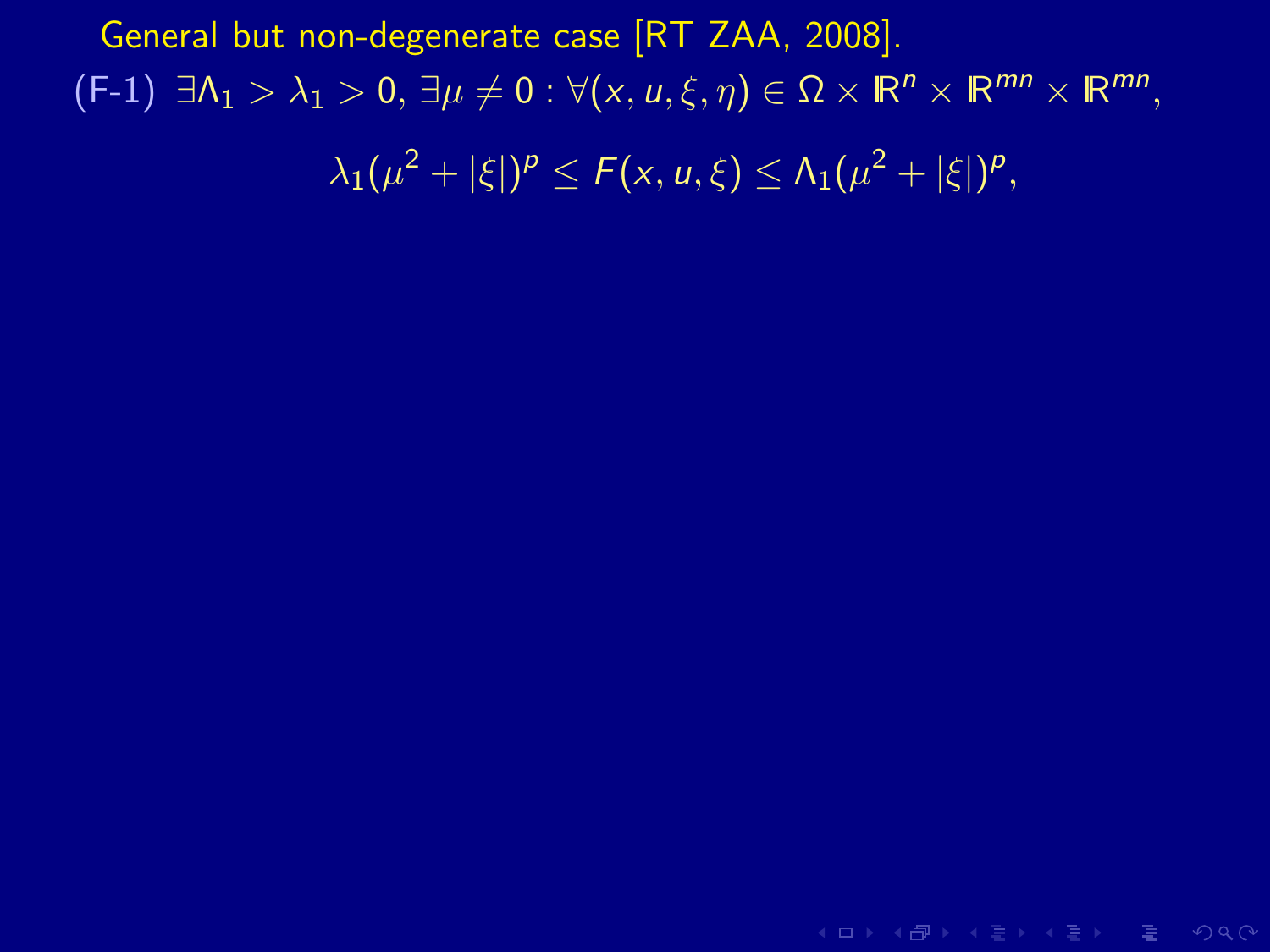$$
\lambda_1(\mu+|\xi|^2)^{p/2-1}|\eta|^2 \leq \frac{\partial^2 F(x, u, \xi)}{\partial \xi_\alpha^i \partial \xi_\beta^j} \eta_\alpha^i \eta_\beta^j \leq \Lambda_1(\mu^2+|\eta|^2)^{p/2-1}|\xi|^2;
$$

(ロ) (母) (目) (目) (目) 目 のQ(V)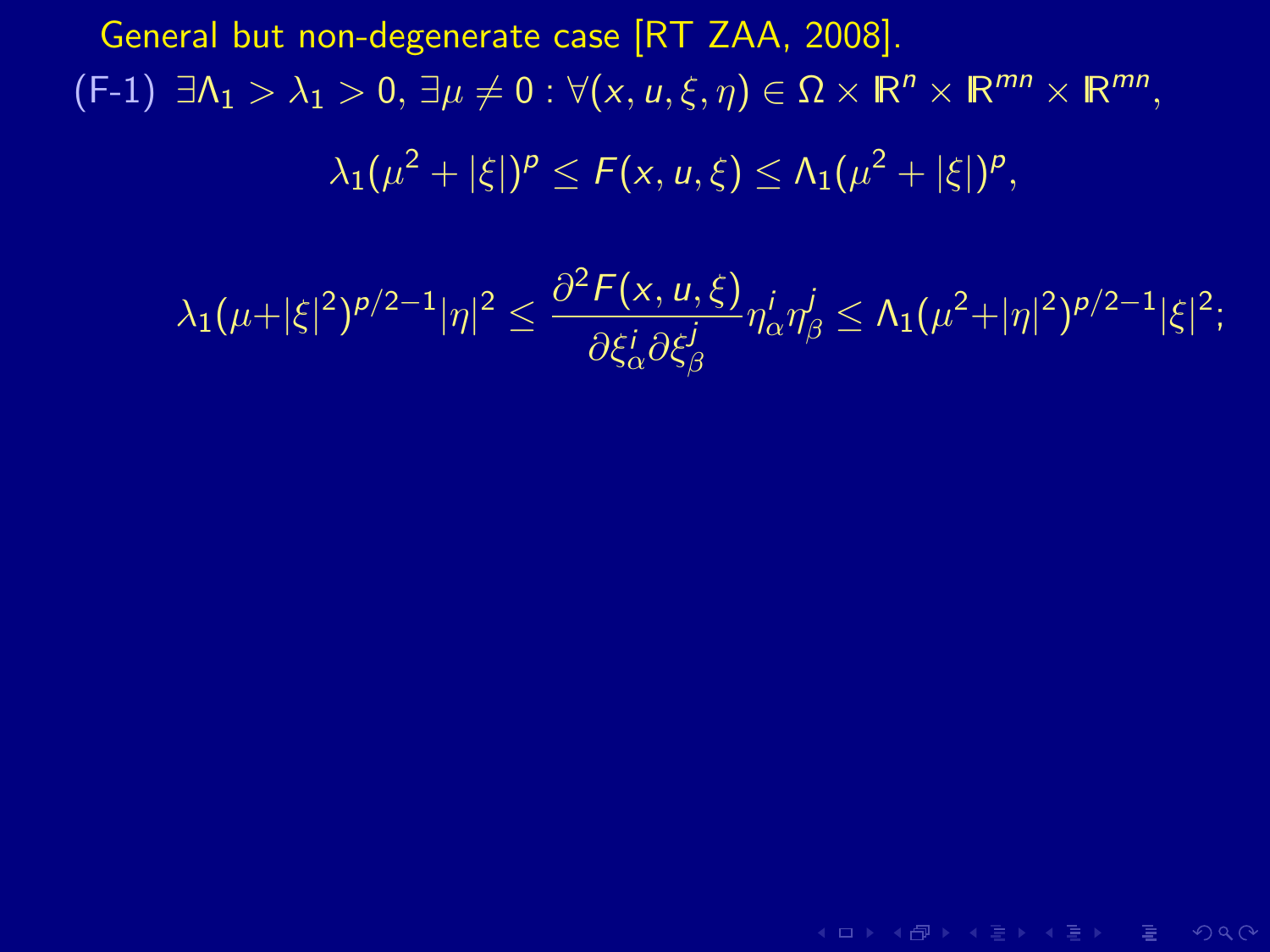$$
\lambda_1(\mu+|\xi|^2)^{p/2-1}|\eta|^2 \leq \frac{\partial^2 F(x, u, \xi)}{\partial \xi_\alpha^i \partial \xi_\beta^j} \eta_\alpha^i \eta_\beta^j \leq \Lambda_1(\mu^2+|\eta|^2)^{p/2-1}|\xi|^2;
$$

(F-2) for every  $(u,\xi) \in \mathbb{R}^n \times \mathbb{R}^{mn}$ ,  $F(\cdot, u, \xi) \in VMO(\Omega)$  and the mean oscillation of  $F(\cdot,u,\xi)/(\mu^2+|\xi|^2)^{2/p}$  vanishes uniformly with respect to  $u, \xi$  in the following sense: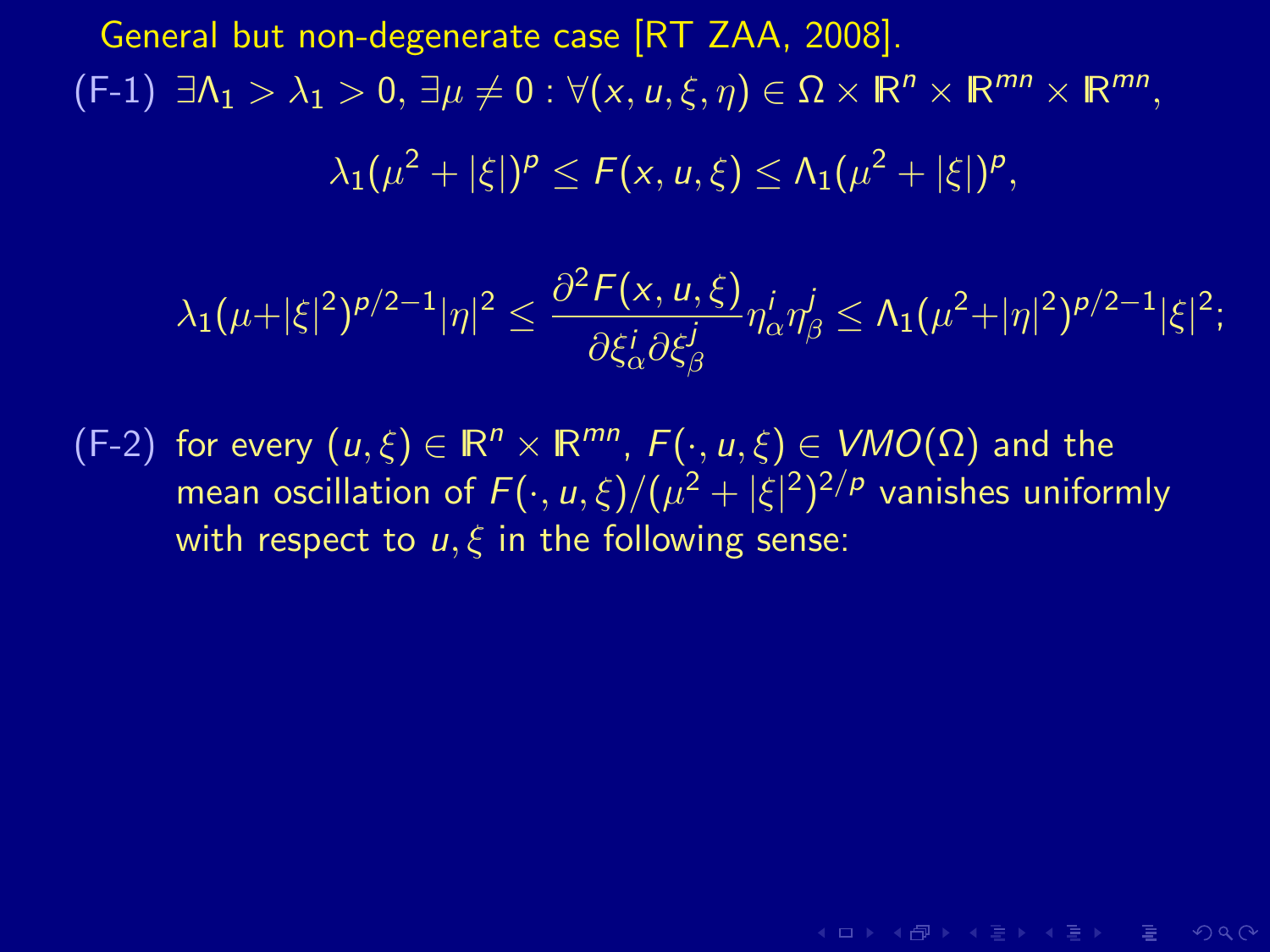$$
\lambda_1(\mu+|\xi|^2)^{p/2-1}|\eta|^2 \leq \frac{\partial^2 F(x,u,\xi)}{\partial \xi^i_\alpha \partial \xi^j_\beta} \eta^i_\alpha \eta^j_\beta \leq \Lambda_1(\mu^2+|\eta|^2)^{p/2-1}|\xi|^2;
$$

(F-2) for every  $(u,\xi) \in \mathbb{R}^n \times \mathbb{R}^{mn}$ ,  $F(\cdot, u, \xi) \in VMO(\Omega)$  and the mean oscillation of  $F(\cdot,u,\xi)/(\mu^2+|\xi|^2)^{2/p}$  vanishes uniformly with respect to  $u, \xi$  in the following sense:  $\exists \rho_0 > 0$ ,  $\exists \sigma(z, \rho) : \mathbb{R}^m \times [0, \rho_0) \rightarrow [0, \infty)$  with

$$
\lim_{R\to 0}\sup_{\rho
$$

**KO KARA KE KE KE KARA**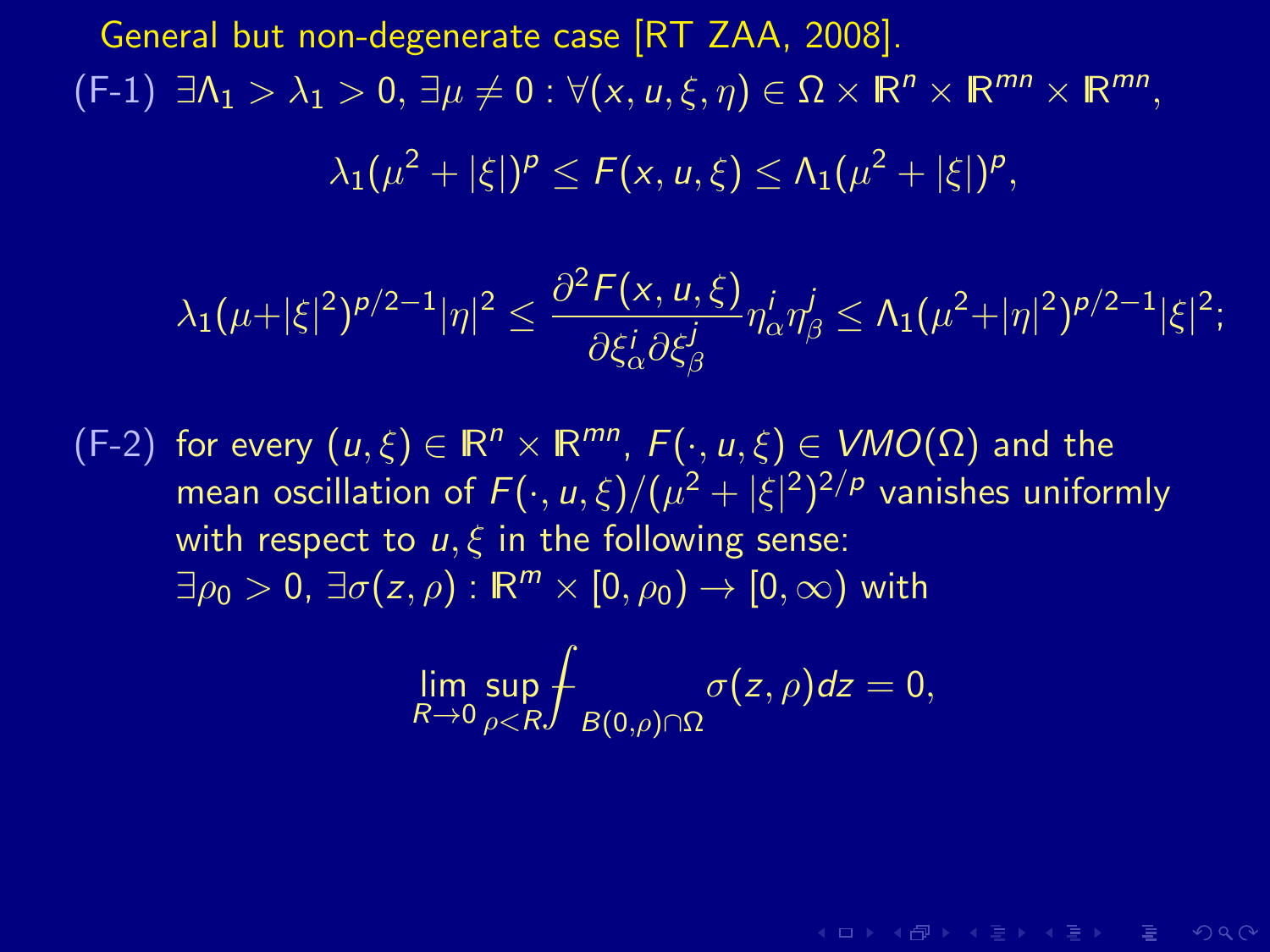$$
\lambda_1(\mu+|\xi|^2)^{p/2-1}|\eta|^2 \leq \frac{\partial^2 F(x, u, \xi)}{\partial \xi_\alpha^i \partial \xi_\beta^j} \eta_\alpha^i \eta_\beta^j \leq \Lambda_1(\mu^2+|\eta|^2)^{p/2-1}|\xi|^2;
$$

(F-2) for every  $(u,\xi) \in \mathbb{R}^n \times \mathbb{R}^{mn}$ ,  $F(\cdot, u, \xi) \in VMO(\Omega)$  and the mean oscillation of  $F(\cdot,u,\xi)/(\mu^2+|\xi|^2)^{2/p}$  vanishes uniformly with respect to  $u, \xi$  in the following sense:  $\exists \rho_0 > 0$ ,  $\exists \sigma(z, \rho) : \mathbb{R}^m \times [0, \rho_0) \rightarrow [0, \infty)$  with

$$
\lim_{R\to 0}\sup_{\rho
$$

 $A \cup B \cup A \cup B \cup A \subseteq B \cup A \subseteq B \cup B \cup B \cup B \cup A$ 

such that  $F(\cdot, u, \xi)$  satisfies,  $\forall x \in \overline{\Omega}$ ,  $y \in B(x, \rho_0) \cap \Omega$ ,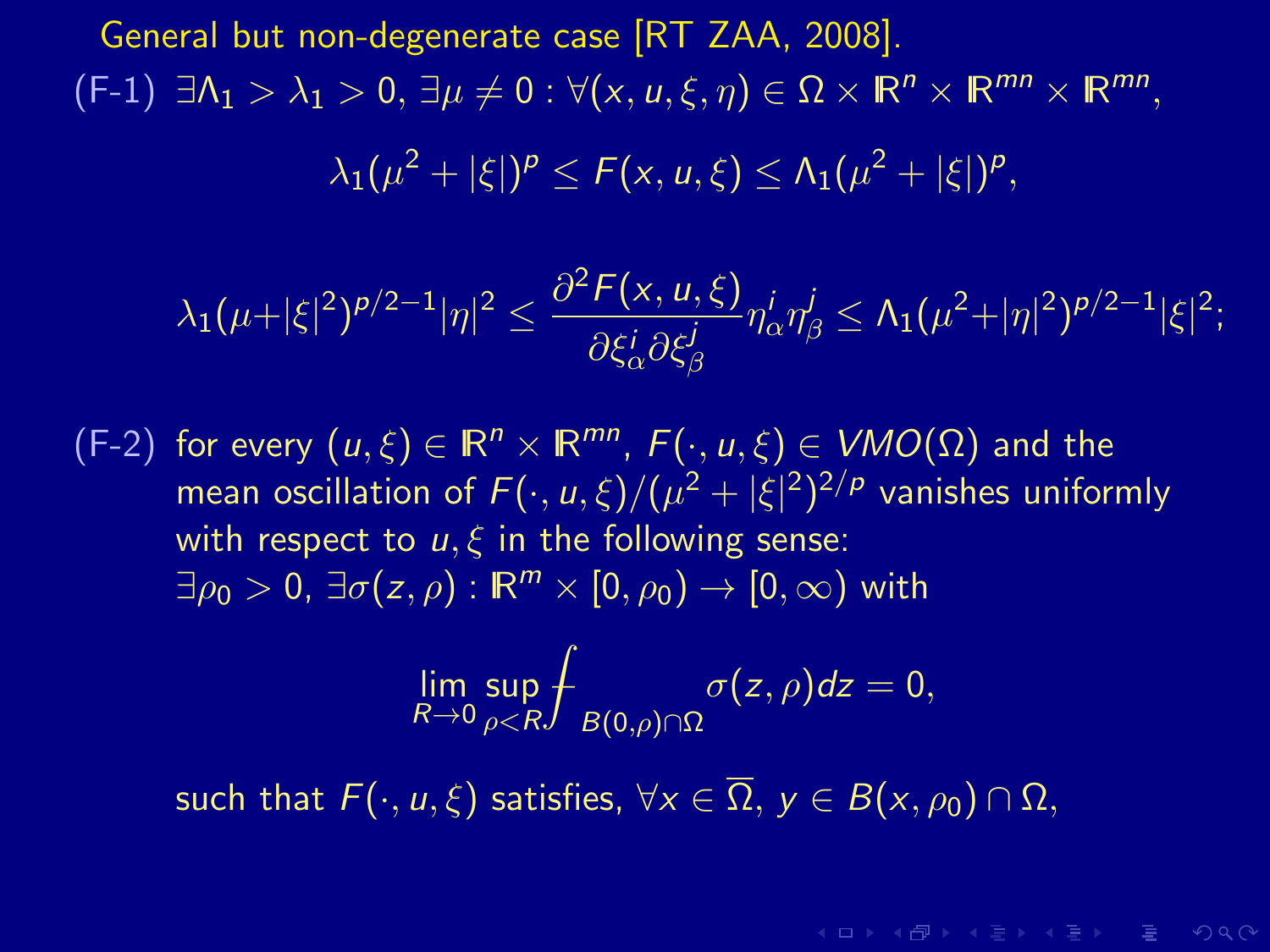$$
\lambda_1(\mu+|\xi|^2)^{p/2-1}|\eta|^2 \leq \frac{\partial^2 F(x, u, \xi)}{\partial \xi_\alpha^i \partial \xi_\beta^j} \eta_\alpha^i \eta_\beta^j \leq \Lambda_1(\mu^2+|\eta|^2)^{p/2-1}|\xi|^2;
$$

(F-2) for every  $(u,\xi) \in \mathbb{R}^n \times \mathbb{R}^{mn}$ ,  $F(\cdot, u, \xi) \in VMO(\Omega)$  and the mean oscillation of  $F(\cdot,u,\xi)/(\mu^2+|\xi|^2)^{2/p}$  vanishes uniformly with respect to  $u, \xi$  in the following sense:  $\exists \rho_0 > 0$ ,  $\exists \sigma(z, \rho) : \mathbb{R}^m \times [0, \rho_0) \rightarrow [0, \infty)$  with

$$
\lim_{R\to 0}\sup_{\rho
$$

such that  $F(\cdot, u, \xi)$  satisfies,  $\forall x \in \overline{\Omega}$ ,  $y \in B(x, \rho_0) \cap \Omega$ ,

 $|F(y, u, \xi) - F_{x, \rho}(u, \xi)| \le \sigma(x-y, \rho)(\mu^2 + |\xi|^2)^{\rho/2}, \forall (u, \xi) \in \mathbb{R}^n \times \mathbb{R}^{mn},$ **KOD KARD KED KED E VOQO**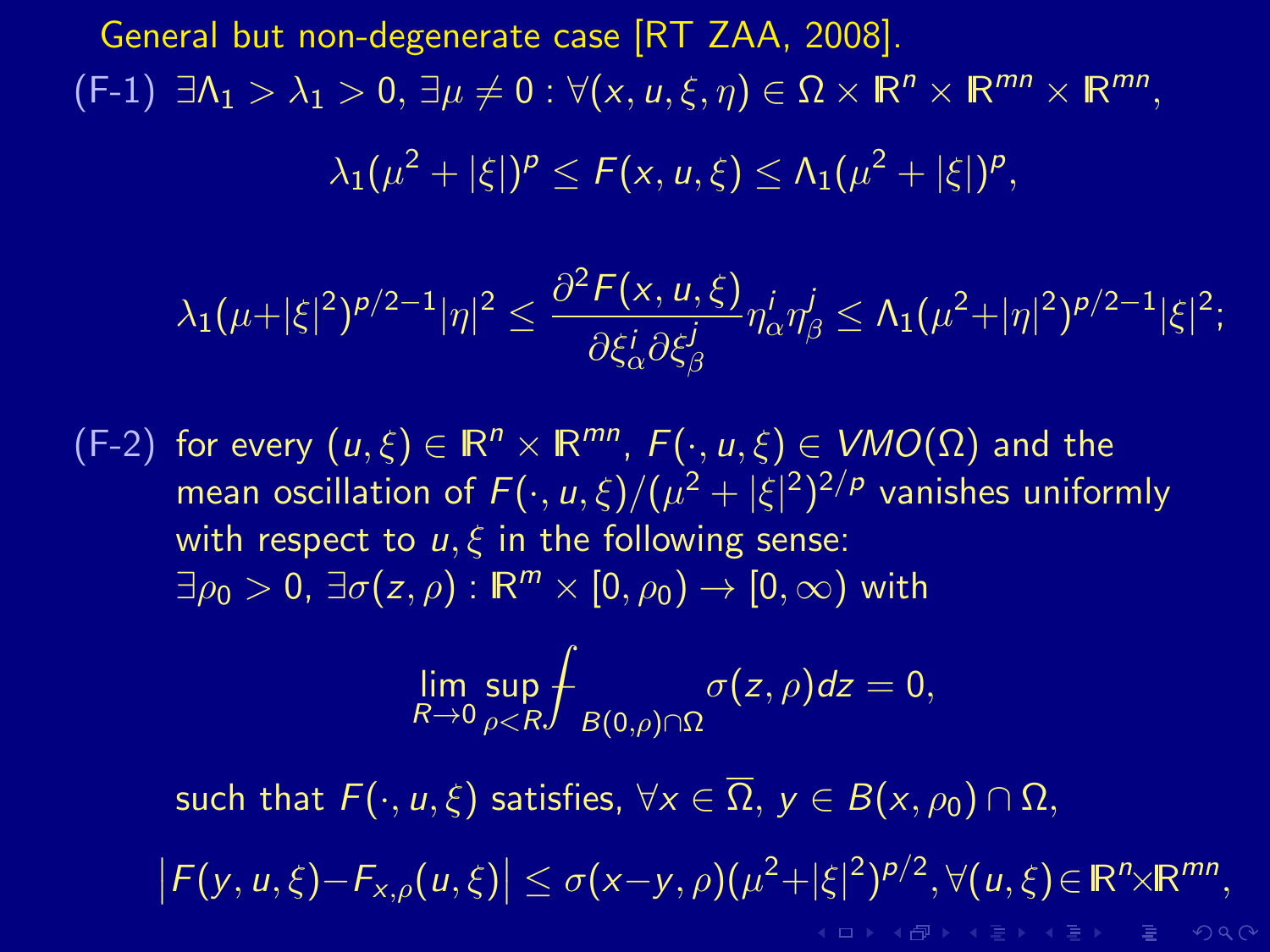# (F-3) for every  $x \in \Omega$ ,  $\xi \in \mathbb{R}^{mn}$  and  $u, v \in \mathbb{R}^n$  $|F(x, u, \xi) - F(x, v, \xi)| \leq (1 + |\xi|^2)^{\frac{p}{2}} \omega(|u - v|^2);$

**KID X 伊 X X ミ X X ミ X ミ X D X Q Q V**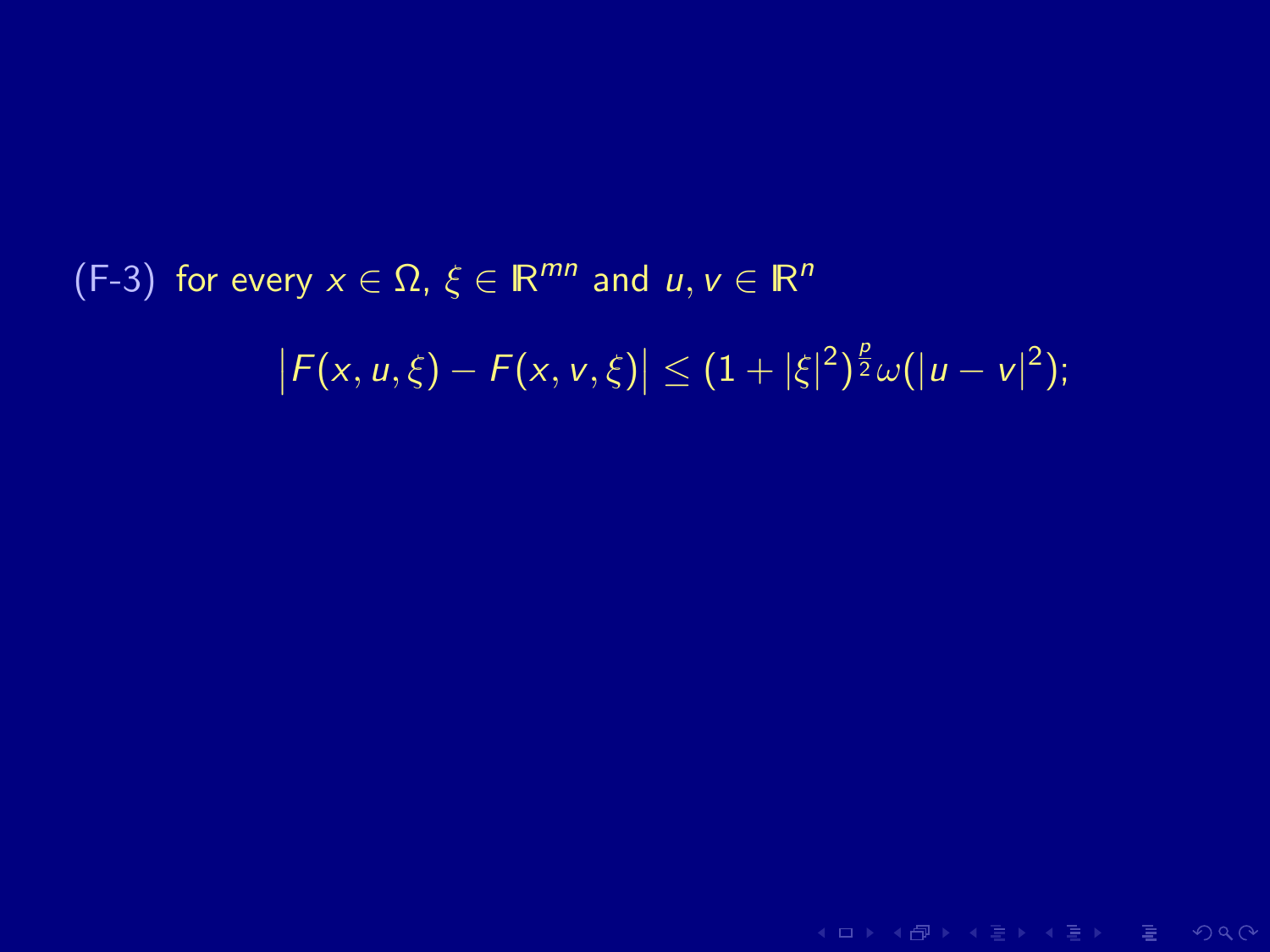(F-3) for every 
$$
x \in \Omega
$$
,  $\xi \in \mathbb{R}^{mn}$  and  $u, v \in \mathbb{R}^n$   

$$
\left| F(x, u, \xi) - F(x, v, \xi) \right| \leq (1 + |\xi|^2)^{\frac{p}{2}} \omega(|u - v|^2);
$$

(F-4) for almost all  $x \in \Omega$  and all  $u \in \mathbb{R}^n$ ,  $F(x, u, \cdot) \in C^2(\mathbb{R}^{mn})$ .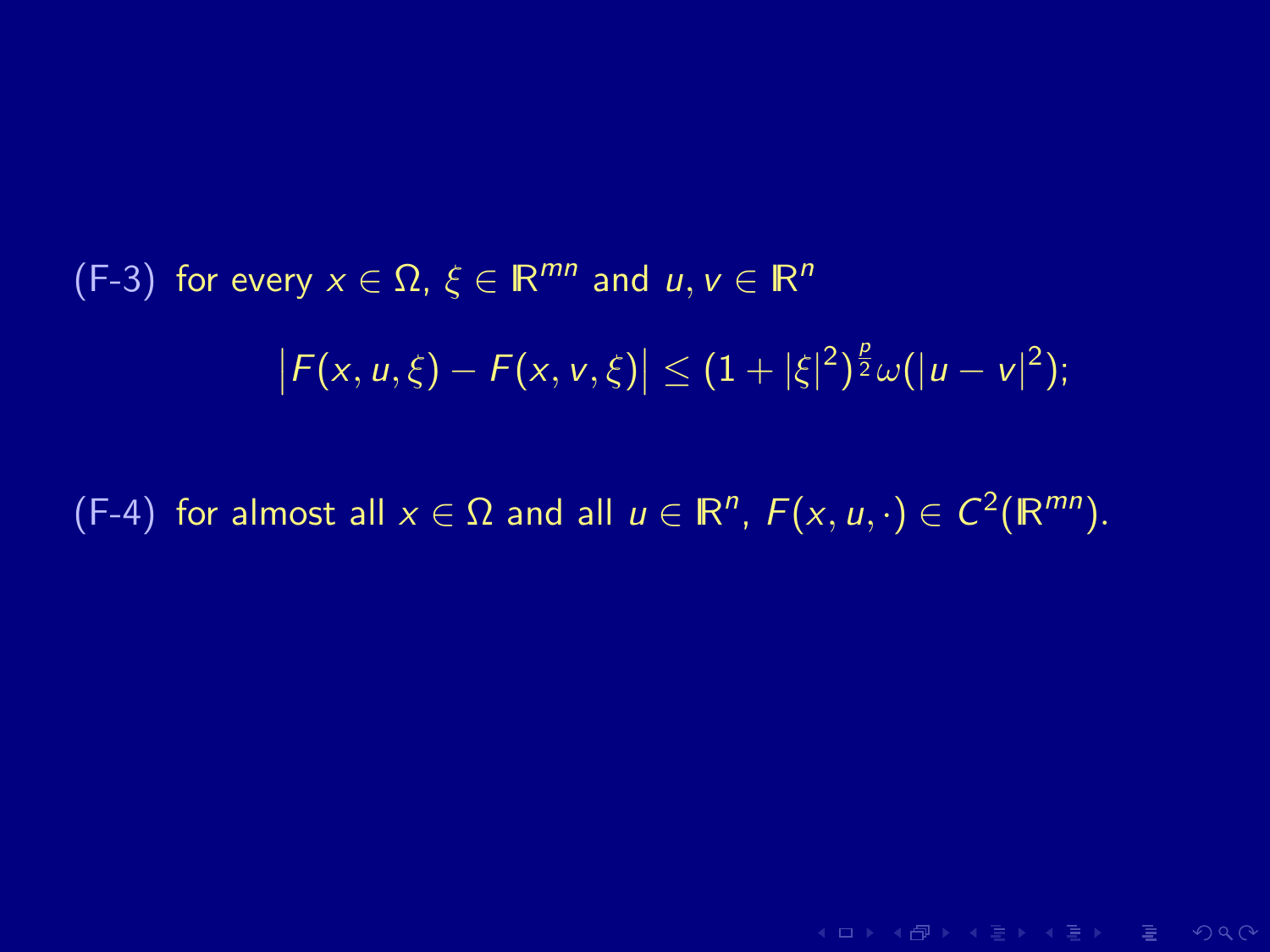## Assume  $p \geq 2$ ,  $\Omega \subset \mathbb{R}^m$  a bounded domain with sufficiently smooth boundary ∂Ω,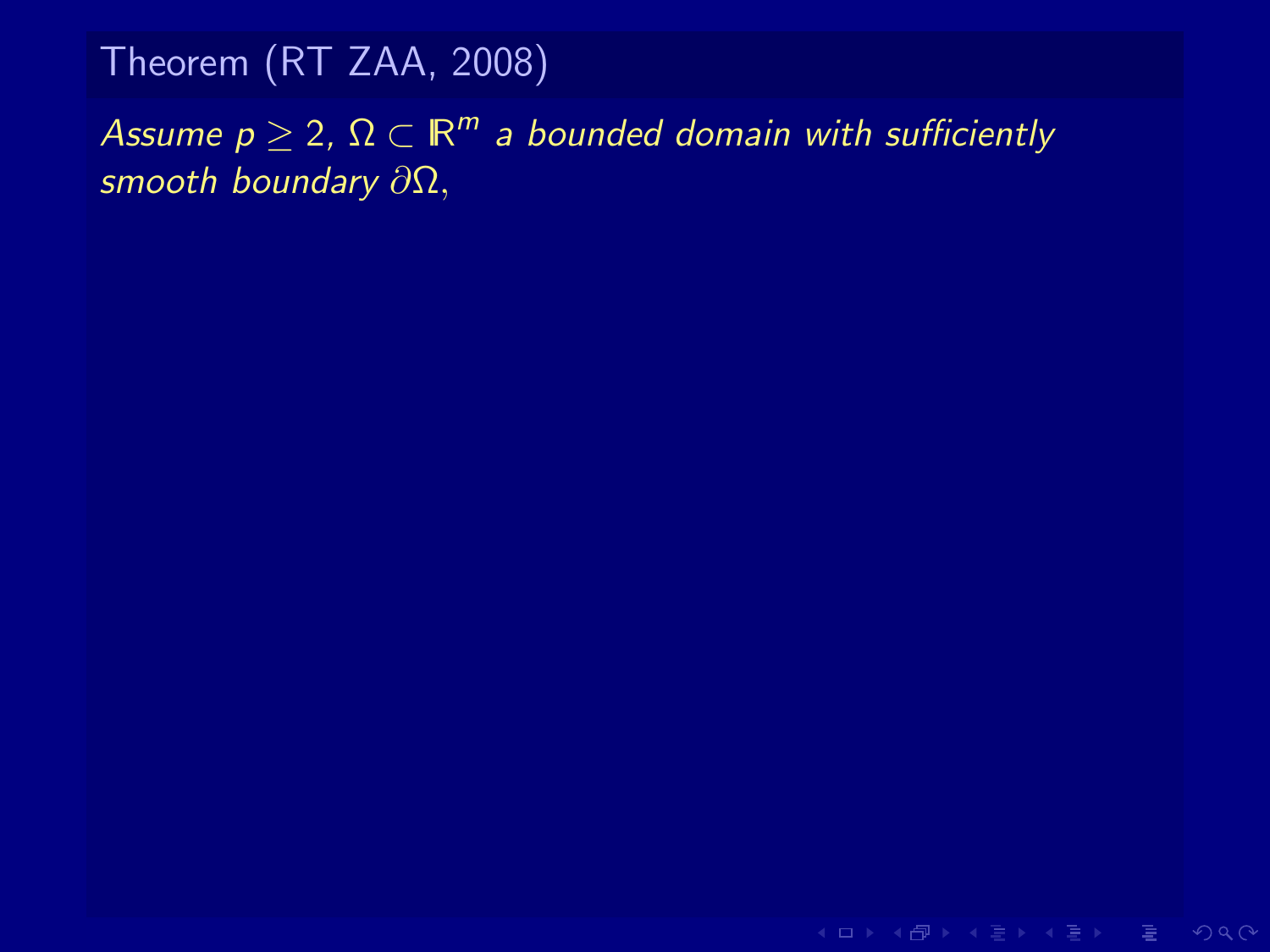Assume  $p \geq 2$ ,  $\Omega \subset \mathbb{R}^m$  a bounded domain with sufficiently smooth boundary  $\partial \Omega, \ u \in H^{1,p}(\Omega,\mathbb{R}^n)$  a minimizer of

$$
\mathcal{F}(u,\Omega)=\int_{\Omega}F(x,u,Du)dx
$$

in  $X_g(\Omega)=\{u\in H^{1,p}(\Omega)\;:\;u-g\in H^{1,p}_0\}$  $\{C^{1,p}(\Omega)\}$  for a given boundary data  $g \in H^{1,s}(\Omega), s > p$ . Let  $(F-1)$ - $(F-4)$  be true.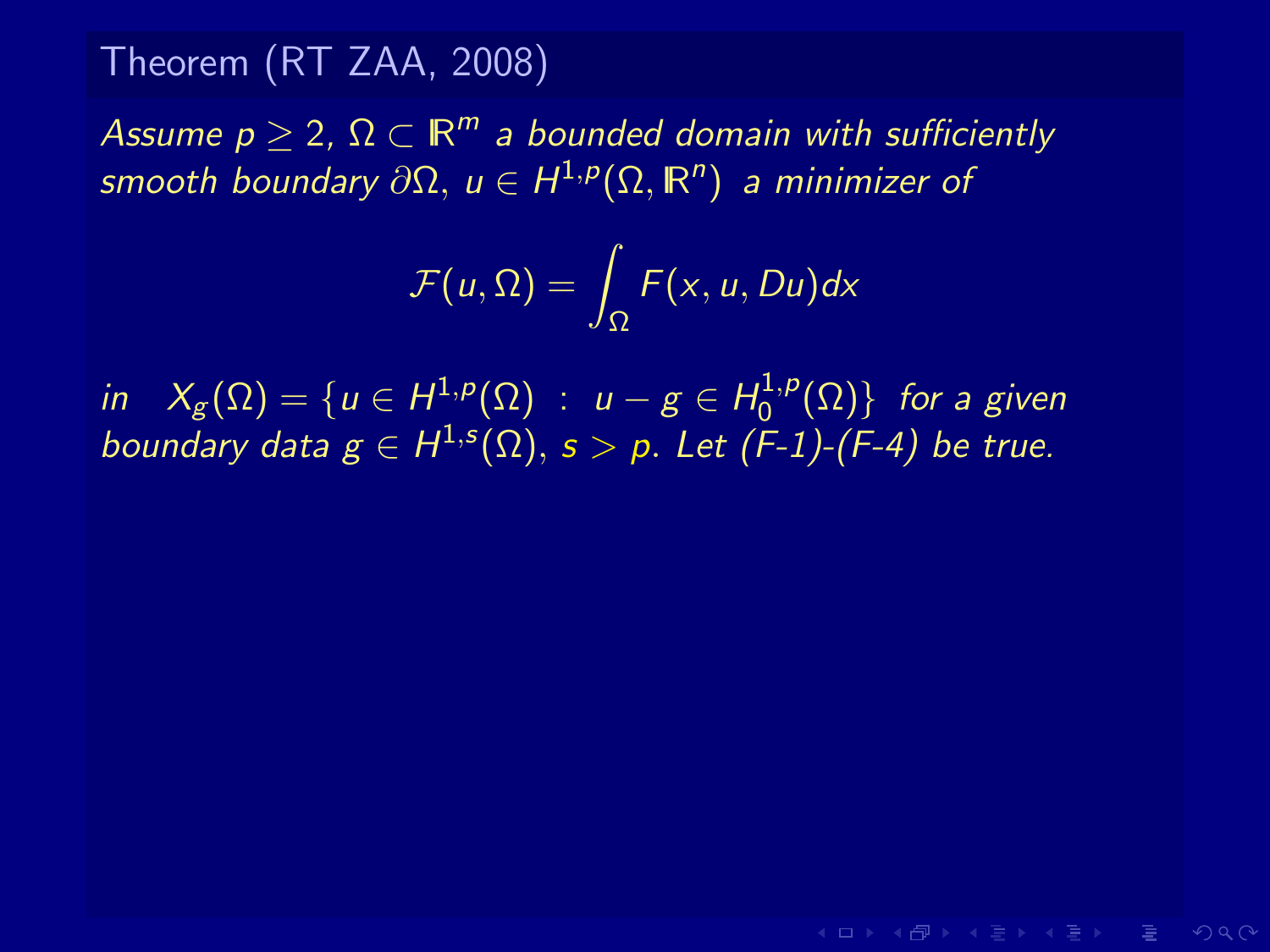Assume  $p \geq 2$ ,  $\Omega \subset \mathbb{R}^m$  a bounded domain with sufficiently smooth boundary  $\partial \Omega, \ u \in H^{1,p}(\Omega,\mathbb{R}^n)$  a minimizer of

$$
\mathcal{F}(u,\Omega)=\int_{\Omega}F(x,u,Du)dx
$$

**KOD KARD KED KED E YORA** 

in  $X_g(\Omega)=\{u\in H^{1,p}(\Omega)\;:\;u-g\in H^{1,p}_0\}$  $\{C^{1,p}(\Omega)\}$  for a given boundary data  $g \in H^{1,s}(\Omega), s > p$ . Let  $(F-1)$ - $(F-4)$  be true. Then, for some  $\varepsilon > 0$ ,  $\forall \tau : 0 < \tau < \min\{2 + \varepsilon, m(1 - \frac{\rho}{s})\}$  $\frac{p}{s})\}$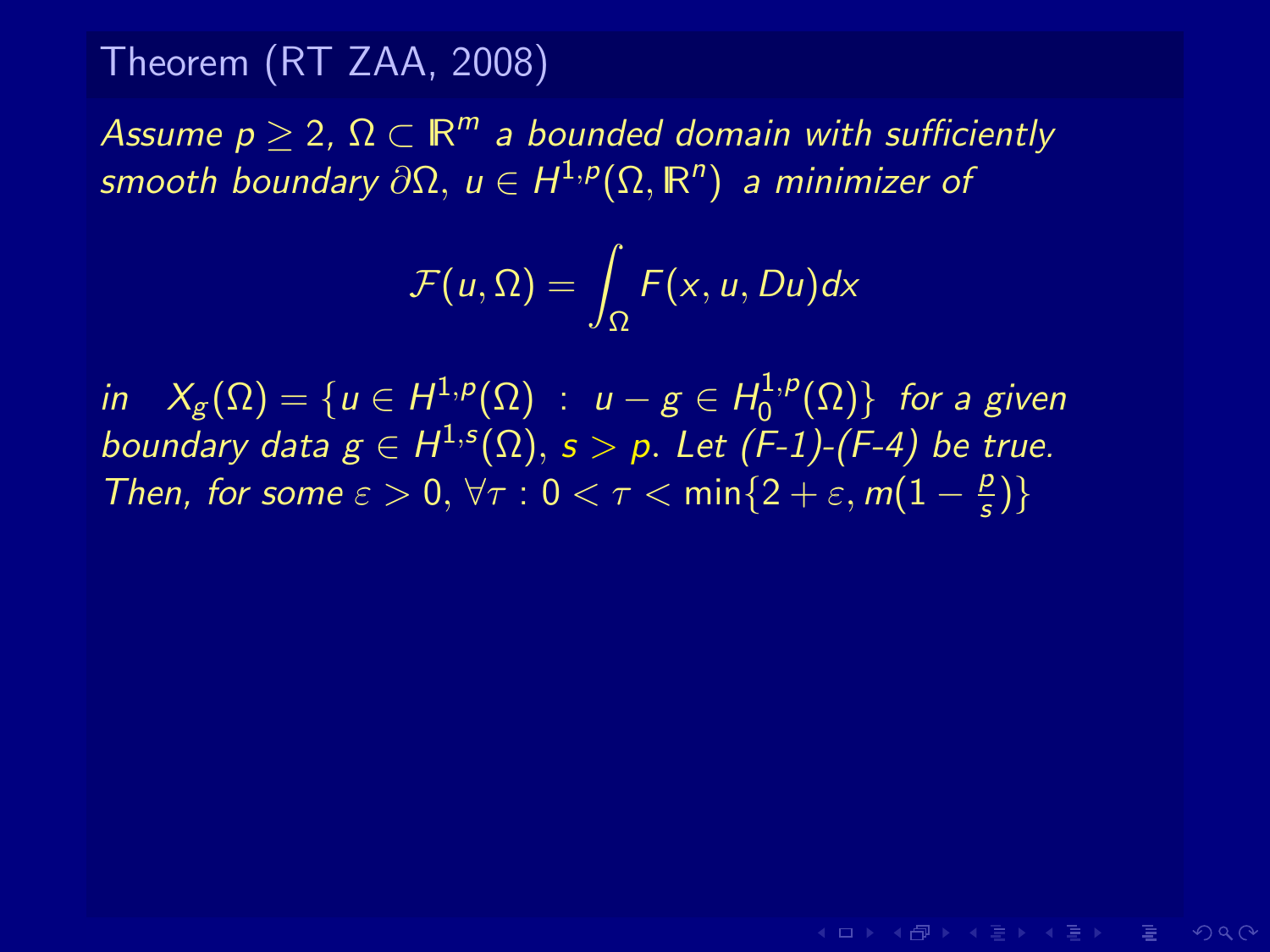Assume  $p \geq 2$ ,  $\Omega \subset \mathbb{R}^m$  a bounded domain with sufficiently smooth boundary  $\partial \Omega, \ u \in H^{1,p}(\Omega,\mathbb{R}^n)$  a minimizer of

$$
\mathcal{F}(u,\Omega)=\int_{\Omega}F(x,u,Du)dx
$$

in  $X_g(\Omega)=\{u\in H^{1,p}(\Omega)\;:\;u-g\in H^{1,p}_0\}$  $\{C^{1,p}(\Omega)\}$  for a given boundary data  $g \in H^{1,s}(\Omega), s > p$ . Let  $(F-1)$ - $(F-4)$  be true. Then, for some  $\varepsilon > 0$ ,  $\forall \tau : 0 < \tau < \min\{2 + \varepsilon, m(1 - \frac{\rho}{s})\}$  $\frac{p}{s})\}$ 

 $Du \in L^{p,\tau}(\Omega_0,\mathbb{R}^{mn})$ 

**KOD KARD KED KED E YORA**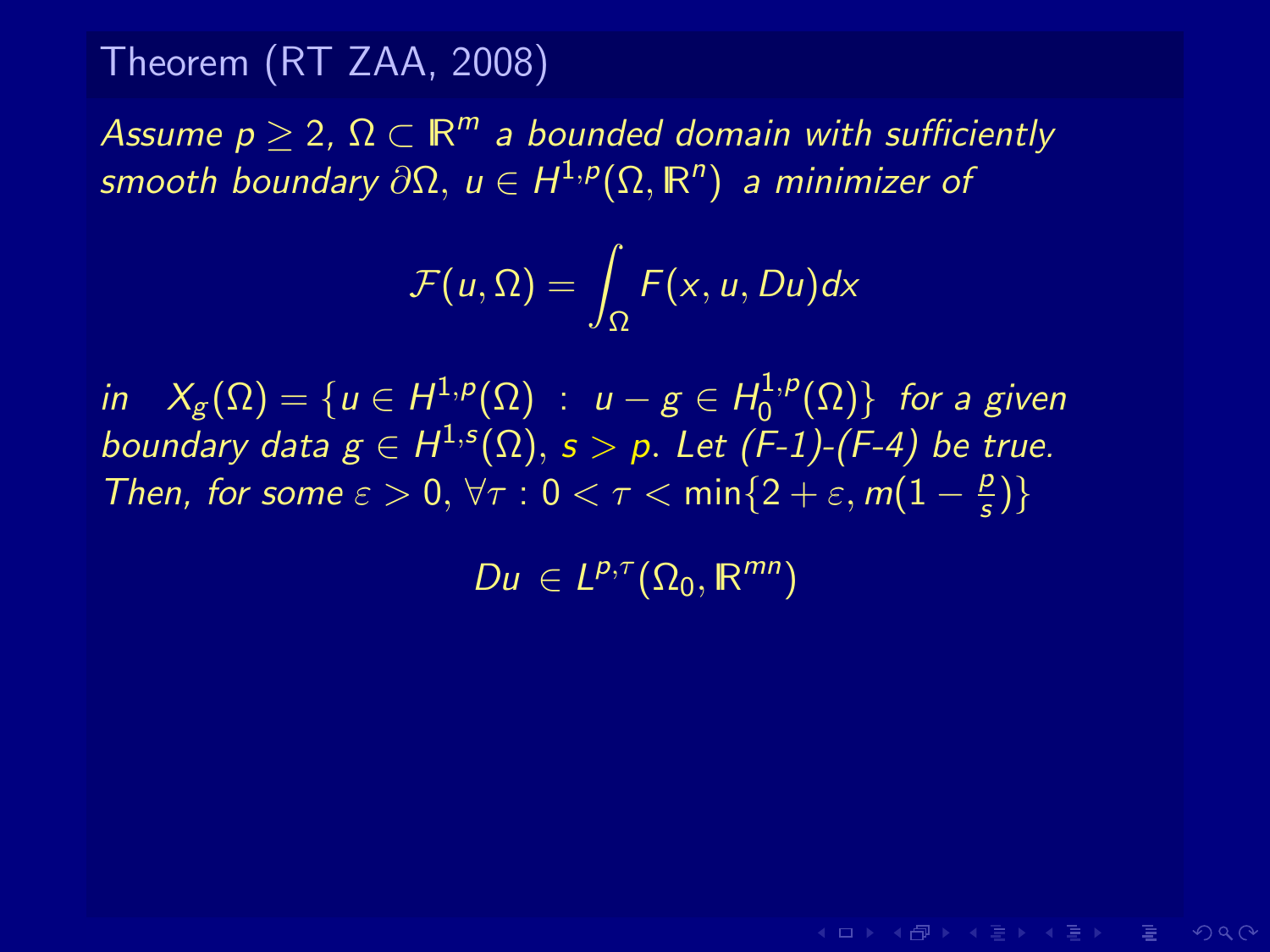Assume  $p \geq 2$ ,  $\Omega \subset \mathbb{R}^m$  a bounded domain with sufficiently smooth boundary  $\partial \Omega, \ u \in H^{1,p}(\Omega,\mathbb{R}^n)$  a minimizer of

$$
\mathcal{F}(u,\Omega)=\int_{\Omega}F(x,u,Du)dx
$$

in  $X_g(\Omega)=\{u\in H^{1,p}(\Omega)\;:\;u-g\in H^{1,p}_0\}$  $\{C^{1,p}(\Omega)\}$  for a given boundary data  $g \in H^{1,s}(\Omega), s > p$ . Let  $(F-1)$ - $(F-4)$  be true. Then, for some  $\varepsilon > 0$ ,  $\forall \tau : 0 < \tau < \min\{2 + \varepsilon, m(1 - \frac{\rho}{s})\}$  $\frac{p}{s})\}$ 

 $Du \in L^{p,\tau}(\Omega_0,\mathbb{R}^{mn})$ 

**KORKAR KERKER E VAN** 

where  $\Omega_0$  is a relatively open subset of  $\overline{\Omega}$  which satisfies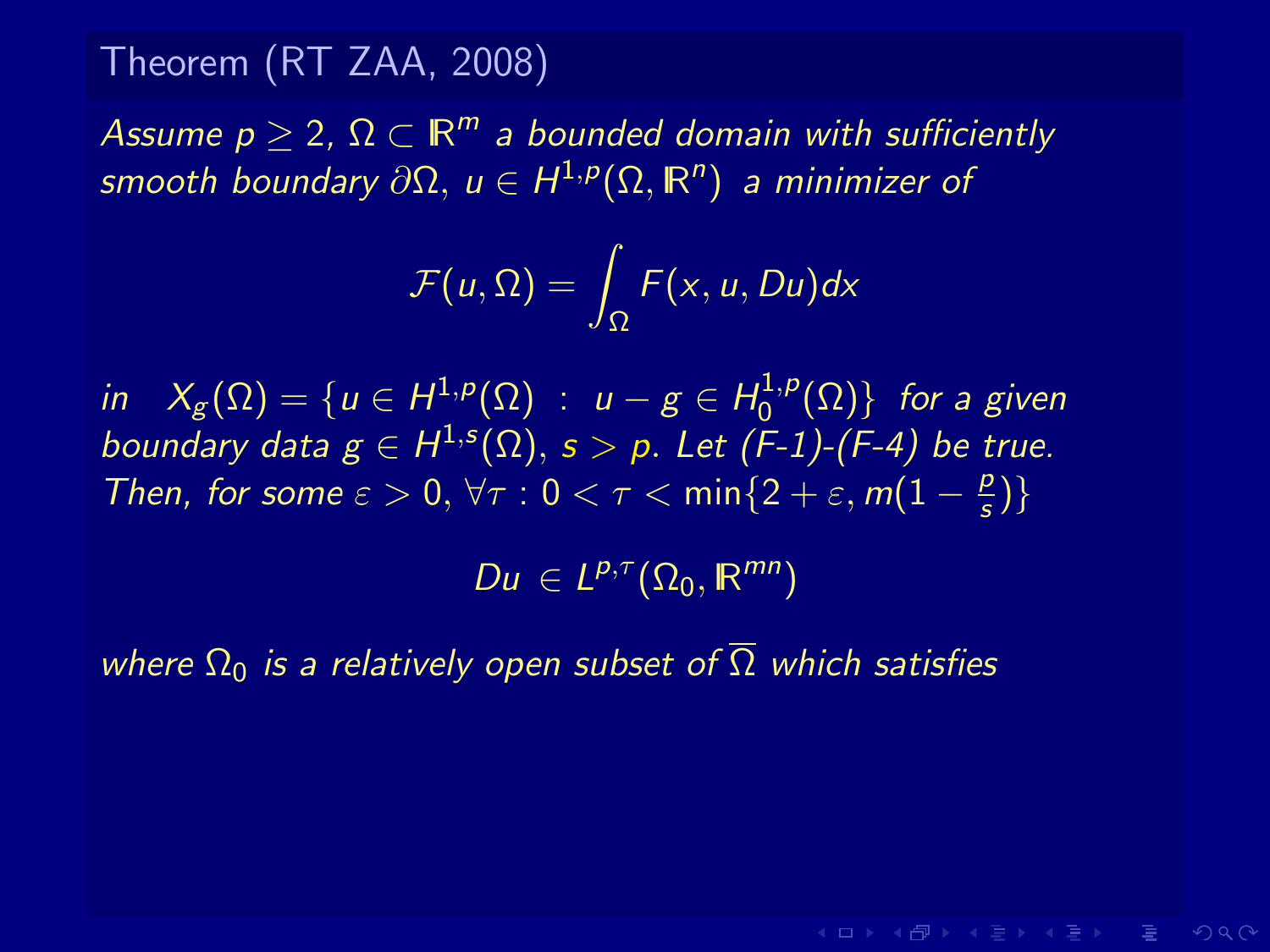Assume  $p \geq 2$ ,  $\Omega \subset \mathbb{R}^m$  a bounded domain with sufficiently smooth boundary  $\partial \Omega, \ u \in H^{1,p}(\Omega,\mathbb{R}^n)$  a minimizer of

$$
\mathcal{F}(u,\Omega)=\int_{\Omega}F(x,u,Du)dx
$$

in  $X_g(\Omega)=\{u\in H^{1,p}(\Omega)\;:\;u-g\in H^{1,p}_0\}$  $\{C^{1,p}(\Omega)\}$  for a given boundary data  $g \in H^{1,s}(\Omega), s > p$ . Let  $(F-1)$ - $(F-4)$  be true. Then, for some  $\varepsilon > 0$ ,  $\forall \tau : 0 < \tau < \min\{2 + \varepsilon, m(1 - \frac{\rho}{s})\}$  $\frac{p}{s})\}$ 

 $Du \in L^{p,\tau}(\Omega_0,\mathbb{R}^{mn})$ 

where  $\Omega_0$  is a relatively open subset of  $\overline{\Omega}$  which satisfies

$$
\overline{\Omega}\setminus \Omega_0=\{x\in \Omega\colon \liminf_{R\to 0}\frac{1}{R^{m-p}}\int_{\Omega\cap B(x,R)}|Du(y)|^p dy>0\}.
$$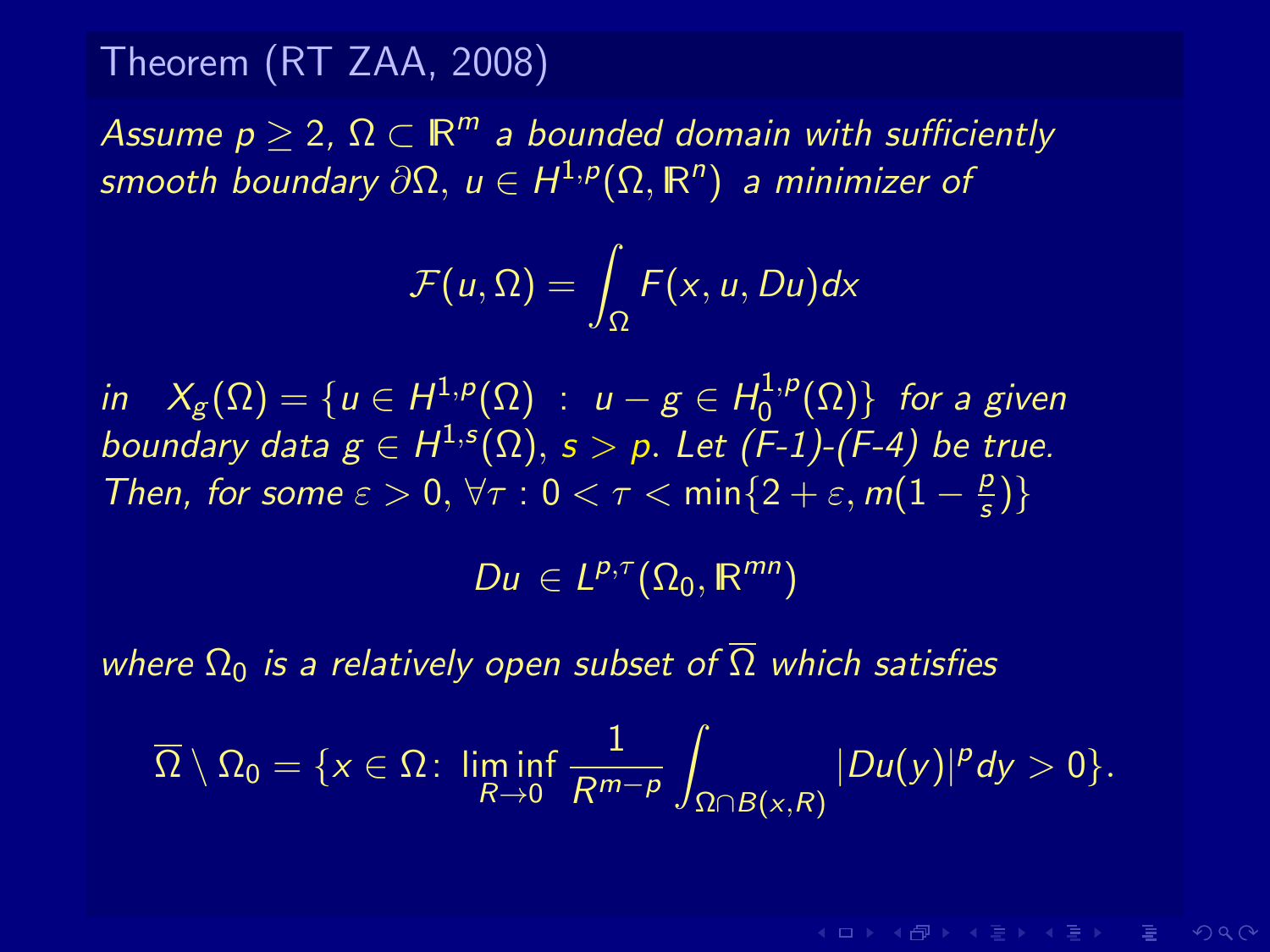Assume  $p \geq 2$ ,  $\Omega \subset \mathbb{R}^m$  a bounded domain with sufficiently smooth boundary  $\partial \Omega, \ u \in H^{1,p}(\Omega,\mathbb{R}^n)$  a minimizer of

$$
\mathcal{F}(u,\Omega)=\int_{\Omega}F(x,u,Du)dx
$$

in  $X_g(\Omega)=\{u\in H^{1,p}(\Omega)\;:\;u-g\in H^{1,p}_0\}$  $\{C^{1,p}(\Omega)\}$  for a given boundary data  $g \in H^{1,s}(\Omega), s > p$ . Let  $(F-1)$ - $(F-4)$  be true. Then, for some  $\varepsilon > 0$ ,  $\forall \tau : 0 < \tau < \min\{2 + \varepsilon, m(1 - \frac{\rho}{s})\}$  $\frac{p}{s})\}$ 

 $Du \in L^{p,\tau}(\Omega_0,\mathbb{R}^{mn})$ 

where  $\Omega_0$  is a relatively open subset of  $\overline{\Omega}$  which satisfies

$$
\overline{\Omega}\setminus \Omega_0=\{x\in \Omega\colon \liminf_{R\to 0}\frac{1}{R^{m-p}}\int_{\Omega\cap B(x,R)}|Du(y)|^p dy>0\}.
$$

Moreover,  $\mathcal{H}^{m-p-\delta}(\overline{\Omega}\setminus \Omega_0)=0$  for some  $\delta>0$ .

**KORKAR KERKER E VAN**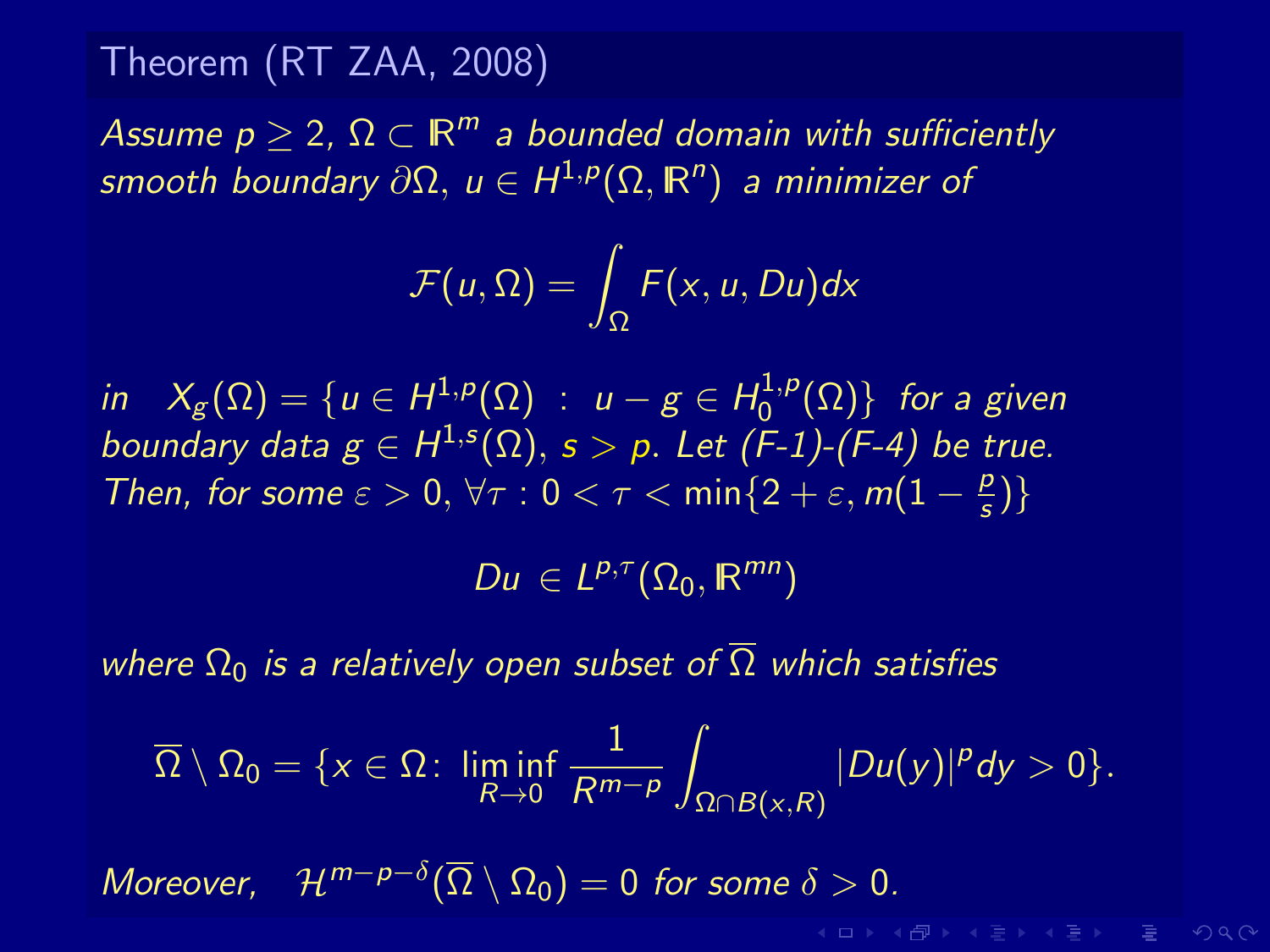**KORKAR KERKER E MAG** 

**Corollary** 

Let g, u and  $\Omega_0$  be as in previous Theorem. Assume that  $p + 2 \ge m$  and that  $s > \max\{m, p\}$ .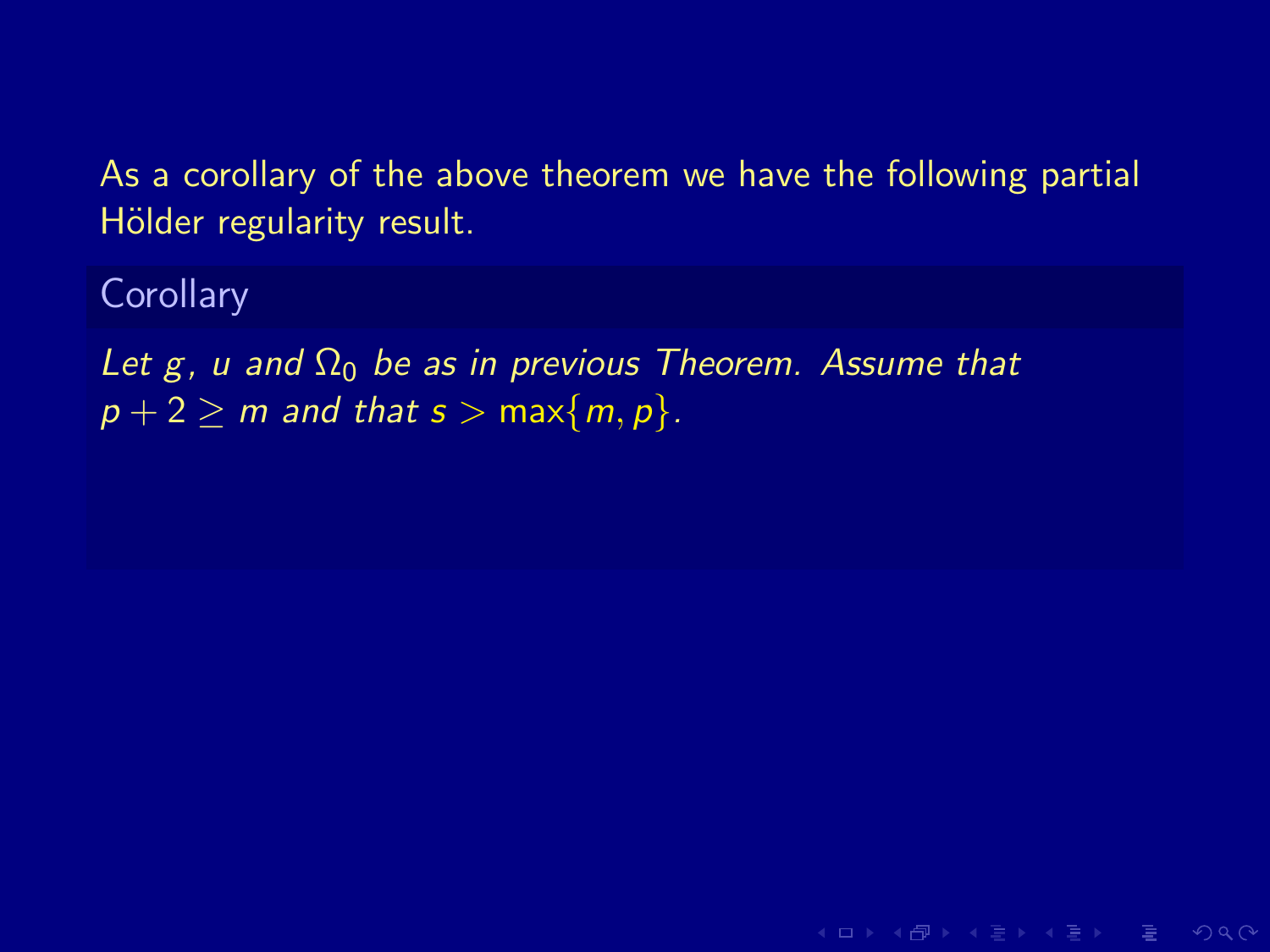**Corollary** 

Let g, u and  $\Omega_0$  be as in previous Theorem. Assume that  $p + 2 \ge m$  and that  $s > max\{m, p\}$ . Then, for some  $\alpha \in (0, 1)$ ,

**KO KARA KE KE KE KARA**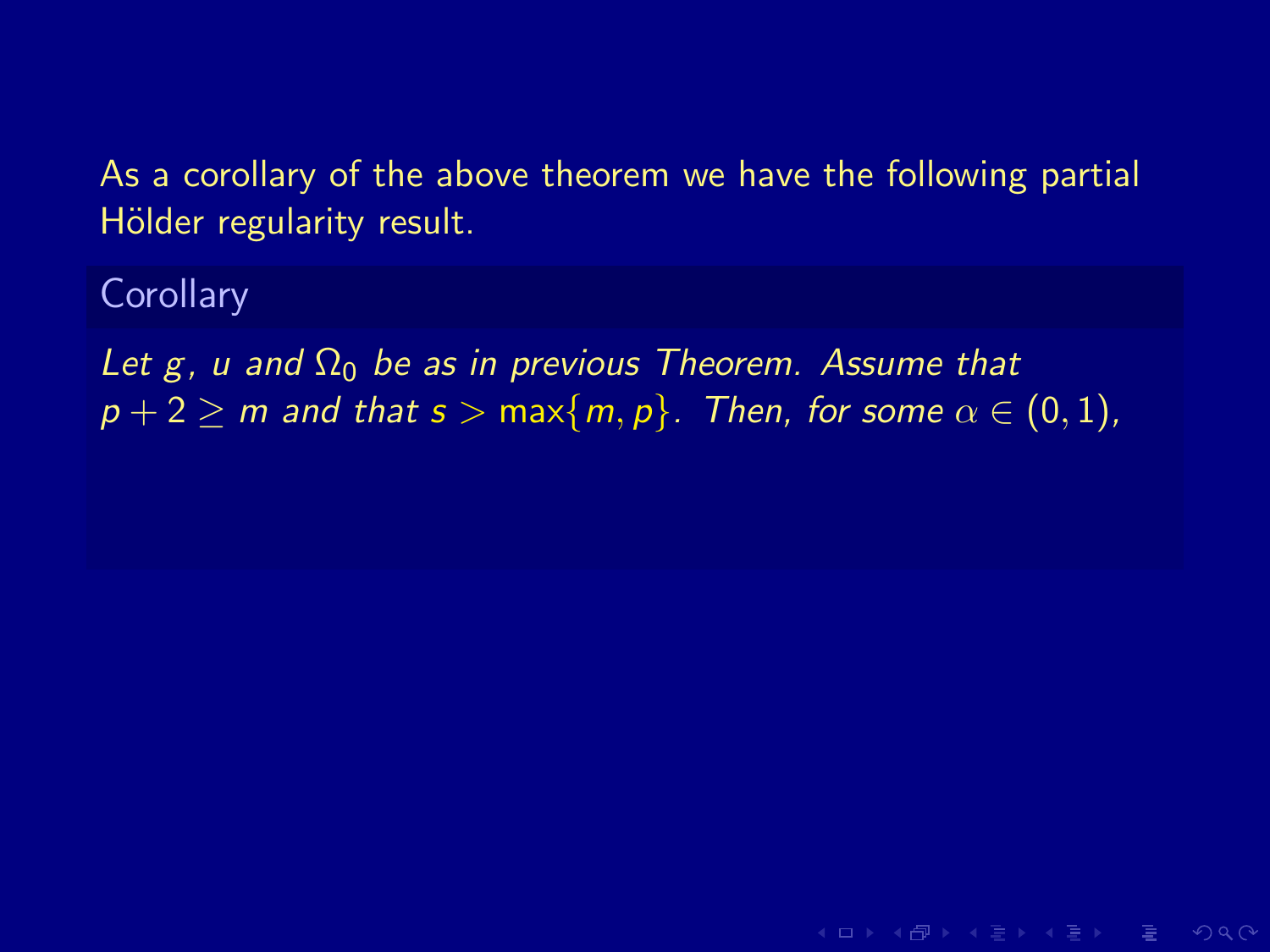**Corollary** 

Let g, u and  $\Omega_0$  be as in previous Theorem. Assume that  $p + 2 \ge m$  and that  $s > max\{m, p\}$ . Then, for some  $\alpha \in (0, 1)$ ,

 $u \in C^{0,\alpha}(\Omega_0,\mathbb{R}^n)$ .

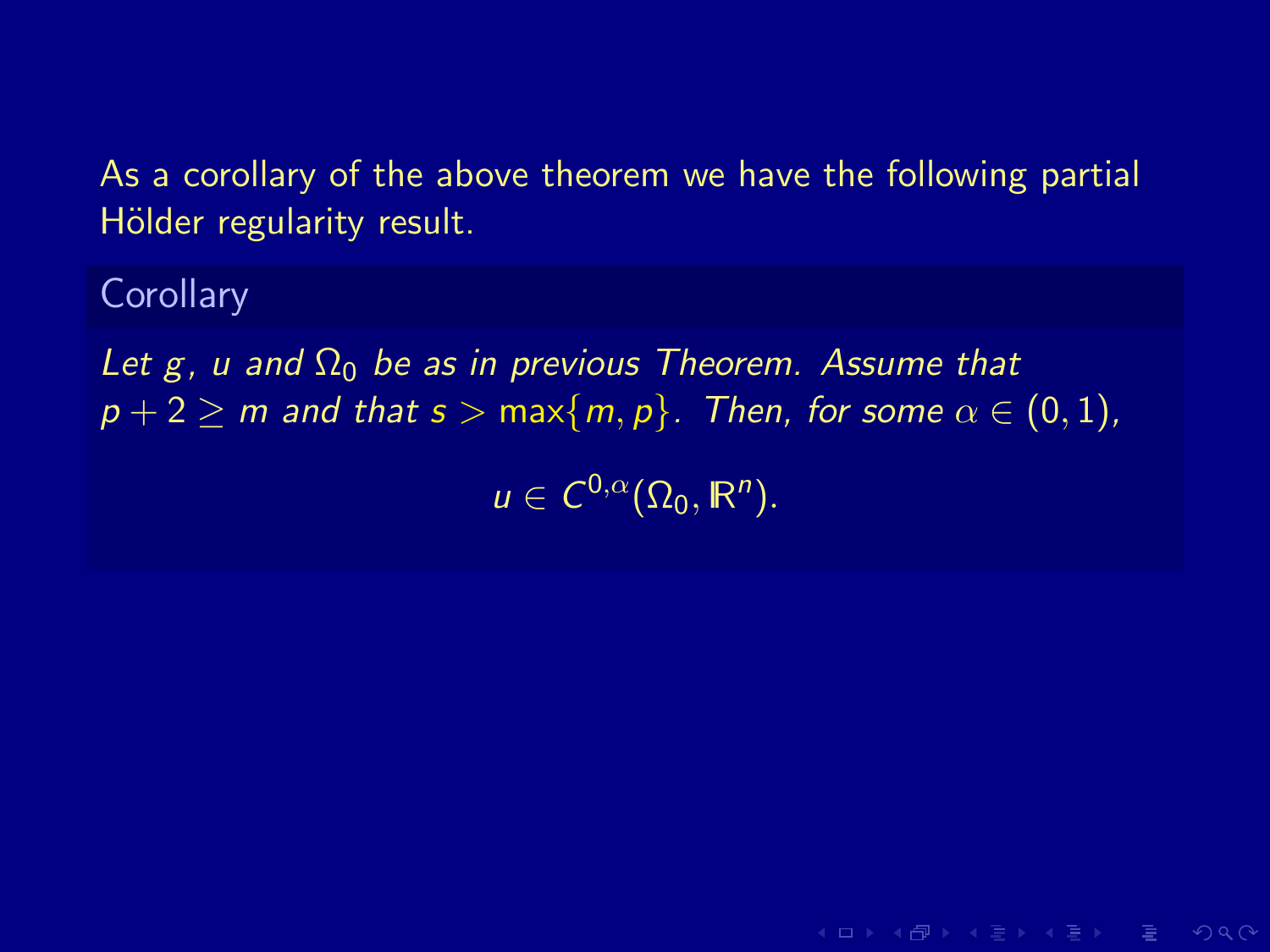**Corollary** 

Let g, u and  $\Omega_0$  be as in previous Theorem. Assume that  $p + 2 \ge m$  and that  $s > max\{m, p\}$ . Then, for some  $\alpha \in (0, 1)$ ,

 $u \in C^{0,\alpha}(\Omega_0,\mathbb{R}^n)$ .

Moreover, as a corollary of the proof of the previous Theorem we have the following full-regularity result for the case that  $F$  does not depend on  $u$ .

**KORKAR KERKER E MAG**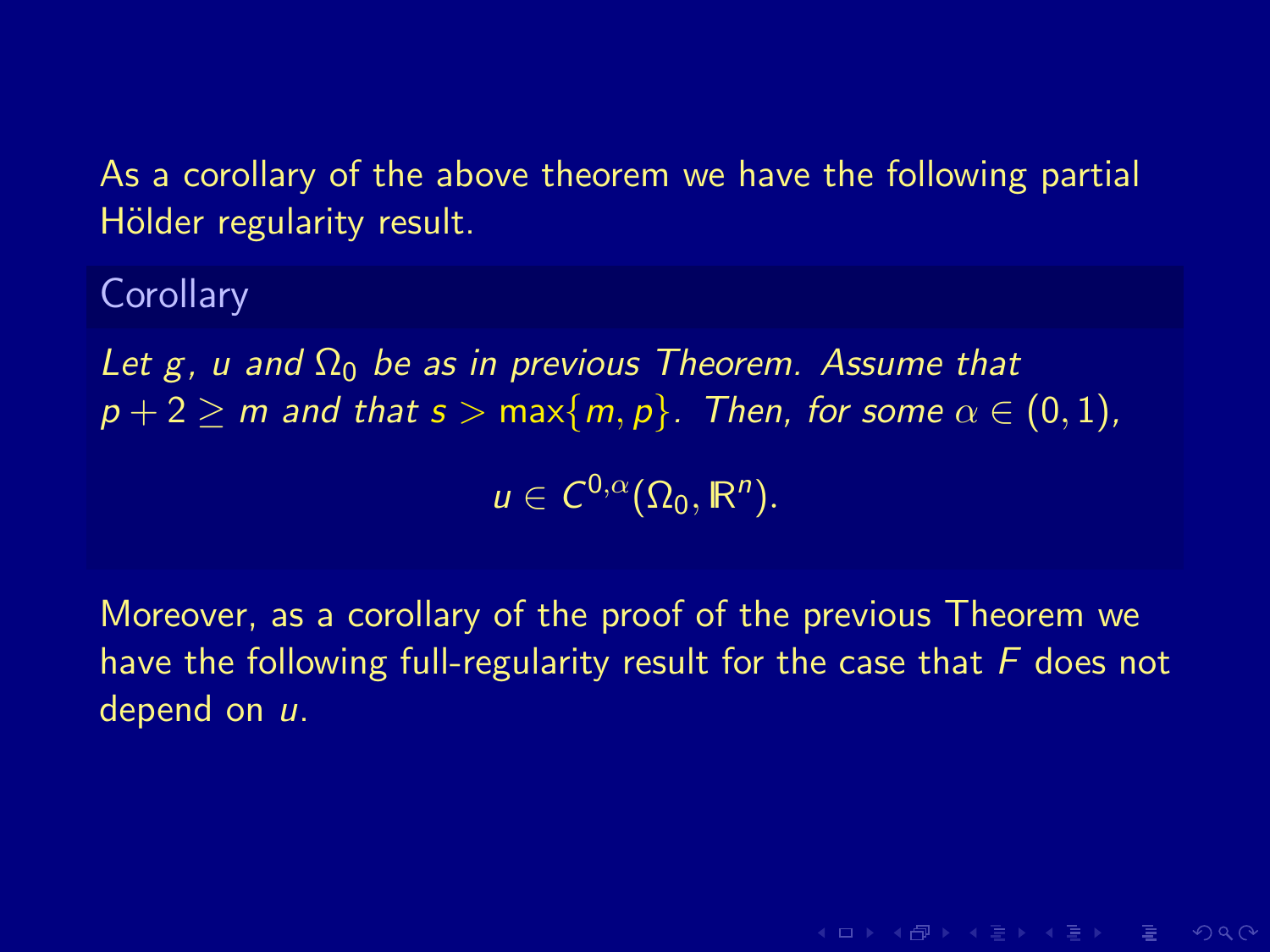Assume that F and g satisfy all assumptions of the previous Theorem and that F does not depend on u.

K ロ > K 레 > K 로 > K 로 > - 로 - K 9 Q Q +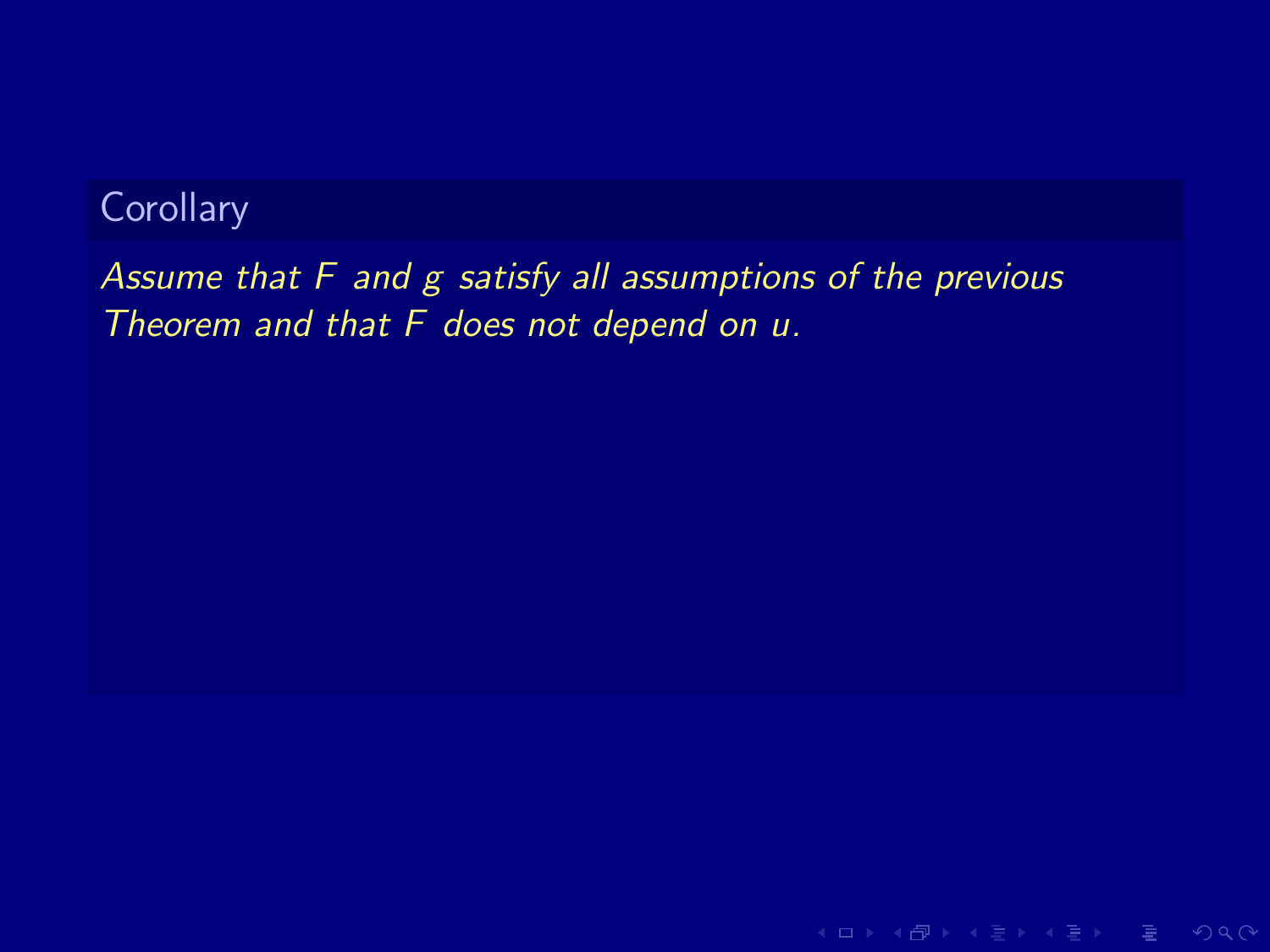Assume that F and g satisfy all assumptions of the previous Theorem and that F does not depend on u. Let u be a minimizer of F in the class  $X_g$ , then

**KO KARA KE KE KE KARA**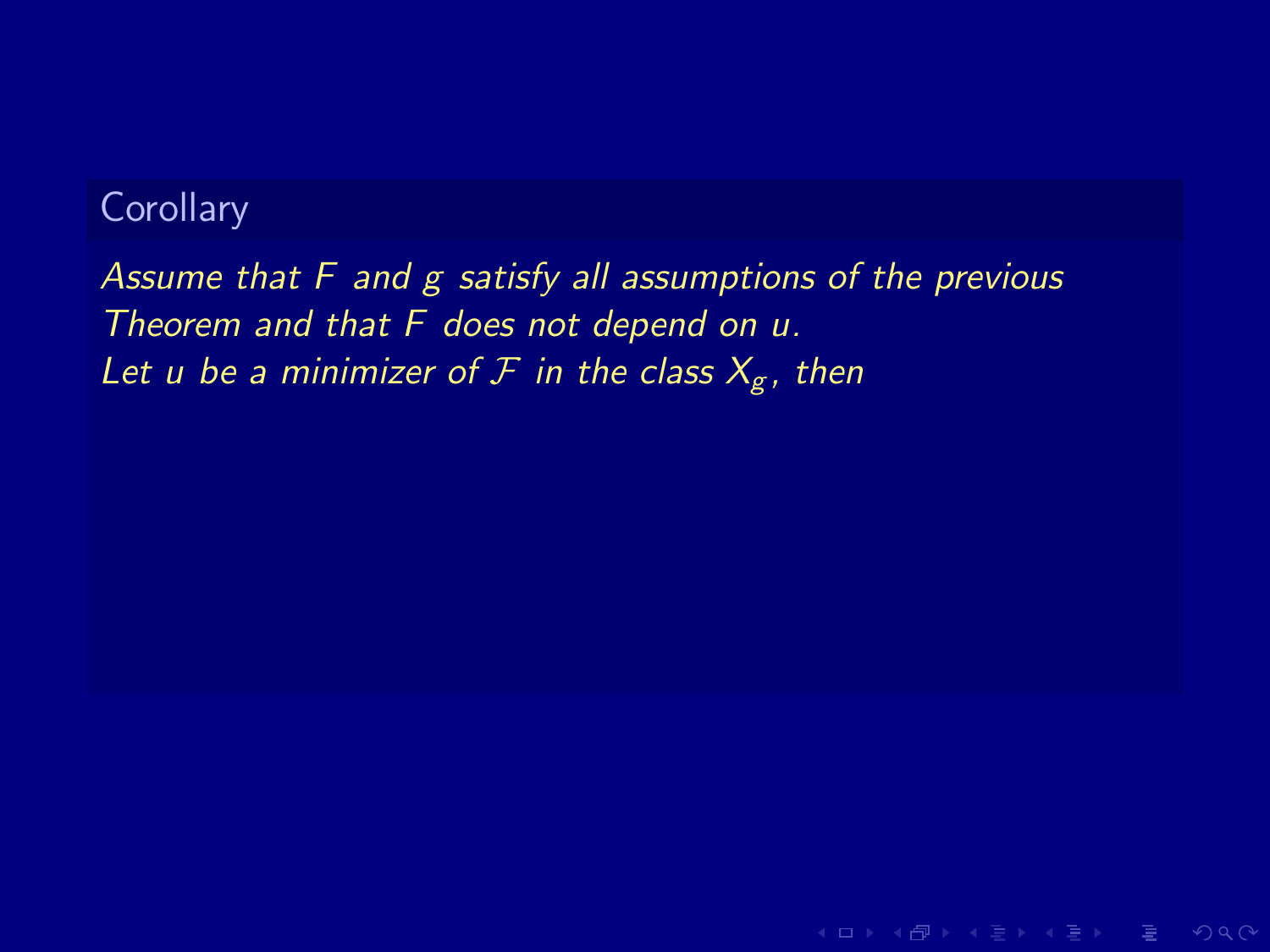Assume that F and g satisfy all assumptions of the previous Theorem and that F does not depend on u. Let u be a minimizer of F in the class  $X_g$ , then

 $Du \in L^{p,\tau}(\Omega,\mathbb{R}^{mn}).$ 

**KORKAR KERKER E MAG**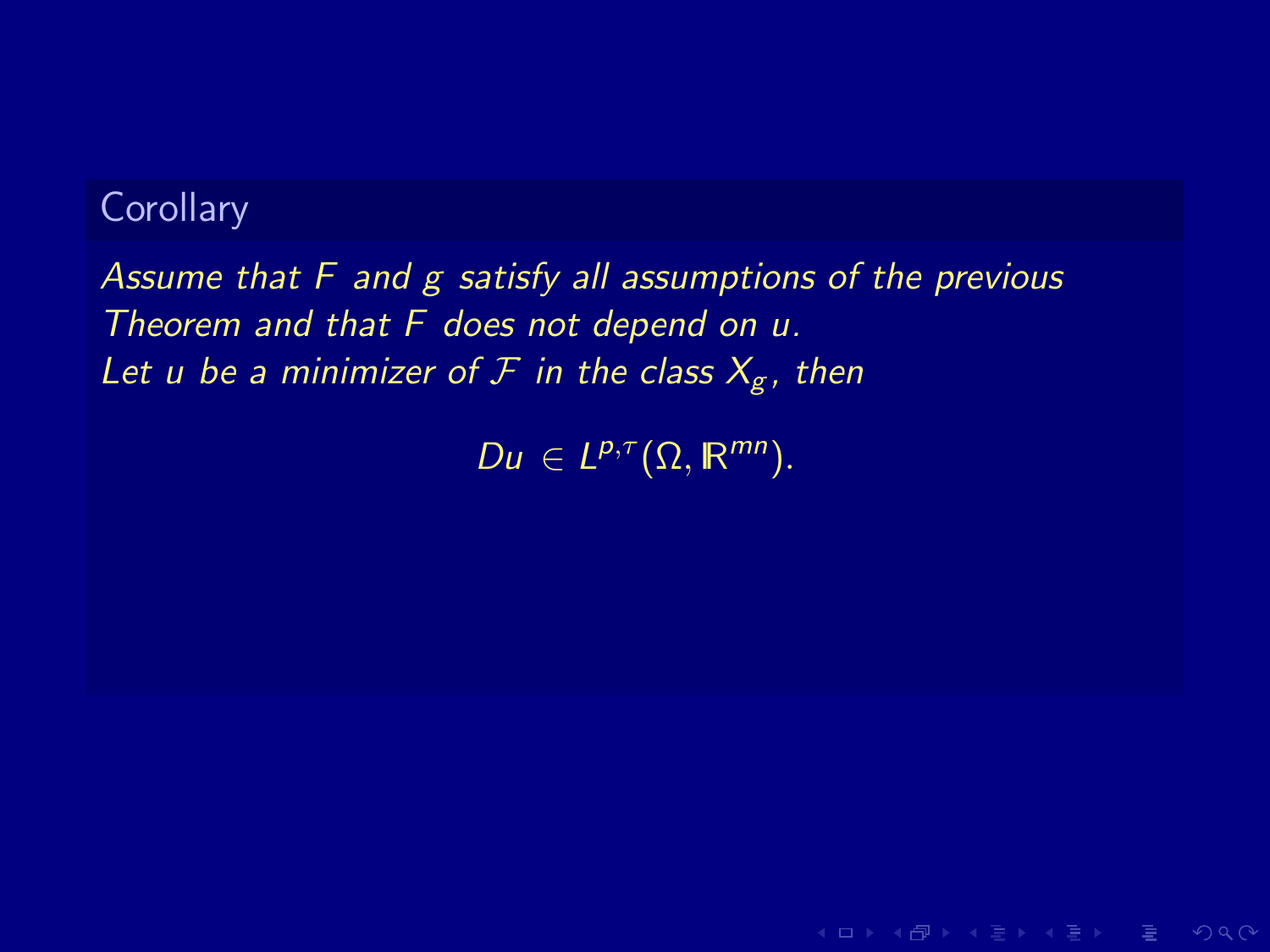Assume that F and g satisfy all assumptions of the previous Theorem and that F does not depend on u. Let u be a minimizer of  $\mathcal F$  in the class  $X_{\sigma}$ , then

 $Du \in L^{p,\tau}(\Omega,\mathbb{R}^{mn}).$ 

Moreover, if  $p + 2 \ge m$  and  $s > max\{m, p\}$ , we have full-Hölder regularity of u

 $u \in C^{0,\alpha}(\overline{\Omega},\mathbb{R}^n).$ 

 $A \cup B \cup A \cup B \cup A \subseteq B \cup A \subseteq B \cup B \cup B \cup B \cup A$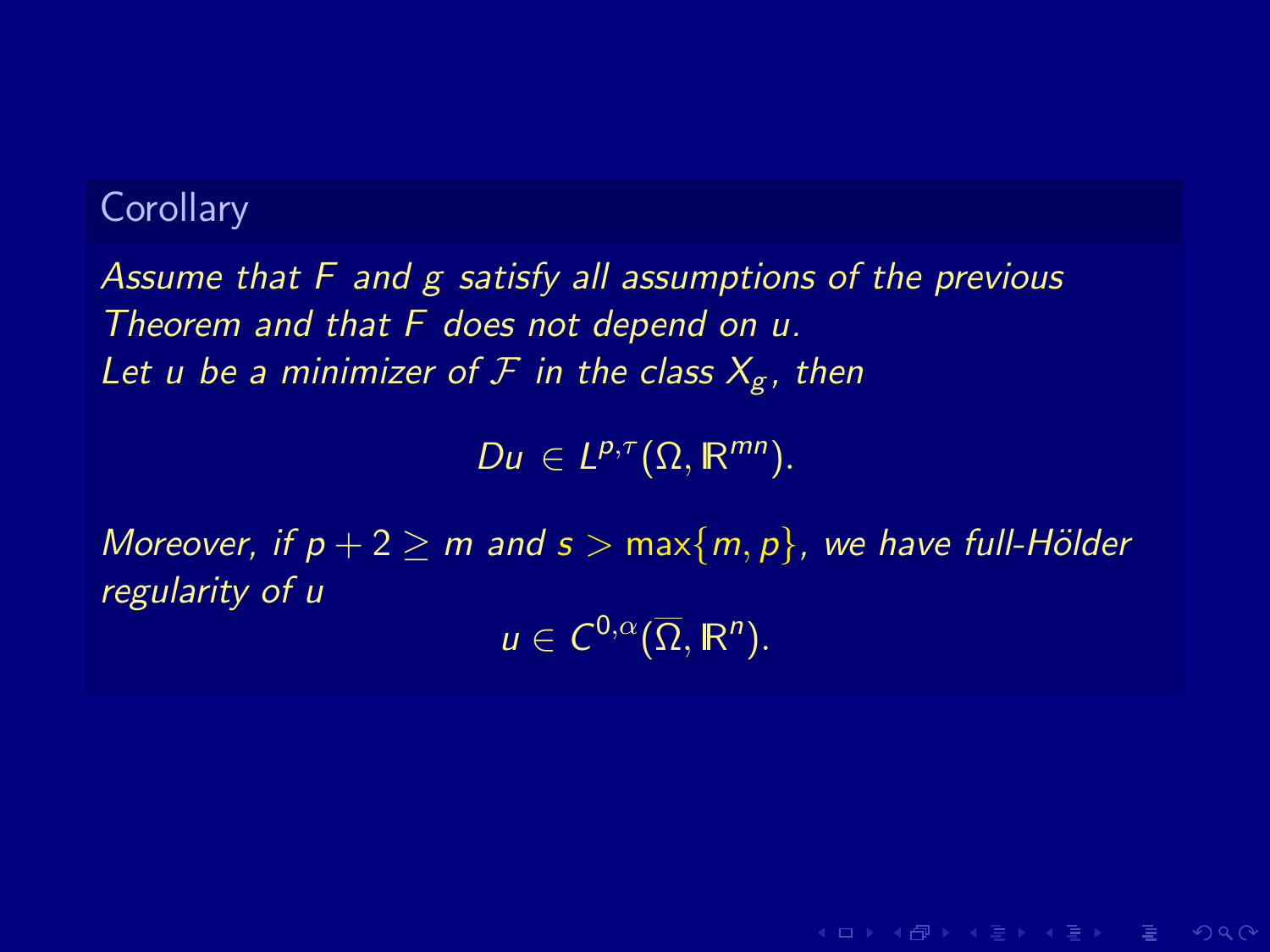Degenerate case [RT DCDS, 2011]. Let us set  $\mu \geq 0$ ,  $p \geq 2$ .

Let the integrand function  $A(x, u, t)$  be defined on  $\Omega \times \mathbb{R}^n \times \mathbb{R}^{mn}$ , in the sequel we assume that it satisfies the following assumptions.

**KORKAR KERKER E MAG**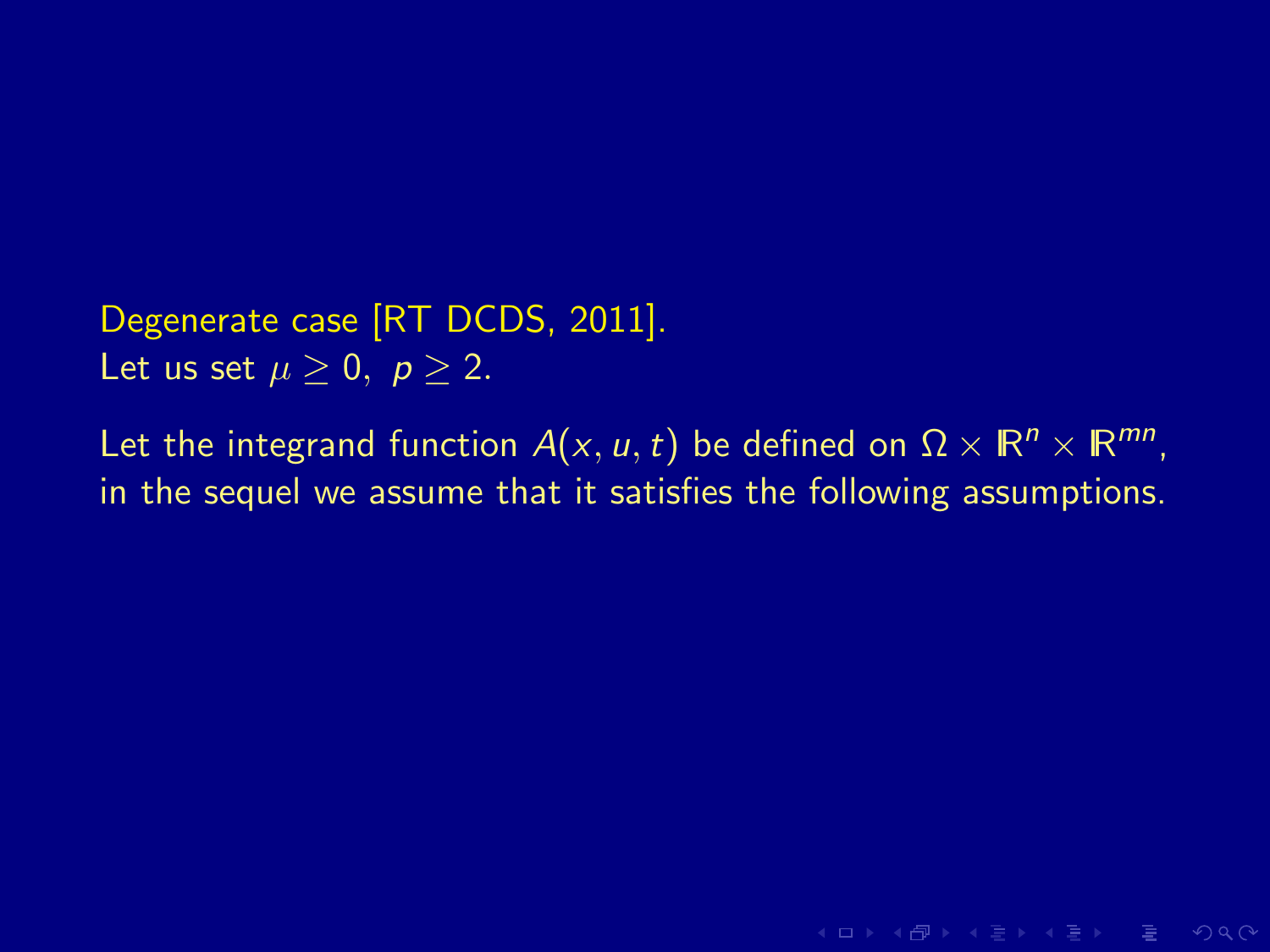(A-1) There exist positive constants  $C, \lambda, \Lambda, \lambda \leq \Lambda$  such that

$$
\lambda(\mu^{2} + t)^{\frac{p}{2}} \leq A(x, u, t) \leq \Lambda(\mu^{2} + t)^{\frac{p}{2}},
$$
  

$$
\lambda(\mu^{2} + t)^{\frac{p}{2} - 1} \leq |A_{t}(x, u, t)| \leq \Lambda(\mu^{2} + t)^{\frac{p}{2} - 1},
$$
  

$$
\lambda(\mu^{2} + t)^{\frac{p}{2} - 2} \leq A_{tt}(x, u, t) \leq \Lambda(\mu^{2} + t)^{\frac{p}{2} - 2},
$$
  
for all  $(x, u, t) \in \Omega \times \mathbb{R}^{n} \times \mathbb{R}^{mn}.$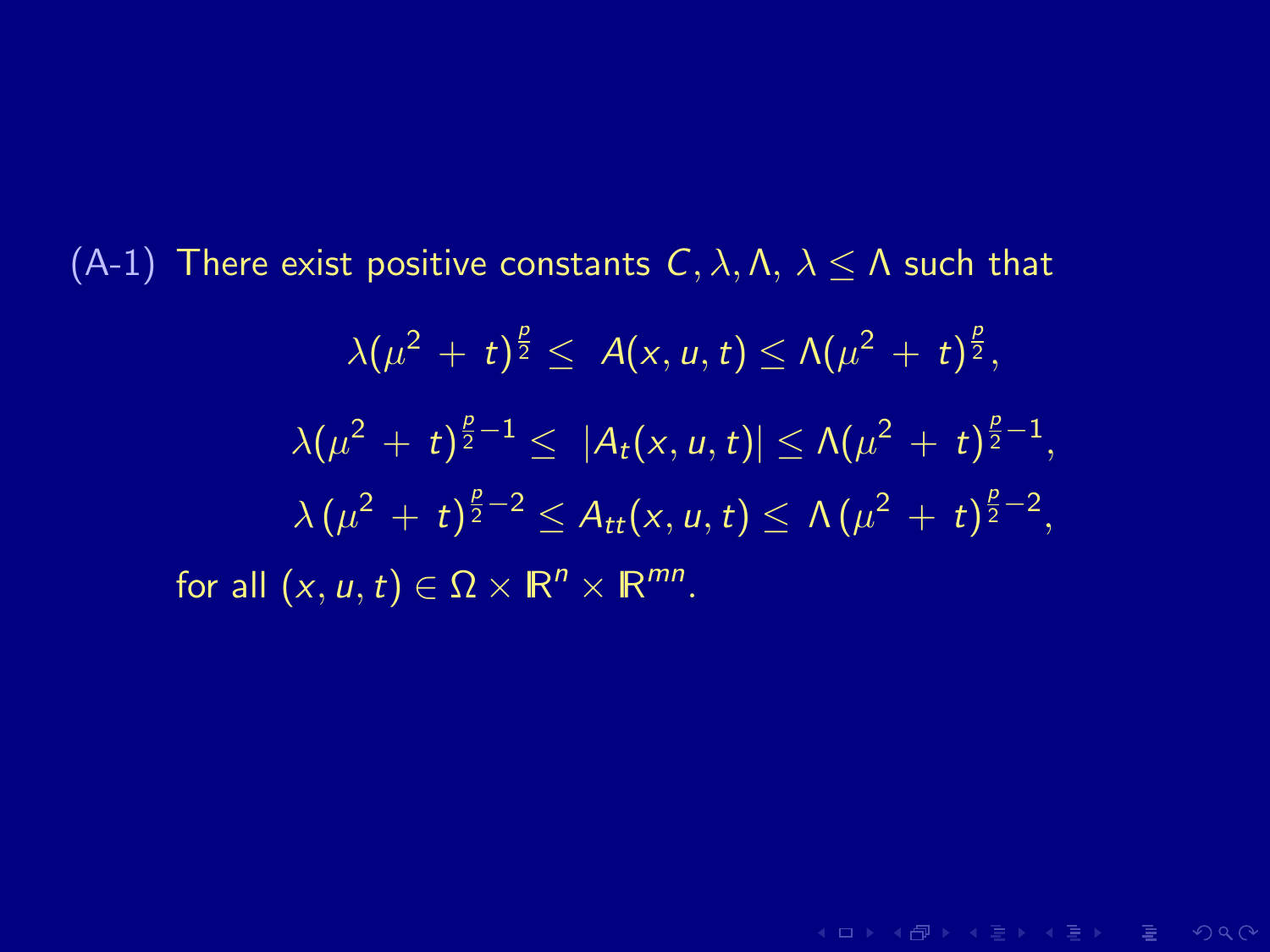# $(A-2)$  For every  $(u, t) \in \mathbb{R}^n \times \mathbb{R}^{mn}$ ,  $A(\cdot, u, t) \in VMO(\Omega)$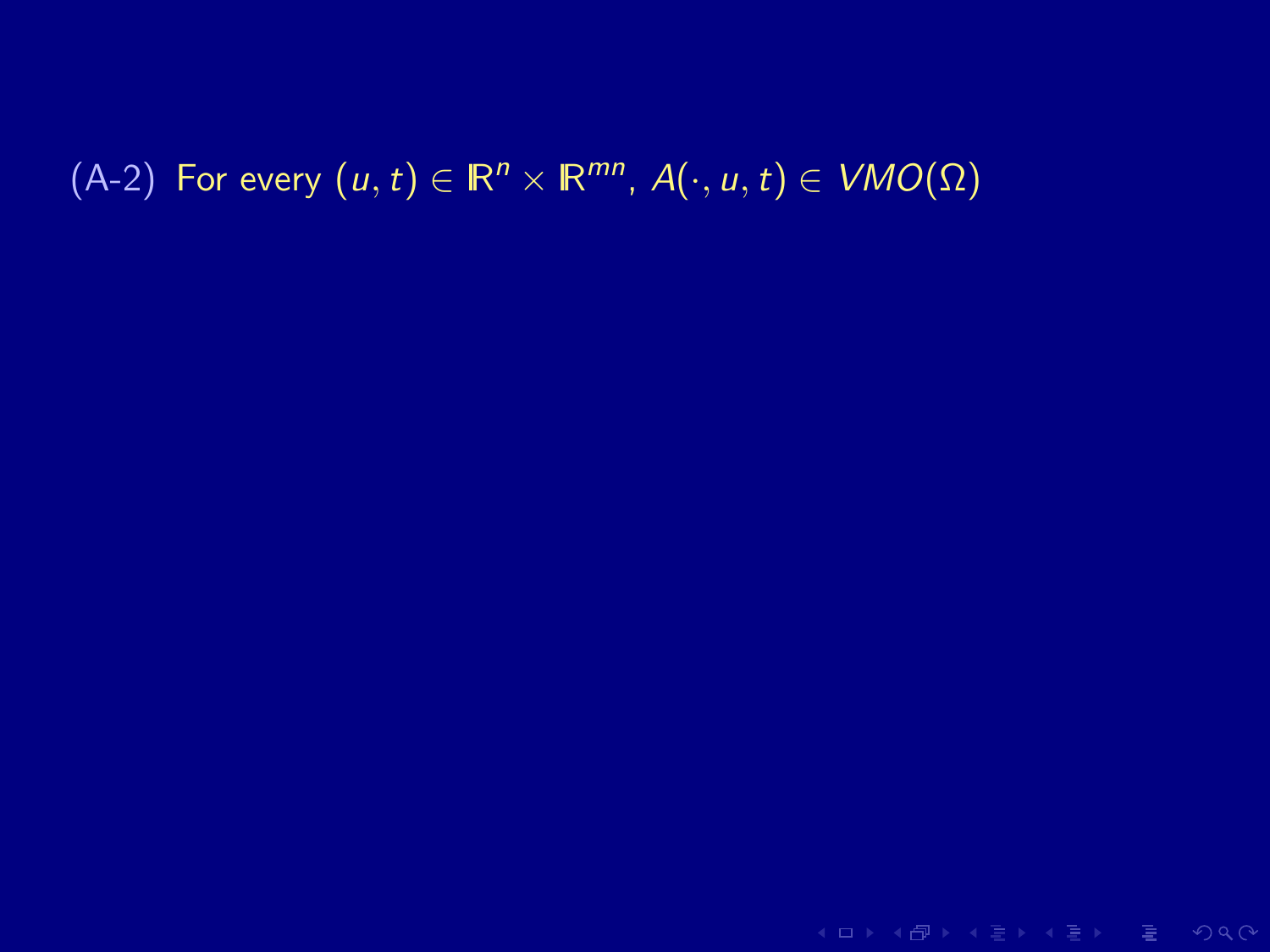$(A-2)$  For every  $(u, t) \in \mathbb{R}^n \times \mathbb{R}^{mn}$ ,  $A(\cdot, u, t) \in VMO(\Omega)$  and the mean oscillation of  $A(\cdot,u,t)/(\mu^2+|t|)^{(\rho/2)}$  vanishes uniformly with respect to  $u, t$  in the following sense:

**KEIK (FIX A EIK EIK) ROACH**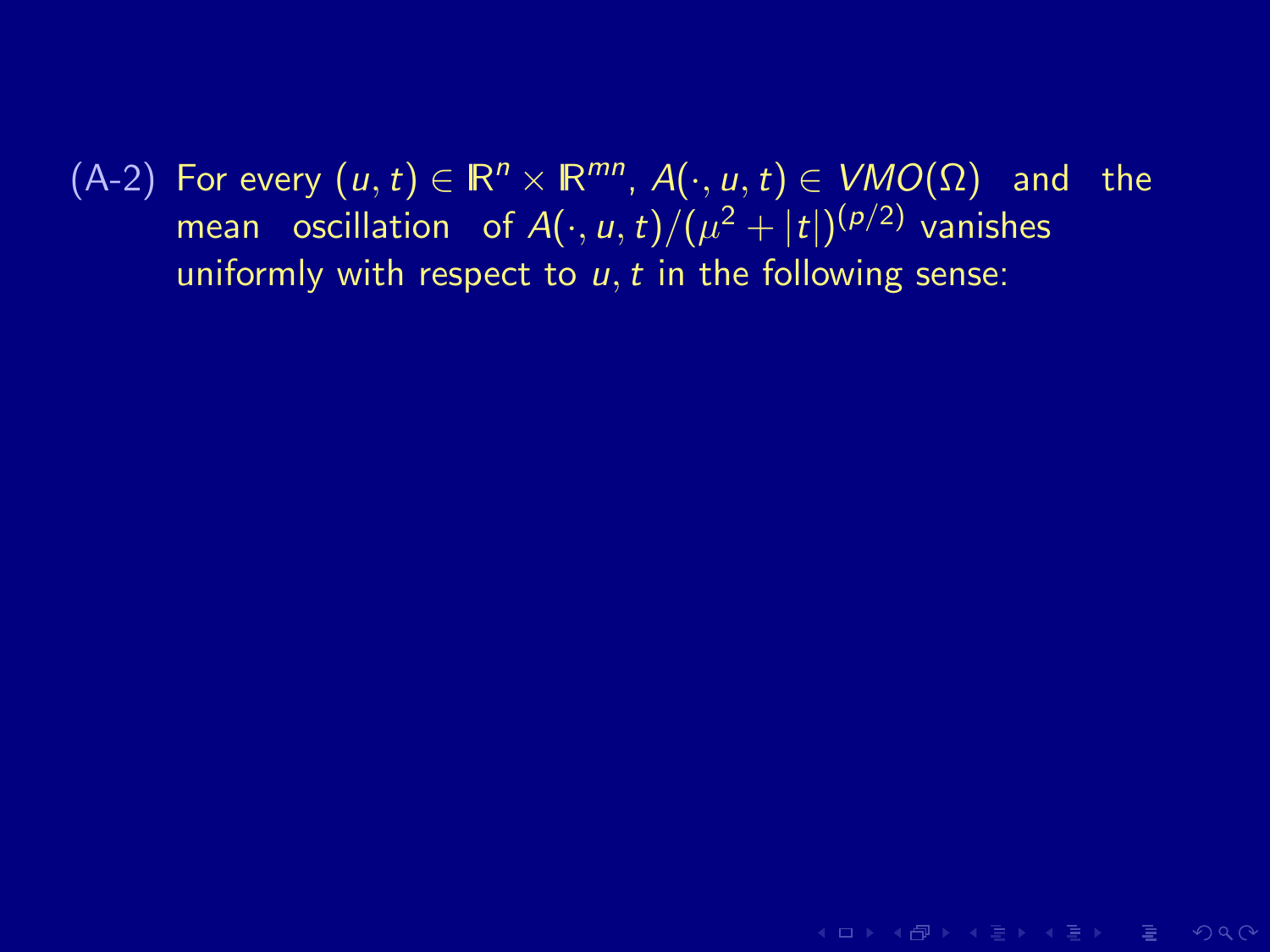$(A-2)$  For every  $(u, t) \in \mathbb{R}^n \times \mathbb{R}^{mn}$ ,  $A(\cdot, u, t) \in VMO(\Omega)$  and the mean oscillation of  $A(\cdot,u,t)/(\mu^2+|t|)^{(\rho/2)}$  vanishes uniformly with respect to  $u, t$  in the following sense:  $\exists \rho_0$  *i* 0 and a function  $\sigma(z, \rho)$  :  $\mathbb{R}^m \times [0, \rho_0] \rightarrow [0, +\infty]$  with

$$
\lim_{r\to 0}\sup_{\rho\leq r}\int_{Q(0,\rho)\cap\Omega}\sigma(z,\rho)dz=0,
$$

 $A \cup B \cup A \cup B \cup A \subseteq B \cup A \subseteq B \cup B \cup B \cup B \cup A$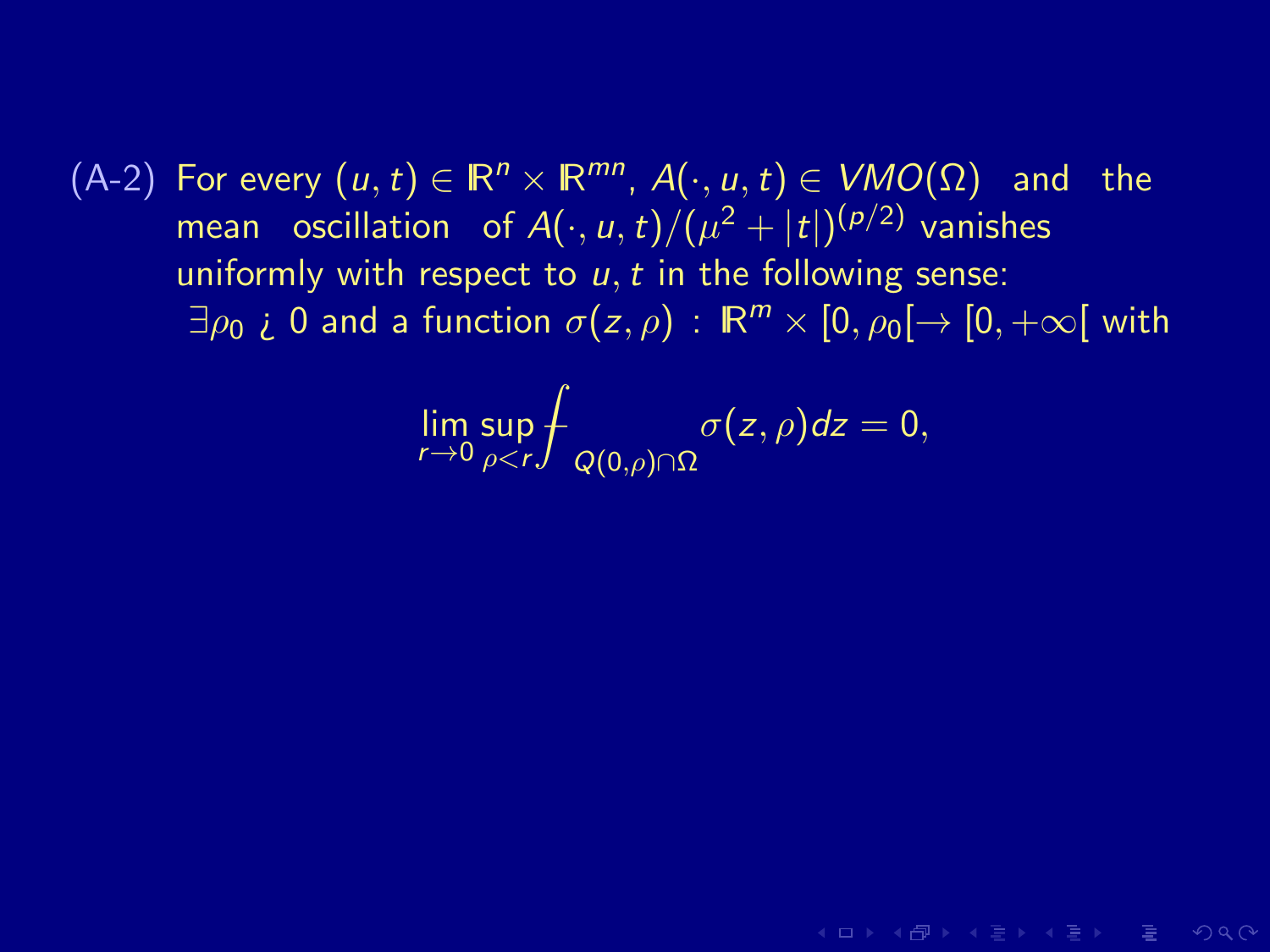$(A-2)$  For every  $(u, t) \in \mathbb{R}^n \times \mathbb{R}^{mn}$ ,  $A(\cdot, u, t) \in VMO(\Omega)$  and the mean oscillation of  $A(\cdot,u,t)/(\mu^2+|t|)^{(\rho/2)}$  vanishes uniformly with respect to  $u, t$  in the following sense:  $\exists \rho_0$  *i* 0 and a function  $\sigma(z, \rho)$  :  $\mathbb{R}^m \times [0, \rho_0] \rightarrow [0, +\infty]$  with

$$
\lim_{r\to 0}\sup_{\rho
$$

such that  $A(\cdot, u, t)$  satisfies,

$$
|A(y, u, t) - A_{x, \rho}(u, t)| \le \sigma(x - y, \rho)(\mu^2 + t)^{\frac{\rho}{2}},
$$

 $A \cup B \cup A \cup B \cup A \subseteq B \cup A \subseteq B \cup B \cup B \cup B \cup A$ 

for all  $(u, t) \in \mathbb{R}^n \times \mathbb{R}^{mn}$ ,  $\forall x \in \Omega$  and  $y \in Q(x, \rho_0) \cap \Omega$ ;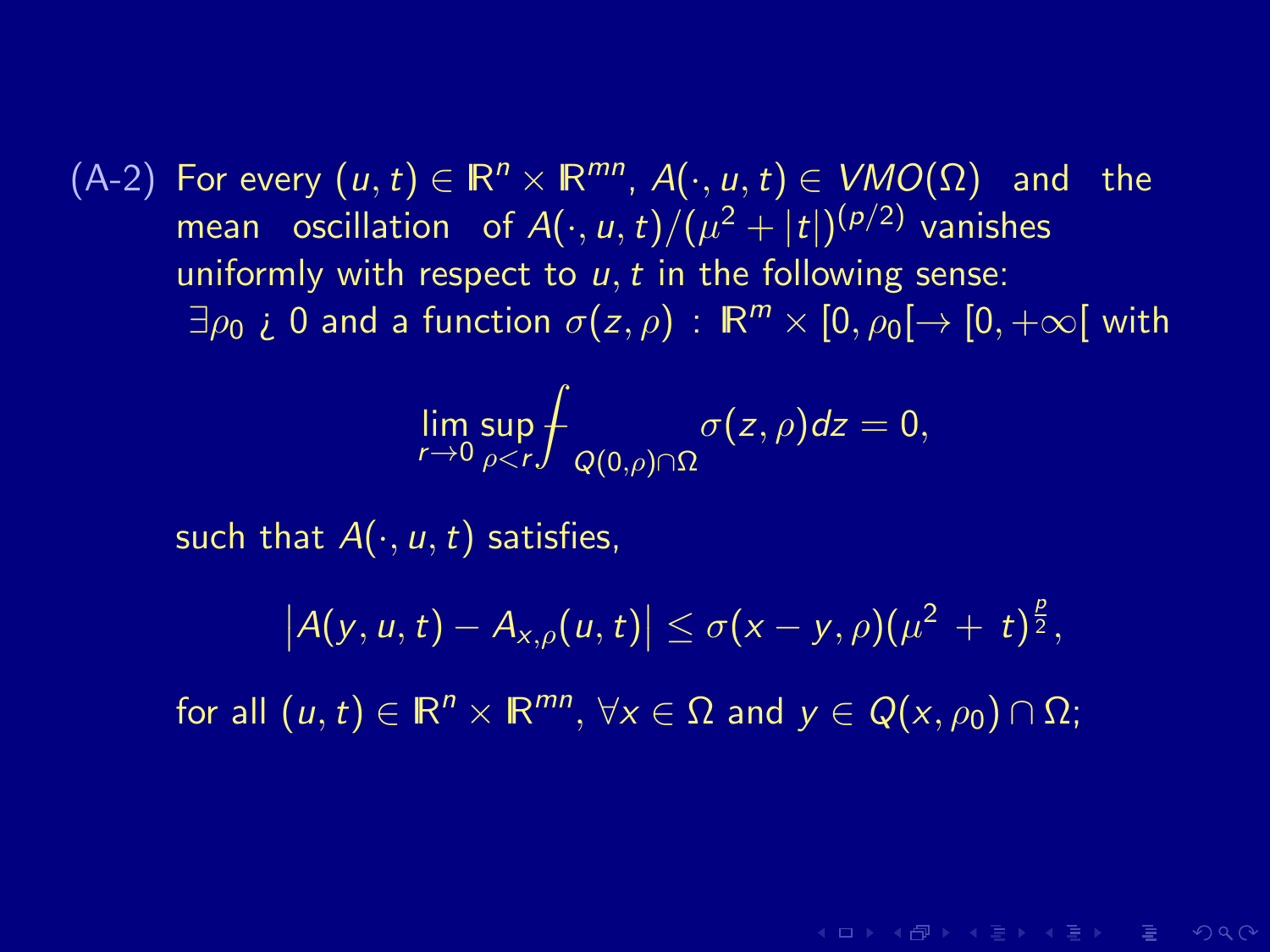**KID X 伊 X X ミ X X ミ X ミ X D X Q Q V**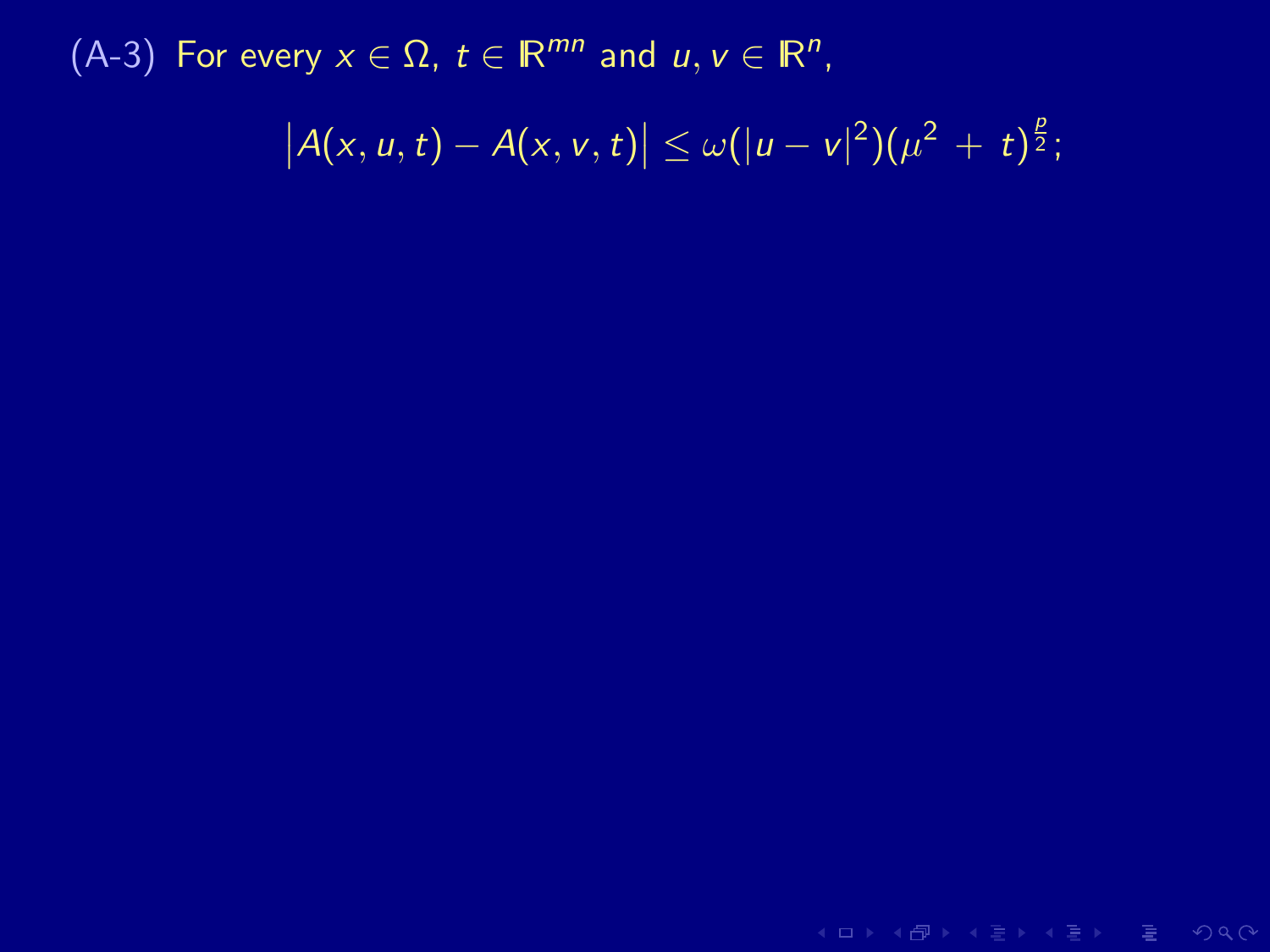(A-4) For almost all  $x \in \Omega$  and all  $u \in \mathbb{R}^n$ .  $A(x, u, \cdot) \in C^2(\mathbb{R}^{mn})$ , and  $A_{tt}$  satisfies, for some  $\alpha > 0$ ,

 $|A_{tt}(x, u, t)t - A_{tt}(x, u, s)s| \le c(\mu^2 + t + s)^{\frac{p-2}{2} - \alpha} |t - s|^{\alpha};$ 

**KO KARA KE KE KE KARA**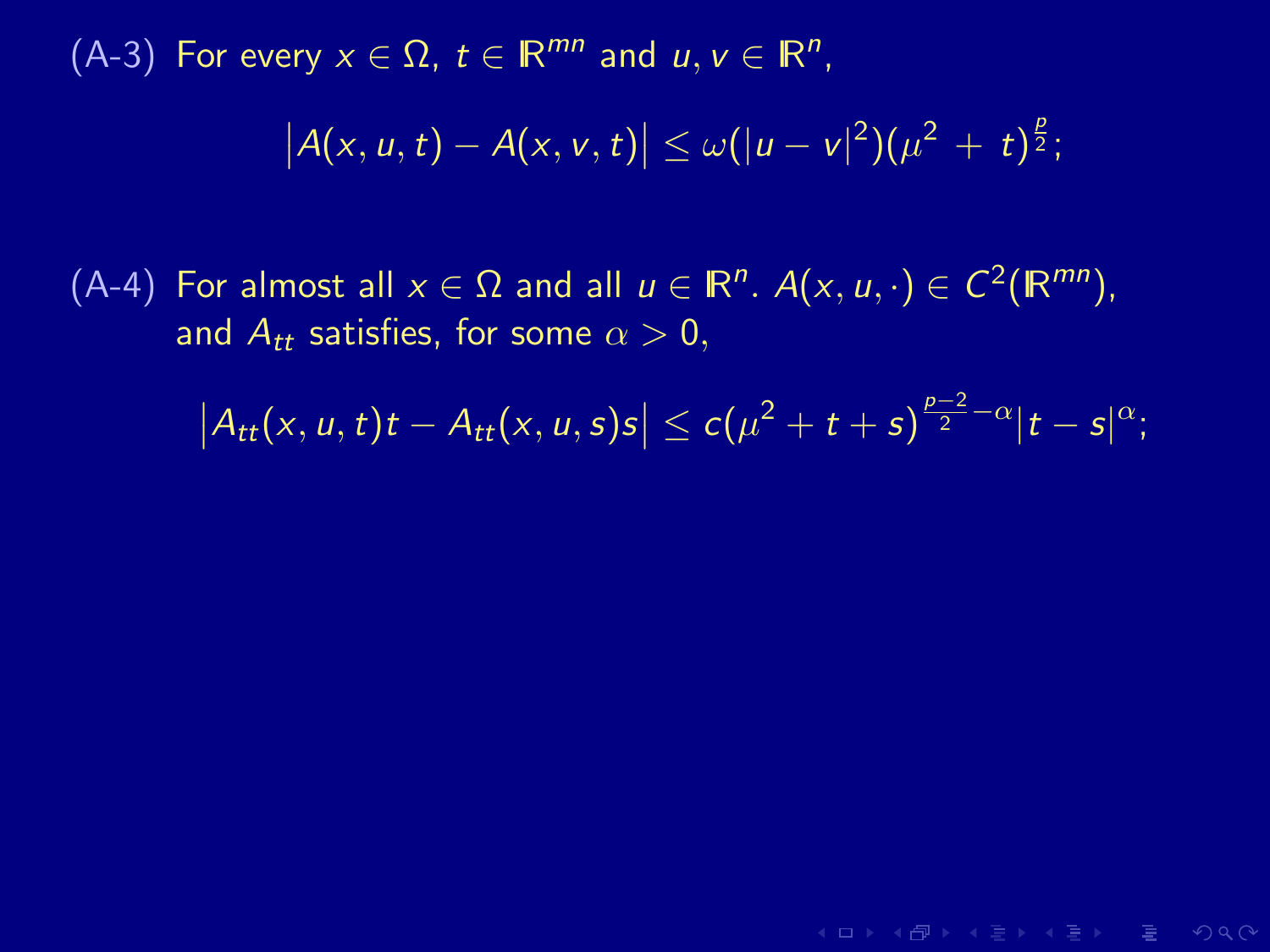(A-4) For almost all  $x \in \Omega$  and all  $u \in \mathbb{R}^n$ .  $A(x, u, \cdot) \in C^2(\mathbb{R}^{mn})$ , and  $A_{tt}$  satisfies, for some  $\alpha > 0$ ,

$$
\left|A_{tt}(x,u,t)t-A_{tt}(x,u,s)s\right|\leq c(\mu^2+t+s)^{\frac{p-2}{2}-\alpha}|t-s|^{\alpha};
$$

(A-5) There exist constants  $\lambda_0$ ,  $\Lambda_0$ ,  $\lambda_1$ ,  $\Lambda_1$ ,  $0<\lambda_i<\Lambda_i, i=0,1$ :

$$
\lambda_0|\zeta|^2 \leq g^{\alpha\beta}(x)\zeta_\alpha\zeta_\beta \leq \Lambda_0|\zeta|^2,
$$

 $A \cup B \cup A \cup B \cup A \subseteq B \cup A \subseteq B \cup B \cup B \cup B \cup A$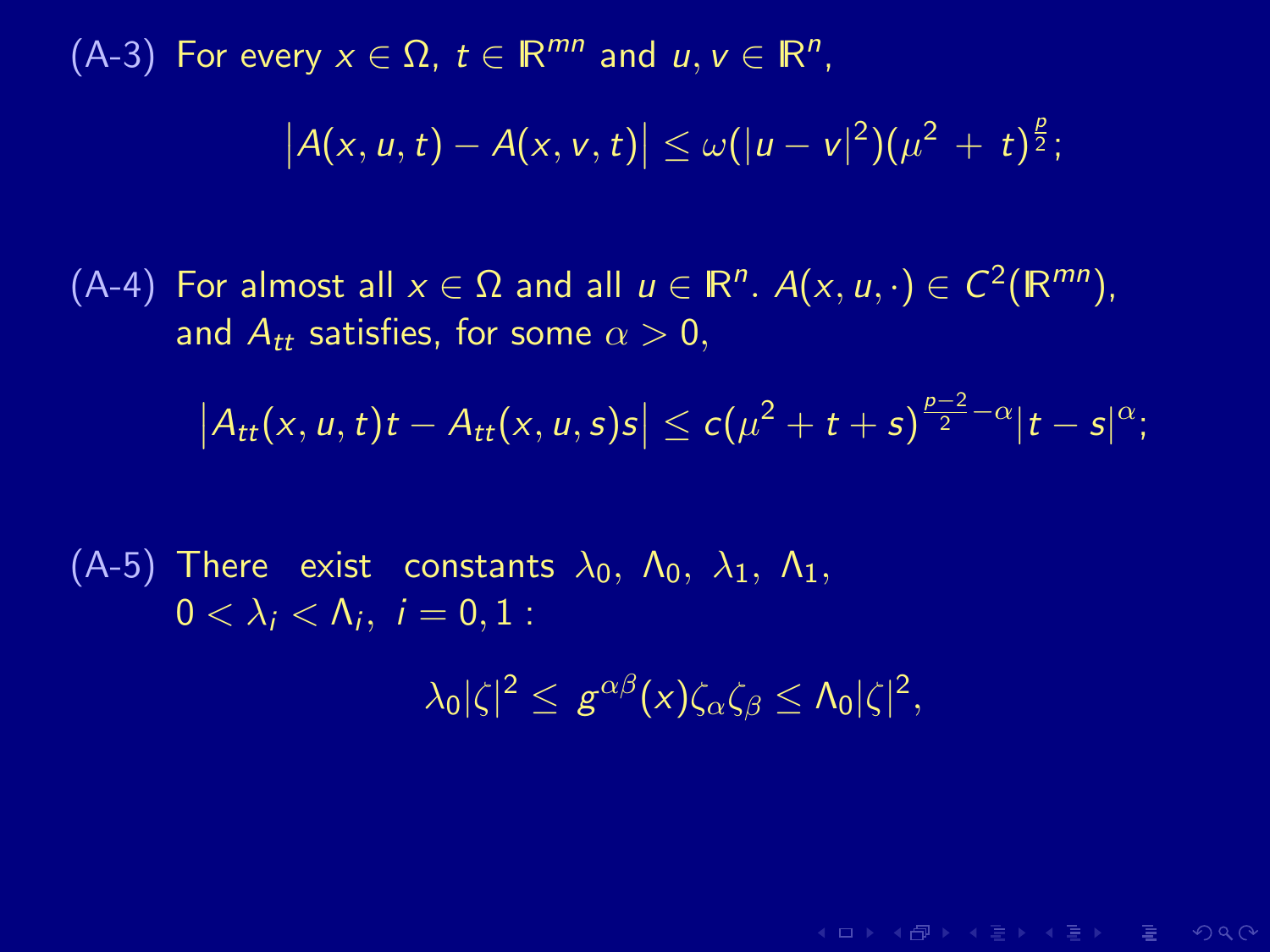(A-4) For almost all  $x \in \Omega$  and all  $u \in \mathbb{R}^n$ .  $A(x, u, \cdot) \in C^2(\mathbb{R}^{mn})$ , and  $A_{tt}$  satisfies, for some  $\alpha > 0$ ,

$$
\left|A_{tt}(x,u,t)t-A_{tt}(x,u,s)s\right|\leq c(\mu^2+t+s)^{\frac{p-2}{2}-\alpha}|t-s|^{\alpha};
$$

(A-5) There exist constants  $\lambda_0$ ,  $\Lambda_0$ ,  $\lambda_1$ ,  $\Lambda_1$ ,  $0<\lambda_i<\Lambda_i, i=0,1$ :

$$
\lambda_0|\zeta|^2\leq g^{\alpha\beta}(x)\zeta_\alpha\zeta_\beta\leq\Lambda_0|\zeta|^2,
$$

 $|\lambda_1|\eta|^2 \leq h_{ij}(u)\eta^i\eta^j \leq |\eta|^2,$ 

 $A \cup B \cup A \cup B \cup A \subseteq B \cup A \subseteq B \cup B \cup B \cup B \cup A$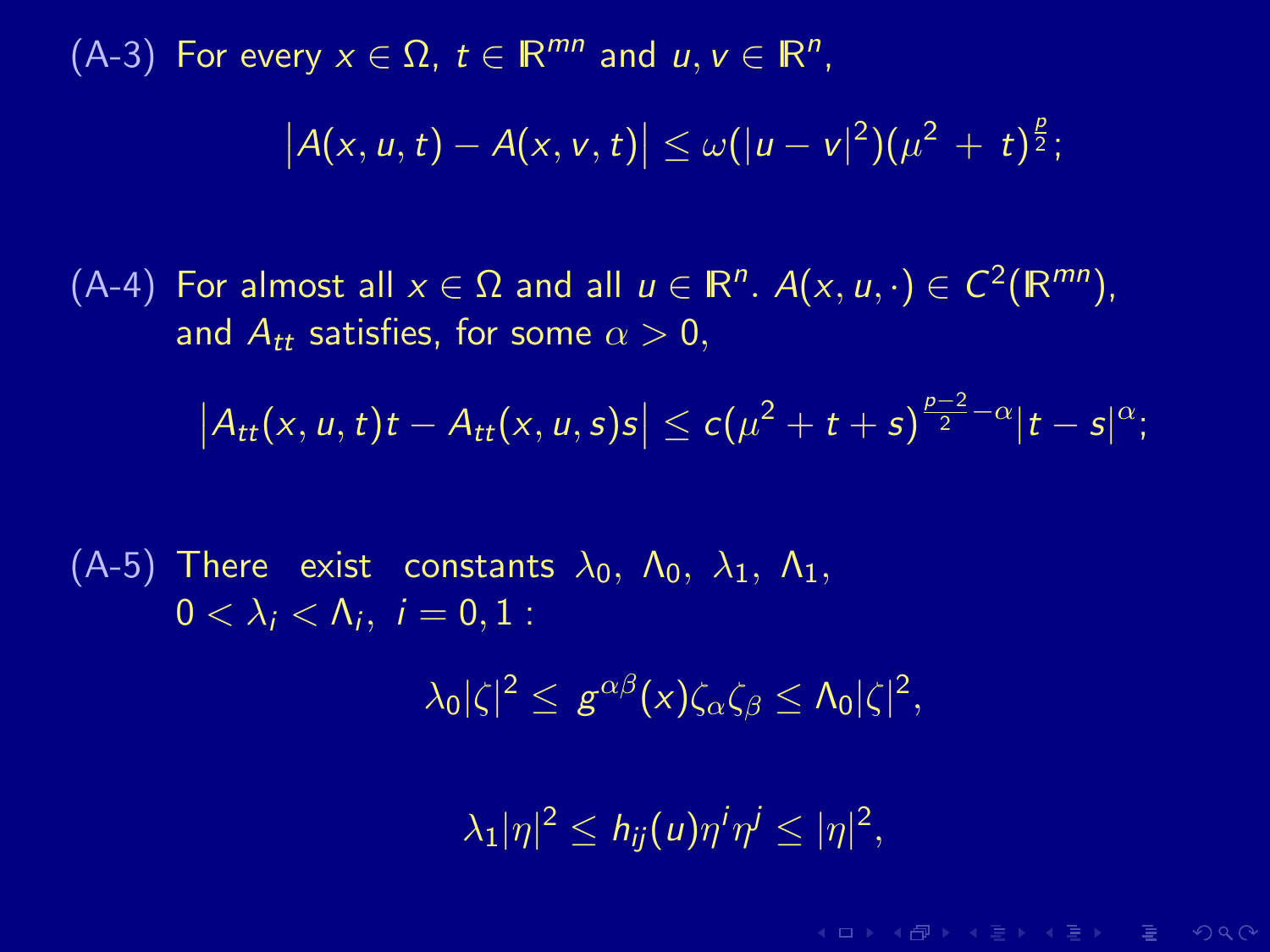(A-4) For almost all  $x \in \Omega$  and all  $u \in \mathbb{R}^n$ .  $A(x, u, \cdot) \in C^2(\mathbb{R}^{mn})$ , and  $A_{tt}$  satisfies, for some  $\alpha > 0$ ,

$$
\left|A_{tt}(x,u,t)t-A_{tt}(x,u,s)s\right|\leq c(\mu^2+t+s)^{\frac{p-2}{2}-\alpha}|t-s|^{\alpha};
$$

(A-5) There exist constants  $\lambda_0$ ,  $\Lambda_0$ ,  $\lambda_1$ ,  $\Lambda_1$ ,  $0<\lambda_i<\Lambda_i, i=0,1$ :

$$
\lambda_0|\zeta|^2\leq g^{\alpha\beta}(x)\zeta_\alpha\zeta_\beta\leq\Lambda_0|\zeta|^2,
$$

 $|\lambda_1|\eta|^2 \leq h_{ij}(u)\eta^i\eta^j \leq |\eta|^2,$ for all  $x \in \Omega$ ,  $u, \zeta \in \mathbb{R}^m$  and  $\eta \in \mathbb{R}^n$ ; **KOD KARD KED KED E YORA**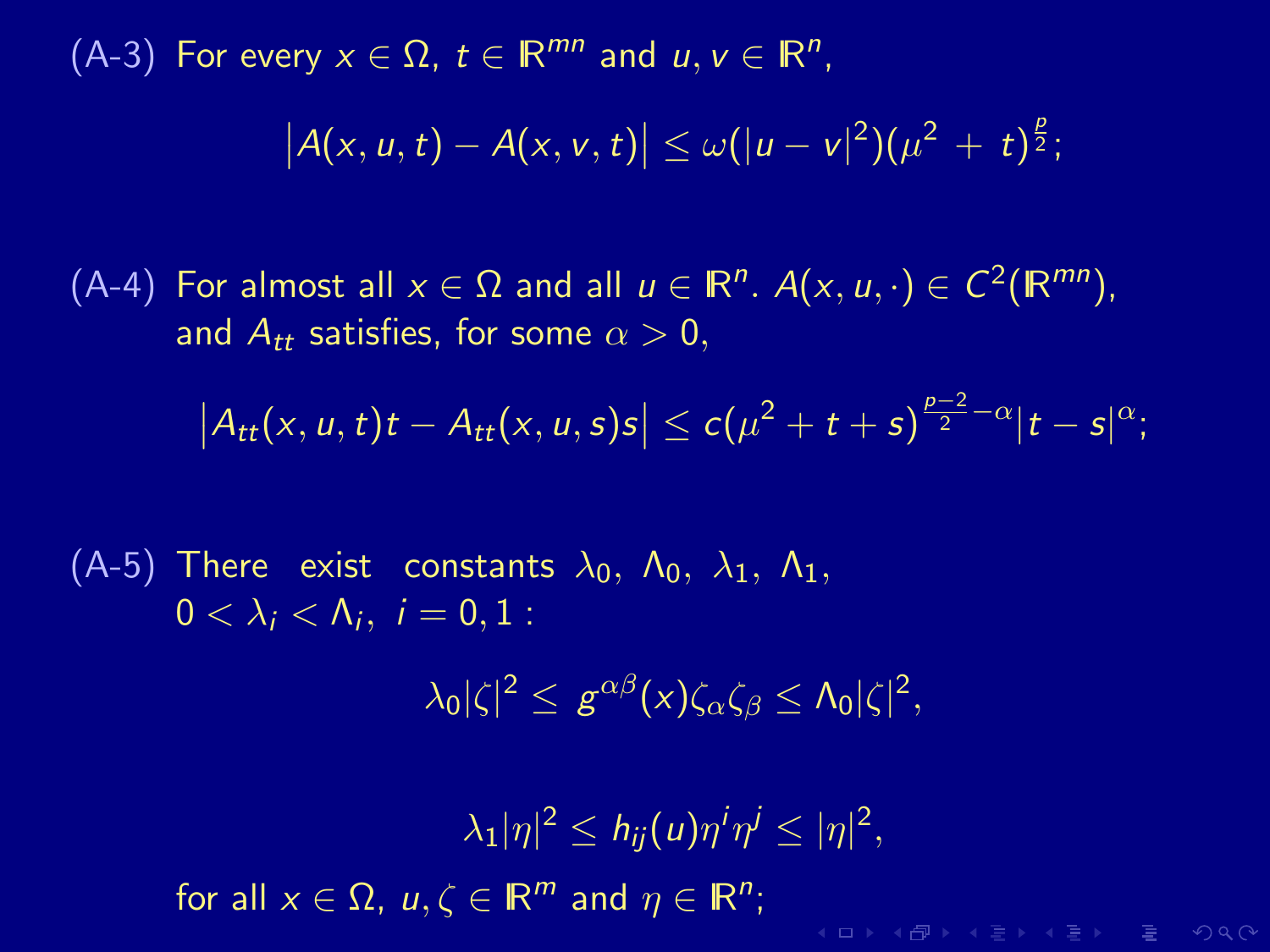# (A-6) For every  $u, v \in \mathbb{R}^n$

$$
|h(u) - h(v)| \leq \omega(|u - v|^2);
$$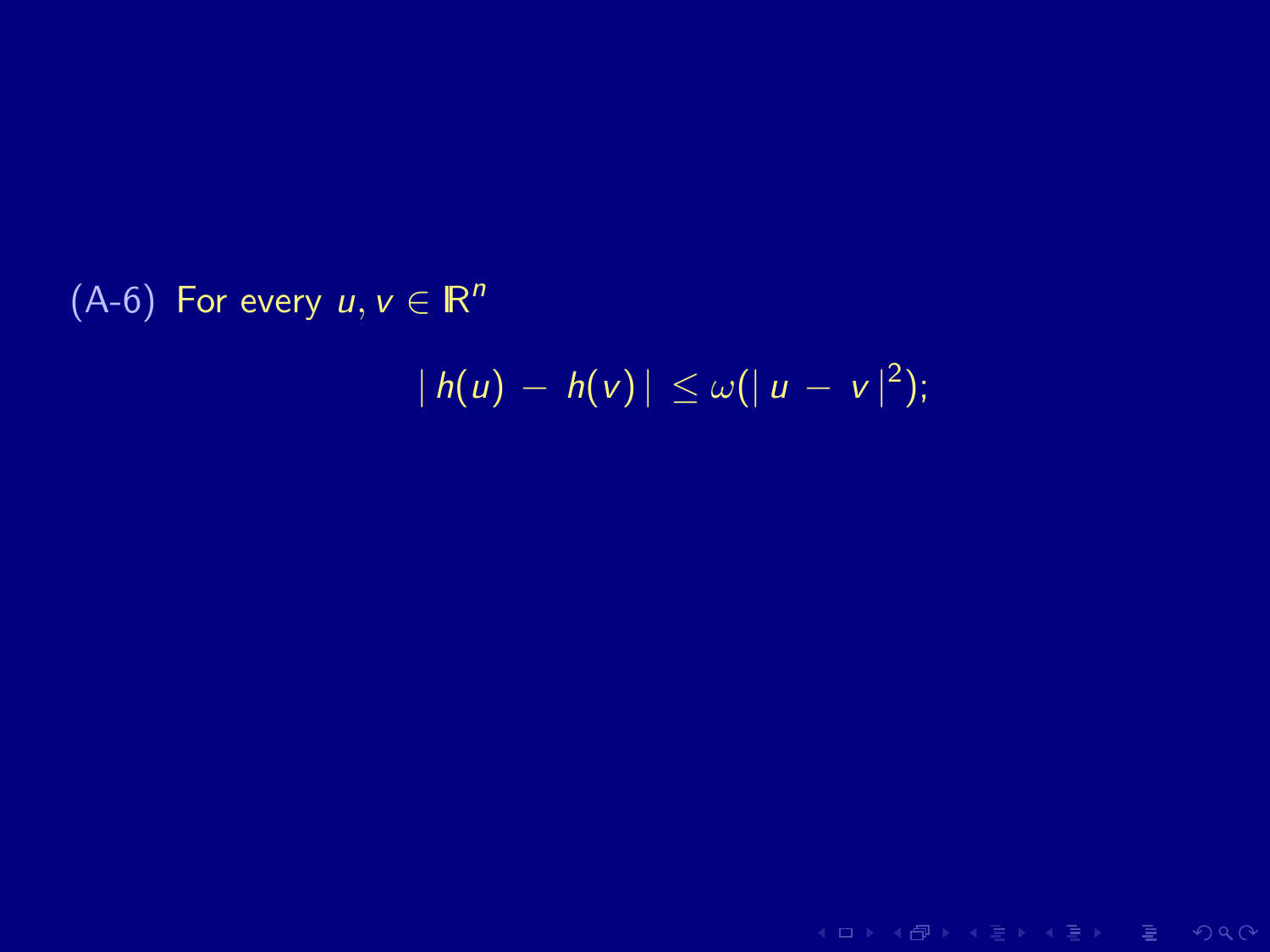(A-6) For every  $u, v \in \mathbb{R}^n$  $|h(u) - h(v)| \leq \omega(|u - v|^2);$ 

(A-7) g is in the class  $L^{\infty} \cap VMO(\Omega)$ .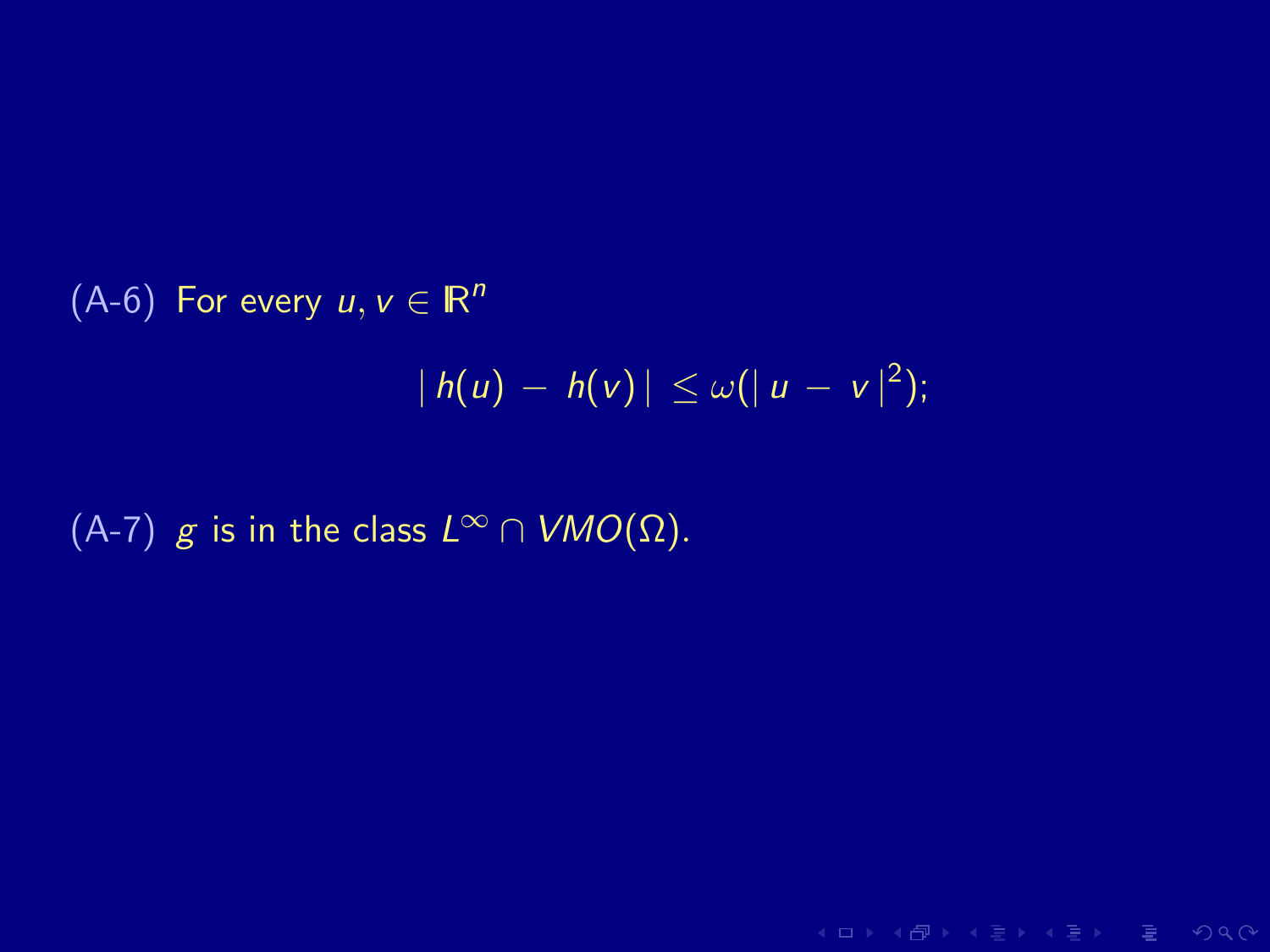Let  $\Omega \subset \mathbb{R}^m$  be a bounded domain with sufficiently smooth boundary ∂ $\Omega$ . Let also  $u \in W^{1,p}(\Omega,\mathbb{R}^n),\; p\geq 2,\;$  be a minimizer of the functional

$$
\mathcal{A}(u,\Omega) = \int_{\Omega} F(x,u,Du) \, dx
$$

 $A \cup B \cup A \cup B \cup A \subseteq B \cup A \subseteq B \cup B \cup B \cup B \cup A$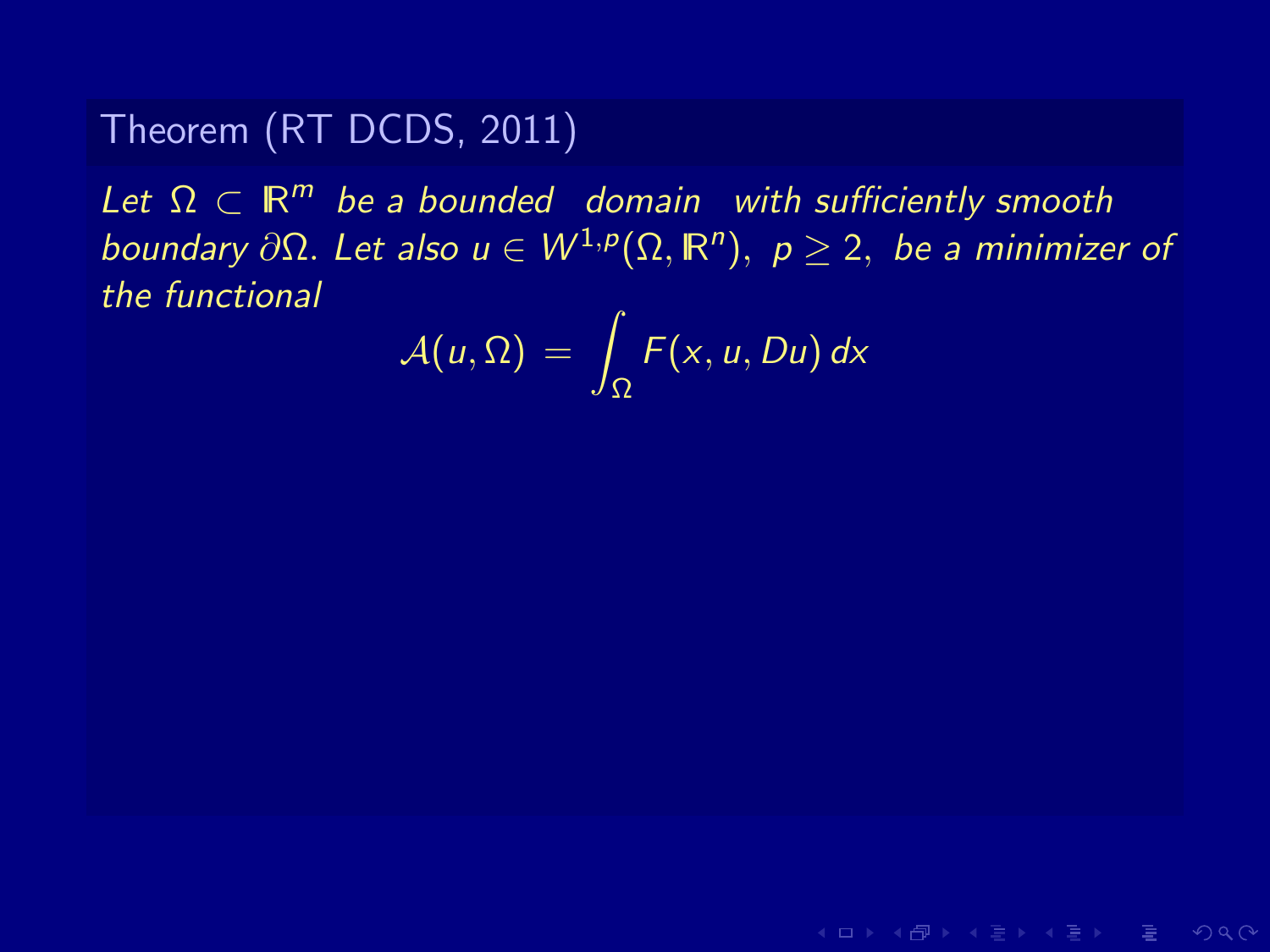Let  $\Omega \subset \mathbb{R}^m$  be a bounded domain with sufficiently smooth boundary ∂ $\Omega$ . Let also  $u \in W^{1,p}(\Omega,\mathbb{R}^n),\; p\geq 2,\;$  be a minimizer of the functional

$$
\mathcal{A}(u,\Omega) = \int_{\Omega} F(x,u,Du) \, dx
$$

being

$$
F(x, u, Du) = A(x, u, g^{\alpha\beta}(x)h_{ij}(u)D_{\alpha}u^{i}D_{\beta}u^{j}).
$$

 $A \cup B \cup A \cup B \cup A \subseteq B \cup A \subseteq B \cup B \cup B \cup B \cup A$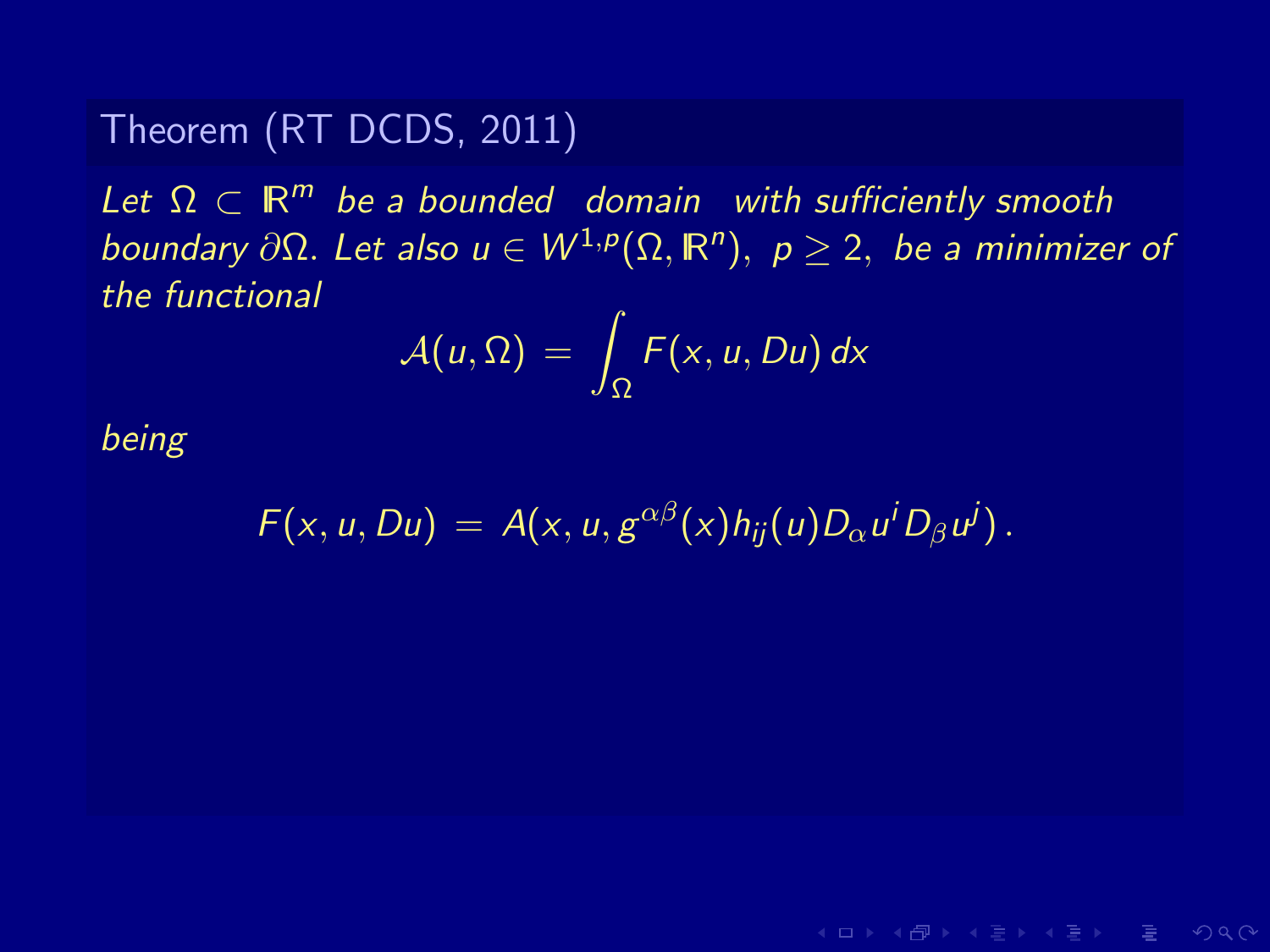Let  $\Omega \subset \mathbb{R}^m$  be a bounded domain with sufficiently smooth boundary ∂ $\Omega$ . Let also  $u \in W^{1,p}(\Omega,\mathbb{R}^n),\; p\geq 2,\;$  be a minimizer of the functional

$$
\mathcal{A}(u,\Omega) = \int_{\Omega} F(x,u,Du) \, dx
$$

being

$$
F(x, u, Du) = A(x, u, g^{\alpha\beta}(x)h_{ij}(u)D_{\alpha}u^{i}D_{\beta}u^{j}).
$$

Suppose that  $A(x, u, Du)$  satisfies  $(A-1) - (A-7)$ .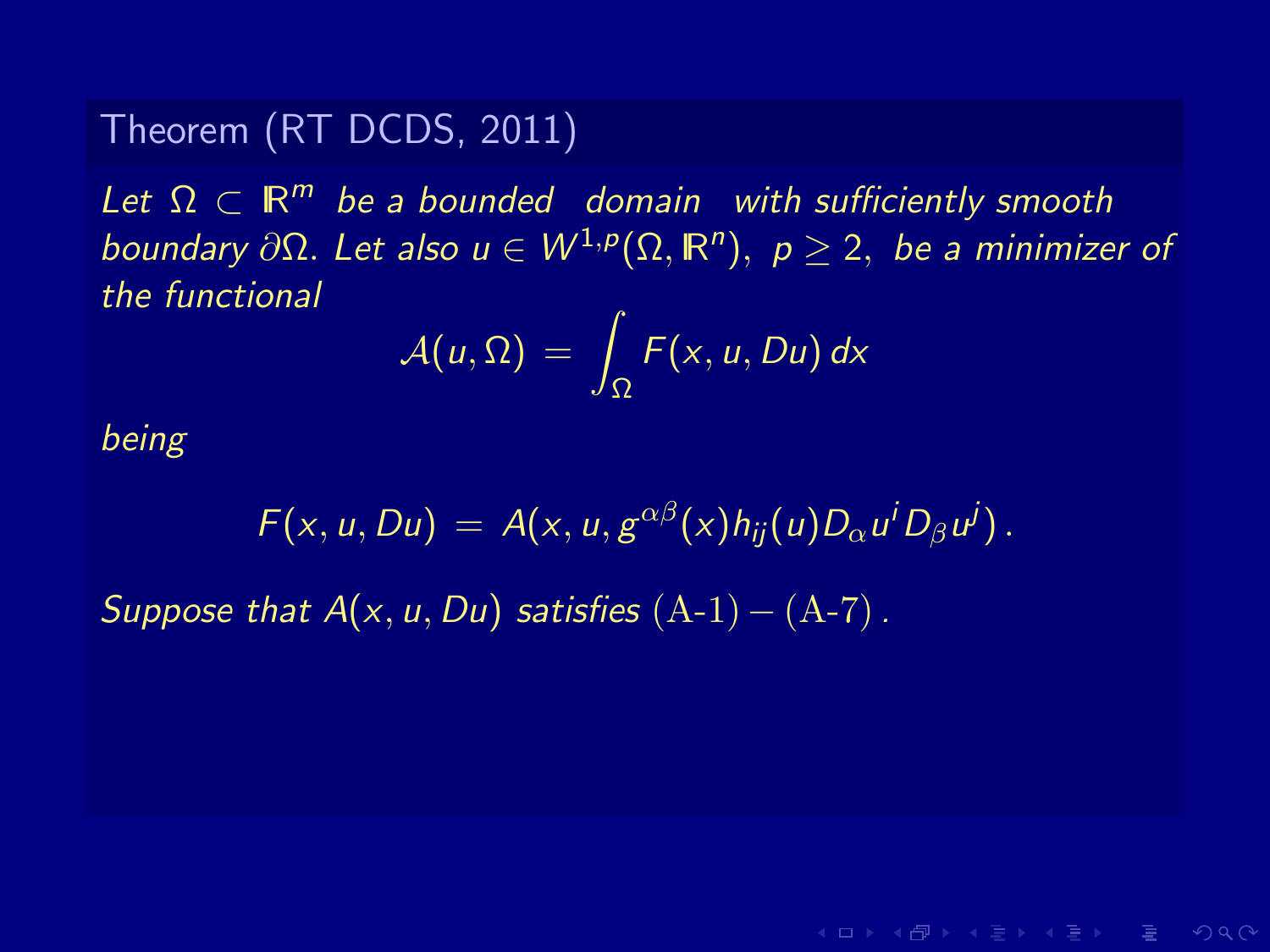Let  $\Omega \subset \mathbb{R}^m$  be a bounded domain with sufficiently smooth boundary ∂ $\Omega$ . Let also  $u \in W^{1,p}(\Omega,\mathbb{R}^n),\; p\geq 2,\;$  be a minimizer of the functional

$$
\mathcal{A}(u,\Omega) = \int_{\Omega} F(x,u,Du) \, dx
$$

being

$$
F(x, u, Du) = A(x, u, g^{\alpha\beta}(x)h_{ij}(u)D_{\alpha}u^{i}D_{\beta}u^{j}).
$$

Suppose that  $A(x, u, Du)$  satisfies  $(A-1) - (A-7)$ . Then, there exists an open set  $\Omega_0 \subset \Omega$ :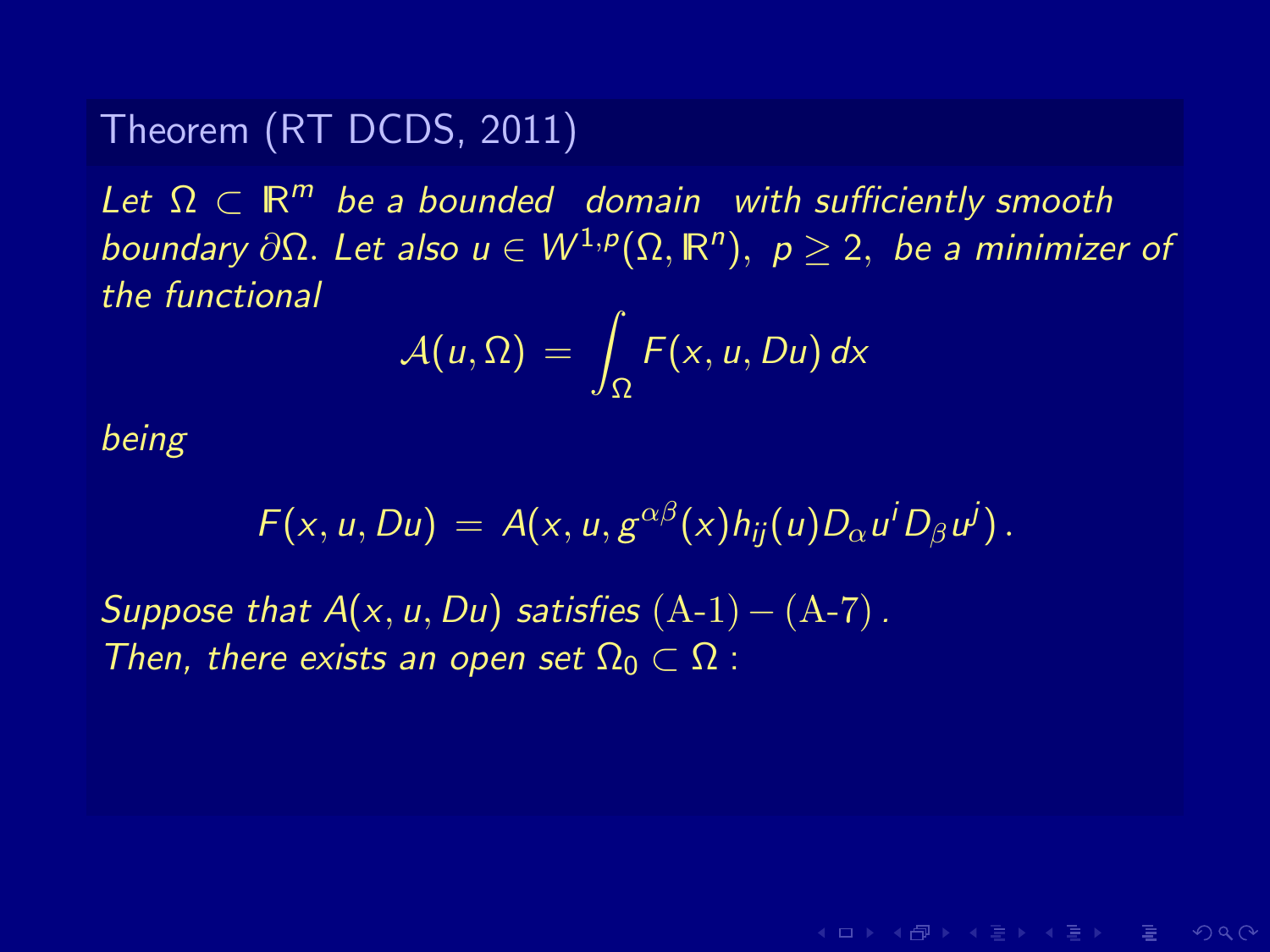Let  $\Omega \subset \mathbb{R}^m$  be a bounded domain with sufficiently smooth boundary ∂ $\Omega$ . Let also  $u \in W^{1,p}(\Omega,\mathbb{R}^n),\; p\geq 2,\;$  be a minimizer of the functional

$$
\mathcal{A}(u,\Omega) = \int_{\Omega} F(x,u,Du) \, dx
$$

being

$$
F(x, u, Du) = A(x, u, g^{\alpha\beta}(x)h_{ij}(u)D_{\alpha}u^{i}D_{\beta}u^{j}).
$$

Suppose that  $A(x, u, Du)$  satisfies  $(A-1) - (A-7)$ . Then, there exists an open set  $\Omega_0 \subset \Omega$ :

$$
u\in C^{0,\alpha}(\Omega_0),\quad \forall \alpha\in(0,1).
$$

 $A \cup B \cup A \cup B \cup A \subseteq B \cup A \subseteq B \cup B \cup B \cup B \cup A$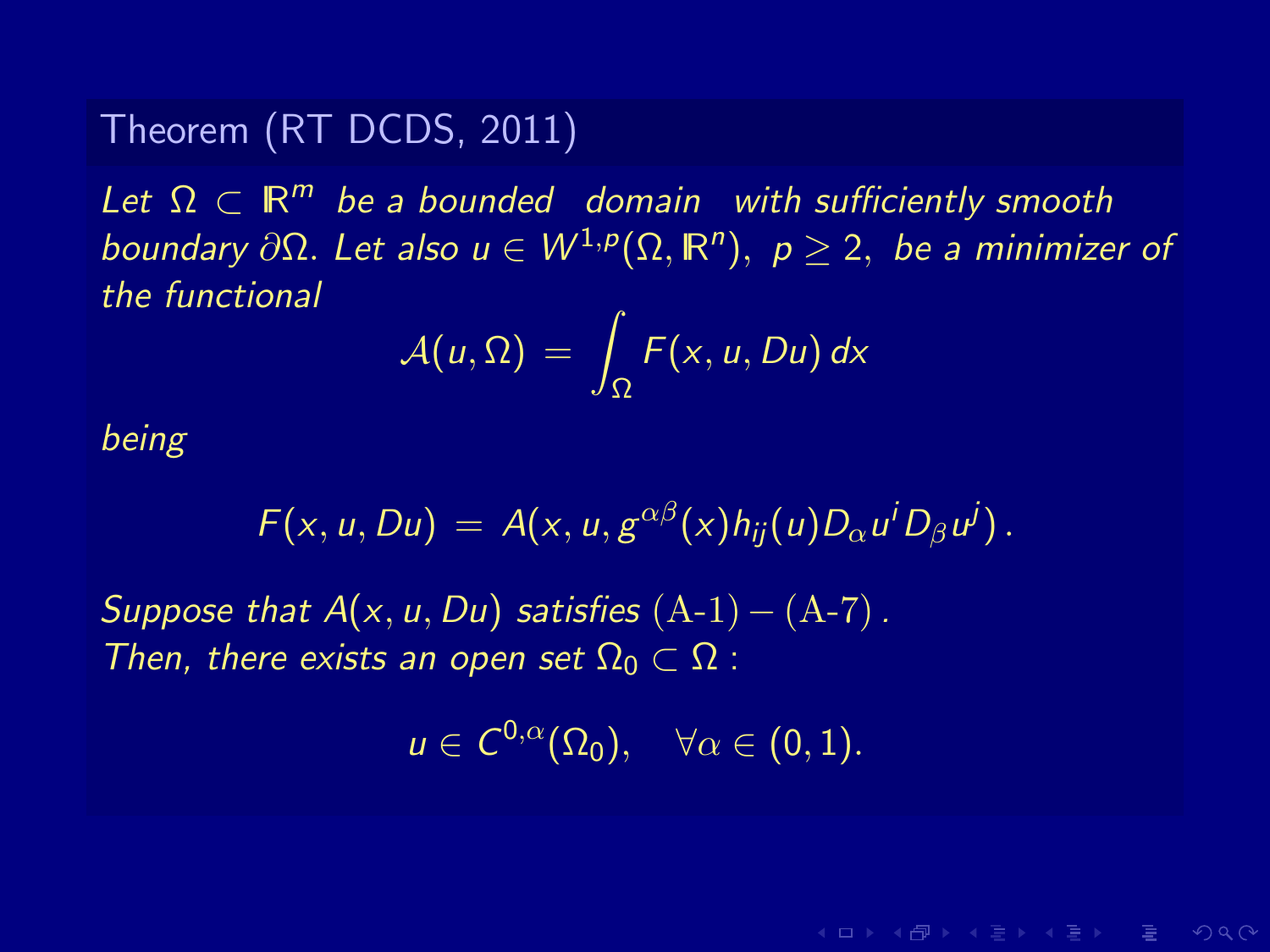# Let us now give and idea of the proof ([RT DCDS, 2011]).

K ロ > K @ > K 로 > K 로 > E = Y Q Q O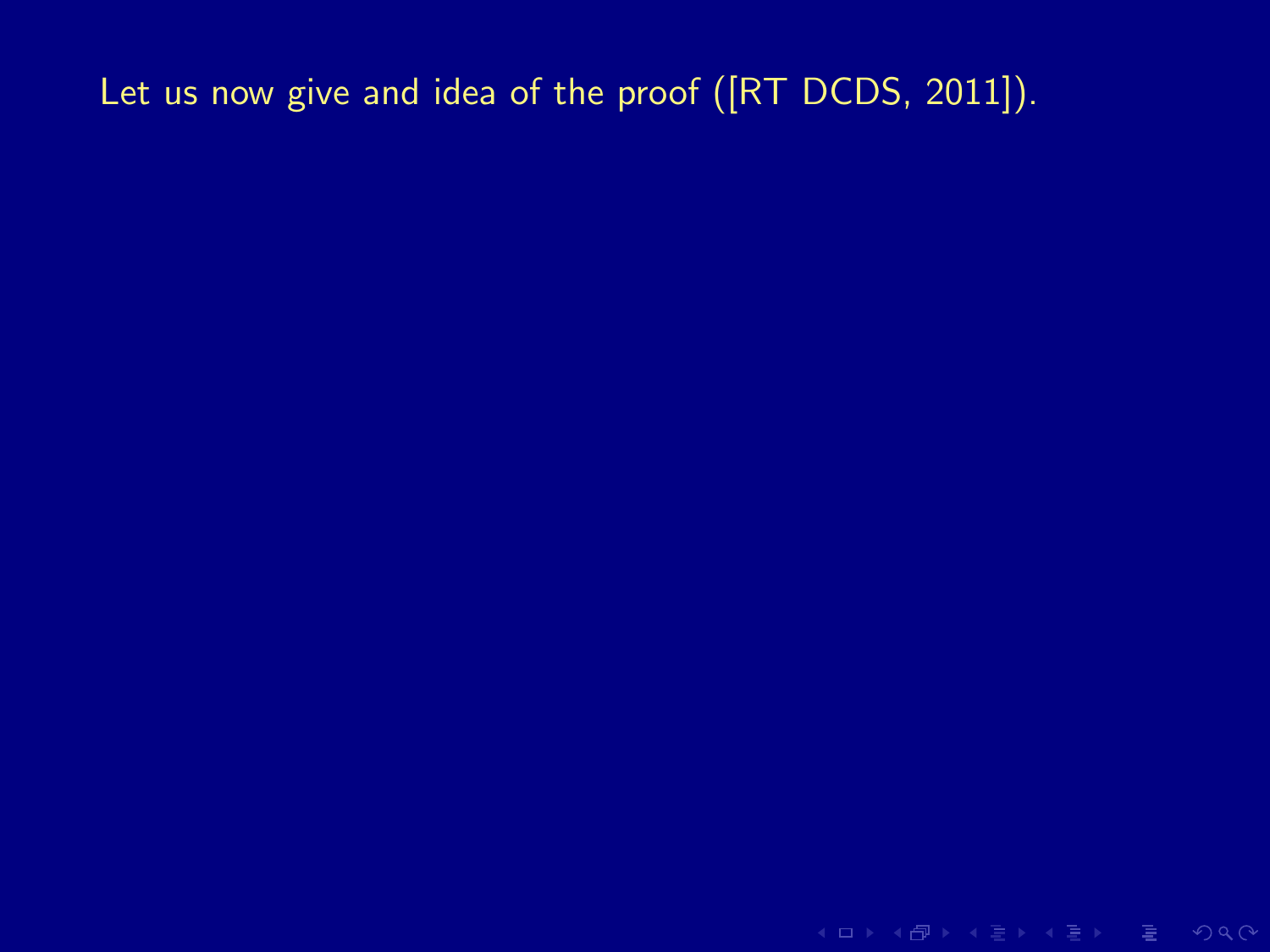Let us now give and idea of the proof ([RT DCDS, 2011]). The theorem is proved proceeding as in the note by Giaquinta and Modica "Remarks on the regularity of the minimizers of certain degenerate functionals", Manuscripta Math., 1986.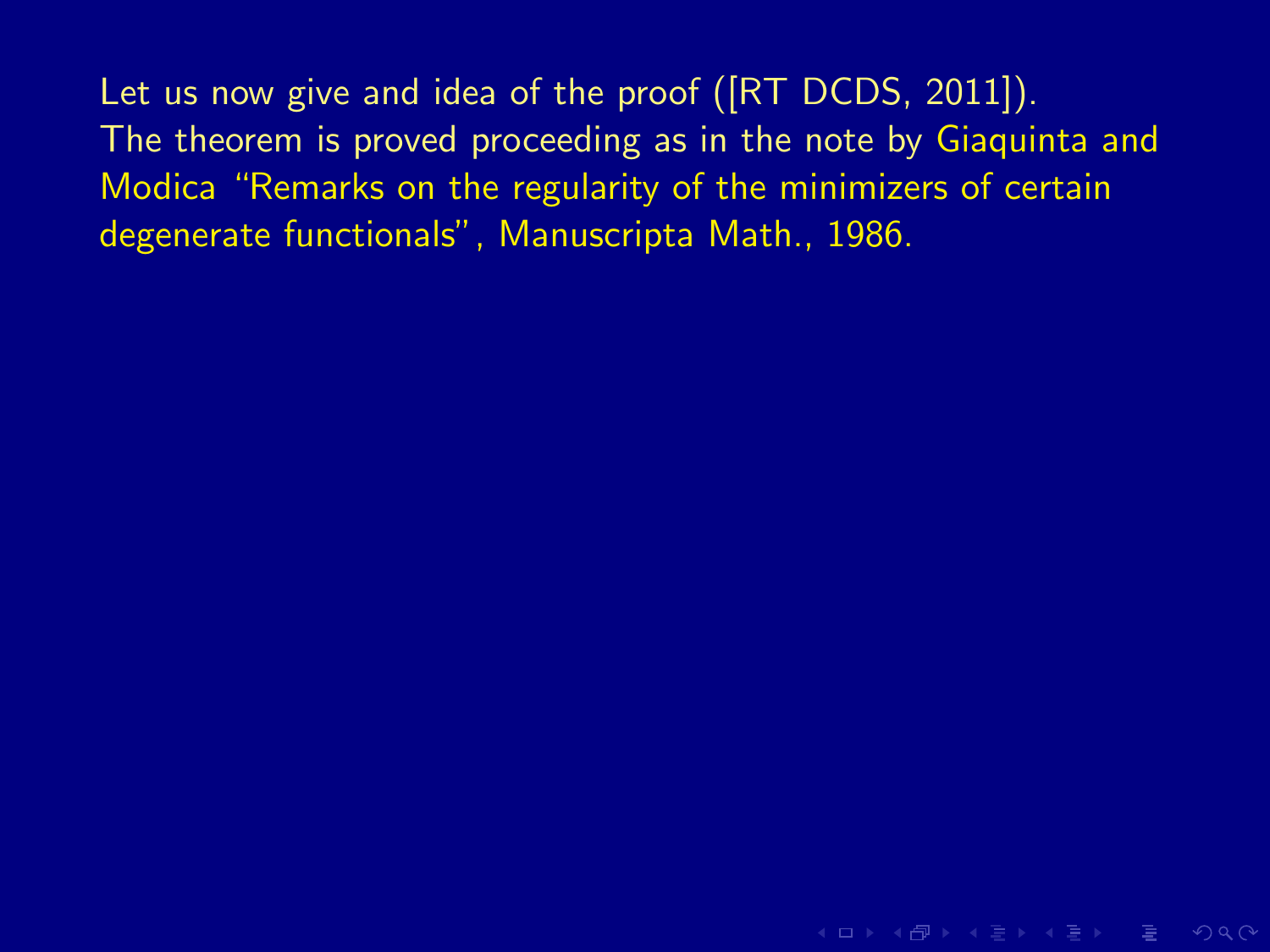Let us now give and idea of the proof ([RT DCDS, 2011]). The theorem is proved proceeding as in the note by Giaquinta and Modica "Remarks on the regularity of the minimizers of certain degenerate functionals", Manuscripta Math., 1986. Let us set  $x_0 \in \Omega$ ,  $R > 0$ ,  $Q(2R) = Q(x_0, 2R) \subset \Omega$ .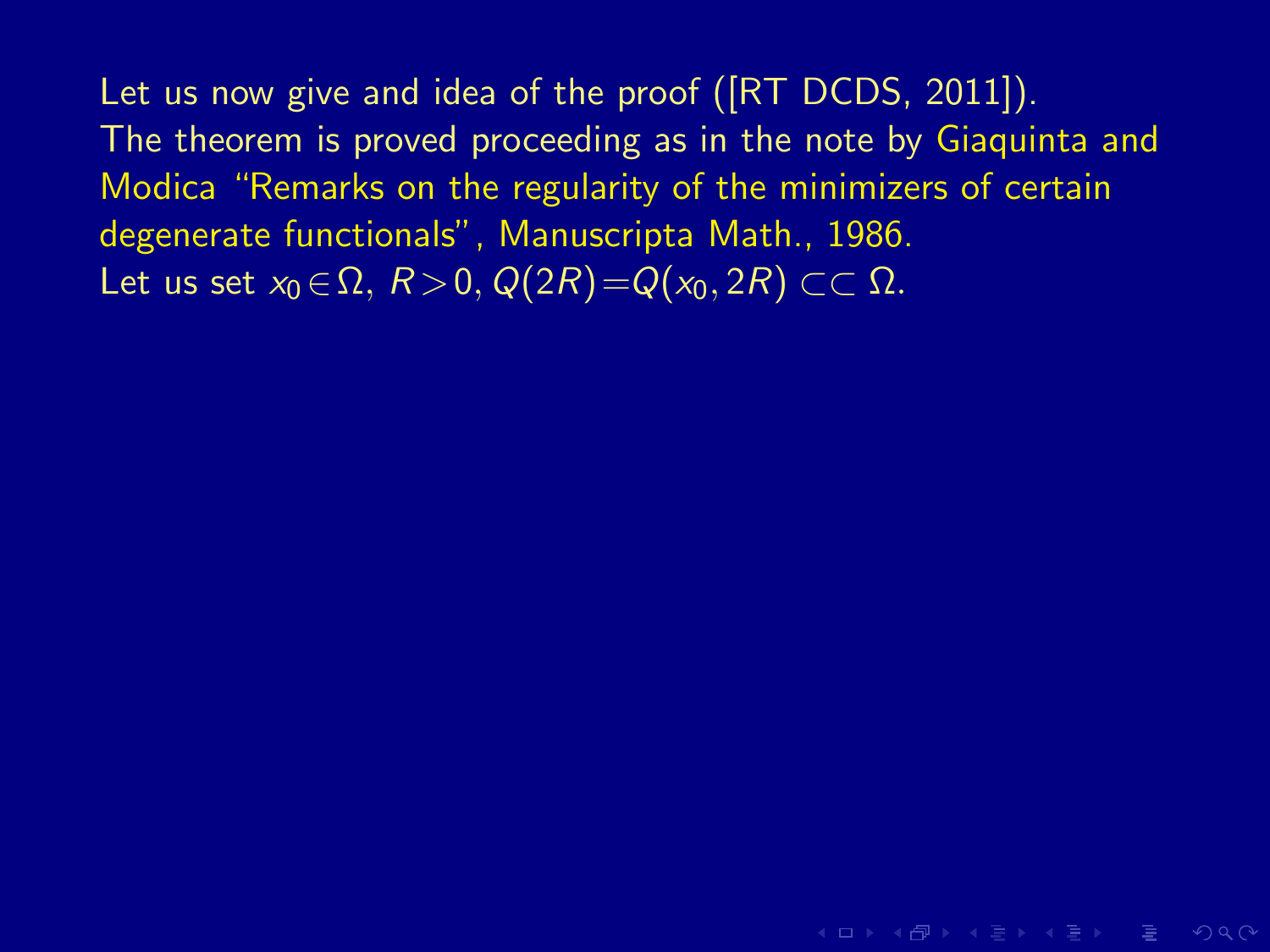Let us now give and idea of the proof ([RT DCDS, 2011]). The theorem is proved proceeding as in the note by Giaquinta and Modica "Remarks on the regularity of the minimizers of certain degenerate functionals", Manuscripta Math., 1986. Let us set  $x_0 \in \Omega$ ,  $R > 0$ ,  $Q(2R) = Q(x_0, 2R) \subset \Omega$ . For every  $(u, t) \in \mathbb{R}^n \times \mathbb{R}^{mn}$  we define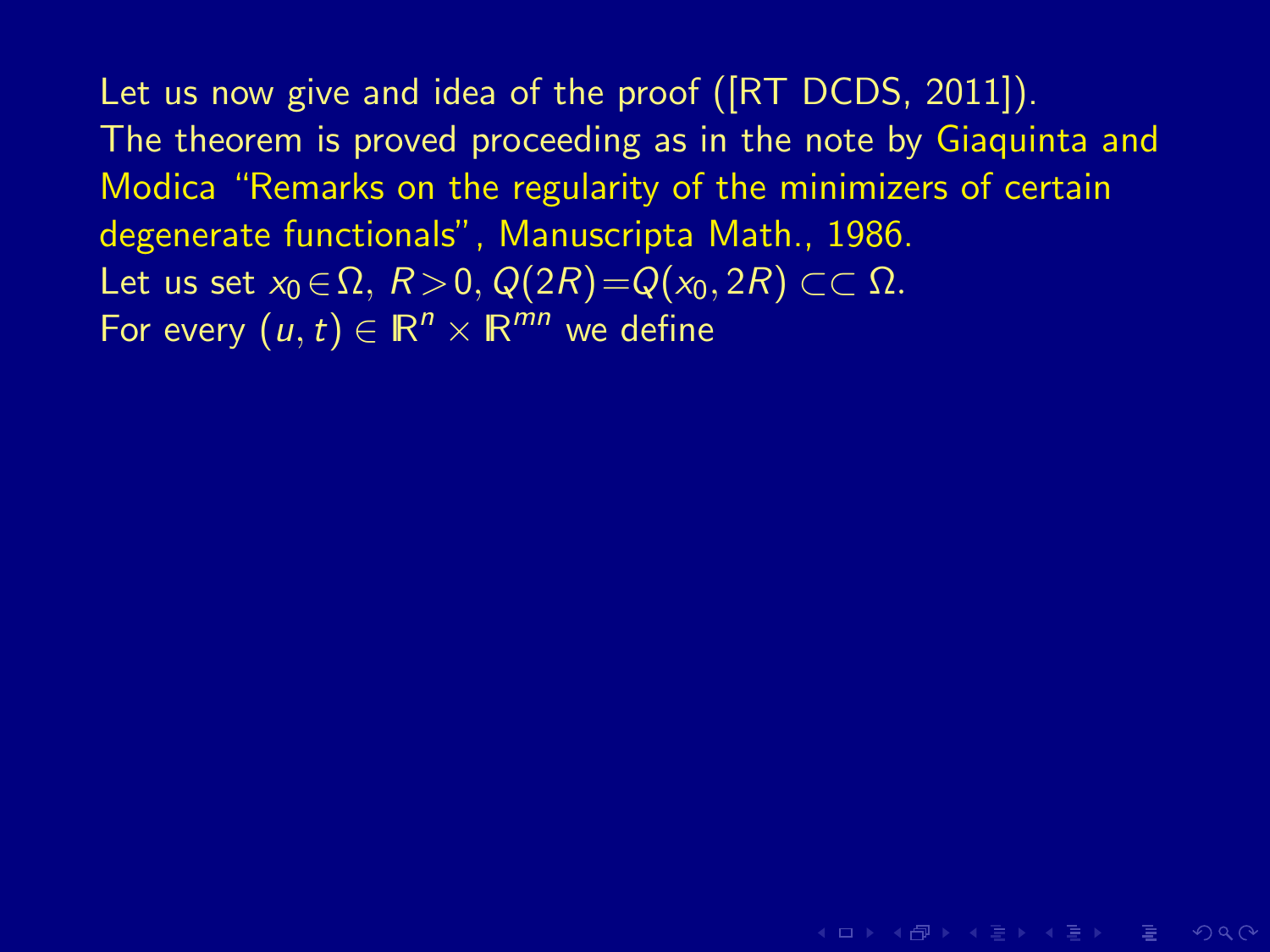Let us now give and idea of the proof ([RT DCDS, 2011]). The theorem is proved proceeding as in the note by Giaquinta and Modica "Remarks on the regularity of the minimizers of certain degenerate functionals", Manuscripta Math., 1986. Let us set  $x_0 \in \Omega$ ,  $R > 0$ ,  $Q(2R) = Q(x_0, 2R) \subset \Omega$ . For every  $(u, t) \in \mathbb{R}^n \times \mathbb{R}^{mn}$  we define

$$
A_R(u,t)=\frac{1}{\int_{Q(R)}A(y,u,t)dy},\ u_R=\frac{1}{\int_{Q(R)}u(y)dy},\ g_R=\frac{1}{\int_{Q(R)}g(y)dy},
$$

and

$$
A_0(\zeta) = A_R(u_R, g_R h(u_R) \zeta \zeta).
$$

**KO KARA KE KE KE KARA**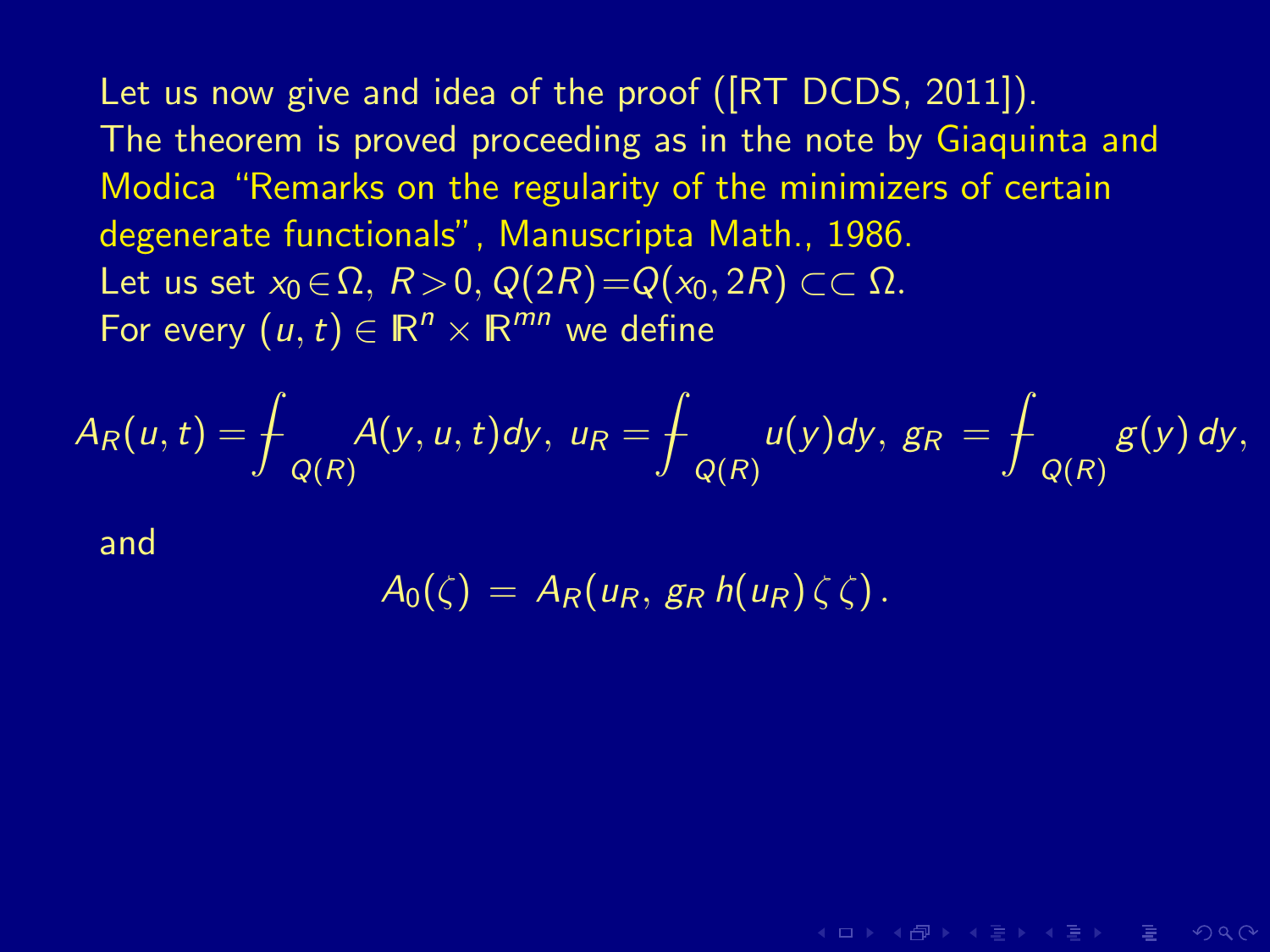Let us now give and idea of the proof ([RT DCDS, 2011]). The theorem is proved proceeding as in the note by Giaquinta and Modica "Remarks on the regularity of the minimizers of certain degenerate functionals", Manuscripta Math., 1986. Let us set  $x_0 \in \Omega$ ,  $R > 0$ ,  $Q(2R) = Q(x_0, 2R) \subset \Omega$ . For every  $(u, t) \in \mathbb{R}^n \times \mathbb{R}^{mn}$  we define

$$
A_R(u,t)=\frac{1}{\int_{Q(R)}A(y,u,t)dy},\ u_R=\frac{1}{\int_{Q(R)}u(y)dy},\ g_R=\frac{1}{\int_{Q(R)}g(y)dy},
$$

and

$$
A_0(\zeta) = A_R(u_R, g_R h(u_R) \zeta \zeta).
$$

 $A \cup B \cup A \cup B \cup A \subseteq B \cup A \subseteq B \cup B \cup B \cup B \cup A$ 

Now, let us consider the following "frozen functional"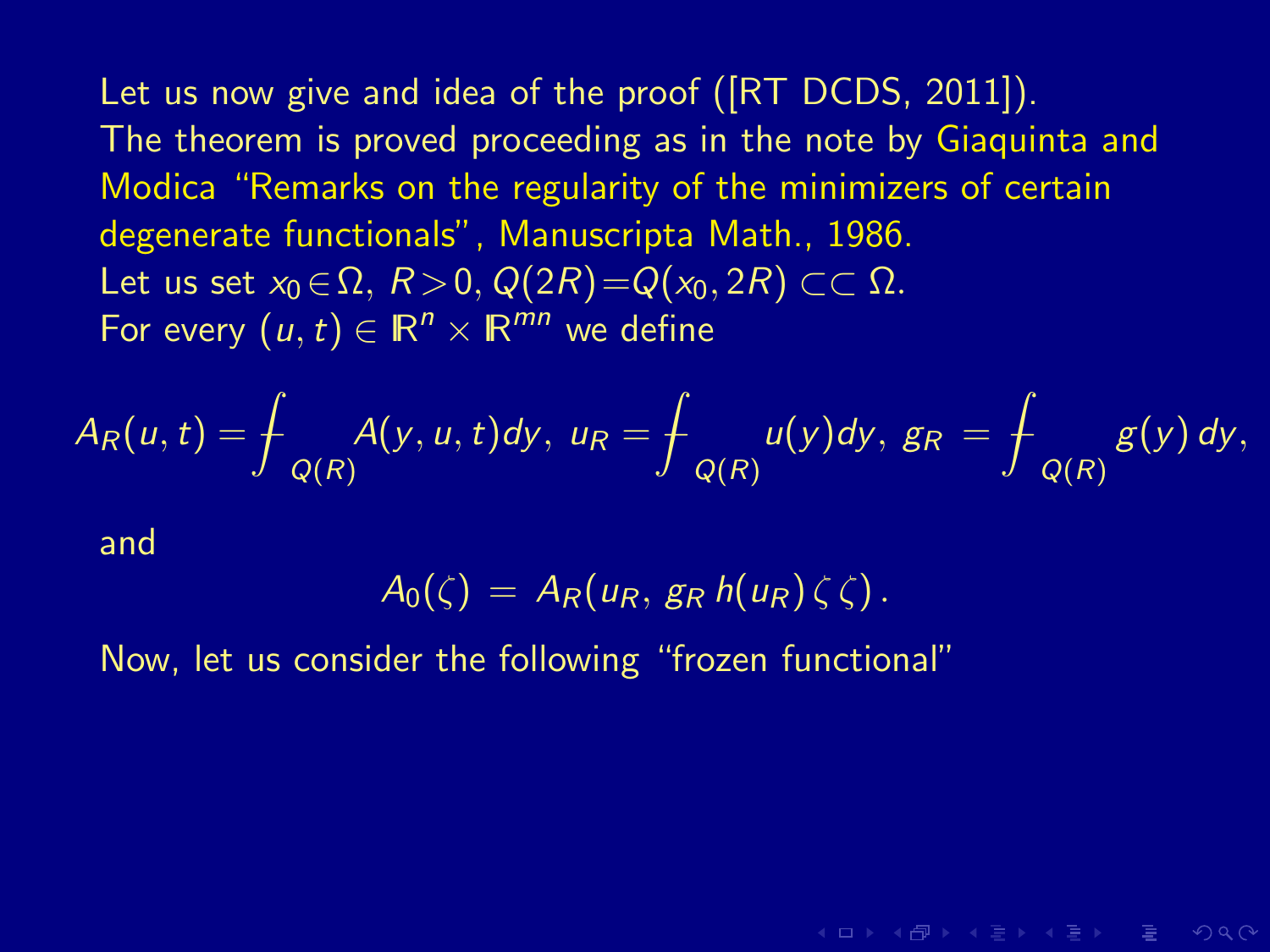Let us now give and idea of the proof ([RT DCDS, 2011]). The theorem is proved proceeding as in the note by Giaquinta and Modica "Remarks on the regularity of the minimizers of certain degenerate functionals", Manuscripta Math., 1986. Let us set  $x_0 \in \Omega$ ,  $R > 0$ ,  $Q(2R) = Q(x_0, 2R) \subset \Omega$ . For every  $(u,t) \in \mathbb{R}^n \times \mathbb{R}^{mn}$  we define

$$
A_R(u,t)=\frac{1}{\int_{Q(R)}A(y,u,t)dy},\ u_R=\frac{1}{\int_{Q(R)}u(y)dy},\ g_R=\frac{1}{\int_{Q(R)}g(y)dy},
$$

and

$$
A_0(\zeta) = A_R(u_R, g_R h(u_R) \zeta \zeta).
$$

**KOD KARD KED KED E YORA** 

Now, let us consider the following "frozen functional"

$$
\mathcal{A}_0(u)=\int_{Q(R)} A_0(Du)dx = \int_{Q(R)} A_R(u_R,g_Rh(u_R)DuDu)dx.
$$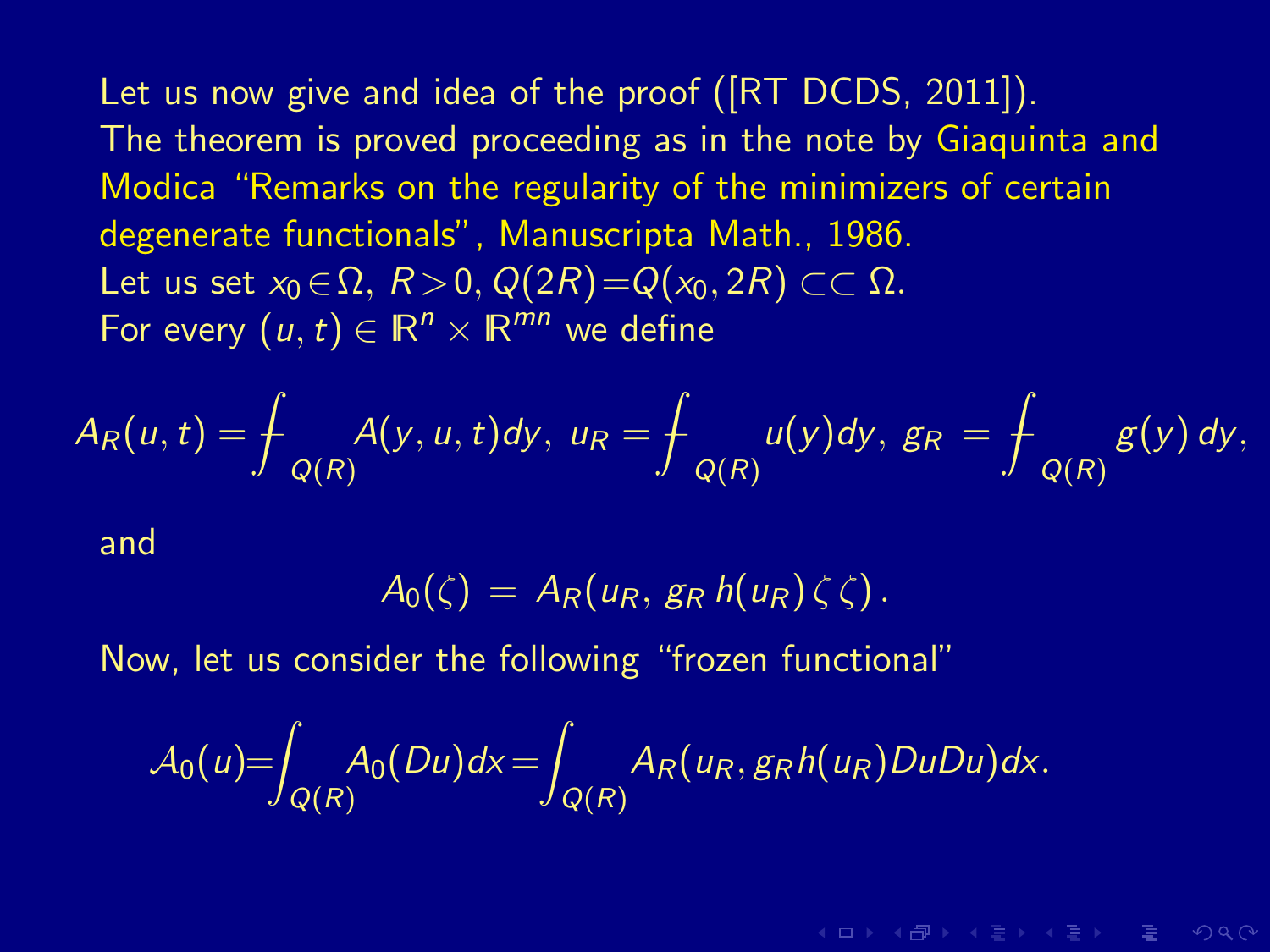$$
\{\mathcal{V}\in H^{1,p}(Q(R))\; ; \; u-\mathcal{V}\in H^{1,p}_0(Q(R))\}
$$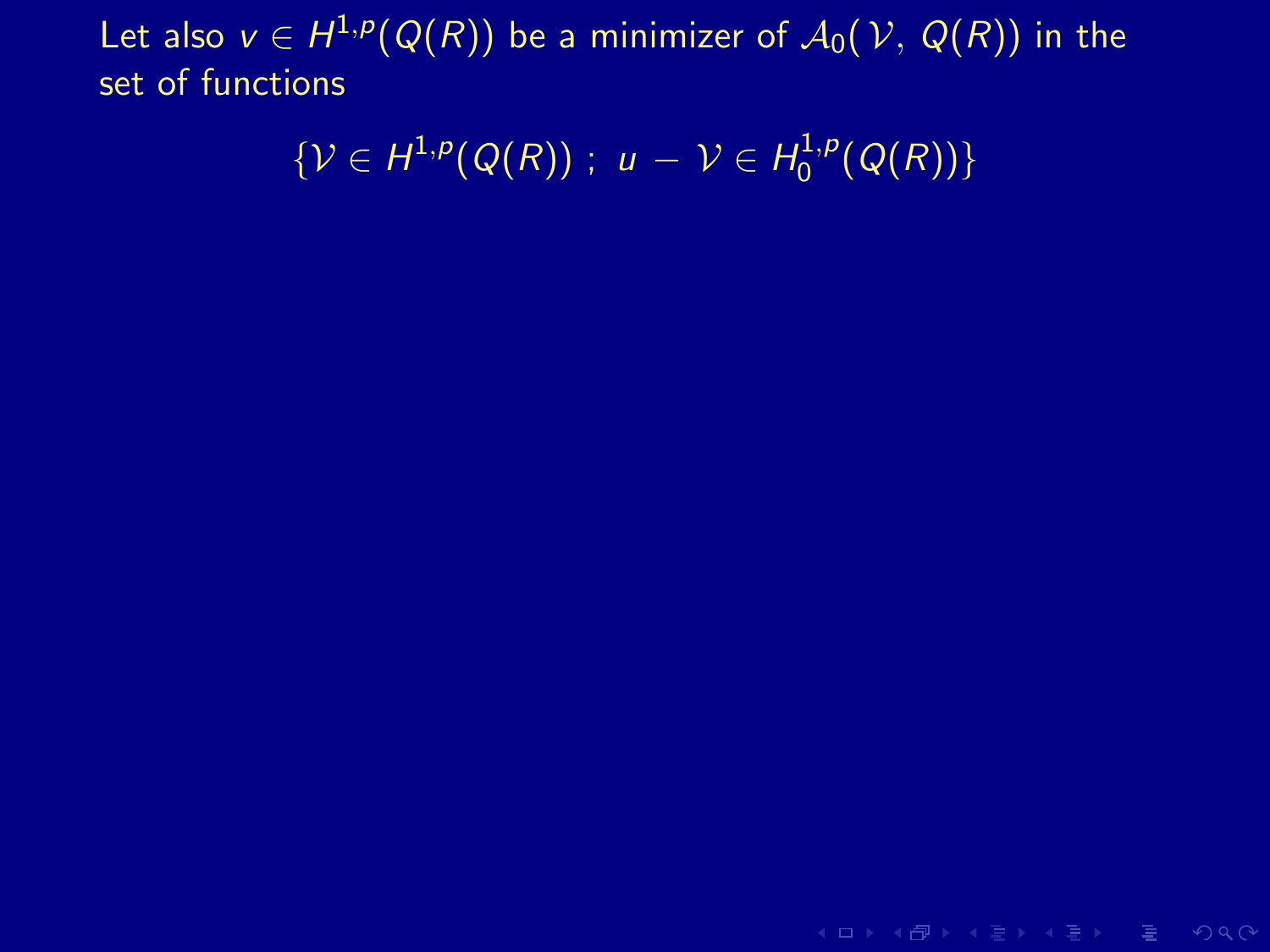$$
\{\mathcal{V}\in H^{1,p}(Q(R))\; ; \; u-\mathcal{V}\in H^{1,p}_0(Q(R))\}
$$

and  $w = u - v$ .

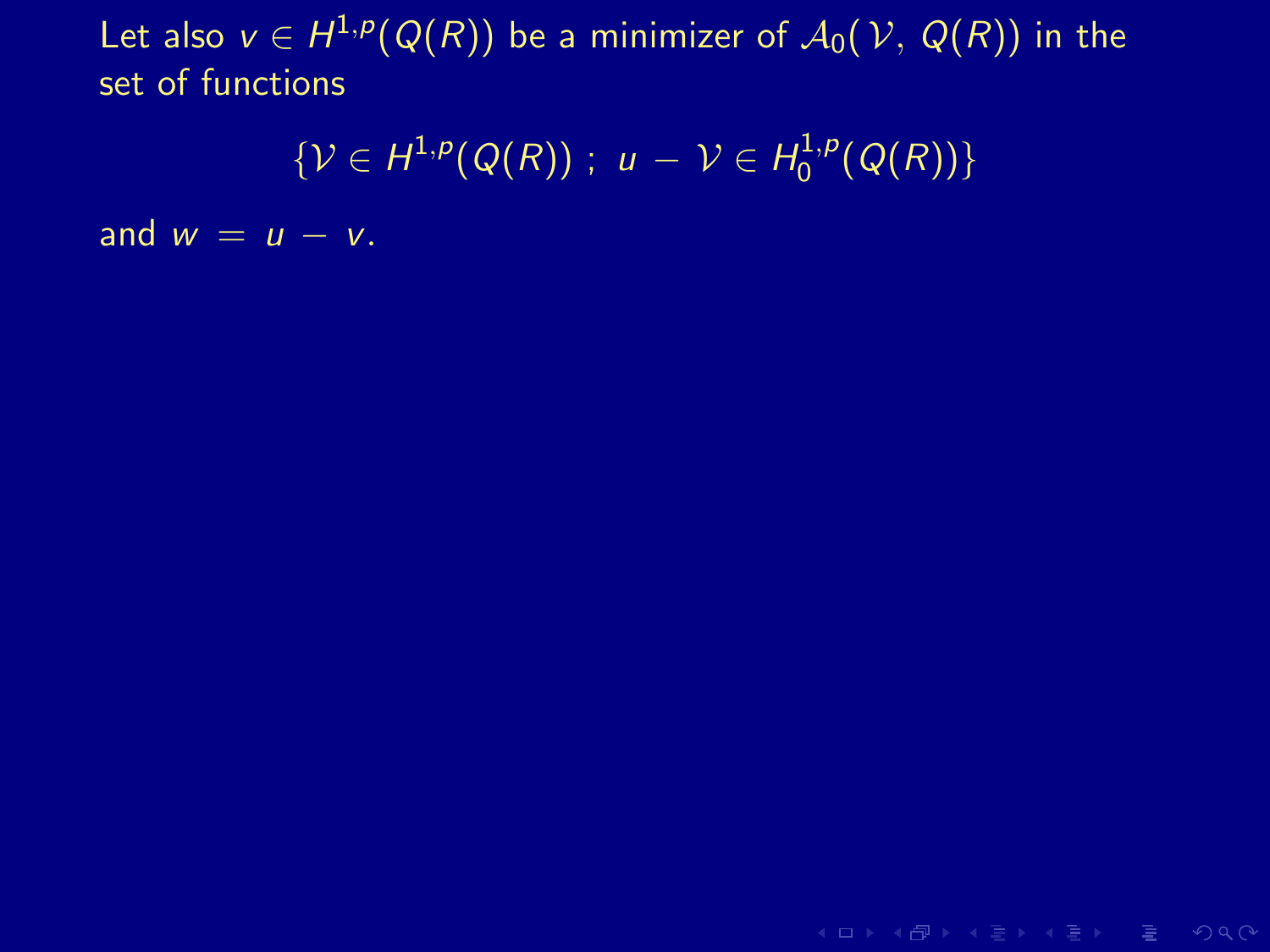$$
\{\mathcal{V}\in H^{1,p}(Q(R))\; ; \; u-\mathcal{V}\in H^{1,p}_0(Q(R))\}
$$

and  $w = u - v$ .

Moreover, as in the paper by Giaquinta and Modica in Manuscripta Math., 1986, we put

$$
H(\xi)=(\mu^2+|\xi|^2)^{\frac{p}{2}}.
$$

K ロ > K 레 > K 로 > K 로 > 다로 > O Q @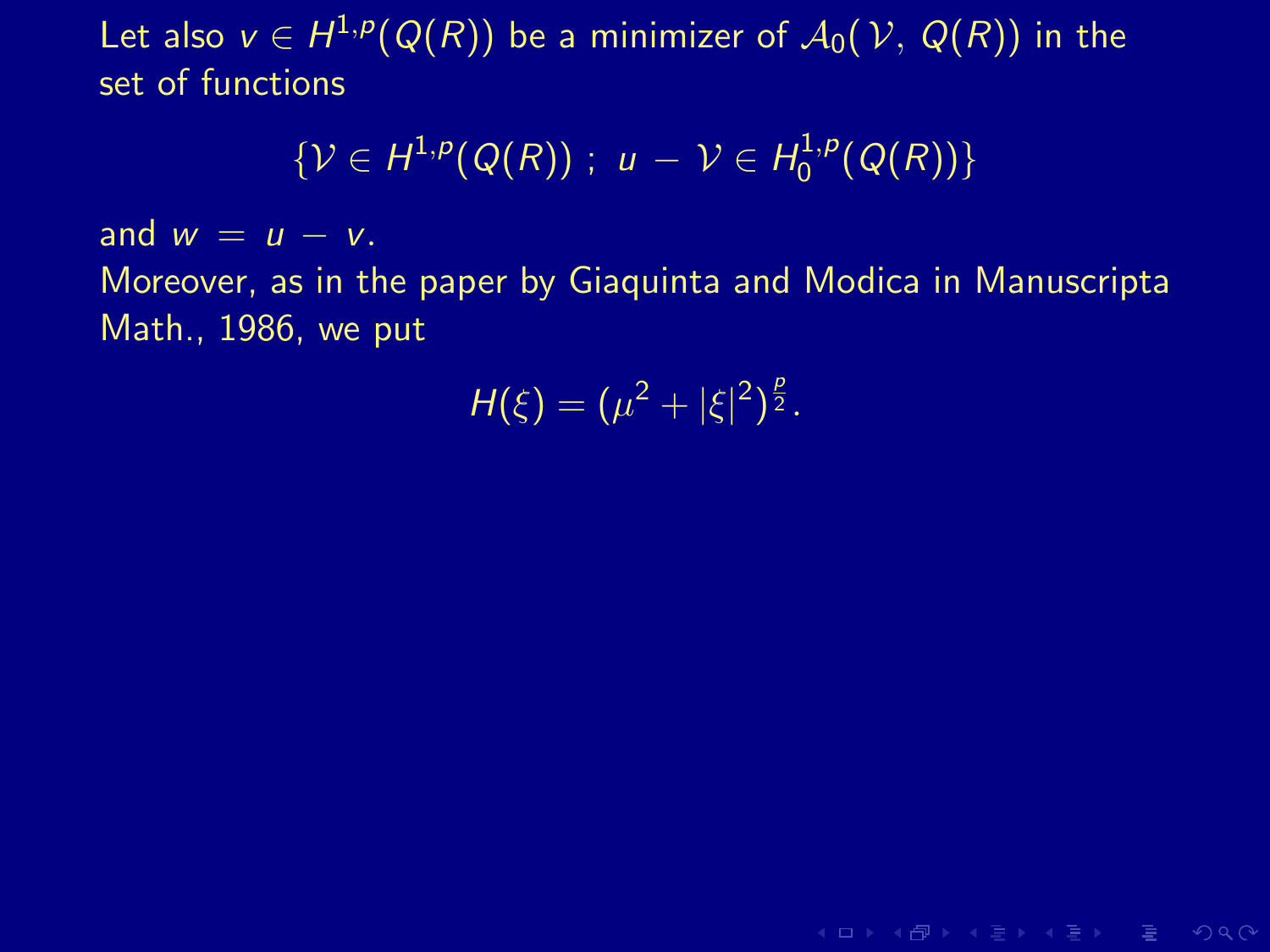$$
\{\mathcal{V}\in H^{1,p}(Q(R))\; ; \; u-\mathcal{V}\in H^{1,p}_0(Q(R))\}
$$

and  $w = u - v$ .

Moreover, as in the paper by Giaquinta and Modica in Manuscripta Math., 1986, we put

$$
H(\xi)=(\mu^2+|\xi|^2)^{\frac{p}{2}}.
$$

In the sequel we use a regularity theorem by Uhlelnbeck, (Acta Math. 1977), for minimizers of functionals of the form

$$
\mathcal{F}(v) = \int F(Dv) dx
$$

**KOD KARD KED KED E VOQO**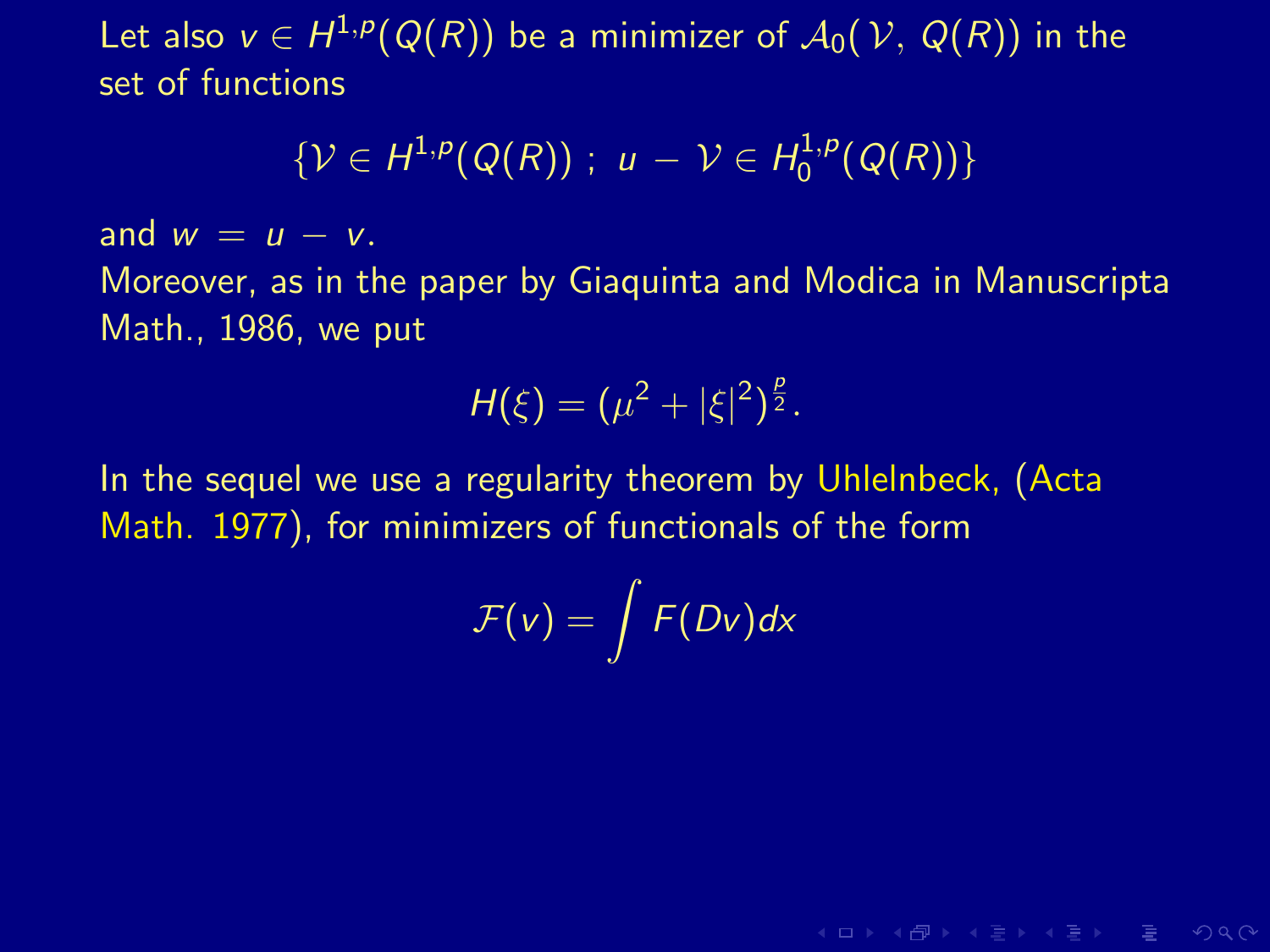$$
\{\mathcal{V}\in H^{1,p}(Q(R))\; ; \; u-\mathcal{V}\in H^{1,p}_0(Q(R))\}
$$

and  $w = u - v$ .

Moreover, as in the paper by Giaquinta and Modica in Manuscripta Math., 1986, we put

$$
H(\xi) = (\mu^2 + |\xi|^2)^{\frac{p}{2}}.
$$

In the sequel we use a regularity theorem by Uhlelnbeck, (Acta Math. 1977), for minimizers of functionals of the form

$$
\mathcal{F}(v)=\int F(Dv)dx
$$

according to it, for  $r<\frac{R}{2}$  $\frac{\pi}{2}$ , we have :

$$
\int_{Q(R)} H(Dv)dx \leq c\left(\frac{r}{R}\right)^m \int_{Q_{R/2}} H(Dv)dx
$$

K ロ X K 마 X X E X X E X X D X X X X E X X O X C

where c does not depend on  $r$ ,  $R$ ,  $x_0$ .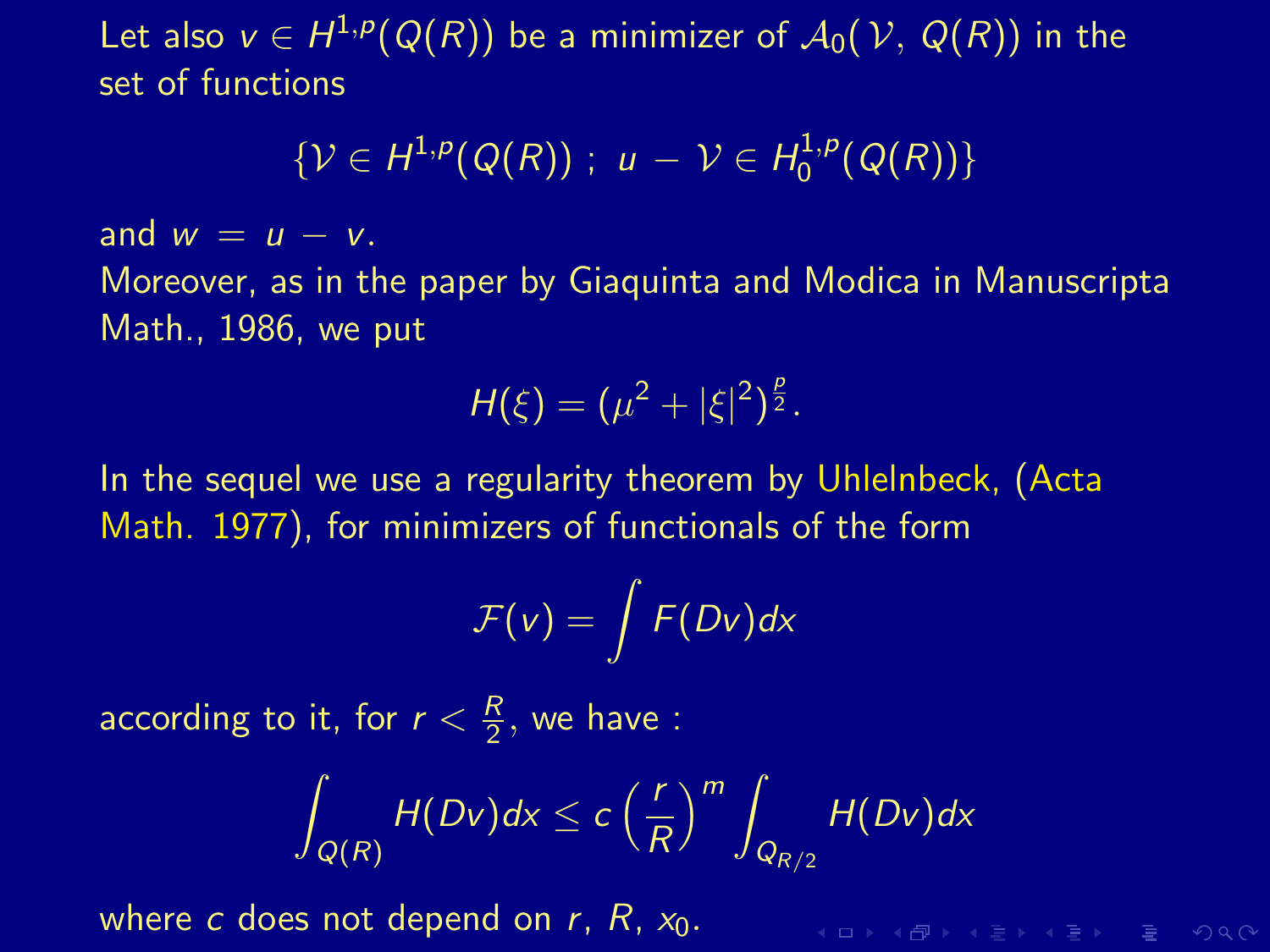$$
\int_{Q(R)} |Dw|^p dx \leq \big\{ \mathcal{A}_0(u) - \mathcal{A}_0(v) \big\}
$$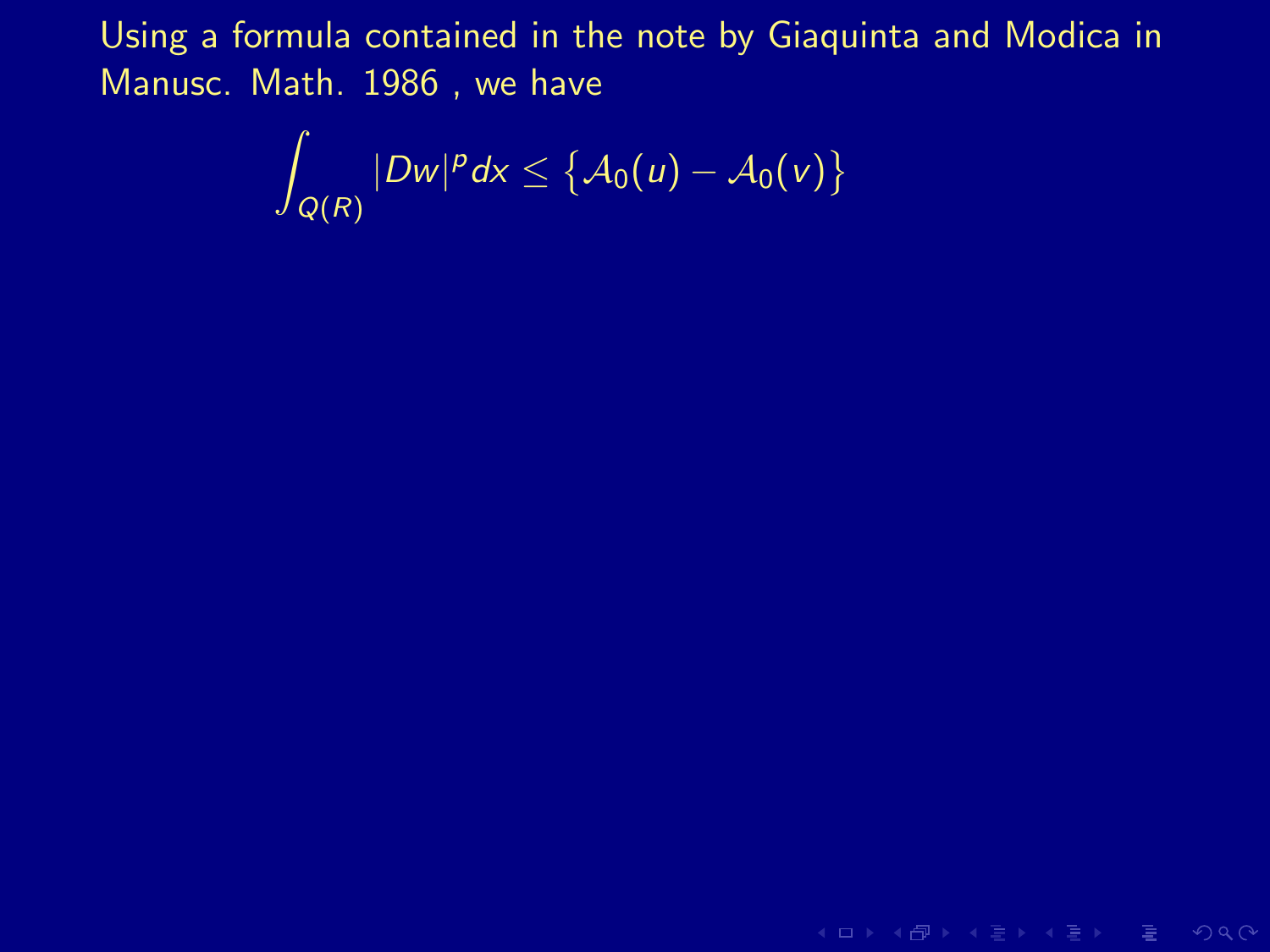$$
\int_{Q(R)}|Dw|^p dx \leq \big\{ \mathcal{A}_0(u) - \mathcal{A}_0(v) \big\} \, = \,
$$

$$
=\int_{Q(R)}[A_R(u_R,g_Rh(u_R)DuDu)-A_R(u_R,g_Rh(u_R)DvDv)]dx.
$$

**KID X 伊 X X ミ X X ミ X ミ X D X Q Q V**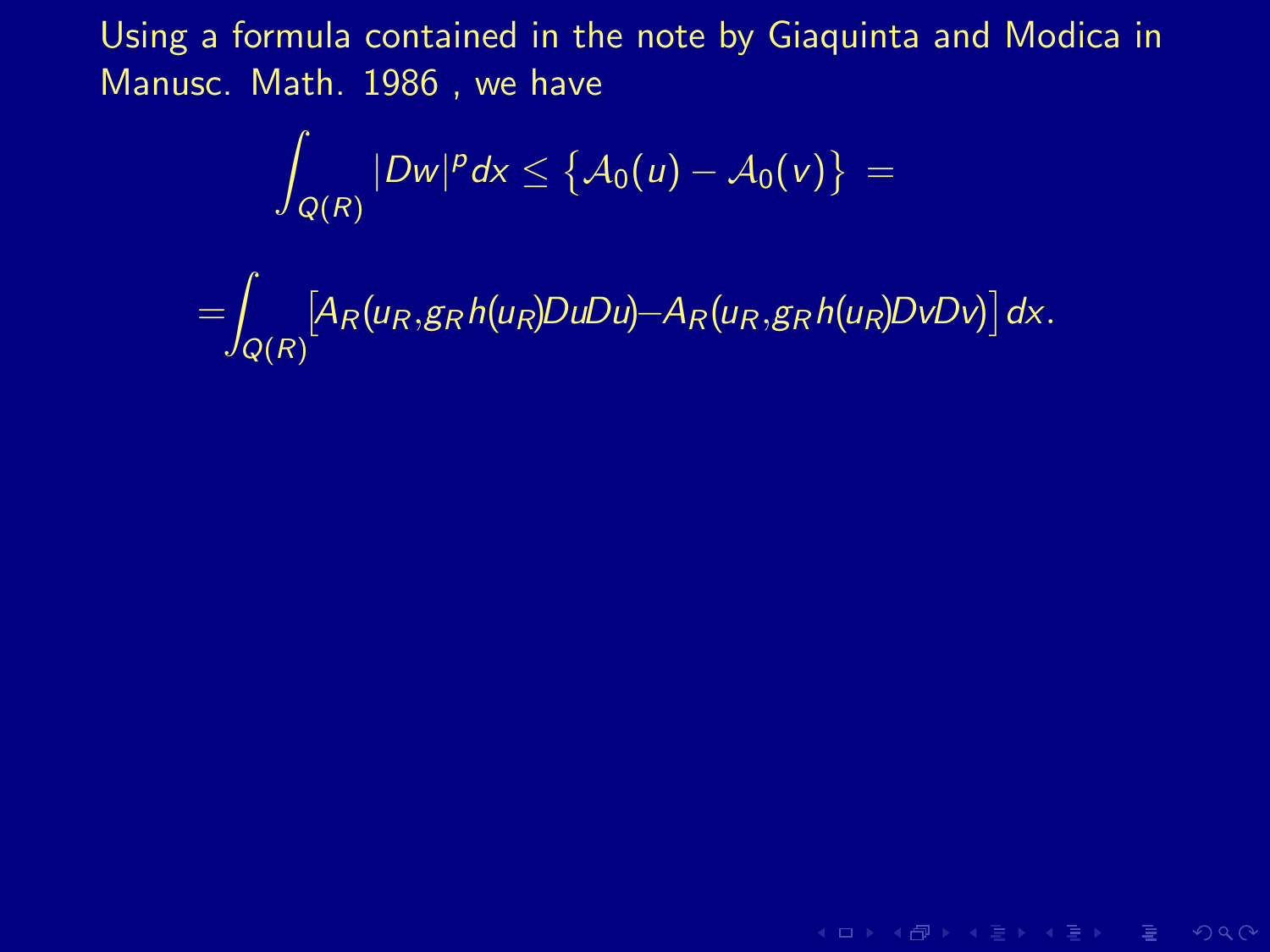$$
\int_{Q(R)}|Dw|^p\,dx\leq \big\{\mathcal{A}_0(u)-\mathcal{A}_0(v)\big\}=
$$

$$
=\int_{Q(R)}[A_R(u_R,g_Rh(u_R)DuDu)-A_R(u_R,g_Rh(u_R)DvDv)]dx.
$$

Adding and subtracting the terms

 $A(x, u_R, g_R h(u_R)DuDu)$ ,  $A(x, u, g_R h(u_R)DuDu)$ 

K ロ > K 레 > K 로 > K 로 > 다로 > O Q @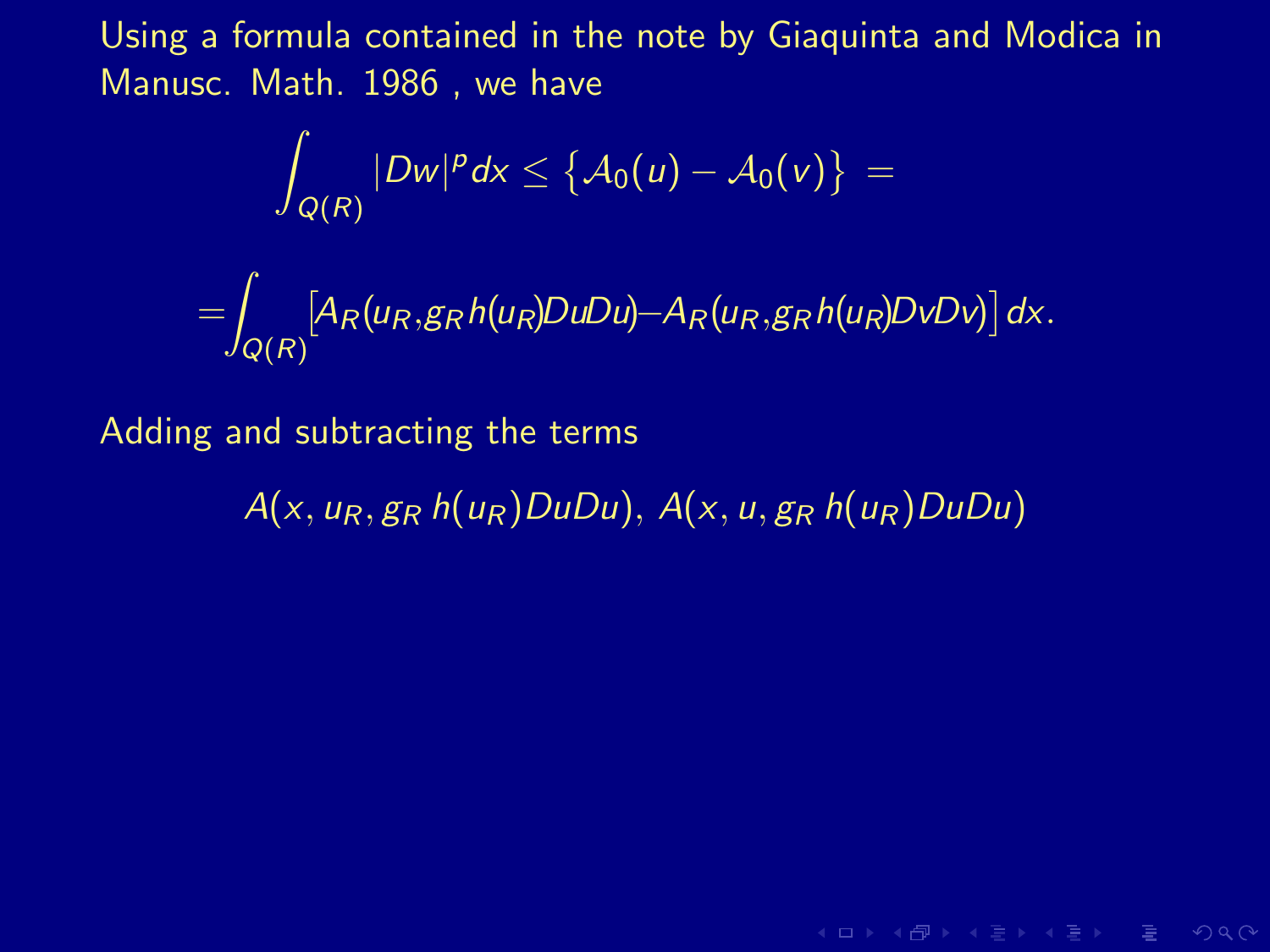$$
\int_{Q(R)}|Dw|^p\,dx\leq \big\{A_0(u)-A_0(v)\big\}=
$$

$$
=\int_{Q(R)}[A_R(u_R,g_Rh(u_R)DuDu)-A_R(u_R,g_Rh(u_R)DvDv)]dx.
$$

Adding and subtracting the terms

 $A(x, u_R, g_R h(u_R)DuDu)$ ,  $A(x, u, g_R h(u_R)DuDu)$ 

 $A(x, u, g(x) h(u_R)DuDu)$ ,  $A(x, u, g(x) h(u)DuDu)$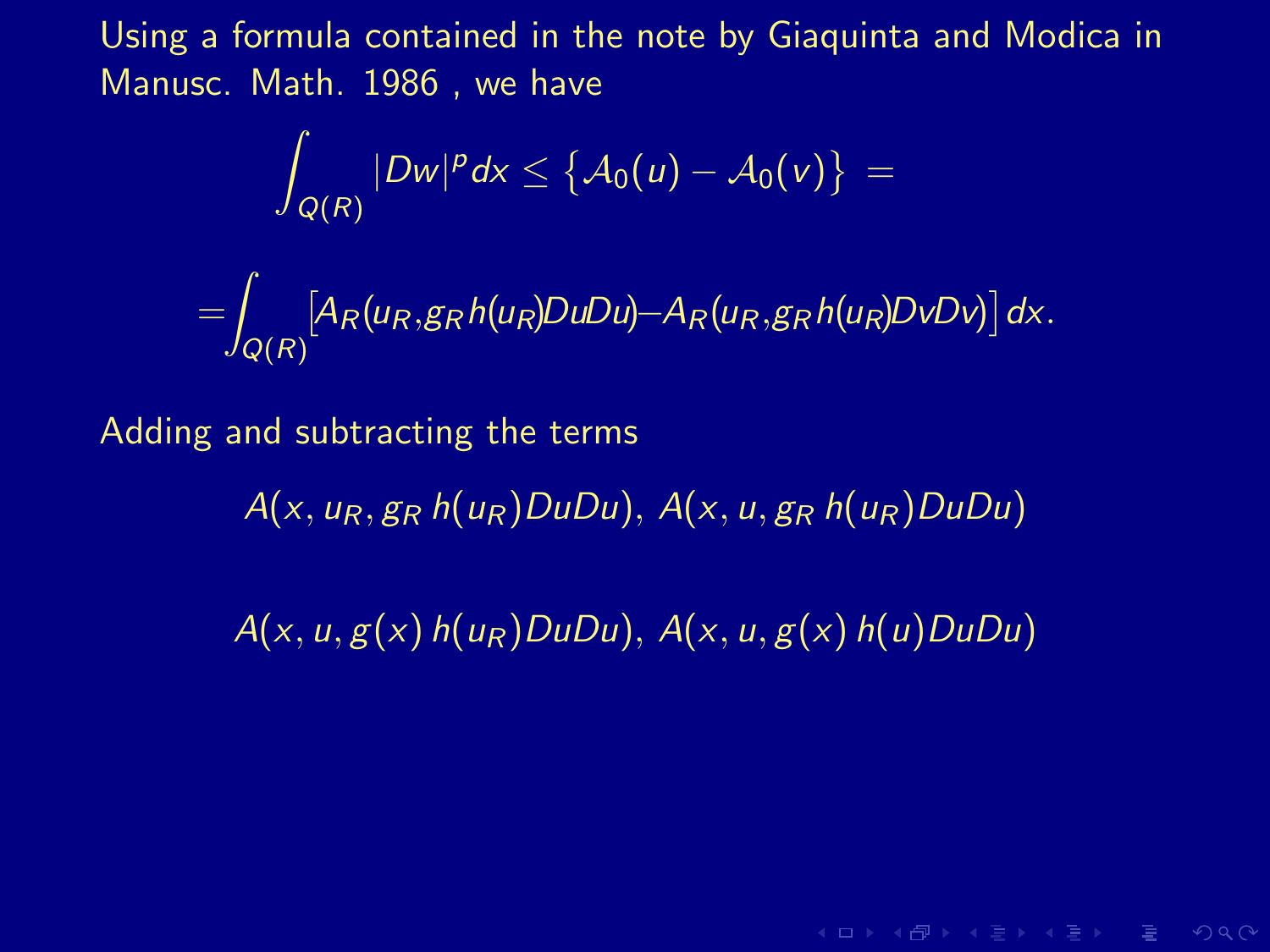$$
\int_{Q(R)}|Dw|^p\,dx\leq \left\{\mathcal{A}_0(u)-\mathcal{A}_0(v)\right\}=
$$

$$
=\int_{Q(R)}[A_R(u_R,g_Rh(u_R)DuDu)-A_R(u_R,g_Rh(u_R)DvDv)]dx.
$$

Adding and subtracting the terms

 $A(x, u_R, g_R h(u_R)DuDu)$ ,  $A(x, u, g_R h(u_R)DuDu)$ 

 $A(x, u, g(x) h(u_R)DuDu)$ ,  $A(x, u, g(x) h(u)DuDu)$ 

 $A(x, u, g(x) h(v)DvDv)$ ,  $A(x, v, g(x) h(v)DvDv)$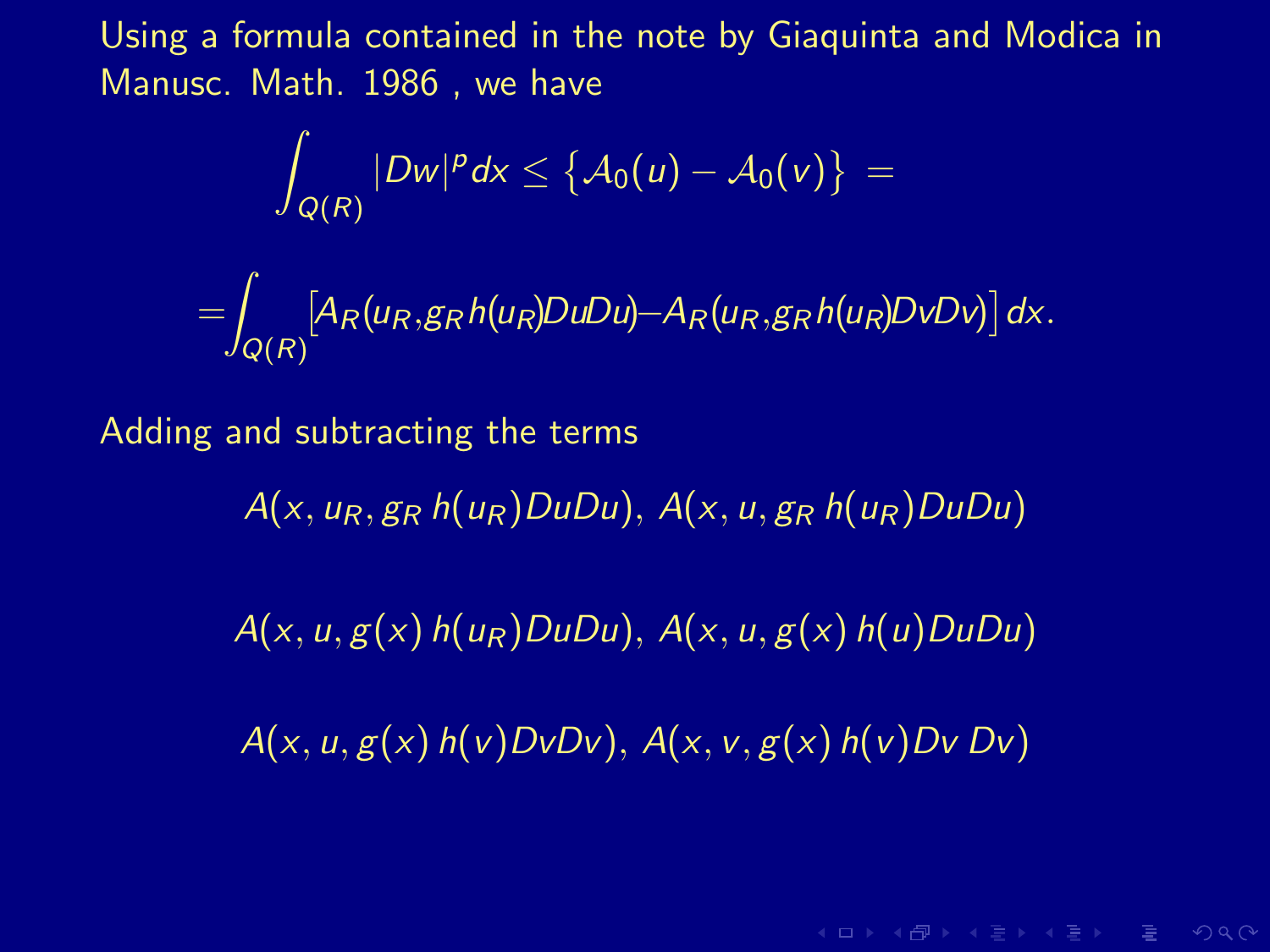$$
\int_{Q(R)}|Dw|^p\,dx\leq \left\{\mathcal{A}_0(u)-\mathcal{A}_0(v)\right\}=
$$

$$
=\int_{Q(R)}[A_R(u_R,g_Rh(u_R)DuDu)-A_R(u_R,g_Rh(u_R)DvDv)]dx.
$$

Adding and subtracting the terms

 $A(x, u_R, g_R h(u_R)DuDu)$ ,  $A(x, u, g_R h(u_R)DuDu)$ 

 $A(x, u, g(x) h(u_R)DuDu)$ ,  $A(x, u, g(x) h(u)DuDu)$ 

 $A(x, u, g(x) h(v)DvDv)$ ,  $A(x, v, g(x) h(v)DvDv)$ 

 $A(x, v, g(x)$  $h(u_R)DvDv)$ ,  $A(x, v, g_R$  $h(u_R)DvDv)$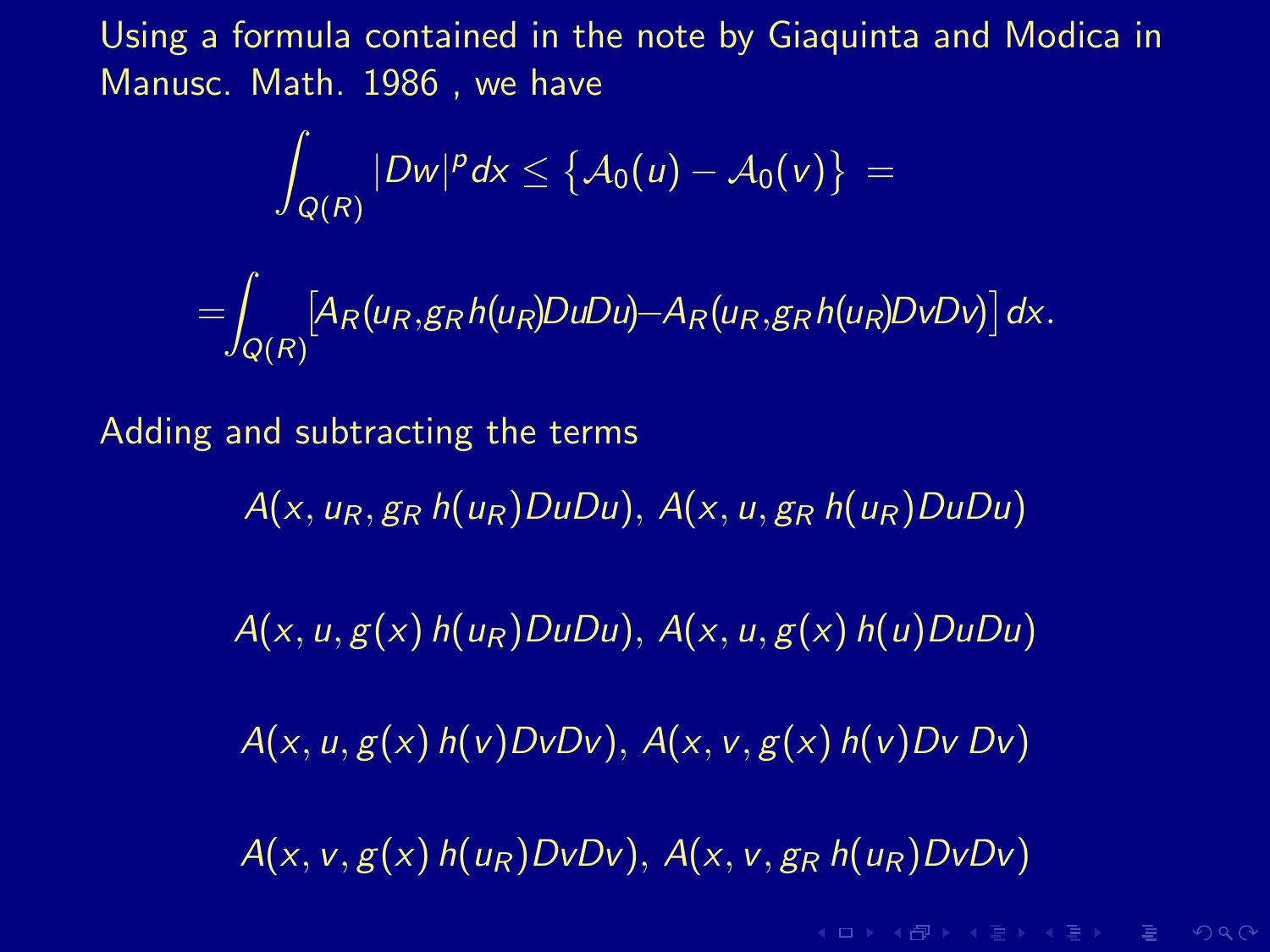$$
\int_{Q(R)}|Dw|^p\,dx\leq \left\{\mathcal{A}_0(u)-\mathcal{A}_0(v)\right\}=
$$

$$
=\int_{Q(R)}[A_R(u_R,g_Rh(u_R)DuDu)-A_R(u_R,g_Rh(u_R)DvDv)]dx.
$$

Adding and subtracting the terms

 $A(x, u_R, g_R h(u_R)DuDu)$ ,  $A(x, u, g_R h(u_R)DuDu)$ 

 $A(x, u, g(x) h(u_R)DuDu)$ ,  $A(x, u, g(x) h(u)DuDu)$ 

 $A(x, u, g(x) h(v)DvDv)$ ,  $A(x, v, g(x) h(v)DvDv)$ 

 $A(x, v, g(x)$  $h(u_R)DvDv)$ ,  $A(x, v, g_R$  $h(u_R)DvDv)$ we obtain four kind of integrals.K ロ > K 레 > K 로 > K 로 > 트로 → 9 Q Q +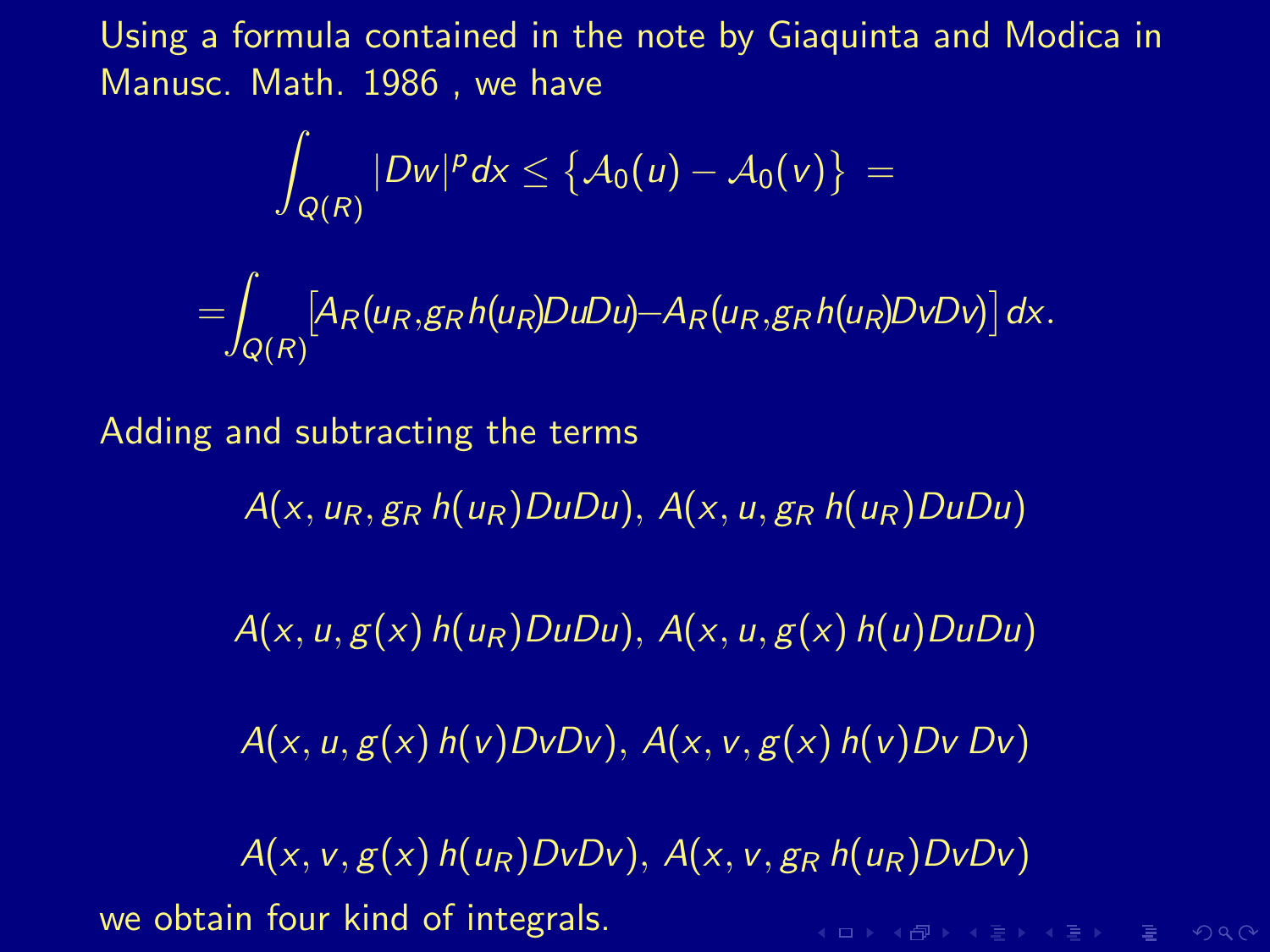We obtain, using the assumptions on A :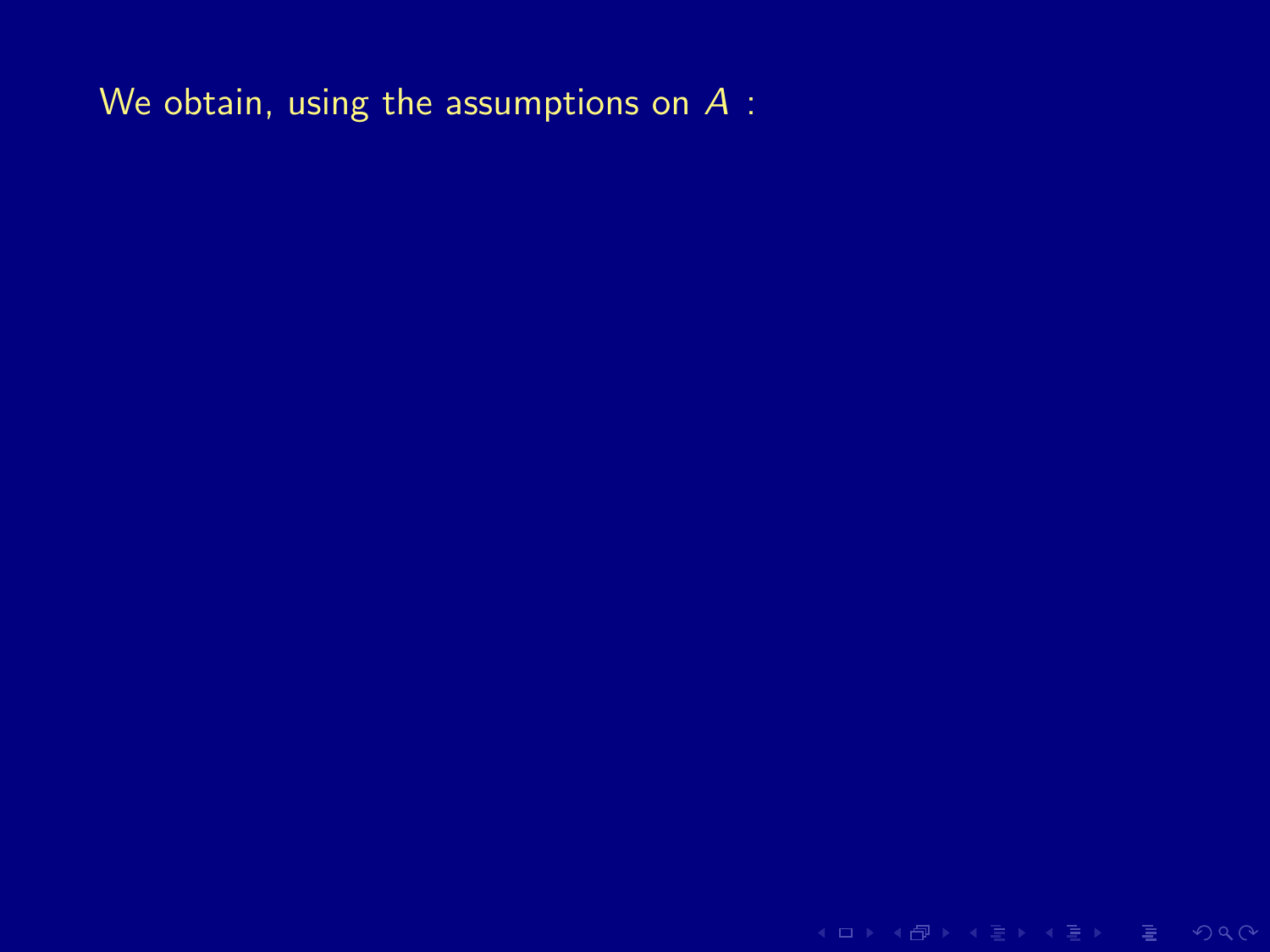We obtain, using the assumptions on A :

Z  $Q(R)$  $|Dw|^p dx \leq$ 

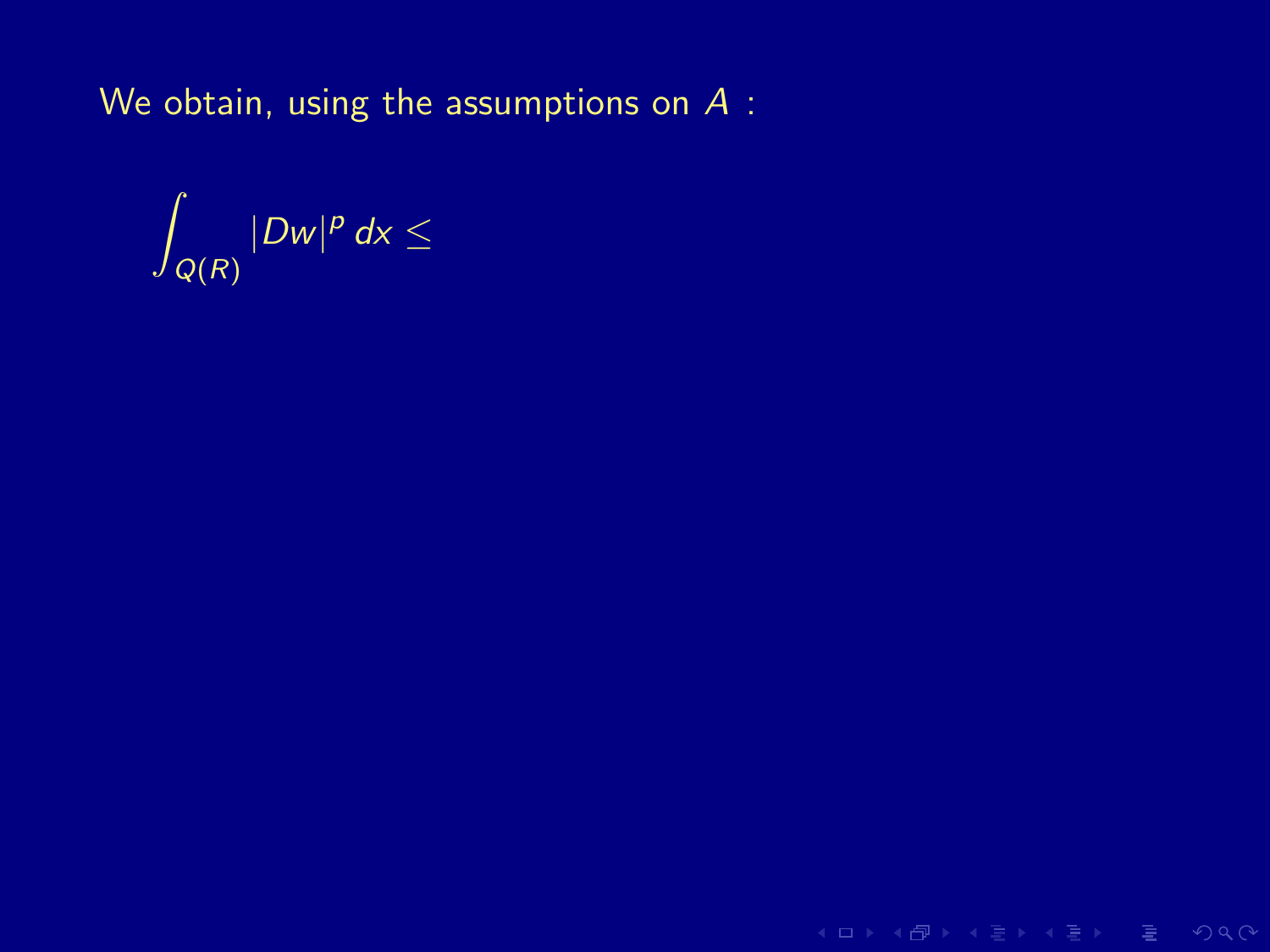We obtain, using the assumptions on A :

$$
\int_{Q(R)} |Dw|^p \, dx \leq c \int_{Q(R)} H(Du) dx \left[ \left( \int_{Q(R)} \sigma(x - x_0, R)^{q'} \, dx \right)^{\frac{1}{q'}} \right]
$$

$$
+ \left( \int_{Q(R)} \omega (|u_R - u|^2)^{q'} dx \right)^{\frac{1}{q'}} + \left( \int_{Q(R)} \omega (|u_R - v|^2)^{q'} dx \right)^{\frac{1}{q'}}
$$

$$
+\left(\int_{Q(R)}|g_R-g(x)|^{q'}dx\right)^{\frac{1}{q'}}\Bigg]
$$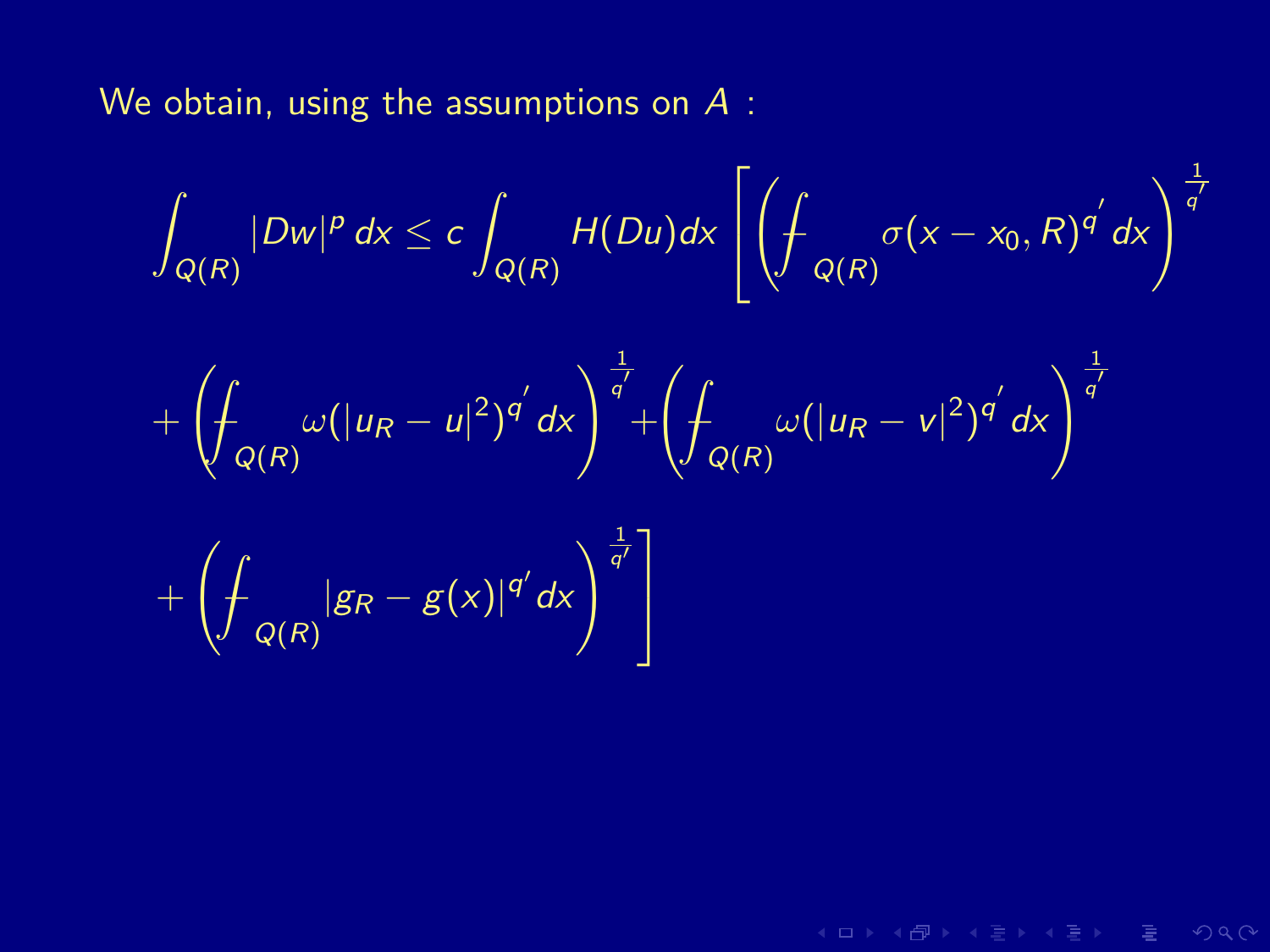We obtain, using the assumptions on A :

$$
\int_{Q(R)} |Dw|^p dx \le c \int_{Q(R)} H(Du) dx \left[ \left( \int_{Q(R)} \sigma(x - x_0, R)^{q'} dx \right)^{\frac{1}{q'}} \right]
$$

$$
+ \left( \int_{Q(R)} \omega (|u_R - u|^2)^{q'} dx \right)^{\frac{1}{q'}} + \left( \int_{Q(R)} \omega (|u_R - v|^2)^{q'} dx \right)^{\frac{1}{q'}}
$$

$$
+\left(\int_{Q(R)}|g_R-g(x)|^{q'}dx\right)^{\frac{1}{q'}}\bigg]=I+II+III+IV.
$$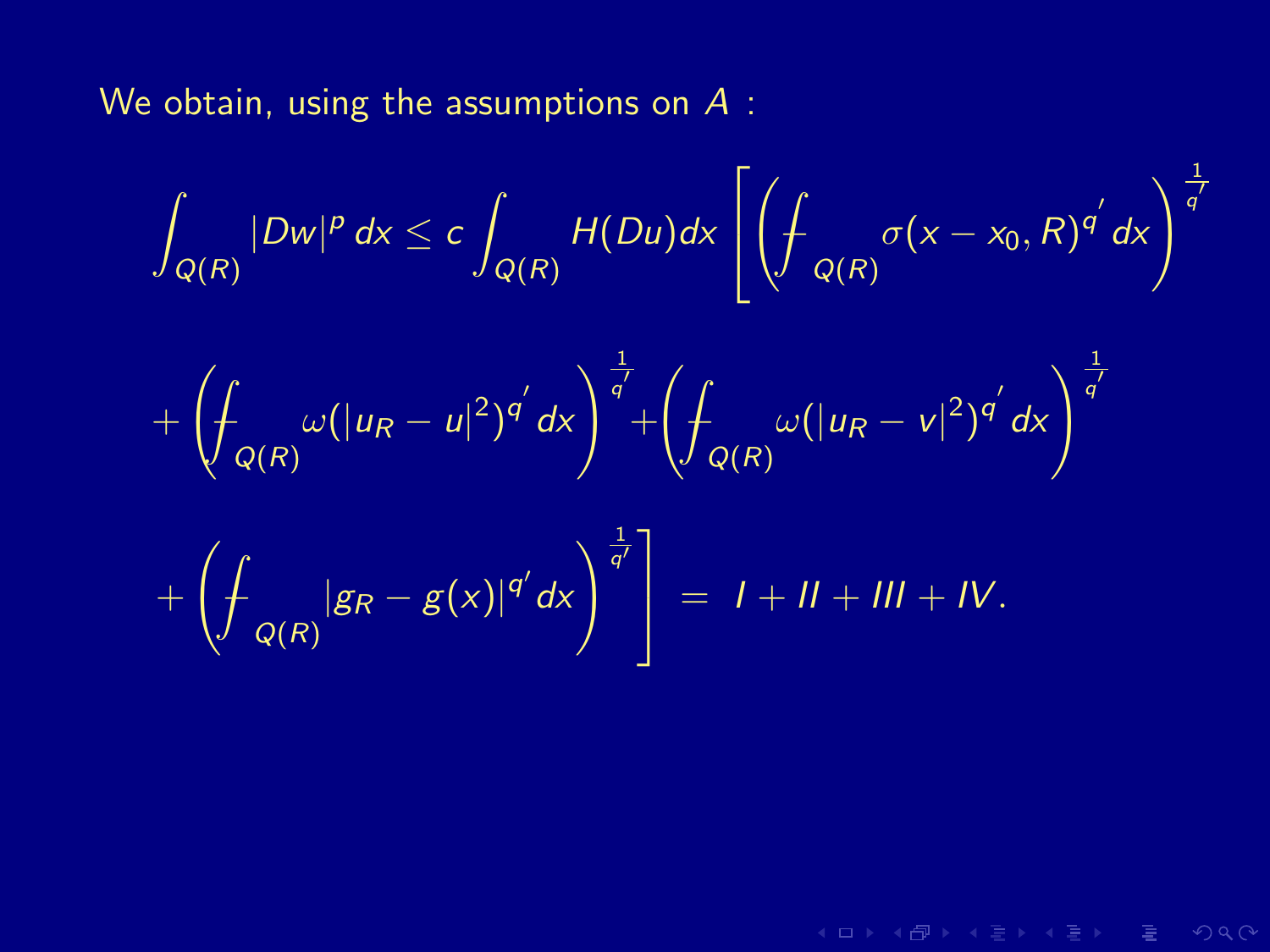We obtain, using the assumptions on  $A$ :

$$
\int_{Q(R)} |Dw|^p dx \le c \int_{Q(R)} H(Du) dx \left[ \left( \int_{Q(R)} \sigma(x - x_0, R)^{q'} dx \right)^{\frac{1}{q'}} + \left( \int_{Q(R)} \omega (|u_R - u|^2)^{q'} dx \right)^{\frac{1}{q'}} + \left( \int_{Q(R)} \omega (|u_R - v|^2)^{q'} dx \right)^{\frac{1}{q'}} + \left( \int_{Q(R)} |g_R - g(x)|^{q'} dx \right)^{\frac{1}{q'}} \right] = I + II + III + IV.
$$

Let us use the above mentioned regularity theorem by Uhlenbeck in the first part of I, in II and III Hölder, Jensen and Poincaré inequality and in IV the assumption on  $g$ ,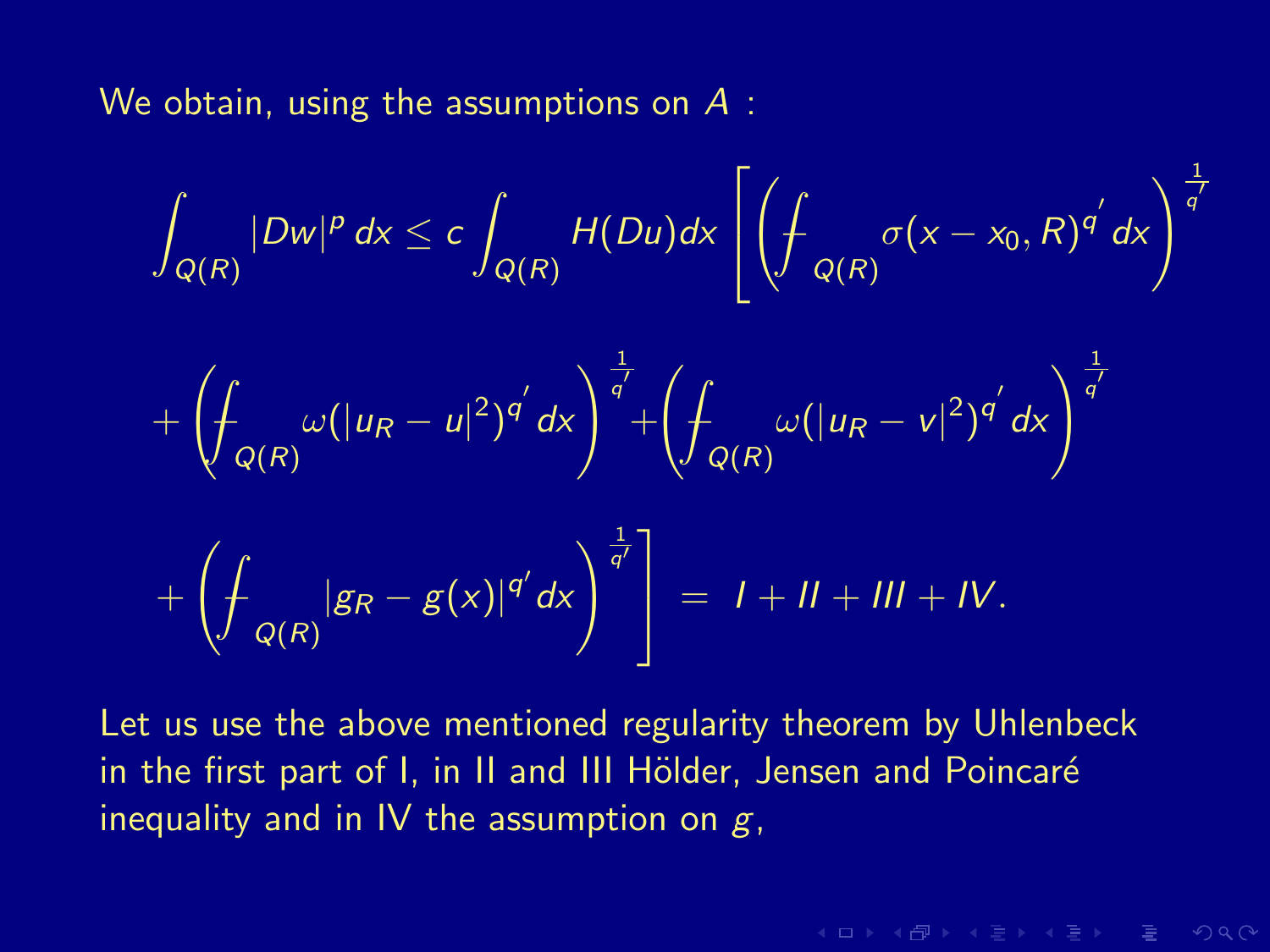we have

$$
\int_{Q(R)} |Du|^p dx \leq C \left\{ \left( \frac{r}{R} \right)^{\lambda} + \left( \int_{Q(R)} \sigma(x, R) dx \right)^{\frac{q-1}{q}} + \right.
$$
  
+
$$
\omega \left( R^{p-m} \int_{Q(R)} |Du|^p dx \right)^{\frac{q-1}{q}} + \eta(g, R) \left\} \cdot \int_{Q(2R)} H(Du) dx.
$$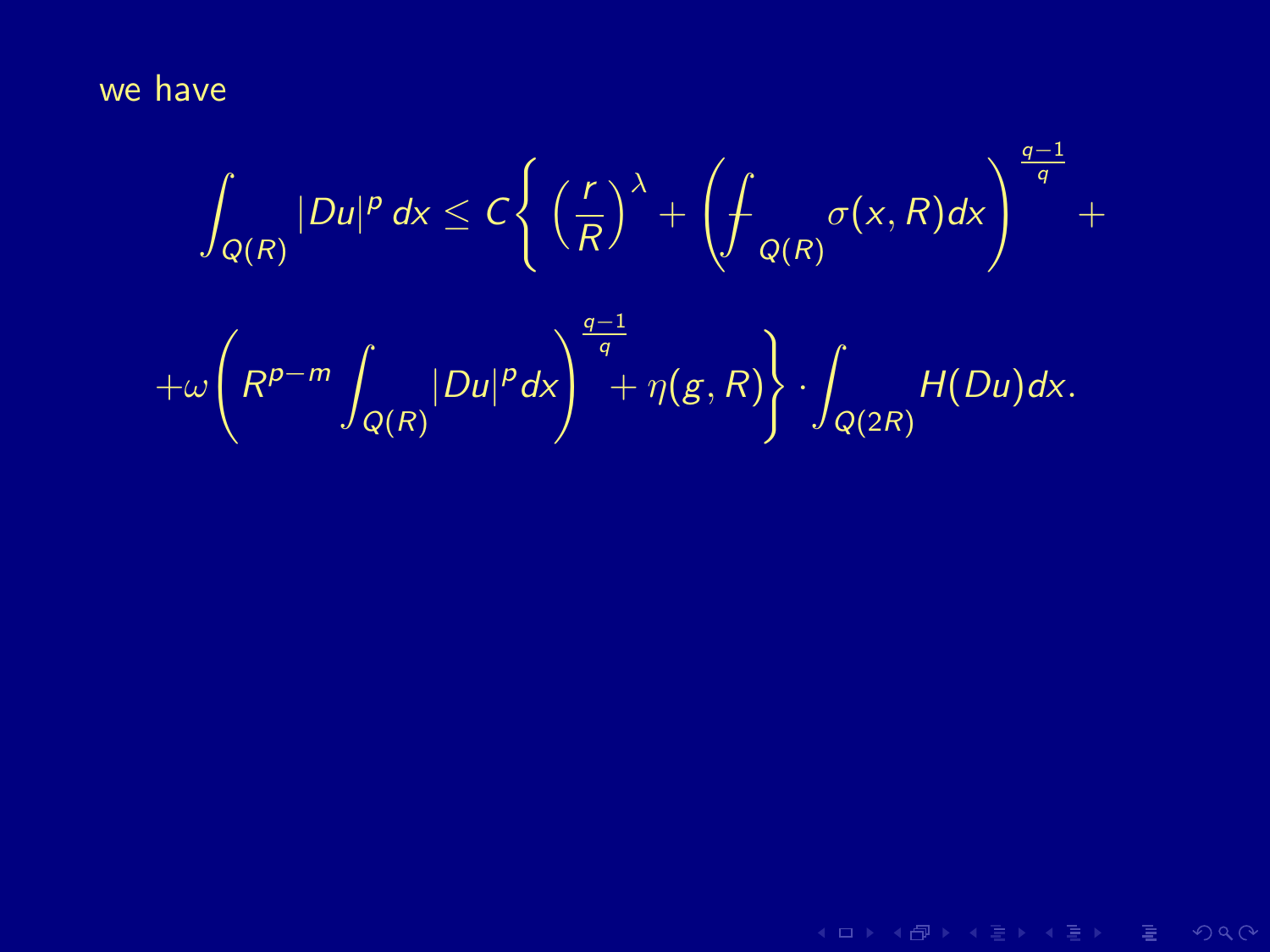we have

$$
\int_{Q(R)} |Du|^p dx \le C \left\{ \left(\frac{r}{R}\right)^{\lambda} + \left(\int_{Q(R)} \sigma(x, R) dx\right)^{\frac{q-1}{q}} + \omega \left(R^{p-m} \int_{Q(R)} |Du|^p dx\right)^{\frac{q-1}{q}} + \eta(g, R) \right\} \cdot \int_{Q(2R)} H(Du) dx.
$$
  
Furthermore recalling the VMO assumption we have

$$
\mathop{\,\rlap{-}\!\!\int}\nolimits_{B(R)} \sigma(x,R) dx \to 0, \quad , \quad \eta(g,R) \to 0 \quad \text{as} \quad R \to 0.
$$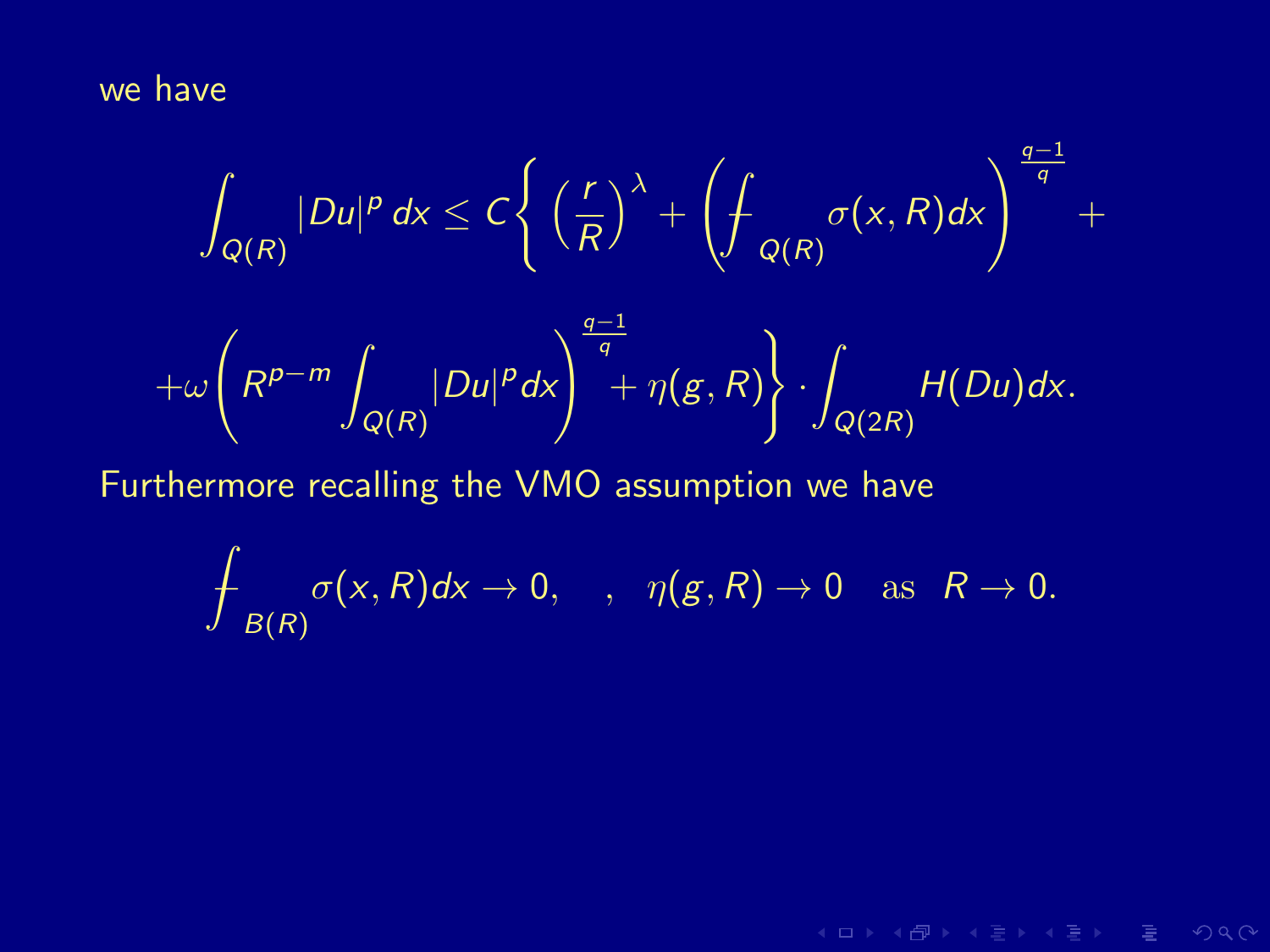we have

$$
\int_{Q(R)} |Du|^p dx \le C \left\{ \left(\frac{r}{R}\right)^{\lambda} + \left(\int_{Q(R)} \sigma(x, R) dx \right)^{\frac{q-1}{q}} + \right.
$$
  
+
$$
\omega \left(R^{p-m} \int_{Q(R)} |Du|^p dx \right)^{\frac{q-1}{q}} + \eta(g, R) \left\} \cdot \int_{Q(2R)} H(Du) dx.
$$
  
Furthermore recalling the VMO assumption we have

$$
\mathop{\rlap{\hskip2.5pt---}\int}\nolimits_{B(R)}\sigma(x,R)dx\rightarrow 0,\quad,\quad \eta(g,R)\rightarrow 0\quad\text{as}\quad R\rightarrow 0.
$$

We conclude using "A useful lemma" and another result contained in the book "Multiple integrals in the calculus of variations and nonlinear elliptic systems", Annals of Math. Studies Princeton Univ. Press 1983 by Giaquinta.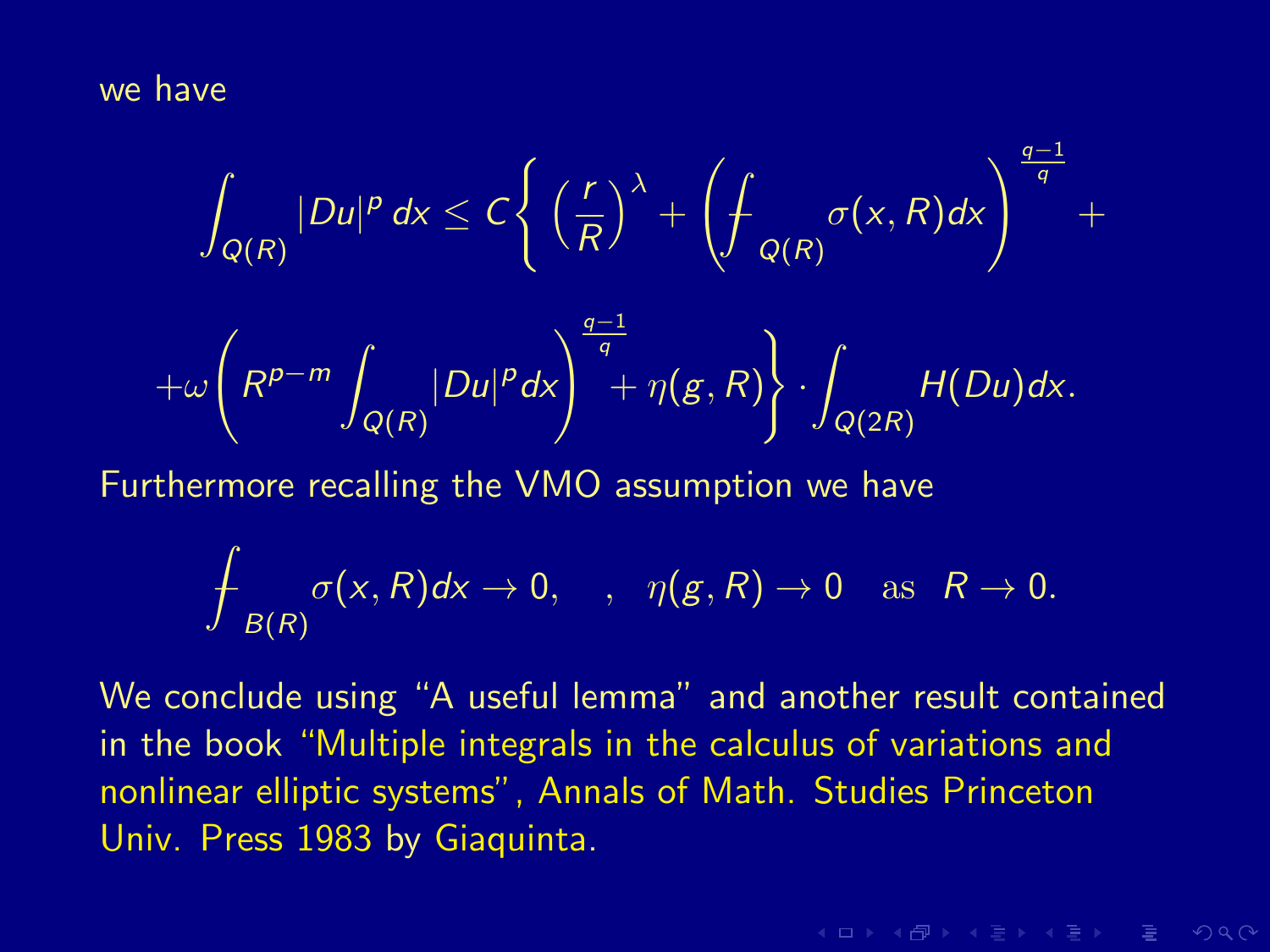In recent years, there has been an increase in interest in problems related to  $p(x)$ -growth.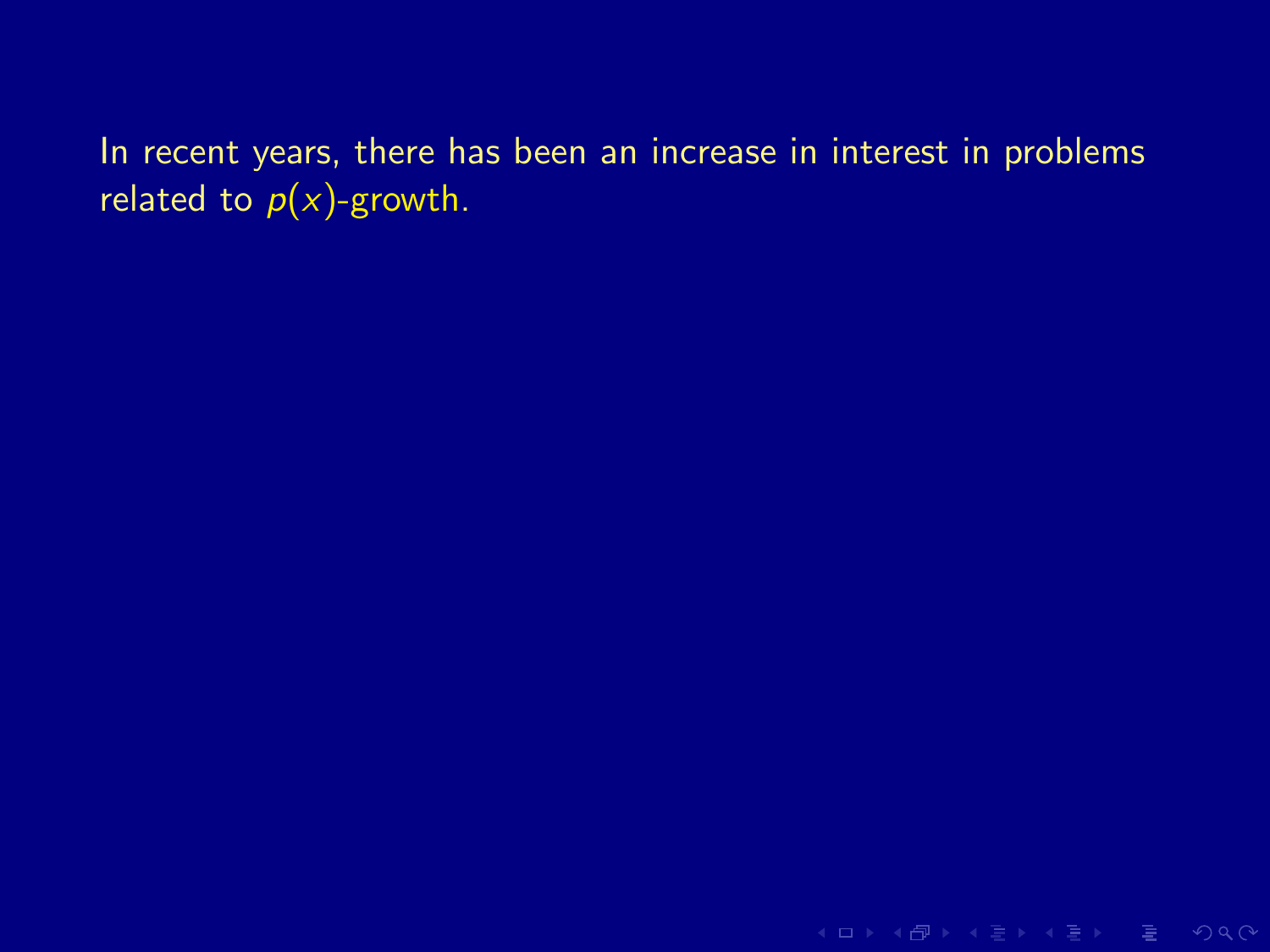In recent years, there has been an increase in interest in problems related to  $p(x)$ -growth. They appear not only in purely mathematical context but also in some physical problems.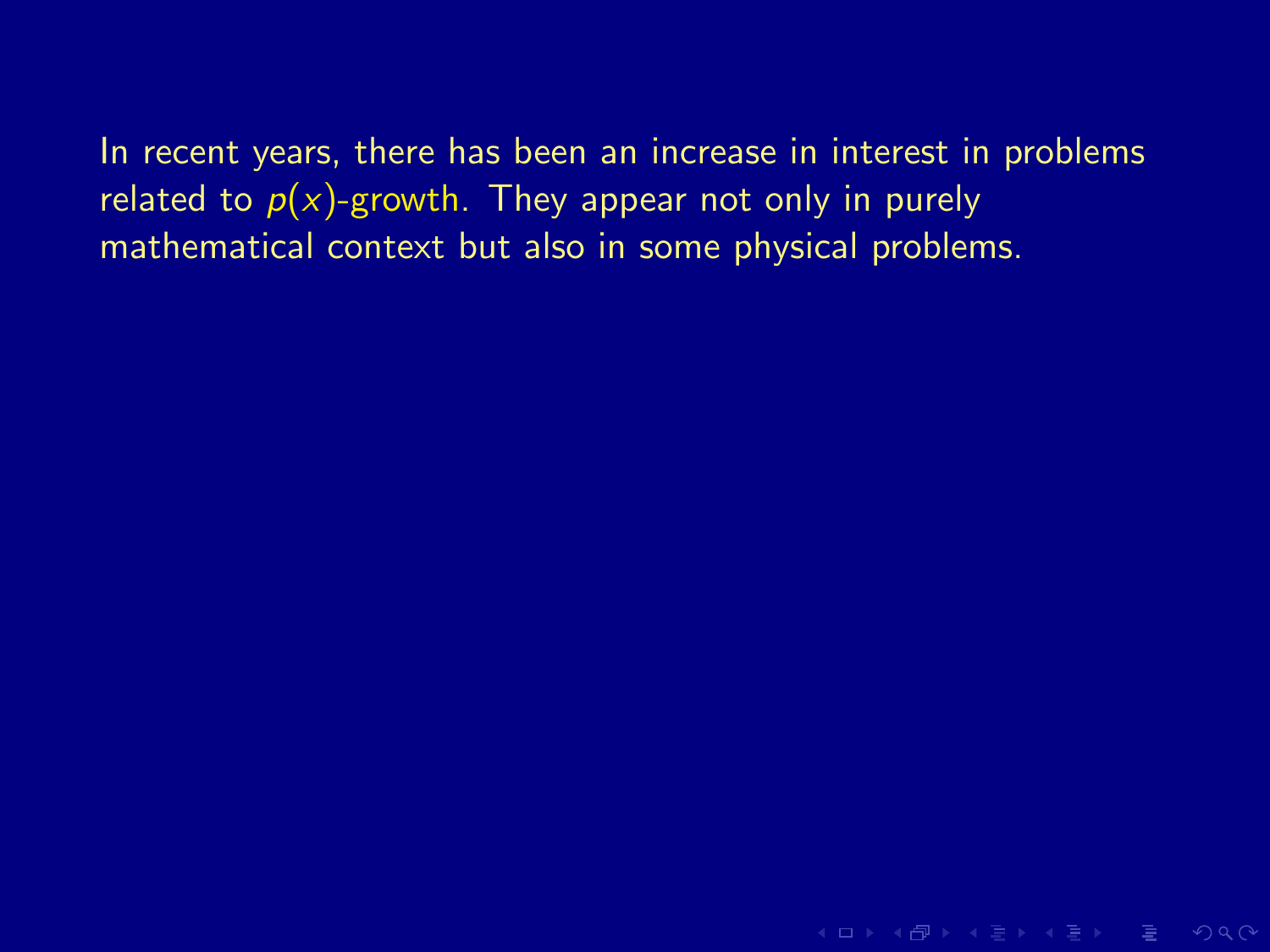In recent years, there has been an increase in interest in problems related to  $p(x)$ -growth. They appear not only in purely mathematical context but also in some physical problems. Zhikov in 1997 treated a  $p(x)$ -growth functional related to the thermistor problem, and got some results on the higher integrability of the gradient of minimizers.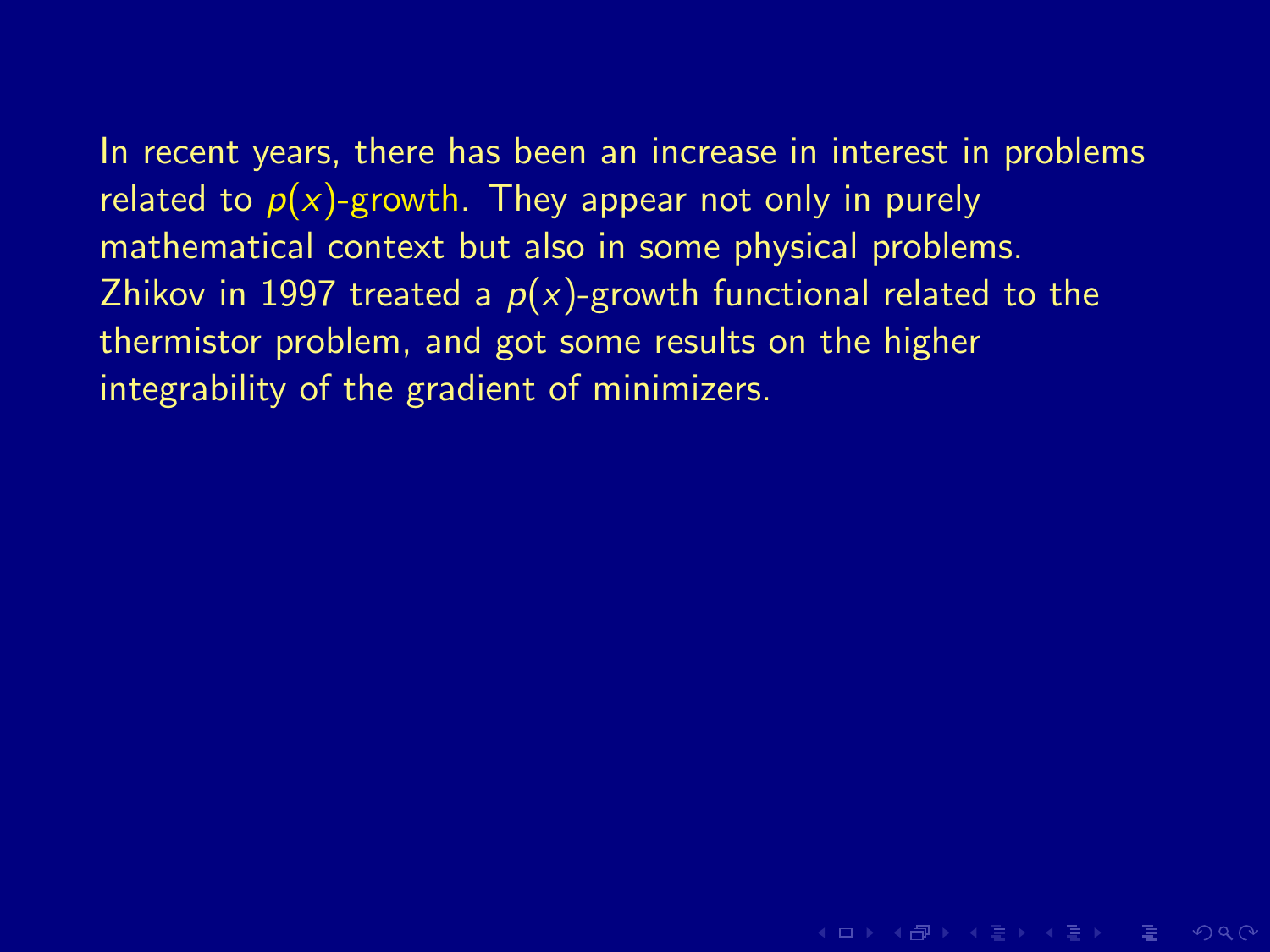In recent years, there has been an increase in interest in problems related to  $p(x)$ -growth. They appear not only in purely mathematical context but also in some physical problems. Zhikov in 1997 treated a  $p(x)$ -growth functional related to the thermistor problem, and got some results on the higher integrability of the gradient of minimizers. Rajagopal and Ružička in 2001 proposed a model of electrorheological fluid, using equations with  $p(x)$ -growth term.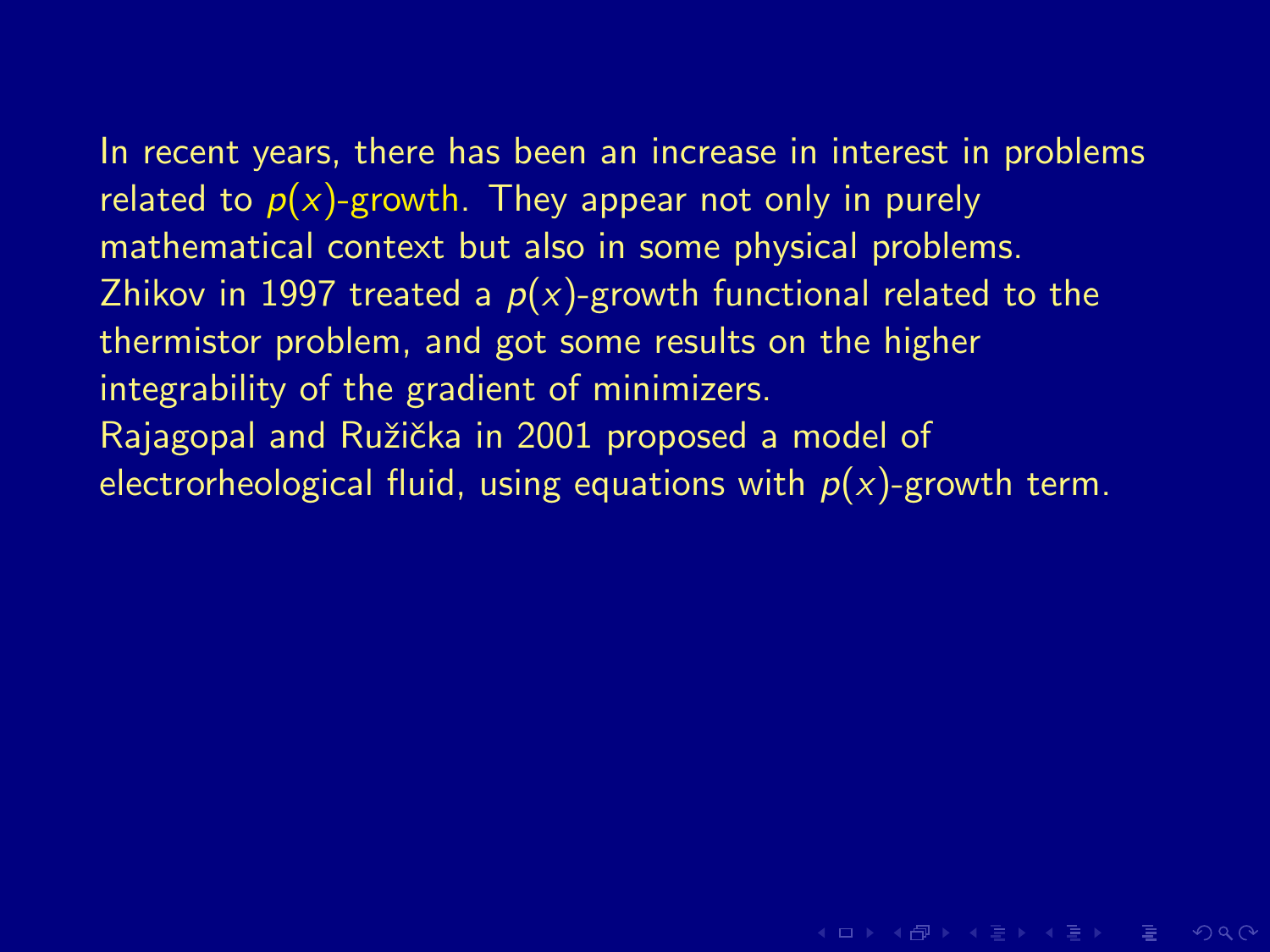In recent years, there has been an increase in interest in problems related to  $p(x)$ -growth. They appear not only in purely mathematical context but also in some physical problems. Zhikov in 1997 treated a  $p(x)$ -growth functional related to the thermistor problem, and got some results on the higher integrability of the gradient of minimizers. Rajagopal and Ružička in 2001 proposed a model of electrorheological fluid, using equations with  $p(x)$ -growth term. Moreover, Acerbi and Mingione in 2002 obtained some regularity results for stationary electrorheological fluid.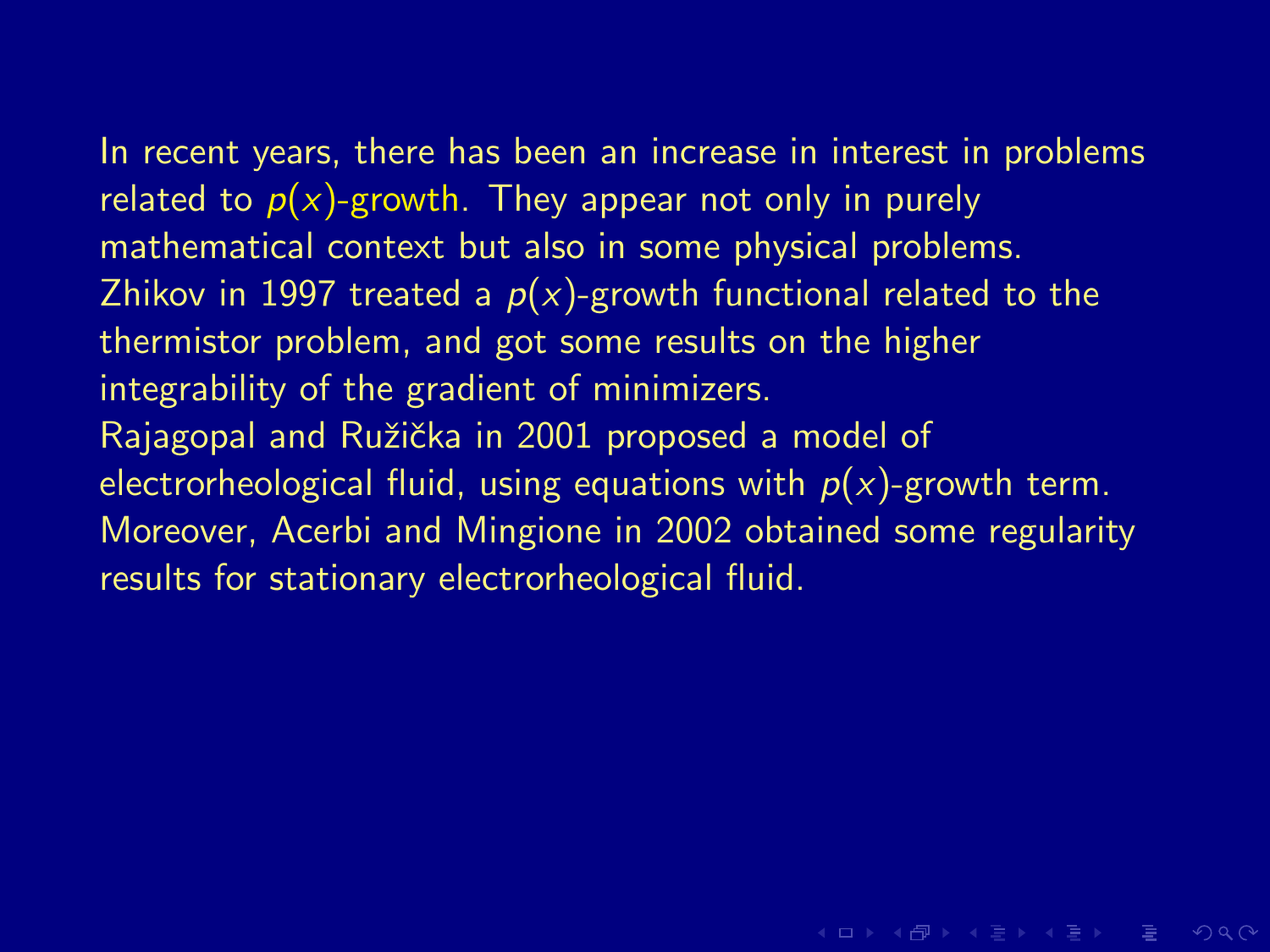In recent years, there has been an increase in interest in problems related to  $p(x)$ -growth. They appear not only in purely mathematical context but also in some physical problems. Zhikov in 1997 treated a  $p(x)$ -growth functional related to the thermistor problem, and got some results on the higher integrability of the gradient of minimizers. Rajagopal and Ružička in 2001 proposed a model of electrorheological fluid, using equations with  $p(x)$ -growth term. Moreover, Acerbi and Mingione in 2002 obtained some regularity results for stationary electrorheological fluid. Let us now consider

$$
\mathcal{F}(u)=\int_{\Omega}(g^{\alpha\beta}(x)h_{ij}(u)D_{\alpha}u^{i}D_{\beta}u^{j})^{p(x)/2}dx,
$$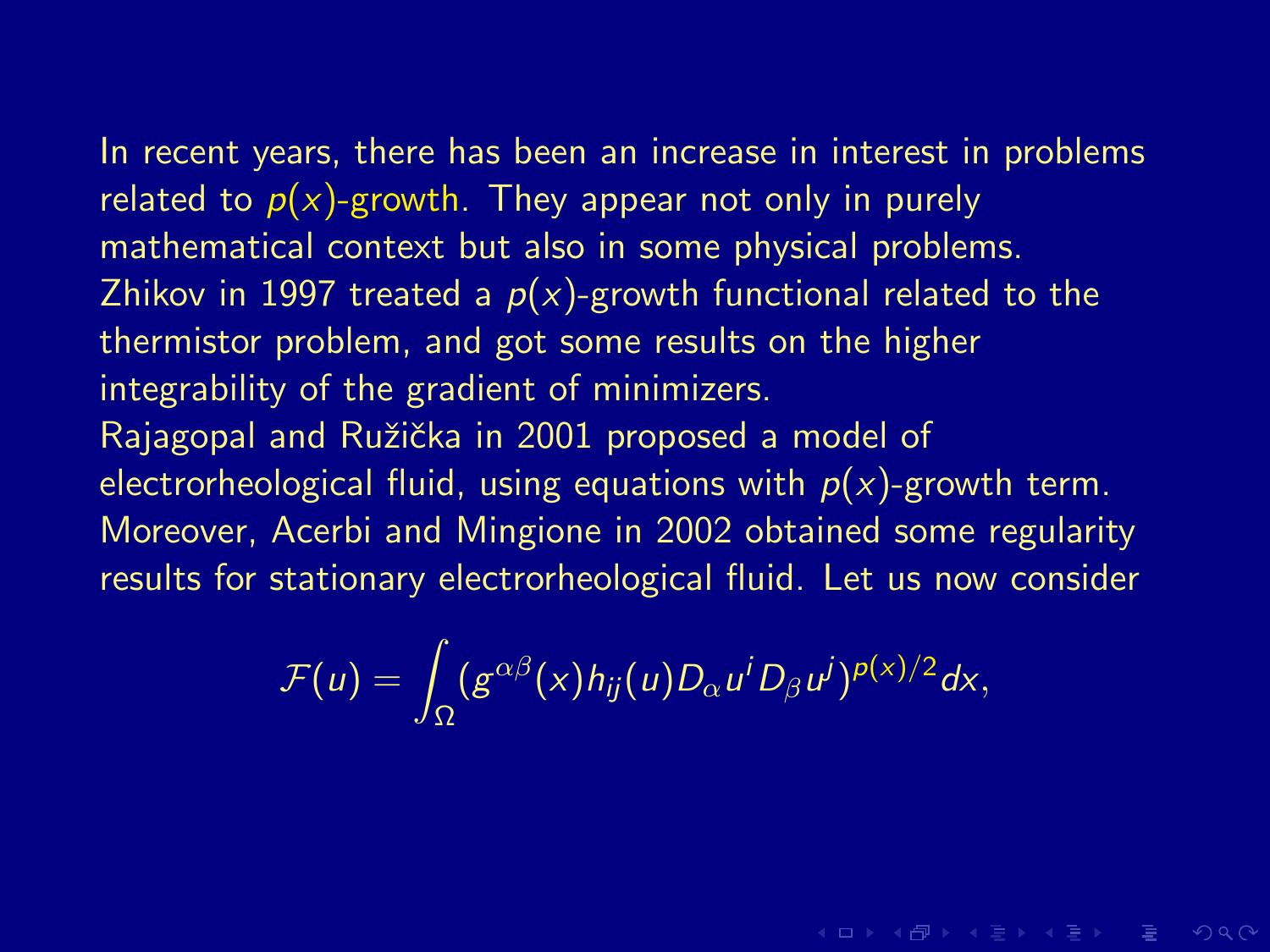where  $g^{\alpha\beta}(\mathsf{x})$ ,  $h_{ij}(u)$  and  $p(\mathsf{x})$  satisfies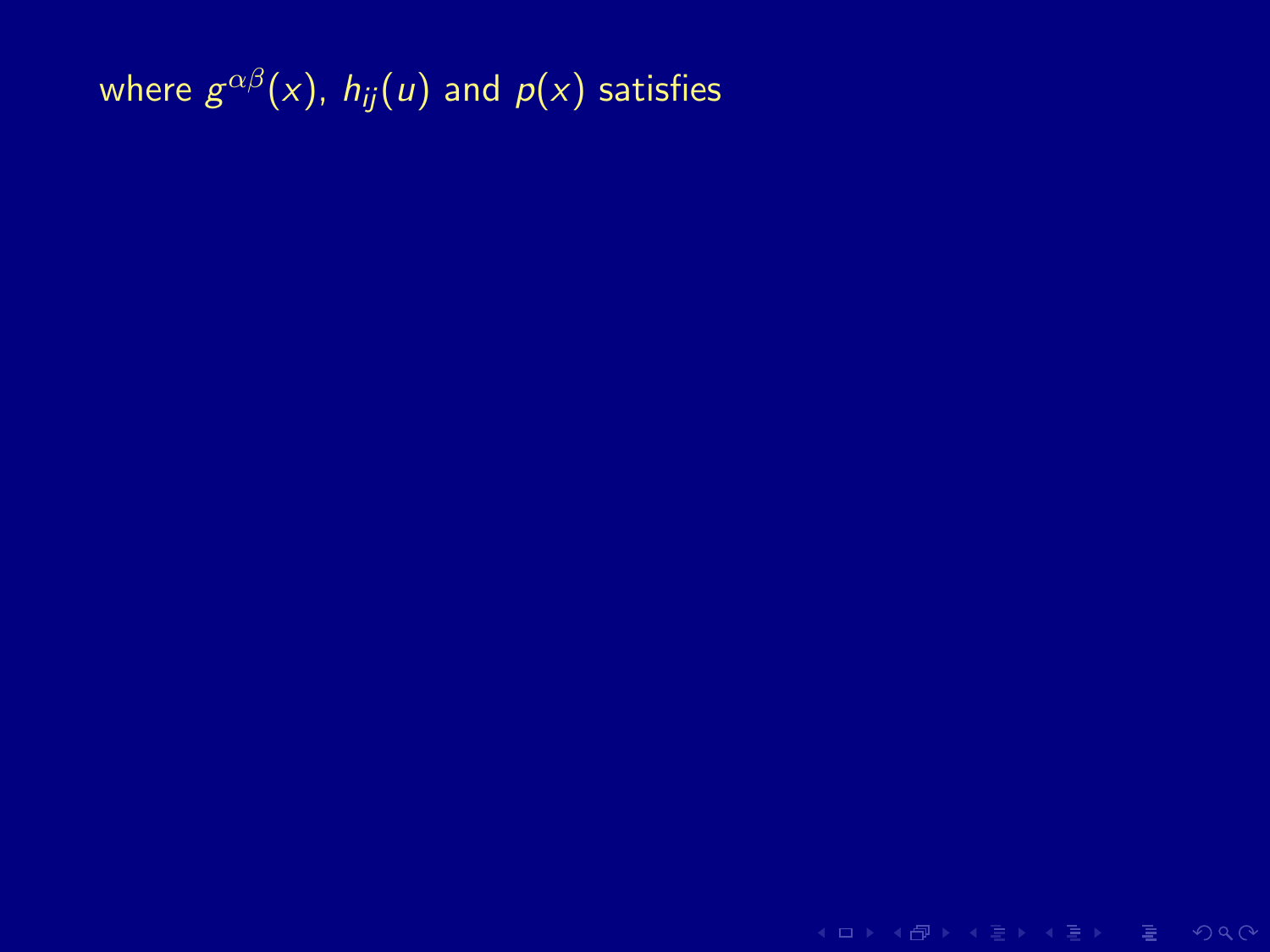where  $g^{\alpha\beta}(\mathsf{x})$ ,  $h_{ij}(u)$  and  $p(\mathsf{x})$  satisfies (C1) There exist positive constants  $\lambda_g$ ,  $\Lambda_g$ ,  $\lambda_h$ ,  $\Lambda_h$ :  $|\lambda_{\mathcal{\mathcal{S}}}|\zeta|^{2} \leq \, \mathcal{g}^{\alpha\beta}(x)\zeta_{\alpha}\zeta_{\beta} \leq \Lambda_{\mathcal{\mathcal{S}}}|\zeta|^{2},\;\;\lambda_{h}|\eta|^{2} \leq h_{ij}(u)\eta^{i}\eta^{j} \leq \Lambda_{h}|\eta|^{2}.$ for all  $x \in \Omega$ ,  $\zeta \in \mathbb{R}^m$  and  $u, \eta \in \mathbb{R}^n$ .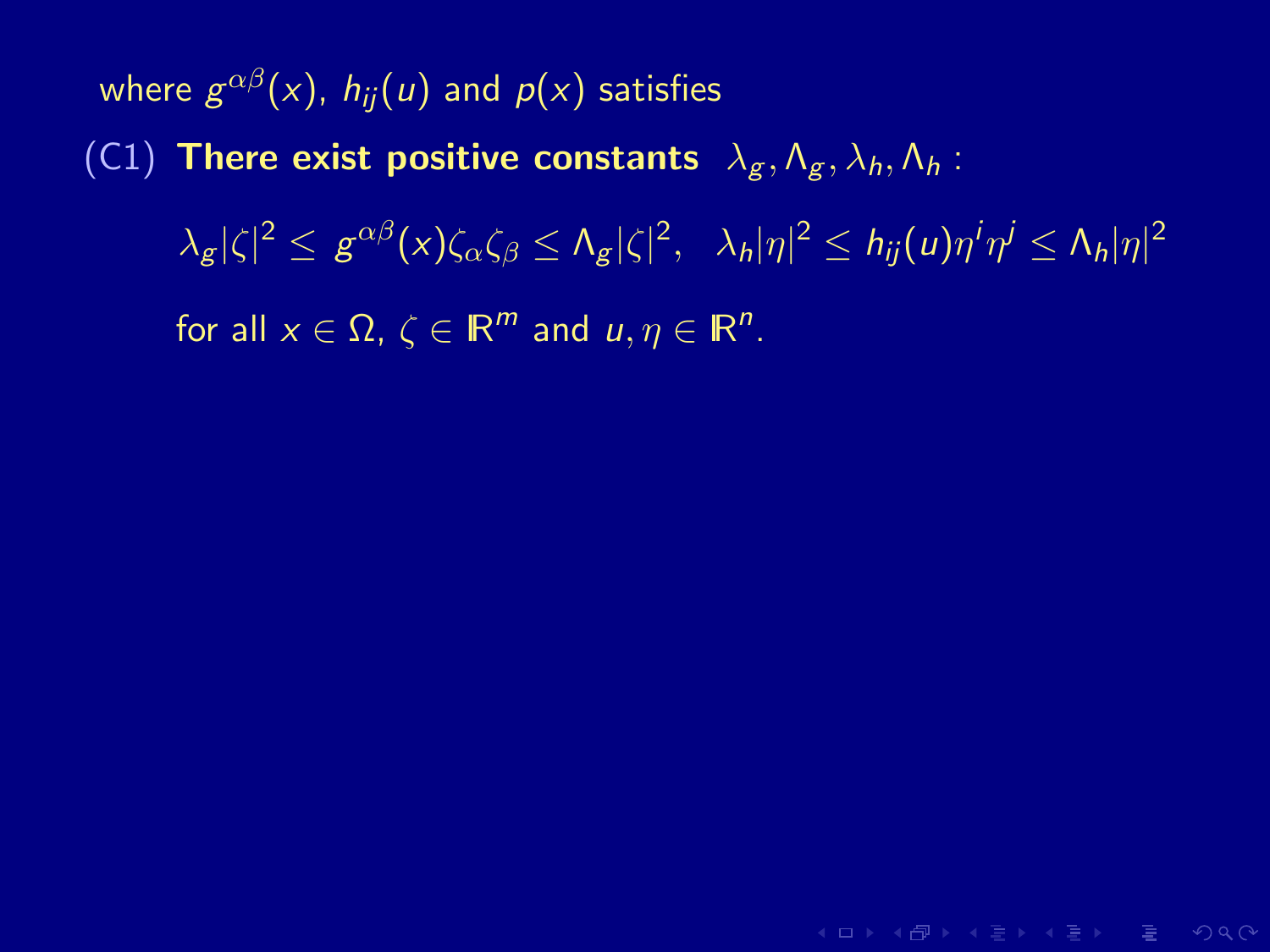where  $g^{\alpha\beta}(\mathsf{x})$ ,  $h_{ij}(u)$  and  $p(\mathsf{x})$  satisfies (C1) There exist positive constants  $\lambda_g$ ,  $\Lambda_g$ ,  $\lambda_h$ ,  $\Lambda_h$  :  $|\lambda_{\mathcal{\mathcal{S}}}|\zeta|^{2} \leq \, \mathcal{g}^{\alpha\beta}(x)\zeta_{\alpha}\zeta_{\beta} \leq \Lambda_{\mathcal{\mathcal{S}}}|\zeta|^{2},\;\;\lambda_{h}|\eta|^{2} \leq h_{ij}(u)\eta^{i}\eta^{j} \leq \Lambda_{h}|\eta|^{2}.$ for all  $x \in \Omega$ ,  $\zeta \in \mathbb{R}^m$  and  $u, \eta \in \mathbb{R}^n$ . (C2) There exist constants  $\exists$  0 <  $\tau$ ,  $\tau'$  < 1, 0 <  $\sigma$  < 1,  $L_p$ ,  $L_q$ ,  $L_h$ :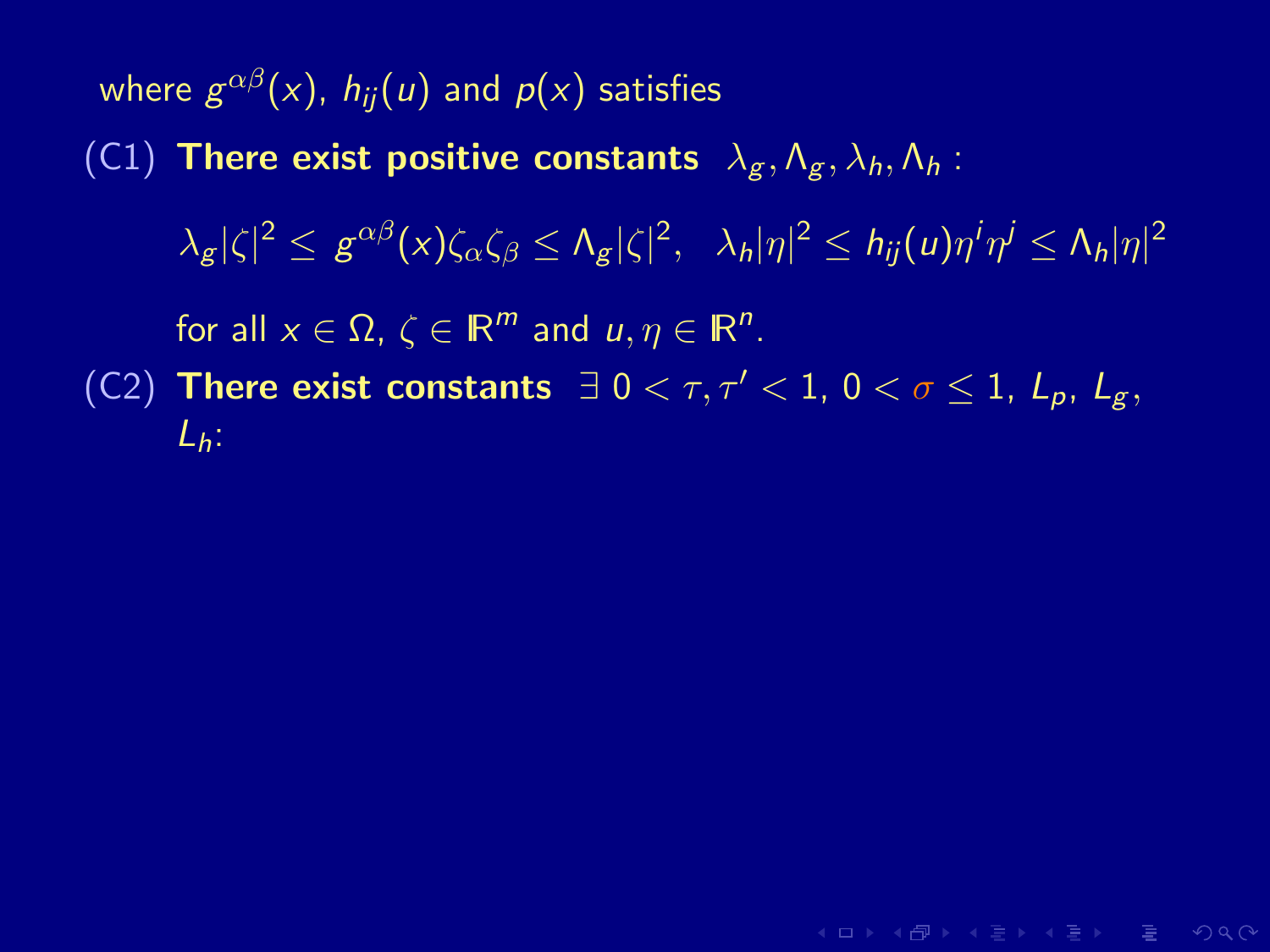where  $g^{\alpha\beta}(\mathsf{x})$ ,  $h_{ij}(u)$  and  $p(\mathsf{x})$  satisfies (C1) There exist positive constants  $\lambda_g$ ,  $\Lambda_g$ ,  $\lambda_h$ ,  $\Lambda_h$  :  $|\lambda_{\mathcal{\mathcal{S}}}|\zeta|^{2} \leq \, \mathcal{g}^{\alpha\beta}(x)\zeta_{\alpha}\zeta_{\beta} \leq \Lambda_{\mathcal{\mathcal{S}}}|\zeta|^{2},\;\;\lambda_{h}|\eta|^{2} \leq h_{ij}(u)\eta^{i}\eta^{j} \leq \Lambda_{h}|\eta|^{2}.$ for all  $x \in \Omega$ ,  $\zeta \in \mathbb{R}^m$  and  $u, \eta \in \mathbb{R}^n$ . (C2) There exist constants  $\exists$  0 <  $\tau$ ,  $\tau'$  < 1, 0 <  $\sigma \leq 1$ ,  $L_p$ ,  $L_q$ ,  $L_h$ :

 $|p(x) - p(y)| \le L_p |x - y|^\sigma / 2 =: \omega_p(|x - y|/2), \forall x, y \in \Omega,$  $|h_{ij}(u) - h_{ij}(v)| \le L_h |u - v|^{\tau'} =: \omega_h (|u - v|^2), \forall u, v \in \mathbb{R}^n.$ 

 $A \cup B \cup A \cup B \cup A \subseteq B \cup A \subseteq B \cup B \cup B \cup B \cup A$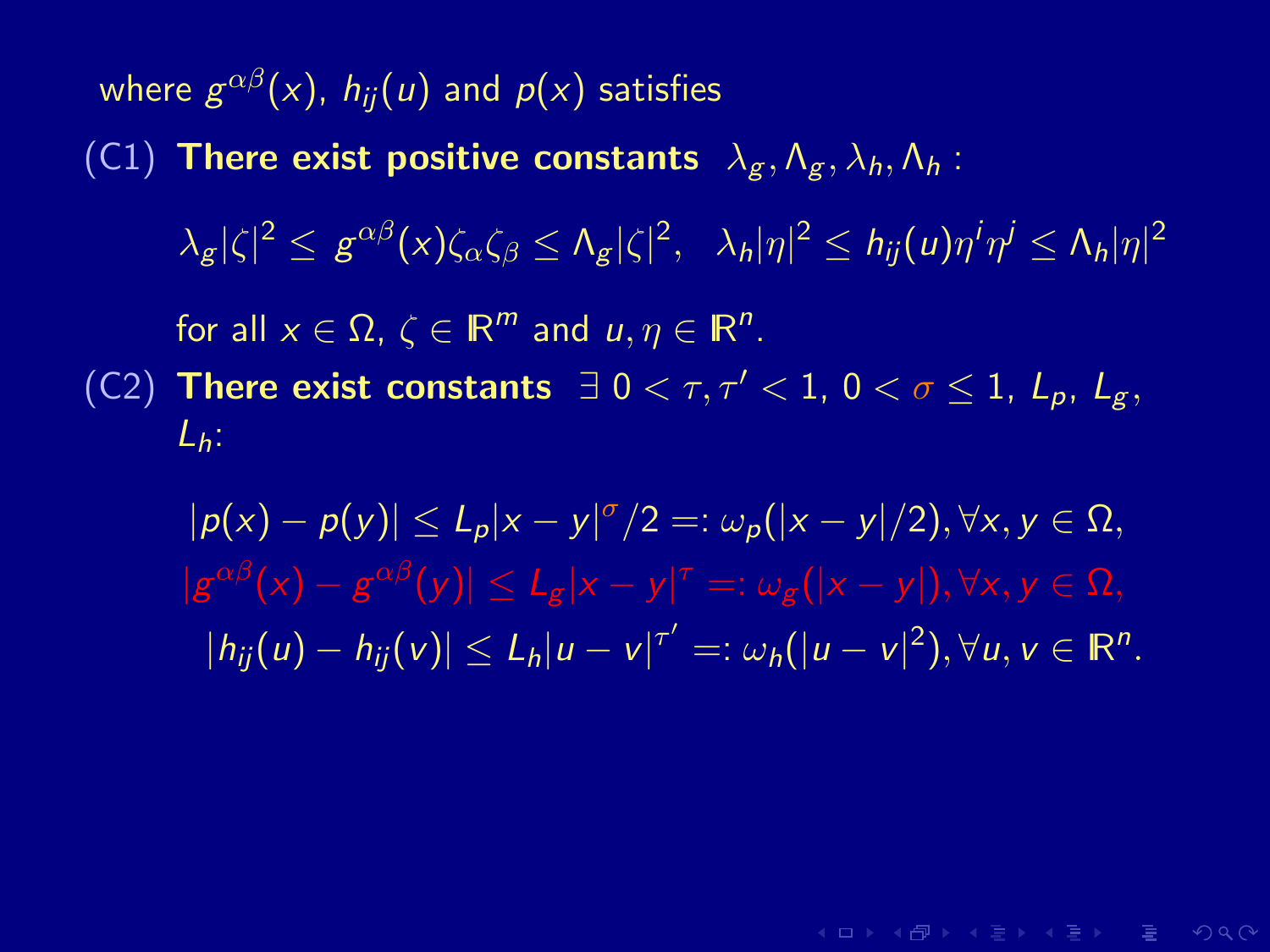where  $g^{\alpha\beta}(\mathsf{x})$ ,  $h_{ij}(u)$  and  $p(\mathsf{x})$  satisfies (C1) There exist positive constants  $\lambda_g$ ,  $\Lambda_g$ ,  $\lambda_h$ ,  $\Lambda_h$  :  $|\lambda_{\mathcal{\mathcal{S}}}|\zeta|^{2} \leq \, \mathcal{g}^{\alpha\beta}(x)\zeta_{\alpha}\zeta_{\beta} \leq \Lambda_{\mathcal{\mathcal{S}}}|\zeta|^{2},\;\;\lambda_{h}|\eta|^{2} \leq h_{ij}(u)\eta^{i}\eta^{j} \leq \Lambda_{h}|\eta|^{2}.$ for all  $x \in \Omega$ ,  $\zeta \in \mathbb{R}^m$  and  $u, \eta \in \mathbb{R}^n$ . (C2) There exist constants  $\exists$  0 <  $\tau$ ,  $\tau'$  < 1, 0 <  $\sigma$  < 1,  $L_p$ ,  $L_q$ ,  $L_h$ :

 $|p(x) - p(y)| \le L_p |x - y|^\sigma / 2 =: \omega_p(|x - y|/2), \forall x, y \in \Omega,$  $|h_{ij}(u) - h_{ij}(v)| \le L_h |u - v|^{\tau'} =: \omega_h (|u - v|^2), \forall u, v \in \mathbb{R}^n.$ 

(C3) 
$$
2 \le \gamma_1 := \inf_{x \in \Omega} p(x) \le \sup_{x \in \Omega} p(x) =: \gamma_2 < +\infty.
$$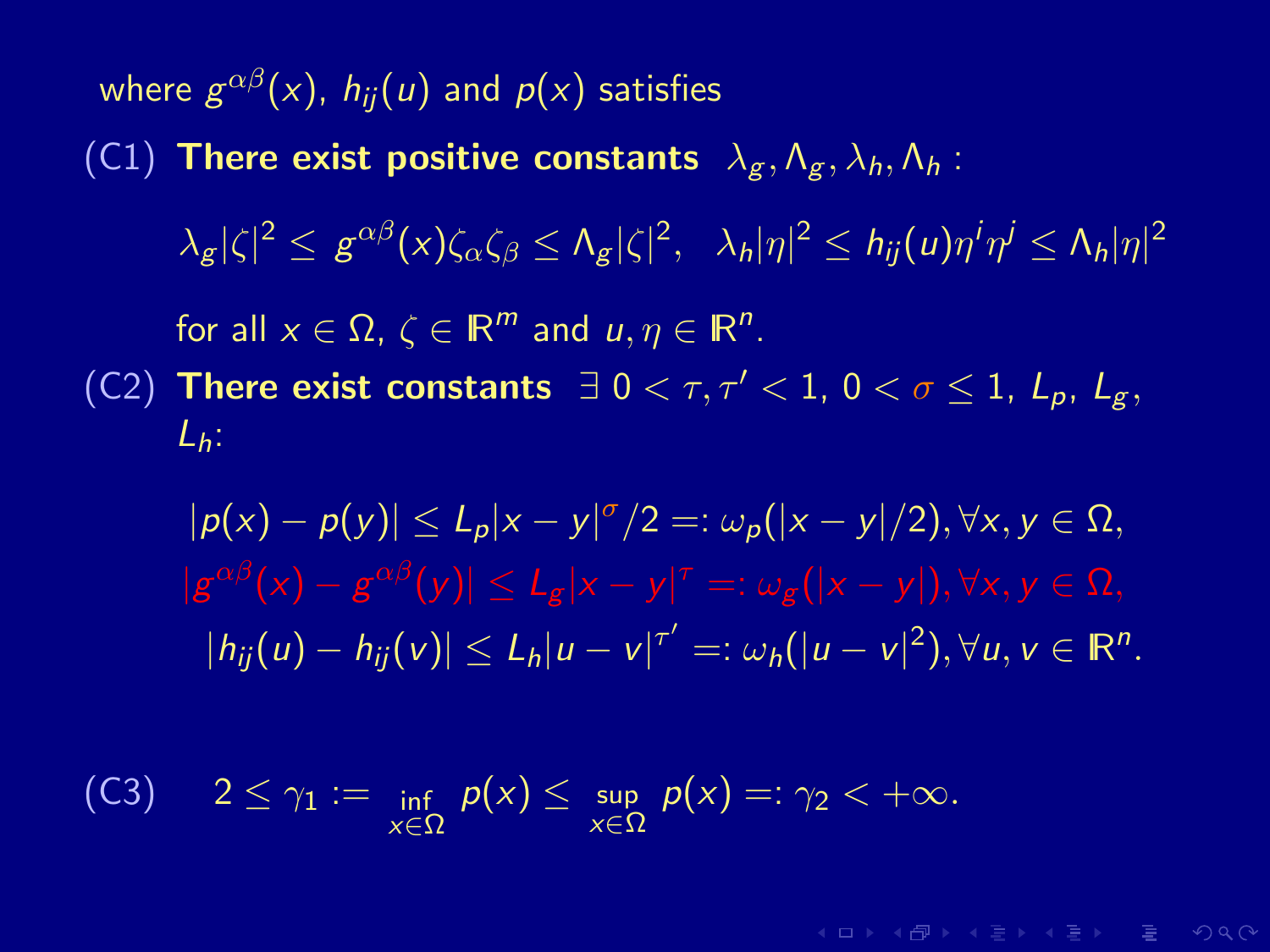## The study in cooperation with A. Tachikawa is continued obtaining,

- [RTT T.A.M.S., 2013]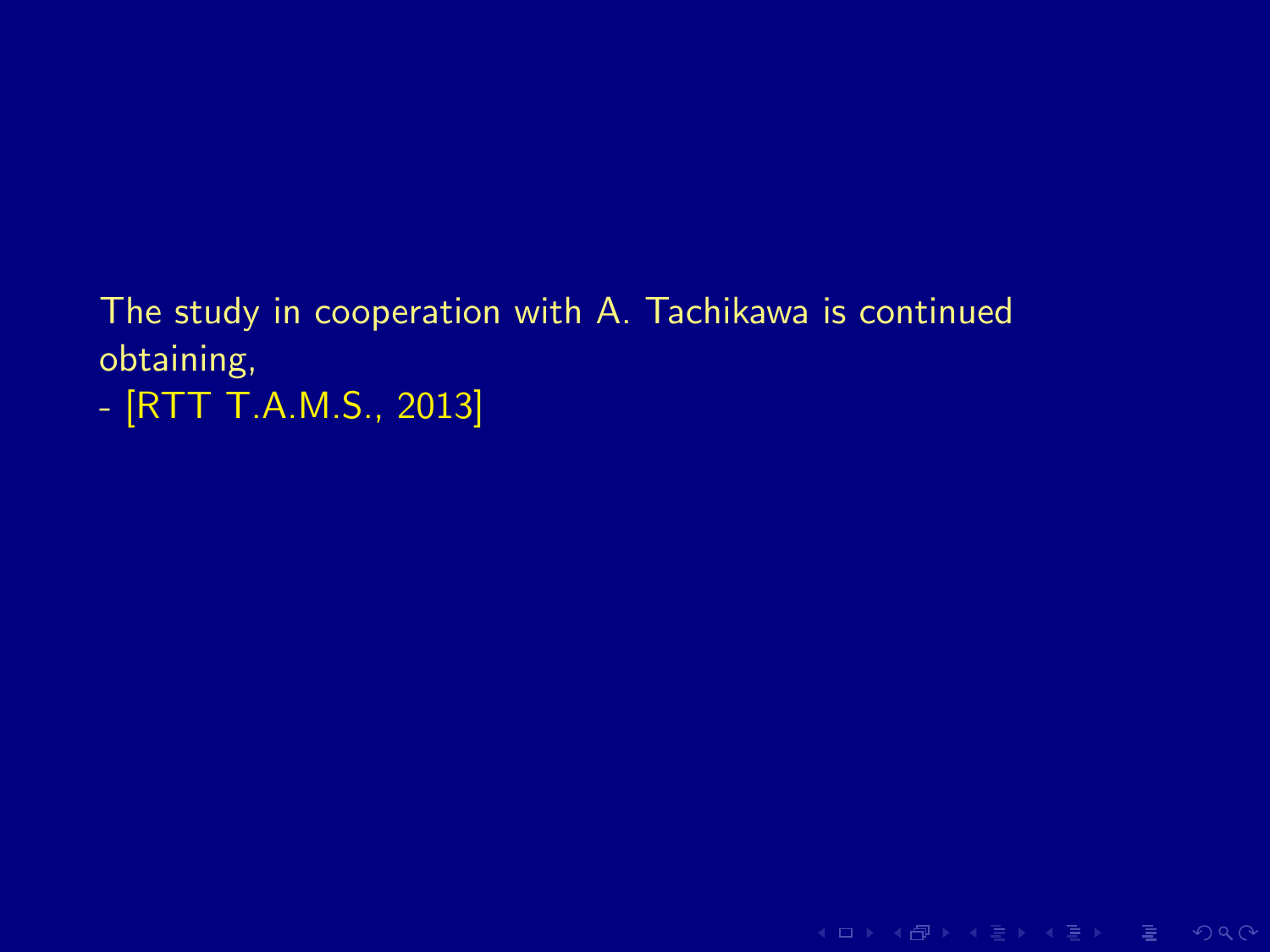## The study in cooperation with A. Tachikawa is continued obtaining,

K ロ > K @ > K 로 > K 로 > E = Y Q Q O

- [RTT T.A.M.S., 2013]
- [RT Nonlinear Analysis, 2013]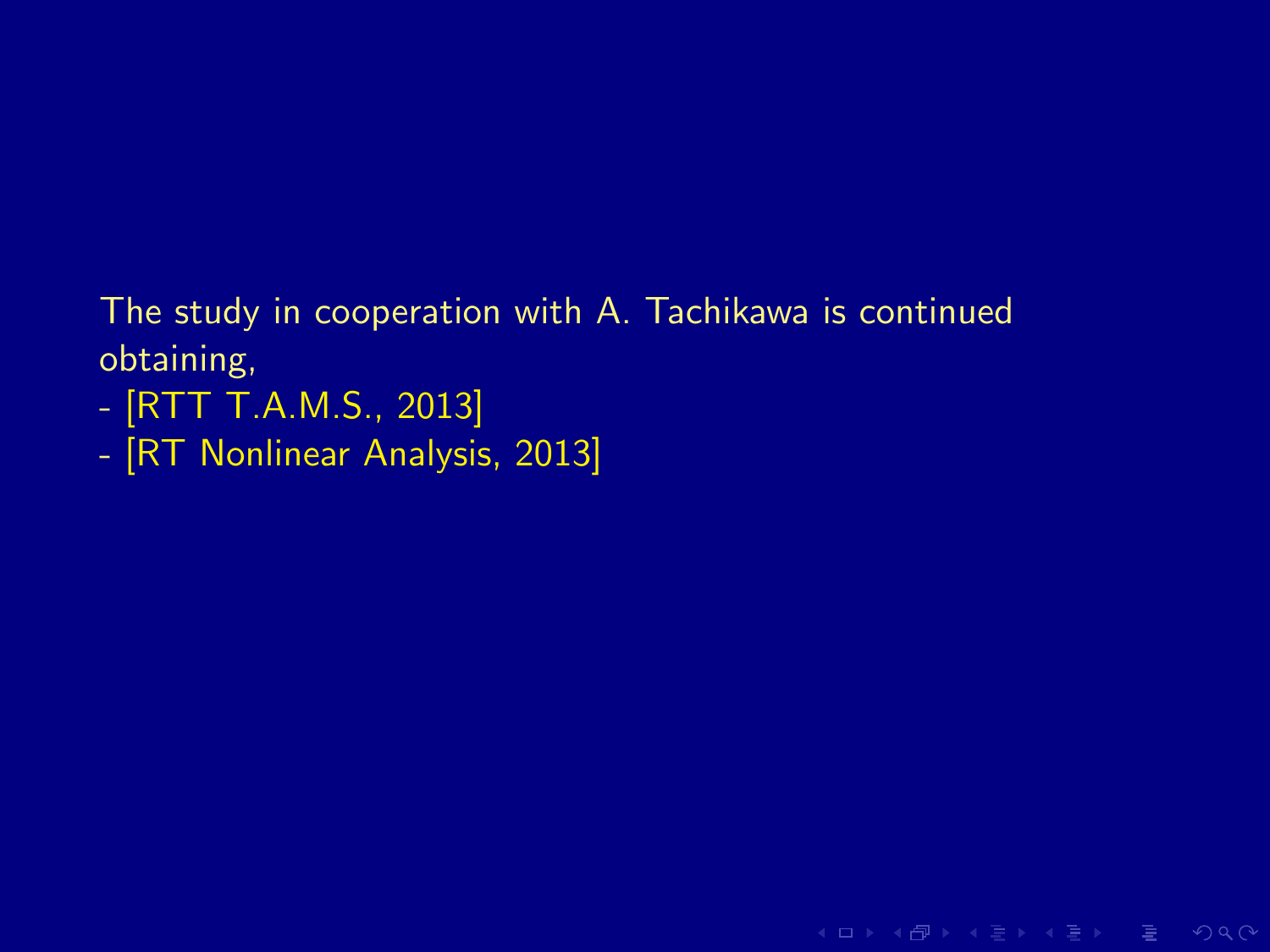## The study in cooperation with A. Tachikawa is continued obtaining,

- [RTT T.A.M.S., 2013]
- [RT Nonlinear Analysis, 2013]
- [RT Annales Institute Henry Poincaré Analyse non lin., 2016].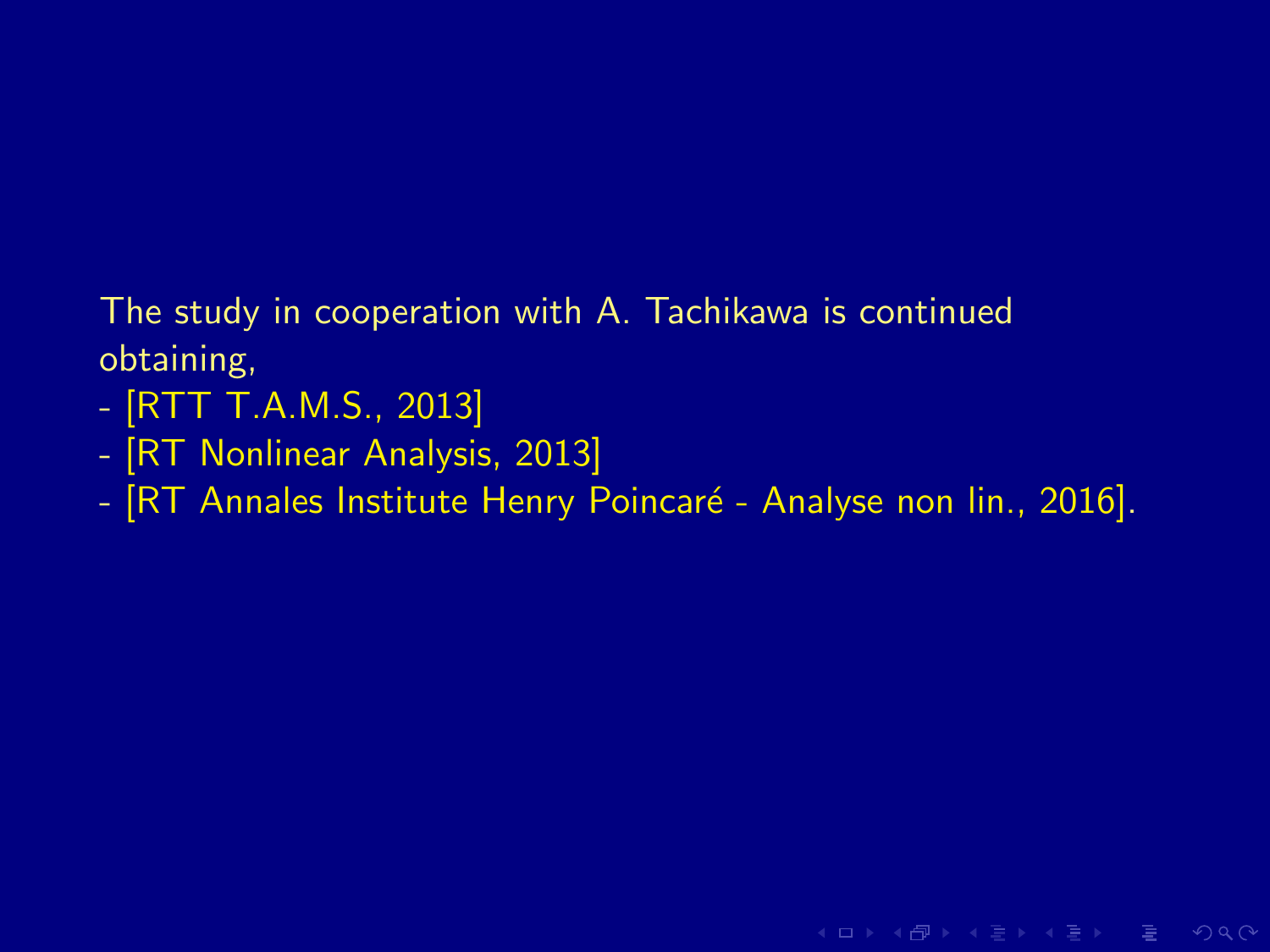- [RTT, 2013] if in this paper  $\bm{g}^{\alpha\beta}(\pmb{x})$  are in the class  $\bm{VMO}$  instead of assumption on g in (C2),

 $\Rightarrow$  Then,  $u\in C^{0,\alpha}(\Omega_0)$  for some  $\alpha\in(0,1)$ , where  $\Omega_0$  is an open subset of  $\Omega$  with  $\mathcal{H}^{m-\gamma_1}(\Omega \setminus \Omega_0) = 0$ .

**KO KARA KE KE KE KARA**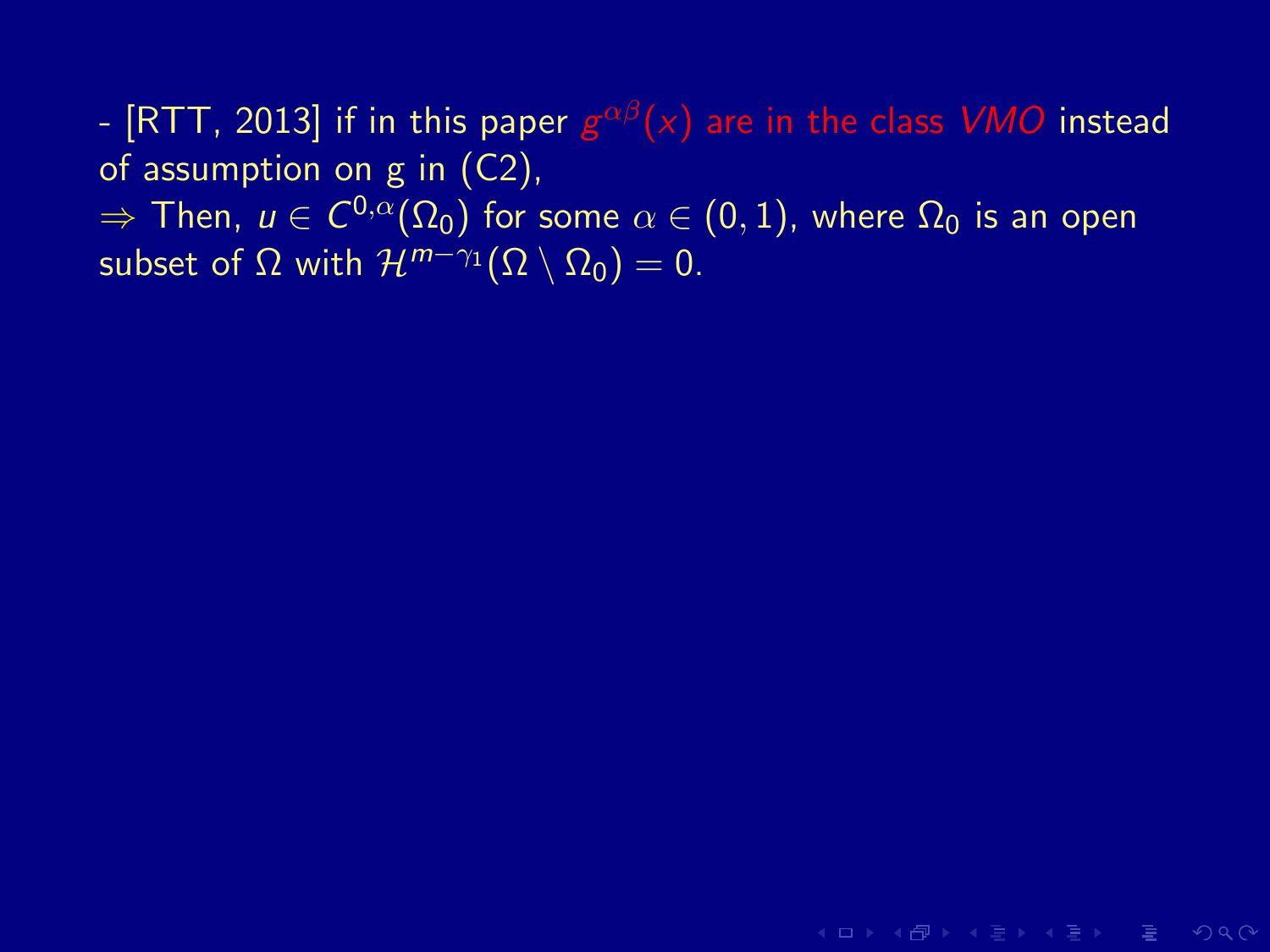- [RTT, 2013] if in this paper  $\bm{g}^{\alpha\beta}(\pmb{x})$  are in the class  $\bm{VMO}$  instead of assumption on g in (C2),  $\Rightarrow$  Then,  $u\in C^{0,\alpha}(\Omega_0)$  for some  $\alpha\in(0,1)$ , where  $\Omega_0$  is an open subset of  $\Omega$  with  $\mathcal{H}^{m-\gamma_1}(\Omega \setminus \overline{\Omega_0}) = 0$ . Moreover, if  $g^{\alpha\beta}(x)$  and  $h_{ij}(u)$  are Hölder continuous,  $u \in C^{1,\alpha'}(\Omega_0)$  for some  $\alpha' \in (0,1)$ .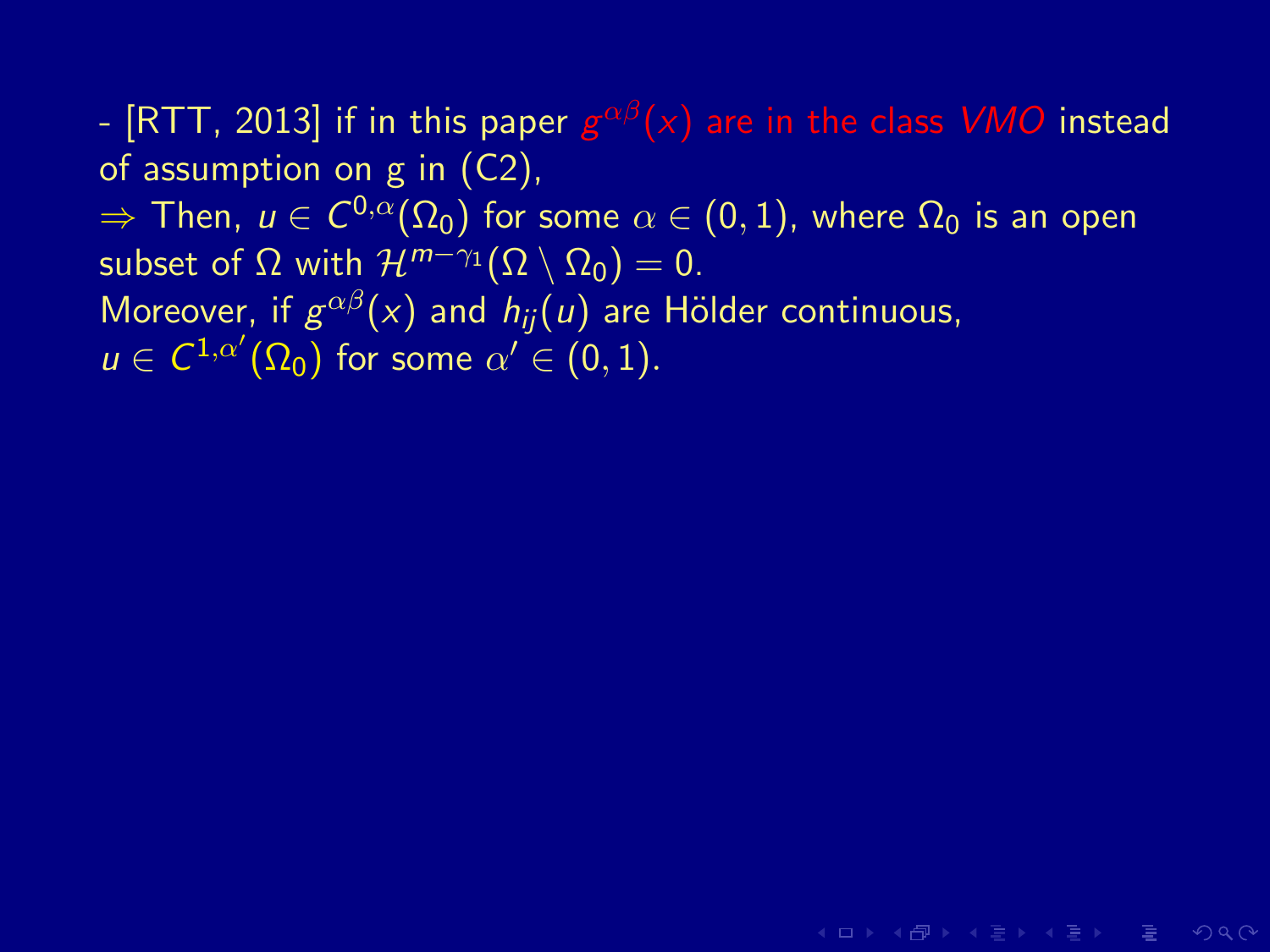### - [RTT, 2013] if in this paper  $\bm{g}^{\alpha\beta}(\pmb{x})$  are in the class  $\bm{VMO}$  instead of assumption on g in (C2),  $\Rightarrow$  Then,  $u\in C^{0,\alpha}(\Omega_0)$  for some  $\alpha\in(0,1)$ , where  $\Omega_0$  is an open subset of  $\Omega$  with  $\mathcal{H}^{m-\gamma_1}(\Omega \setminus \overline{\Omega_0}) = 0$ . Moreover, if  $g^{\alpha\beta}(x)$  and  $h_{ij}(u)$  are Hölder continuous,  $u \in C^{1,\alpha'}(\Omega_0)$  for some  $\alpha' \in (0,1)$ . -[RT, Nonlinear Analysis 2013] if in this paper we delete  $\sigma$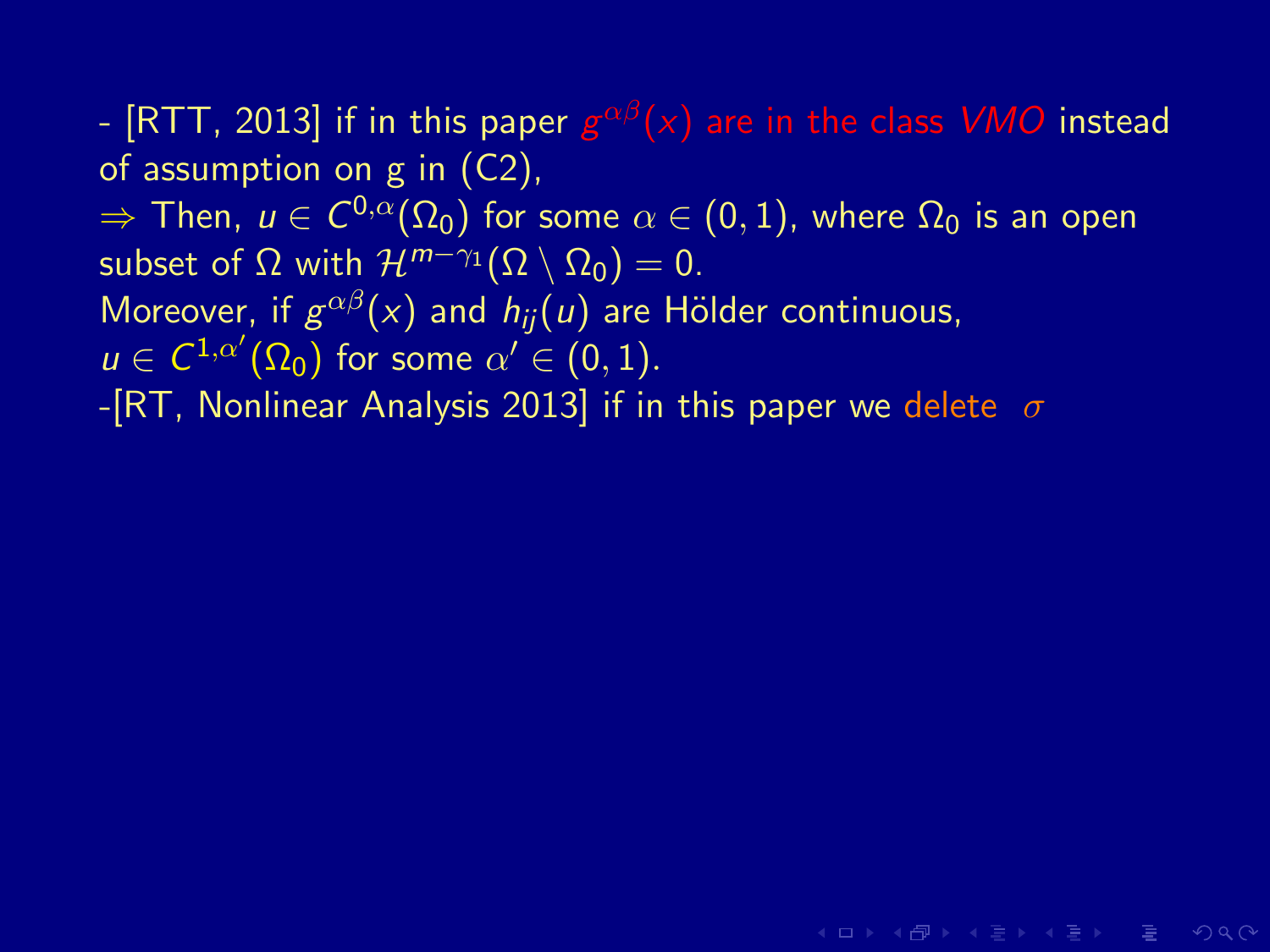- [RTT, 2013] if in this paper  $\bm{g}^{\alpha\beta}(\pmb{x})$  are in the class  $\bm{VMO}$  instead of assumption on g in (C2),  $\Rightarrow$  Then,  $u\in C^{0,\alpha}(\Omega_0)$  for some  $\alpha\in(0,1)$ , where  $\Omega_0$  is an open subset of  $\Omega$  with  $\mathcal{H}^{m-\gamma_1}(\Omega \setminus \Omega_0) = 0$ . Moreover, if  $g^{\alpha\beta}(x)$  and  $h_{ij}(u)$  are Hölder continuous,  $u \in C^{1,\alpha'}(\Omega_0)$  for some  $\alpha' \in (0,1)$ . -[RT, Nonlinear Analysis 2013] if in this paper we delete  $\sigma$  and add "one-sided condition"

$$
\exists \lambda_h^* > 0 : -\frac{1}{2} u^k h_{ij,k}(u) \eta^i \eta^j \leq \lambda_h^* |\eta|^2
$$

**KORKAR KERKER E VAN** 

for all  $u \in B_M(0)$  and  $\eta \in \mathbb{R}^n$ , where  $h_{ij,k} = \partial h_{ij} \partial u^k$ ,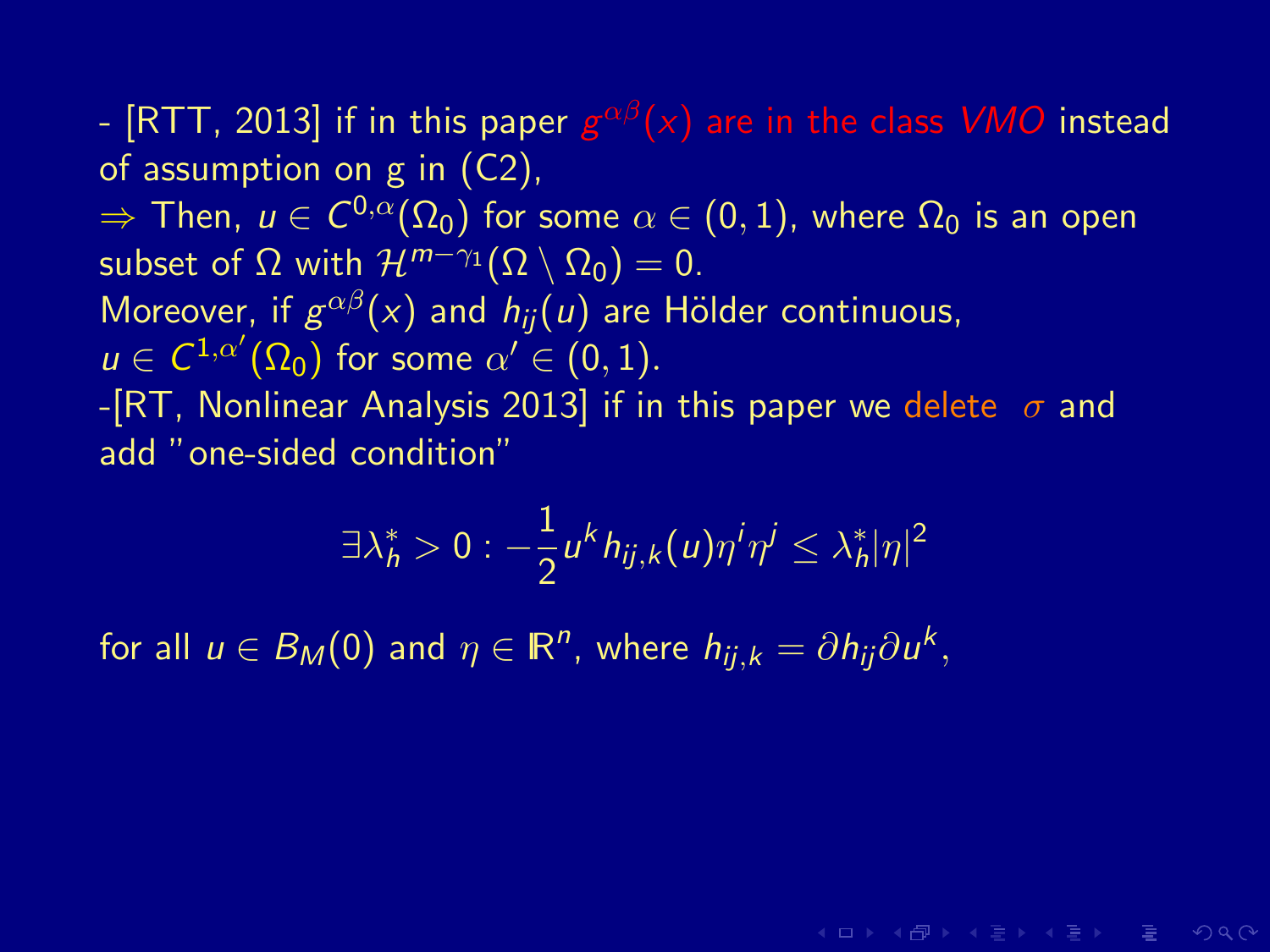- [RTT, 2013] if in this paper  $\bm{g}^{\alpha\beta}(\pmb{x})$  are in the class  $\bm{VMO}$  instead of assumption on g in (C2),  $\Rightarrow$  Then,  $u\in C^{0,\alpha}(\Omega_0)$  for some  $\alpha\in(0,1)$ , where  $\Omega_0$  is an open subset of  $\Omega$  with  $\mathcal{H}^{m-\gamma_1}(\Omega \setminus \Omega_0) = 0$ . Moreover, if  $g^{\alpha\beta}(x)$  and  $h_{ij}(u)$  are Hölder continuous,  $u \in C^{1,\alpha'}(\Omega_0)$  for some  $\alpha' \in (0,1)$ . -[RT, Nonlinear Analysis 2013] if in this paper we delete  $\sigma$  and add "one-sided condition"

$$
\exists \lambda_h^* > 0 : -\frac{1}{2} u^k h_{ij,k}(u) \eta^i \eta^j \leq \lambda_h^* |\eta|^2
$$

**KORKAR KERKER E VAN** 

for all  $u \in B_M(0)$  and  $\eta \in \mathbb{R}^n$ , where  $h_{ij,k} = \partial h_{ij} \partial u^k$ ,  $\Rightarrow$  Then,  $u\in \mathcal{C}^{1,\alpha}(\Omega),$  for some  $\alpha\in (0,1).$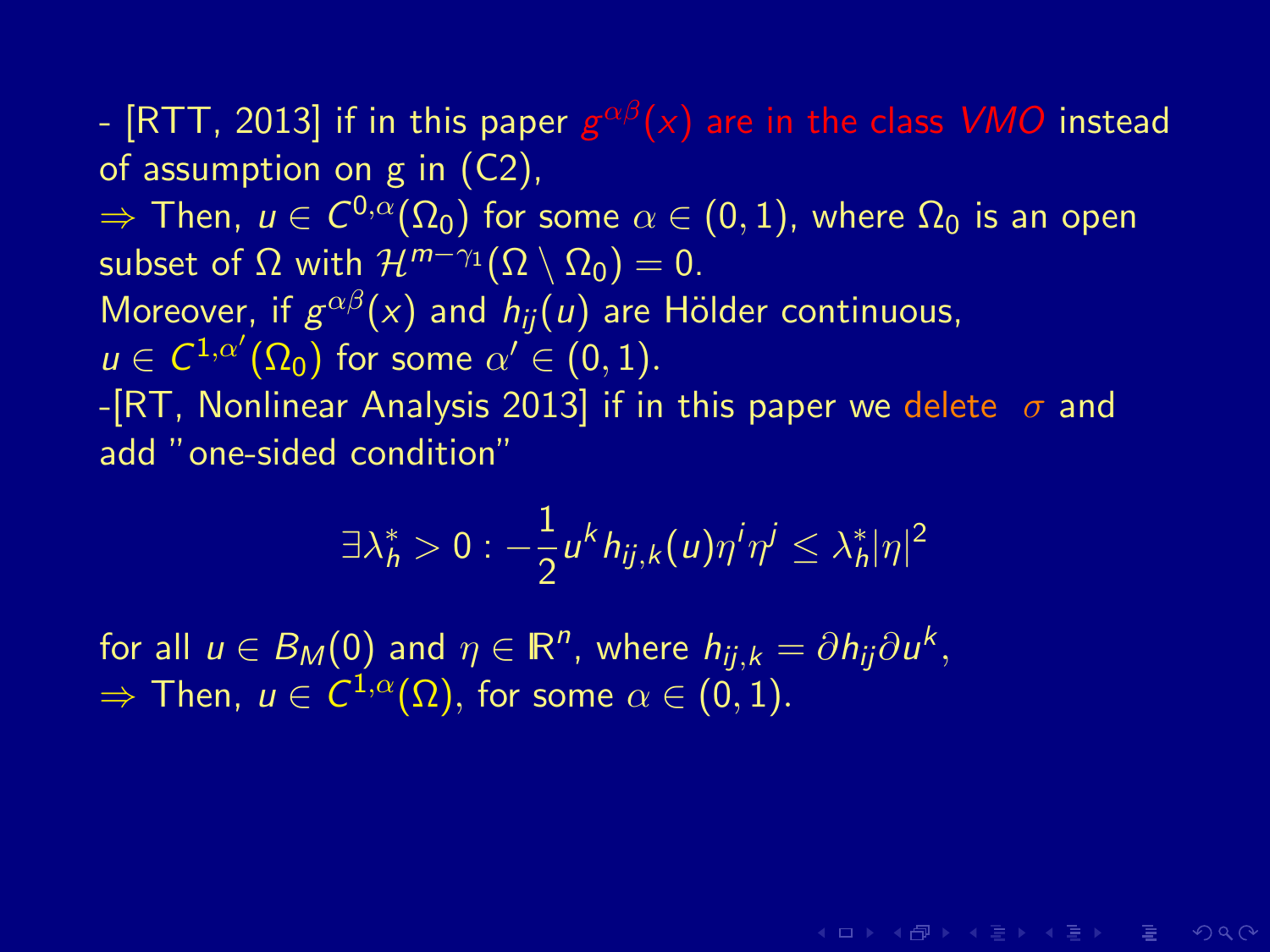- [RTT, 2013] if in this paper  $\bm{g}^{\alpha\beta}(\pmb{x})$  are in the class  $\bm{VMO}$  instead of assumption on g in (C2),  $\Rightarrow$  Then,  $u\in C^{0,\alpha}(\Omega_0)$  for some  $\alpha\in(0,1)$ , where  $\Omega_0$  is an open subset of  $\Omega$  with  $\mathcal{H}^{m-\gamma_1}(\Omega \setminus \Omega_0) = 0$ . Moreover, if  $g^{\alpha\beta}(x)$  and  $h_{ij}(u)$  are Hölder continuous,  $u \in C^{1,\alpha'}(\Omega_0)$  for some  $\alpha' \in (0,1)$ . -[RT, Nonlinear Analysis 2013] if in this paper we delete  $\sigma$  and add "one-sided condition"

$$
\exists \lambda_h^* > 0 : -\frac{1}{2} u^k h_{ij,k}(u) \eta^i \eta^j \leq \lambda_h^* |\eta|^2
$$

**KORKAR KERKER E VAN** 

for all  $u \in B_M(0)$  and  $\eta \in \mathbb{R}^n$ , where  $h_{ij,k} = \partial h_{ij} \partial u^k$ ,  $\Rightarrow$  Then,  $u\in \mathcal{C}^{1,\alpha}(\Omega),$  for some  $\alpha\in (0,1).$ -[RT, AIHP, 2016]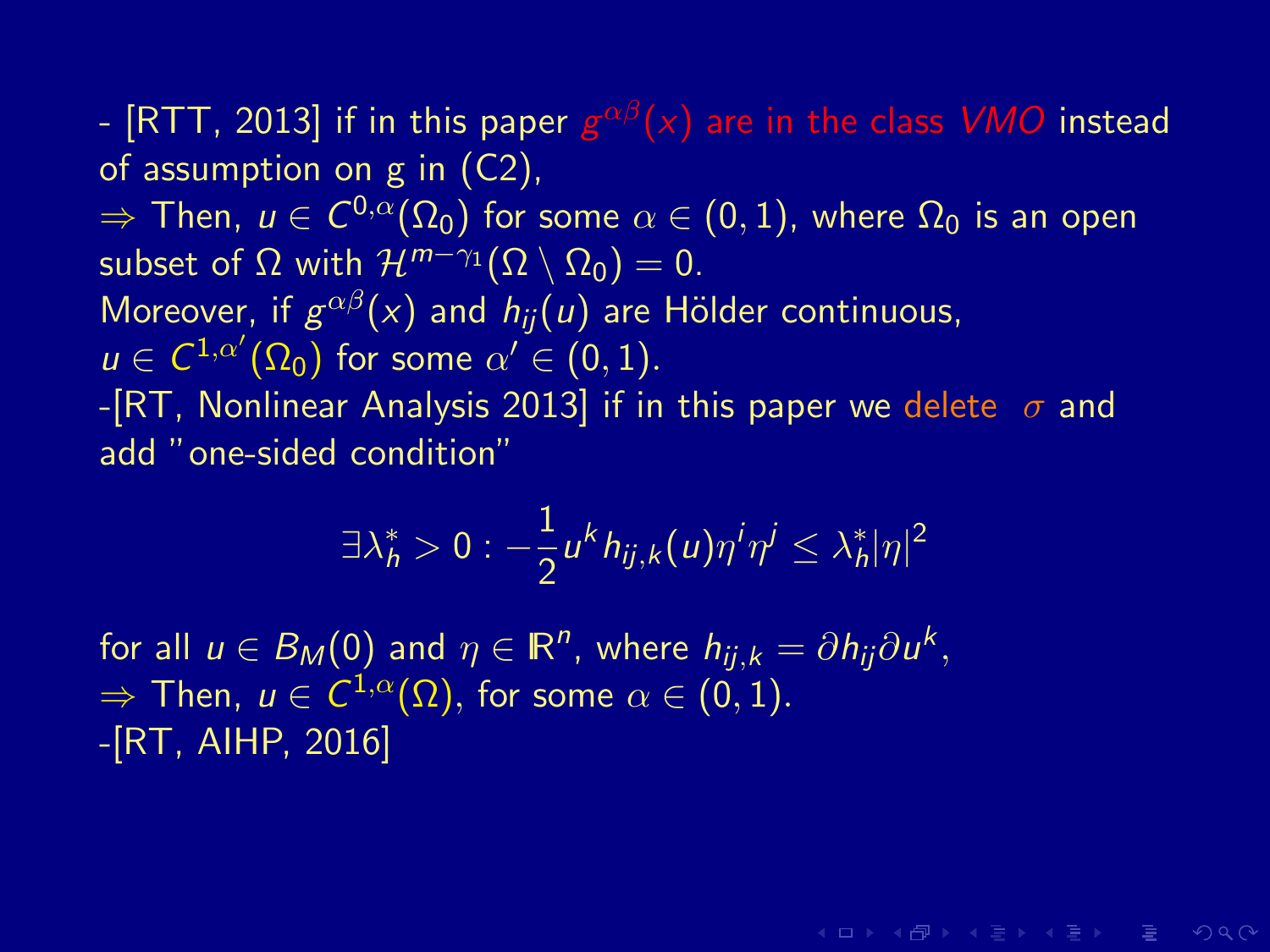- [RTT, 2013] if in this paper  $\bm{g}^{\alpha\beta}(\pmb{x})$  are in the class  $\bm{VMO}$  instead of assumption on g in (C2),  $\Rightarrow$  Then,  $u\in C^{0,\alpha}(\Omega_0)$  for some  $\alpha\in(0,1)$ , where  $\Omega_0$  is an open subset of  $\Omega$  with  $\mathcal{H}^{m-\gamma_1}(\Omega \setminus \overline{\Omega_0}) = 0$ . Moreover, if  $g^{\alpha\beta}(x)$  and  $h_{ij}(u)$  are Hölder continuous,  $u \in C^{1,\alpha'}(\Omega_0)$  for some  $\alpha' \in (0,1)$ . -[RT, Nonlinear Analysis 2013] if in this paper we delete  $\sigma$  and add "one-sided condition"

$$
\exists \lambda_h^* > 0 : -\frac{1}{2} u^k h_{ij,k}(u) \eta^i \eta^j \leq \lambda_h^* |\eta|^2
$$

**KORKAR KERKER E MAG** 

for all  $u \in B_M(0)$  and  $\eta \in \mathbb{R}^n$ , where  $h_{ij,k} = \partial h_{ij} \partial u^k$ ,  $\Rightarrow$  Then,  $u\in \mathcal{C}^{1,\alpha}(\Omega),$  for some  $\alpha\in (0,1).$ -[RT, AIHP, 2016]  $\Rightarrow$  Then, *u* is Hölder continuous near the boundary ∂Ω.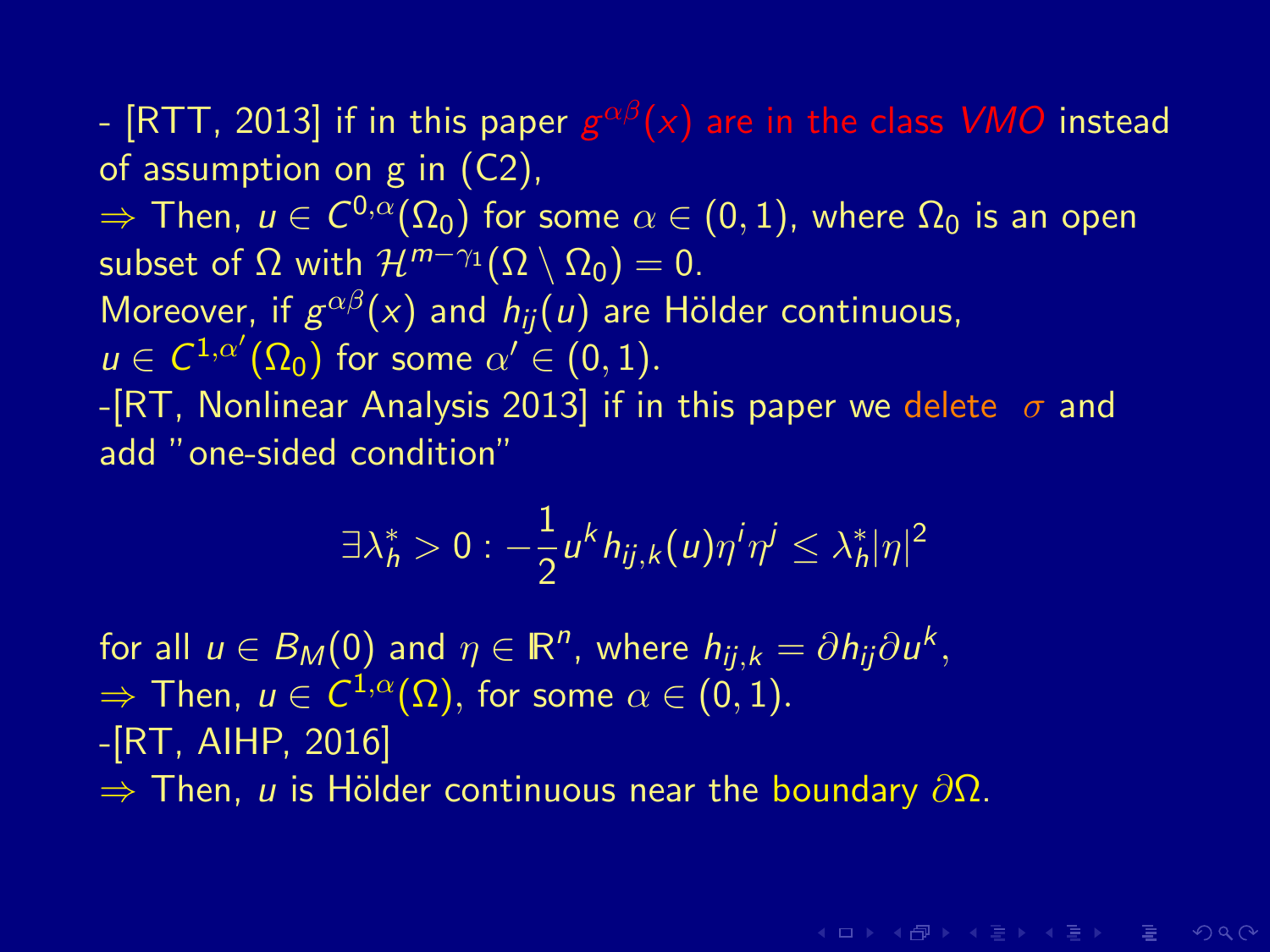For locally bounded minimizers, the  $C^{1,\alpha}$  result contained in [RTT, T.A.M.S., 2013] has been improved as

 $\dim_{\mathcal{H}}(\overline{\Omega} \setminus \overline{\Omega}_0) < m - [\gamma_1] - 1,$ 

**KORKAR KERKER E MAG** 

where [ ] stands for the Gauss symbol, by A. Tachikawa in Calculus of Variations and P.D.E., 2014.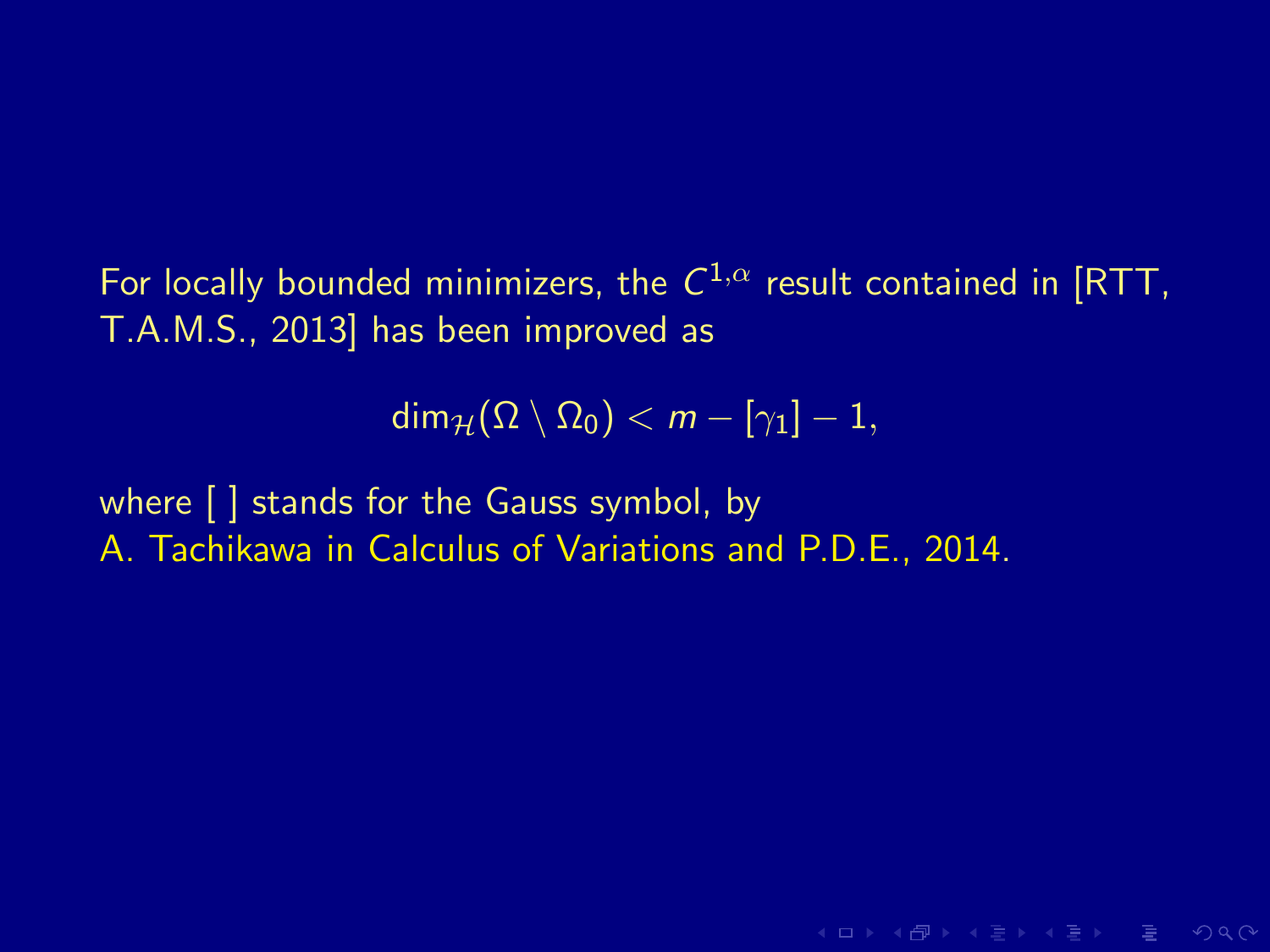# In [RTT T.A.M.S., 2013] the technique to obtain higher integrability properties for local minimizers employs a direct

approach as well as classical inequalities by Jensen and Poincaré.

**KID X 伊 X X ミ X X ミ X ミ X D X Q Q V**